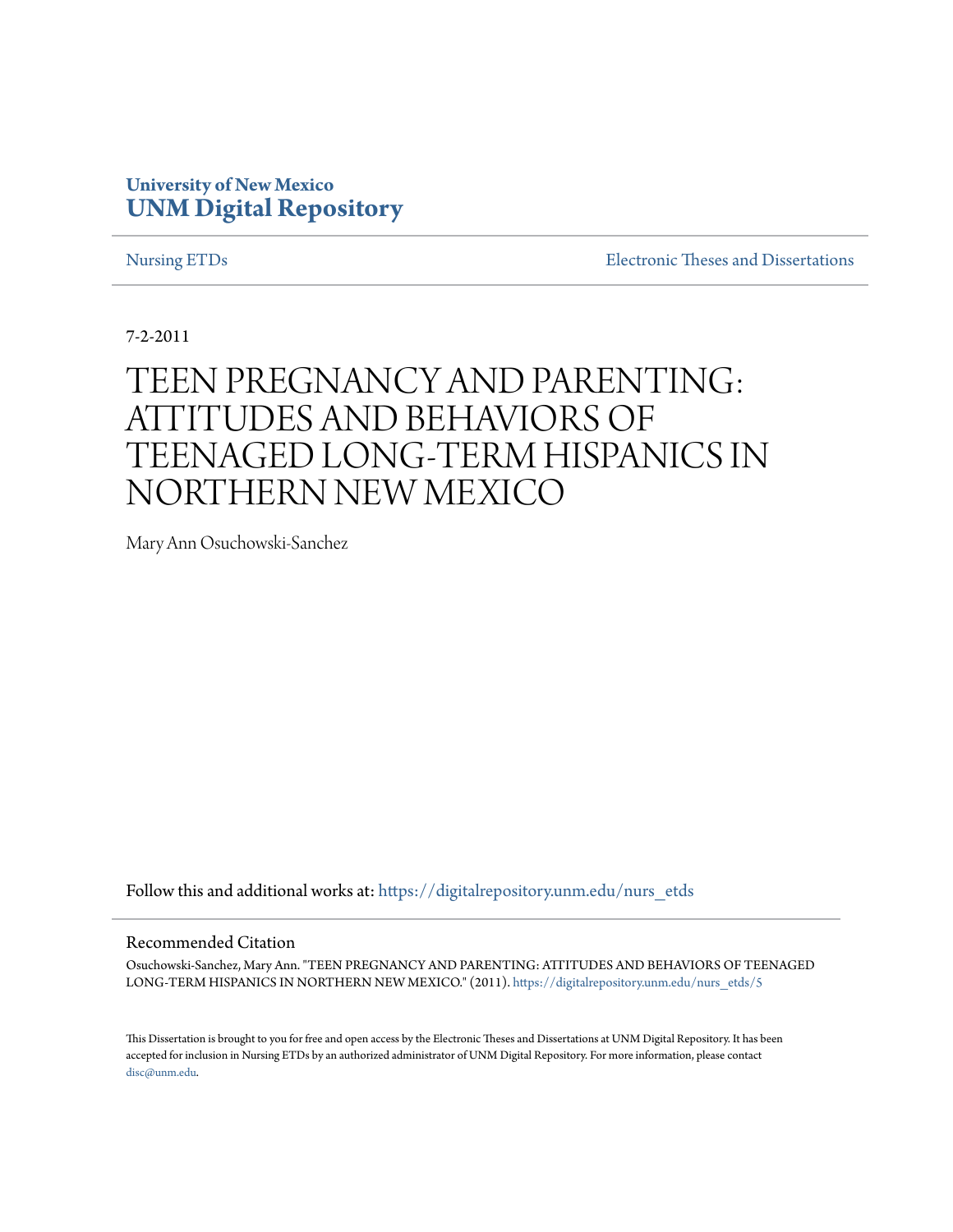Mary Ann Osuchowski-Sanchez Nursing<br>Department This dissertation is approved, and it is acceptable in quality and form for publication: Approved by the Dissertation Committee: Beth Siging Chairperson <u> 1980 - Andrea Stein, Amerikaansk politik fan de Amerikaansk kommunister (</u> <u>Lauren Clark</u> 

 $\mathbf{i}$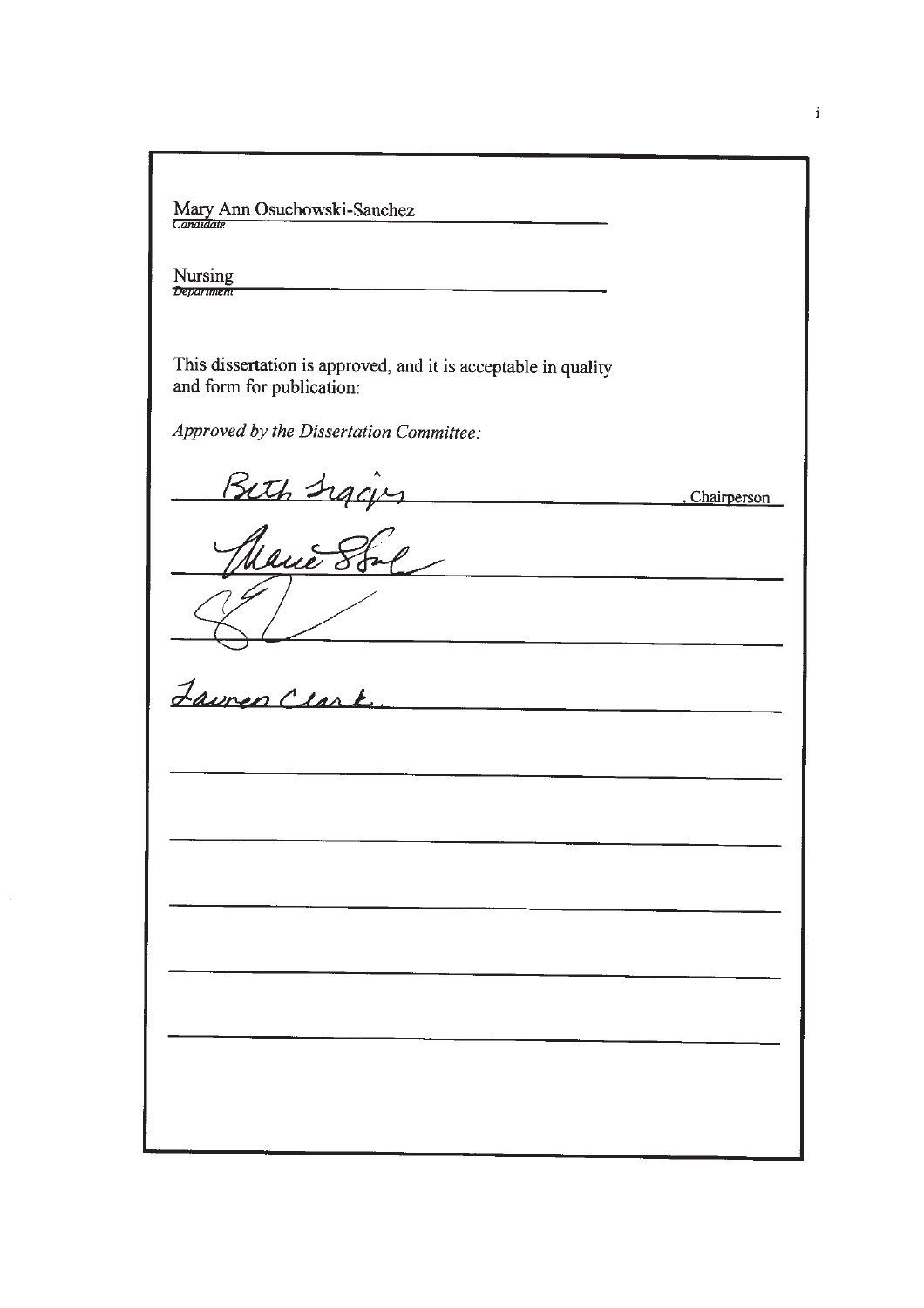### **TEEN PREGNANCY AND PARENTING: ATTITUDES AND BEHAVIORS OF TEENAGED LONG-TERM HISPANICS IN NORTHERN NEW MEXICO**

By

### **MARY ANN OSUCHOWSKI-SANCHEZ**

BSN, Nursing, University of New Mexico, 1998 MSN, Nursing, University of New Mexico, 2001

### DISSERTATION

Submitted in Partial Fulfillment of the Requirements for the Degree of **Doctor of Philosophy Nursing** 

The University of New Mexico Albuquerque, New Mexico

**May, 2011**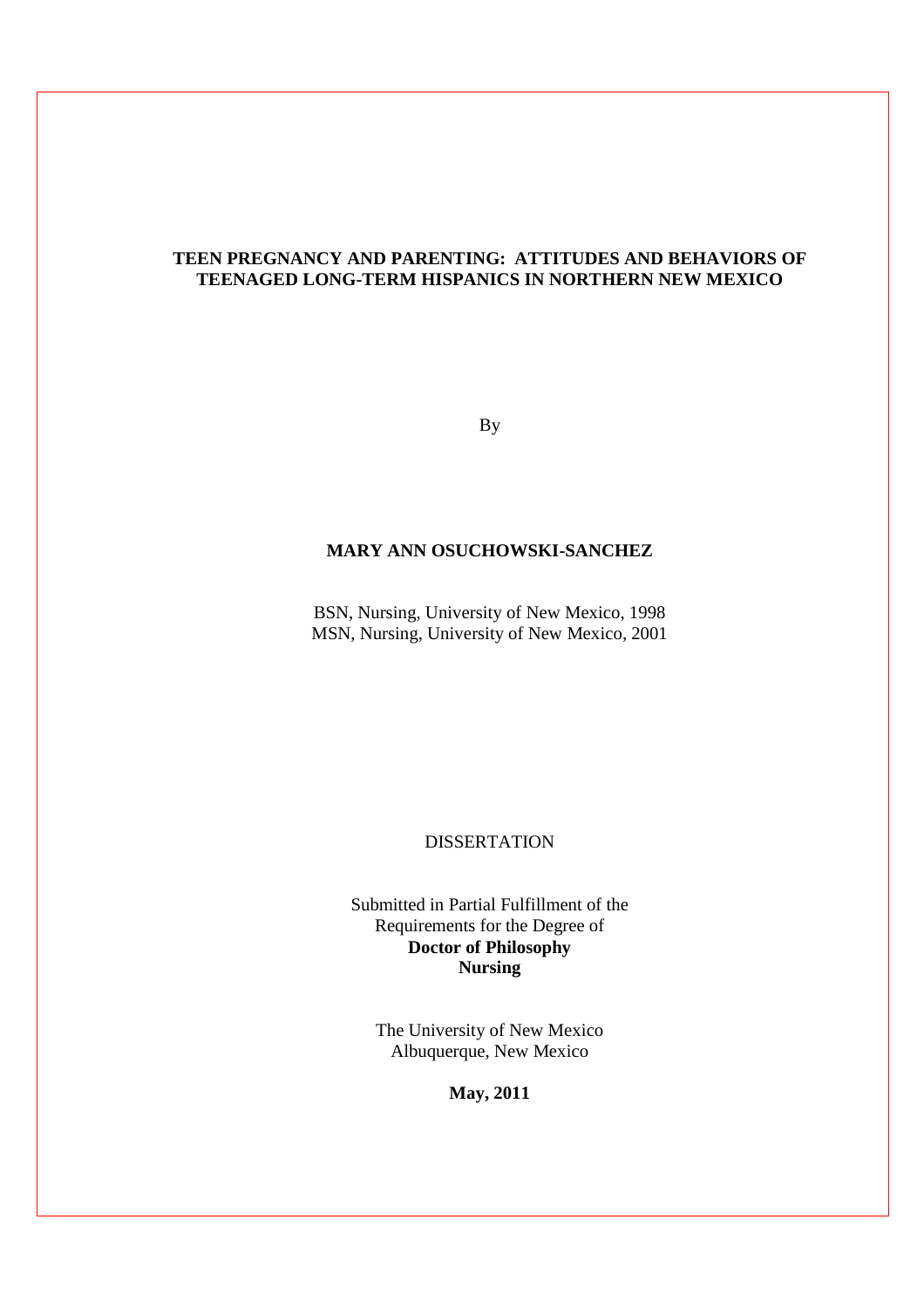### **DEDICATION**

This dissertation is dedicated to young women across the world whose daily interactions assist in creating and recreating their social environments. It is also dedicated to nurses who continually strive to improve the health of others while promoting their profession.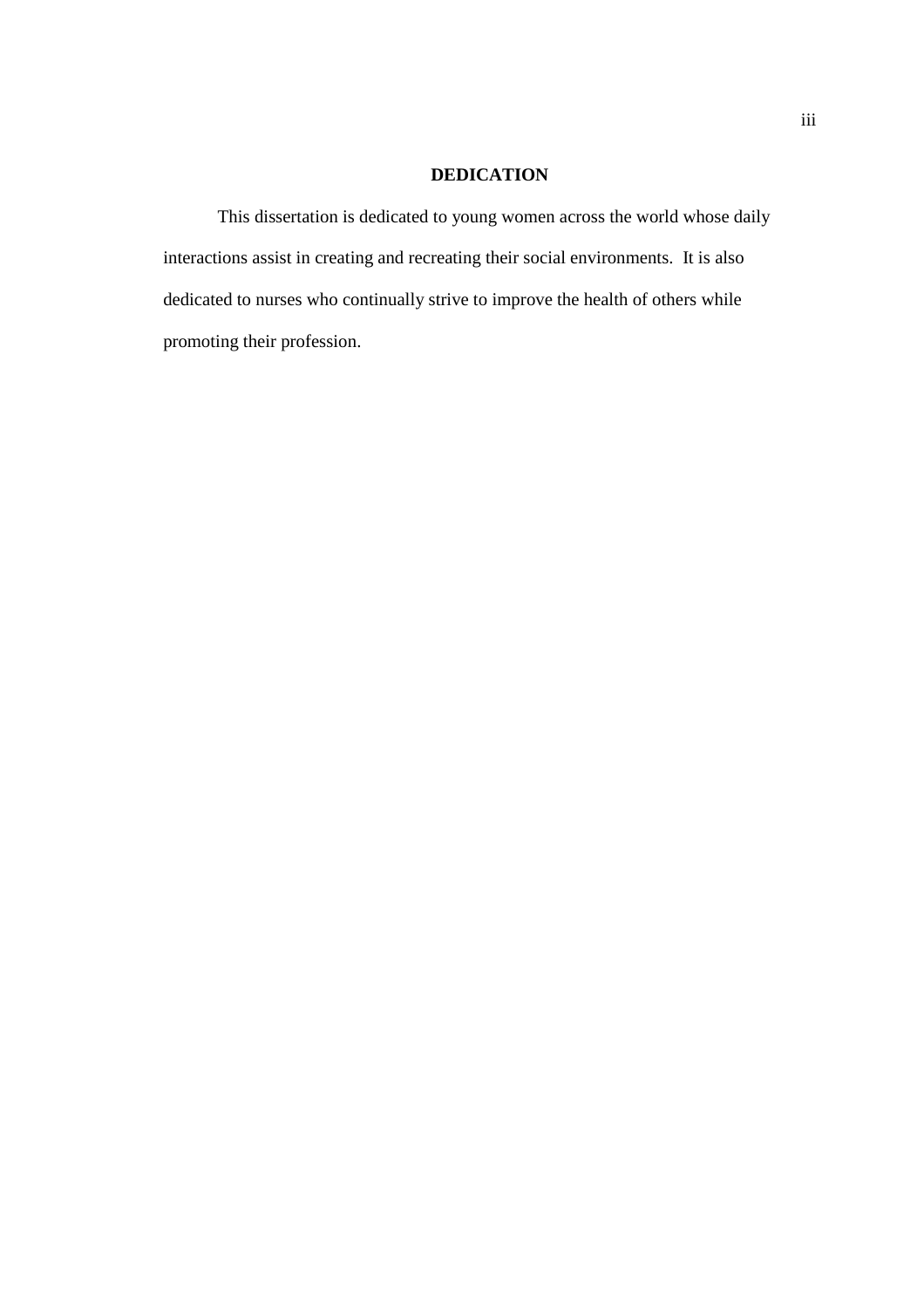### **ACKNOWLEDGMENTS**

I graciously acknowledge Dr. Beth Tigges, my advisor and dissertation chair, for her encouragement, guidance, time, and intellectual support of me through the years of teachings and the many months writing and rewriting these chapters. Your guidance, professional style, and exemplar of a professional nurse will remain with me as I continue my career and aim to mentor others as you have me.

I also thank Dr. Cindy Mendelson for her expert guidance in qualitative research. Your knowledge of subject matter and consistent support assisted me greatly in formulating my research questions and methods and ensuring my findings were truly data-driven. You challenged my assumptions and pushed my understandings to levels I had never imagined.

I would also like to acknowledge my committee members, Dr. Marie Lobo, and Dr. Lauren Clark, for their assistance and support pertaining to this study. Gratitude is extended to Sigma Theta Tau, International Honor Society of Nursing, for the funding to pursue this research.

I am grateful to my fellow doctoral students at the College of Nursing for their enduring emotional support, friendship, humor, and peer reviews. I am honored to call you my friends and colleagues.

My final thanks I extend to my family, for helping me become who I am. My father who has passed; thank you for encouraging me to always be the absolute best that I could be and for your love of nursing and all living things. Thanks to my mother who has made me stand strong and love learning. Finally, my most heartfelt gratitude is for my wonderful husband, Lawrence, and my daughters Marina and Sarah; your love is the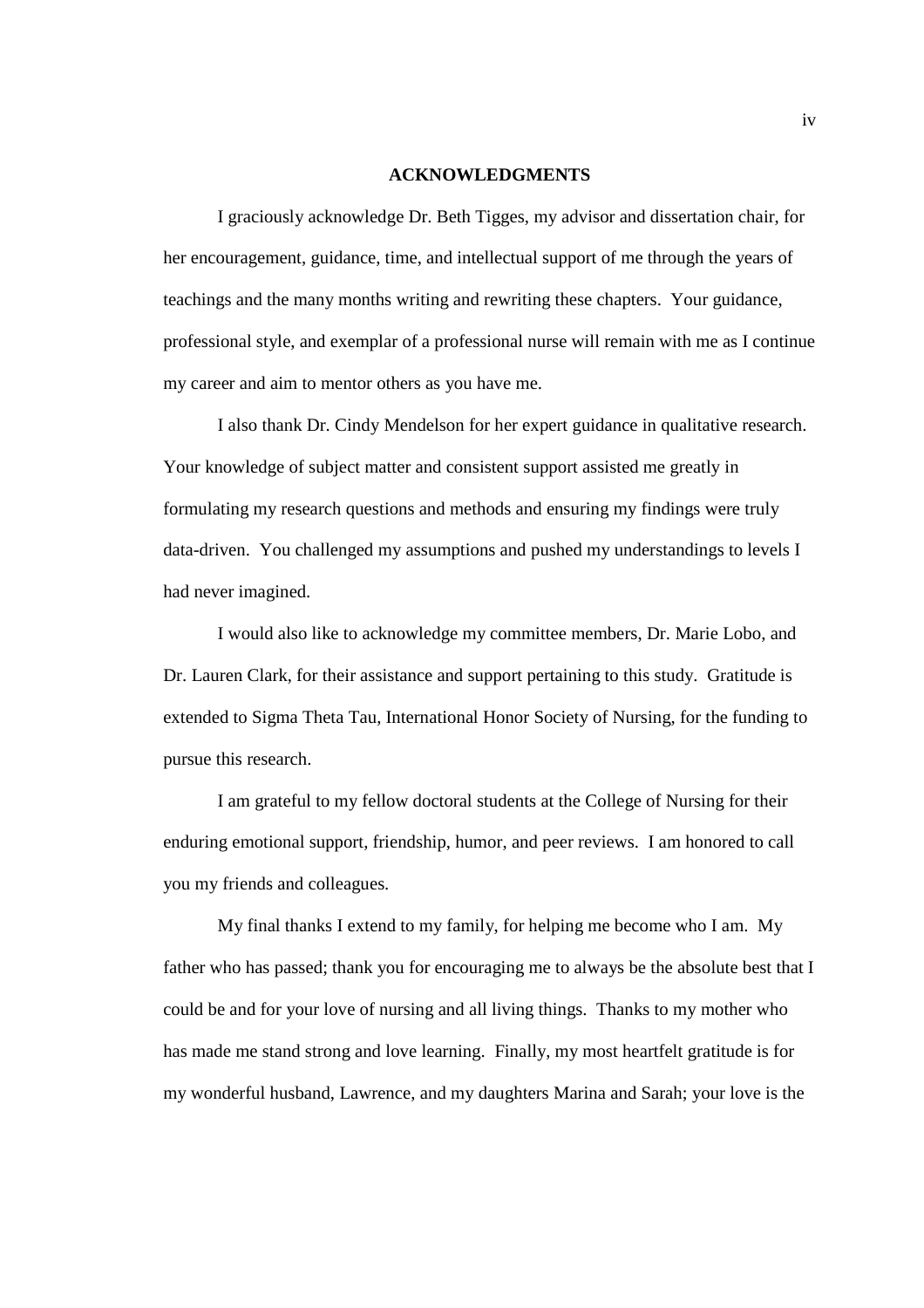greatest blessing of all. Thank you Lawrence, for always loving, encouraging, supporting, and believing in me when I needed it the most. Your endless love carries me daily. Marina and Sarah, thank you for sharing your childhood with my books and studies and for reminding me that school is not always easy.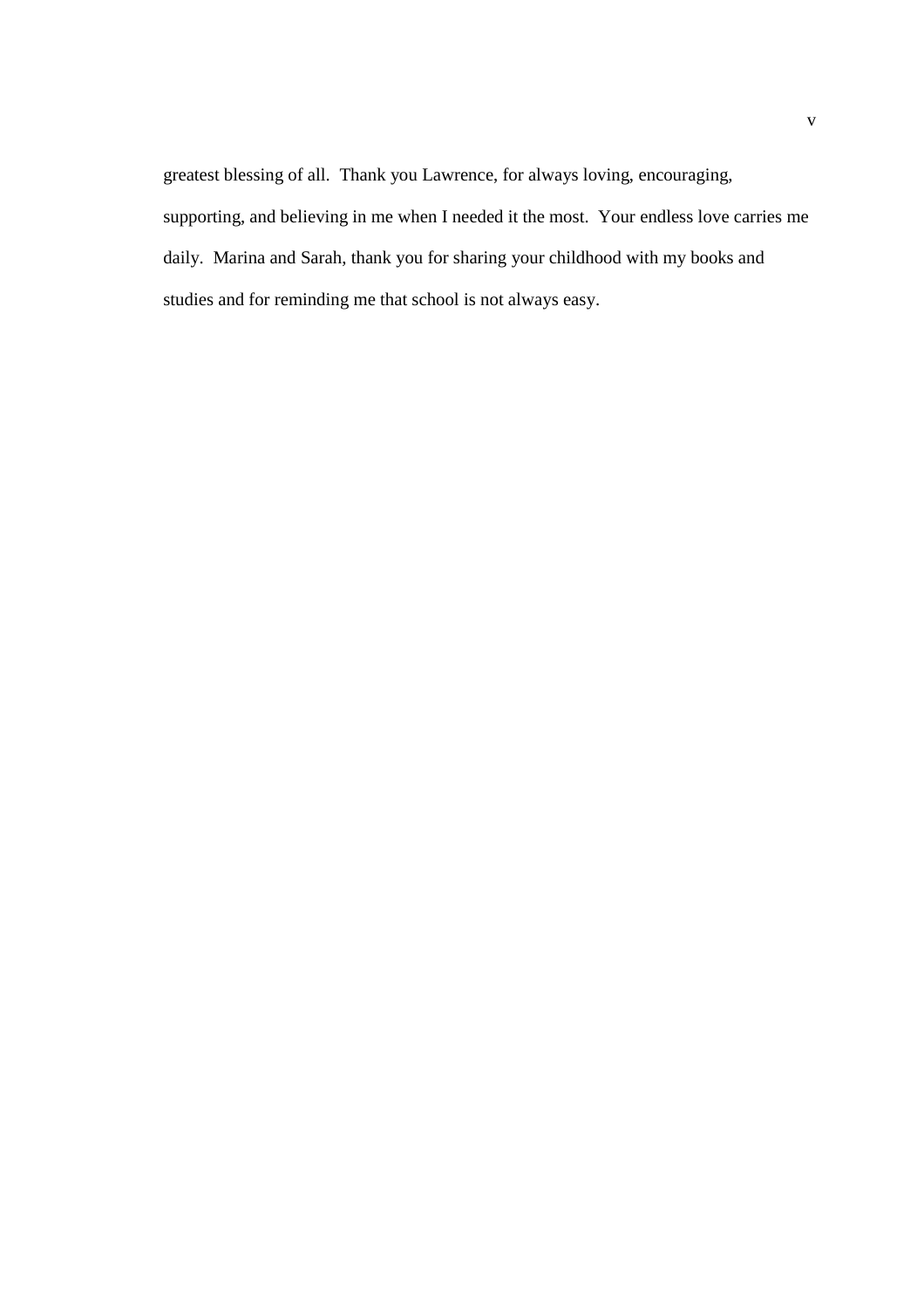# **TEEN PREGNANCY AND PARENTING: ATTITUDES AND BEHAVIORS OF TEENAGED LONG-TERM HISPANICS IN NORTHERN NEW MEXICO**

By

### **MARY ANN OSUCHOWSKI-SANCHEZ**

### ABSTRACT OF DISSERTATION

Submitted in Partial Fulfillment of the

Requirements for the Degree of

### **Doctor of Philosophy**

**Nursing** 

The University of New Mexico

Albuquerque, New Mexico

**May, 2011**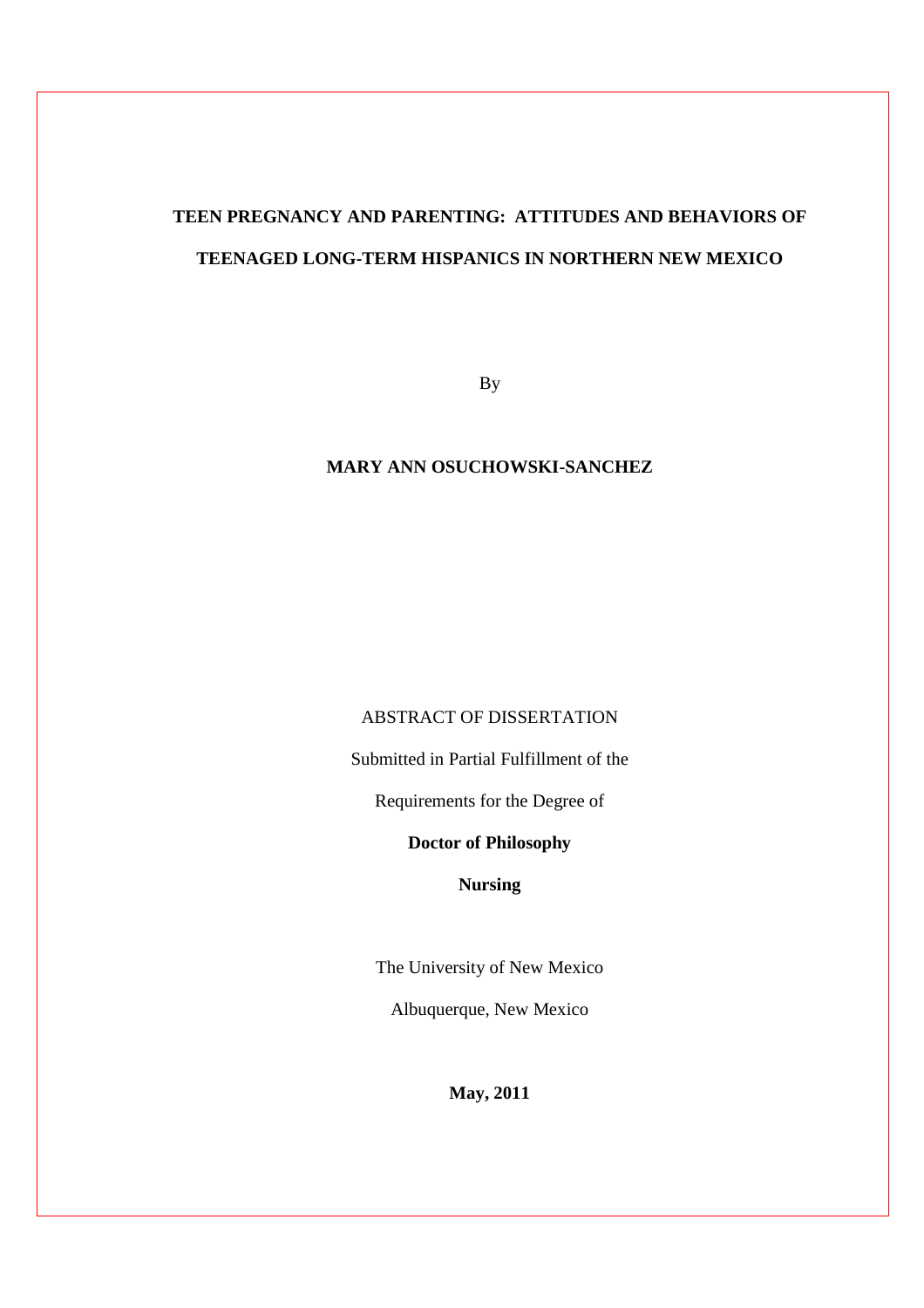# **TEEN PREGNANCY AND PARENTING: ATTITUDES AND BEHAVIORS OF TEENAGED LONG-TERM HISPANICS IN NORTHERN NEW MEXICO**

By

### **MARY ANN OSUCHOWSKI-SANCHEZ**

BSN, Nursing, University of New Mexico, 1998 MSN, Nursing, University of New Mexico, 2001 PhD, Nursing, University of New Mexico, 2011

### **ABSTRACT**

Teen pregnancy in Hispanic youth is a poorly understood phenomenon, thought to have numerous and overlapping sociocultural influences. Although Hispanics have had the highest teen pregnancy rates in the United States since 1995 and pregnancy rates that have declined much more slowly when compared to every other ethnic group, there is limited literature about Hispanic youth whose families are long-term residents of the United States and the factors that influence the decision-making processes and sexual behaviors of this population. The purpose of this study was to explore and describe the attitudes and behaviors related to teen pregnancy and parenting in Hispanic female teens from long-term families in northern New Mexico (NNM) (those with at least three generations of familial residence and termed Long-Term Hispanics [LTH]), whose primary language was English, and who have experienced pregnancy and motherhood in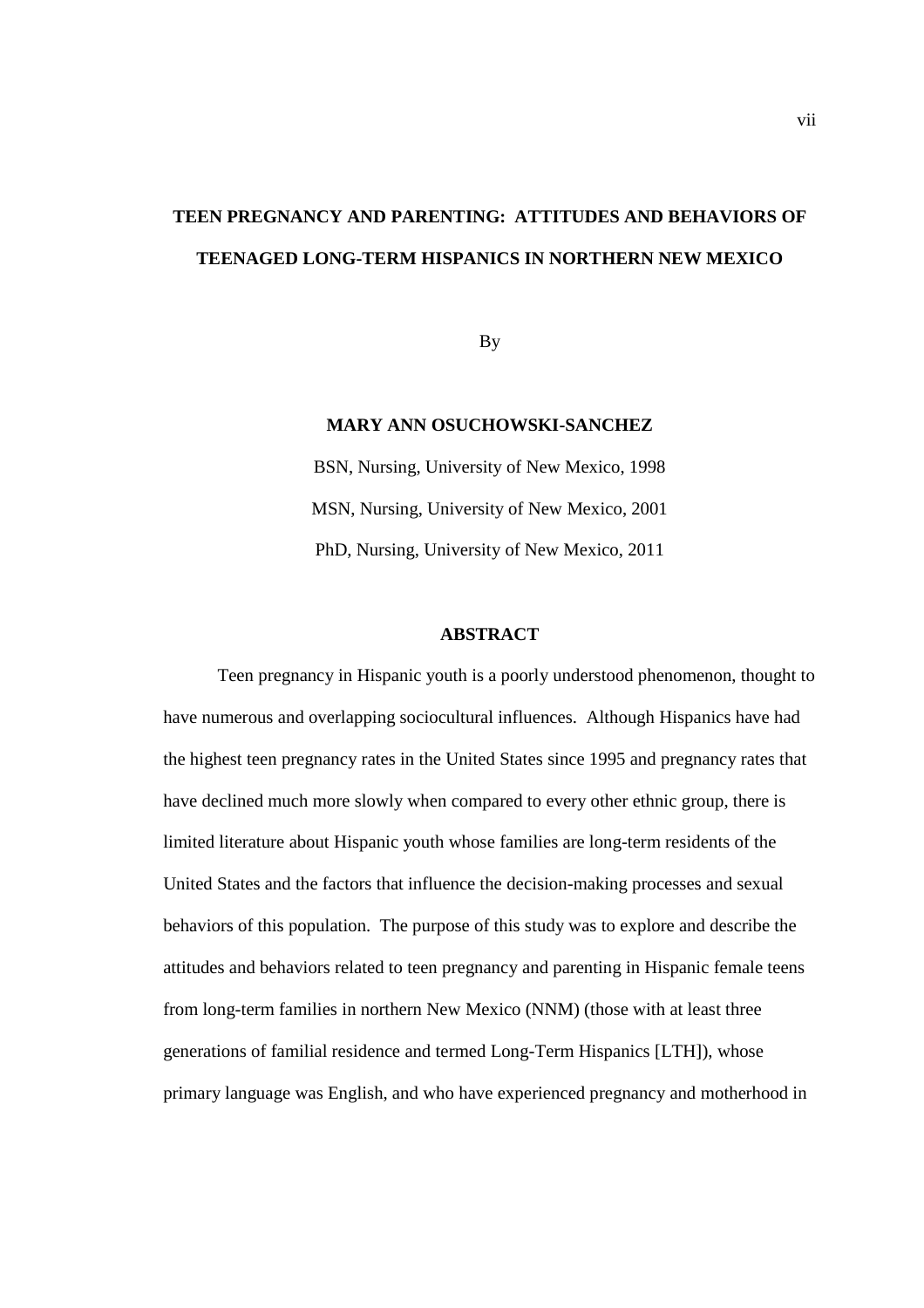the 12 months prior to participation. A focused ethnographic design was used. The study was conducted in two counties of northern New Mexico known to have high rates of teen pregnancy and where the population is majority Hispanic with long-term residency in the areas. Data were collected using interviews with 10 adolescent LTH mothers (15-17 years old), 10 adults who work with adolescent mothers, and participant observation. Data were analyzed inductively through the process of Immersion and Crystallization, resulting in themes and sub-themes that captured the essence of the issue under study and which were contextualized with the spoken and observed experiences of those studied. Key findings of this study include themes that reveal the chaos and instability which characterized the homes of youth, low levels of communication related to reproductive issues in homes and schools, disappointment expressed by families and the community in response to teen pregnancy, and the role transitions/career choices teens experience when becoming mothers. The results of this study will aid in increasing the knowledge base related to long-term Hispanic youth and the many sociocultural factors affecting their sexual decisions and behaviors.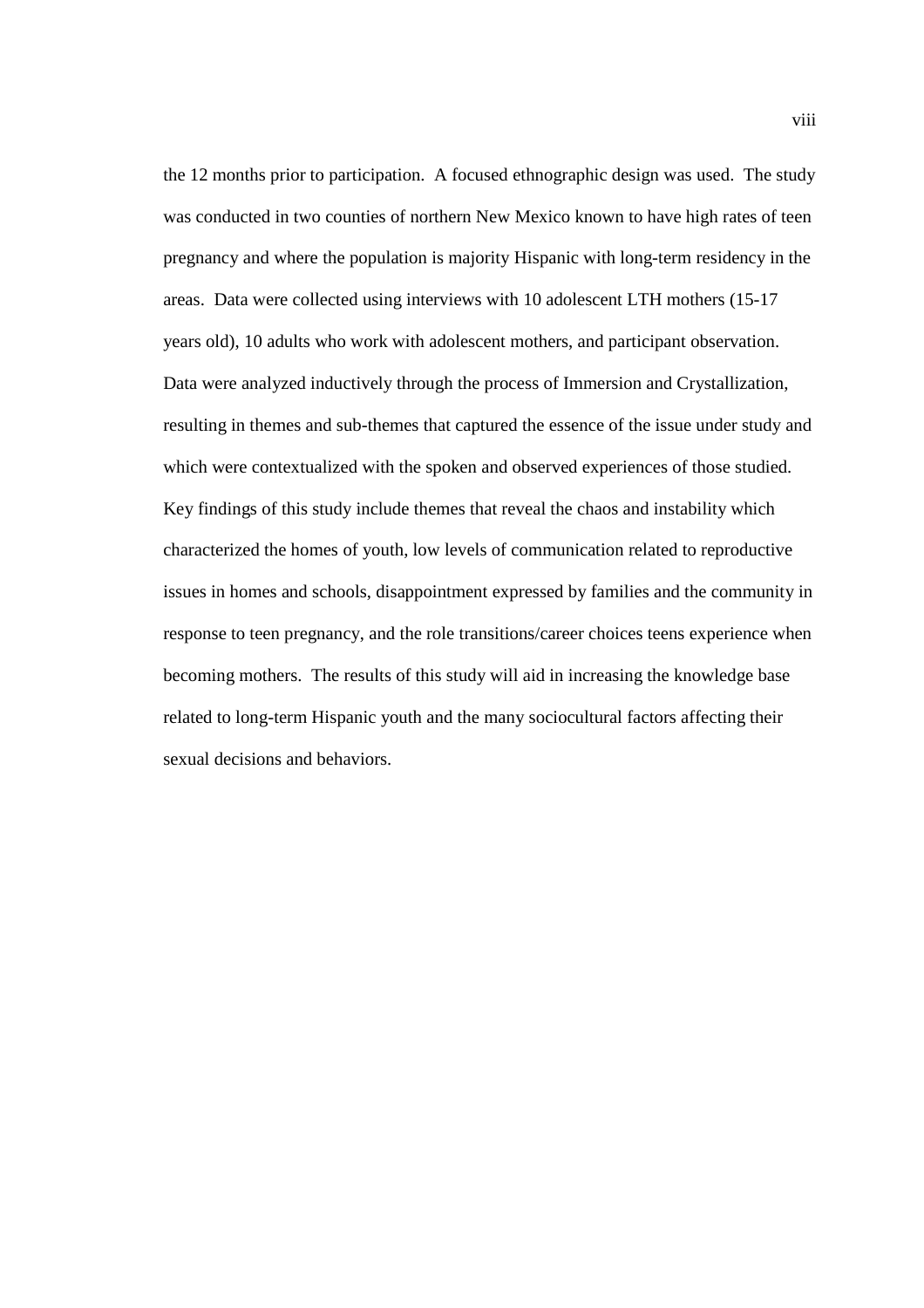## **TABLE OF CONTENTS**

| <b>CHAPTER 2 REVIEW OF THE LITERATURE AND THEORETICAL</b> |
|-----------------------------------------------------------|
|                                                           |
|                                                           |
|                                                           |
|                                                           |
|                                                           |
|                                                           |
|                                                           |
|                                                           |
|                                                           |
|                                                           |
|                                                           |
|                                                           |
|                                                           |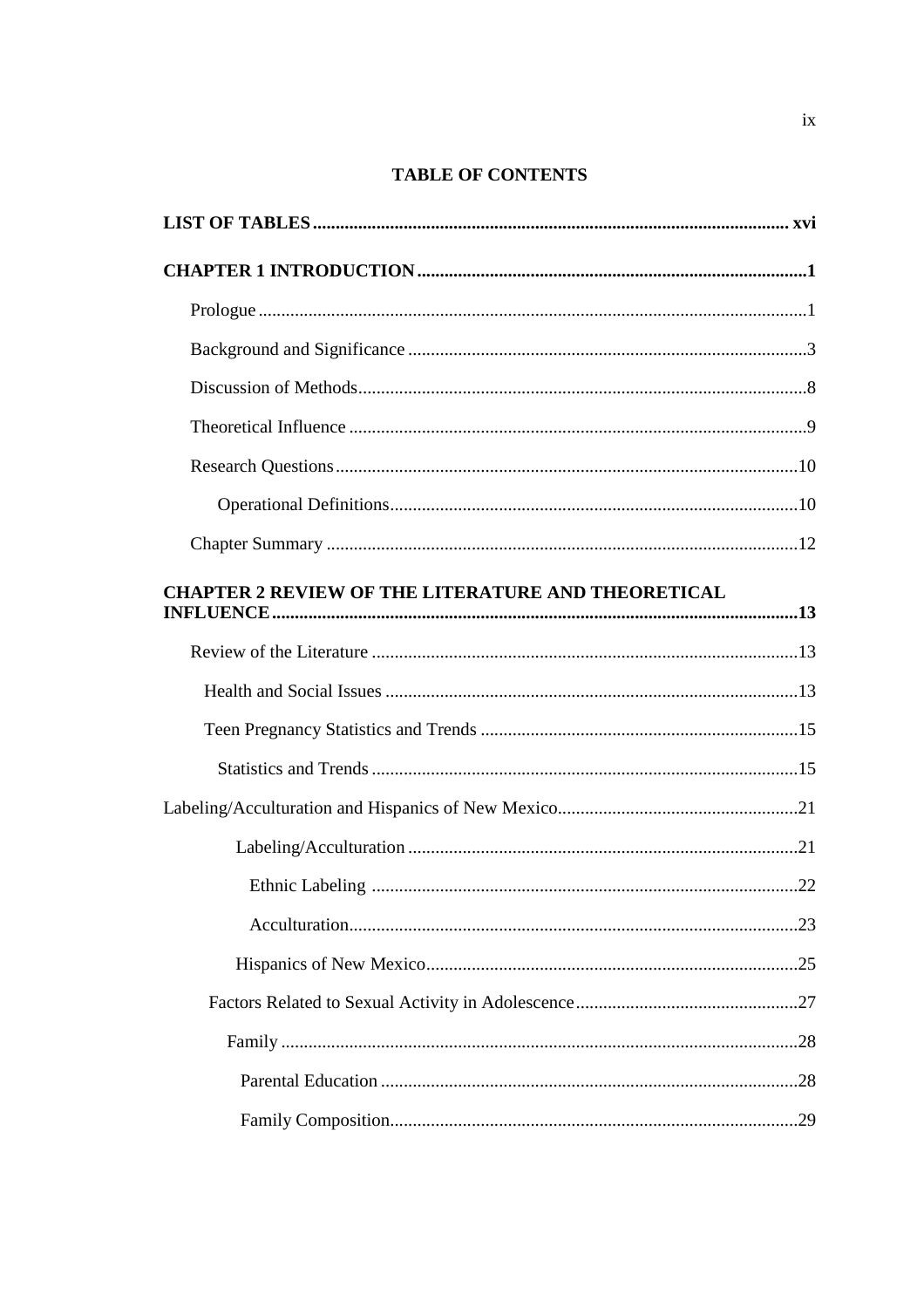$\mathbf X$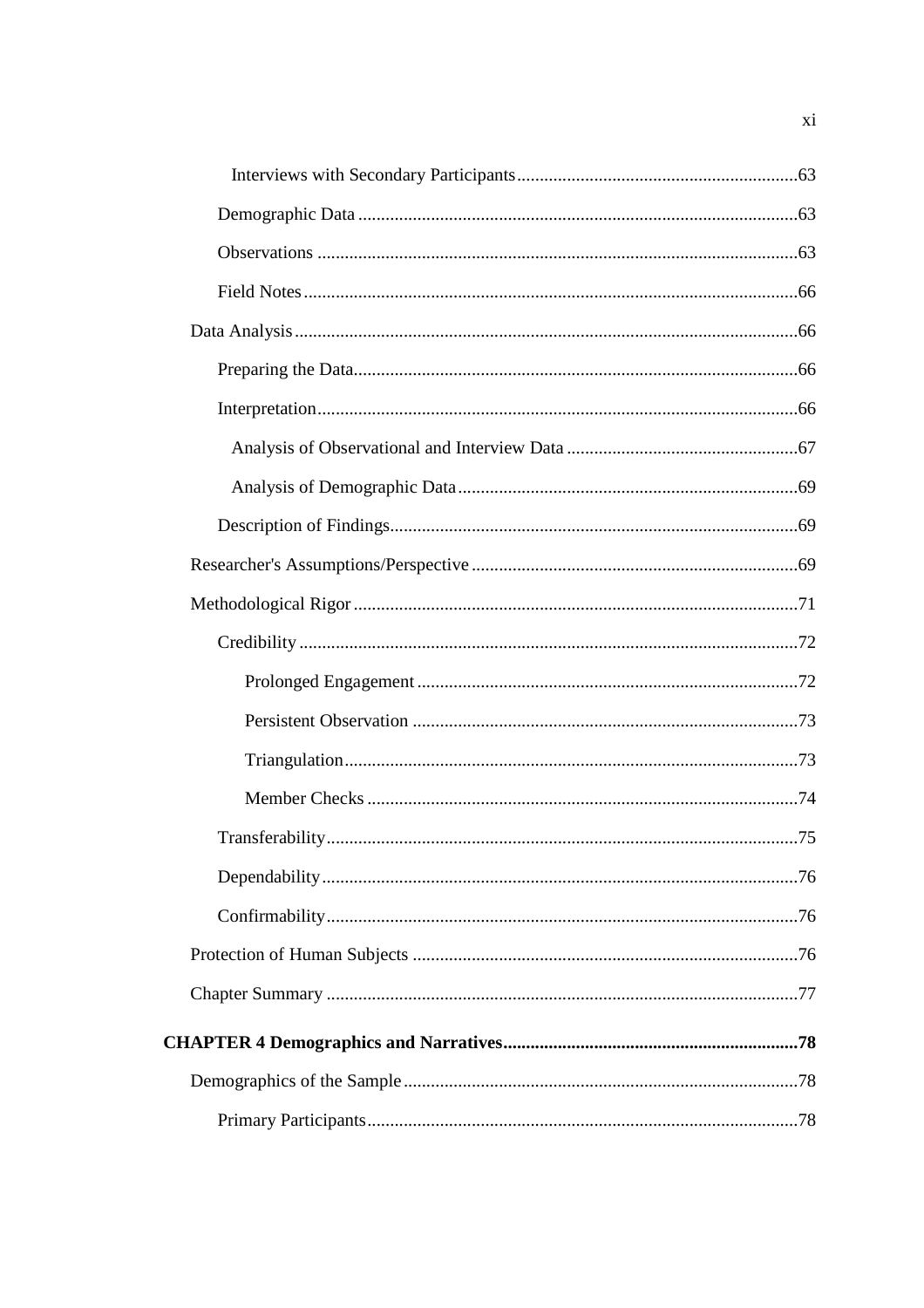| Sub-Theme: It's Frustrating, I'm Just a Kid, I don't Know These Things112 |  |
|---------------------------------------------------------------------------|--|
| Sub-Theme: Others Need to Help More and Not Judge114                      |  |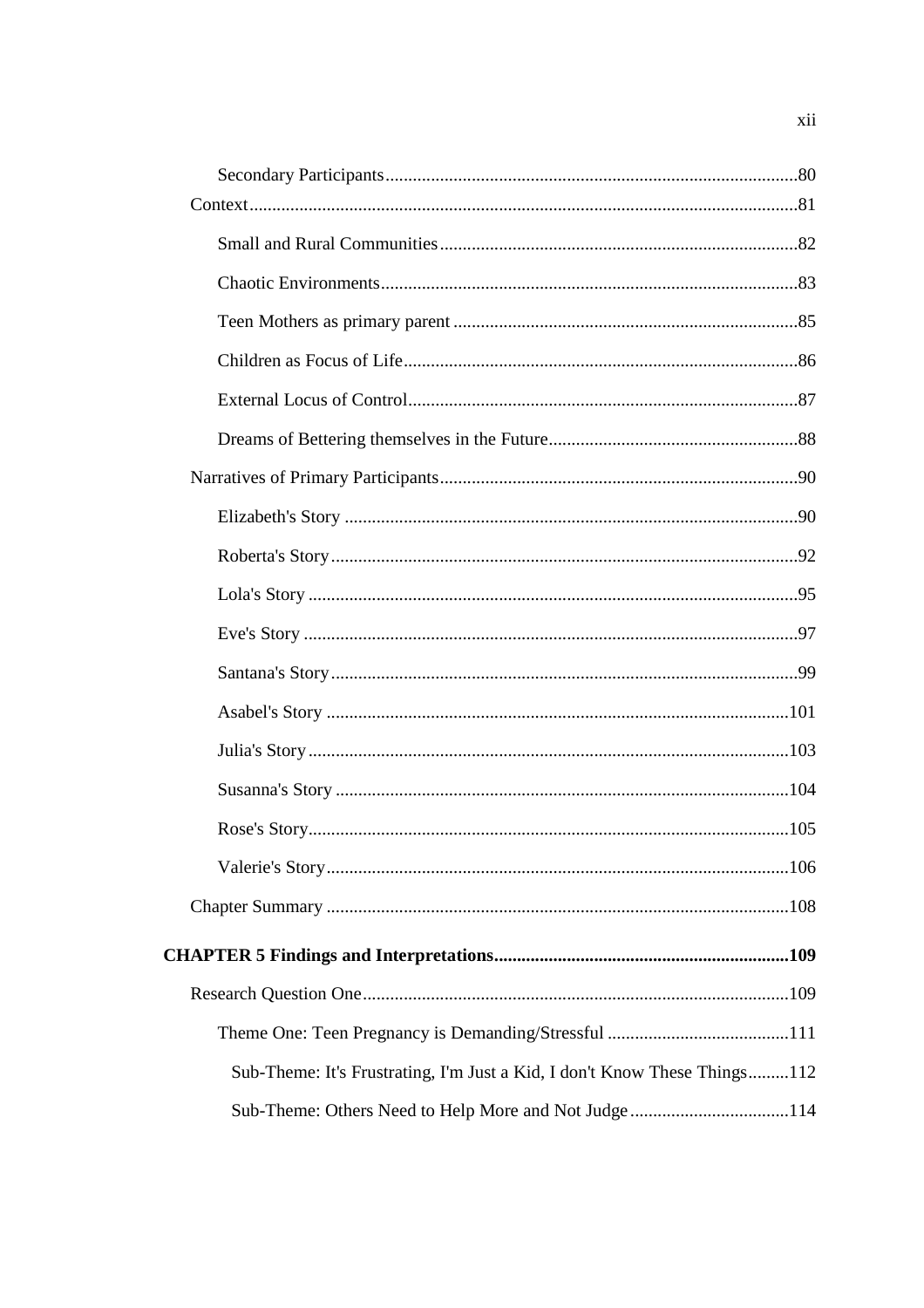| Sub-Theme: It's Given me a Reason/Purpose to Try to do Better 124 |  |
|-------------------------------------------------------------------|--|
|                                                                   |  |
|                                                                   |  |
|                                                                   |  |
|                                                                   |  |
| Theme Four: Be Careful, You Could Land up Pregnant Too! 131       |  |
| Sub-Theme: It's Too Hard, Be Sure of Your Contraception132        |  |
|                                                                   |  |
|                                                                   |  |
|                                                                   |  |
|                                                                   |  |
|                                                                   |  |
|                                                                   |  |
|                                                                   |  |
|                                                                   |  |
|                                                                   |  |
|                                                                   |  |
|                                                                   |  |
|                                                                   |  |
|                                                                   |  |
|                                                                   |  |
|                                                                   |  |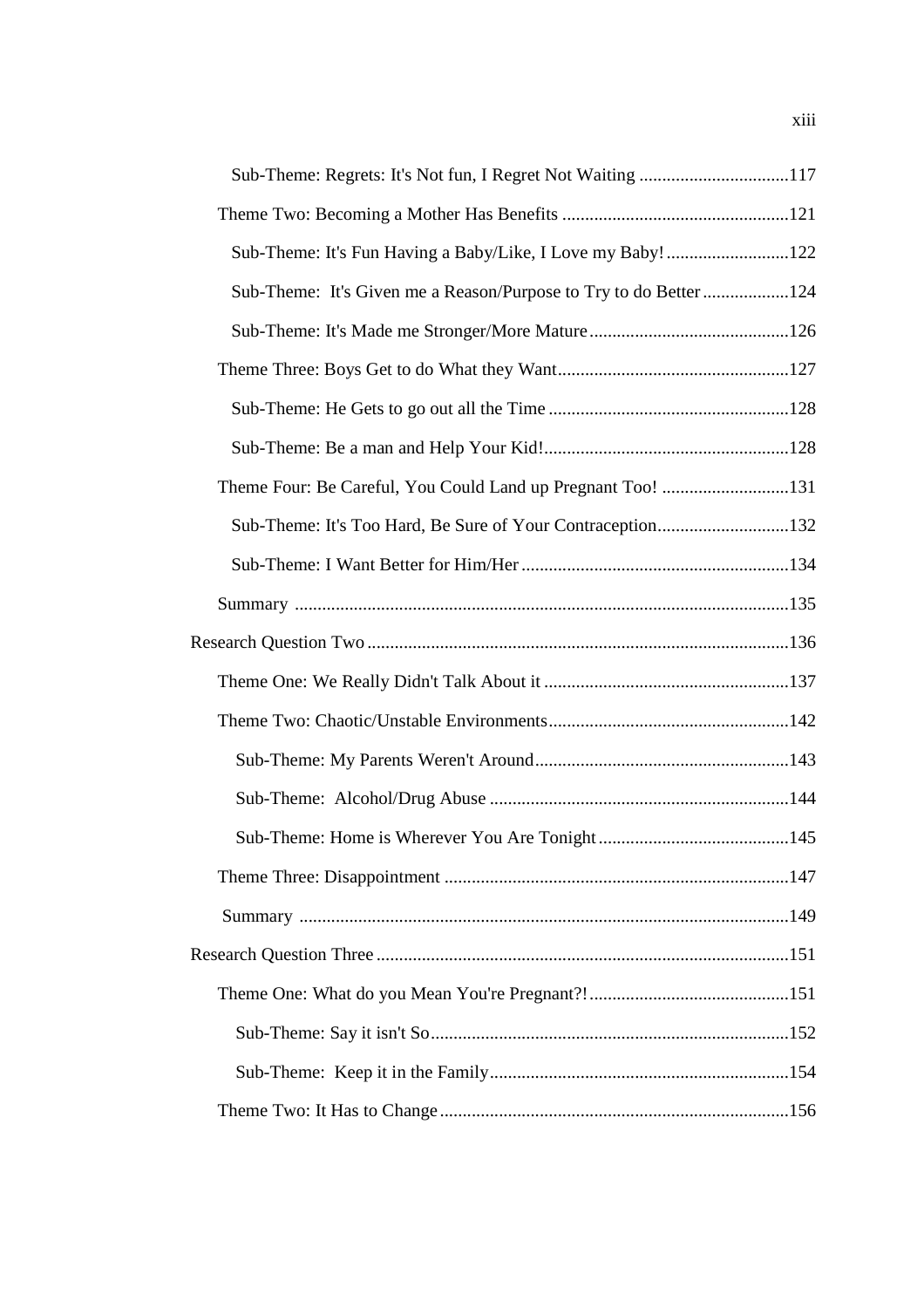| CHAPTER 6 SUMMARY, CONCLUSIONS, AND EPILOGUE162          |      |
|----------------------------------------------------------|------|
|                                                          |      |
|                                                          |      |
|                                                          |      |
|                                                          |      |
|                                                          |      |
|                                                          |      |
|                                                          |      |
|                                                          |      |
|                                                          |      |
|                                                          |      |
|                                                          |      |
|                                                          |      |
| <b>APPENDICES.</b>                                       | .191 |
| APPENDIX A INFORMATIONAL LETTER/INVITATION TO COLLEAGUES |      |
| APPENDIX B INFORMATIONAL LETTER WITH INVITATION TO       |      |
| APPENDIX C PARENTAL CONSENT AND PARTICIPANT ASSENT TO    |      |
|                                                          |      |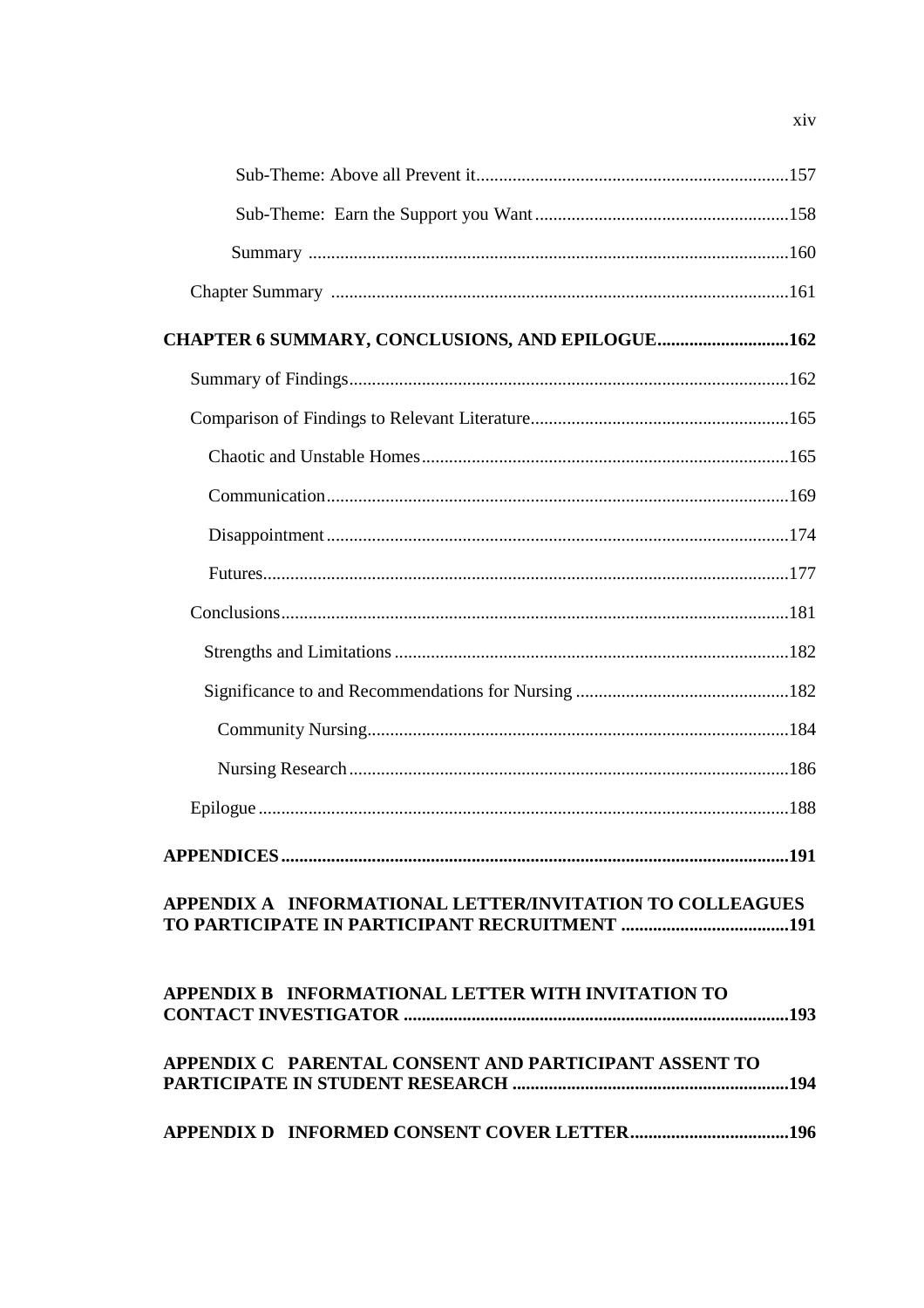| APPENDIX F INTERVIEW GUIDE SECONDARY PARTICIPANT 201 |  |
|------------------------------------------------------|--|
|                                                      |  |
|                                                      |  |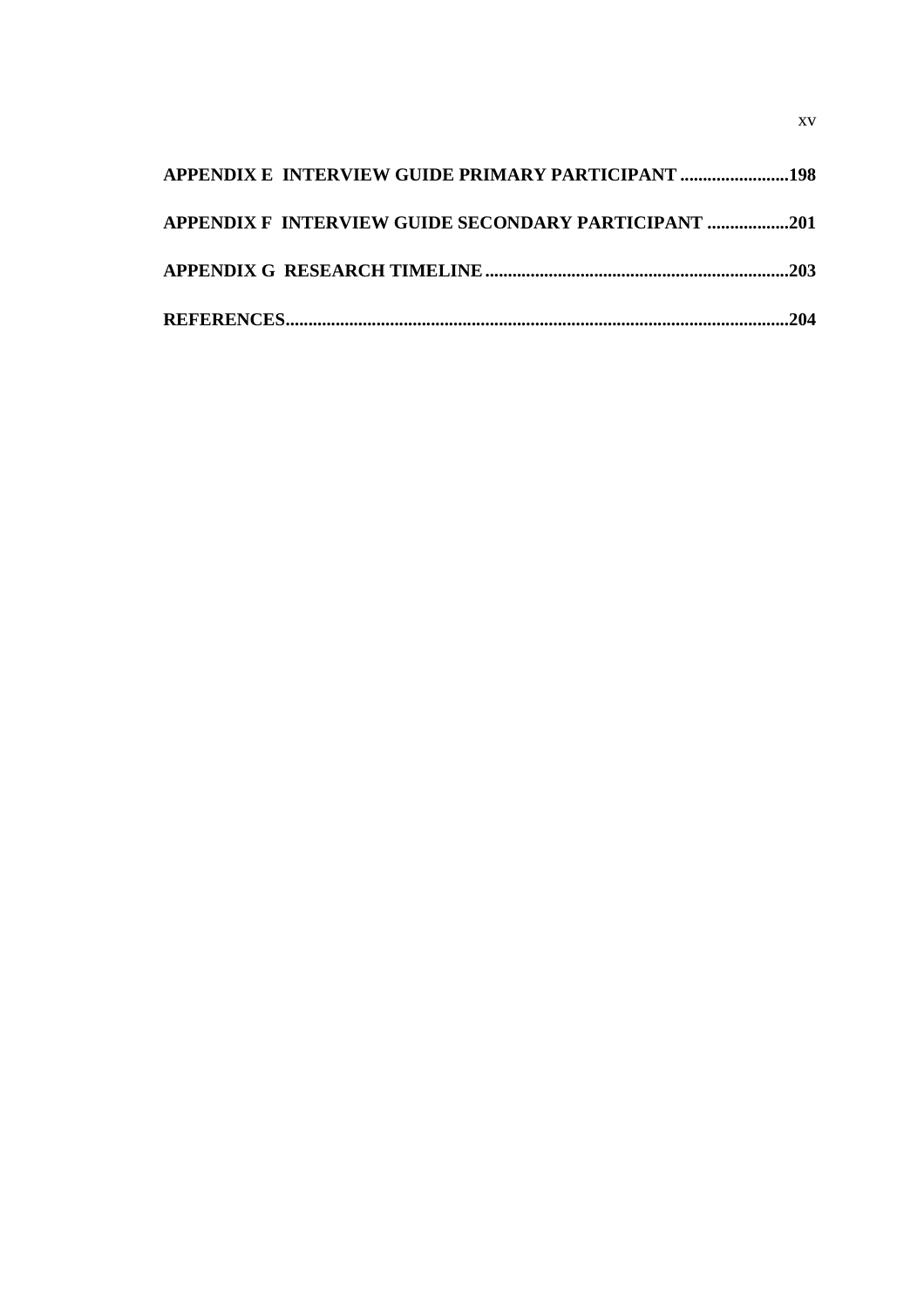### **LIST OF TABLES**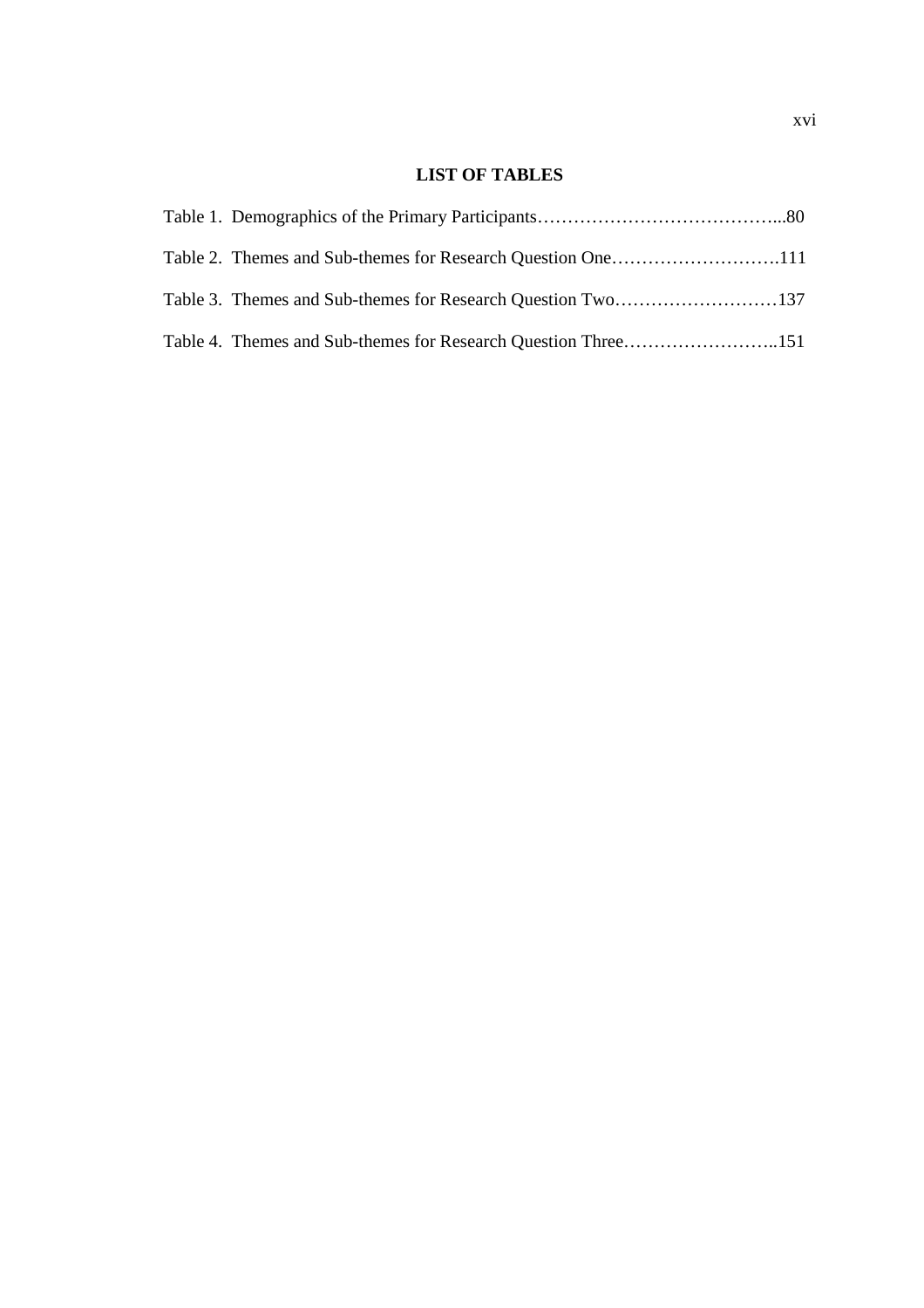### **Chapter 1: Introduction**

 Chapter 1 consists of six parts: (a) the prologue; (b) background and significance of the problem; (c) discussion of methods; (d) theoretical influence on the research; (e) the research questions; and, (f) a chapter summary.

#### Prologue

 I was raised on a small ranch in northern New Mexico (NNM) that was situated only one mile from my grandparent's home and a mere two miles from the birthplace of my great-grandmother. The majority of my friends and neighbors had similar residential situations. Everyone I knew, except for my great-grandmother, spoke English as a primary language. We considered ourselves long-term Hispanics, the direct decedents of the first Spanish settlers in the United States. We had different cultural traditions, foods, and customs than our Hispanic counterparts in other areas of the country, such as the Mexicans, to the south. In our area of northern New Mexico, heritage is very important and the Hispanic residents take great pride in their cultural differences when compared to other Hispanic sub-groups, such as Mexicans, Cubans, or Puerto Ricans. For instance, although we celebrated our youth and their birthdays, we did not partake in Quinceañeras (a coming of age, 15-year birthday celebration, honored in Mexico) as this was viewed as a cultural tradition for Mexicans and not Hispanics.

Since my youth, I have continued to live in northern NM, where I have worked in nursing for the past 19 years. Over the past ten years, I have specialized in preventative and primary healthcare services through the provision of nurse practitioner services in Family Practice clinic and a school-based health clinic. During my time as a clinician, I have heard numerous young women around age 14 or 15 say that they would never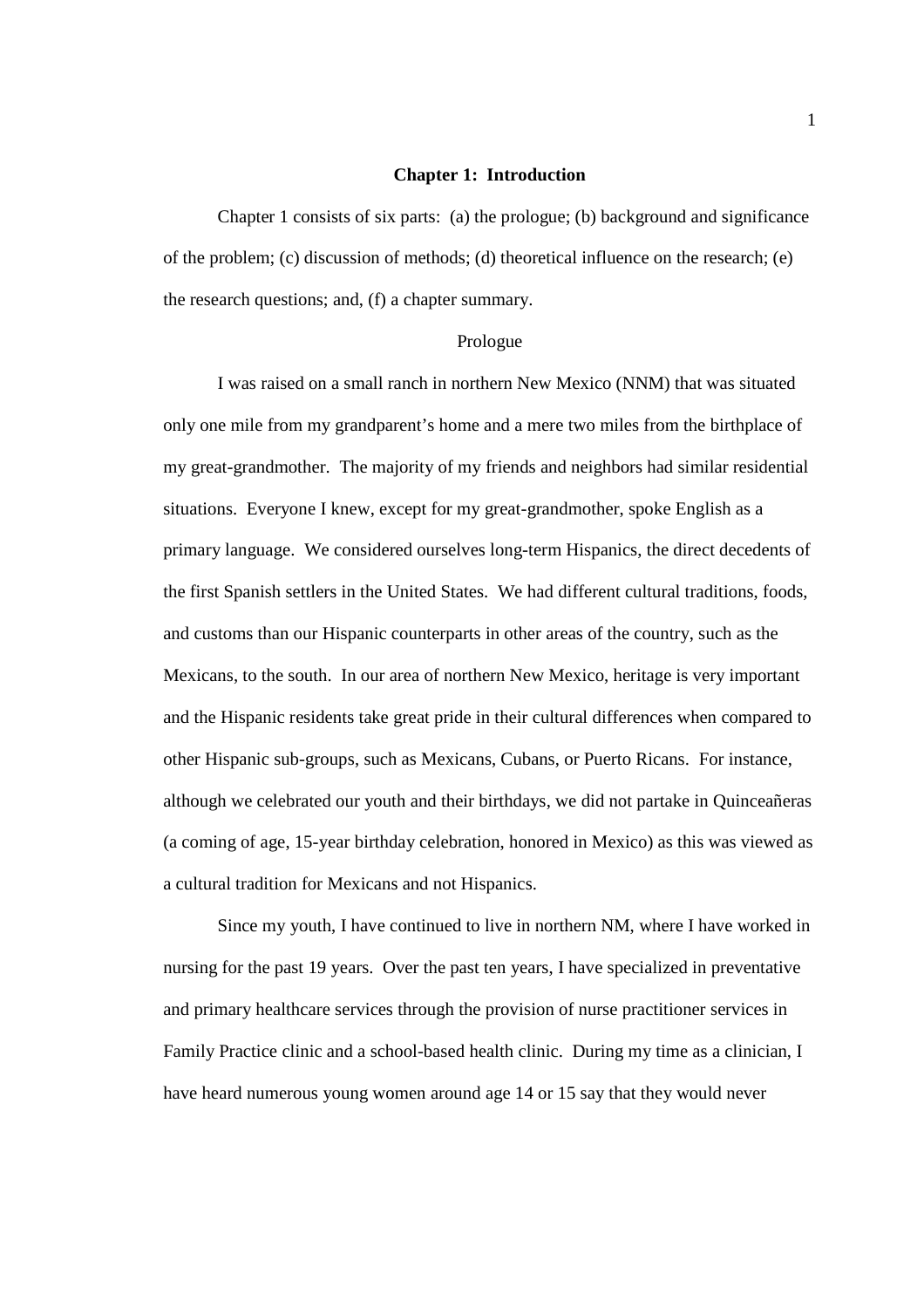become a teen parent and would instead like to try college or a job after high school graduation. They present to healthcare visits on schedule and insist they are using safer sex practices, including engaging in mutually monogamous sexual relationships (although mostly serial and lasting only several months to a year) and usually using contraceptives. However, for some of these girls, their life goals change around the age of 16 years, when they seem to realize that their grades are not going to earn them academic scholarships, their impoverished families cannot afford college tuition, and local employment opportunities are very limited. Their aspirations change to finding a boyfriend, who is mostly monogamous and does not abuse them. They say instead of college or employment, "I am thinking of having a baby…if it happens, I guess it was meant to be".

 The life experiences, cultural influences, and patterns of social creation on the decisions these girls make, such as those to forgo higher education and employment in lieu of motherhood, intrigued me. Once I reviewed the empirical literature focusing on teen pregnancy, I was saddened but not surprised to learn that Hispanic teens experience the highest rates of teen pregnancy when compared to any other ethnic group in the U.S. and long-term Hispanics, such as those residing in NNM, who have genealogical lines extending beyond four generations, are often overlooked in the literature. It became clear to me that the environment where these teens live, along with the norms and values inherent in such, influence these teens and their futures as women; they guide the sexual decisions and behaviors the teens make and are woven and intertwined into all aspects of their lives. I became very curious about what influences existed and ultimately affected youths' sexual decisions and behaviors as it seemed this information was largely absent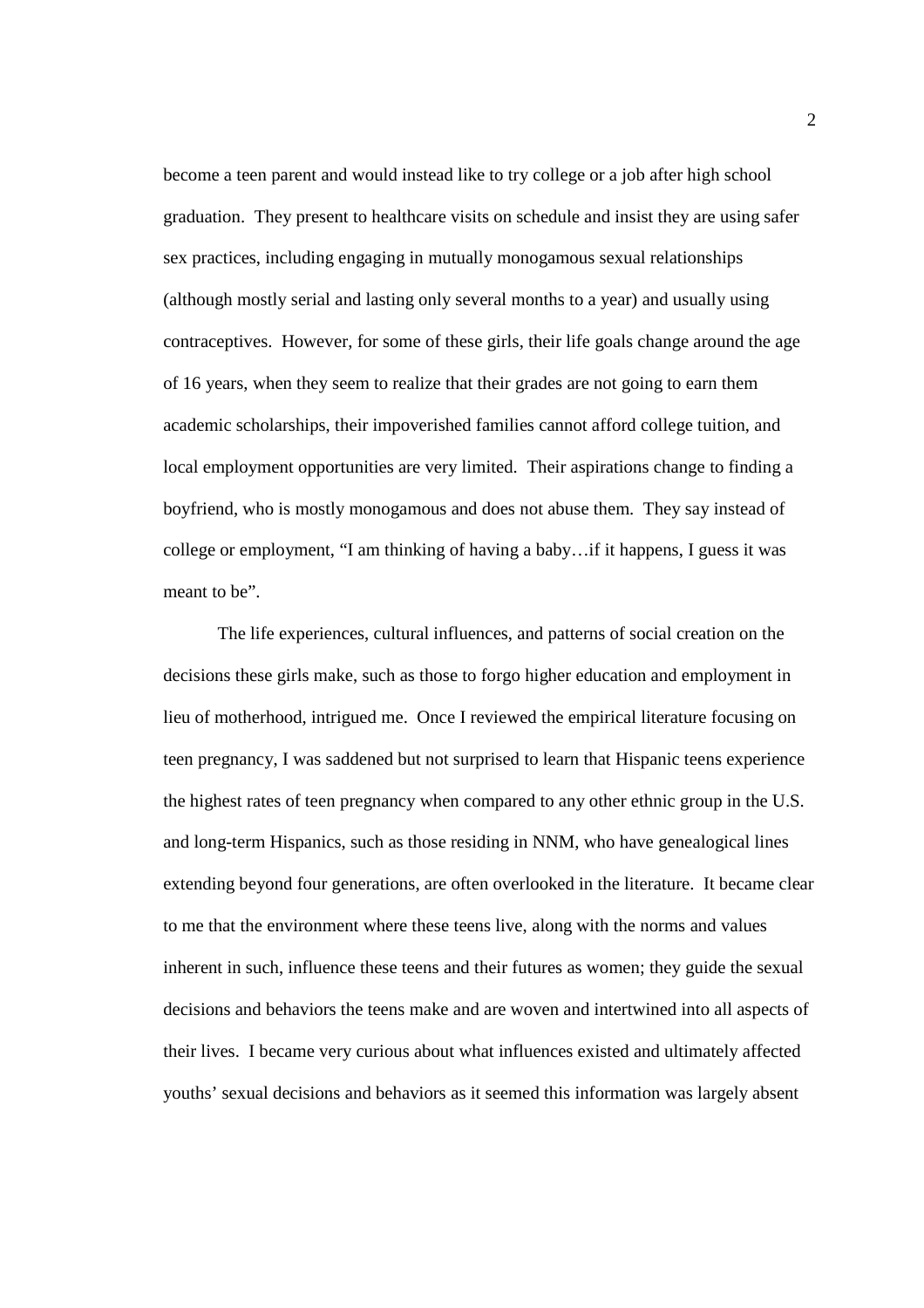in the literature. An investigation into the sexual attitudes and behaviors of long-term Hispanic youth became the basis for my research.

The beginnings of such research commenced with a qualitative pilot study that was undertaken in the spring of 2006, which investigated the reproductive beliefs and values among new immigrant  $(N = 5)$  and multigenerational  $(N = 5)$  adult Hispanic women of New Mexico (Osuchowski-Sanchez, Morales, & Mendelson, 2007). The findings of this pilot study suggest differences in influences between the Hispanic subgroups of those newly immigrated to the U.S. and women with longstanding genealogical lines in New Mexico. Also noted was an overall lack of communication and education that Hispanics receive related to reproductive issues, lifelong negative consequences of such lack of knowledge, and shifts in the culture that currently affect Hispanic youth. These findings have now led to the current dissertation to investigate long-term Hispanic youth who are affected by social influences that aid in the construction of their sexuality and reproductive health, and which in turn influence their communities, culture, and norms.

### Background and Significance of the Problem

 Teen pregnancy is a complex issue with far-reaching and burdensome consequences, affecting disproportionate numbers of Hispanic youth in the United States (Alan Guttmacher Institute [AGI], 2004) and in New Mexico (New Mexico Department of Health [NMDOH], 2004; Hamilton, Martin & Ventura, 2010; National Campaign to Prevent Teen and Unplanned Pregnancy [NCPTUP], 2010). Teen motherhood is often viewed negatively because of its strong associations with academic failure, poverty, welfare dependence, and domestic violence for the mother (NMDOH, 2005). Children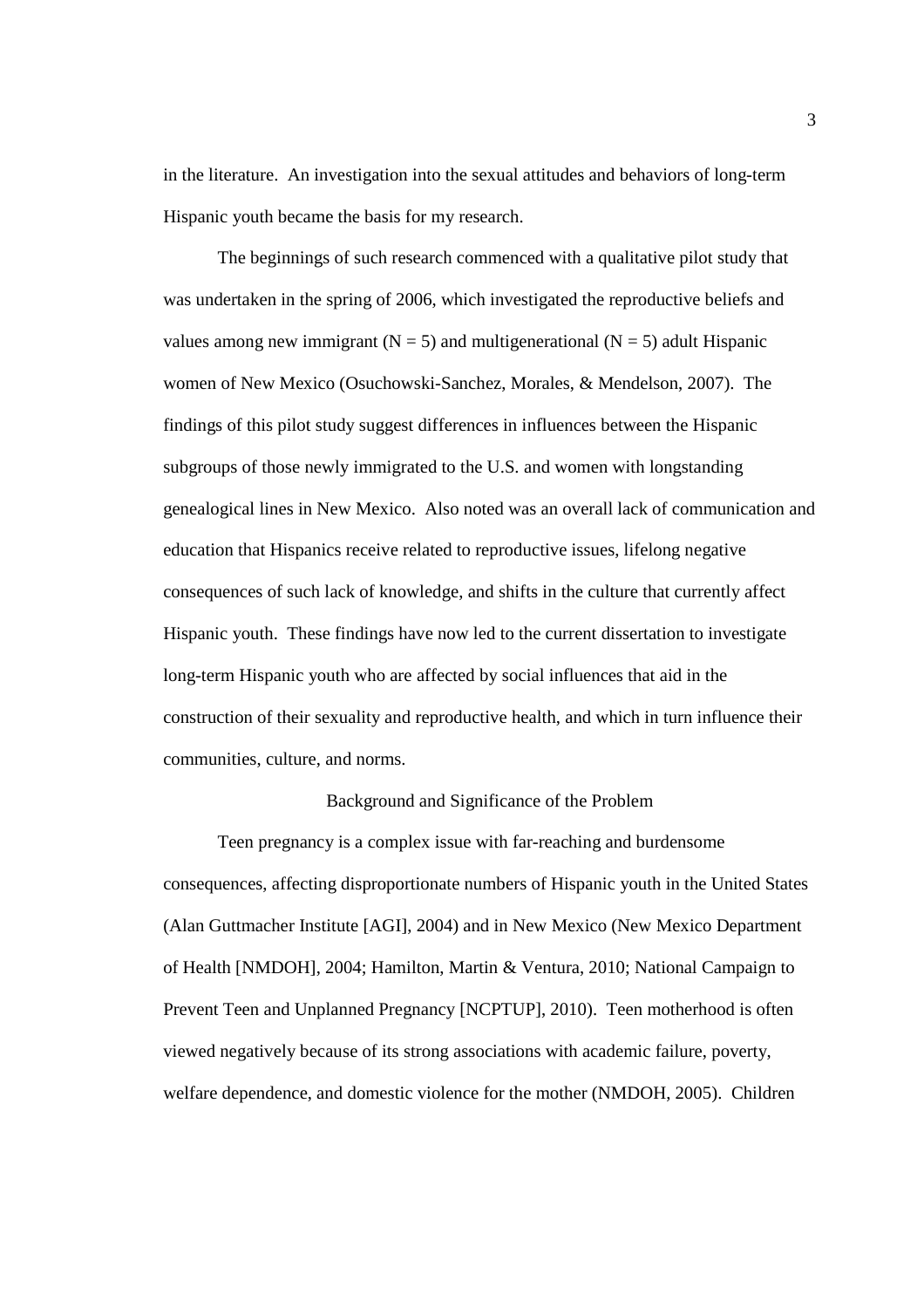born to teen mothers are at risk for health problems such as low birth weight, neonatal death, congenital health problems, and neglect (New Mexico Campaign to Prevent Teen Pregnancy [NMCPTP], 2007; NMDOH, 2005). The United States has the highest rates of teen pregnancy in the entire industrialized world (42.2/1,000 girls aged 15-19 years) with around 800,000 teenagers becoming pregnant annually and with rates that are nearly two times higher than the United Kingdom (26.7/1,000), three times higher than Canada (13.3/1,000), and nearly ten times as high as Switzerland (4.3/1,000) (Martin, et al., 2010). This translates into more than 90 girls becoming pregnant each hour; 80 percent of these pregnancies are unplanned (AGI, 2006). Hispanics residing in the U.S. have had the highest teen birth rates since 1995 (NMDOH, 2007a) with more than 51 percent of Hispanic females becoming pregnant at least once before they reach the age of 20 years (Vexler & Sullentrop, 2006). Statistics for 2006 revealed New Mexico had the second highest teen birth rate in the nation (NCPTUP, 2009) and a teen birth rate that is 1.5 times higher than the national average (NCPTUP). In 2006, 4,688 pregnancies occurred to teen mothers in New Mexico, of which, 3,188 were to Hispanics (NMDOH, 2008). Although the nation enjoyed a steady decline in teen pregnancies between 1991 and 2005, birth rates for U.S. teens rose 3% in 2006 (AGI, 2010). Reductions in teen pregnancies, over the past decade, have been to a much lesser degree for Hispanics than for any other ethnicity (NMDOH). In fact, from 2003 to 2004, Hispanics experienced a slight increase in teen birth rates while all other ethnicities enjoyed continued declines (AGI). Such statistics are quite evident in areas like New Mexico where only 46% of the state's female population, aged 15-19 years, are of Hispanic ethnicity, yet Hispanics account for over 66% of all teen births in the state (NMDOH).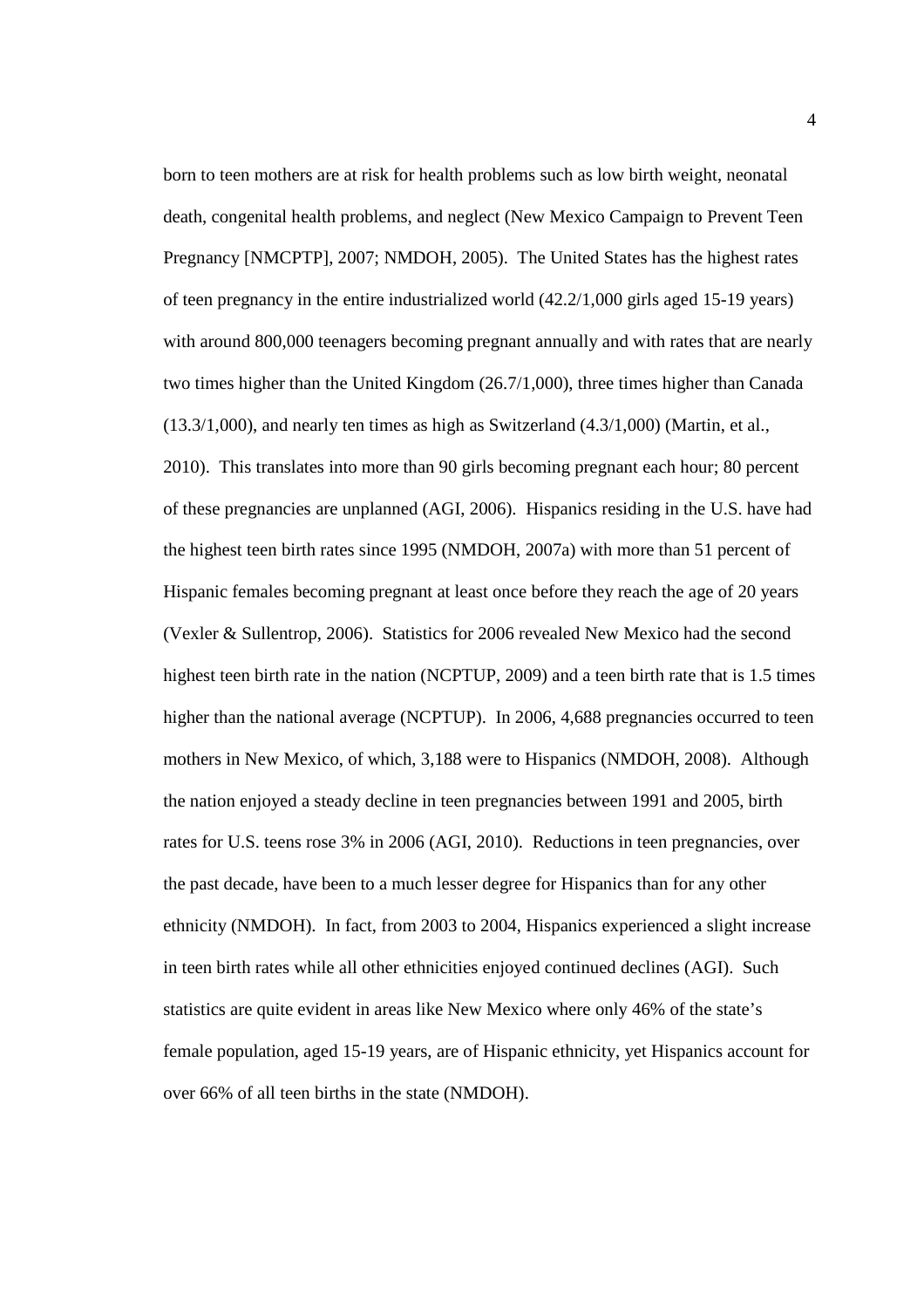Hispanics are currently the largest ethnic minority in the U.S., with projected population growth patterns indicating that by 2025, close to one quarter of all adolescents, residing in the U.S. will be Hispanic (Vexler & Sullentrop, 2006; NCPTUP, 2010). It is anticipated that if the current teen pregnancy rates continue at their present trends, the absolute numbers of pregnancies and subsequent births to Hispanic teens will increase further (Kirby, 1999; NCPTUP).

The purpose of this study was to explore and describe the attitudes and behaviors related to teen pregnancy in parenting long-term Hispanic female teens who are of at least third generation familial residence in NNM, with a primary language of English, and who have experienced pregnancy and motherhood in the past 12 months. By soliciting pertinent information and recording it in the participant's own words, an understanding of the social influences on the reproductive health of these teens may be known. Hearing the stories of teens that became pregnant and have experienced motherhood is critical so that the nature of this phenomenon, contextualized by human experiences, may unfold.

Although a small literature base does exist regarding teen pregnancy in Hispanics of the U.S., the research is limited in that the samples are largely comprised of Hispanics of low acculturation status with residence in United States-Mexico border towns or sample descriptions use one broad ethnic label of "Hispanic" to lump all sub-groups (i.e. Mexicans, Puerto Ricans, Cubans, Hispanics, etc…), thus blurring the unique cultural characteristics of the groups (Adam, McGuire, Walsh, Basta, & Le Croy, 2005). Other research fails to focus on specific sociocultural issues impacting sexual health within the Hispanic sub-groups (Afable-Munsuz, & Brindis, 2006). The scanty research, which is available, has many discordant findings. For instance, according to the available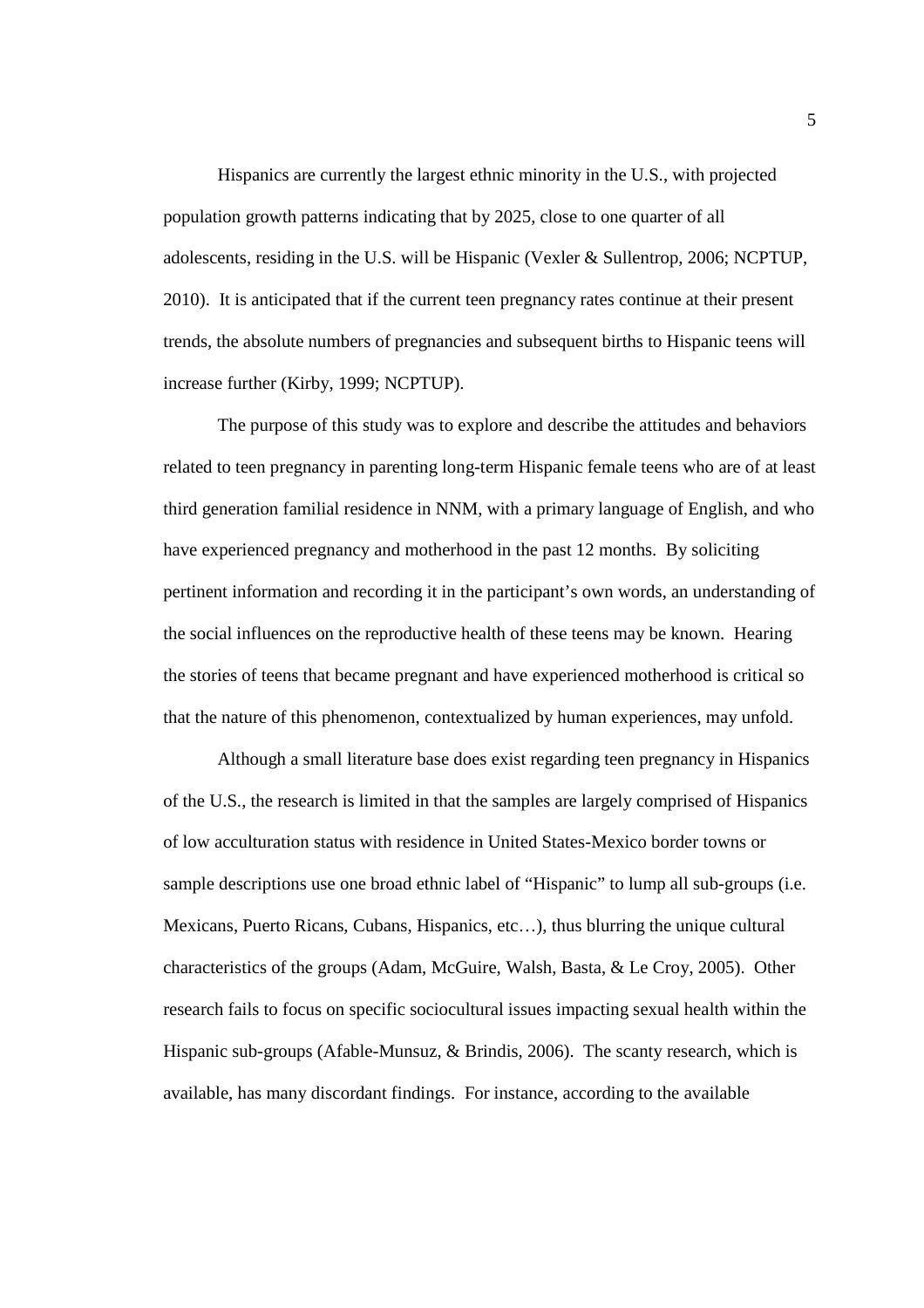literature, low acculturated Hispanic teens have higher risk for pregnancy as they are thought to be timid and ashamed in sexual relationships, thus making negotiation of contraceptives and a future beyond motherhood more problematic (Talasheck, Peragallo, Norr, & Dancy, 2004). Other studies suggest that for these teens, pregnancy may be desirable as it is viewed as a right of passage, a cultural norm, meaning in one's life, or even as a goal or career choice (Aaron & Jenkins, 2002; Denner, Kirby, Coyle, & Brindis, 2001; Driscoll, Biggs, Brindis, & Yankah, 2001; Foulkes, Donoso, Fredrick, Frost, & Singh, 2005). However, it also appears that low acculturated youth, who are believed to have more traditional cultural views, may actually have less sexual risk by being older at their sexual debut and limiting their number of sexual partners (Aneshensel, Becerra, Fielder, & Schuler, 1990) when compared to their highly acculturated Hispanic counterparts.

The social influences related to sexual decision-making and behaviors of Hispanic youth are largely unknown as they have been poorly investigated, especially amongst the sub-group of Hispanic teens whose familial descendents first established residence in the U.S. in the 1500s and have continued to live in the nation since. The dearth of literature by sub-groups and a failure to evaluate specific influences on sexual behaviors define the need for further in-depth research into the reproductive health of this population.

A recent pilot study (Osuchowski-Sanchez, et al., 2007), focusing on the reproductive attitudes of Hispanic women in New Mexico, illuminates some of the distinct cultural differences between Hispanic subgroups of high and low acculturation status as well as findings that point to contradictions in the empirical literature regarding the reproductive beliefs and practices of Hispanics. Osuchowski-Sanchez, et al. describes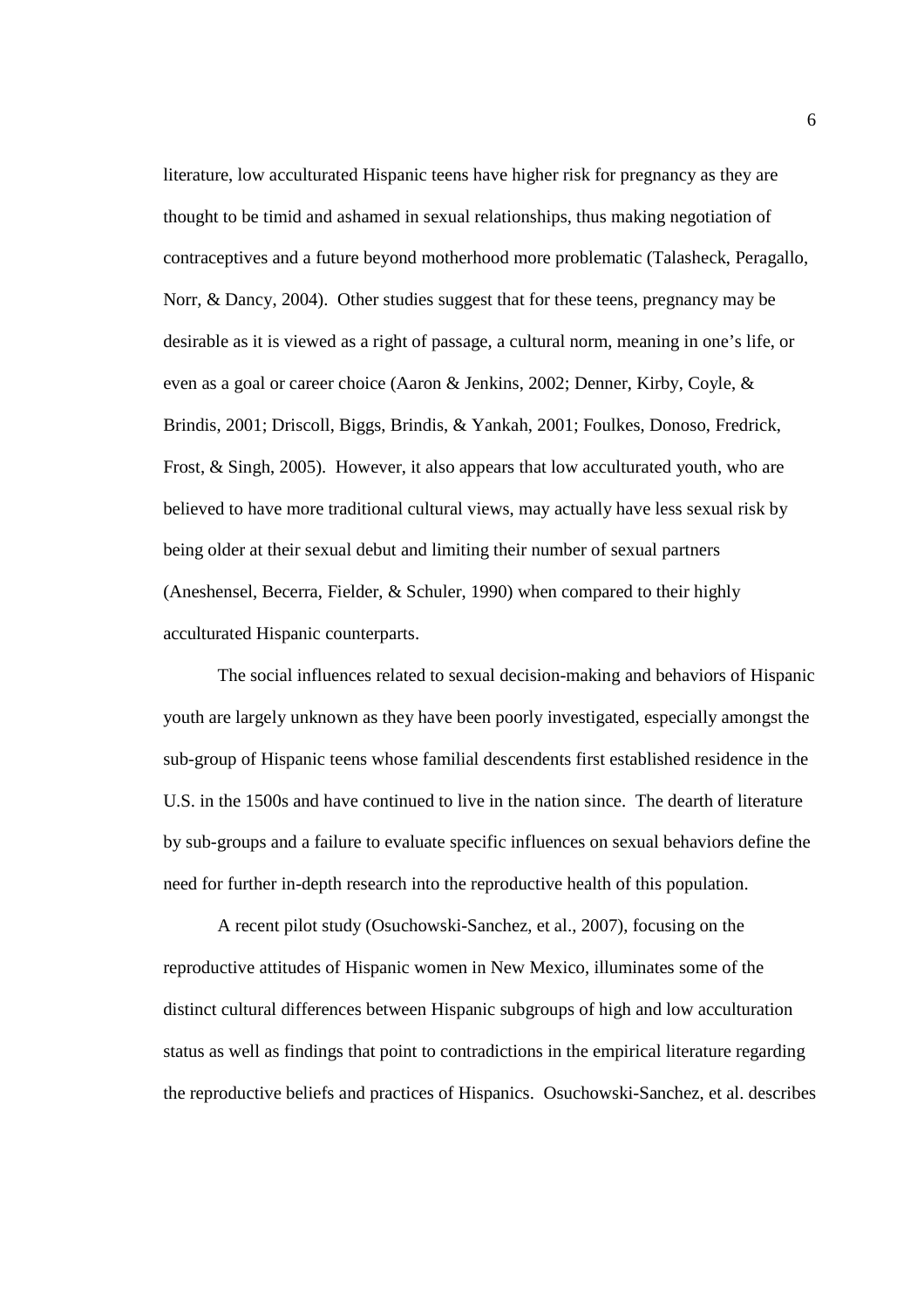familial patterns, norms, and practices that differ from the literature and identify large gaps in knowledge for Hispanics and their reproductive health. For instance, instead of celebrating pregnancy and viewing motherhood as means of attaining status and respect in minority populations, as some literature purports (Driscoll et al., 2001; Foulkes, et al., 2005), participants of this study identified limited reproductive health knowledge and choices/control over their own bodies as reasons for childbearing. The low acculturated participants reported strict cultural expectations situating motherhood as the fulfillment of women's' purpose, which was ensured through strict adherence to gender roles that included limitation on the personal choices a women held over her body and reproduction. Here, motherhood was not only a duty of women who are wives, but also an expression of the man's virility and worth. Alternatively, the highly acculturated long-term Hispanic participants reported negative social views of a woman who is pregnant and unwed with marriage seen as a method of socially and religiously correcting the social disgrace and "sin" of premarital sex/conception. Both groups of participants (high and low acculturated) described premarital sex and pregnancy negatively and believed that it brought shame onto the girl and her family. While the literature paints a picture of strong familial/community support of pregnancy and childbearing as a means of attaining status and respect from the Hispanic community (Driscoll et al., 2001; Foulkes, et al., 2005), the reality for Osuchowski-Sanchez, et al. participants was that pregnant girls are often quite unsupported, treated with disapproval from family and community members, and in some cases abused and/or physically ostracized from her family and their home. One possible explanation is that highly acculturated Hispanics have values and beliefs that differ from those of low acculturation status.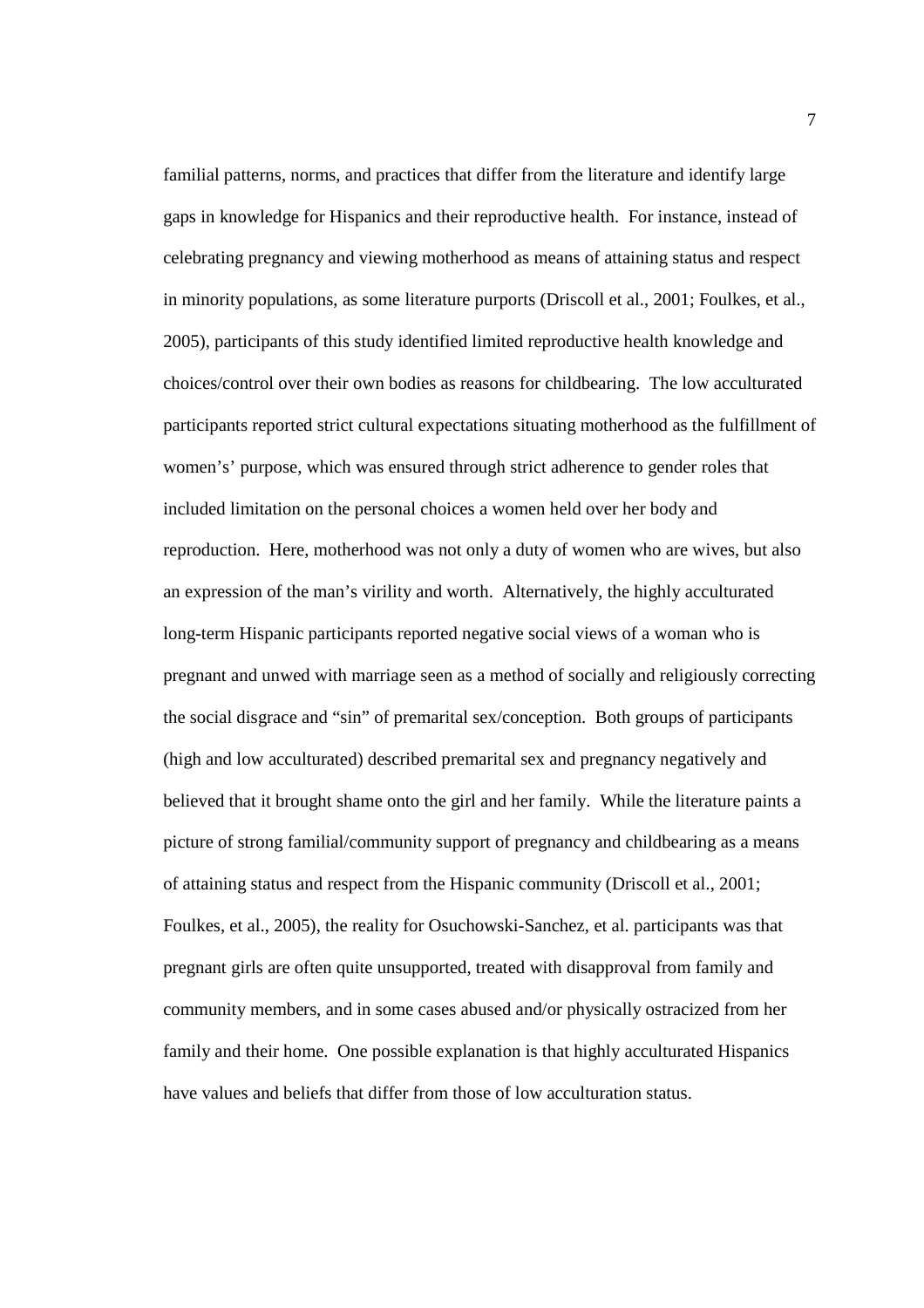The unique sociocultural forces found in Hispanic sub-groups are important when considering interventions to reduce teen pregnancy. However, the current lack of indepth knowledge regarding social influences serves to only widen the reproductive health disparities in Hispanics. Much of the existing scientific writings pertain to low acculturated Hispanics, youth of non-Hispanic ethnicity, or do not reach the depth necessary to fully understand the multitude of influences on youth and their sexual decisions and behaviors. The current research study qualitatively explored gaps in this knowledge base specific to attitudes and behaviors related to teen pregnancy and parenting in long-term Hispanics of northern New Mexico.

### Discussion of Methods

I used a qualitative research approach for the current study, as this method of inquiry serves to acquire detailed information about a small number of people in order to provide in-depth information and understandings on the particular issue of interest (Patton, 2002), in this case, the sexual behaviors and attitudes of long-term Hispanic adolescent females of northern New Mexico. I used ethnographic research methods in the current study as they are particularly well suited for this type of inquiry because ethnography seeks to understand the socially created and complex interwoven behaviors and meanings of a group (Agar, 1980; Wolcott, 1999) that may remain largely unknown or hidden until investigated. Focused ethnography allows in-depth investigation into one of the many aspects which comprise the complex cultural make-up of a group. By focusing on one area, a few research questions may be studied in-depth instead of providing a broad overview of the entire culture (Patton). By using a sample of Longterm Hispanic teens with at least third generation familial residence in NNM, a group that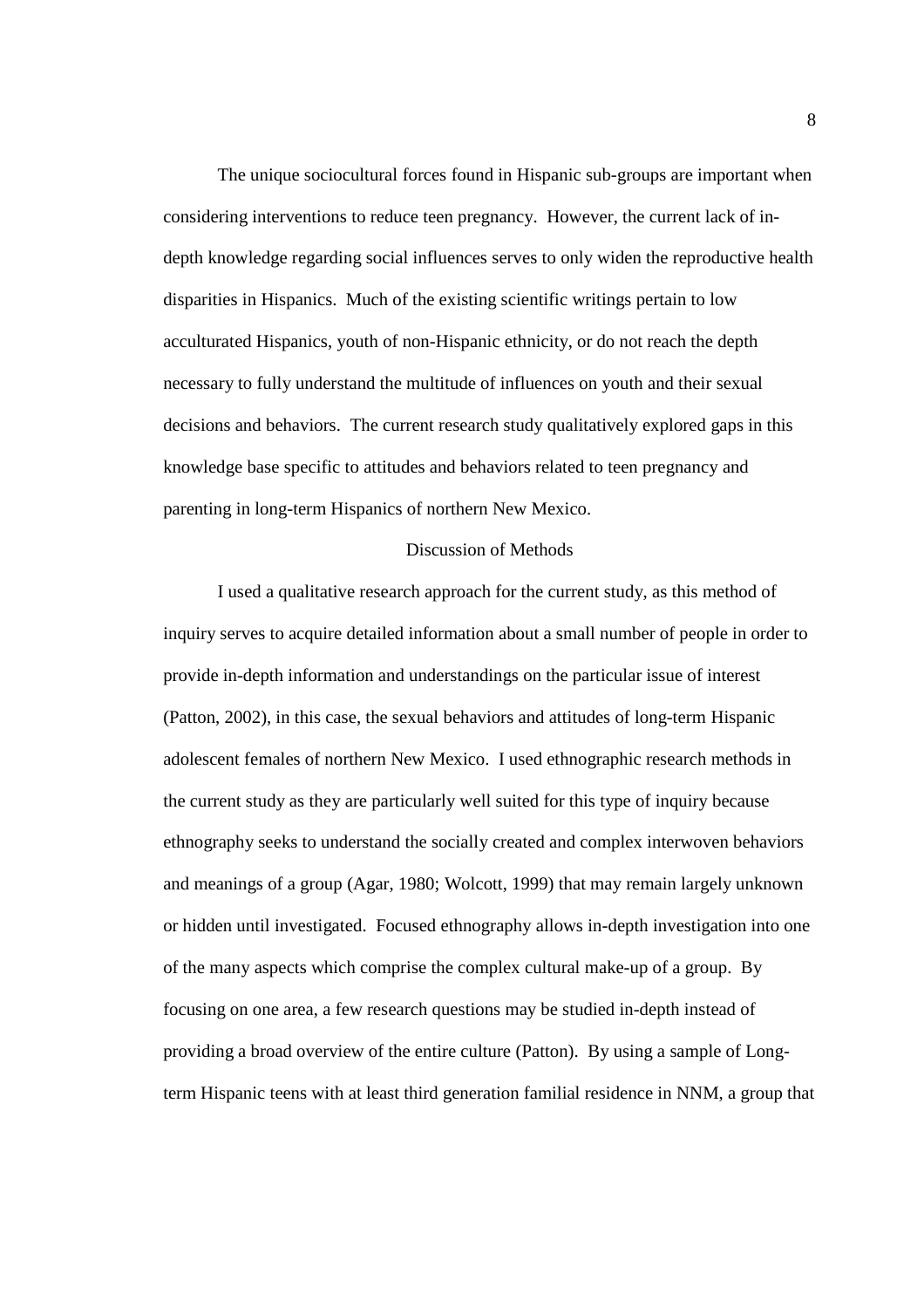has alarmingly high pregnancy rates and for which little is known, I obtained an understanding of the salient factors focusing on and influencing reproductive health which may stimulate scholarly discussion on methods to decrease the health disparities of this population.

### Theoretical Influence

Qualitative research is frequently not theoretically driven and may instead use theory as a perspective to view the phenomenon and people of interest (Creswell, 2003). In the current study, I used theory as the lens to view Long-term Hispanic teens of northern New Mexico and the phenomena of sexual attitudes and behaviors in all of its intricacies.

Theoretical influence on the development of the research questions and interview guides are based in Symbolic Interactionism (SI), a model that describes humans as active members in their social environments where all meanings and behaviors are tied to value systems that are socially created and constantly in flux. In this theoretical model, the larger social group guides meanings and actions of its members (Crooks, 2001), but the individual, as a component of society, uses self-reflexive processes to internalize cultural values and guide subsequent behaviors (Rehm & Rorh, 2002). The focus of SI is obtaining an understanding of the every day life experiences of individuals in their social environment (Benzies & Allen, 2001) and from their personal point of view (Rehm & Rorh). The interest is capturing knowledge regarding a particular phenomenon from those who have lived it in a specific cultural setting.

This perspective is ideal for studying the phenomenon of teen pregnancy, with its numerous and overlapping sociocultural influences, in Long-term Hispanic parenting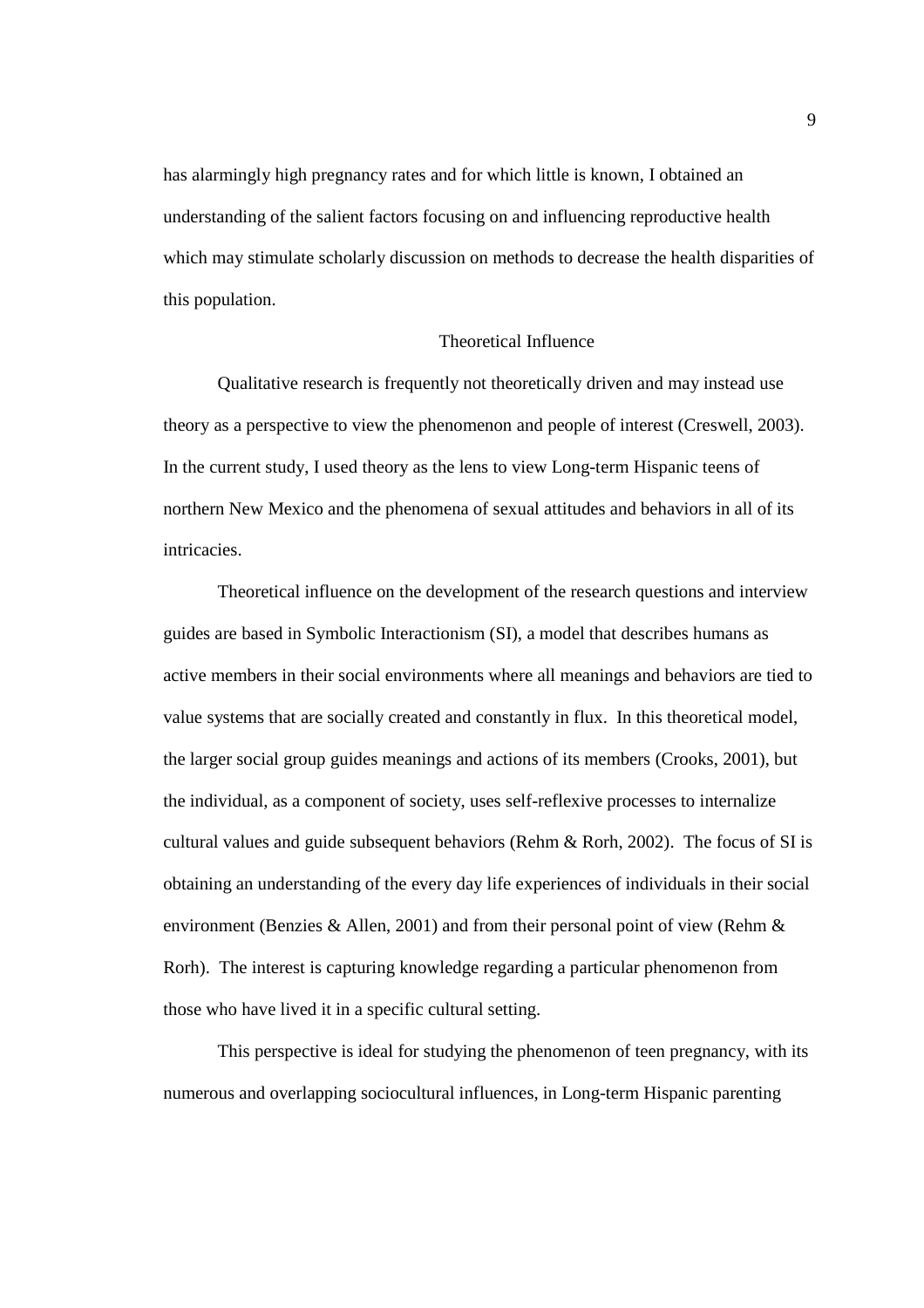youth of northern New Mexico, as this population may have unique sociocultural influences that have yet to be studied and captured in the literature. Identification of the influences and attitudes on sexual health of this sample, obtainable with this line of qualitative questioning, sheds light on the realities of being a Long-term Hispanic teen in northern New Mexico. An awareness and sensitivity to the influences on these teens may aid in the development of improved practice by healthcare professionals and communitybased support (i.e. increased opportunities for advanced education/training/employment) for such youth and their futures while maintaining sensitivity to and respect for the culture, which is theirs.

### Research Questions

The purpose of this study was to identify the attitudes and behaviors related to teen pregnancy and parenting in Long-term Hispanic female teens of northern New Mexico by asking the following research questions:

- 1. What are the attitudes and behaviors of parenting Long-term Hispanic teen females regarding sex, contraception, adolescent pregnancy, and parenthood?
- 2. What cultural and social influences guide the behavior and belief systems of Long-term Hispanic teen females, in regards to sex, contraceptive use, adolescent pregnancy, and adolescent parenting?
- *3.* What are the attitudes of Hispanic adults regarding teen sexuality and reproduction?

### *Operational Definitions*

*Adolescent Pregnancy*- Uterine conception or impregnation in youth between childhood and adulthood (ages 15-17 years).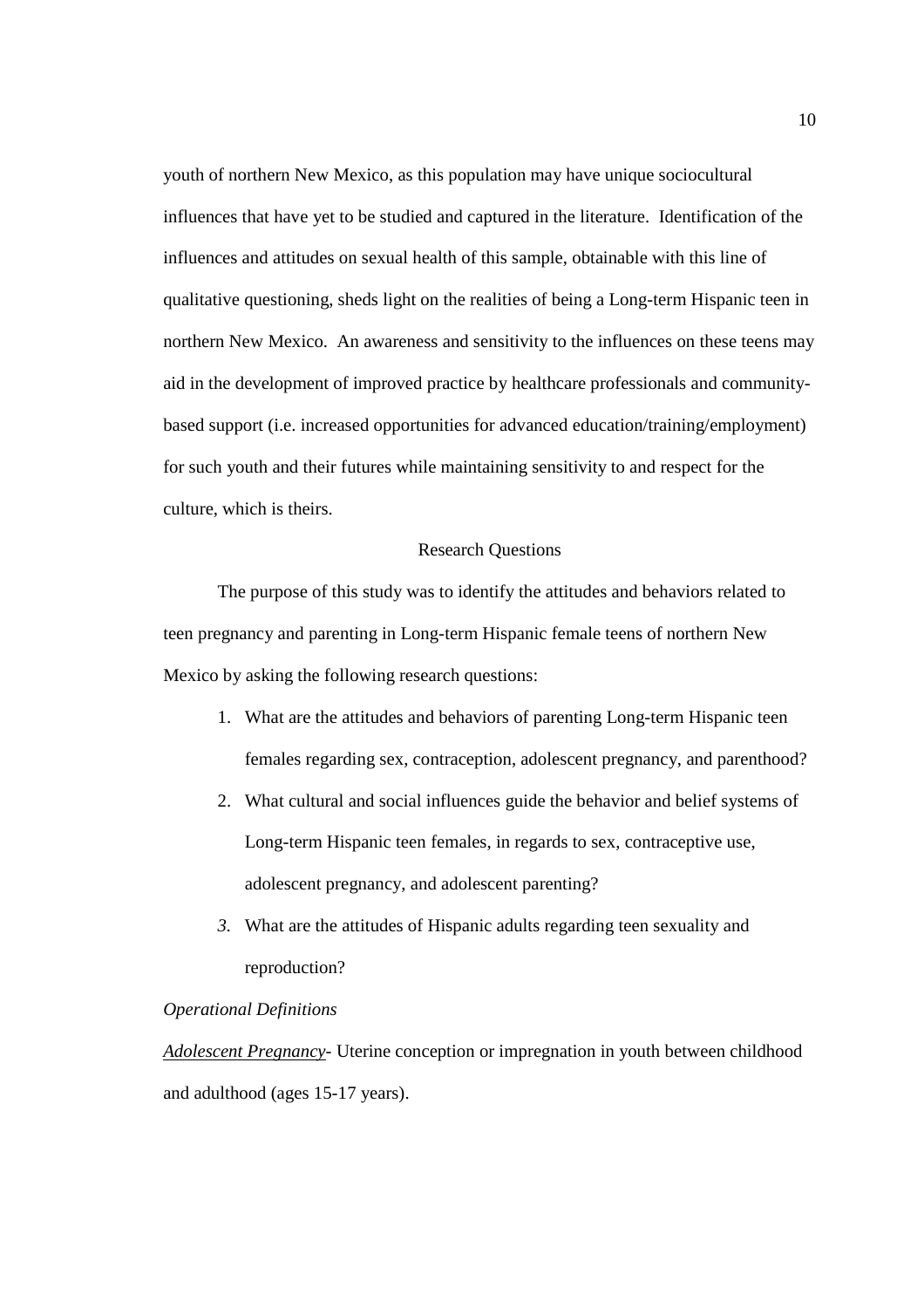*Attitude-* Manner or way of thinking, acting, or feeling, created from past experiences and the belief and value influences of important people in one's life.

*Behaviors-* The way in which someone acts, reacts, performs, and conducts; usually based upon the meaning that the action has to someone.

*Contraception*- Prevention of uterine conception or impregnation, usually by the use of barrier or hormonal preparations.

*Cultural Influences*- That which has power or effect on others, inclusive of, but not limited to customs, traditions, prevailing patterns of believing and behaving (Wolcott, 1999) often within one's ethnic or direct cultural setting (i.e. Great-grandmother's belief that rain water collected in a metal container used to wash newborn's hair makes it grow long and thick, thus leading to custom of all new mothers in family, and close locale, collecting and washing newborn's hair with rain water).

*Highly Acculturated*- A state of cultural change encountered in the modification of beliefs, values, behaviors, and traits of a group or individual by the process of acquiring differing cultural elements through contact with others over time (Cabassa, 2003). *Hispanic*- Member of any of the people who are of Latin or Spanish ethnicity (Spanish, South American, Central American, Mexican, etc…).

*Parenthood*- The actions or service a mother or father provides for another being, usually their child.

*Practices*- Observable and/or reported patterns of human behavior that are often influenced by cultural and social factors, such as the value placed on them and prevalent beliefs regarding them.

*Reproduction-* Related to sex and generating offspring.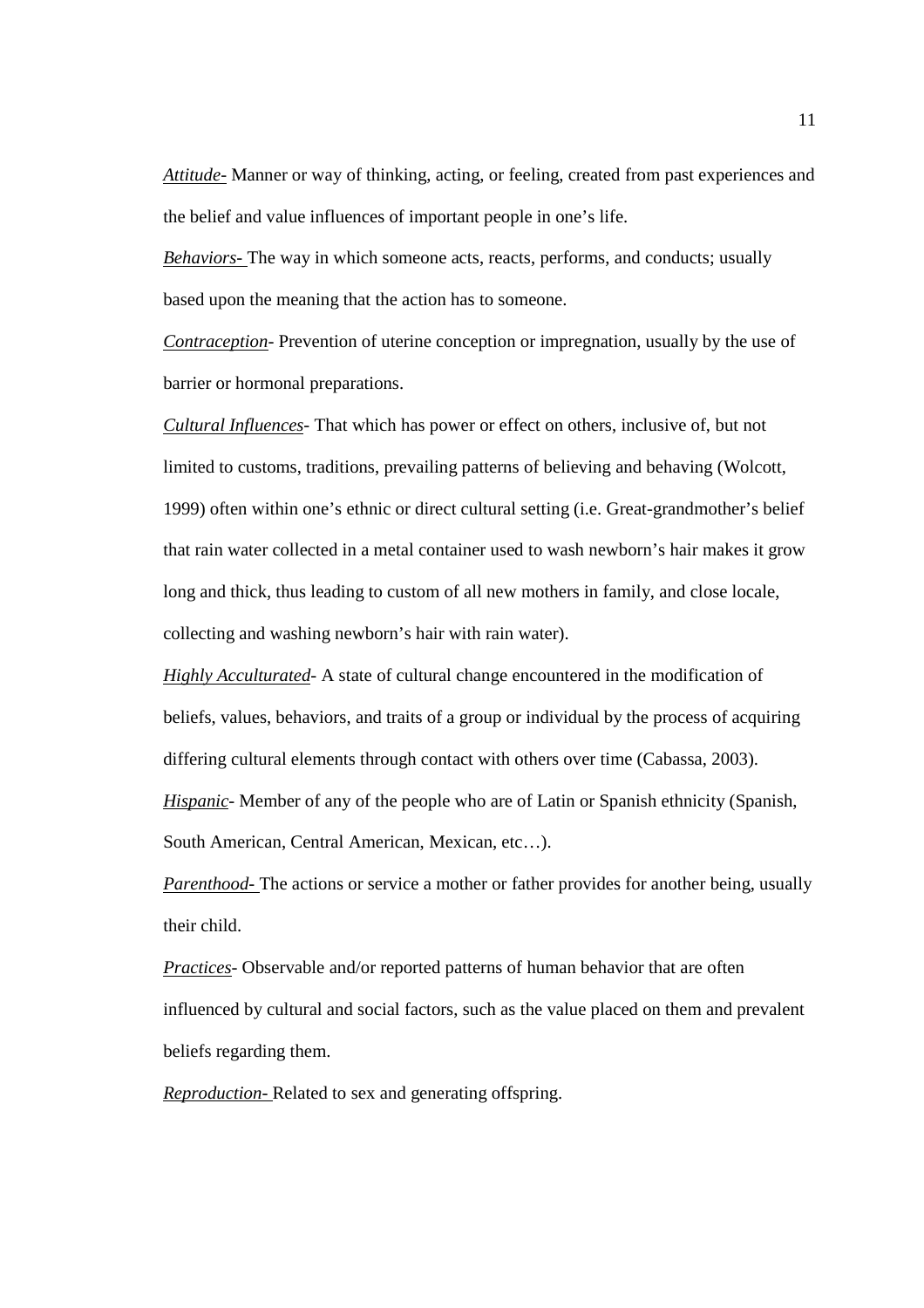*Sex*- Intercourse involving penetration of the vagina by the penis and which may result in pregnancy*.* 

*Sexuality*- Of, relating to, or involving sex, the sexes, sex organs, and sexual preference; often developed, modified and interpreted through the interactions with one's social surroundings and influences.

*Social Influences*- The effect or power that human beings (those within and outside of one's culture or ethnic circle) have on one another often in a relationship, a community, or broader social setting.

### Chapter Summary

Chapter 1 serves as an introduction to this qualitative study into the influences on teen pregnancy and parenting in Long-term Hispanic youth of northern NM. The problem is particularly meaningful for in-depth investigation as Hispanic youth experience the highest rates of teen pregnancy than any other U.S. ethnicity and the rising population patterns of Hispanics will likely be associated with increases in absolute numbers of pregnancies to Hispanic teens. Very little is known about the unique sexual beliefs and behaviors of Hispanic youth with longstanding familial residence in northern New Mexico. Focused ethnography into the attitudes and behaviors of teenaged Longterm Hispanics helps to uncover critical and salient influences on the reproductive decision-making and sexual behaviors of this sub-population. Symbolic Interactionism, the theoretical influence of this study, along with ethnography as a qualitative focus, were described as driving the research questions The research purpose and questions were stated and focus the exploration of influences on the sexual decision-making and sexual behaviors of Long-term Hispanic teens. Operational definitions were presented.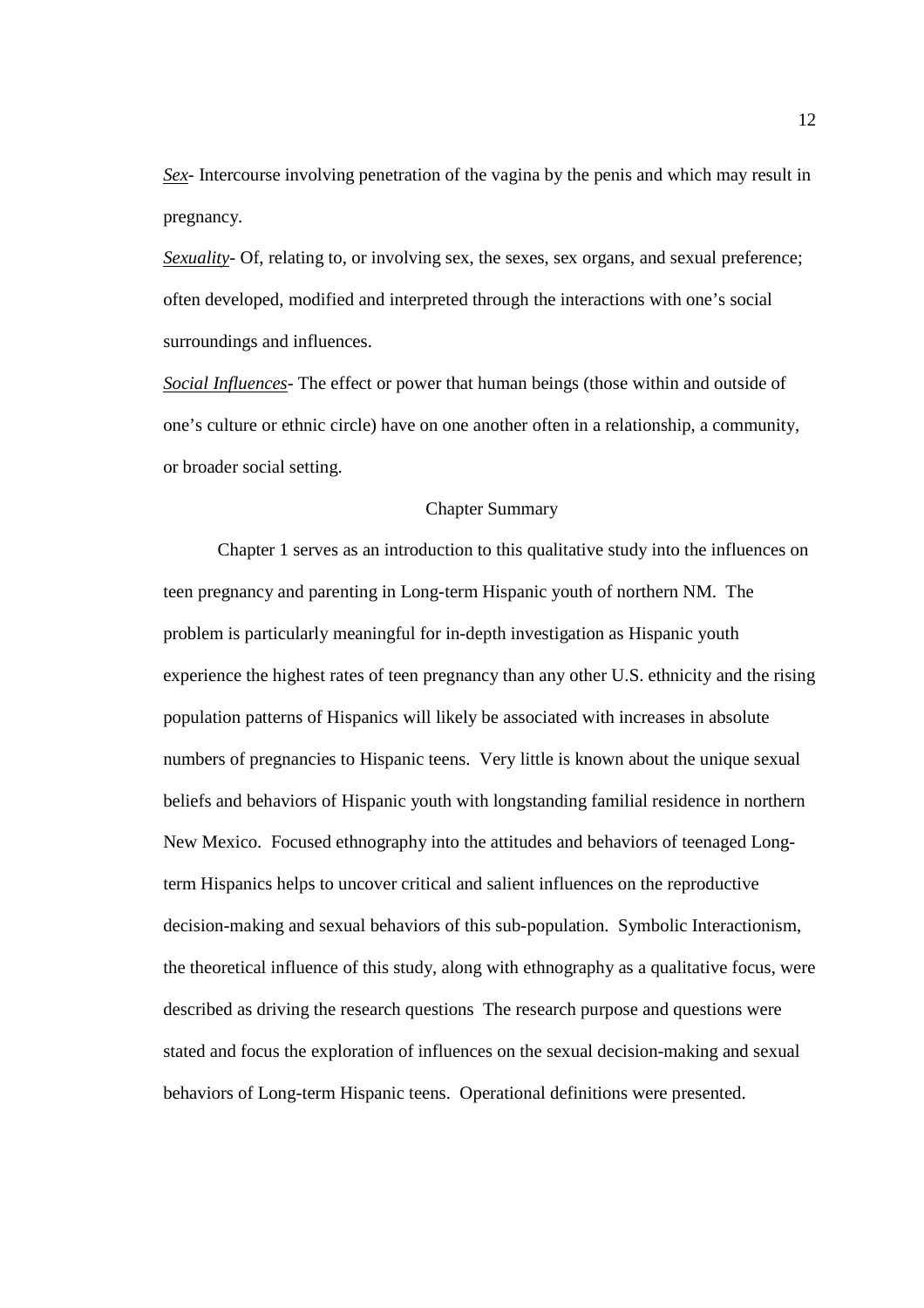#### **Chapter 2: Review of the Literature and Theoretical Influence**

Chapter 2 consists of two parts: (a) a review of the literature related to reproductive health status of Hispanic teens in the United States; and, (b) a presentation of Symbolic Interactionism, the model which serves as the theoretical influence for this research.

### Review of the Literature

Teen pregnancy is a complex issue with multiple and overlapping influences that have strong links to negative life and health outcomes for the teen mothers and their children. In the following literature review, I present much of the current and available research on Hispanic youth and factors important to their reproductive health. Health and social issues related to teen pregnancy are presented for context. National and statewide epidemiological data set the stage for the discussion of multiple factors thought to affect sexual risk activity of youth, including family composition and familial communication patterns, individual attitudes and fertility intentions, and ethnicity and socioeconomic status. I describe the diversity of the Hispanic culture and the history of Hispanics of northern New Mexico in detail and as the population most at need for in-depth inquiry into their reproductive health. Acculturation and its role in the reproductive health of Hispanics are also discussed. Qualitative research is supported as the method most needed at this stage of scientific inquiry.

### *Health and Social Issues*

The literature overwhelmingly reveals that teen pregnancy and parenting have strong associations with poor academic achievement and distressed and dysfunctional families where domestic violence, poverty and single-parent homes are prevalent (McBride & Gienapp, 2000; Kirby, 2001; AGI, 2010) and supports the negative views of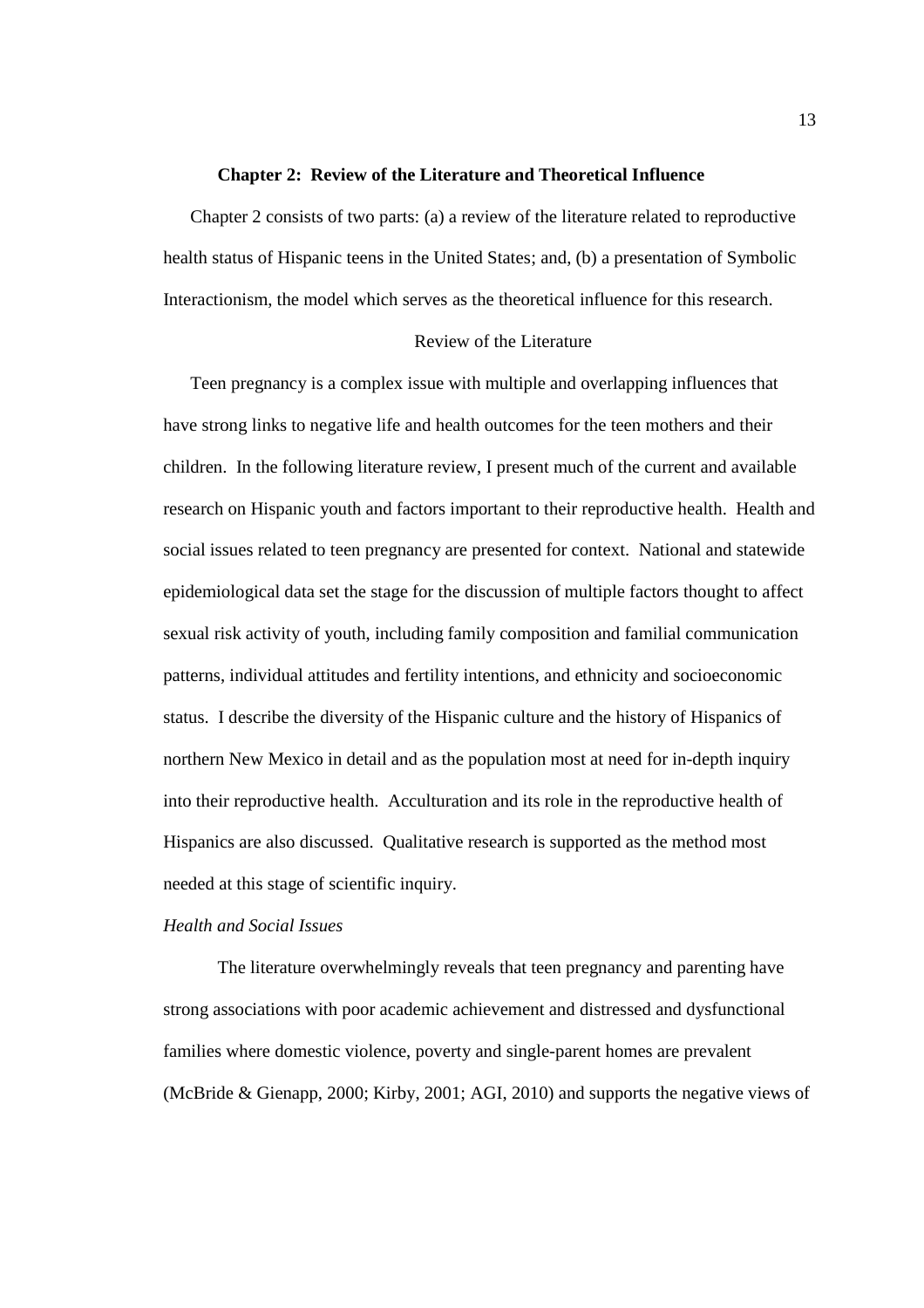adolescent conception. Poverty for both the teen parent and his/her child is common, lower cognitive development and behavioral problems plague the children, and many children born to teens are likely to become teen parents themselves (McBride & Gienapp; Kirby; NMTPPC). Health issues for infants born to teen mothers include being born prematurely and/or at low birth-weight, thus placing them at risk for sudden infant death, respiratory distress, and other chronic health conditions (NCPTP, 2007).

The economic and social price of teen pregnancy is also enormous with costs to U.S. taxpayers exceeding \$9.1 billion annually on items associated with health care, lost tax revenues, welfare, and juvenile legal costs (foster care, child protective services, and juvenile criminal justice) (NCPTP, 2006). In New Mexico, teen childbearing cost taxpayers a projected \$86 million in 2004 alone (NCPTP). The majority of these costs were associated with the negative consequences of teen childbearing such as those related to poverty levels, domestic violence, and higher health costs in a population without health coverage; \$26 million in public health care, \$9 million for welfare, \$10 million for incarceration, and \$31 million in lost tax revenues from decreased earnings and spending.

Nationwide, less than half of teen mothers who give birth before the age of 18 years will ever graduate from high school and less than two percent of these young mothers will attain a college degree before the age of 30 years (NCPTP, 2006). Girls who drop out of high school cite parenthood as the leading reason for leaving school (NCPTP). Since 1987, college graduates in the U.S. have enjoyed a 19% increase in their median income while the median income for high school dropouts decreased 28% (NCPTP). These figures are alarming when considering that New Mexico ranks third in the nation for residents living in poverty with per capita personal incomes of only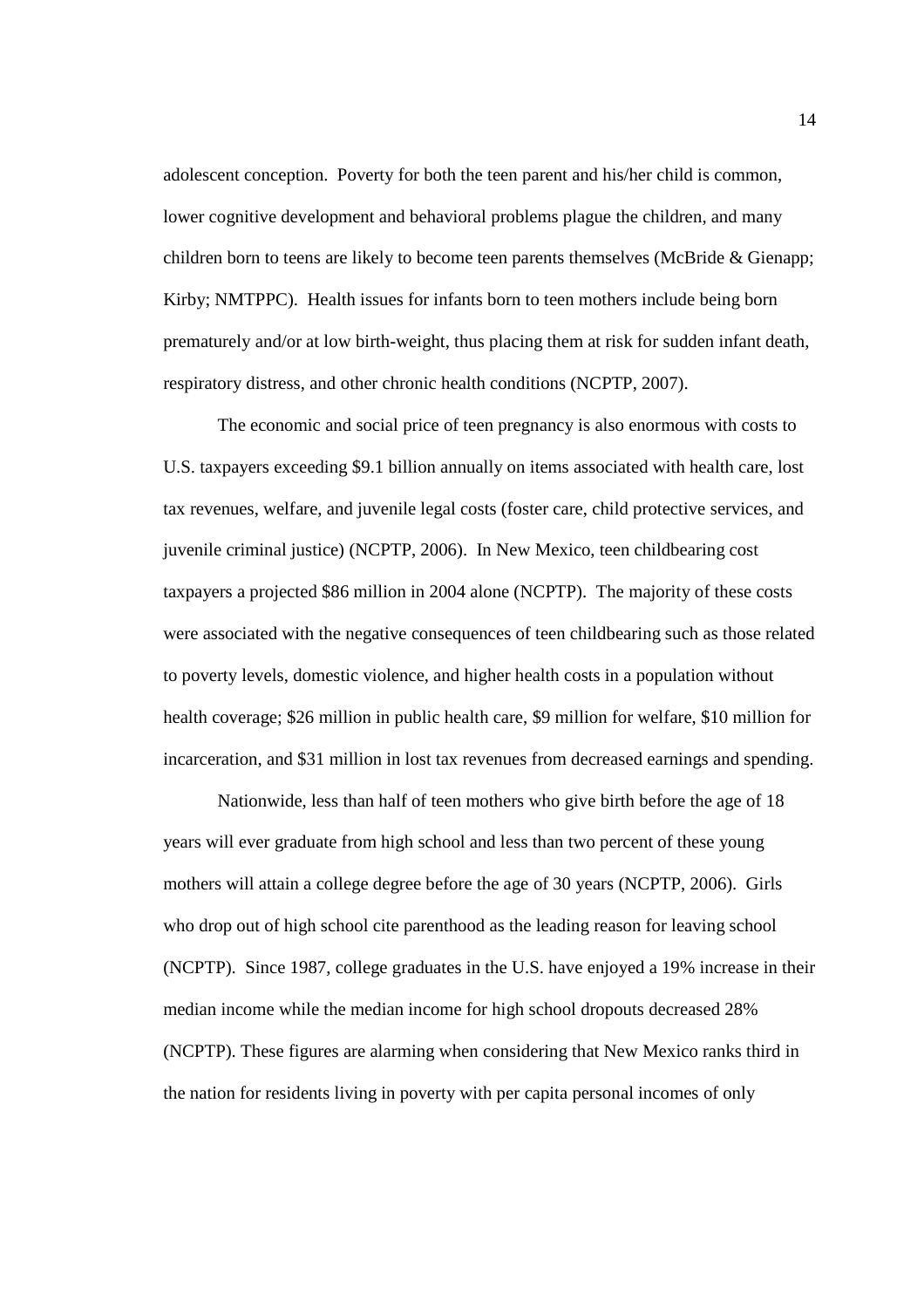\$29,929, a figure that is 18% lower than the national average (NMDOH, 2008). Over 25% of the state's children reside below the poverty line. Promoting the prevention of teen pregnancy appears to be a worthwhile endeavor when considering the associated social, health, and economic issues.

#### *Teen Pregnancy Statistics and Trends*

In the following section, I will present epidemiological data for both the U.S. and New Mexico that depict current and past high levels of sexual activity and low levels of contraceptive use in the adolescent population. Special focus will be given to Hispanic youth, as the data will reveal this population as most at risk for sexual activity with low to no contraceptive use, when compared to all other ethnic groups of the state and nation.

*Statistics and Trends.* Each year, an estimated 800,000 U.S. teens, or 10% of the total female population aged 15-19 years of age, become pregnant (AGI, 2006). Of these pregnancies, approximately 80% are unintended and 50% end in abortion (Darroch & Singh, 1999). Teen pregnancy is a very serious social problem, especially for the U.S., which has the highest rates in the entire industrialized world (AGI, 2004; Kirby, 2001) (42.2/1000) and rates that are nearly two times higher than the United Kingdom  $(26.7/1,000)$ , three times higher than Canada  $(13.3/1,000)$ , and nearly ten times as high as Switzerland (4.3/1,000) (Martin, et al., 2010).

Teen birth rates declined steadily in the U.S. between 1991 and 2005, rates then rose 5% between 2005-2007 and again fell slightly (2%) between 2007-2008 (AGI, 2004; CDC, 2007; Hamilton, Martin & Ventura, 2010). True to this trend, the U.S. teen fertility rate decreased 1% in 2004, 2% in 2005, it then rose 3% in 2006 (USDHHS/CDC, 2006; CDC, 2007), and again dropped 2% by 2008 (Hamilton, Martin & Ventura). Since 1991,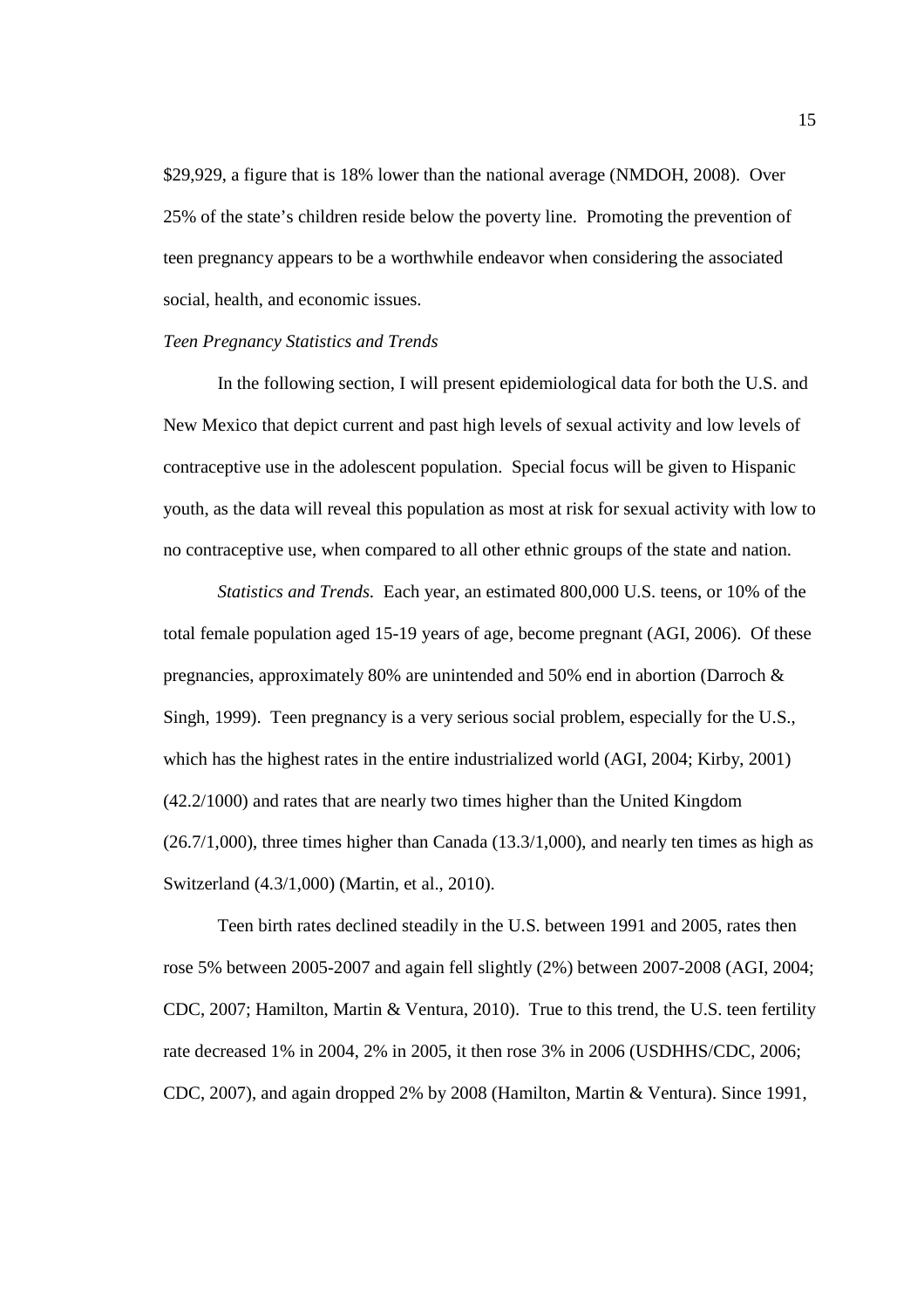the teen birth rates for non-Hispanic blacks fell 47% (from 118.2 to 63.1 per 1,000) and the rates for non-Hispanic whites dropped 38% (USDHHS/CDC). However, birth rates for Hispanic teens have decreased much more slowly and with trends that are more erratic than for any other ethnic group (Vexler & Sullentrop, 2006). Between 1991 and 2001, Hispanics experienced an increase in pregnancy rates followed by a slight downward trend, bringing the absolute decade loss to only 21% (AGI, 2006; CDC, 2004; Hoyert, Mathews, Menacker, Strobino, & Guyer, 2006). From 2003 to 2004, Hispanics experienced a slight increase in teen birth rates while all others ethnicities enjoyed continued declines (AGI, 2006). All ethnicities experienced declines in teen birth rates between 2007-2008 with large declines experienced by Hispanic youth (5% decline in birth rates for Hispanics, compared to 2% for non-Hispanic Whites, and 1% for Native American teens) (Hamilton, Martin & Ventura). Despite these declines, disparities in health statistics persisted during the 2008 year, with Hispanic youth continuing to hold the highest teen birth rates in the nation, with 77/1,000 births, compared to only 27/1,000 births for non-Hispanic whites and 63/1,000 for non-Hispanic blacks (Hamilton, Martin & Ventura). Hispanics are between two and four times as likely as non-Hispanics to give birth before they reach their  $20<sup>th</sup>$  birthday (Annie Casey Foundation [ACF], 2006)

New Mexico, a predominantly non-Hispanic state (55.2% of state residents are non-Hispanic and 44.8% are of Hispanic ethnicity) (U.S. Census Bureau, 2010) had the highest teen birth rate in the nation in 2005 (64.1/1,000) (NCPTUP, 2009) and experienced teen birth rates that are over 60% higher than the national rate (41.9/1,000) (NCPTUP). Over 70% of New Mexico teen births are unintended, and only half of all teen mothers reported using some form of contraceptive at their time of conception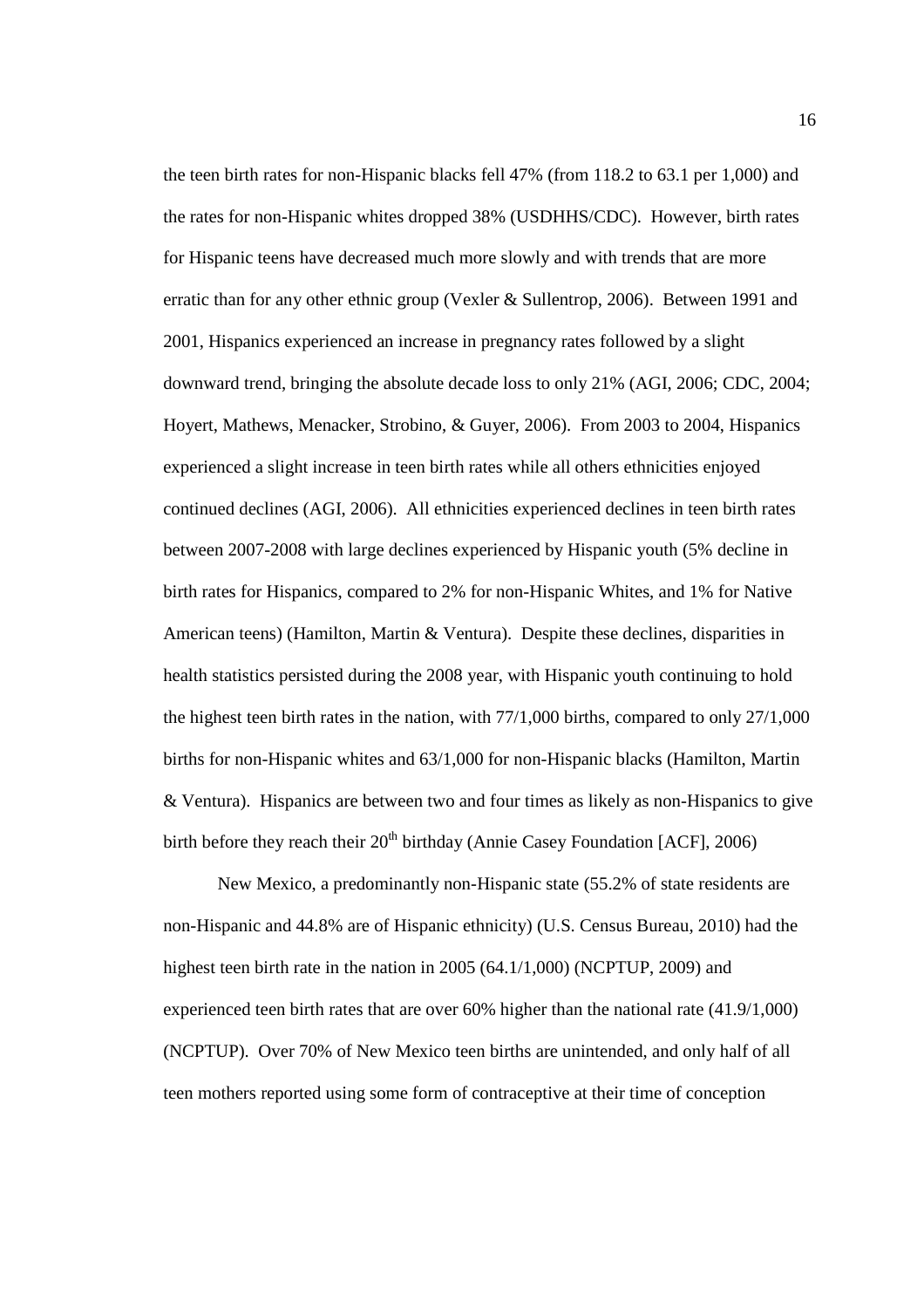(NMDOH, 2005). According to statewide statistics, between 1990 and 2006, the state's rates of teen birth decreased 21%, from 77.7 to 61.7 per 1,000, with Hispanic teens having the highest pregnancy rates when compared to all other New Mexico ethnicities (NMDOH, 2007a). In 2000, the state's Hispanic teens had 89.3 per 1,000 births, a rate that dropped only 1.7% in the subsequent four years, to 87.6 per 1,000 in 2005 (NMDOH, 2006a) and rose 2.3% to 87.8 between 2005 and 2006 (NMDOH, 2008). Non-Hispanic whites had birth rates that decreased 9% between 2000-2005 (from 38.9 to 29.8 per 1,000) while non-Hispanic blacks experienced a 16% drop in their rates (53.9 to 37.8 per 1,000) during this time (NMDOH, 2007a). In 2006, Hispanic teens had the highest birth rate in the state with 87.8/1,000 births, followed by Native Americans at 58.9/1,000 and non-Hispanic blacks with 44.3/1,000 (NMDOH, 2008). These rates translate into 3,188 births occurring to Hispanics, out of a total 4,688 statewide teen births in 2006 (NMDOH, 2008). Pregnancy rates for 2005 were much higher than birth rates, placing New Mexico first in the nation for teen pregnancies among youth aged 15- 19 years (93/1,000 New Mexico vs. 70/1,000 for the nation ) (AGI, 2010).

The Youth Risk and Resiliency Survey (YRRS) data, comprised of surveys from high school-aged students in public and private learning institutions of the U.S. ( $N =$ 16,460), reveals relatively static trends of teens engaging in sexual intercourse (CDC, 2010). In 2007, approximately 46% of all high school respondents reported ever having sex, compared to 47% in 2005, 48% in 2003 and 49% in 1999 (Biddlecom, 2004; Kann et al., 2000; CDC). While the rate of sexually experienced U.S. teens has not dropped significantly, their use of condoms did increase slightly from 58% of respondents reporting use of a condom with their last intercourse in 1999 to 63% reporting such use in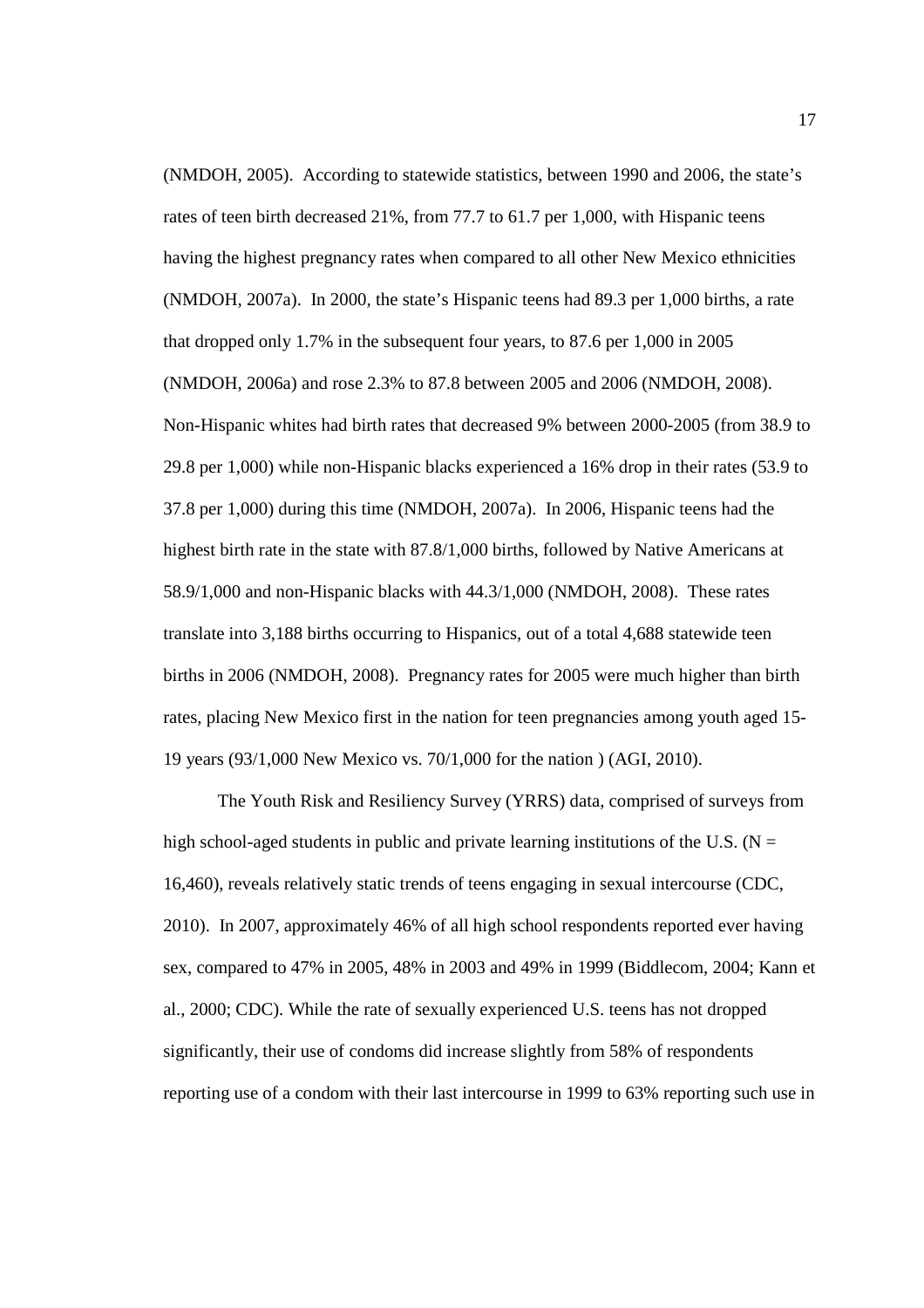2005 and 61% in 2007 (CDC; Kann et al.; NMDOH, 2006b). Nationwide, condom use was lowest amongst Hispanic female youth with only 48% reporting condom use in 2007 compared to 52% of blacks and 56% whites (CDC).

New Mexico YRRS figures related to sexual content are available beginning in 2001, when these questions were added to the survey, but do not reveal any statistical difference for teens that had ever experienced sexual intercourse (42% had ever experienced sexual intercourse in 2001, 48% in 2003, 47% in 2005, and 46% in 2007) (NMDOH, 2006b; NMDOH, 2007b). Not only are New Mexico youth continuing to initiate sexual intercourse at static levels, but the age of sexual debut and current sexual activity have also remained statistically unchanged over the past four years, indicating that youth abstinence from sex is not a valid explanation for declining teen pregnancy rates. Over 7.7% of New Mexico teens reported experiencing their first intercourse by age 12 years or before, compared with only 5.9% of U.S. youth in 2007 (CDC, 2010; NMDOH, 2007b). When first measured in the 2001 New Mexico YRRS, the data revealed that 4.5% of youth had a sexual debut by age 12 years, a figure that then doubled in 2003, with 9.6% of youth reporting the same (NMDOH, 2006b). Confidence intervals for data related to this survey question have overlapped since 2001 (NMDOH, 2007b). Youth who are currently sexually active (intercourse in the past 3 months) has also not changed statistically since 2003, when it was first measured in the YRRS. In 2005, 32.8% of youth reported being sexually active, 32.6% of youth reported the same in 2003 and 31.5% in 2007 (NMDOH, 2007b).

Although the nation has noted increasing condom use by youth, this protection is not a sufficient explanation for decreasing teen pregnancy rates in New Mexico, as the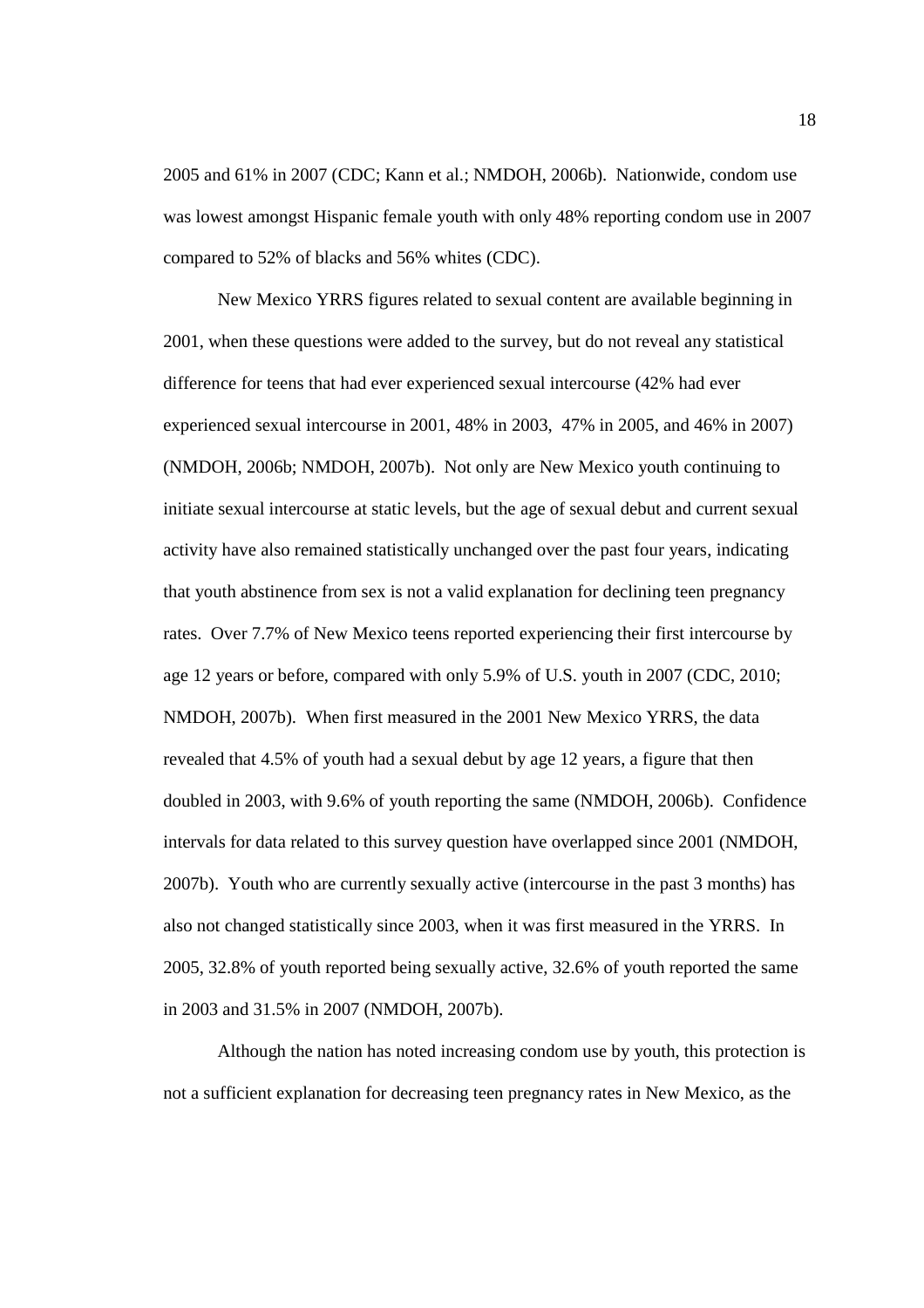percentage of youth who used condoms with last intercourse remained relatively static before dropping (NMDOH, 2006b; NMDOH, 2007b). Condom use was first measured in the state's YRRS in 2001 when 61.2% of youth reported use of a condom with their last intercourse, a figure that fell to 60.5% in 2003, 59% in 2005, and 45% in 2007 (NMDOH, 2006b; NMDOH, 2007b).

Ethnic disparities continued in the statewide YRRS, with Hispanic teens being more likely to have ever experienced sexual intercourse than their non-Hispanic white counterparts (45% vs. 37% respectively), more likely to report having had sexual intercourse with four or more persons in their lifetime (14% and 11% respectively), and more likely to be currently sexually active than non-Hispanic whites (35% vs. 25%) (NMDOH, 2007b). Almost 45% of New Mexico youth reported no condom use with last intercourse in the 2007 YRRS compared to only 39% of U.S. youth reporting the same (NMDOH). This figure places New Mexico as the third highest state in the nation for youth who do not use condoms (CDC, 2010). Sexually active female teens in New Mexico reported less condom use than males, in 2007, with 51% of females reporting having sex without a condom and 37% of males stating the same (NMDOH). Less than one quarter of all sexually active teens in the U.S. and New Mexico reported use of oral contraceptives (20% and 19% reported oral contraceptive use, respectively) (CDC; NMDOH). Interestingly, the 2007 New Mexico YRRS data did reveal some associations between family boundaries/expectations and youths' current sexual activity. Students who reported positively to having family expectations of having them "follow the rules", had parents who knew where they were and who held standards for behaviors, were less likely to be currently sexually active (27% vs. 43%) (NMDOH).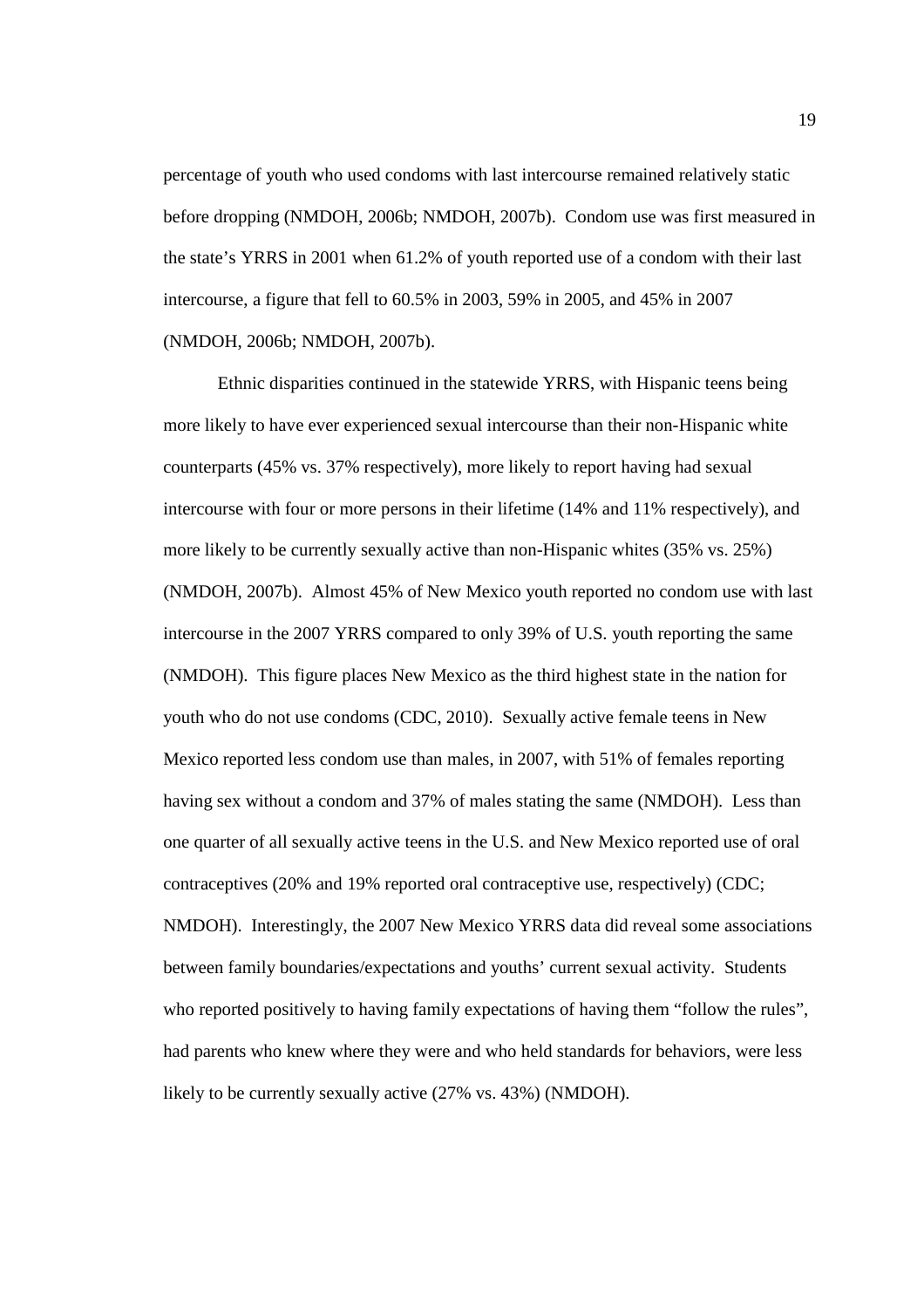In summary, the nation has generally enjoyed declines in teen pregnancy rates for 16 years, since the early 1990's (ACF, 2006; AGI, 2004; Hamilton, Martin & Ventura, 2010) which some attribute to increasing condom use and delaying initiation of sexual intercourse by the teens (Darroch & Singh, 1999). However, it is clear that sexual risk activity of youth has been essentially unchanged over the past decade and teen pregnancies continue at high levels in New Mexico, when compared to other states in the nation and other nations of the industrialized world. In New Mexico, youth are engaging in sexual activity at rates that have remained relatively static over the past five years and condom use that has decreased slightly. The sexual risk behavior of New Mexico's Hispanic youth also appears to be more pronounced than other ethnicities for reasons that are unknown. This population is more likely to have ever experienced sexual intercourse, more likely to report having had sexual intercourse with four or more persons in their lifetime, more likely to be currently sexually active, and less likely to use condoms than their non-Hispanic counterparts (NMDOH, 2007b). Although family boundaries and expectations did appear to hold some influence in risk protection over sexual activity of youth, familial influences did not affect condom use of the youth (NMDOH).

Despite the overall low contraceptive-use patterns, a failure of youth to abstain from sex, and the alarmingly high rates of teen pregnancy for this state, no scientific literature focusing on teen pregnancy for New Mexico was found. It therefore, seems that a more plausible statement regarding downward trends in teen pregnancy is that reasons for the declines are not readily apparent in the literature and causes for Hispanic youth having higher risk related to sexual behaviors than youth of other ethnicities is to date, uninvestigated (Santelli, et al, 2003). It is important to note that one's family does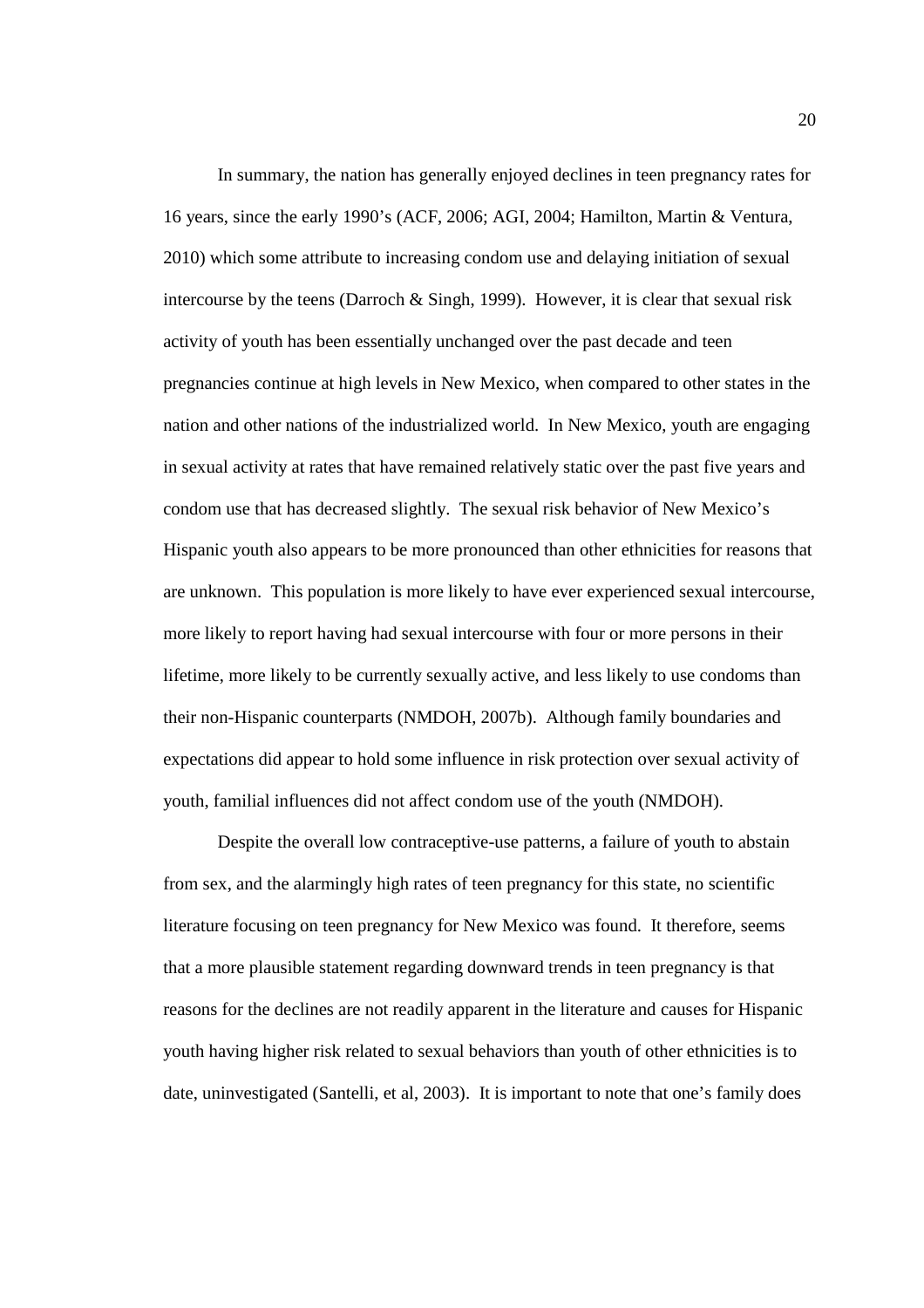appear to hold influence on the sexual activity of youth, a point worth investigating more closely. It is also clear that unique behavioral patterns placing Hispanic youth at higher risk of teen pregnancy are evident in the epidemiological data and support the need for scientific inquiry into this health issue with the specific populations of Hispanic teens in NNM.

### *Labeling/Acculturation and Hispanics of New Mexico*

There are great variations in Hispanics of the U.S. (Portillo, Villarruel, Siantz, Peragallo, Calvillo, & Eribes, 2001). The heterogeneity of salient characteristics include native-born versus immigrant persons with divergent and complex cultural variations including unique language, customs, beliefs, and behaviors (Portillo et al.). A general lack of literature with validated instruments and analysis by sub-group of Hispanics with diverging demographic, historical, and cultural status is problematic in understanding specific influences on sexual decision-making in this population (Driscoll, et al.; Flores et al., 2002; Portillo et al.). In this section, I will present a discussion on acculturation and its relevance to Hispanics of New Mexico. An in-depth description of northern New Mexico Hispanics, whose ancestors established the Americas and who continue to hold residence on the same land where they first settled, will follow.

*Labeling/Acculturation.* Differences in the sub-groups that comprise the Hispanic population were discussed in the previous section and point to the importance of treating each sub-group as unique people with differing beliefs, values, behaviors, and norms. However, the issue of race and ethnicity is further complicated by the assignment of label (i.e. Hispanic vs. Latino) and when attributing cultural differences to processes, such as acculturation, where all ethnicities are considered to be in various stages of assimilating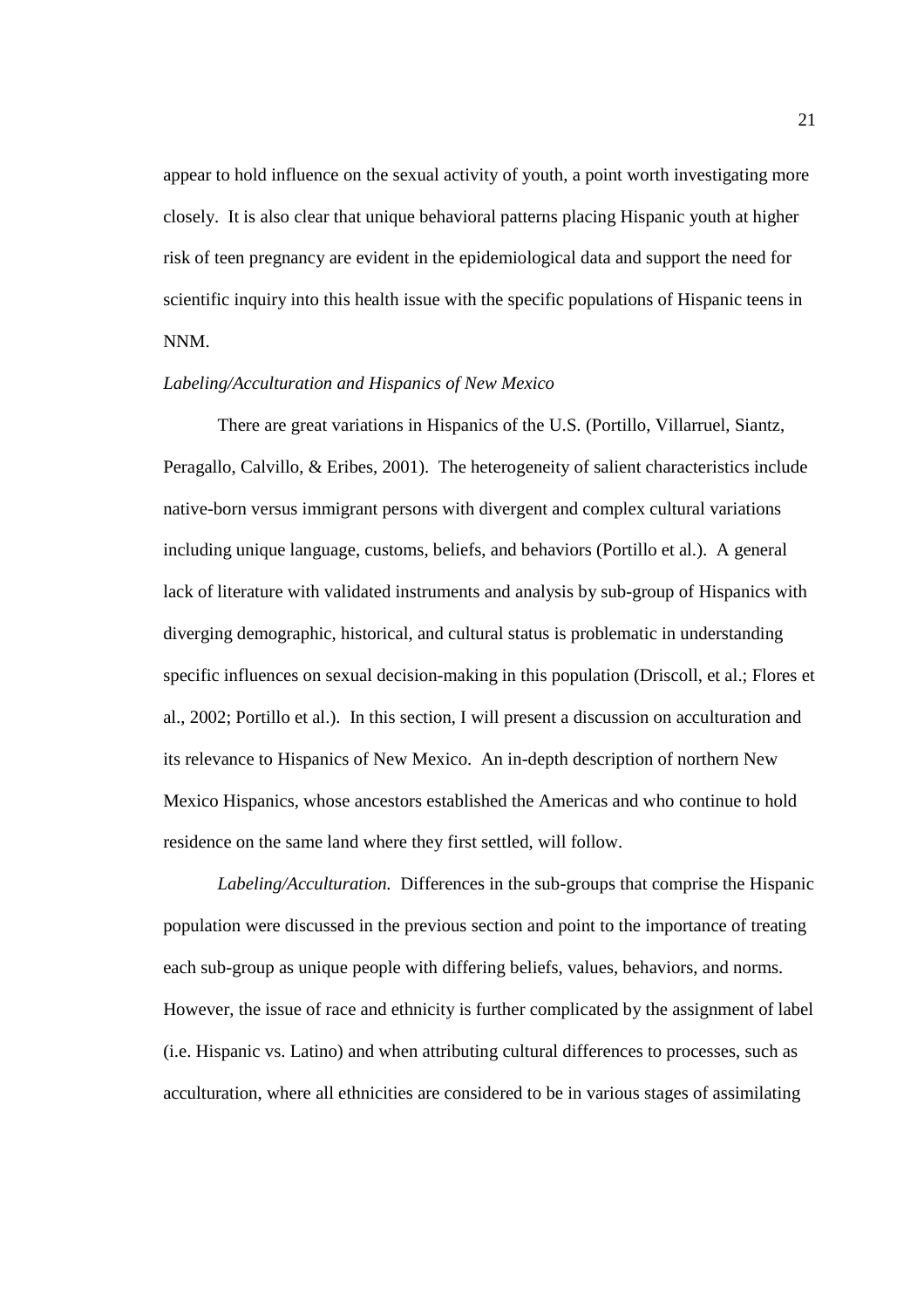or changing to be more like the greater U.S. population. The erroneous nature of these topics will be discussed in relation to the Hispanics of northern New Mexico whose families hold genealogical lines of over three generations.

Ethnic Labeling. The term "ethnic" is defined by the Encarta online dictionary as "relating to a person or to a large group of people who share a national, racial, linguistic, or religious heritage, whether or not they reside in their countries of origin" (October 1, 2010). This definition serves to lump all persons of one ethnic label into a single group while failing to acknowledge the specific differences in persons of varying sub-group membership. In his discussion on ethnicity, Yankauer (1987) reports that ethnic labeling of individuals, is prejudistic and discriminatory as in the case of Hispanics, where they are all compartmentalized, without even knowing their country of origin. Recently, Hispanics have been categorized along with blacks as "people of color", a label that seems to compare these persons as "minorities that tend to be poor and poorly educated…[and have] skin color, language, accent, dress or behavior make[s] them stand out as palpably different from the majority" (p. 2). However, the truth of ethnicity is that Hispanic people are quite heterogeneous in "genetic background, culture, tradition, lifestyle, and health behavior" (Yankauer, 1987, p. 16) they vary by ancestry, country of origin and current social class. Yankauer argues for the avoidance of "umbrella terms" (p. 16) in describing persons, and instead advocates for the use of items such as birthplace, language use, and country of origin/recency of migration, as such information will remove the vagueness associated with ethnic labeling and offer the persons being described some dignity. For this reason, the participants in the proposed study will be described as Long-term Hispanics.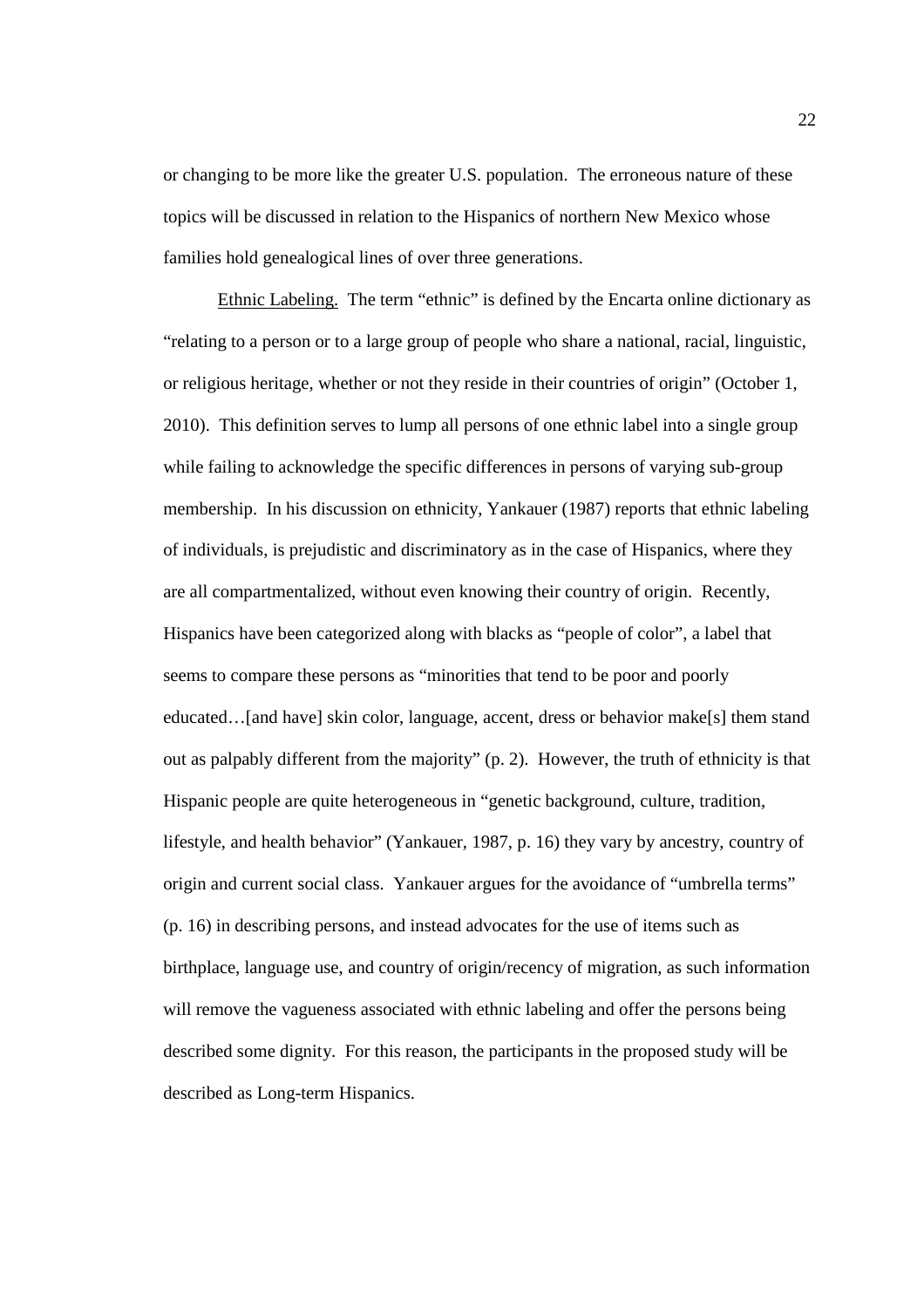Acculturation. Acculturation, generally defined as the manner in which individuals adapt to a new cultural environment (Cabassa, 2003; Kaplan, Erickson, Stewart, & Crane, 2001), is a much-debated topic in Hispanic health literature. Acculturation is often measured along a continuum through proxies of language dominance, time of residence in the U.S., place of birth, and ethnicity of friends and family. Although it is true that levels of acculturation, as measured by proxy, have been associated with differences in sexual behaviors of youth with low acculturated youth exhibiting older ages at sexual debut, higher birth rates, and less contraceptive use, than their highly acculturated counterparts (Aneshensel, et al., 1990; Ford, & Norris, 1993; Kaplan, Erickson, & Juarez-Reyes, 2002; Reynoso, Felice, & Shragg, 1993), such indicators are indirect and incomplete measures of the complex processes of acculturation and may serve to compartmentalize persons and their health issues (Hunt, Schneider, & Comer, 2004). Cultural differences have been noted, unrelated to acculturation of the respondent and unaccounted for in current models on ethnicity. For example, foreignborn Mexican youth have higher fertility rates than do Cubans and Puerto Ricans, as measured by birth rates, (Aneshensel, et al.; Guilamo-Ramos, Jaccard, Pena, & Goldberg, 2005; Kaplan, et al) for reasons that are unknown. As the scientific knowledge base related to ethnic influences on teen pregnancy is still in its infancy, the cultural factors affecting the disparities in reproductive health within the large Hispanic ethnic group remain unknown.

Cabassa (2003) calls for basic measures of cultural change such as attitudes, beliefs, and behaviors of a group, that are contextualized to provide a fuller understanding of the processes and influences upon adaptation. In such a manner,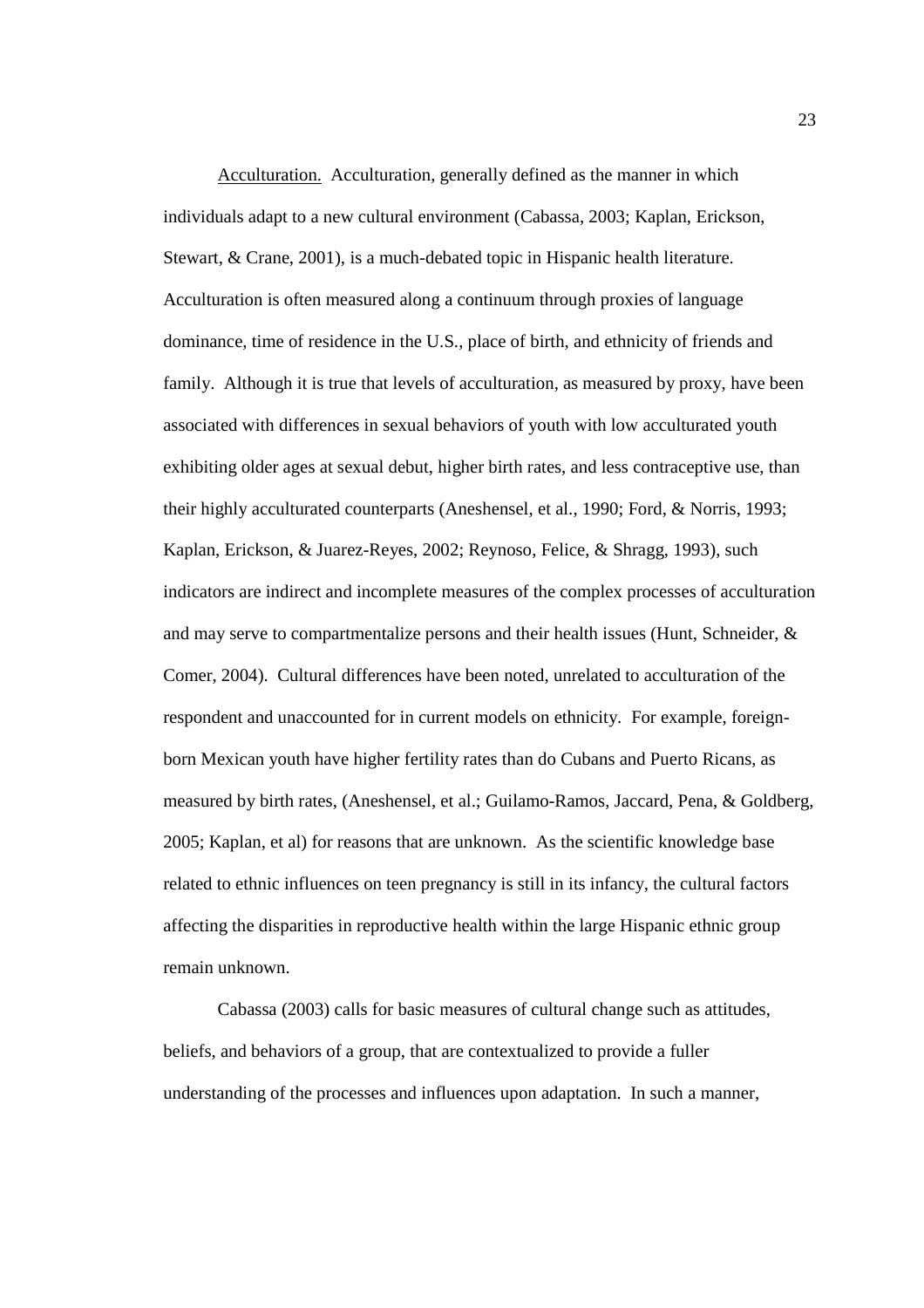moderators and mediators that either support or inhibit change may also be identified. An understanding of how these cultural components, and their dynamic processes, affect health and disease may then ensue. This knowledge is critical during a time when Hispanic youth are living and growing in a multicultural society where baseline non-Hispanic and Hispanic referents are non-existent.

An additional concern related to acculturation is associated with the concept of constant change within the environment. To view acculturation as an adaptation to mainstream society, along a continuum, is at the most basic level erroneous, especially when it is largely unknown what constitutes mainstream values and culture (Hunt, et al., 2004). The fluidity of change and integration inherent in all cultures translates to the mainstream as one in which constant adaptations are being made by the individuals it is comprised of, including Hispanics (Hunt, et al.). By proposing that Hispanics are in a state of acculturation leaves out basic history lessons describing the group of Hispanics who helped to establish the Americas, hundreds of years ago, and have since resided in the U.S. It seems that these people, above many others, have been largely influential on mainstream society of the U.S. To label individuals with multiple generational familial residence "highly acculturated" is not only erroneous, but omits the importance of their presence and influence on the U.S. since its very beginnings.

In their review of the literature, Driscoll, et al. (2001) report a great lack of understanding how acculturation affects teens' values and actions as the paucity in literature on Hispanic teens, of varying generational levels and from differing backgrounds, does not allow for referents to be known. One manner in which to improve the understanding of cultural differences and aid in further defining the complexities of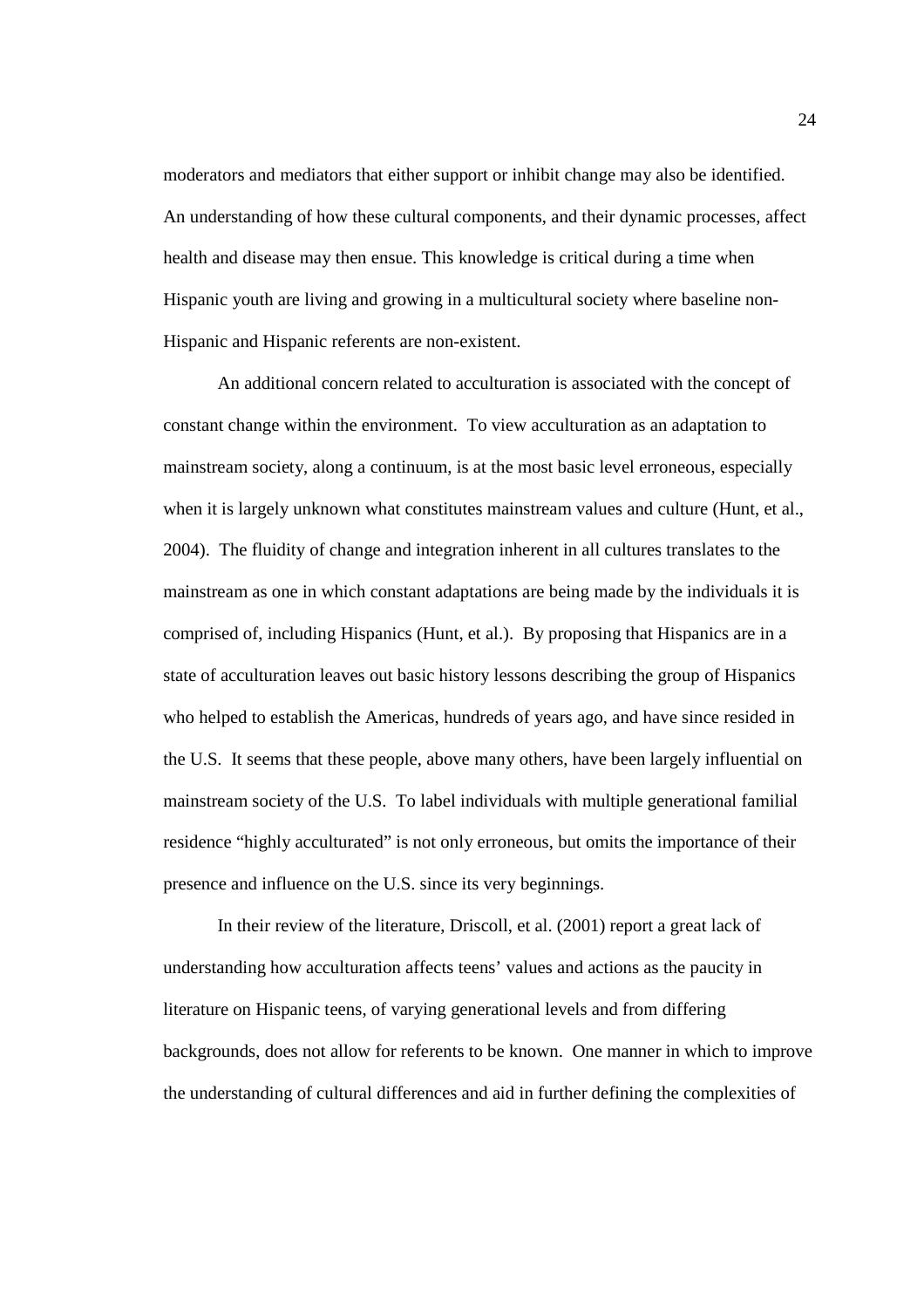acculturation is through qualitative inquiries into specific Hispanic sub-groups and their attitudes, customs, and behaviors. Capturing the processes of how people change and adapt as their culture shifts, is critical in developing better and more precise measures for broad scientific work and in developing a true understanding of what it means to be a Hispanic in the U.S. By asking focused research questions and studying the subprocesses of how fertility desires, attitudes, and sexual behaviors change amongst the Hispanic sub-groups and in context to the environment, the scientific community may capture insight of cultural shifts and adaptations to change for the diverse Hispanic population of the U.S. (Afable-Munsuz, & Brindis, 2006).

*Hispanics of New Mexico.* Hispanics of northern New Mexico are of predominantly Spanish ancestry and prefer to be called Spanish or Hispanic (Espinoza, 1985). They are the direct descendents of the first settlers to northern New Mexico, from the viceroyalty of Spain, and hold genealogical lines to this area extending back hundreds of years (Espinoza). The initial settlements of the Americas in the early 1500's were comprised of Spanish settlers sent from the queen of Spain to what is now northern New Mexico. The role of these Spaniards was to defend Spain's claim to the outposts, prevent encroachment by other colonists, and convert the native Indians to Christianity (Espinoza). The settler's area of northern New Mexico, a barren stretch of wilderness and open plains, extended over a thousand miles separating them from others.

The first official capital of the settlements was established in 1598 when a group of Spanish soldiers, their families, and Franciscan missionaries settled in San Juan, an area between current day Santa Fe and Las Vegas (San Miguel County) (Espinoza, 1985). It was later moved, in 1610, to Santa Fe, where it is located today. By 1680, the Spanish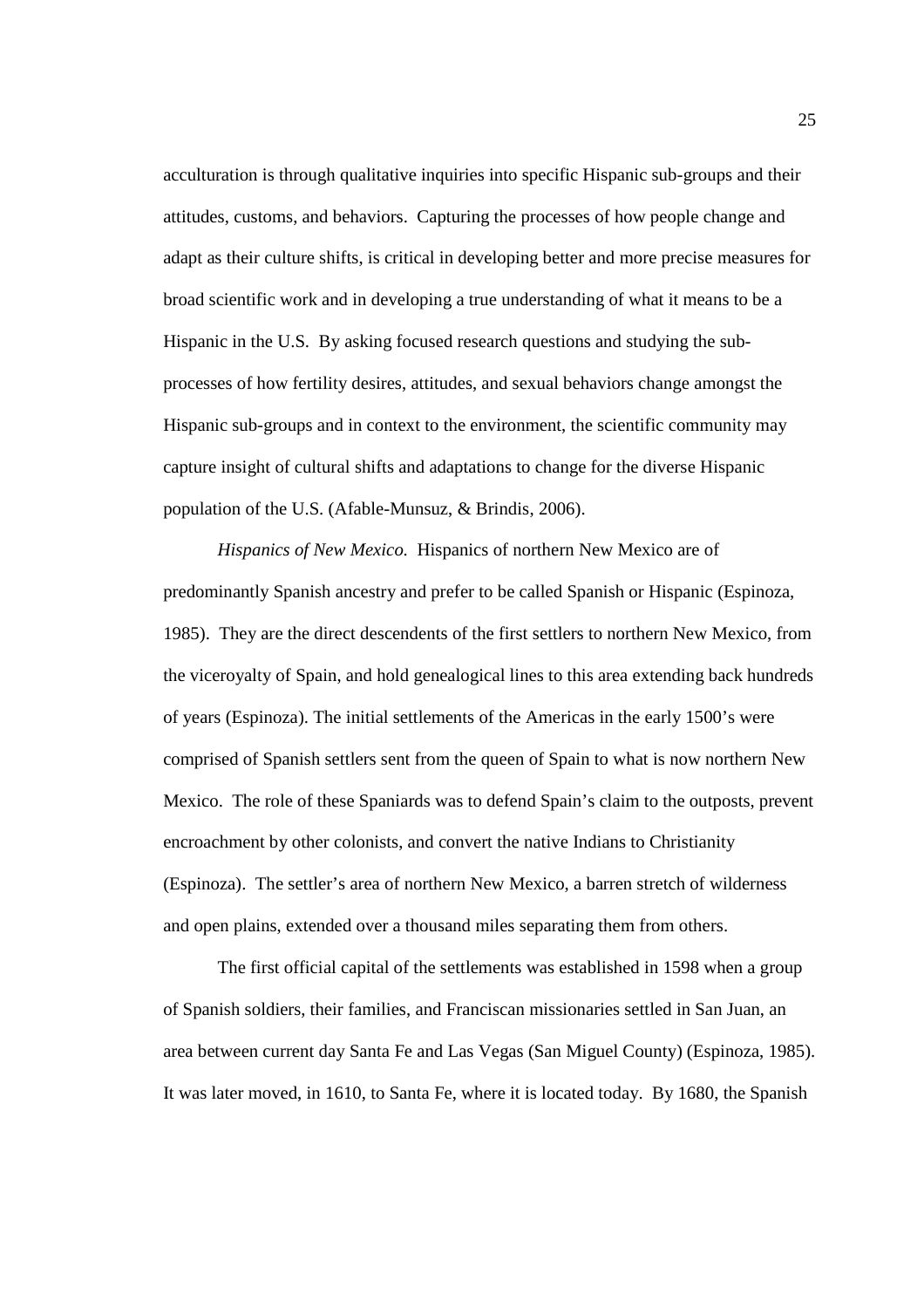population exceeded 2,800, approximately 90% of which were born in New Mexico (Espinoza). Several bloody revolts by the Indians and a retreat then re-conquering of the land by the Spaniards followed, ensuring that the settlers were indeed established to stay and with a population that was growing quickly (Espinoza). The Spanish of northern New Mexico held population figures around fifteen hundred in 1700, but exceeded seven thousand by 1760 (Espinoza). The eighteenth century was a time of great colonizing for the Spaniards with migration to Colorado, California, Arizona, and Texas. For the Spanish of northern New Mexico, however, the barren and hostile lands ensured that this group remained isolated from the rest of the colonies and increased their population through local natural growth and not through migration, with figures of around 20,000 by the end of the century (Espinoza).

The Hispanic colonies of northern New Mexico supported their growth through ranching and farming. Periodic trade caravans provided an outlet for the northern New Mexicans to barter their sheep, mules, horses, weavings, embroideries, jewelry, religious paintings, and wooden statuary (Espinoza, 1985). Such visits also provided an opportunity to share communications with the outside world. Throughout the incoming surge of Anglo-Americans in the nineteenth century, ongoing land disputes with the Indians and other settlers, and larger battles, such as the civil war, the Spanish continued to hold fast to their settlements, which only continued to grow (Espinoza). The Hispanics of this area, who are predominantly English-speaking and consider themselves to be culturally distinct from their Hispanic counterparts, such as Mexicans, Cubans, and Puerto Ricans (McWilliams, 1990), have pride in knowing that they are the direct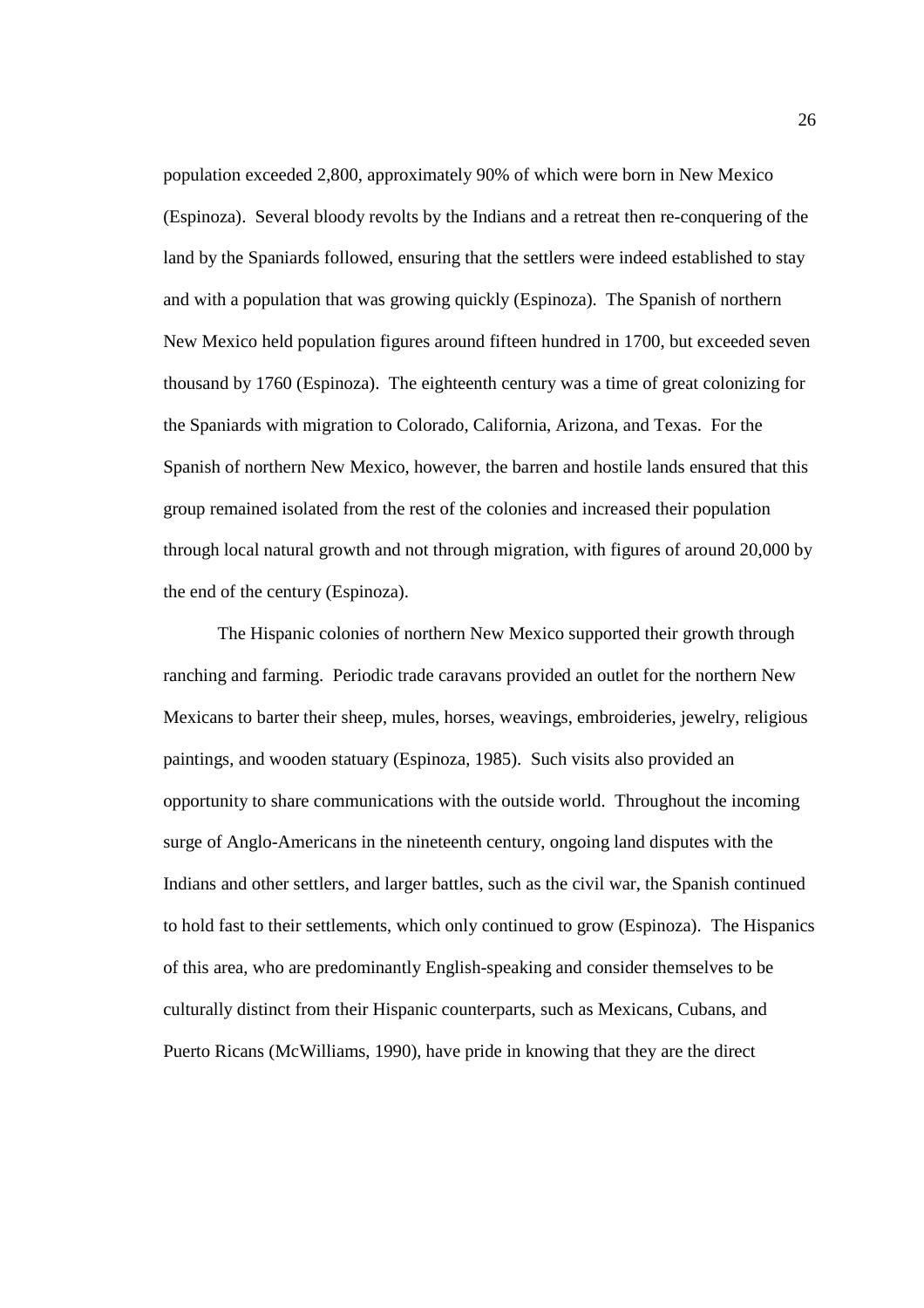descendents of Spanish conquerors to the Americas, with their own unique culture, folklore, and ancestry (Espinoza).

Following an extensive search of the scientific databases, Pubmed, MEDLINE, PsychINFO, Academic Search Premier, Sociological Abstracts, Cochrane, and CINAHL, no research was located on teen pregnancy using Hispanic samples, similar to the population of northern New Mexico. Without truly knowing what factors exist or how they influence the sexual decision-making and fertility-related behaviors of Hispanic youth of specific sub-cultures, the reality of this issue is unknown and interventions aimed at affecting it may be ineffective.

In summary, it is clear that the Hispanics of northern New Mexico are quite unique in regards to their ancestry, language, and cultural traditions. Their families have held residence on the same land for hundreds of years and have experienced a blending of cultures over time to create what currently is their own set of traditions and customs. This investigation of Long-term Hispanic teens of northern New Mexico will expand the scanty scientific literature base specific to Hispanic subgroups to include details on the fertility-related influences of the study participants and in turn, may stimulate other nurse scientists to react similarly with research focusing on the multiple sub-groups that comprise the broad Hispanic population.

### *Factors Related to Sexual Activity in Adolescence*

The literature reveals a wide variety of proposed factors related to teen pregnancy that range from family-related characteristics, like family composition and communication patterns, to individual risk, such as attitude and levels of health knowledge. Intentionality of pregnancy and ethnic and socioeconomic factors are also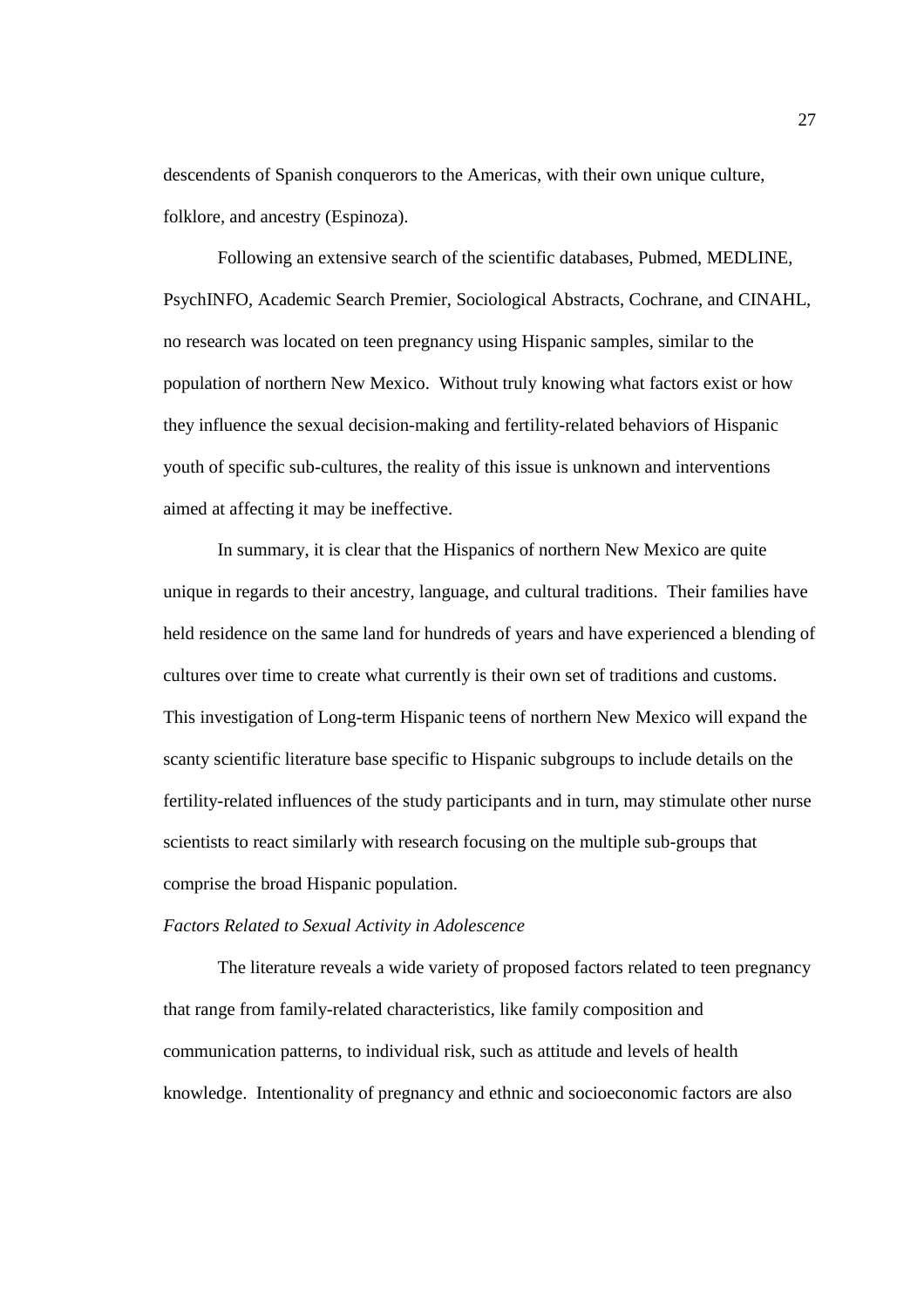important and will be discussed. In the following section, I will present the available literature on these factors with a focus on Hispanic youth and the gaps in knowledge related to this population.

*Family.* Familial factors thought to influence adolescents' sexual behaviors include parental education levels, marital/co-habitation status of parents, and familial communication patterns, especially those related to fertility, contraception, and sexual activity of the youth. Although these factors have been studied in adolescent populations, the data reveal no meaningful differences when comparing youth of Hispanic and non-Hispanic ethnicity. However, largely lacking from this literature base are studies using samples of Hispanic youth with similarities to the youth of NNM and those sampled in the current study, therefore caution in interpretation is noted.

Parental Education. In their quantitative analysis of 1,510 teen Hispanic and black respondents (unknown acculturation status), East and Kiernan (2001) found support for a relationship between increasing mother's educational attainment and the youth's increase in permissive sexual attitudes and more imminent engagement in sexual behavior and childbearing (mean coefficient =  $0.21$ , p <  $0.05$ ). However, Santelli, Lowry, Brenner, and Robin (2000) dispute this finding with their inspection of YRRS data ( $N = 3, 311, 25\%$  Hispanic of unknown acculturation status). Here, a log regression revealed greater parental education being independently associated with never having sexual intercourse by the youth respondents ( $OR = 2.5$  for females and 2.6 for male respondents,  $p < 0.001$ ). Such disparate findings are common in the literature specific to teen pregnancy and its antecedents.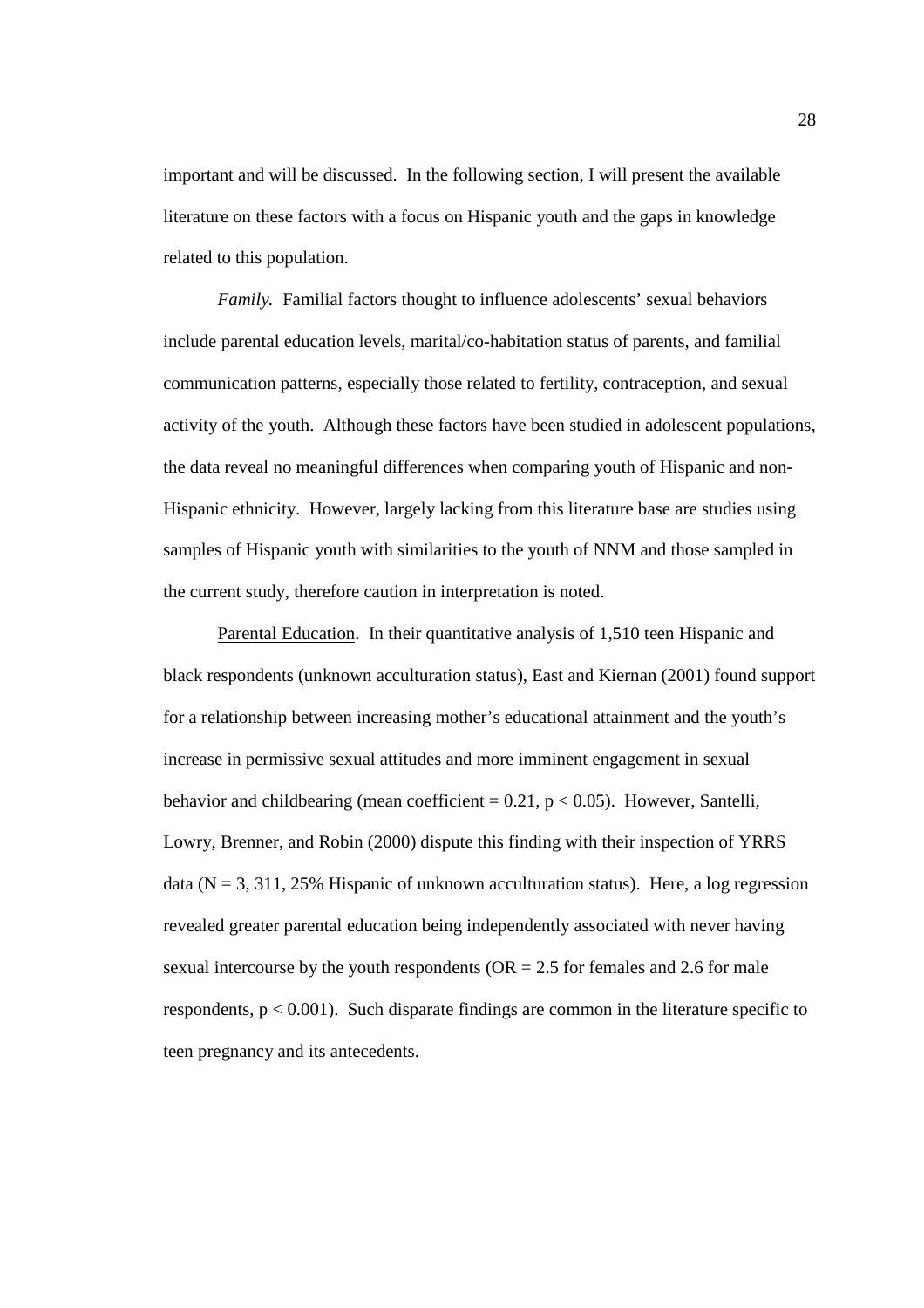Family Composition. Barnett and Papini (1991), Miller (2002), and Velez-Pastrana, Gonzalez-Rodriguez, and Borges-Hernandez (2005) all support the idea that youth raised in single parent homes are considered to be at higher risk for a variety of unhealthy behaviors, including early sexual behavior and teen pregnancy. However, Hovell, et al. (1994) found that multiple correlates were influential on teen pregnancy in their sample of non-Hispanic white and Hispanic youth  $(N = 160$  non-Hispanic white, N  $= 224$  Hispanic [93% Mexican ethnicity of low acculturation]). Here, residence in a single-parent home was unrelated to adolescent sexual behavior ( $B = -0.50$ ,  $p = 0.89$ ), leaving the truly significant factors of teen reproduction unknown. Only Velez-Pastrana, et al. used a Hispanic sample, comprised of 425 Puerto Rican adolescents. Of this sample, 50% of the respondents who were sexually abstinent resided with both parents, compared to 32% of sexually active youth. However, the researchers suggest that the simple composition of household members does not explain the differences in sexual activity of youth and instead elude to other familial correlates including the quality or connectedness of family members and their communication patterns related to sex and contraception; an alarming 26% of the sexually active respondents never discussed problems with their parents, compared to only 9% of those who were abstinent. The influence of parental connectivity as risk protective on youth sexual activity is supported by Barnett and Papini findings that openness of parent-adolescent communication and perceived family strengths were significant in predicting the pregnancy status of youth  $(R = -0.11$  and 0.09,  $p < 0.001$ , respectively).

Familial Communication. Poor parental communication patterns have been touted as a risk factor for teen pregnancy. The National Campaign to Prevent Teen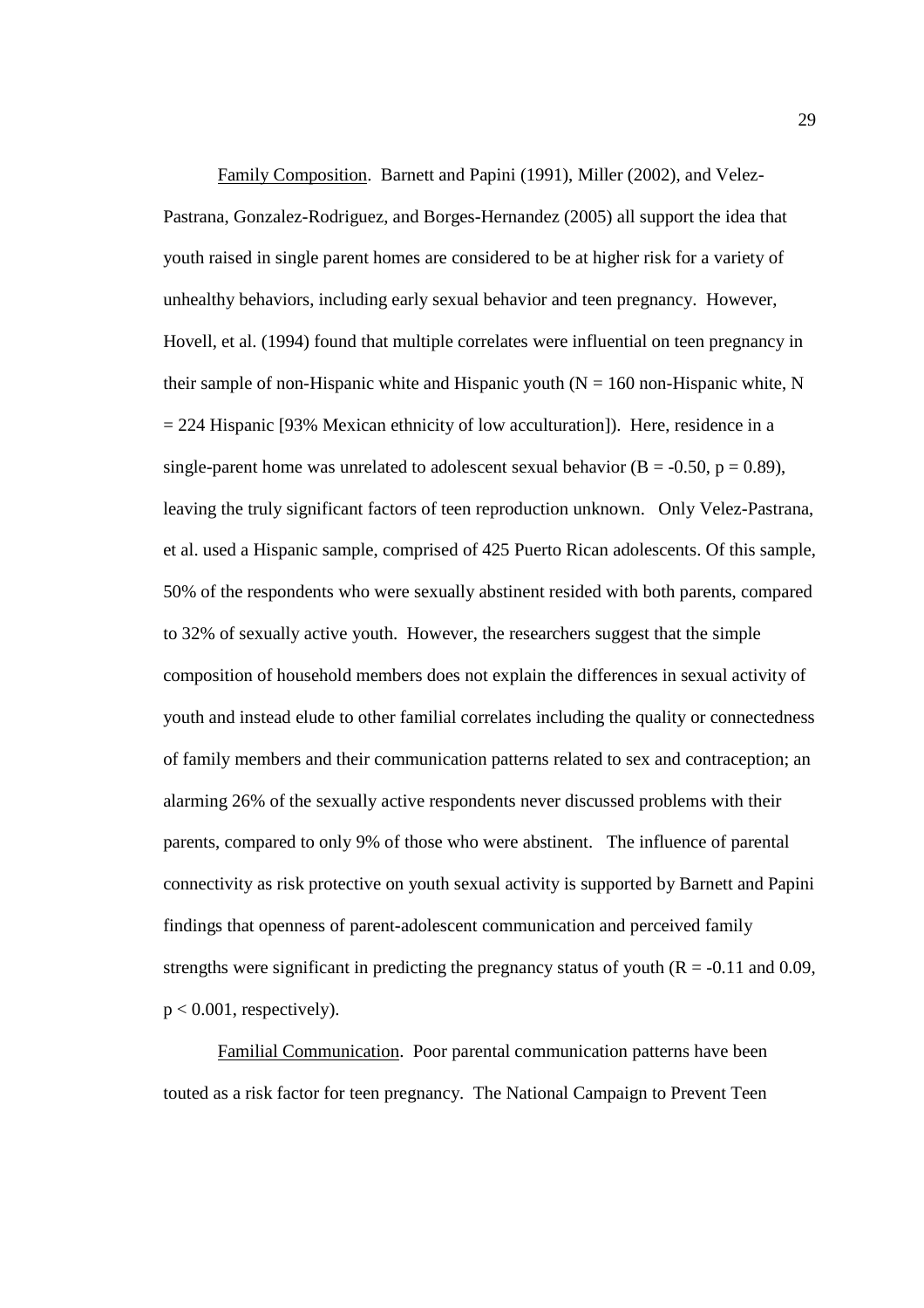Pregnancy (NCPTP) (2004) recently published a brief indicating that research supports the importance of close and influential communication of values and expectations, between parents and their children regarding sexual matters. By using such communication and supervising children's activities, the NCPTP suggests children will be more likely to avoid early sexual debut, pregnancy, and parenthood. However, such outcomes were not supported by Rodriguez and Moore (1995), who investigated 341 pregnant/parenting white and Hispanic teens (unknown acculturation status), aged 11-19 years. Fifty-eight percent of these respondents lived in a single parent home and 70% reported an "excellent" or "good" relationship with their mother. Forty-eight percent reported receiving communications from their parents about sexual matters. However, 89% still reported not using contraception, and 31% became pregnant intentionally. Such misconceptions regarding parental communication are supported by Kirby's (1999) twodecade review of research on teen sexual behaviors and pregnancy; "…simply increasing parent-child communication about sexuality probably does not have the marked behavioral impact that we once believed it had" (p. 92)

Much literature describes family values such as Familismo, in Hispanic homes, which are cultural structures that support interpersonal relationships, characterized to be positive, close, and supportive and where connectivity amongst family members is high (Velez-Pastrana, et al., 2005); all thought to be risk protective for youth. However, Hovell et al. (1994) found no difference, by ethnicity, in the levels of parent-child communication in their sample of non-Hispanic white  $(N = 160)$  and Hispanic  $(N = 224)$ , 93% Mexican of low acculturation) youth, where communication was measured by "times the family had talked about sex in the past month" and "communication with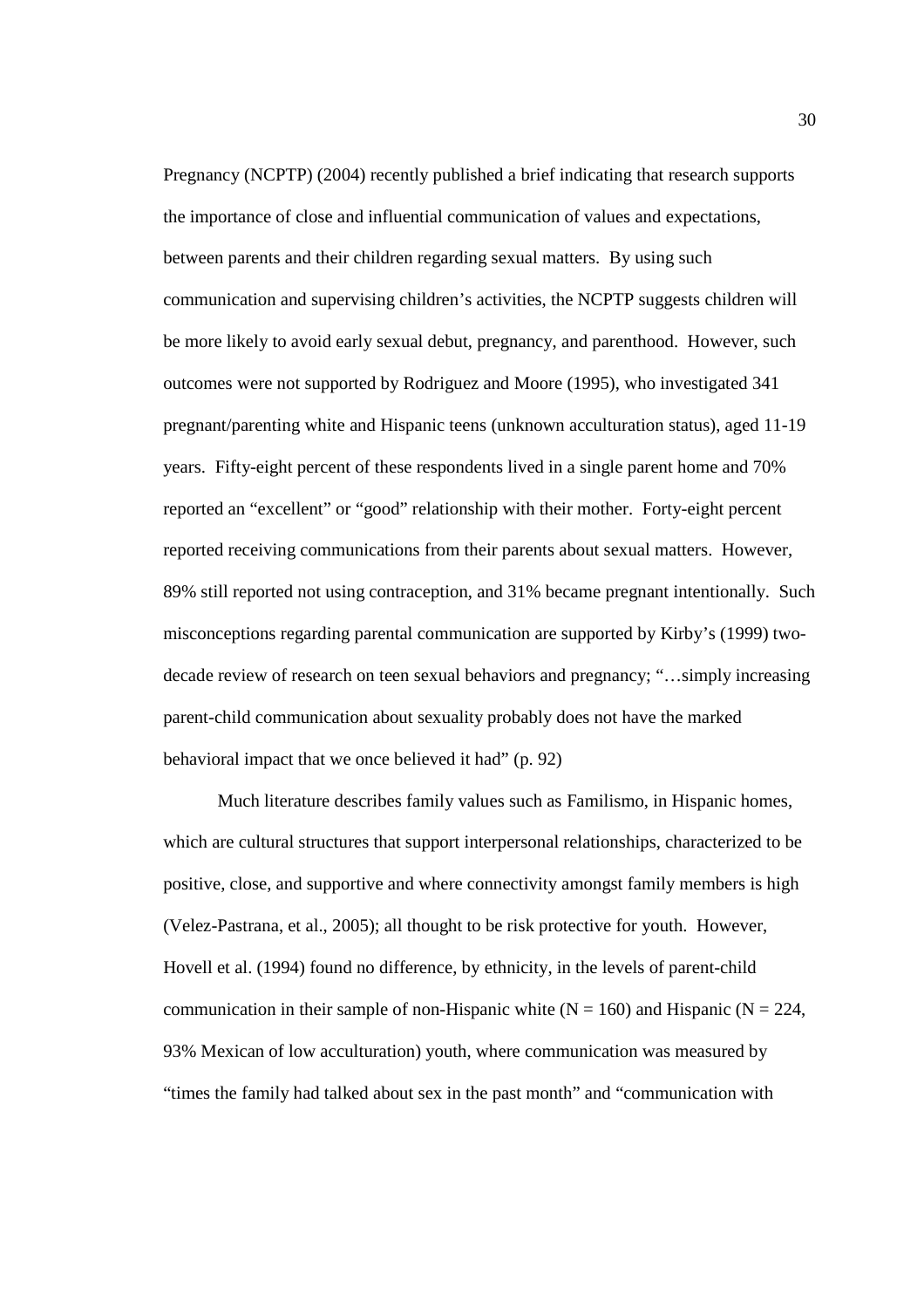mother about sex" (p. 978). In fact, the only differences found here, were that non-Hispanic white parents were much more likely to discuss "general sexual issues, and specific sexual issues with their adolescent…than did Latino parents" and white participants "also reported more frequent demonstrations of familial love and affection than did Latino subjects" (Hovell, et al., p. 978).

Schwartz, et al., (2009) proposed that family functioning (measured by parental communication and connectivity amongst family members) was risk protective for high risk Hispanic youth resided in the Miami area  $(N = 227$  eighth graders of Cuban, Nicaraguan, Honduran, and Colombian descent). In this structural equation model, family functioning had no independent pathway to sexual behaviors of youth and was only supported when measured through conduct problems in school ( $p < .001$ ; CFI = .91; NNFI = .94; RMSEA = .050. CI = 0.83 to 0.97 OR = 0.92). Gallegos et al., (2007) sampled Mexican parents ( $N = 791$ ) and adolescents ( $N = 829$ , aged 14-17 years), and noted low levels of knowledge regarding pregnancy, sexually transmitted infections (STIs) and condoms for all participants. Parents in this study perceived more general communication ( $t$  (787) = 6.33 p < .001) and less discomfort talking about sex ( $t$  (785) = 4.69,  $p < .001$ ) than did adolescents.

The current literature does not support the primary influence of familial composition and parental education levels on teen pregnancy. Familial communication regarding sexual matters is thought to hold much importance on the sexual activity of adolescents. However, it is not supported as influential on sexual behaviors of Hispanic youth by Schwartz et al., (2009) and it is unclear what communication patterns actually occur in Hispanic households or how these conversations impact the behaviors of youth.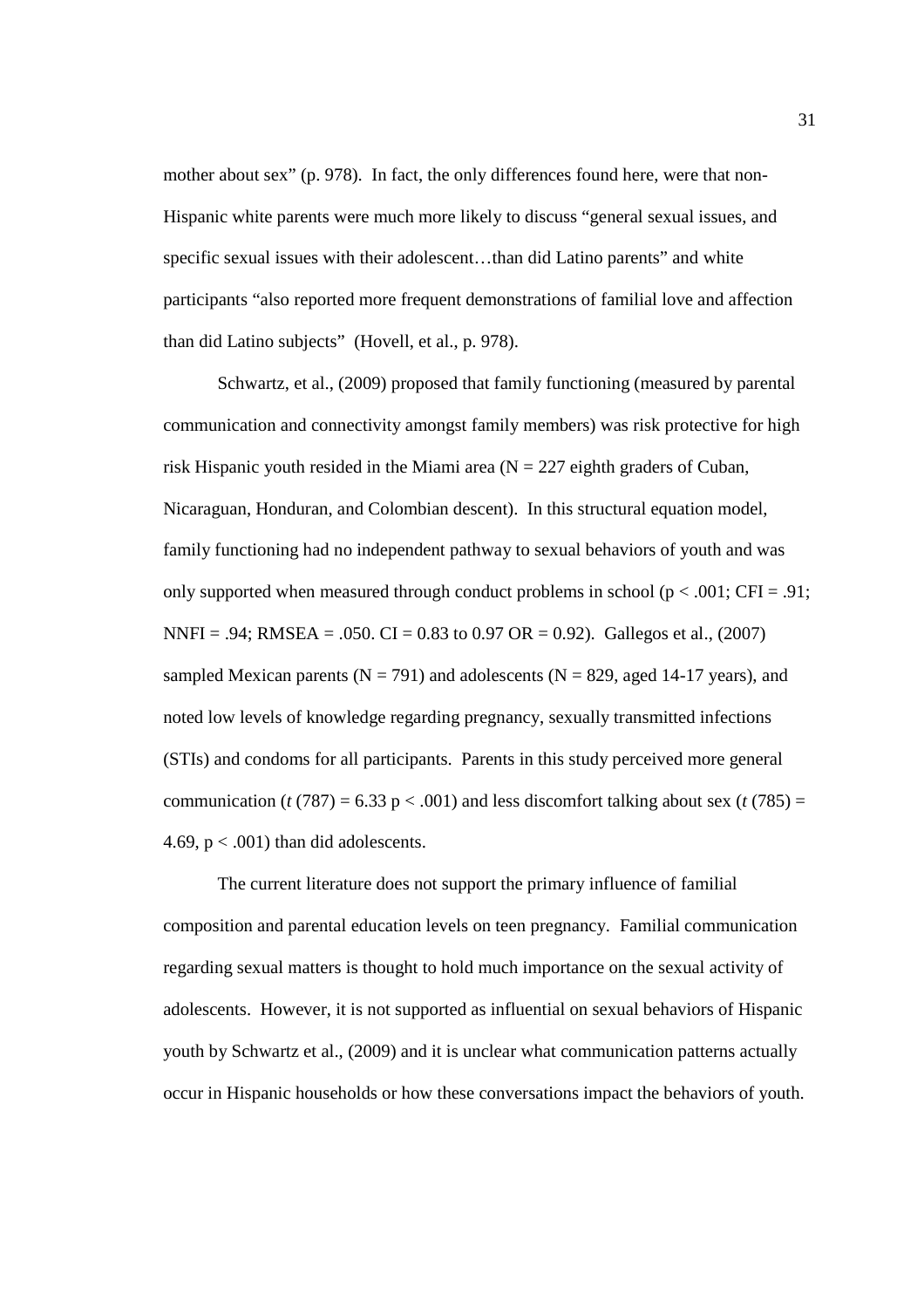Current assumptions regarding ethnicity, such as those related to Hispanic family values, and nationwide efforts by organizations, such at the National Campaign to Prevent Teen Pregnancy, which is engaging in "outreach efforts target[ing] Hispanic parents" by offering "specific Spanish-language tips for Hispanic parents to help them discuss sex and pregnancy with their children" (NCPTP, 2007) are culturally inexact and may be offensive to Hispanic sub-groups who do not practice in "traditional" manners and who do not hold Spanish as their primary language. Such unfounded ideas about Hispanic Americans serve only to blur unique identities of Hispanic youth, while their reproductive health continues to suffer. An in-depth and clear understanding of familial factors on youth sexuality and methods to support the positives influences of such are needed.

*Individual Risk.* Levels of health knowledge, personal attitude, and pregnancy intentions are considered to be critical in the discussion on sexual behaviors of youth. Although increasing levels of health knowledge regarding safer sexual practices and the prevention of pregnancy is considered important, promotion of positive attitudes regarding sex, contraception, and pregnancy prevention appear to hold more promise. Notably missing from this literature base however, are studies with highly acculturated and various Hispanic sub-groups. Some scientific works are available regarding fertility desires of Hispanic youth, which will be discussed, as they are critical to understanding the need for further, specific, and in-depth research with Hispanic youth.

Health Knowledge Vs. Attitude.Increasing youth educational levels regarding sexuality and contraception may not be as effective in reducing teen pregnancy rates as once thought. Kershaw, Ethier, Miccolai, Lewis, and Ickovics (2003) found that risk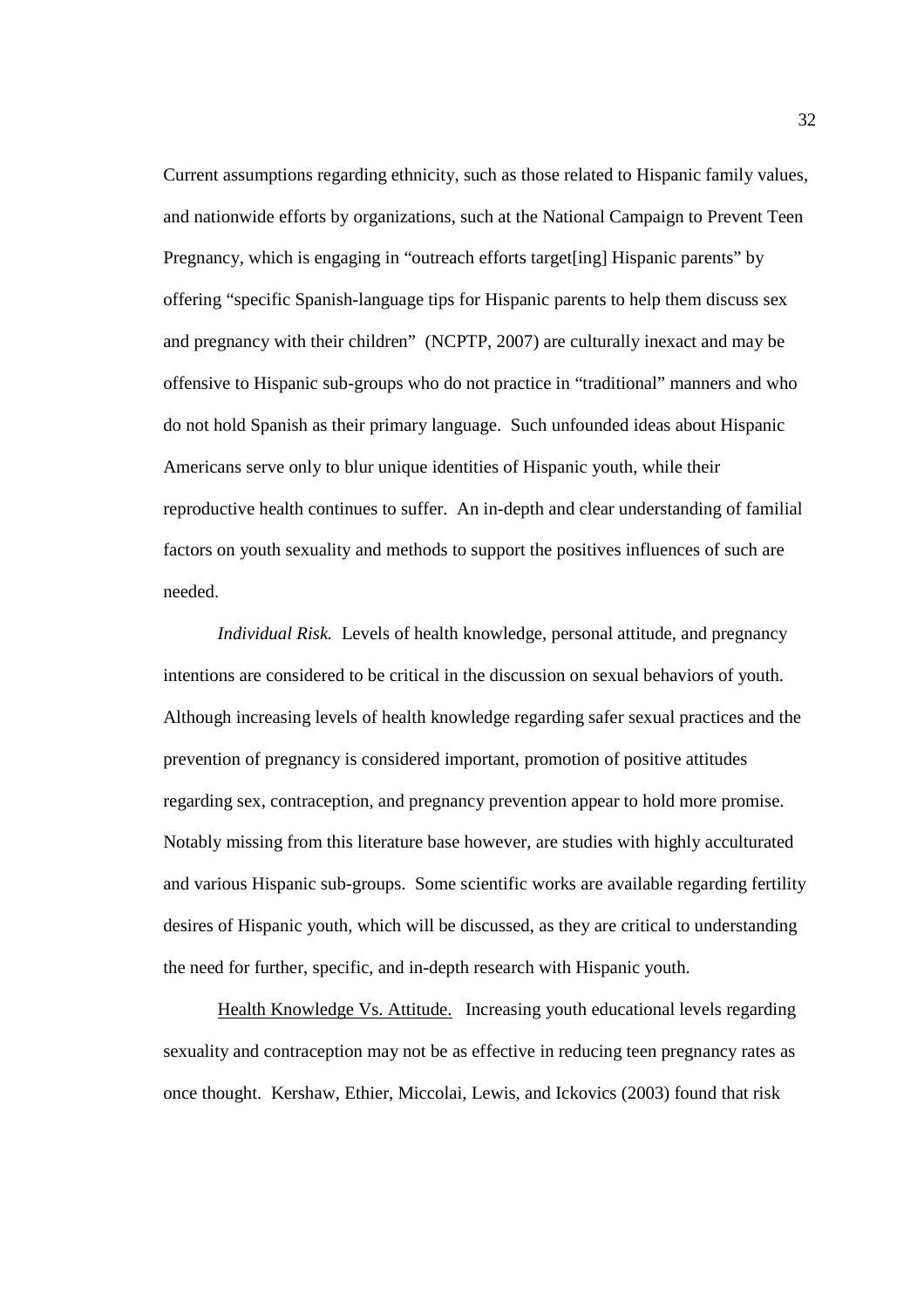perception and protective sexual behaviors were not related to health knowledge of HIV and pregnancy risks for Connecticut adolescents  $(N = 411$ , unknown ethnicity). Kirby (1999) agrees with this finding, in his review of the literature, and notes that education related to sexuality is not an effective answer to the teen pregnancy problem, as increasing knowledge levels were only weakly related to behavior changes. Deptula, Henty, Shoeny, & Slavick (2006) indicate, in their examination of cost/benefit analysis of sexual behavior of teens  $(N = 8,003$  youth "representative of the U.S."), that although costs of sexual activity (i.e. pregnancy, have to quit school, marry the wrong person) ( $B =$  $-0.57$ ,  $SE = 0.06$ ,  $OR = 0.56$ ) were slightly more influential than benefits (i.e. respect from friends, physical pleasure, decrease loneliness) ( $B = 0.31$ ,  $SE = 0.05$ ,  $OR = 1.36$ ), perceived susceptibility/severity of such behaviors was not supported. These results reveal that despite some level of health knowledge related to sex, there existed an inability of teens to fully comprehend the potential risks or consequences of their actions. Such a failure to grasp the entire range of issues related to sexual activity may point to attitudes (one's values and beliefs) as more meaningful in determining sexual risk over knowledge levels.

Moran and Corley (1991) found support for the strong influence on attitudes over health knowledge in their study with non-Hispanic and Hispanic teen males in Colorado  $(N = 28$  non-Hispanic white,  $N = 69$  Hispanics of unknown ethnic sub-group or acculturation status). The authors found no difference in the engagement of sexual activity for youth who attended or did not attend sex education classes. Interestingly, a difference was found in condom use for sex education attendees in that Hispanics were more likely to use condoms that their non-Hispanic counterparts (52% and 44%,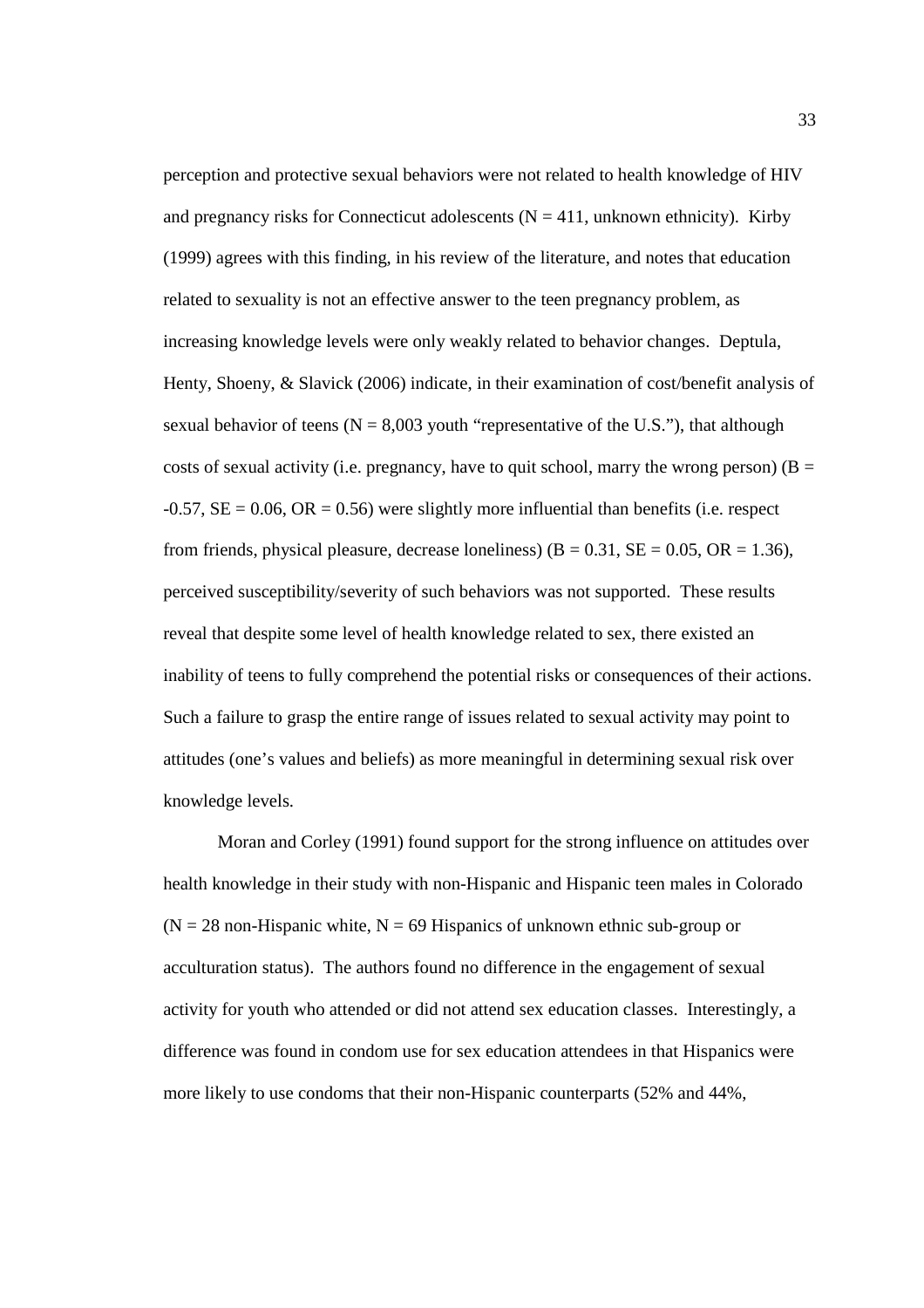respectively). As the educational classes were the same for all respondents, the authors suggest that behavior differences may be attributable to the Hispanic "cultural value" of machismo, which is described by Moran and Corley as sexual virility with a component of personal responsibility for sexual knowledge and contraceptive use out of respect for one's family. This construct was not tested in this study, but does appear to warrant further investigation as a potential area for support in the reproductive heath of Hispanic youth.

 Villarruel, Jemmott, Jemmott, and Ronis' (2004) study on low acculturated Hispanic youth also held support for environmental influences on teens' attitudes regarding sex. Here, partner approval, friend approval, and positive attitudes towards condom use and sexual intentions, were positively related to intentions to have sexual intercourse ( $r = 0.59$ . 0.37, and 0.70, respectively,  $p < 0.001$ ). However, in their longitudinal study, Bruckner, Martin, and Bearman (2004) failed to show support for sexually experienced adolescents' attitudes towards contraceptives and pregnancy as influential on subsequent risk of pregnancy. The sample  $(N = 4.877)$  white, black, and Hispanic adolescents of unknown ethnic sub-group or acculturation status), did reveal differences by ethnicity in that the Hispanic participants held more than two times the odds of becoming pregnant that their white and black counterparts, despite holding similar attitudes. The strongest predictor of becoming pregnant, in this study, was actual contraceptive use, not contraceptive attitudes of the respondent.

 If attitudes towards pregnancy and contraception do not vary greatly by ethnicity, why then do Hispanic females use contraceptives less than white and black teens? The answer to this may lie in the desirability of pregnancy and motherhood, a construct that is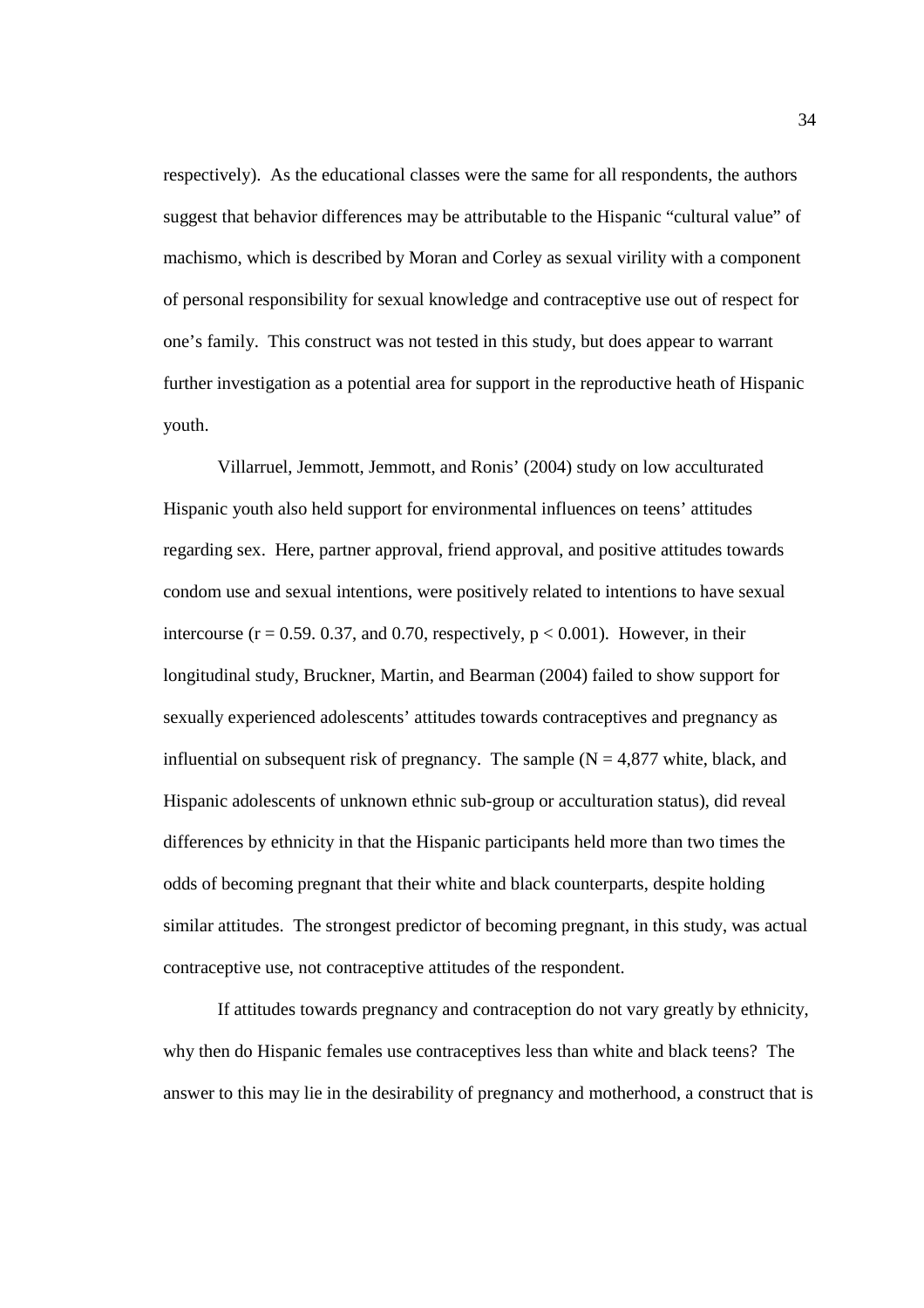open to interpretation by degree of wantedness. When Jaccard, Dodge, and Dittus, (2003) investigated adolescent attitudes toward pregnancy and predictors of pregnancy in their sample of 12,105 U.S. adolescents ( $N = 450$  Cuban and 437 Puerto Rican), Black and Hispanic youth held more positive attitudes towards getting pregnant and higher pregnancy rates than their white and Asian counterparts. Rosengard, Phipps, Adler, and Ellen (2004) had similar findings in their investigation of pregnancy intentions and pregnancy outcomes in a longitudinal study of 354 sexually experienced teen females (17% "Latina/Hispanic" of unknown acculturation status). Here, it was found that black and Hispanic youth indicated positive plans for pregnancy when compared to white or Asian females ( $X^2 = 36.55$ ,  $df = 6$ ,  $p < 0.001$ ). These same youth also held weaker intentions to use contraceptives. The authors proposed that these positive pregnancy plans may actually reflect "cultural expectations for taking on adult roles and the different perceived future options for adolescents in these groups" (Rosengard, et al., p. 459); such cultural intentions were not measured in this study.

Measurement issues related to wording of study variables, especially in capturing complex cultural factors such as those related to fertility desires, is much debated in research on Hispanics, especially in quantitative research. Measurement of quantitative study variables such as pregnancy intentionality have been problematic to the state of the science as measuring only preconceived and predefined factors greatly limits the evaluation in an area of research where the actual influences on teen's sexuality is still unknown. For instance, in 2001 almost 50% of all pregnancies were classified as unintended, a level that was unchanged from 1994 (Finer & Henshaw, 2006). Of these pregnancies, Hispanic teens were the most likely to say that their pregnancies were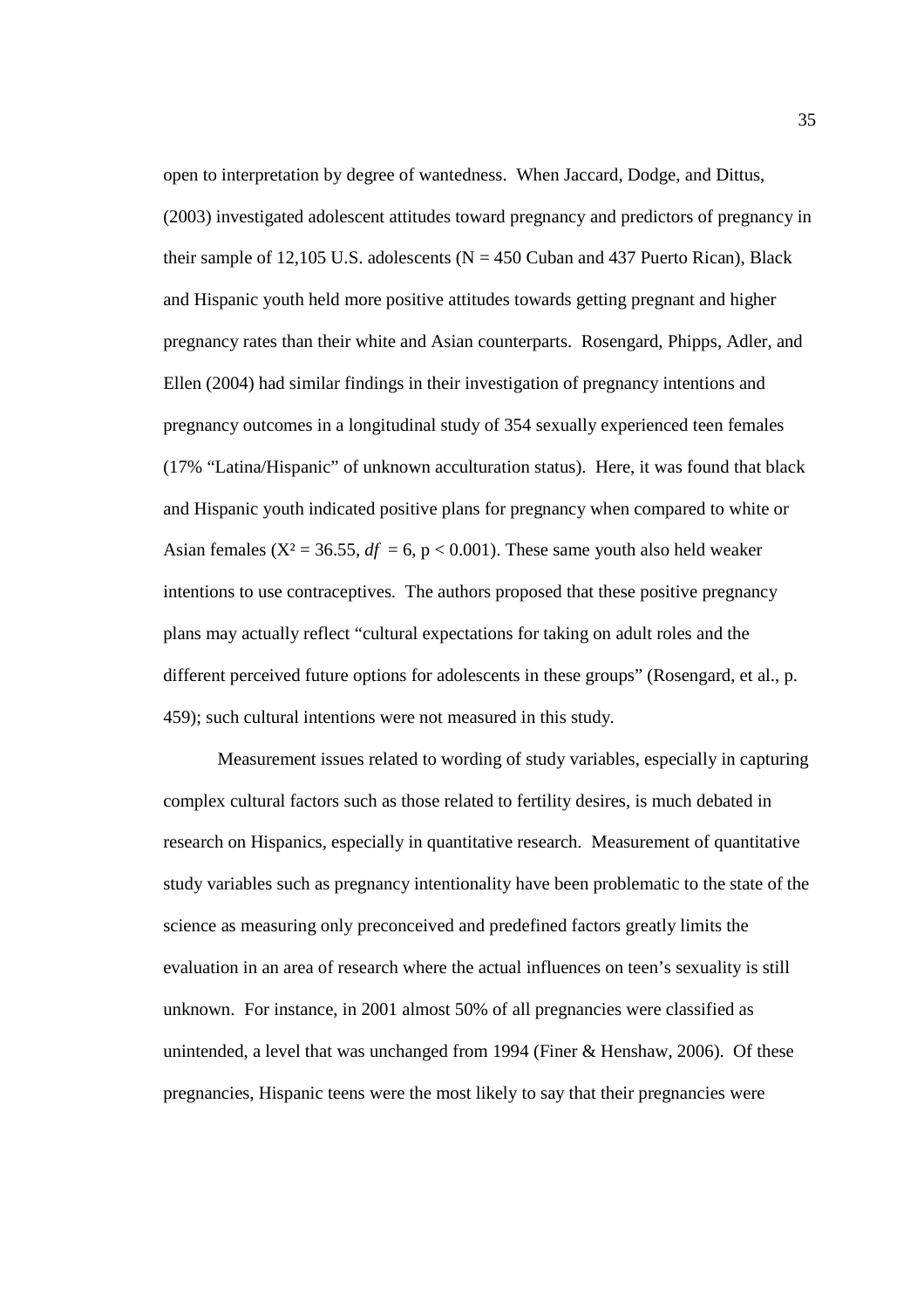planned and almost twice as likely, than all other respondents, to say that they were pleased about their pregnancy (Vexler & Sullentrop, 2006). Some believe that question wording was a major issue in measuring intentionality of pregnancy and suggest that a loose interpretation of wantedness, happiness, and timing of conception exists in the phrasing, leaving the actual differences in estimates of intentions unknown (Brener, Grunbaum, Kann, McManus, & Ross, 2003; Rosengard, et al., 2004). However, many other scientists, mostly qualitative experts, purport that intentionality of pregnancy is easily measured and has been shown to vary widely by ethnicity, socioeconomic status, and emotional health of the respondent.

Intentionality of Pregnancy. Davies, et al., (2006) assessed the sexual intentions of 375 non-pregnant black teens aged 14-18 years. These authors found that teens reporting inconsistent condom use held a stronger desire to become pregnant (OR = 0.73, p < 0.01), desired motherhood to reduce emotional deprivation, and viewed pregnancy as a means of attaining love and self-validation. Pregnancy intentions were measured on a 5-point Likert scale using stems such as "How much would you like to be pregnant at this time?" (p. 45). Similar findings were supported by other qualitative research on teens. Montgomery (2002) found pregnancy to be a rite of passage to adulthood for youth in New York ( $N = 6$ , 2 white and 4 black). In this phenomenological inquiry, pregnant teens reported motherhood as a means of obtaining responsibility and independence, with the associated respect, from others. They also anticipated motherhood as a time when they would never be lonely and pregnancy as a natural next step in their sexual relationships (Montgomery). Williams and Vines (1999) found pregnancy to be a means of obtaining positive emotional support from one's family. This phenomenological study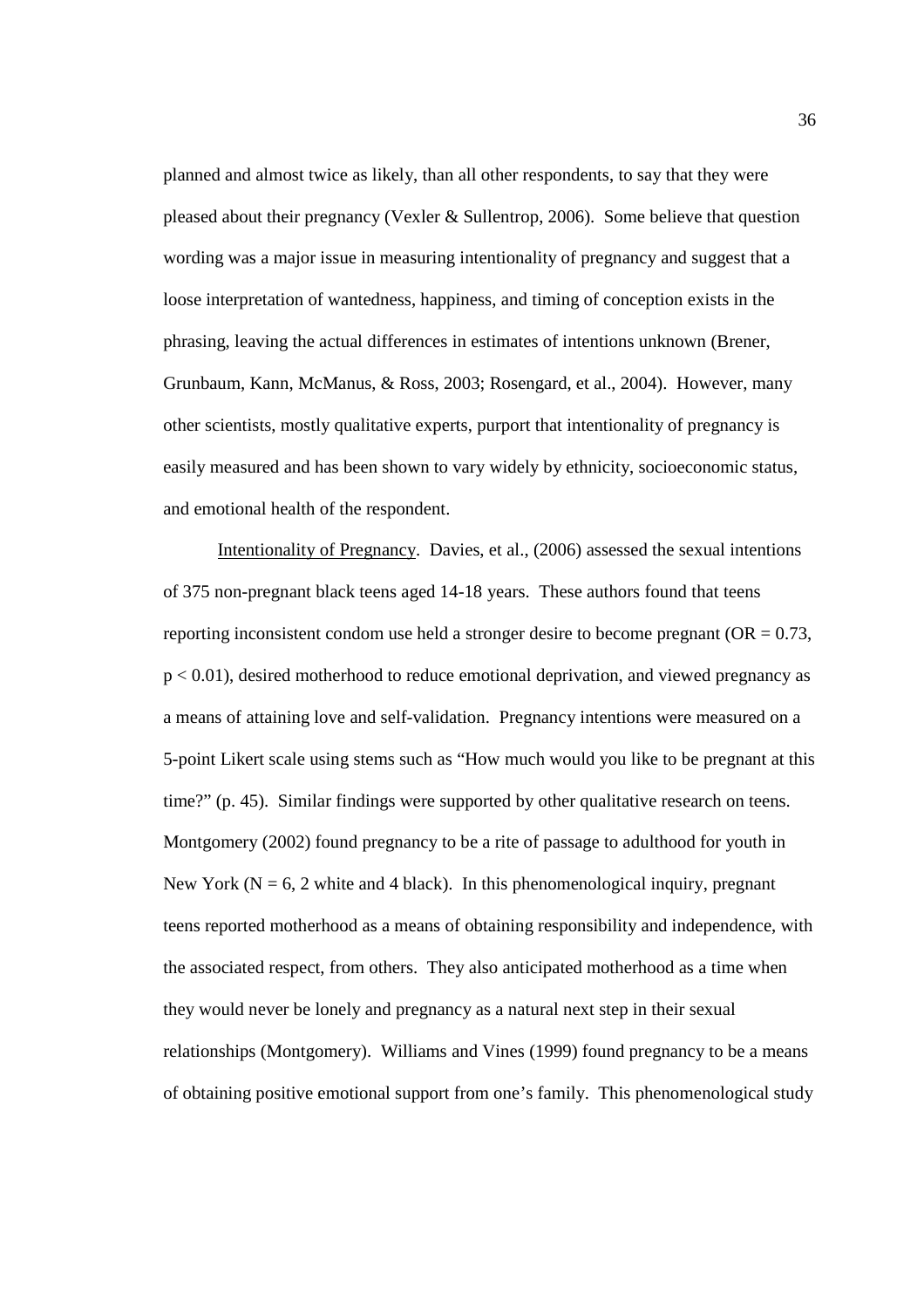of seven pregnant white teens found that poor parental relationships characterized by isolation and emotional distance were the driving force behind fertility desires of the adolescent. The teens viewed pregnancy and motherhood as a method for problemsolving their current relationships with their parents and anticipated healthier and more supportive relationships after the birth of their child as well as a personal gain of being loved completely by their child. Findings supporting poor familial connectivity as the impetus to fertility desires of teens were obtained in an ethnographic study by Lesser, Anderson, and Koniak-Griffin (1998). This sample of pregnant teens in southern California ( $N = 36$ , 23 Hispanics of unknown acculturation) reported histories of lacking family support resulting in feelings of loneliness and worthlessness. These girls viewed pregnancy and motherhood as a means of obtaining special respect that had been previously lacking in their lives; "you should be respected as a different person because you have more responsibility" (p. 11).

Ambivalent attitudes regarding desirability of current pregnancy characterized Spear's sample of seven black and one white teen (2004). Indifferent attitudes regarding sexual activity translated into engaging in sex without much forethought of the potential consequences. Similarly, although this group of teens were educated and had access to contraceptives, actual use of contraceptives was inconsistent and respondents expressed little to no regret regarding their poor use. In fact, securing intimacy/support from one's partner appeared to be the biggest expectation related to their current pregnancies (Spear).

Pregnancy/parenthood may be viewed, not only as a means of acquiring lacking social support, but also as a means of obtaining a positive identity or providing validation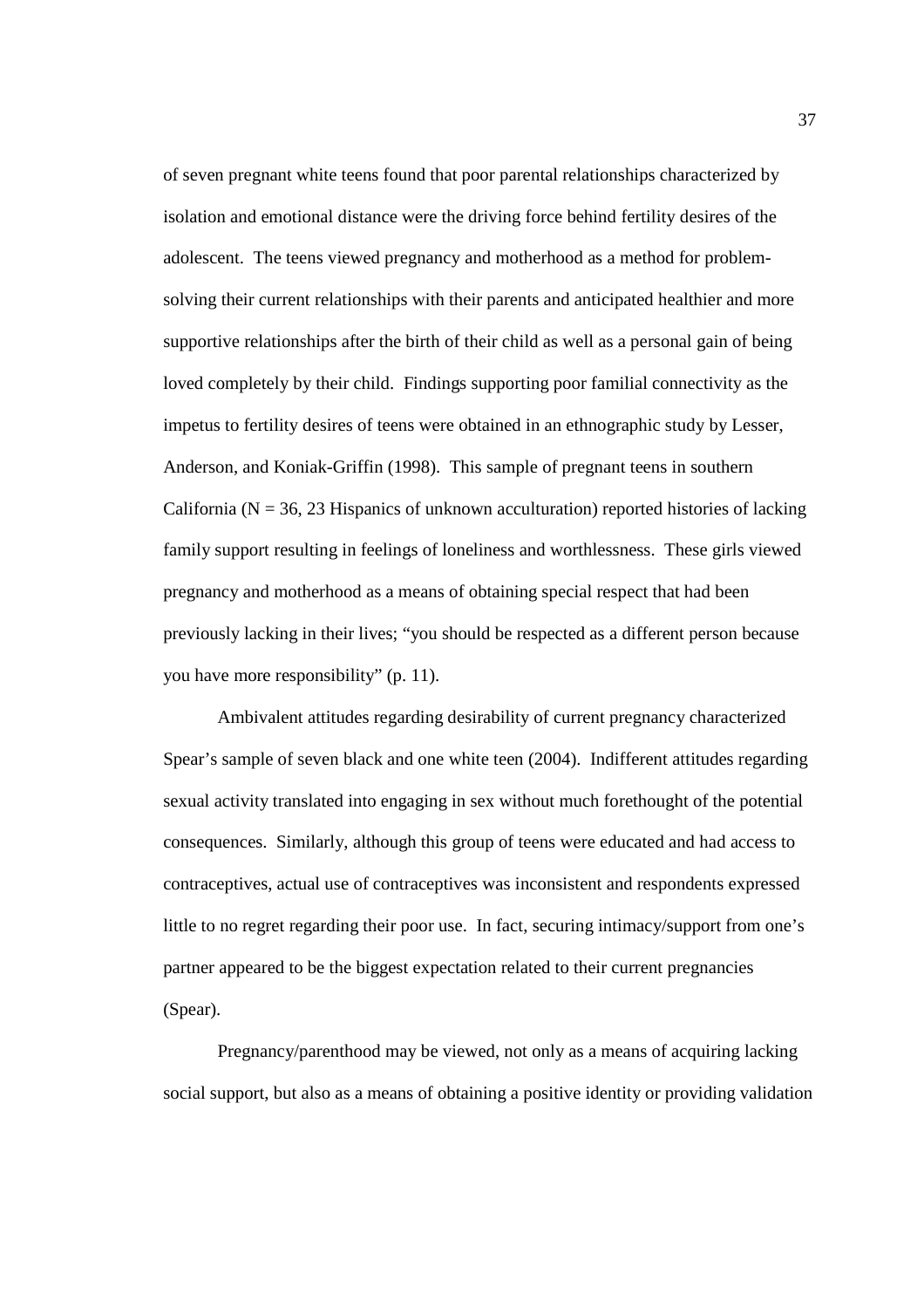of/representation of one's life work in an environment of limited social and economic opportunities (AGI, 2000; Merrick, 1995; Smithbattle, 2000). Merrick explored career choices, defined as "the selection of a role through which one implement's one's identity as an adult and which represents one's life work" (p. 73) among black adolescent girls. The author describes that for ethnic minorities, who hold limited opportunities for employment or academics, pregnancy is viewed as a legitimate choice to represent one's life work and to give meaning to a life that is otherwise socially and economically deprived. Merrick stresses the importance of research to investigate the "cultural and subjective meanings of adolescent childbearing" (p. 73) in ethnic populations, as this literature is currently lacking. Smithbattle (2000), supports this view of teen pregnancy by stating "mothering for many teens is not so much a failure of planning and rational choices but a tactic recognition of the limited possibilities available to them" (p. 31), it is "for the most disadvantaged and alienated teens…[the] epitome [of] hope [in] escaping a desolate past for an illusive future" (p. 35). In this view, motherhood is a means of empowerment and a chance at obtaining respect from others. Merrick also notes that research is needed to understand the cultural patterns that influence family so that reconnections can be made to support the social lives of teens, regardless of ethnicity, in order that a variety of career options may be available to all.

Supporting career options for teens appears to hold promise in reducing teen pregnancy for Hispanics, as Rich and Kim (2002) found support for employment as risk protective in their study on risks related to sexual behaviors of employed female adolescents ( $N = 12,686$ ). The Hispanic participants in their study, who were employed, held lower risk for pregnancy than their unemployed counterparts, possibly because their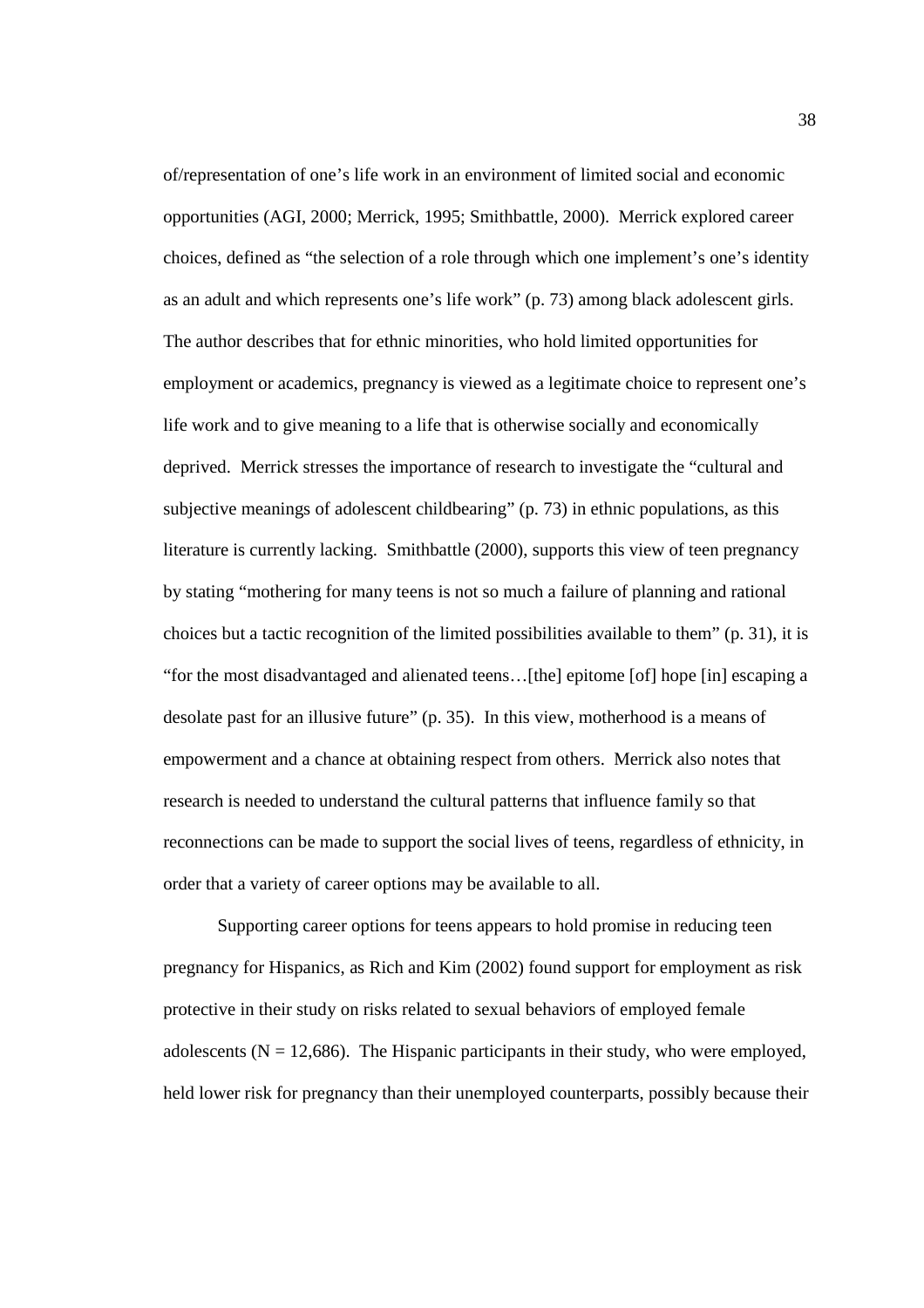futures held opportunities beyond motherhood. However, Guttmacher (2000) states that cultural norms supportive of early family formation may be more influential over career opportunity. His study of pregnant California youth aged 15-18 years ( $N = 187, 36\%$ ) U.S. born Hispanic, and 29% Mexican born Hispanics) revealed cultural differences of respondents in that Mexican-born youth were more likely to report positive intentions related to pregnancy (63% reported wanting a baby, compared to only 49% of U.S. born Hispanics reporting the same). These works highlight the importance of understanding the cultural norms regarding fertility intentionality in Hispanic youth of the U.S., as this phenomenon remains very unclear.

Positive intentions regarding pregnancy appear to be supported in specific populations, especially amongst those who are economically disadvantaged. However, it is also true that intentionality appears to vary by ethnicity and ethnic sub-group, as foreign-born Hispanics appear to hold higher regard for early motherhood over U.S. born Hispanics. Despite these findings, specific cultural norms and traditions that support such variations in ethnicity remain to be known, especially for Hispanic sub-groups such as those of multigenerational existence. No research using a sample of multigenerational youth was located for this review. The cultural influences on pregnancy intentions are critical to the state of the science as this extremely important knowledge base, which can be used to build culturally sensitive interventions off of, is currently lacking. The qualitative studies cited in this section offer in-depth and detailed information regarding fertility intentions and lived experiences of teen pregnancy/motherhood, over quantitative works, which focus on large samples and a generalizeabiliy of findings. It is therefore,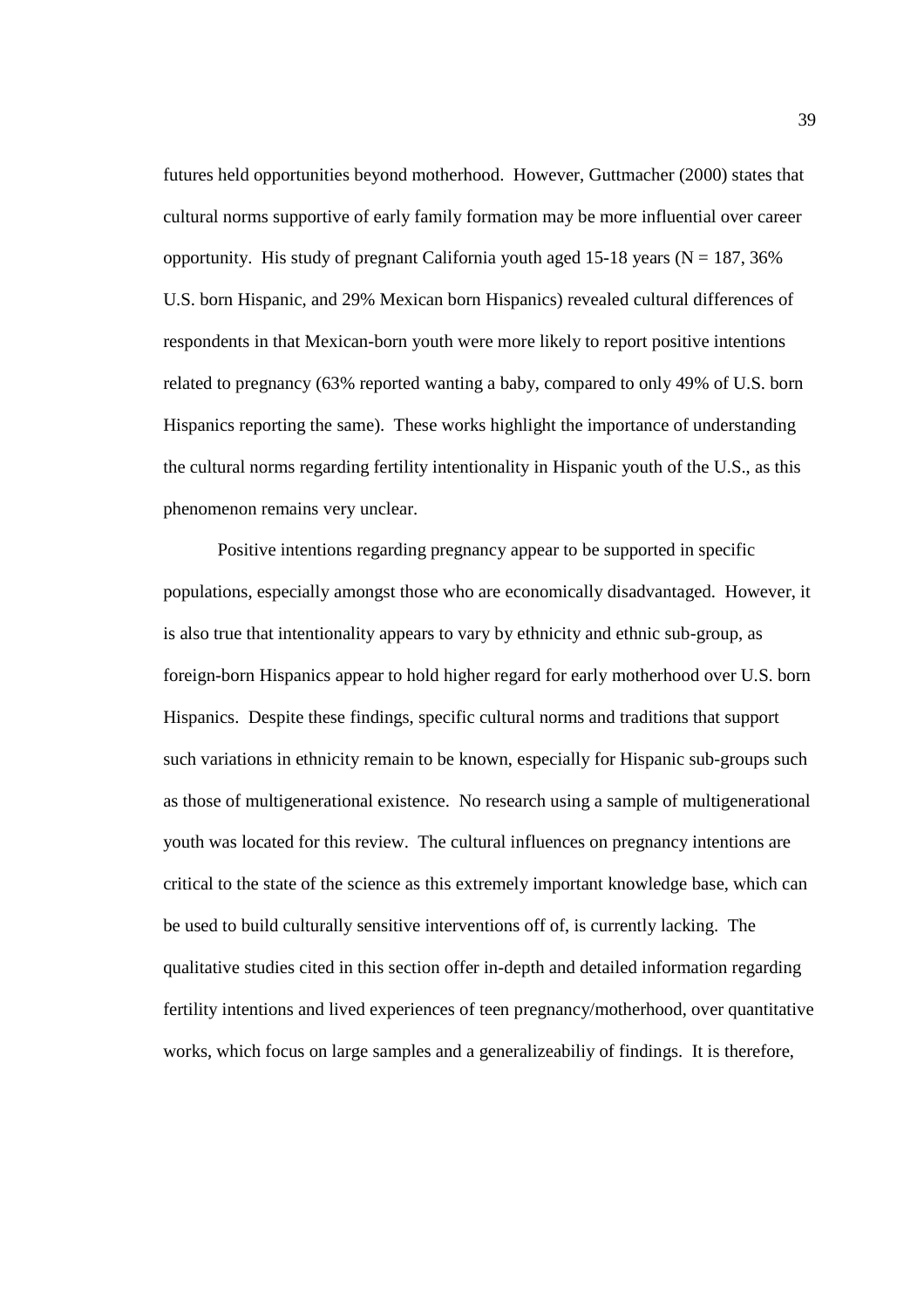proposed that qualitative inquiry is that which is now needed to provide the depth to the state of the science on teen pregnancy that is currently missing.

In summary, the current literature base reflects poor support for health knowledge as influential on reproductive behaviors. Although Hispanic youth may appear to hold positive attitudes towards pregnancy/motherhood, what must be noted is the largely absent literature related to Hispanic teens, which means that actually very little is known regarding Hispanic youth and the influential environments where they live and grow. The many unknowns regarding what Hispanics think and who/what influence their sexuality, translate into a situation where the starting point for interventions that increase health knowledge and positively influence fertility attitudes and intentions, is yet to be determined. In order to affect teen pregnancy rates of Hispanic youth, in-depth and basic research must be done to first determine what cultural influences affect Hispanic youth. Culturally based interventions may then ensue.

### *Ethnicity vs. Socioeconomic Status.*

Socioeconomic status and ethnicity are two variables much discussed in the literature on teen pregnancy. Both of which are thought to be very influential in determining the risk of teen pregnancy, especially as it relates to youth residing in impoverished conditions. Although some believe that low socioeconomic status, which translates into limited academic and employment opportunities, is the reason that Hispanics choose pregnancy as a career option, others relate that positive cultural views on teen parenting may be the driving force behind high adolescent parenting rates. Information comparing ethnicity and socioeconomic status, as risk factors for early pregnancy, will be presented, focusing on the literature specific to Hispanic youth.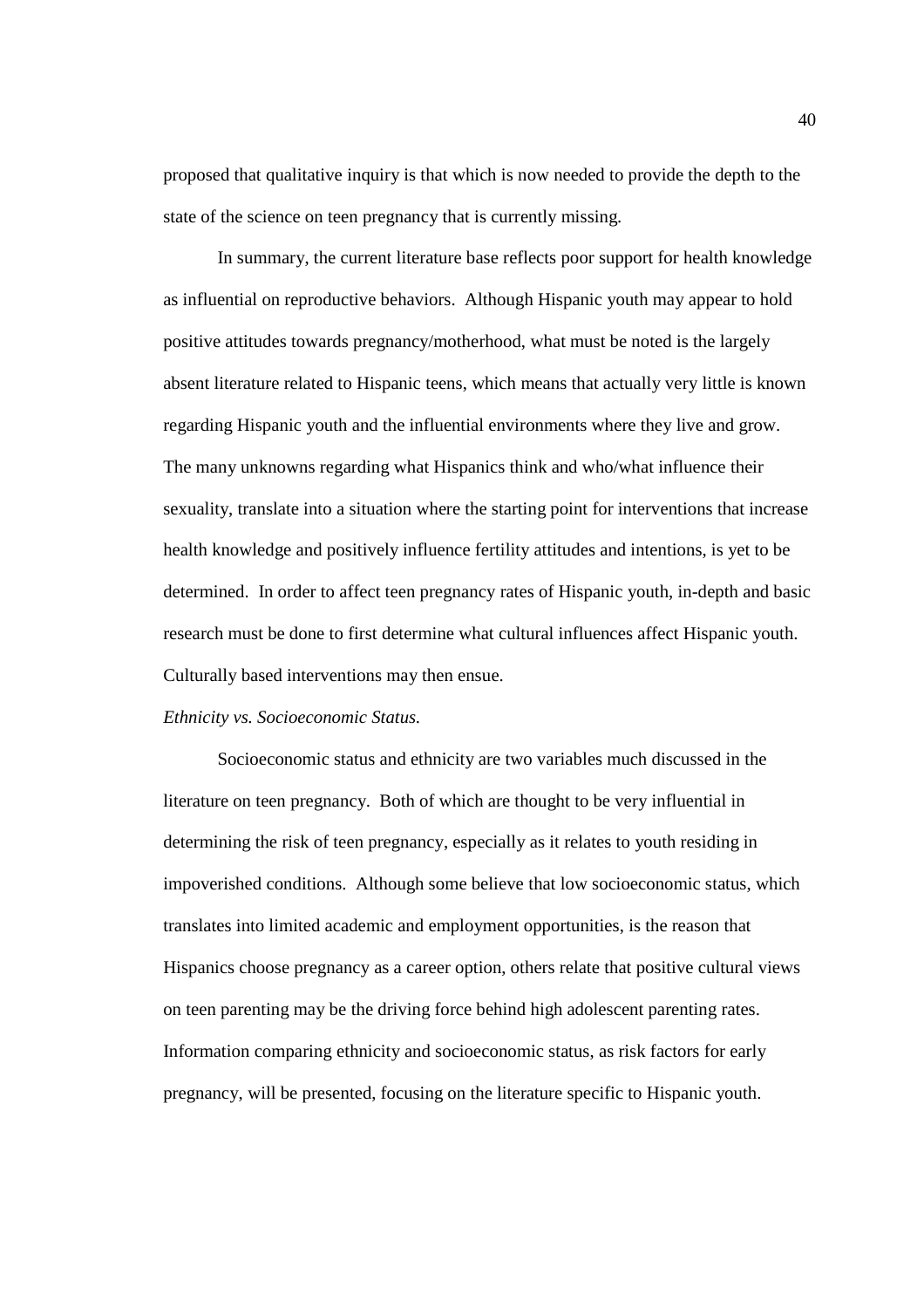Aneshensel, Fielder, and Becerra (1989), state that the characteristics of one's cultural group exert more of an effect on fertility-related behaviors of youth over social conditions, such as socioeconomic status. In this study of 706 Mexican and 317 non-Hispanic white teen females, a log regression revealed that Mexican respondents were older at first intercourse, less likely to have had sexual intercourse, and less likely to use contraceptives that their white counterparts ( $p < 0.01$ ). Mexican teens were more than twice as likely to have been pregnant than their white counterparts (one in two Mexicans, vs. one in four whites were ever pregnant). These ethnic differences remained strong and significant, even when socioeconomic status was controlled for. The authors describe the importance of investigating the ethnic differences in Hispanic youth in order to identify the factors that might impede or support the reduction of teen pregnancy. Intra-ethnic variability in the Hispanic population is also noted as an important factor to assess because "treating the Hispanic population as one undifferentiated social group obscures important differences in fertility and fertility-related behavior among Hispanics of different national origin or cultural background" (Aneshensel, Fielder, & Becerra, p. 57).

Santelli, et al., (2000) support the importance of ethnic differences in their teen pregnancy assessment of socioeconomic factors and race on adolescent sexual behaviors. In this sample of 3,904 U.S. youth, a logistic regression revealed that family income did not show linear relation to any sexual behaviors when controlled by ethnicity of respondent. The authors therefore suggest that economic factors hold great distinction from the influence of culture, which should be investigated more deeply, especially in those populations who are at high risk for teen pregnancy, such as youth of Hispanic ethnicity.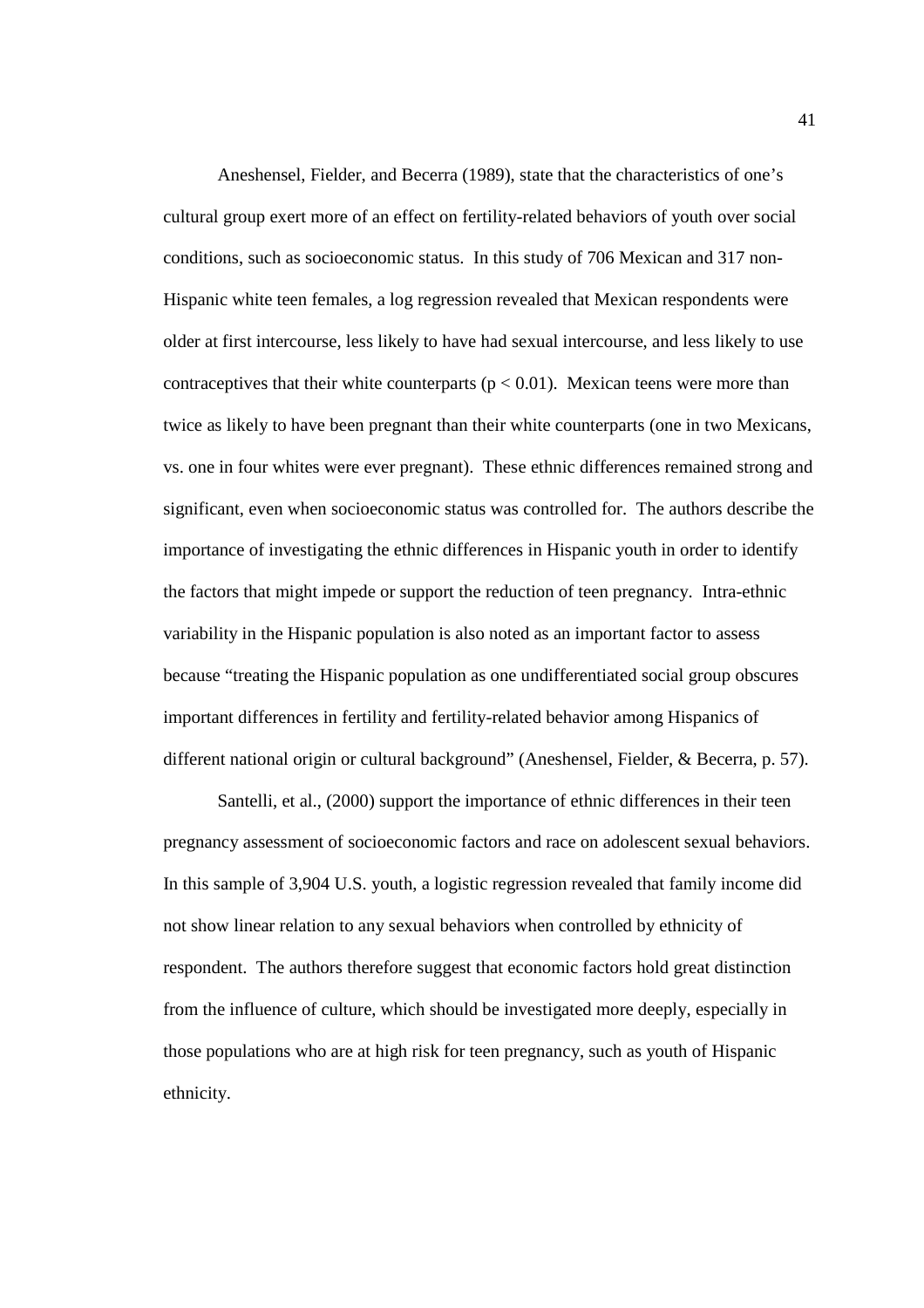A study of the stigma of teen pregnancy revealed similar patterns of ethnic differences in a sample of pregnant adolescents ( $N = 925$ , of which 349 were of Mexican decent; variable acculturation) (Wiemann, Riskert, Berenson, & Volk, 2005). Mexican youth were found to hold a higher regard for motherhood as a right of passage to adulthood and experience less stigma (33% reported feeling stigmatized), when compared to white youth who held more stigma about their pregnancy (45% reported feeling stigmatized). Cultural beliefs and values that influence attitudes and behaviors about pregnancy may differ based on one's ethnicity. As the Hispanic community is very diverse, the unique sociocultural factors for each sub-group must be investigated fully in order that culturally-based and culturally-appropriate interventions to support positive health of youth ensue.

# *Cultural Influences*

There exists two predominant views on sexual decision-making/behaviors among Hispanics of the U.S.; one is risk protective, the other risk promotive. However, as this literature is largely reported under the broad "Hispanic" ethnic label and not sampled by sub-group, caution in interpretation is noted.

*Risk Protective*. The traditional Hispanic culture, often seen as risk protective, promotes chastity among young women, abstinence until marriage, and holds motherhood as an end in itself (Denner, et al., 2001; Driscoll, et al., 2001). This view, believed to be based largely on the Catholic religion where God's will and an acceptance of hardship and suffering are powerful influences, often places the needs and reputation of one's family before the individual (Holleran & Waller, 2003). In these environments, academic and career achievements are less supported than motherhood, making goals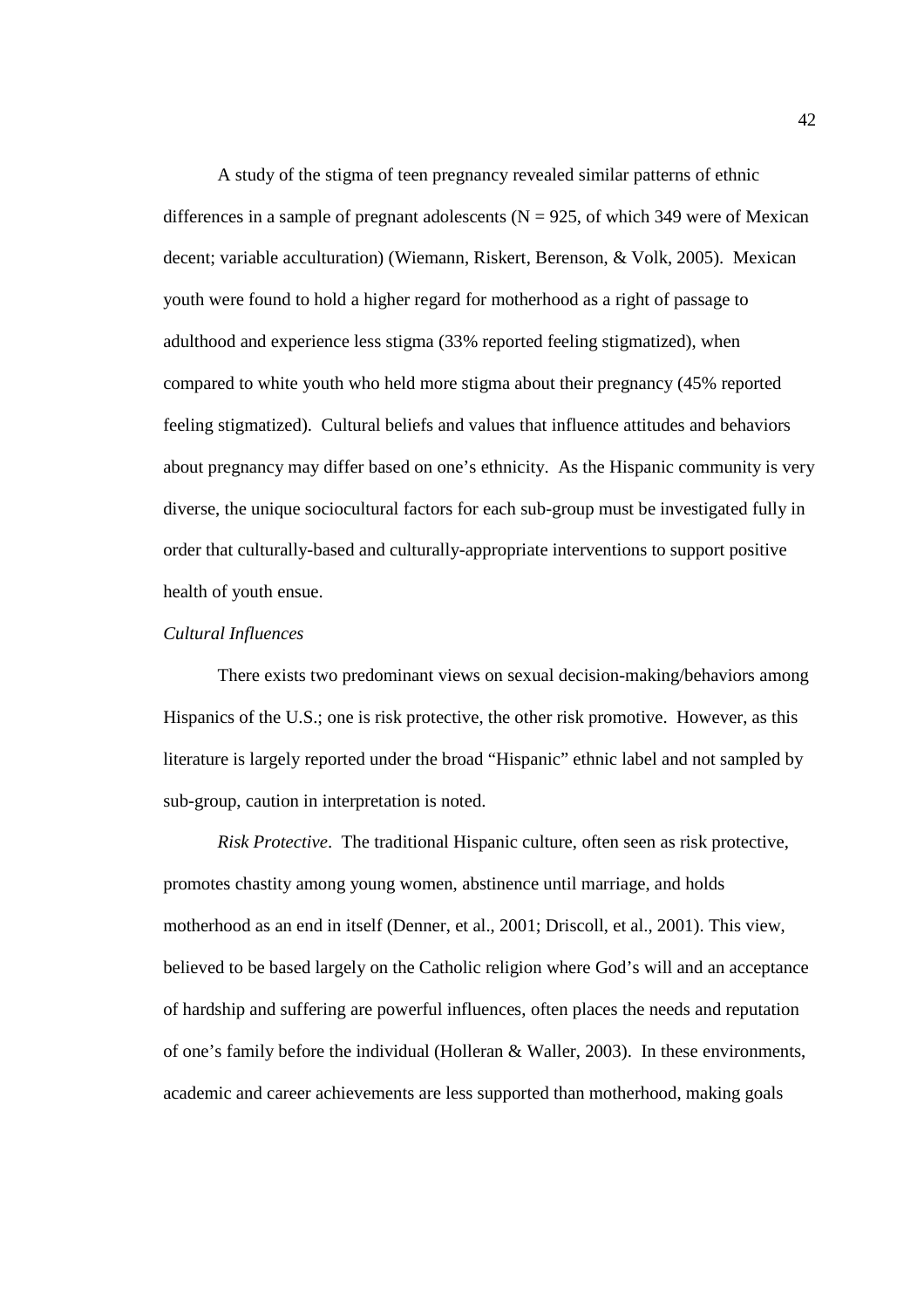outside of parenting more difficult for Hispanic teens. Although early and unprotected sexual activity is not sanctioned, when a pregnancy does occur, it is often supported and even celebrated within the family (Holleran & Waller). Deardorff, Tschann, and Flores also found ambiguity in Hispanic norms in their sample of 55 Hispanic youth (55% Mexican, 16% Salvadoran, 9% Nicaraguan, and 20% combination of Hispanic ethnicities) where female virginity as important was a construct only supported by the male respondents  $(t(692) = -4.60, p = .001)$  but not females. Traditional cultural values may support the predominance of these mixed messages and may cause great moral dilemmas for teens desiring to engage in protected sexual intercourse or seeking a future outside of parenting.

*Risk Promotive.* Hispanic culture as risk promotive is also apparent in the literature related to low contraceptive use and limited sexual communication with parents (Driscoll, et al., 2001). Sexual communication, accepted as protective against sexual risk-taking, is largely absent in Hispanic households where many mothers report discomfort and infrequency in communication (Meneses, Orrell-Valents, Guendelman, Oman, & Irwin, 2006). Zambrana, Corenelius, Boykin, and Lopez (2004) report that 60% of their teen Mexican respondents reported no sex education/communication from their parents. The traditional pattern of keeping silent about sex has been associated with a lack of knowledge related to pregnancy protection and an overall distrust in information provided by parents (Talashek, Peragallo, Norr, & Dancy, 2004). Ignorance, fear, and anger related to such silenced parental communications were themes identified by low acculturated Hispanic youth in a qualitative analysis of risk behaviors (Talashek, et al.). The informants also described timidness, exhibited by females in sexual matters, as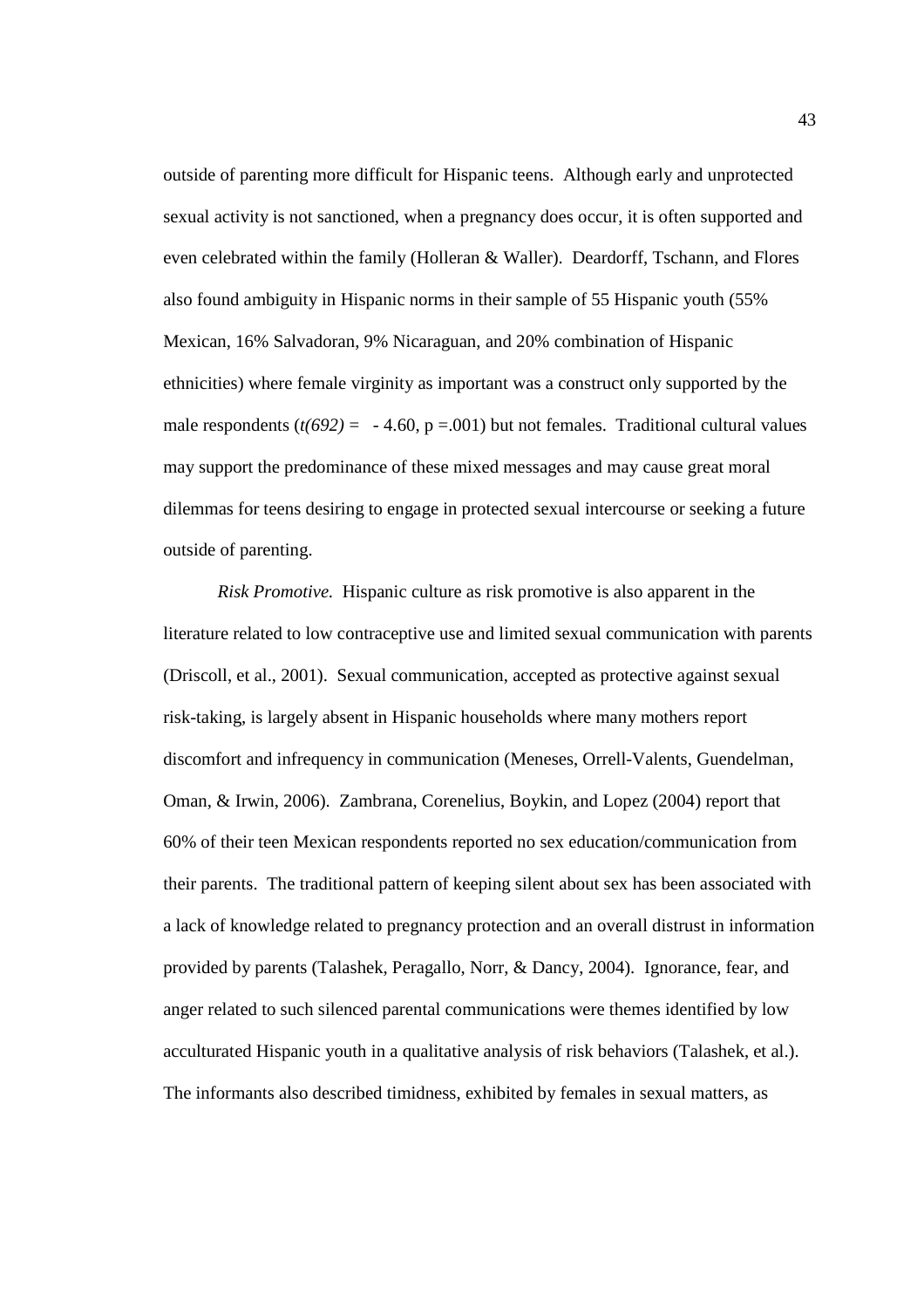problematic in both negotiating contraceptive use with one's partner as well as in striving for a future beyond motherhood. Such participants reported feeling ashamed of their sexuality and viewed sexual intercourse as equal to a committed emotional relationship, which for them normalized the lack of contraceptive use (Talasheck, et al.). Koniak-Griffin, Lesser, Uman, & Nyamathi (2003) found that in their teen sample ( $N = 572,67\%$ low acculturated Hispanics) unprotected sex was associated with "steady partners" ( $B =$ 0.26,  $p < 0.001$ ), and for Villarruel, et al., (2004) (N = 141), negative parental and partner appraisal of contraception was strongly associated with no use of contraception (correlations range  $= 0.57 - 0.67$ ,  $p < 0.001$ ). Deardorff, Tschann, and Flores (2008) qualitatively sampled Hispanic youth (N=55, 50% female/50% male youth aged 16-22 years, English or Spanish speaking "Latinos") and found that sexual communication within the family and sexual dyad was described as disrespectful by female respondents; a finding not supported by the male respondents. Nadeem, Romo, and Sigman (2006) also found traditional values in Hispanic cultures as inhibitive of discussions related to contraceptive use  $(N = 45)$  and suggest further investigation into the unique culture of communication, including perceived ideals, sexual silence, and religious beliefs.

Forbidding intercourse before marriage and emotional threats of premarital sex as harmful and shameful to a young woman's reputation (and to her family's) (Osuchowski-Sanchez, et al., 2007; Solorio, Yu, Brown, Becerra, & Gelberg, 2004), may be barriers to using contraceptives, leading to increased rates of pregnancy in new immigrant Hispanic communities (Villarruel, Gallegos, Cherry, & Refugio de Duran, 2003). Traditional cultural values against seeking out, learning proper use of, and planning contraceptive use may cause moral difficulties for teens as such behaviors would be socially taboo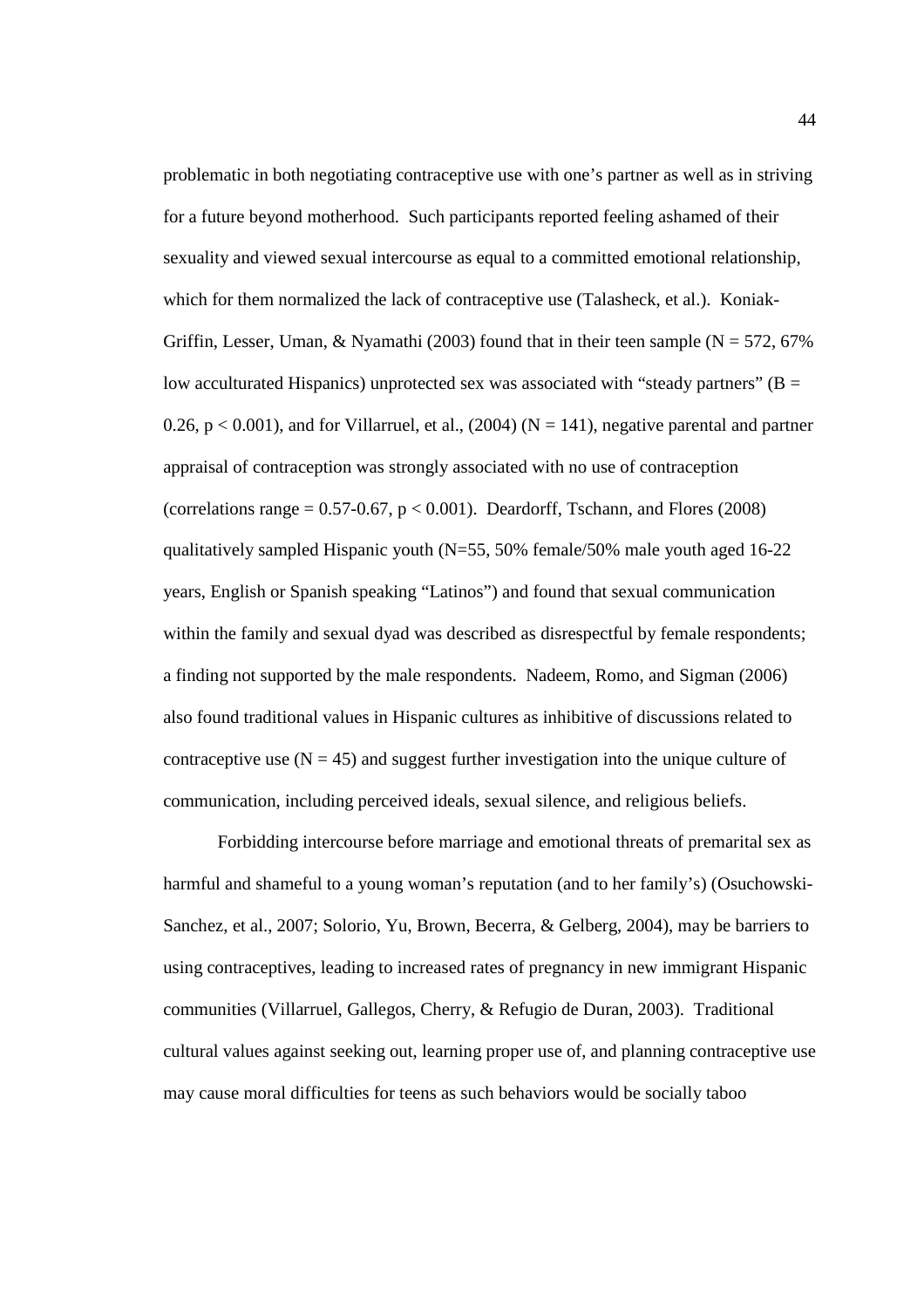(Gilliam, Warden, & Tapia, 2004; Osuchowski, et al.). Strong cultural influences may help explain why Hispanics are less likely to use a reliable form of contraception than other teens and instead rely on less reliable pregnancy prevention methods, such as withdrawal (33% of Hispanic teens [unknown acculturation] reported using withdrawal in 2003 YRRS) (Anderson, Santelli, & Morrow, 2006). Withdrawal, in this culture, may help to mitigate the stigma around premarital sexual activity through a dependence on the male partner and viewing withdrawal as not premeditated (Gilliam, et al.). Leaving the results of such risky sexual activity to fate/God's will may be more acceptable than crossing cultural norms. Research that focuses on cultural and social influences regarding reproductive health and its patterns of change over time is quite meaningful in capturing the social environments where teens live and may provide insight about future cultural adaptations influencing Hispanics within their specific sub-groups (Raffaelli & Ontai, 2001).

# *Qualitative Research: Important to the State of the Science*

 Qualitative research is focused on revealing what people think and the meanings they ascribe to their everyday experiences (Patton, 2002; Spradley, 1979). By listening to their stories, in their voices, qualitative research can "produce a wealth of detailed information about a much smaller number of people…increase[ing] the depth of understanding of the ... situations studied " (Patton, 2002, p. 14) and acquire the here and now experiences of peoples' lives. Qualitative inquiry, carried out through methods of interviewing and observing what people say and do allow data to be captured as the participant sees it and contextualized to provide the depth and detail necessary for it to be truly understand (Patton). This process of discovery is characterized by sufficient time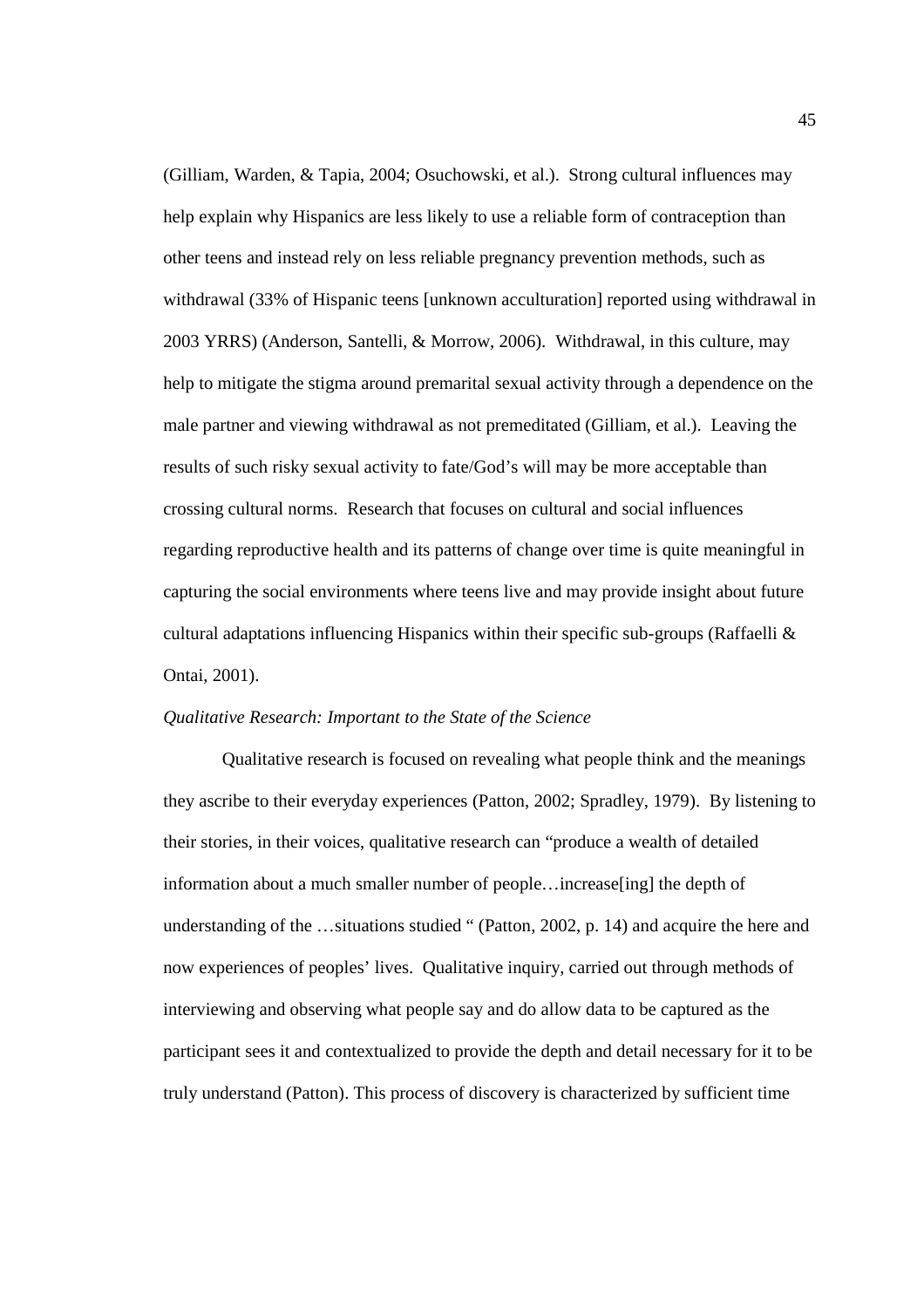and engagement with the study respondents to learn the day-to-day complex realities of their lives without manipulating, controlling, or eliminating variables (Patton). In this manner, the real-world experiences of the participants, in relation to the phenomenon of interest, can be captured.

It is my belief that qualitative research is the most appropriate research method for acquiring in-depth and highly accurate data related to the numerous and overlapping influences on teen pregnancy and teen parenting in Long-term Hispanic teens of northern NM. Using a smaller sample that is investigated in-depth allows for the multiple influences on reproductive health to be captured in context and through the voices of those experiencing the phenomenon (Patton, 2002).

### *Summary*

As described thus far, there exist many gaps in the literature on teen pregnancy amongst Hispanics of the United States and especially as the literature relates to Hispanic subgroups, such as those with a history of multiple generations of familial residence in NNM. The current state of affairs is characterized by lacking theoretical models that fully describe sexual decision-making and behaviors of youth (Jacobson, Chu, Pascucci, & Gaskins, 2004), a discrepancy in literature regarding specific risk factors for teen pregnancy, a failure to measure such factors in depth and in Hispanic sub-groups, and a general lack of literature investigating Hispanics with multiple generations of U.S. residence. The many unknowns of this phenomenon are illuminated, here, and depict the immensity and importance of work still ahead.

Thus far, Long-term Hispanics have been identified as the sub-group of Hispanics most hidden and underserved in the scientific community on teen pregnancy. The large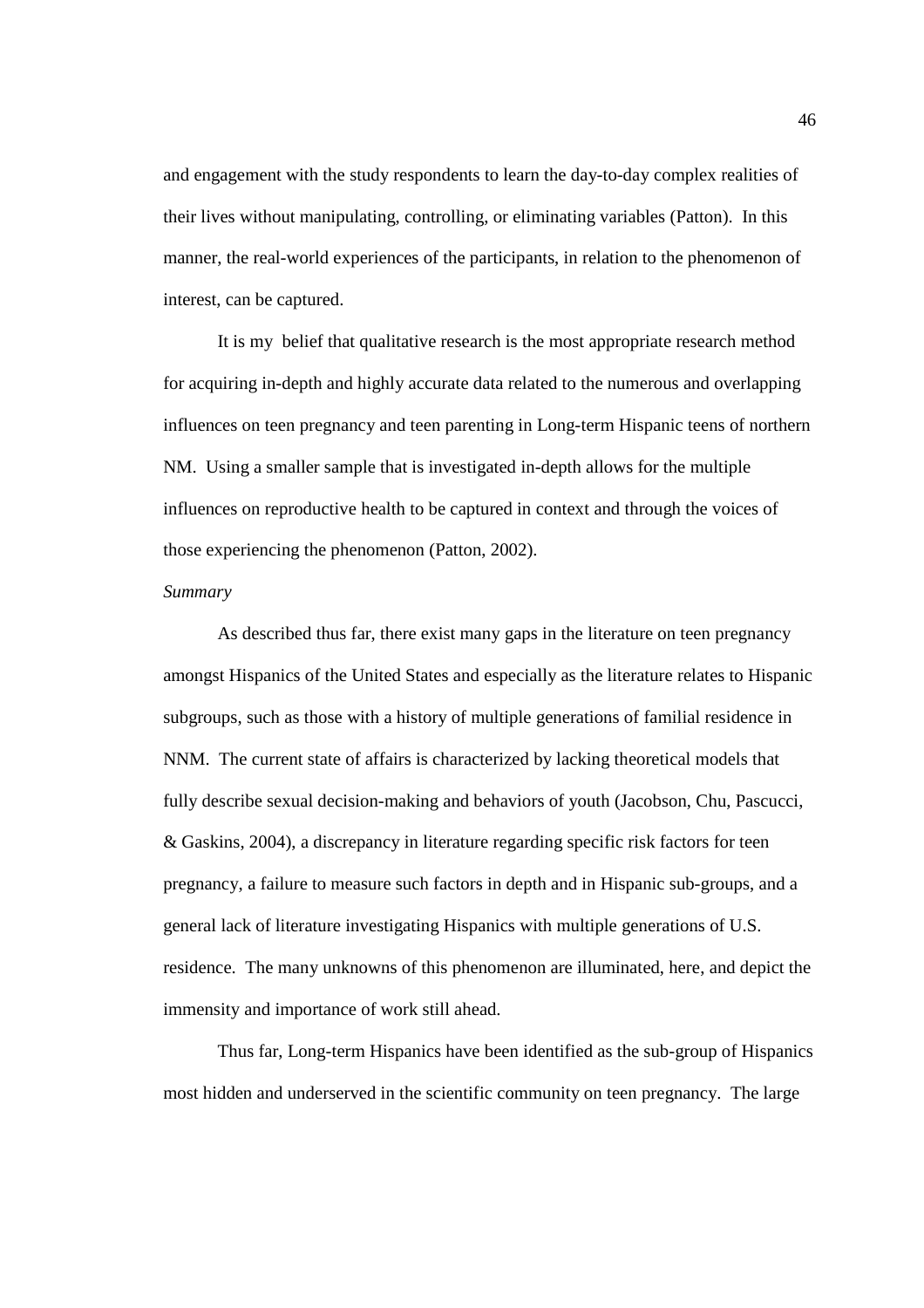paucity in literature investigating Long-term Hispanics is astounding and quite concerning as this population deserves for their voice to be heard and their health supported. Instead of hiding the rich cultural, contextual, and historical differences of Hispanic sub-groups in the static labels of acculturation, it is suggested that a comprehensive description of study participants (Guthrie & Low, 2005) would allow for the unique qualities of the sub-groups to be known, appreciated, respected, and enabled as referents. Culture is key to uncovering the realities of sexual risk for Hispanics of the U.S. (Berry, Shillington, Peak, & Hohman, 2000) and must be viewed as the fabric of social relationships that influence youth and their actions. Getting personal with youth (Vexler and Sullentrop, 2006) and hearing the reality of their life through their voices is critical in obtaining an in-depth understanding of the many influences on sexuality. Qualitative research is the key to such depth in discovery of the attitudes, beliefs, and values that help shape the reproductive behaviors/health of the girls of today and the women of tomorrow.

The large number and complex interrelationships of risk factors for teen sexual behavior make understanding this sociocultural and health issue difficult. What is clear is that no one influence or category of risk can completely explain the multiple and overlapping factors affecting teens and their lives. It is accepted that cumulative effects of risk behaviors place the individual at higher prospect of negative health outcomes and should therefore be minimized and/or buffered with protective factors (Diorio, Dudley, Soet, McCarty, 2004; Jessor, Turbin, & Costa, 1998; Klitsch, 1994; Markham et al., 2003; McBride & Gienapp, 2000). However, until a more detailed understanding of such risk and protective factors is attained, interventions to protect youth from such unknown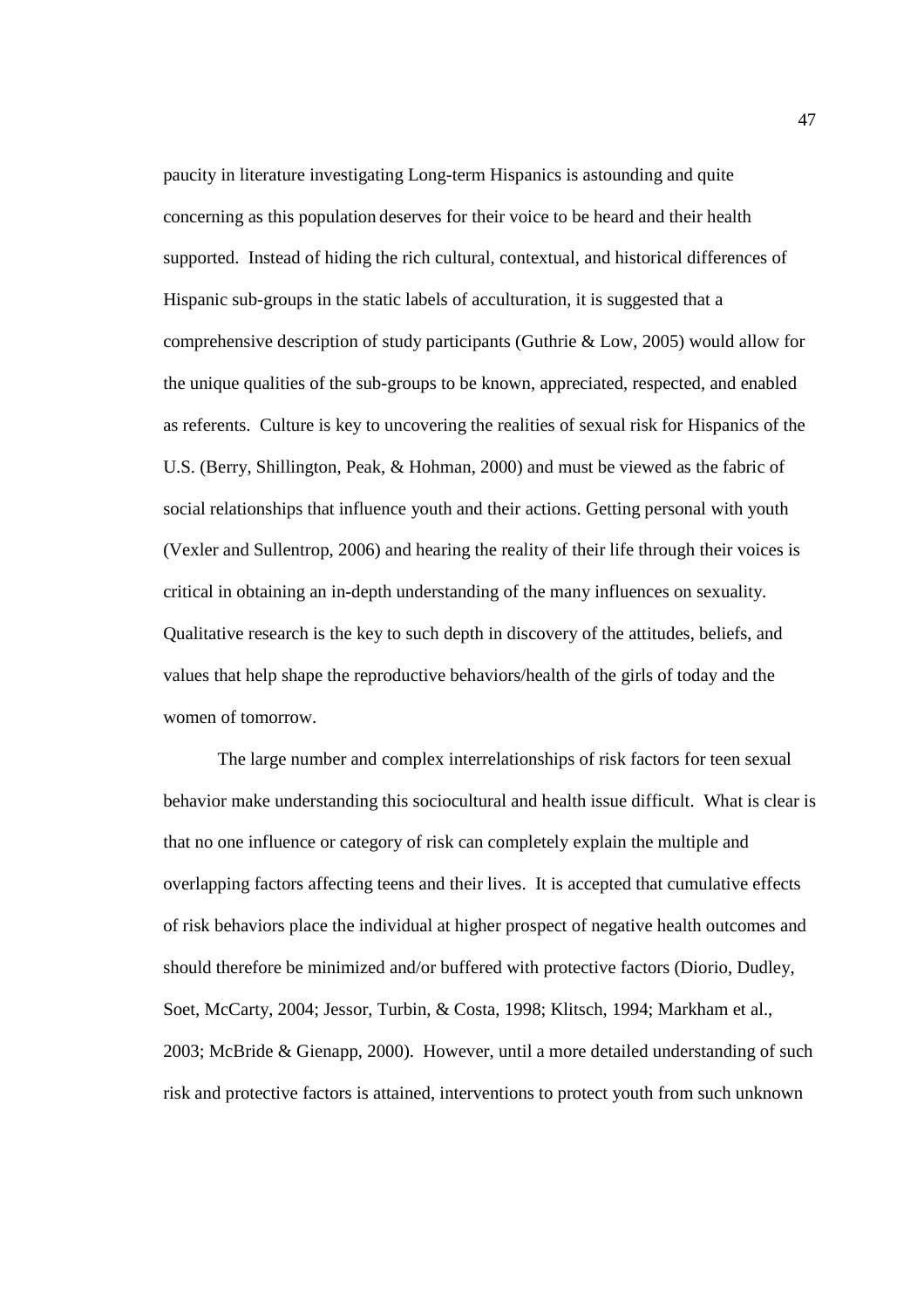risk are uninformed. Qualitative research is key at this level of discovery since pure quantitative measurement of preconceived factors will only continue to confuse the picture of youth and their risks. Instead, qualitative inquiry focusing on uncovering the influences affecting youth and their sexuality stated in their own voices and based upon their lives, are critical to the state of the science.

# Theoretical Influences

 Theory-use in qualitative research occurs in several ways; for broad explanation of study variables and relationships, as an end-point in theory construction, or as a perspective to view the phenomenon and people of interest (Creswell, 2003). I use theory in the current study as a lens to view the phenomena of sexual attitudes and behaviors, with all of its cultural influences, in Long-term Hispanic teens of NNM. In using Symbolic Interactionism (SI) as a perspective for this research, an understanding of the social influences on human sexual behavior, human determined meanings, and interactions influential on the sexual attitudes and behaviors of Long-term Hispanic youth can be emphasized. Theory-use as a research perspective and ethnography as research methods manifest throughout this entire study. The development of the research questions and interview guides were led by the holistic focus on human environments of both SI and ethnography. The naturalistic concentration of collecting data from the people who have experienced the matter in question and the explorative and inductive interpretation of the data, co-created between the researcher and participant, are also congruent with both SI and ethnographic inquiry (Blumer, 1986; Patton, 2002)).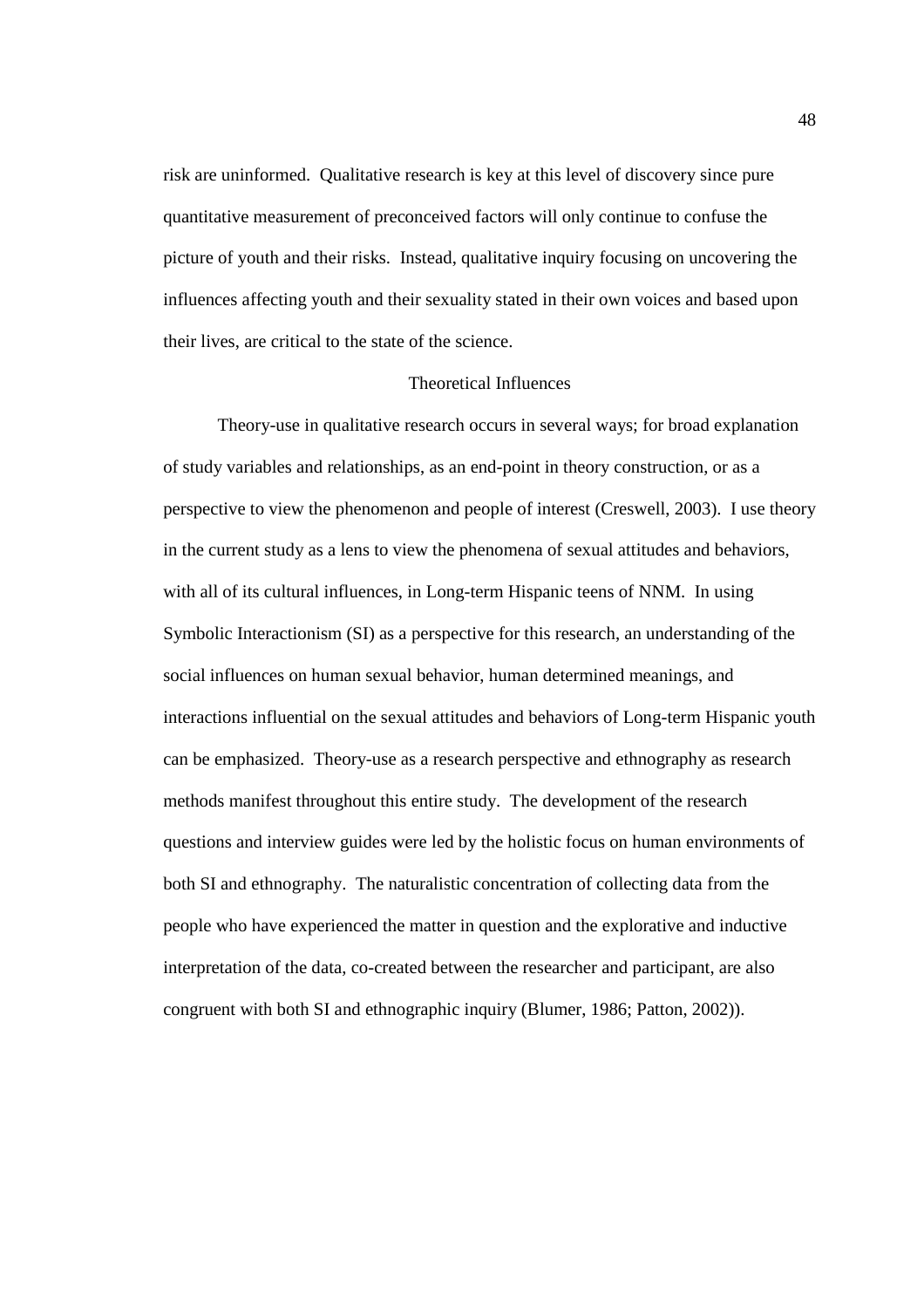#### *Symbolic Interactionism*

Symbolic Interactionism (SI) was developed by George Mead in the early 1900's and later modified by Herbert Blumer in 1937 (Benzies & Allen, 2001; Blumer, 1986). This model describes human group life and conduct (Kunklin & Greenwood, 2006) and suggests that human behavior is based on three premises: humans act towards things on the basis of the meaning that the thing has to them, meanings are derived from and arise out of social interactions with others, and all meanings are handled, modified through, and interpreted by interactions with others (Blumer). Central tenets of this model are that meanings are socially derived and attached to value systems that are socially created, and that people only act towards things based on their meaning (Klunklin & Greenwood). Meanings are constantly modified, defined, revised, and interpreted in ongoing social interactions; meanings are not static, but are flexible in the course of action formation (Blumer). The interactions and relationships that people hold with one another is social structure and helps to define the culture, which is constantly shifting, moving, and interacting (Blumer); the context and individuals are inseparable and social systems are complex, dynamic and subject to change (Klunklin & Greenwood). For instance, community attitudes on teen sexuality may change over time as knowledge related to contraceptives and alternative life options, such as academic or employment opportunities, increases.

Investigating the process of meaning derivation, which guides action and is determined by the collective group, is important (Blumer, 1986) in the SI model. Social interactions how they change over time and in context, are key (Giugliano, 2004) as individual attitudes of group members are comprised of numerous factors, many of which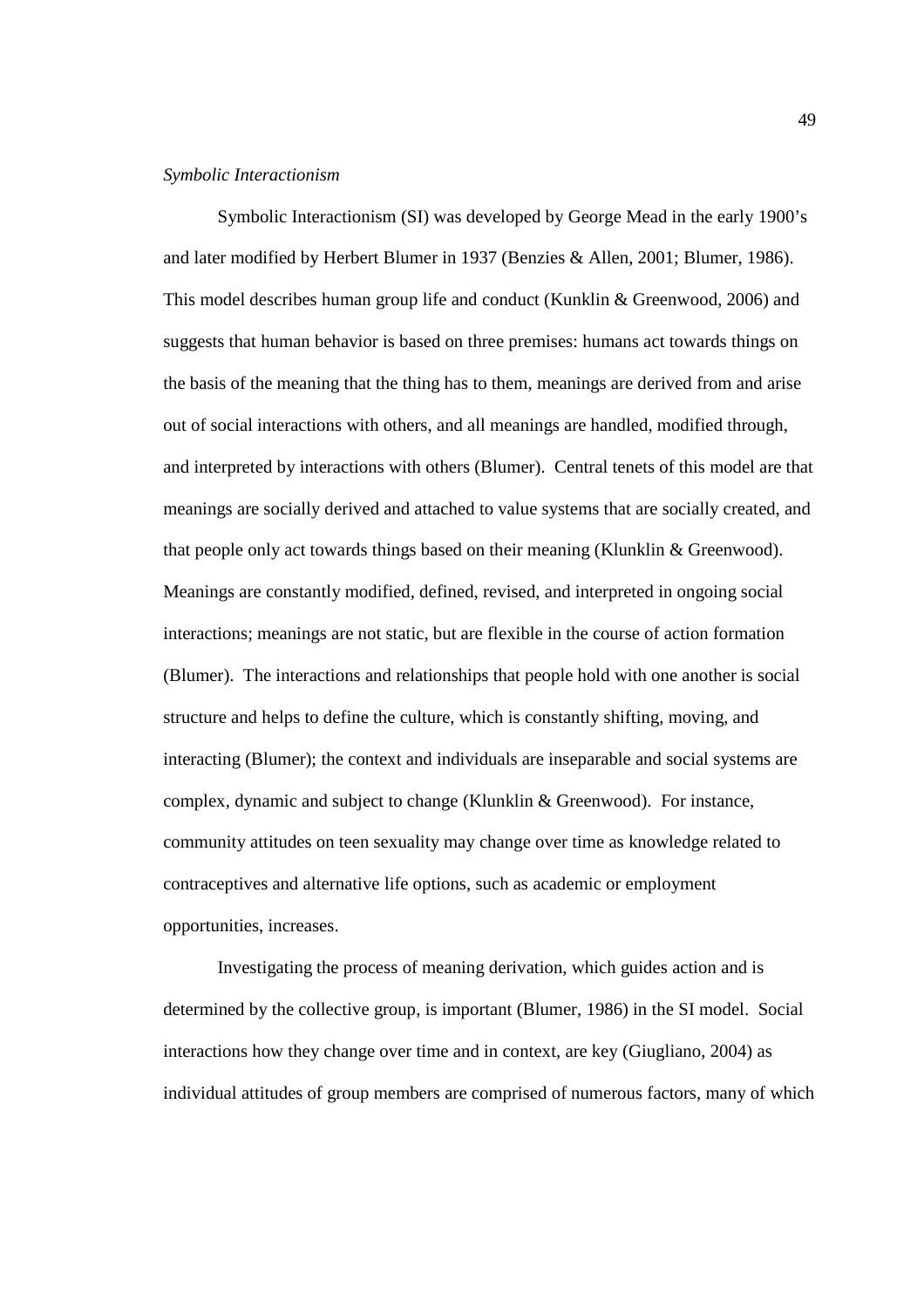are unknown, determined by instance, and constantly in flux. Individuals are seen as components of society, where meaning is constantly redefined and regrouped within the present situation, however, it is the processes of the larger social group that guides meanings and actions of its members (Crooks, 2001). Meaning derivation is a social and self-reflexive process (Rehm & Rorh, 2002).

The focus of SI is on the acting individual (Klunklin & Greenwood, 2006). Research, is therefore a study of the nature of the individual in their collective social interactions (Benzies  $&$  Allen, 2001) with a goal of understanding every day life experiences from the point of view of those who lived it (Rehm & Rorh, 2002). Data are collected through naturalistic inquiry comprised of firsthand dialogue and observations (Blumer, 1986) and analyzed using the processes of exploration and inspection (Klunklin & Greenwood). Exploration, in the SI model, ensures that the data are contextualized and remain flexible enough to capture the intricate elements of the social environment (Klunklin & Greenwood). Inspection, or analysis, ensures validity in the data through identification of empirical instances of the findings (Klunklin & Greenwood). Knowledge obtained through research in the SI influence is socially constructed and cocreated by the investigator and informant, jointly.

Although no literature was found in relation to use of SI and teen pregnancy, the strengths of SI in investigating the socially created phenomenon of sexual attitudes and sexual behaviors of Long-term Hispanic teens are its premises of meaning derivation through interactive social relationships, the state of constant adaptation where meaning is a self-reflexive process, and its strong basis in naturalistic inquiry. Symbolic Interactionism focuses on the interactions between individuals and their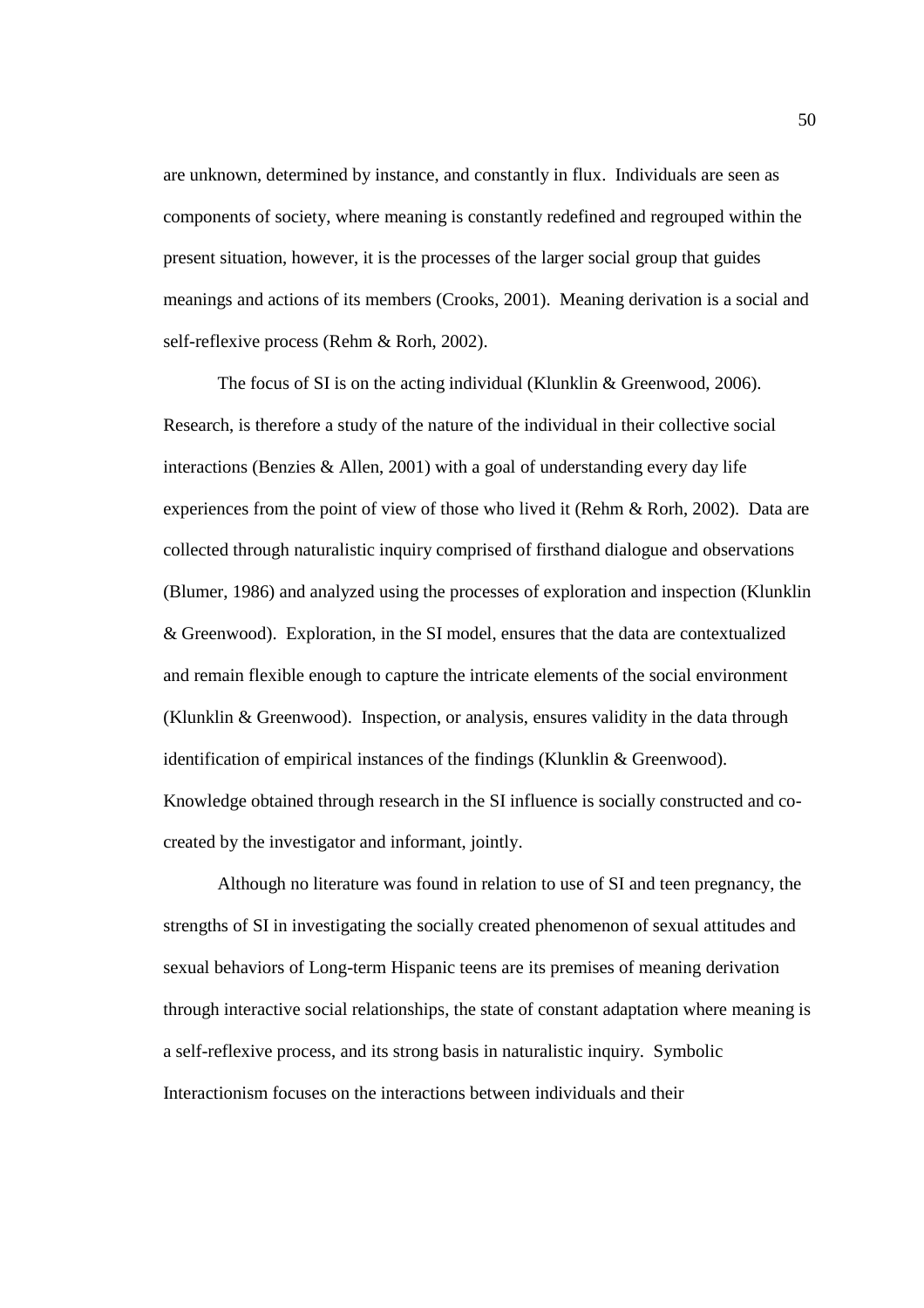families/peers/sexual partners through exploration, a process synonymous with purposive sampling and iterative comparative analysis. The resulting analytical components (codes, categories and themes) of inspection capture the cultural processes that influence individuals and groups. These processes are key to ethnographic inquiry as described by Spradley (1979) and Wolcott (1999), making it a useful theoretical model for examining sexual attitudes and behaviors of Long-term Hispanic teens. Through understanding what individuals know about their society and see as important in determining how meanings are interpreted (Benzies & Allen, 2001) and distinguished (Jeon, 2004), distinctions in meanings and influences can be identified. For instance, differences between teens who desire pregnancy and those who do not but become pregnant regardless, will allow a better understanding of the social influences that aid in the development of meanings that guide sexual actions.

### *Theoretical Assumptions*

The dynamic processes implied within the SI model including ongoing social interactions within and outside of the cultural group, patterns of change through time and circumstance, and meaning acquisition embedded into the fabric of social relationships, are critical when considering the immensity and intricacies of the social culture where Hispanic teens live, develop, and act. The following theoretical assumptions, based upon SI, are accepted in clarifying my theoretical perspective and that which have aided in the development of the interview questions:

1. Meanings are derived from and arise out of social interactions with others (both within intimate interactions with family members and in the sexual dyad, as well as within larger society).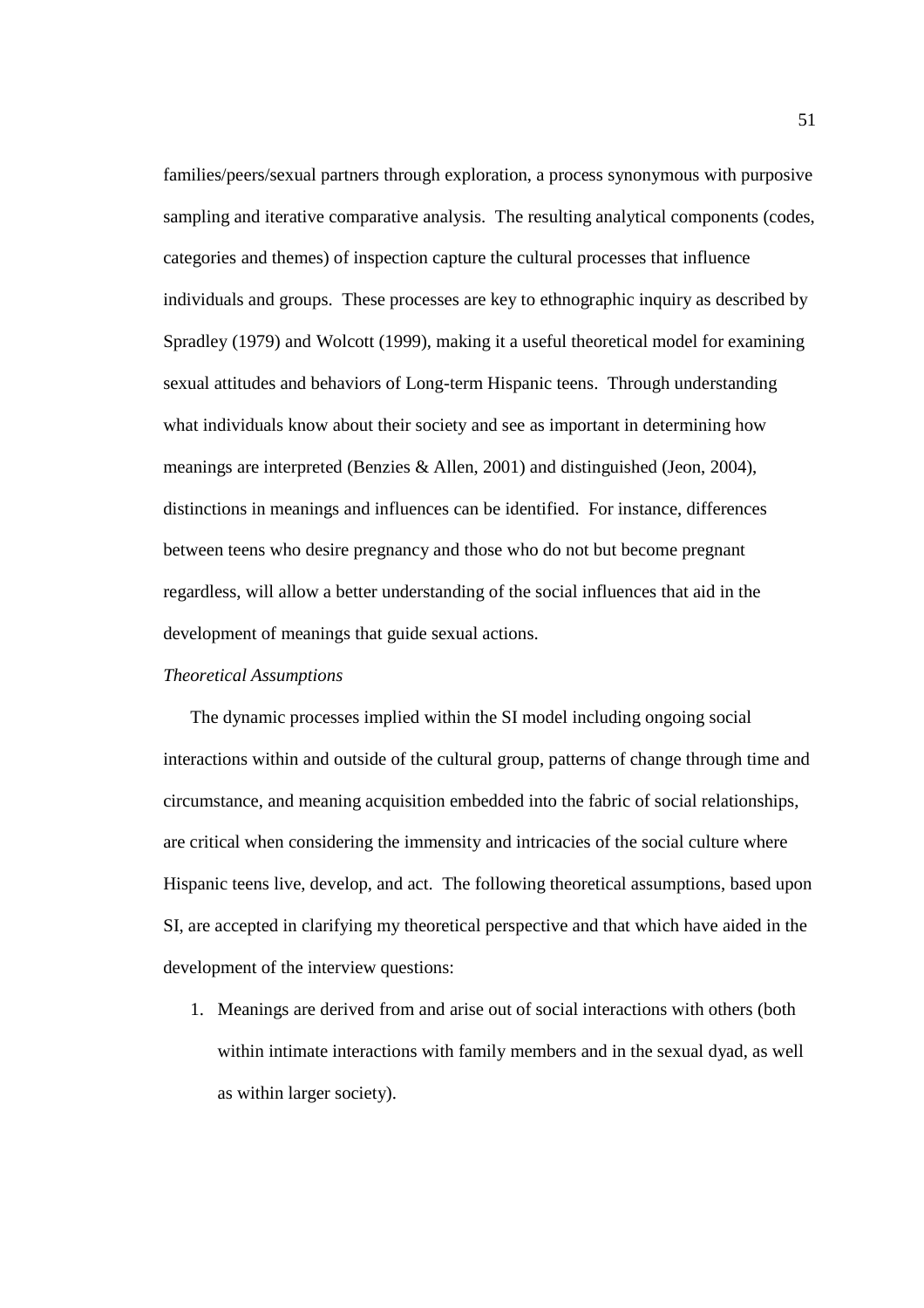- 2. Hispanic teens are both a product of and aid in the development of their culture. Through constant adaptation in ongoing interactions with other humans in their world, Long-term Hispanic teens are both influenced by and hold influence over the cultural milieu that affect their personal behaviors and assist in the creation of cultural norms for others.
- 3. Humans act towards things on the basis of the meaning that the thing has to them; meanings are modified, interpreted, and influenced through social interactions.
- 4. Meanings are subject to cultural shifts through time and circumstance and are thought to hold unique patterns, for Long-term Hispanics, as they adapt and integrate to their environment and its persons. Many of these patterns remain unknown and are therefore not accounted for in current theoretical models/empirical literature.
- 5. Research is a study of the nature of the individual in their collective social interactions with a goal of understanding every day life experiences from the point-of-view of those who live it; Research is but a snapshot in time of the realities of a culture.

# Chapter Summary

In Chapter 2, concepts, literature relevant to Hispanic teens and their reproductive health, and theoretical influences were reviewed. A review of the literature addressing the state of teen pregnancy, trends of teen pregnancy rates, associated factors, and specific issues affecting Hispanic teens were presented. While numerous risk promotive and risk protective factors revealed a great deal about teens and their sexuality, the beliefs and values that create the cultural milieu where Hispanic teens live and act remains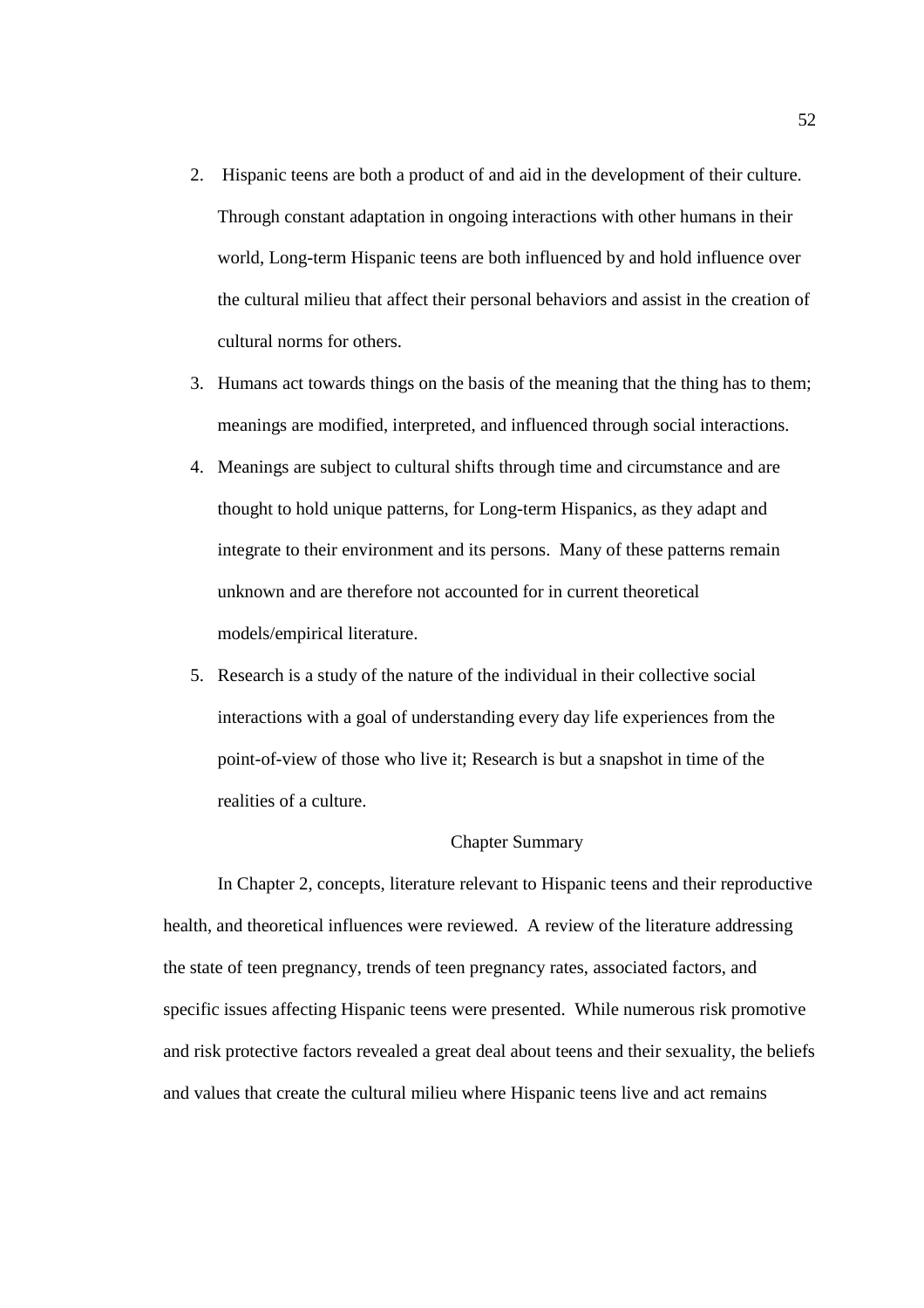grossly absent. By using Symbolic Interactionism, the framework that situates Longterm Hispanic teens and their sexual beliefs/behaviors in the dynamic cultural context of their lives with its various societal influences, the current research will contribute to the discovery of specific influences on the reproductive health of Long-term Hispanic teens and factors important in their social construction of sexual attitudes and subsequent behaviors.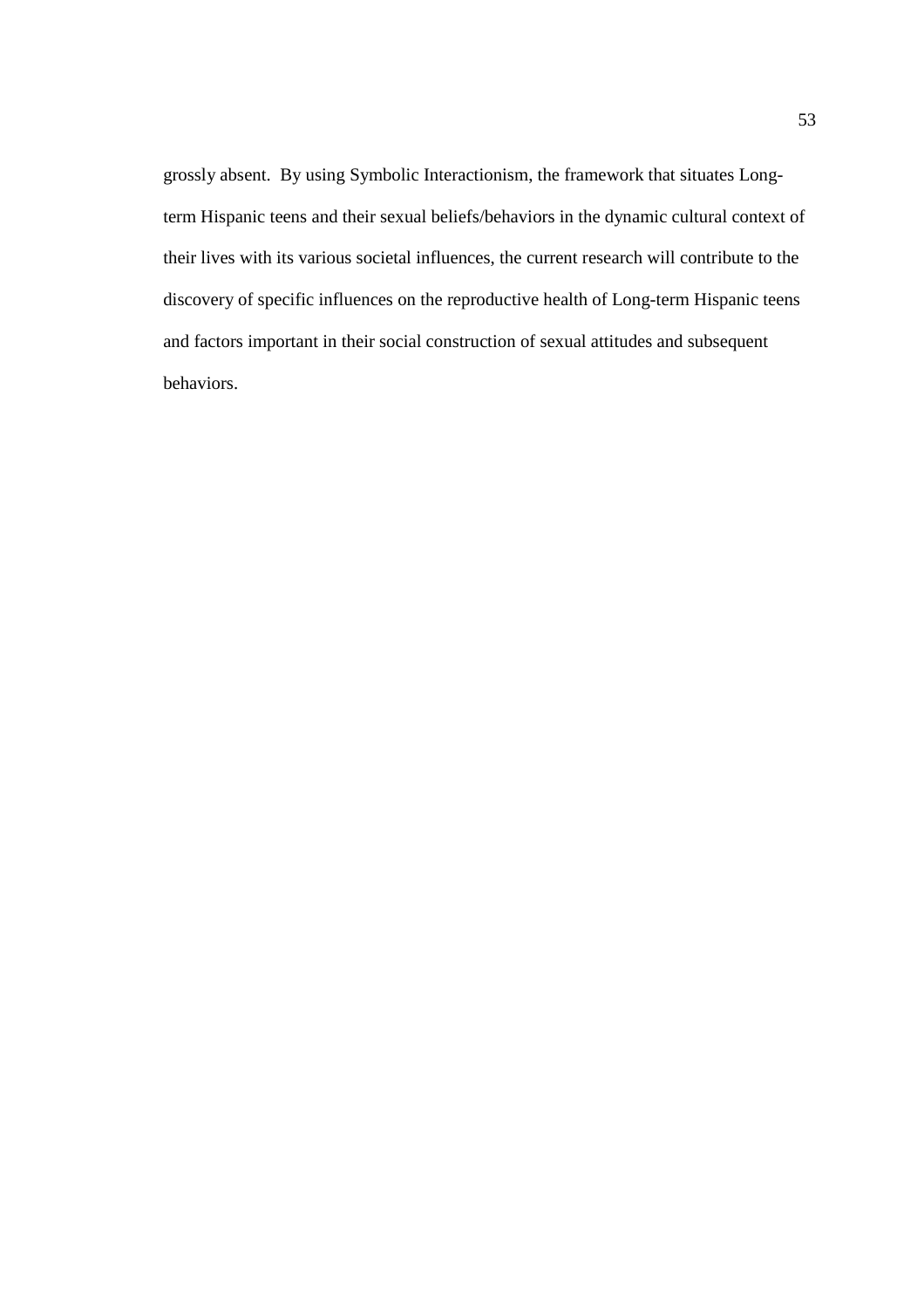### **Chapter 3: Methods**

Chapter 3 contains a description of methods used in the current research and consists of seven parts: (a) an overview of ethnography; (b) a description of the setting and sample; (c) a description of the data sources and collection methods; (d) a description of the data analysis; (e) a presentation of researcher's assumptions/perspective; (f) a discussion of methodological rigor; and, (g) a review of the procedures to protect human subjects.

# Ethnography

Taking a social constructivist view on nursing research, where "human beings cannot be known as objects, nor as separate from their lives" (Mitchell & Cody, 1999, p. 204) and "people are so deeply engaged with each other that we can only properly understand them if we understand even their apparently private notions and attitudes as interpersonal ones" (Carrithers, 1992, p. 11) allows for humans and the processes that underlie meanings and actions to unfold. Investigating the sexual attitudes and behaviors in Long-term Hispanic teens, in this manner, allows the complex interplay between this sub-population and their social influences to be understood. Ethnography, one of the oldest qualitative research traditions, "…has been associated with and intended for studying culture" (Wolcott, 1999, p. 67). Culture, as patterns of socially created and shared behaviors whose meanings are revealed through interaction and dialogue with its group members, is the impetus of ethnography (Agar, 1980; Wolcott). Ethnographic methods are therefore, particularly well suited for studying sexual attitudes and behaviors, from the perspective of Long-term Hispanic teen mothers.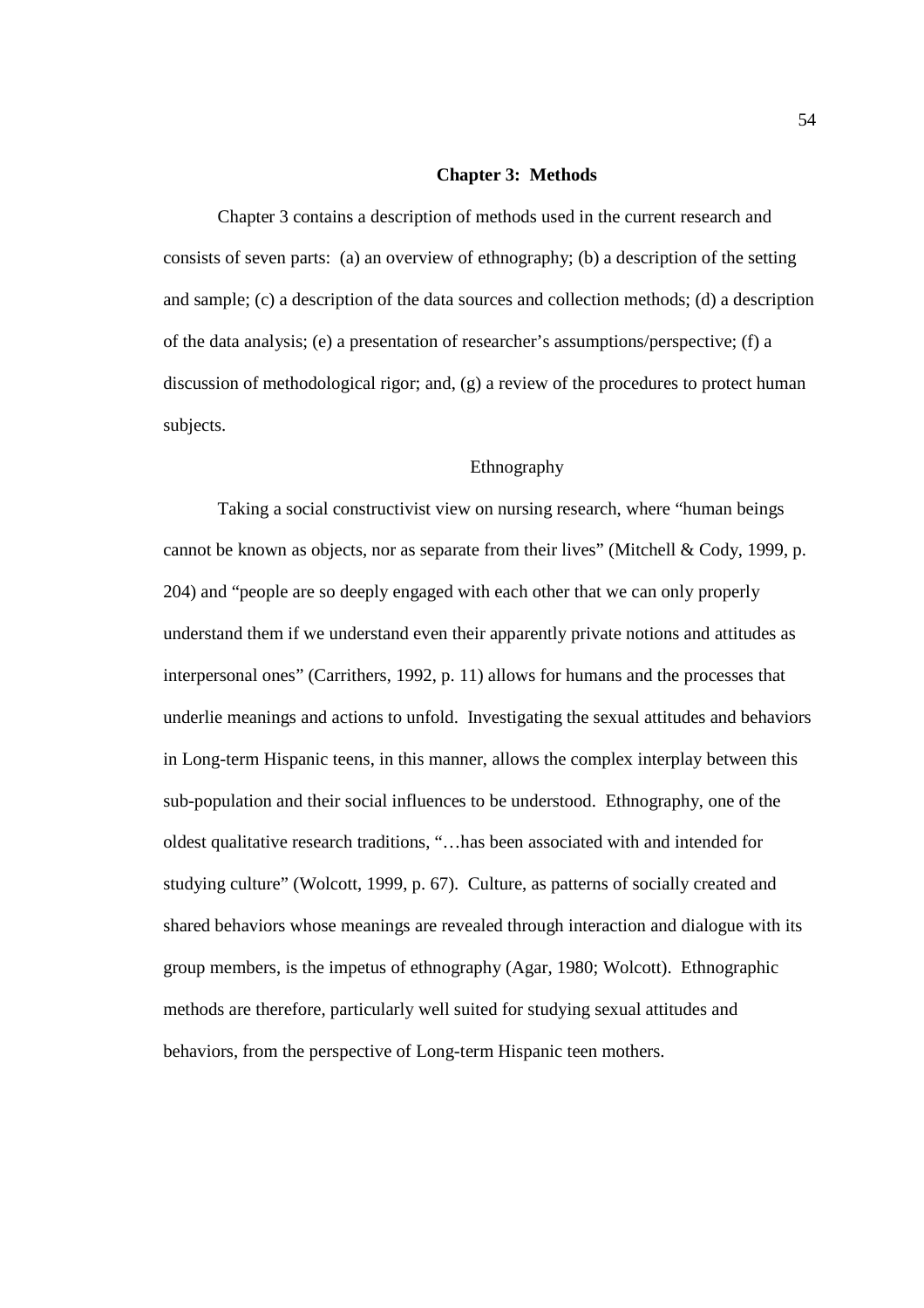The fundamental question of Ethnography asks, "What is the culture of this group of people?" (Patton, 2002, p. 81) and is comprised of the following attributes: intensive fieldwork, where the investigator immerses herself into the culture under study, interacts linguistically with its members, and as a participant observer collects salient data on the lives and activities of the persons under study (Patton). Ethnography encompasses a variety of methods that are chosen by the researcher and are based on the research question (Wolcott, 1999). The current research is a focused ethnography. A focused ethnography is an in-depth inquiry that centers on a particular slice of the culture (Patton), in this case, the constitution of sexual attitudes and behaviors of Long-term Hispanic teens in northern New Mexico.

The researcher, as the primary data collection tool (Crabtree & Miller, 1999), samples a small number of information-rich cases to identify the constructs and meanings of the culture, which can be highly variable and locally different (LeCompte & Schensul, 1999). Recruiting key informants who can provide information on the phenomenon of interest and saturating data collection is of paramount importance in capturing the indepth information of ethnography (Crabtree & Miller; Spradley, 1979). Data collection, which is concurrent with data analysis, includes the iterative process of immersion into the data, both linguistic and observed, with further data collection, culminating in identification of themes that are common to the participants and which elucidate the attributes of interest (Crabtree & Miller). Both interview data and observations are critical to collecting in-depth data in qualitative research. Interview questions that are indepth, focused, and clarifying guide the collection of the stories that people offer as data. Careful analysis of these data is used to obtain an understanding of the attributes of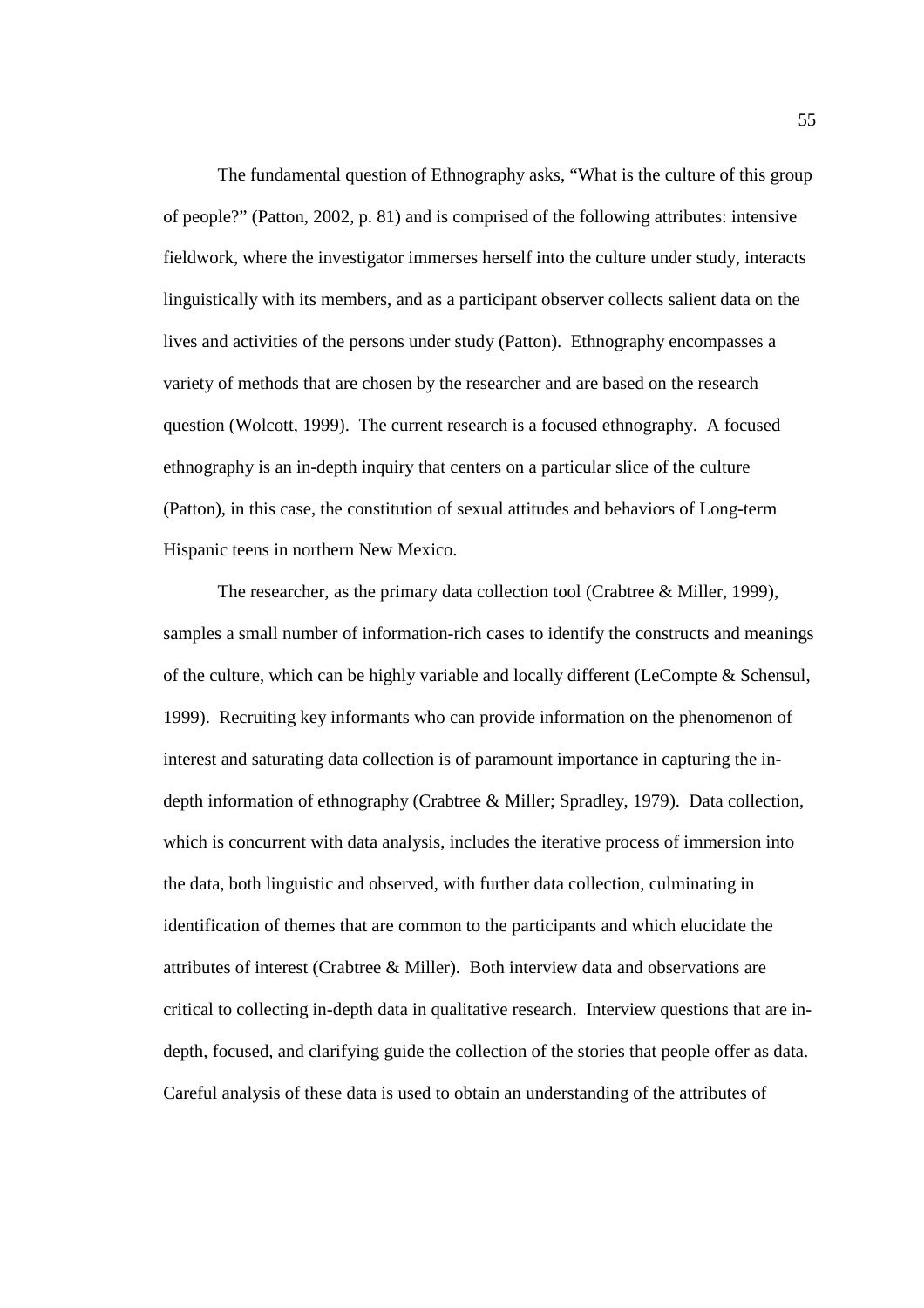interest. Observations of actual behaviors illuminate the differences between what people say and what they do. This level of data provides an understanding of the spoken stories in the specific context where the participant lives and where the narratives were created. The contextualized attributes created for and in conjunction with the interviewer are the product and the goal of this research.

Ethnography's rich and contextually driven narratives capture the attributes of interest from the perspective of its members (Crabtree & Miller, 1999). The thick descriptions of well analyzed ethnographic data allow the consumers of such work to identify characteristics that may have previously gone unknown and provides a voice to those groups who suffer from health disparities (LeCompte & Schensul, 1999). Consumers may then determine the transferability of the findings to their area/population of interest (Creswell, 2003).

#### Setting and Sample

#### *Setting*

The setting of this study is two counties in northern New Mexico. Currently, these two counties continue to have census patterns similar to that of the eighteenth and nineteenth centuries, where 76% of County One and 81% of County Two are Hispanic (NMDOH, 2006a) and families have land ownership that is passed from generation to generation. The 2005 YRRS supports the youthful growth of northern New Mexico as 86% of responders in County One were self-reported Hispanics and 83% of youth responders in County Two were the same (NMDOH, 2006b). The area continues to experience low levels of population growth through natural methods and is not a popular site for outside Hispanic migration. From 2000-2004, the population of County One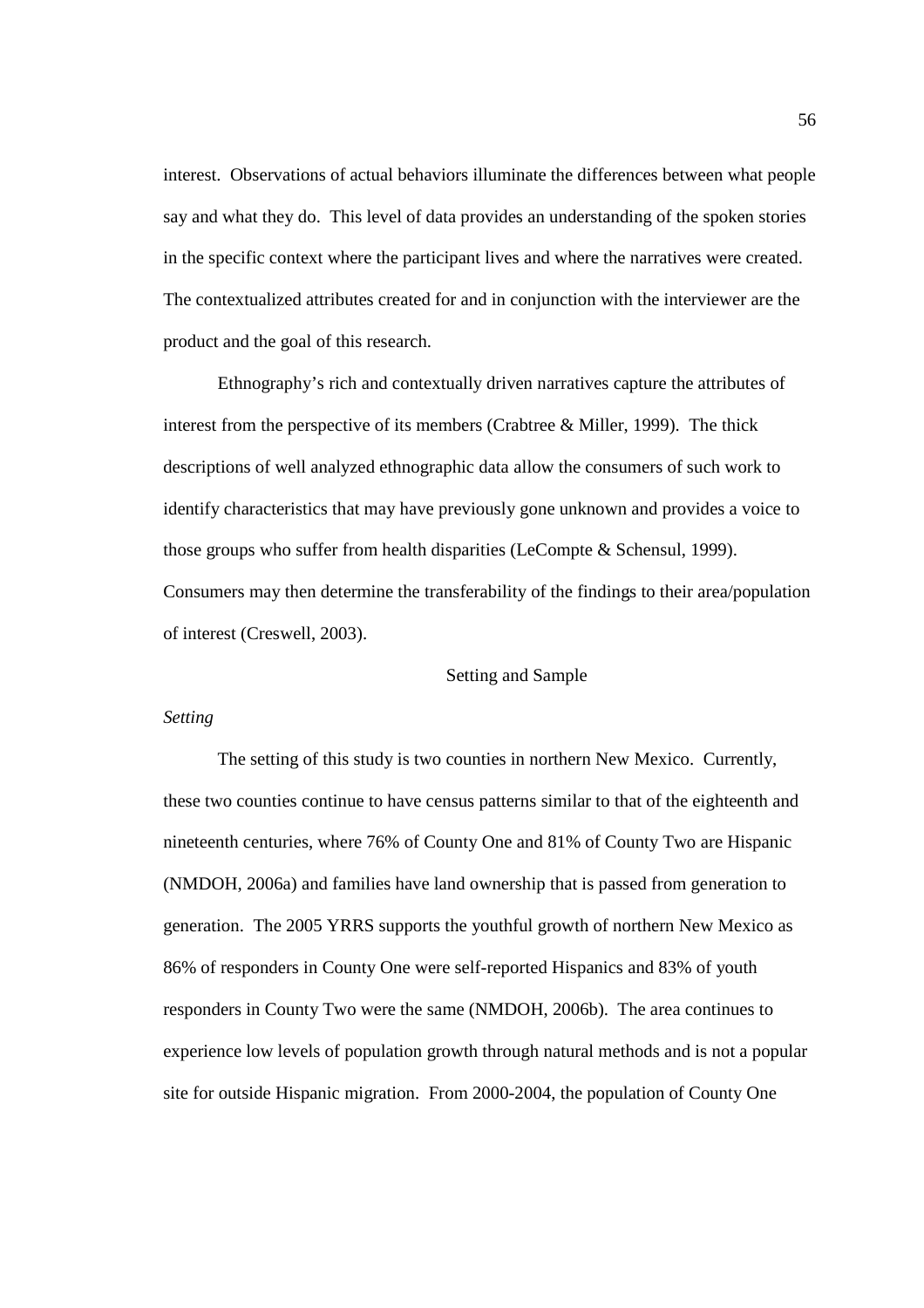grew by 578 persons via natural methods and lost 1,176 residents through out- migration (NMDOH, 2006a). County Two experienced a growth of 43 persons naturally and a net loss of 6 through out-migration (NMDOH, 2006a). Population density is 3.4 to 7.7 persons per square mile in County One and 0.4 to 3.3 persons, in County Two (NMDOH, 2008) with residents holding personal income levels well below the state and national levels; annual per capita income in County One is only \$24,211 and in County Two, \$18,037 as compared to \$29,929 for the state and \$36,276 nationally (NMDOH, 2008). Births to all ages of Hispanics living in County One for 2004 exceeded the statewide Hispanic totals by close to 33% (NMDOH, 2006a). In 2004, 52.8% of the state's total births were to Hispanics, while 85.4% of the births in County One were to Hispanics (NMDOH, 2006a). Births to all ages of Hispanics in County Two also exceeded the state's figures by almost 35% as 87.5% of the births in County Two were to Hispanic residents (NMDOH, 2006a). Pregnancy rates for Hispanics aged 15-19 years were 57.6 (County One) and 35.7 (County Two) per 1,000 females (NMDOH, 2006a). *Sample* 

The current study had two distinct samples. Sample One is ten primary participants who are mothering adolescents of Hispanic ethnicity and have at least three degrees of familial residence in northern New Mexico; these participants will be referred to as either teen participants or primary participants, for the purposes of this study. Sample Two is ten secondary participants who are adult participants involved with community youth and have insight into the culture where the primary participants live and where most of them grew up. Ethnographic data are collected through an interactive research process with a small but purposively selected group of people (Crabtree &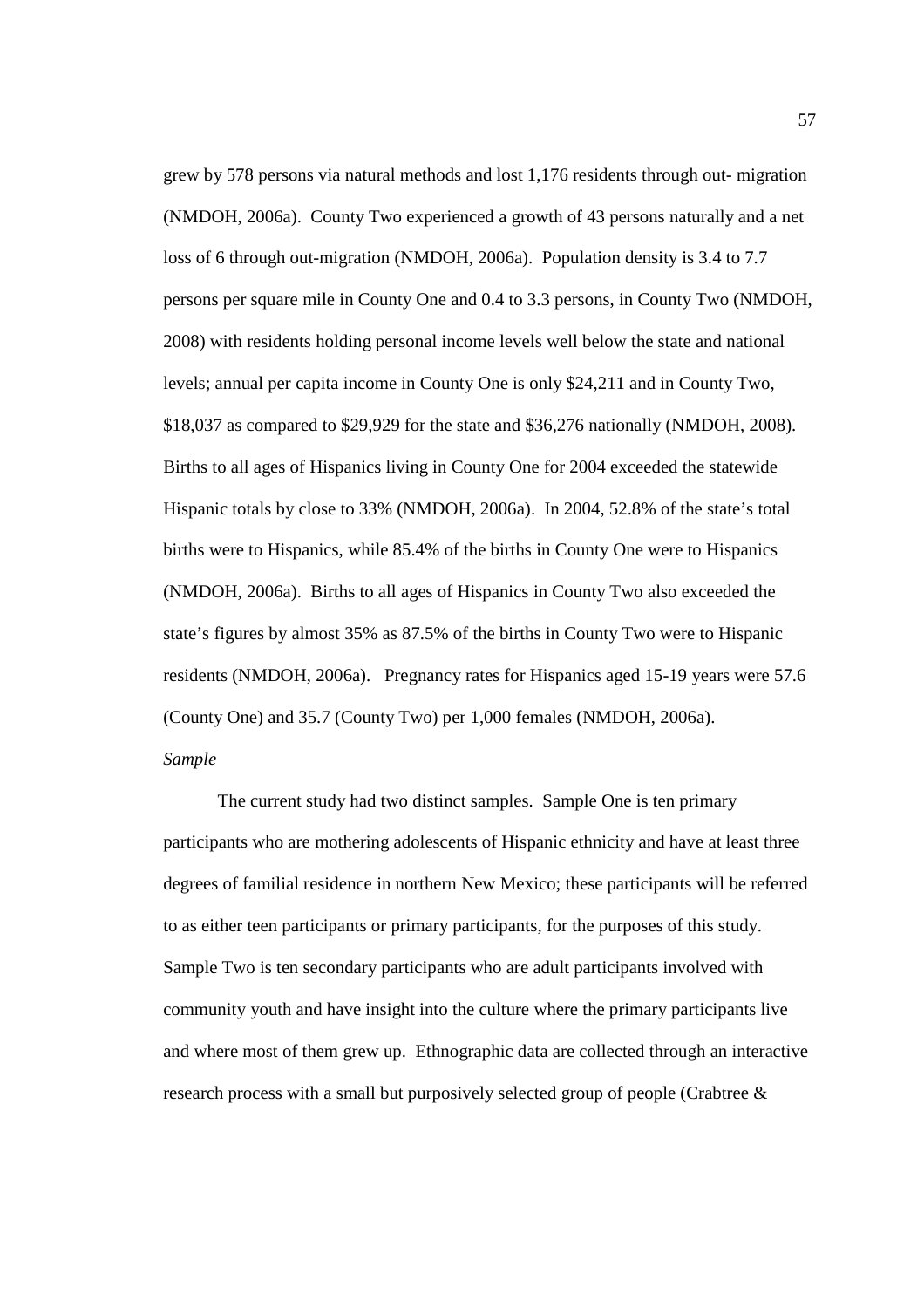Miller, 1999; Fossey, et al., 2002). To ensure that the data are information-rich, participants are recruited until the data are redundant and themes are saturated (Crabtree & Miller).

*Primary Participants*. Inclusion criteria for primary participants included: (a) females aged 15-17 years; (b) experienced their first pregnancy and motherhood in the past 12 months and whose children are healthy and free of chronic illness; (c) selfidentification as a Hispanic; (d) primary residence in either County One or County Two and with at least three degrees of familial generational history in New Mexico; (e) ability to read, speak, and write in English; (f) willingness to participate in two 2-hour, audiotaped and in-depth interviews; and, (g) availability for a one year time period. Adolescents younger than 15 years were excluded from this study as this population experiences lower rates of pregnancy than older teens.

Recruitment of primary participants occurred through referrals from known community contacts such as local nurse midwives, high school staff, pediatric health providers, staff of the Women, Infant, Children Nutritional Program (WIC) and Families First who work with and know teens (see Appendix A for informational letter/invitation to participate in participant recruitment). Known community contacts were asked to refer potential participants who they believed were appropriate candidates for the study and would be willing to discuss their experiences (Fossey, et al, 2002). Teens that selfreferred, based on word-of-mouth contact with enrolled teens, were also considered for participation if they met the inclusion criteria. Ten primary participants participated in initial interviews and two participated in subsequent interviews (initially and at 12 months); the remaining eight primary participants were lost to follow-up for second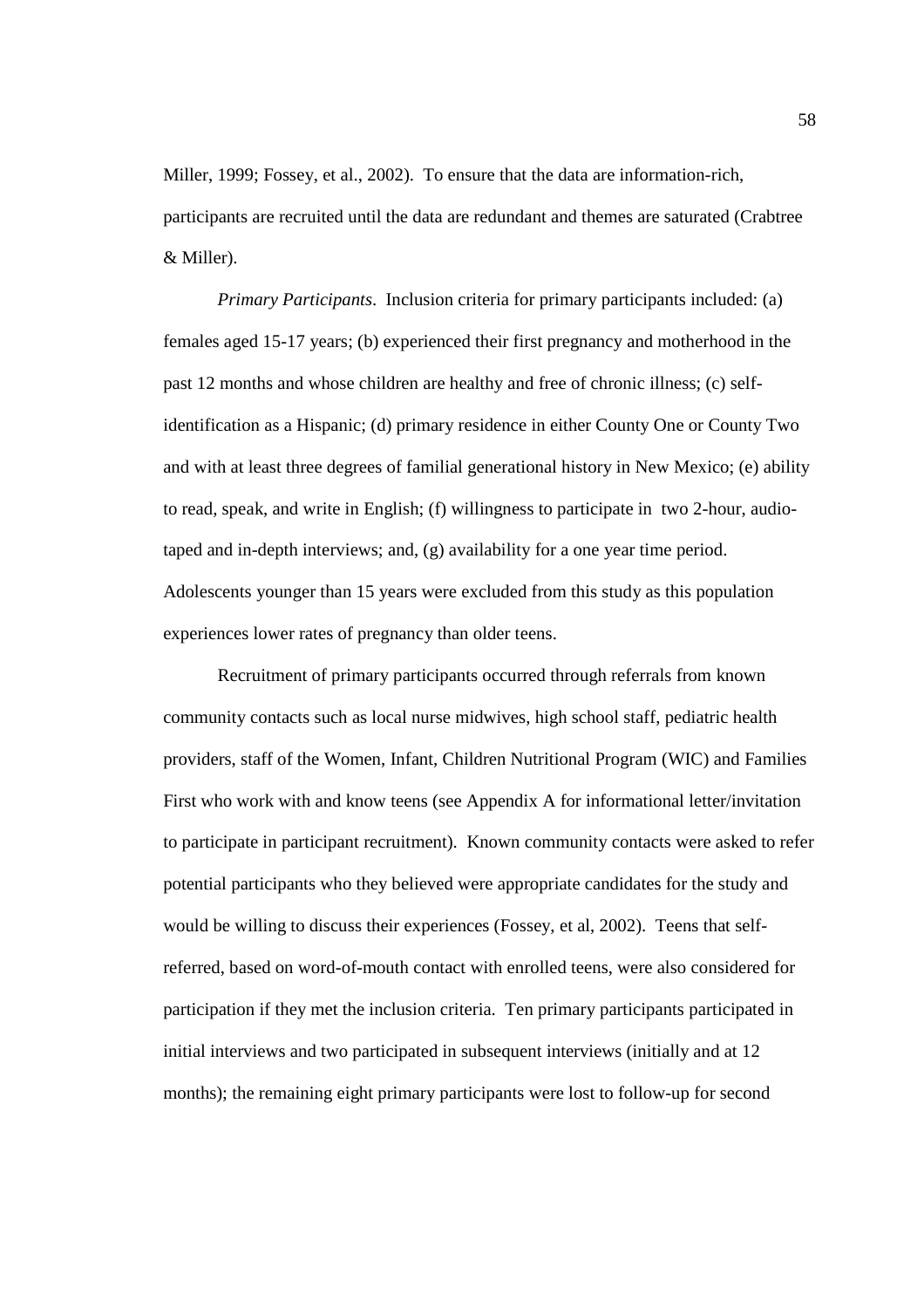interviews. As an incentive to participate, I provided all primary participants a confidential interview area of their choice and where their children could play with provided toys. All primary participants also received a ten-dollar gift card to a local department store, upon completion of their interviews.

*Secondary Participants.* Inclusion criteria for the secondary participants were: (a) aged 18 years and older; (b) primary residence in County One or County Two; (c) ability to read, write, and speak English; and, (d) willingness to participate in one 2-hour audiotaped in-depth interview. Adults who were the parents of primary participants were excluded to ensure confidentiality of the teen participants.

Secondary participants were recruited from known contacts and through referrals from other enrolled primary and secondary participants. Secondary participants were parents/guardians of parenting teens (not enrolled in this study), school nurses, teachers, Pediatric Nurse Practitioners, Nurse Midwives, and staff of WIC and Families First programs. Secondary participants also received a ten-dollar gift card for a local department store as an incentive to participate, upon completion of the interviews.

In focused ethnography, a number of individuals who have the key characteristics, knowledge, or experience of interest are recruited and enrolled in the study to maximize the chance that the data will be rich and informative (Higginbottom, 2004). As it is not possible to predetermine the number of participants necessary for data saturation, a ballpark sample size was proposed at the beginning of the study, but fully determined by the number of participants necessary to ensure redundancy in the data (Higginbottom). Ten secondary participants ultimately participated in one interview each.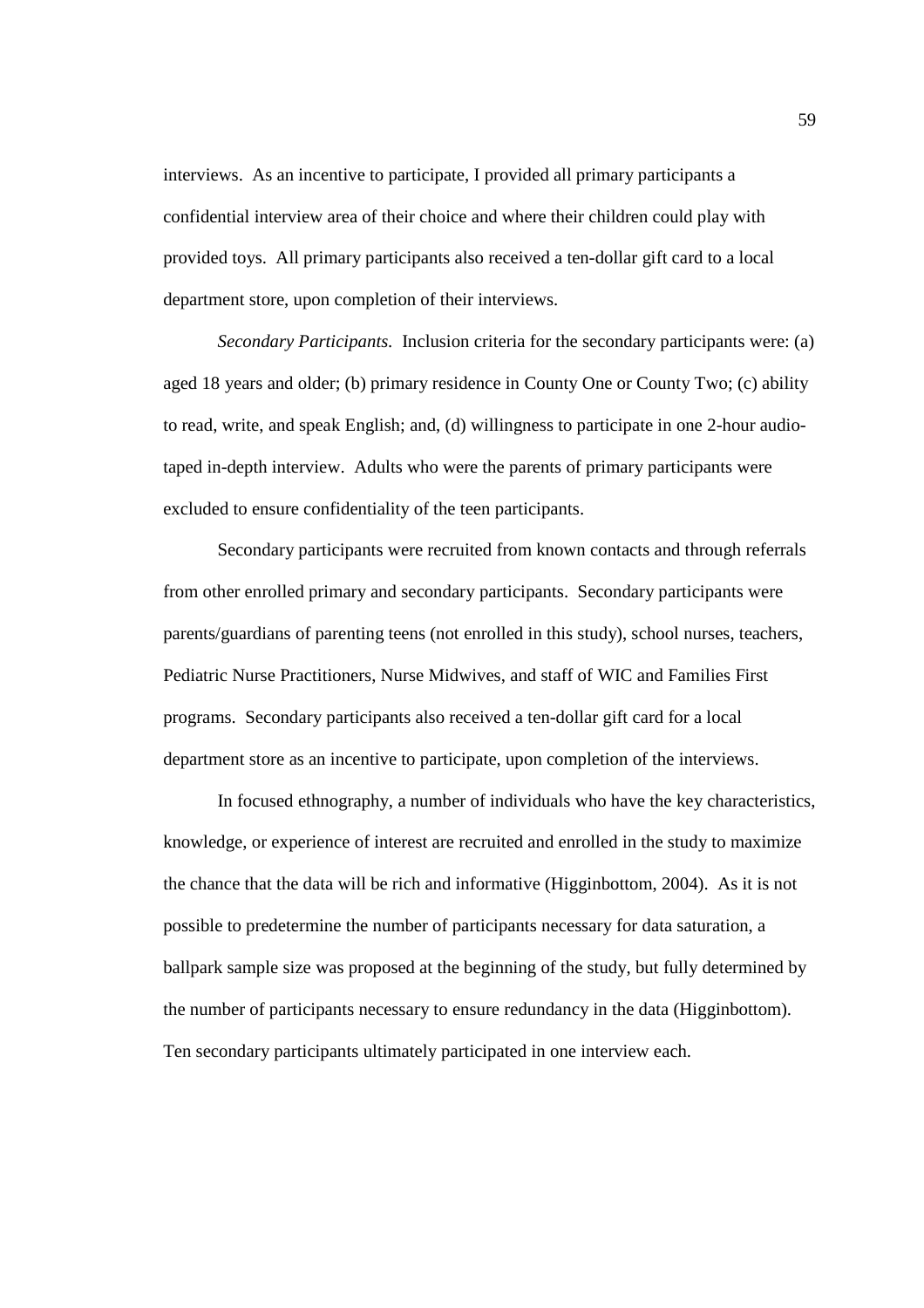*Consenting Procedures.* Once potential primary participants were identified, preliminary information was provided (appendix B) by the community contact that referred them. Potential participants were requested to contact the researcher at my personal telephone number or office to review inclusion criteria and study protocol. Once request for participation was made and the participant agreed to have information sent home to her parents, I mailed information packets to the primary participant's home address. The packets included an introductory letter with study information, a parental consent form, a participant assent form, and a pre-addressed envelope for parents/guardians/participants to return forms to the investigator (see appendix C for sample information/consenting/assenting forms). Once informed consent was received, I scheduled interviews at the location, date and time per the convenience of the participant.

 All secondary participants were given information regarding voluntary participation and consent forms during the initial contact and when discussing potential participation in the study. I also notified these participants of the research procedure and its purposes, risks, and anticipated benefits. I offered the secondary participants the opportunity to ask questions and notified all that participation was voluntary and withdrawal from the research could be executed at any time and without negative consequence. The secondary participants were given an informational packet inclusive of an introductory letter and consent forms. Interviews were then scheduled at a location, date and time per the convenience of the participant. Data were not collected until the consent process was completed.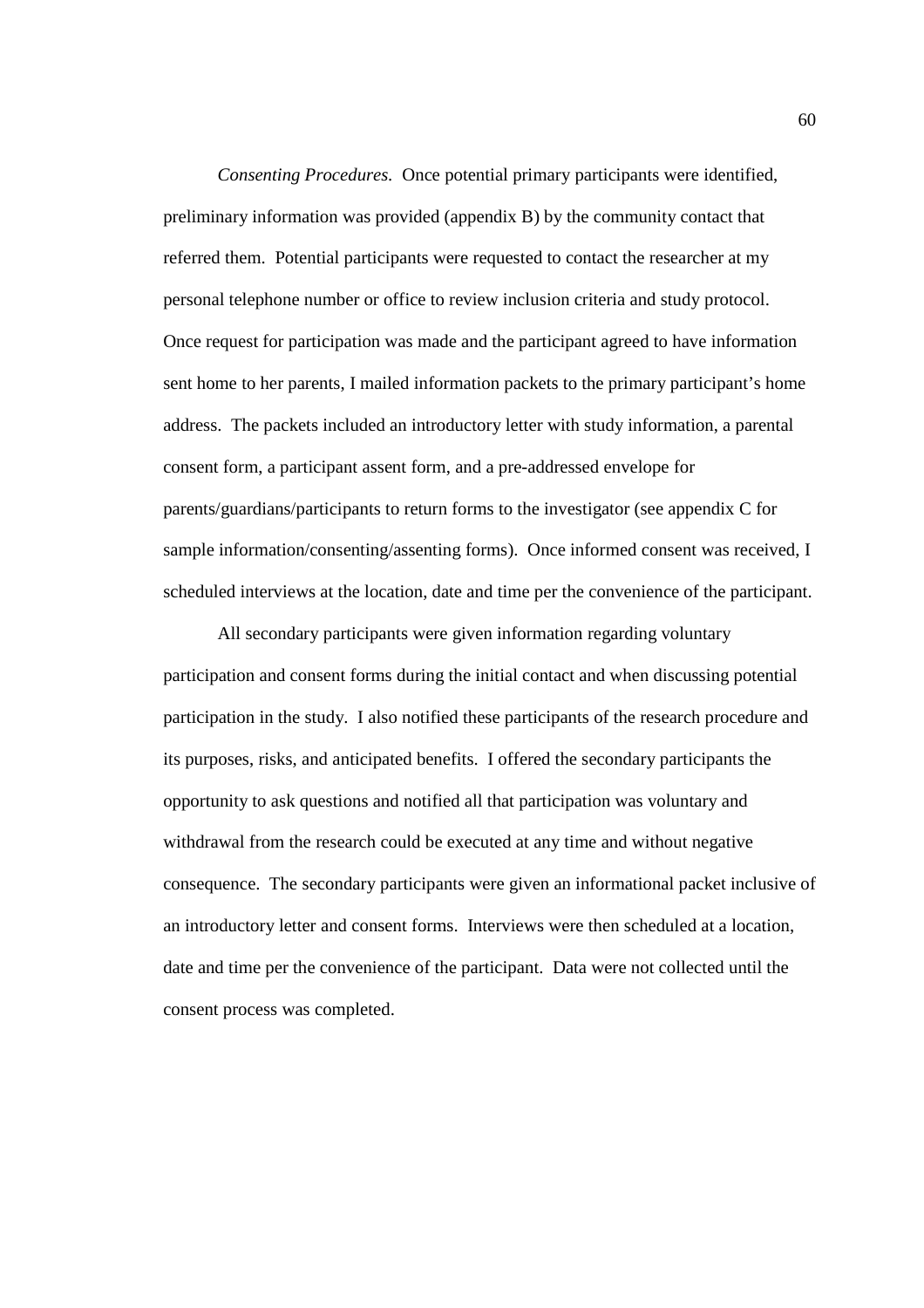#### Data Sources and Collection

 The study had four sources of data: (a) interviews with primary and secondary participants; (b) demographic data; (c) observational data from the interviews and of participant observations recorded as field notes; and, (d) notes of the research process. *Interviews* 

All interviews were loosely structured and based upon semi-structured interview guides (see appendices E and F). Although the interview guides proposed a set of questions, emerging stories that are detailed, relevant, and holistic were the goal of interview data collection, to ensure a complete and contextualized set of information (Patton, 2002). I therefore, modified interview guides as necessary in the field. Guides for primary participants reflected the language common to adolescent youth. I began the interviews with broad, grand tour questioning, which helped define the area under inquiry (Brown, 1999; Spradley & McCurdy, 1972). An example of a grand tour question is: *Please tell me about your experiences of pregnancy.* Beginning with broad questions then moving to more specific lines of questioning is a strategy in ethnographic interviews to obtain in-depth information about those elements determined to be salient (Brown; Lincoln & Guba, 1985). I then used clarifying and probing questions to acquire detailed data describing the participants' way of life. An example of a follow-up question is: *Please tell me what learning you were pregnant was like for you.* The interviews elicited the participants' stories and social views of their lives in their own words and their experiences, feelings, and thoughts (Fossey, et al., 2002). All interviews were audiorecorded to ensure an accurate record of the interview was collected. All participants were asked to choose or were assigned a pseudonym to use during data collection.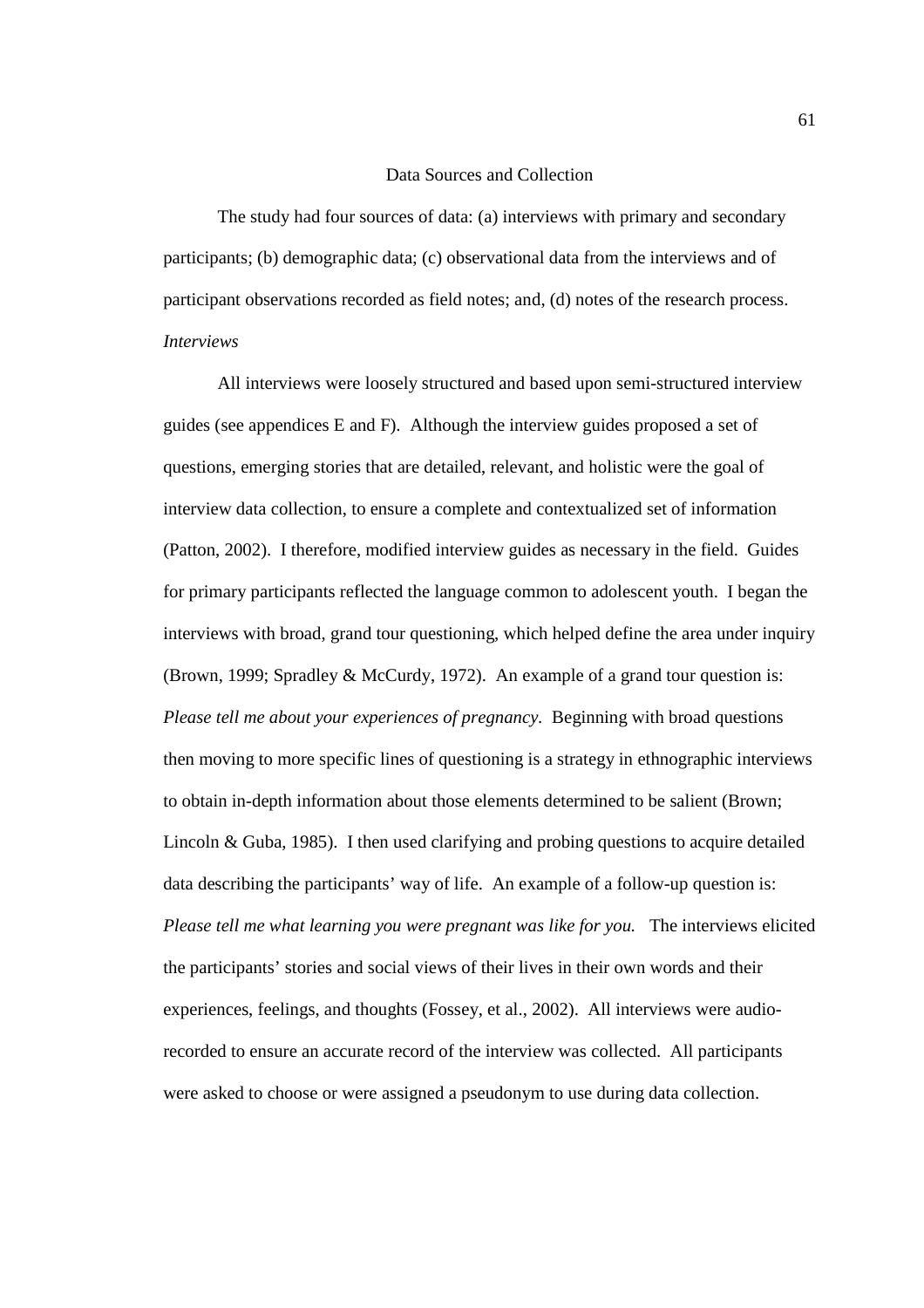Participant aliases helped maintain confidentiality of all data collected and were retained in the final narratives.

*Interviews with Primary Participants*. All participants, upon receipt of informed consent, were scheduled for their first one-on-one interview. After offering the participants their choice of interview location between the investigator's office or a confidential area at their school, all interviews were held at the office of the investigator, where the participants' children could play with provided toys and where privacy was secured. Although interviews held in the primary participant's home may be considered optimal in ethnographic inquiry, Dashiff (2001) showed that teen interviews in home locations tend to be modified and abbreviated to meet the household norms and are therefore a less desirable location for data collection.

Second interviews were attempted with all primary participants, however only two teens were located for second interviews. Although all primary participants had initially assented to second interviews, the majority had relocated, unworking/disconnected telephones numbers, or were otherwise lost to follow-up. The two second interviews held with primary participants occurred 12 months from the initial interview. Participants were offered their choice in meeting location, date, and time. Both participants requested to meet in the office of the investigator. The second interviews differed from initial interviews in that they served as a follow-up and member check on previously collected data and emerging themes and focused more on experiences over the first year(s) of their children's lives. Second interviews began with a summary of discussions and observations, to that point, for an assessment of correctness in interpretation, clarification of misinterpretation or distortions, and as a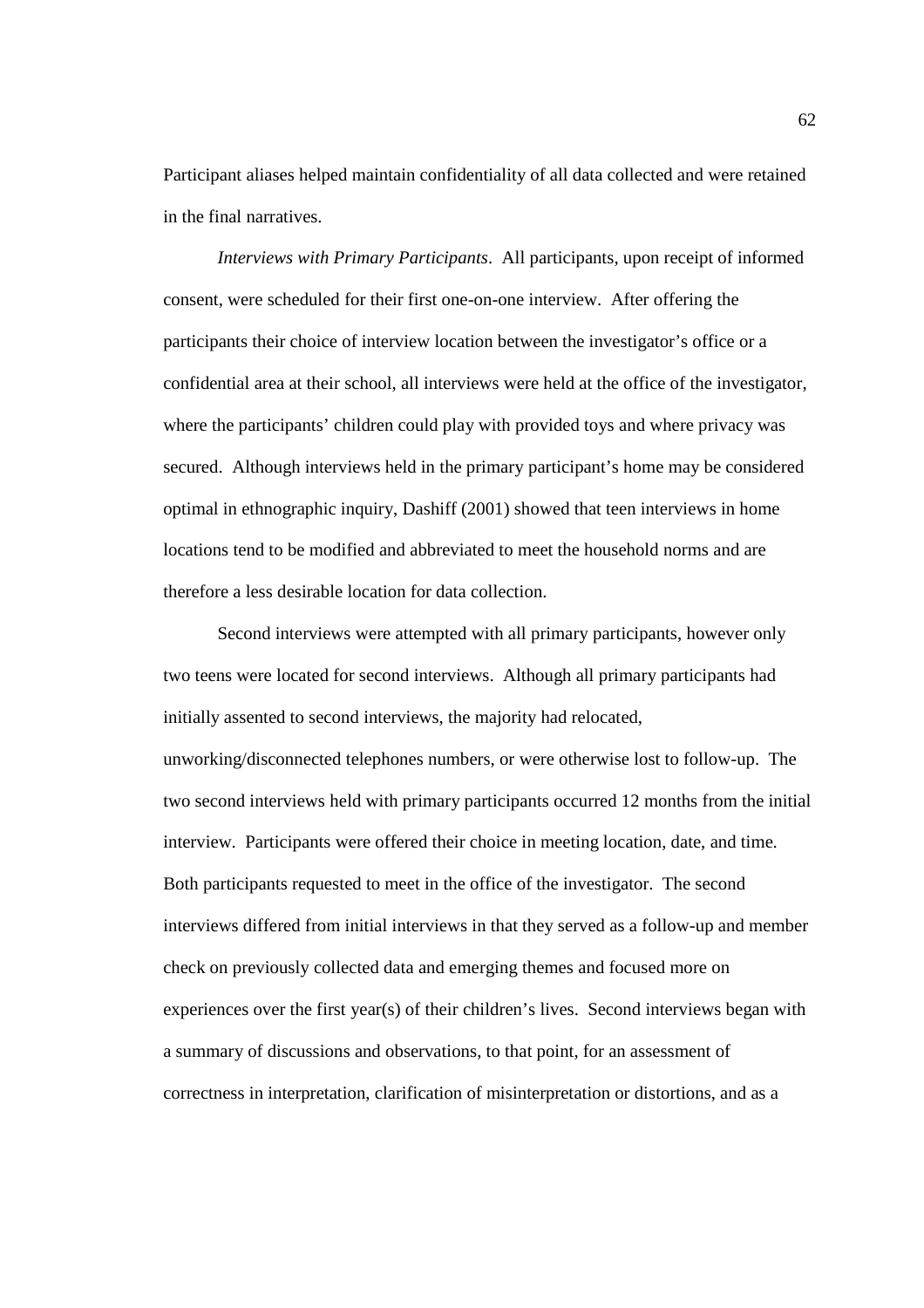means to expand on previously supplied data and/or summarize all information (Lincoln & Guba, 1985). I also offered the participants the opportunity to discuss emergent concepts for further review (Creswell, 2003; Mendelson, 2003).

*Interviews with Secondary Participants.* Interviews with secondary participants occurred at a time and place of their convenience and focused on the community where the teens live. Most interviews occurred in private areas of the secondary participants' workplace including their classrooms after end-of-day dismissal of students, conference rooms, or private offices. In contrast to the more intimate view of culture from the teens' perspective, interviews with secondary participants focused on broad societal views that impact youth and their behaviors.

#### *Demographic Data*

At the beginning of the first interviews all participants completed a researcher developed demographic questionnaire that included questions about age, family composition, number and ages of children, marital status/relationship status, employment status and annual family income, and educational status (see Appendix E and F for text of these questions). I collected information from the demographic questions verbally with the audiotape running.

#### *Observations*

Participant observations provide the "here-and-now experience" (Lincoln & Guba, 1985, p. 273) helping the researcher to see the world as the informant sees it and capture the culture in its ongoing and natural environment. Observations capture people's routines, interactions, and practices, which are unspoken and naturally occurring in their social world (Fossey, et al, 2002). This level of data collection and analysis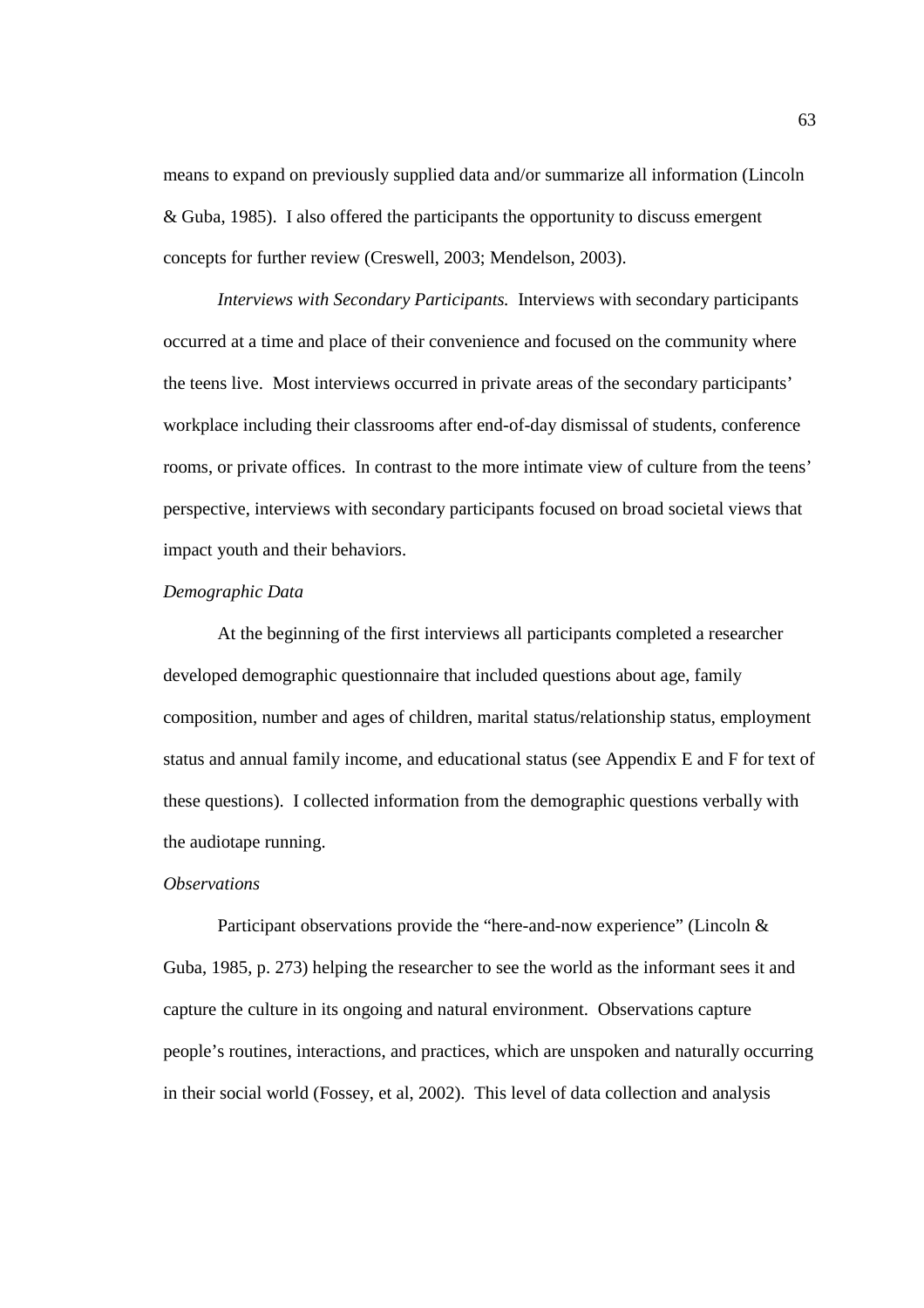allows the researcher to maximize her ability to understand the beliefs, customs, motives, and unconscious behaviors of the group while understanding the differences between what people say and what they do. Thus, prompting further questions for interviews and informing emerging themes while also adding to the richness and complexity of the information (Crabtree & Miller, 1999). In ethnography, observations collected in the community of interest are critical to minimizing distortions of the data/inferences and to learn the context of the developing themes (Lincoln & Guba).

 Observational data for this study were collected through a systematic series of participant observations, where I, as the researcher, joined into the activities of the people being studied. The first observation occurred shortly after the initial interviews with the first two primary participants. I then spaced observations intermittently throughout the entire data collection period. Participant observations occurred at activities including attendance at local high school sporting events, community celebrations for holidays such as Independence Day, presence in local waiting rooms of pediatric offices and public health/WIC offices, and while shopping at the local department store. A total of ten observations were made over the course of this study with each observation lasting between 60 minutes and three hours. Participant observation occurred as presence in local waiting rooms of pediatric and WIC/Public Health Office and through attendance at several sporting events and community gatherings where participation occurred in the audience while observing the behaviors of others, including youth, teen parents and their families and friends. I recorded contextual observations as notes describing the ongoing activities and actions of others in this setting; notes were collected during the ten observation events and recorded immediately following in order to capture them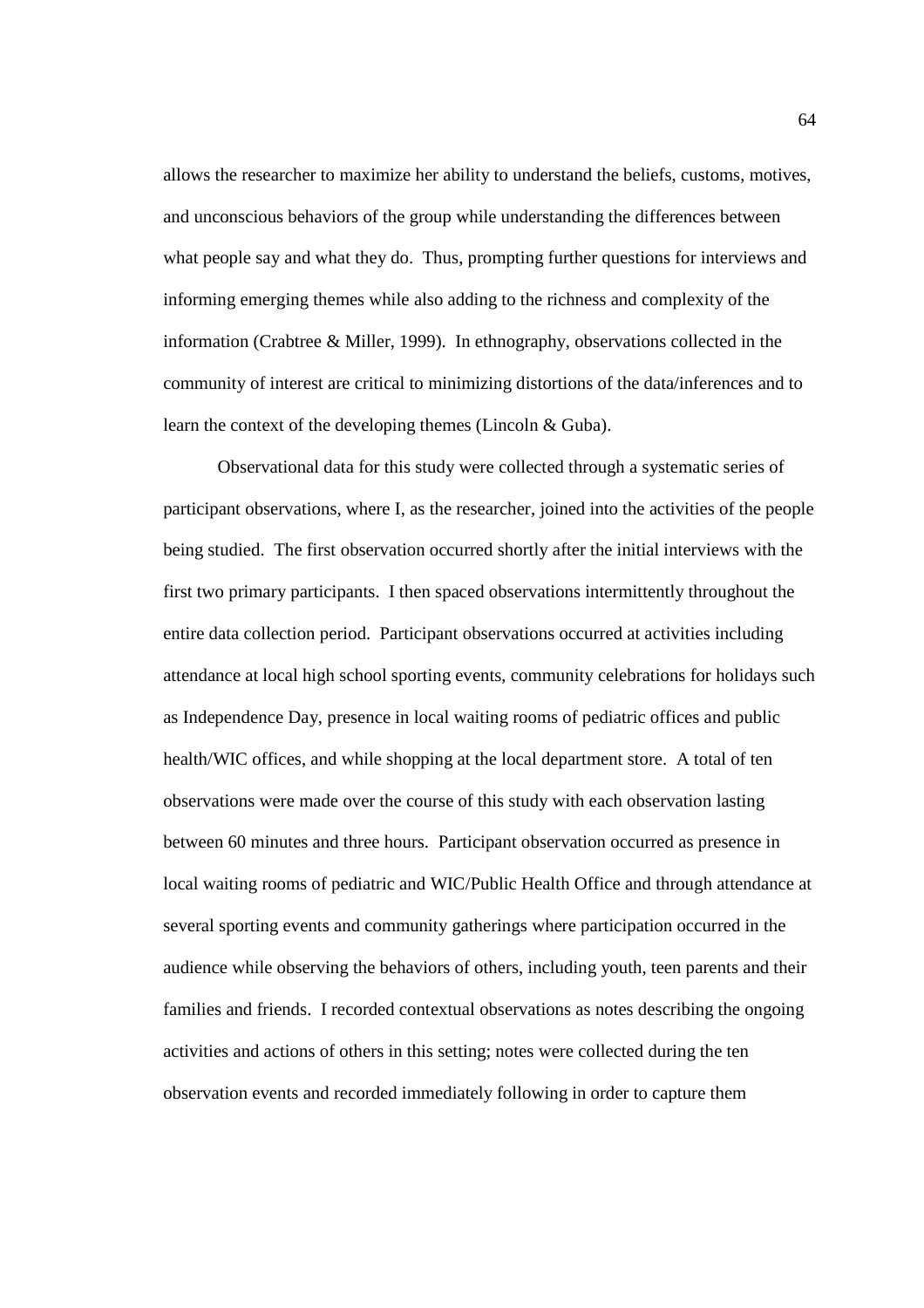accurately. I recorded observations as field notes and included general observations of the context and environment and specific behaviors on display. I analyzed the observational data in an ongoing process throughout the research experience and used them to add context to the narratives and themes, as they emerged.

The social behaviors displayed in public aided in the development of understandings from the interview data as well as providing real life examples of experiences told in the stories from the interviews. For instance, when the participants described feeling rejected by their community for becoming pregnant, it was observed that this was in fact on open display during community activities and in local shopping areas. Community members did not attempt to hide their negative comments or displease with pregnancy of teens. Observational data also assisted in providing the context of the study by supporting some emerging themes as well as stimulating further interview questions regarding observed behaviors that were confusing or in conflict with the interview data. For example, some primary participants described non-problematic and supportive romantic relationships with their boyfriends. However, during observations, it was noted that some parenting teens were seen struggling with these relationships. These difficulties were displayed as teen couples arguing loudly in public over the infidelity of one or both partners. I addressed this discrepancy with participants in subsequent interviews for clarification and to obtain further depth into the issue.

Contextual observations of non-verbal behaviors, such as smiling, crying, avoiding eye contact with researcher, were also collected immediately following all interviews to dimensionalize these interactions. I recorded all observations as field notes which became a part of the ethnographic record.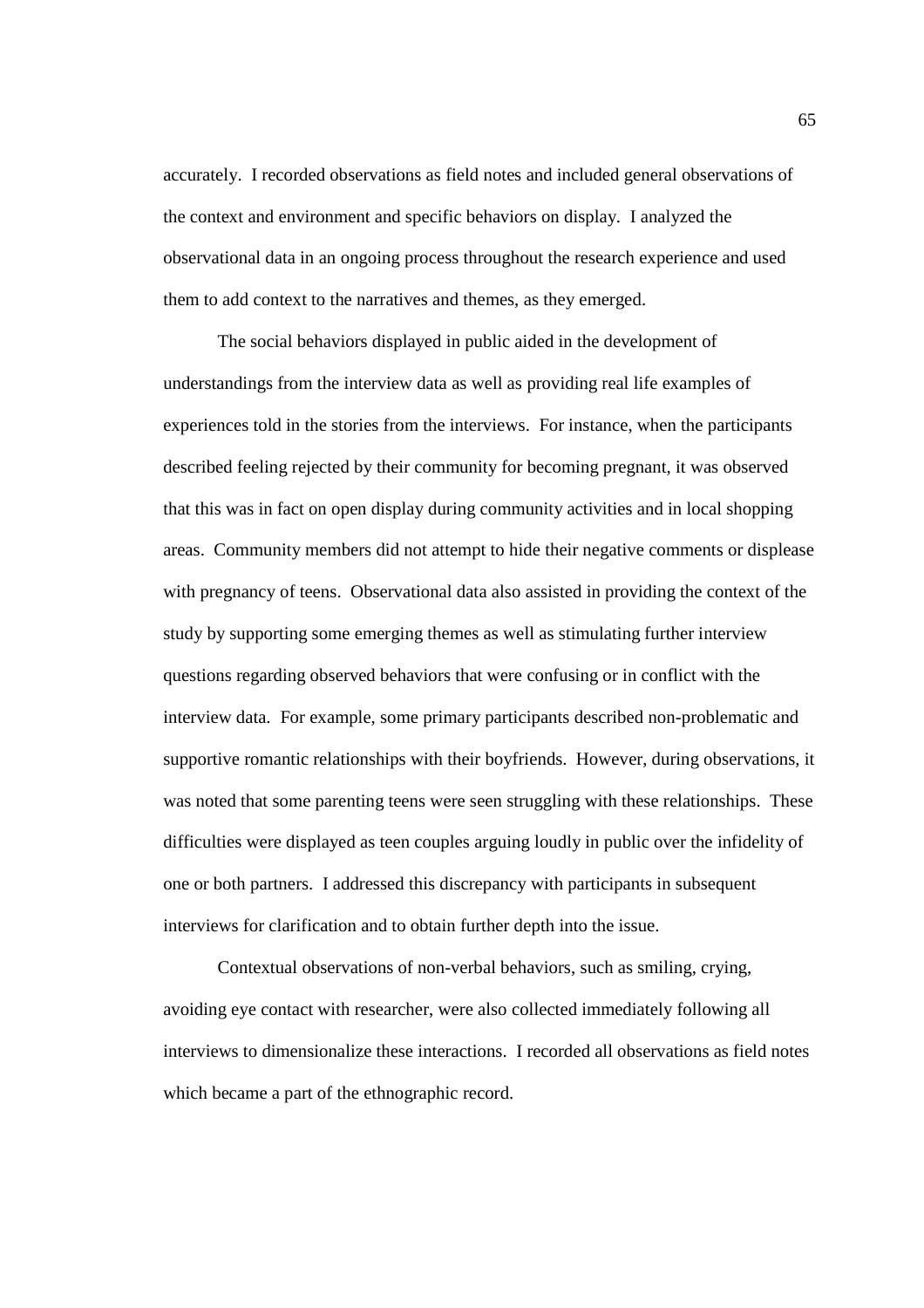### *Field Notes*

 Field notes were maintained throughout the research process. I took notes on all impressions and observations with the participant interviews as well as the participant observations. I recorded analytical notes and memos throughout the research period and detailed observations, experiences, and thoughts on data collected and its processes.

# Data Analysis

 Data analysis is an ongoing part of the research that involves reviewing, synthesizing, and interpreting the phenomenon of interest and consisted of three parts: (a) preparing the audio-taped data through transcription; (b) interpretation of the transcribed and field note data for themes and sub-themes; and, (c) the final narrative inclusive of contextualized and rich descriptions of the findings.

#### *Preparing the Data*

A transcriptionist transcribed the audiotapes verbatim. As the researcher, I then cleaned the data by comparing all of the transcripts with the audiotapes for accuracy and dimensionalizing all transcripts by adding the observed elements of the interview not captured on the audiotapes, such as smiling, crying, or any meaningful pauses. During the process of data preparation, simultaneous analysis also occurred whereby all data were repeatedly read line-by line and indexed for commonalities which helped in informing emerging themes and sub-themes.

#### *Interpretation*

The transformation of qualitative data into findings that are rich and capture the essence of the sub-population under study is the goal of analysis. The work of qualitative analysis involves more than thorough readings and coding of the data. A process of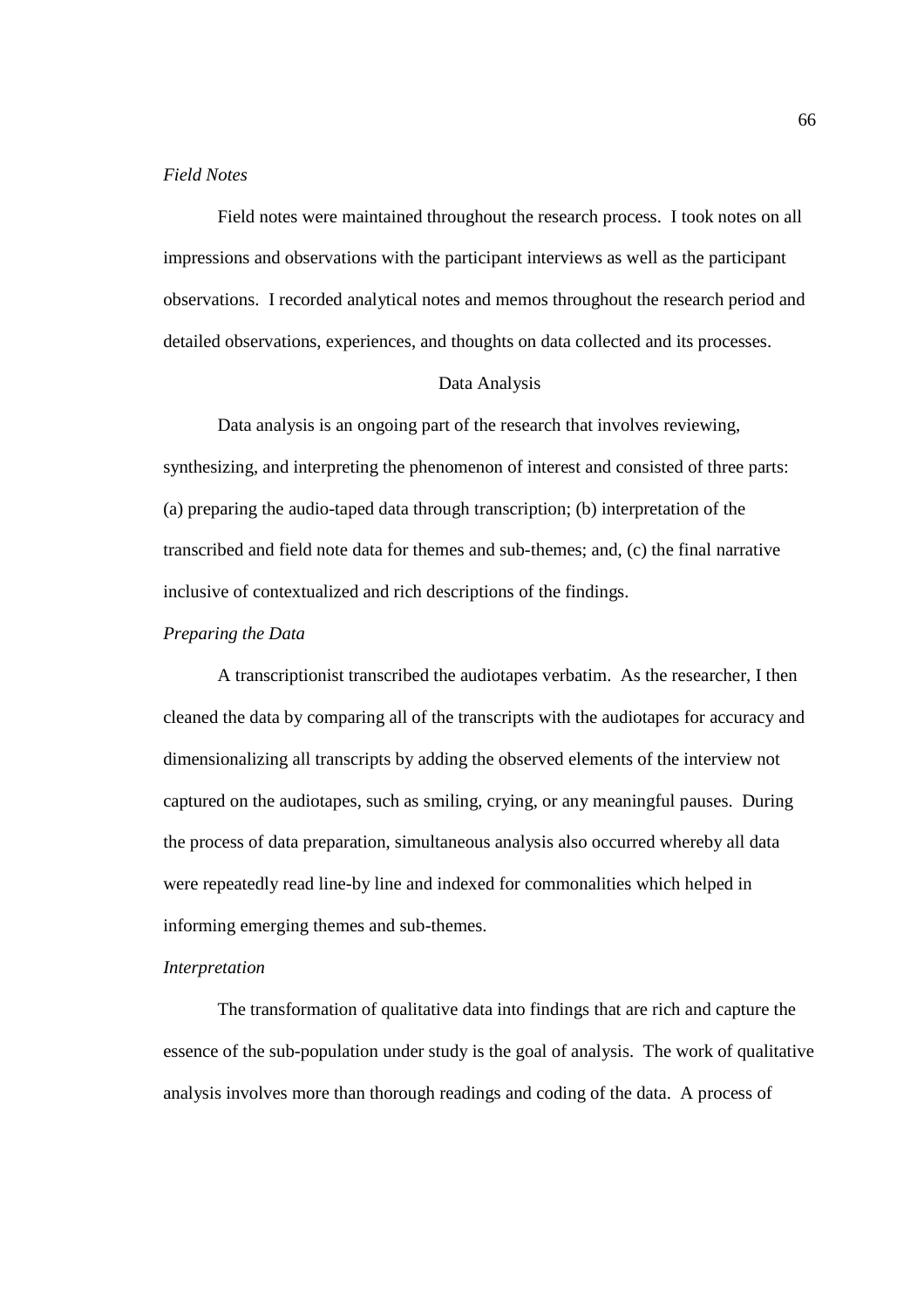exploring meanings and connections in the data that intermingle with the researcher's own thoughts, reflections, and intuition and verification with the participant's views, all held in check by audits and peer debriefings (Fossey, et al., 2002) culminate in themes and sub-themes informed by the data. An understanding of the participant's stories, which served to convey their sexual attitudes and behaviors was the goal of this study.

Interpretation of the data in the current study was guided through a process of Immersion and Crystallization, an iterative, contemplative, and reflexive process that led to the emergence of ideas and themes that were insightful and interpretative (Borkan, 1982). A line-by line review of the data followed to verify that the findings were contextual and data-driven (Mendelson, 2003). The repetitive nature of analysis, between reading and reflection of the data and developing interpretations allowed firm links to be made that were supported through participant's comments (Roberts, 2006).

 Themes and sub-themes, defined as abstract meanings that identify and capture recurrent experiences and its manifestations, which are common to the participants and serve to unify the experience (DeSantis & Ugarrzia, 2000) were induced from the interview and field data. Understanding what people say (interviews) organizes the findings and seeing what they do (observations) elucidates the meanings of sexual attitudes and behaviors in Long-term Hispanic teens, which were captured in the themes and sub-themes emerging from the data.

*Analysis of Interview and Observational Data.* Interpretation of the data began with the documentation of initial ideas for emerging patterns, which I made during data collection and captured in field notes. Following the cleaning phase of data analysis, a line-by-line review of the transcribed interview material was compared with the field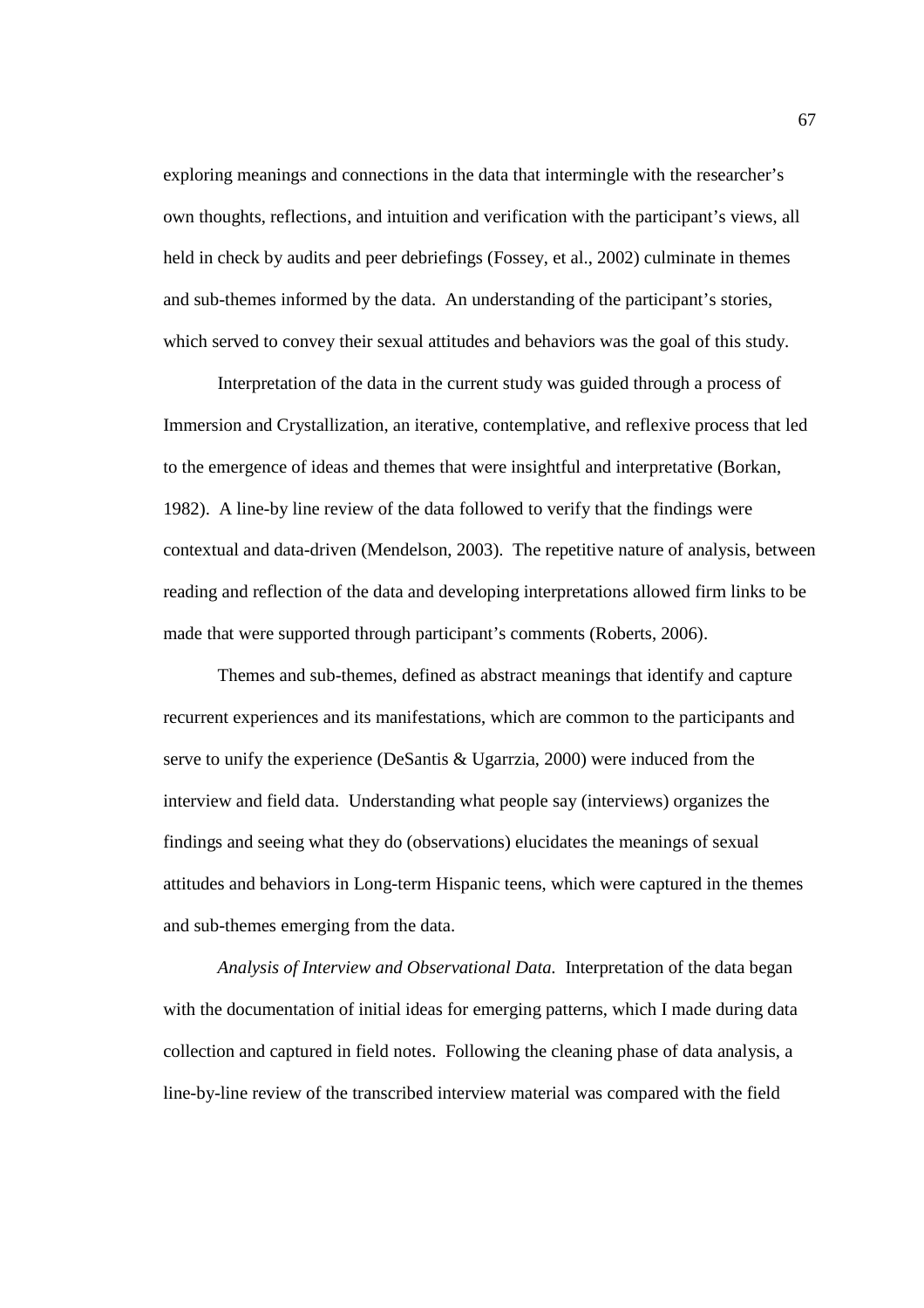notes of observational data and preliminary impressions further documented. I then indexed the data for commonalities, differences, key phrases, or practices that are special to the participants (Patton, 2002). Insights, documented in the field notes and those that emerged during data collection and cleaning of the transcripts, led the formal data analysis period, but were changed and appended as the analysis unfolded.

Once the data were indexed, I reviewed all of the data to determine what was significant. The process of Immersion and Crystallization, guided the next step in interpretation thus allowing insight into the data to crystallize (Borkan, 1999). The textual data, including all accumulated data (transcripts, field notes, and preliminary analysis notes) were reviewed in a cyclic manner with an openness, questioning and reflection, allowing commonalities to emerge and interpretations to be reached. This step, involving a repetitive line-by line review of the data, while reflecting and contemplating on the emerging themes occurred over a two year period and was assisted by experienced mentors who guided the process and held my research assumptions in check.

One of the final iterations in the data analysis was electronic data analysis, using Atlas Ti software which was developed for the management and analysis of large volumes of qualitative data. I electronically indexed the transcribed interview data and analyzed the complex phenomena hidden in the qualitative data using a series of Atlas Ti tools to manage, extract, compare, explore and identify meaningful pieces of data which resulted in quotes and codes that supported the data as induced through the iterative process of Immersion and Crystallization.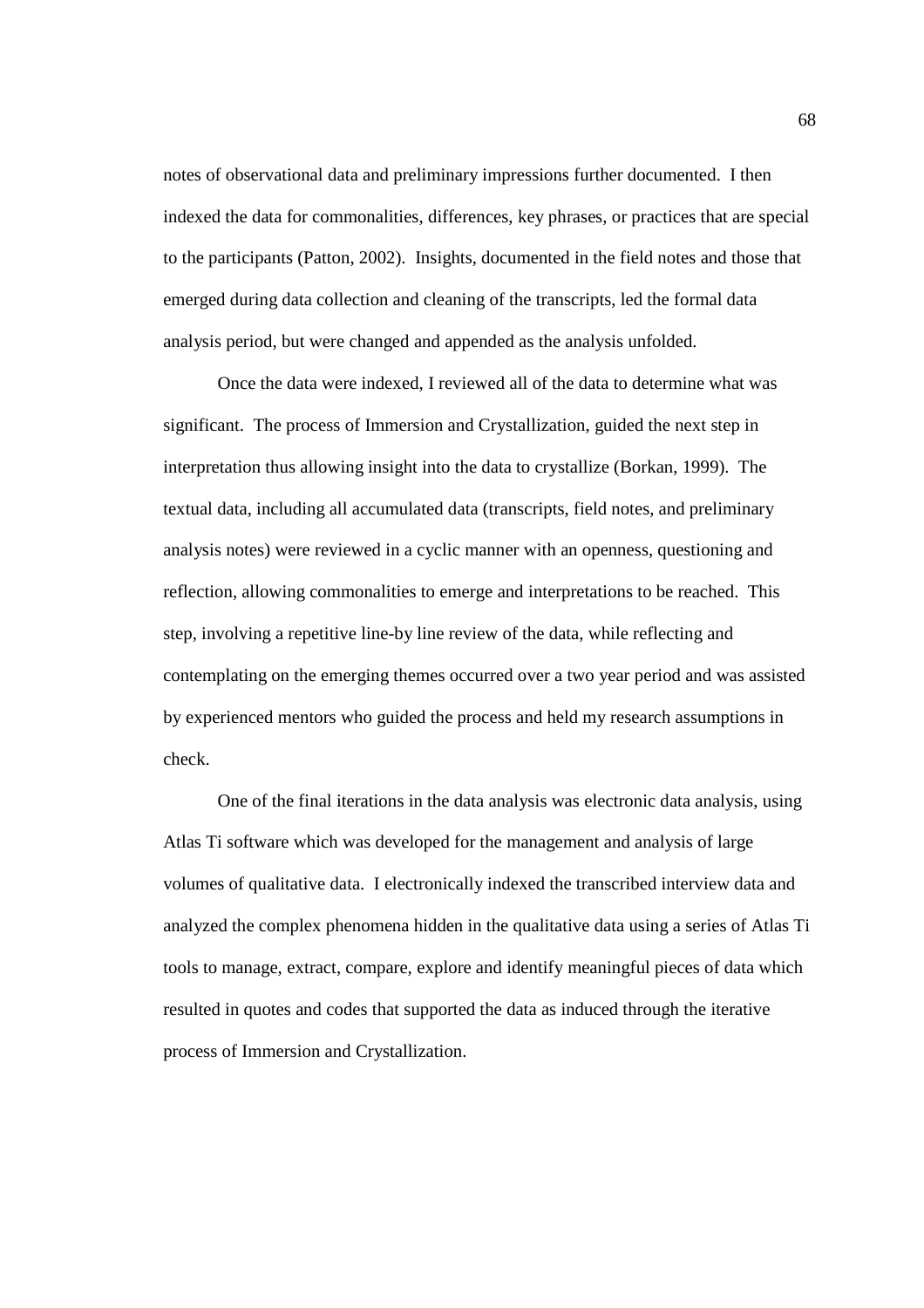*Analysis of Demographic Data.* I analyzed the demographic data by hand using descriptive statistical analysis. I then used this data to characterize and describe the sample.

## *Description of Findings*

Preparation of the description of findings involves presenting detail, context, and the patterns of relationships that define the interactions people have with another in their social surroundings (Patton, 2002). The rich description of the research not only presents the findings in sufficient detail to inform the consumer, but also allows the voice of the participants to be heard and the significance of their experiences to be appreciated, thus the findings are both descriptive and interpretive (Fossey et al., 2002). I presented the themes and sub-themes with an interpretation of their meaning and any significant information regarding their emergence from the data. Participant quotes juxtaposed with the researcher's interpretations, serve to describe and support the themes (Fossey et al.). A faithful and accurate interpretation of the participants' story is the goal (LeCompte & Goetz, 1982) and is presented in the findings of this study.

# Researcher's Assumptions/Perspectives

 With all research, investigators bring preconceived insight, ideas, and concerns that serve to provide a focus of their inquiry, but may also serve as a distraction (Patton, 2002). It is important for investigators to make their personal and relevant beliefs, concerns, and intentions for their research explicit (Locke, Spirduso & Silverman, 2000; Patton.). By recording these preconceived notions, related biases may be recognized, noted, and acknowledged in the analysis, thereby improving the impartiality of the study and its findings. This point is especially true when the researcher is also the data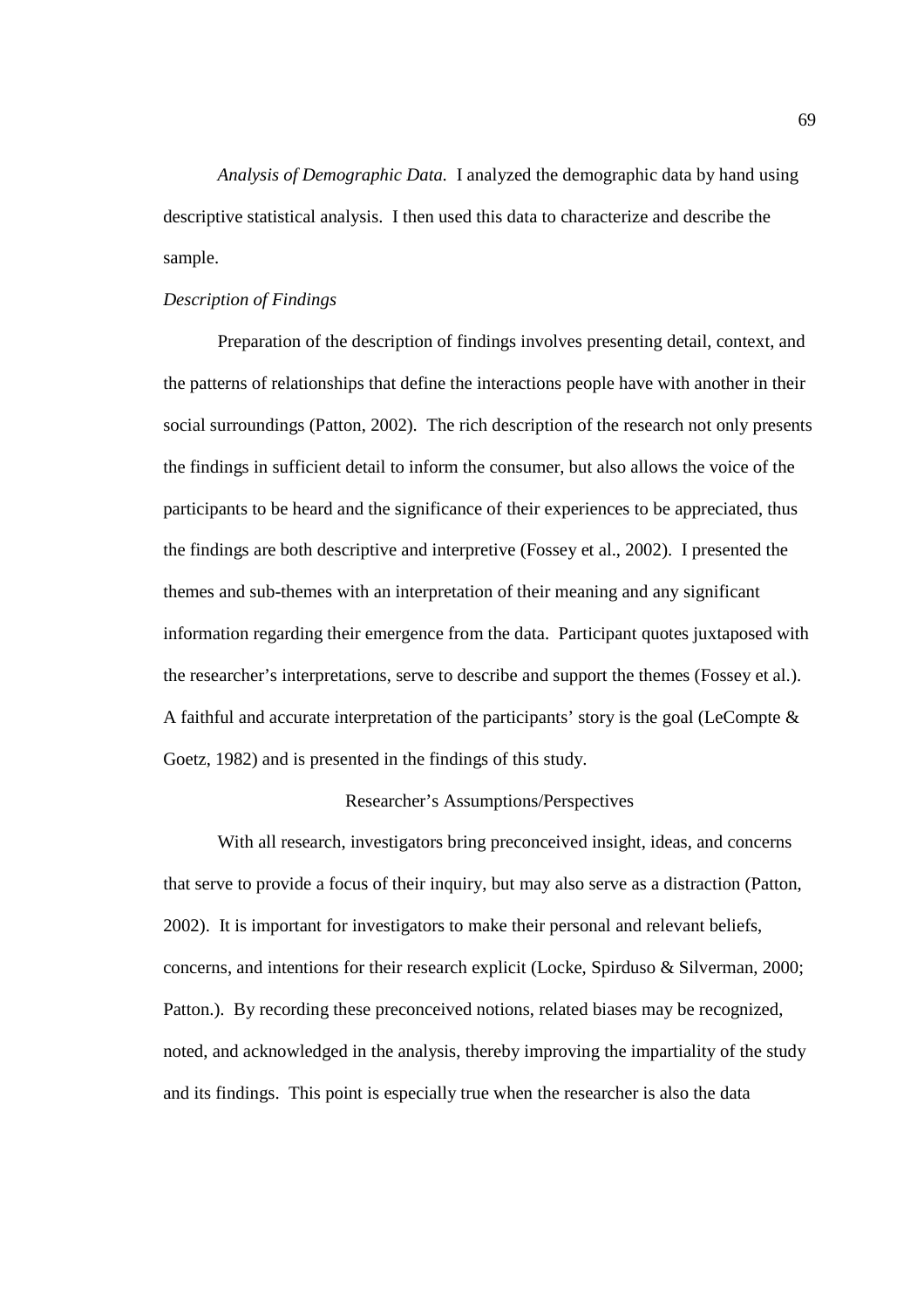collection tool, as in qualitative work (Patton). All research into human experiences represents some degree of perspective rather than an absolute truth. However, by making one's assumptions and perspectives explicit, the effect of such predispositions on interpretations can be understood and moderated through methodological rigor and vigilance by the researcher (Patton). Disclosure of assumptions also allows the consumer of research to view the results with an awareness of the basis for the co-created information.

 My researcher assumptions/perspectives related to and which serve as the foundations for this study are:

- 1. Teen pregnancy has been a developmental reality and a health impediment for teens in the United States and will continue as such until the influences which impact attitudes and behaviors are known.
- 2. Nurse Practitioners and all society members are positioned to strongly influence the risk behaviors of teens. However, a comprehensive conceptualization of adolescent attitudes and behaviors that affect sexual decision-making is lacking and may not be fully appreciated or acquired in the sterility of the clinic setting where Nurse Practitioners work, as the issue is complicated and greatly influenced by the individual teen's society.
- 3. Hispanics experience disproportionately high levels of teen pregnancy when compared to all other ethnicities for reasons that are not known as they have not yet been investigated in depth and in specific Hispanic sub-groups, which are quite heterogeneous.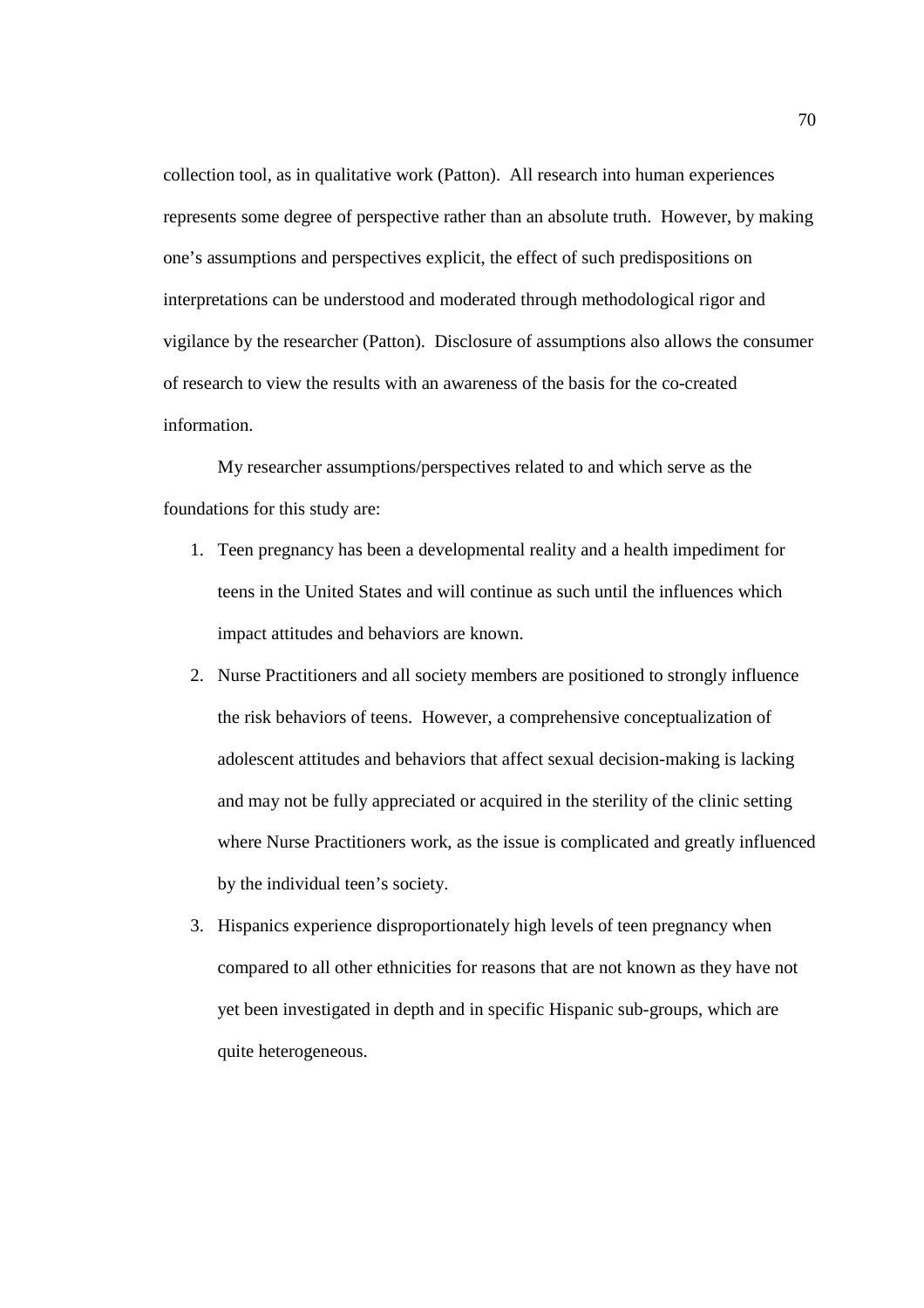- 4. Based upon the experiences of living and working in northern New Mexico, I believe that Long-term Hispanic residents have different attitudes, values, and behaviors related to teen pregnancy than other Hispanic subgroups which remain obscure and mostly uninvestigated.
- 5. Meanings and behaviors are tied to value systems that are socially created by human interactions and are constantly in flux; individuals use self-reflexive processes to internalize values and guide subsequent behaviors.
- 6. Societal influences on one's attitudes and behaviors can be identified and understood by hearing the stories of those experiencing, interpreting, and constructing meaning of their social world. The meaning and importance of human experiences can be revealed through personal accounts that prioritize and add depth to explanations of values, beliefs, customs, and attitudes.

The potential bias relative to the current research and presented in these assumptions was acknowledged in the research process. A deep astuteness and vigilance throughout the research process allowed me to be aware of my personal assumptions and ensure that such predispositions served only as a means of co-creating understanding of the data. The careful and systematic use of the criteria for methodological rigor in qualitative research, as detailed in the following section, also assisted in this process.

### Methodological Rigor

A variety of sources describe the criteria for methodological rigor in ethnography, which include the importance of assuring credibility and quality, or truth in qualitative research (Cutcliffe, & McKenna, 2002; Fossey et al, 2002; Roberts, 2006; Patton, 1999). Yet, only Lincoln and Guba (1985) have set enduring criteria for rigor in qualitative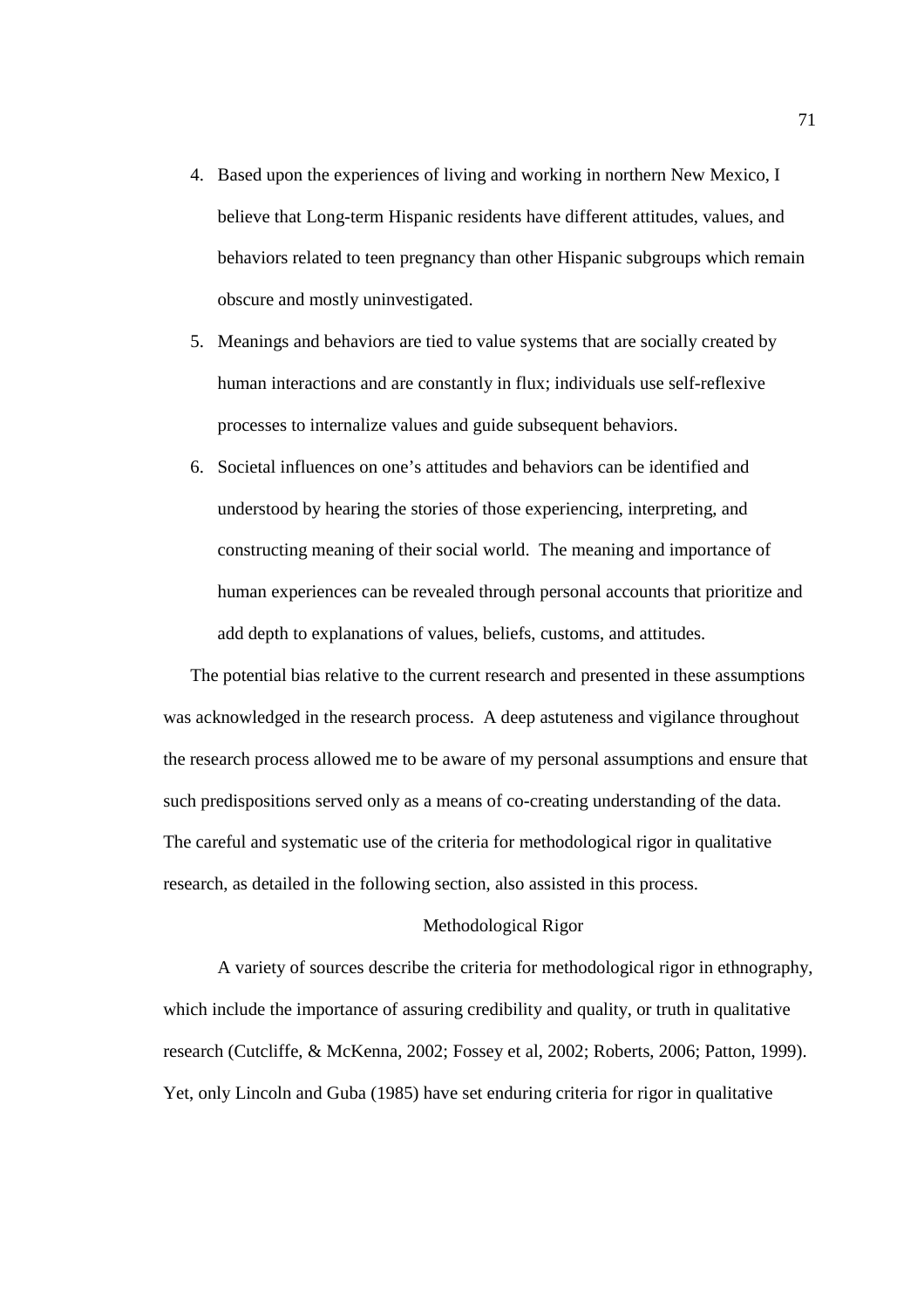research. Lincoln and Guba describe trustworthiness as an element of rigor in qualitative work and delineate methods that help the consumer of the research to determine the applicability of the research and the credibility of its findings. The 25 year-old criteria for rigor, set by Lincoln and Guba, remain the gold standard for qualitative research and suggest that by using a variety of methodological techniques, trustworthiness of the data can be attained. The current study adopted the following Lincoln and Guba criteria of (a) credibility; (b) transferability; (c) dependability; and, (d) confirmability.

# *Credibility*

Lincoln and Guba (1985) suggest that credibility in qualitative research can be secured through the processes of prolonged engagement, persistent observations, triangulation, and member checks. All of these measures were utilized in the current study.

*Prolonged Engagement*. Prolonged engagement is the investment of sufficient time to achieve the purposes of "learning" the culture, testing for misinformation, and building trust with informants (Lincoln & Guba, 1985). This technique adds scope to the data collection.

I have resided in northern New Mexico for the past 33 years and have important relationships with both adults and youth in the communities through volunteerism with local groups and health work. Over the past five years, I performed an extensive review of the literature as well as a pilot study focusing on the reproductive health of New Mexican Hispanics where interview questions were piloted and a basic understanding of the cultural milieu was obtained.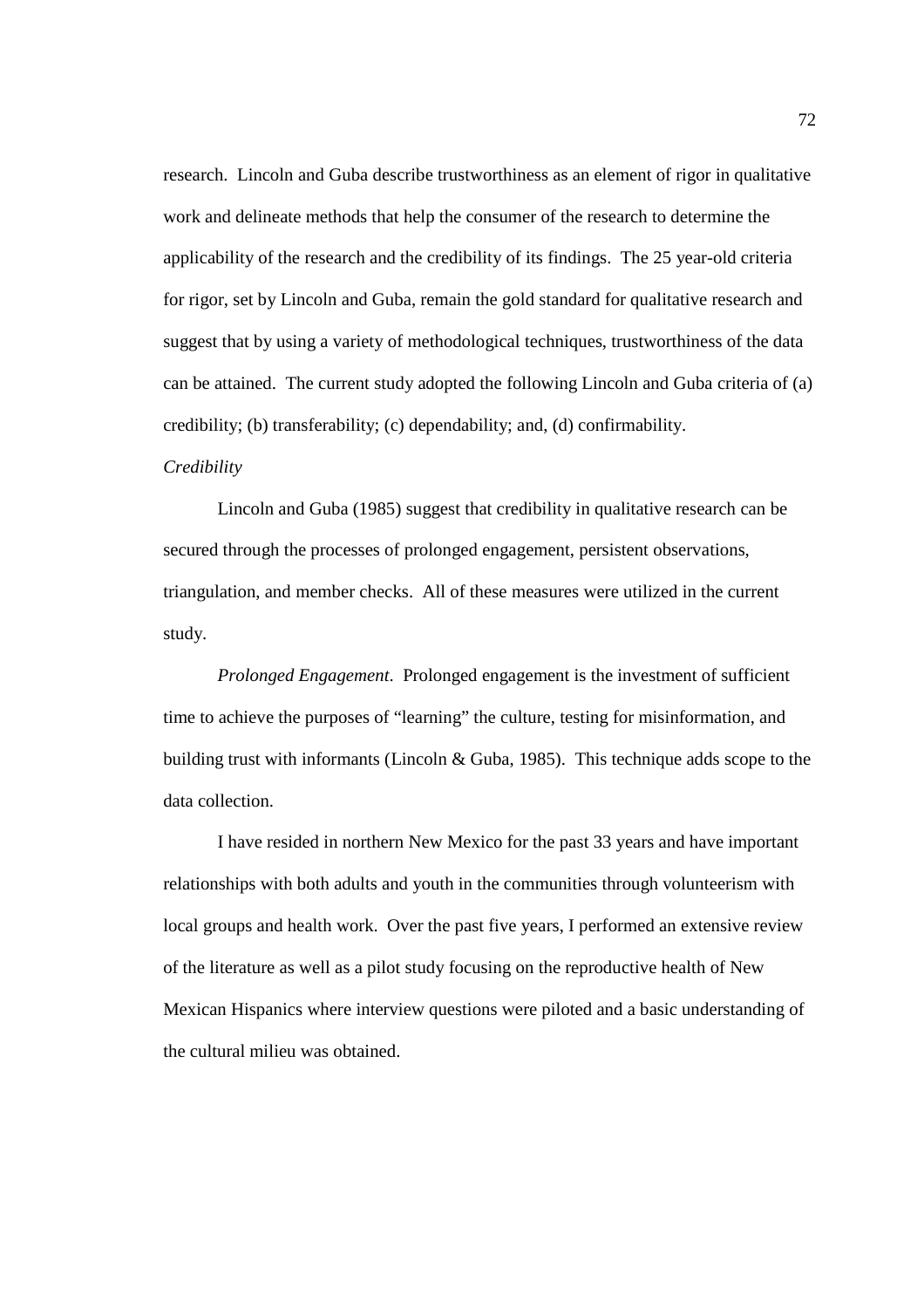*Persistent Observation*. Persistent observation was used to identify those elements that were most characteristic or relevant to the issues being investigated. It provided focus, depth (Lincoln & Guba, 1985), and salience to the data. The processes of persistent observation in this study were sequential interviews for two primary participants and participant observations that systematically occurred at points throughout the entire data collection period. Engaging in sequential interviews allowed for opportunities to clarify misconceptions and probing deeper into salient items that emerged during the initial conversations (Lincoln & Guba). Although only two second interviews occurred with primary participants, as findings began to emerge from initial interviews, interview guides were modified for use with all successive participants (eighteen participants). Modifications included development of additional questions to ensure depth and clarity of findings in the data set. Observations allowed for both validation of the interview data and prompting of further questions for subsequent interviews regarding the context of the environment (Patton, 1999).

*Triangulation.* Triangulation is an important process of using a variety of data sources and methods to ensure completeness of the ethnographic record (Creswell, 2003) and a complete view of the issue under study. "It improves the probability that the findings and interpretations will be …credible" through verifying the information with several sources (Lincoln & Guba, 1985, p. 305). In the current research, triangulation was used in both data sources and data collection methods.

Triangulation of data sources allows for multiple points of data to provide the researcher with several perspectives that verify or complete one another, thus assisting the researcher's understanding of the information (Lincoln & Guba, 1985). Analysis of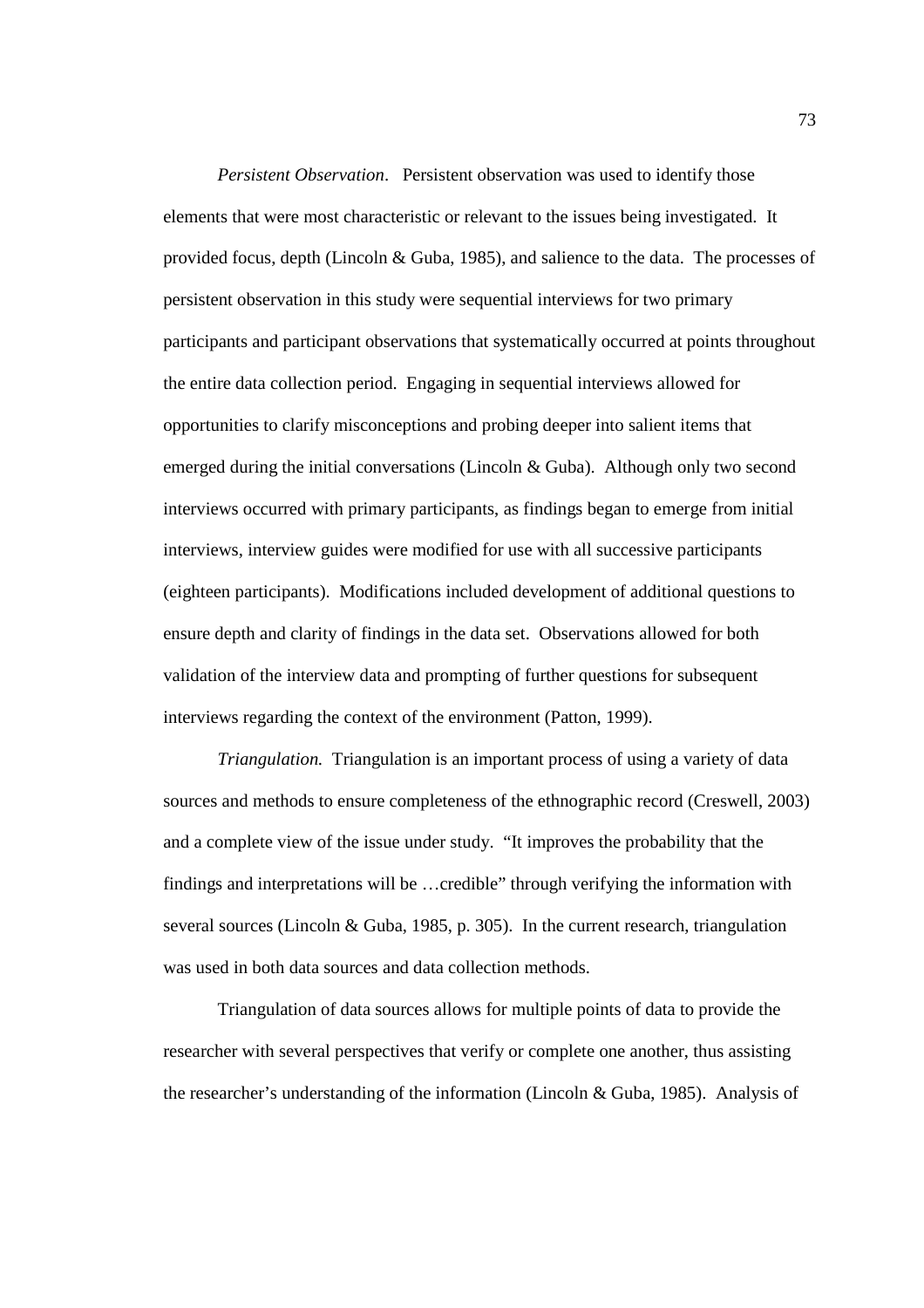different data sources allows for comparisons between what people say in private and what they do in public (Patton, 1999). Each of the four sources of data and collection methods, in this study, provided a different type of data about the sexual attitudes and behaviors of interest. The interviews provided in-depth information about the participant's sexual attitudes (values and beliefs important to them and shared by societal participation). The demographic data and observations provided context for the participant's attitudes and behaviors. The field notes provided observations about the environment, individual behaviors, and researcher's impressions about the research process, which were not captured on the audiotapes or in the transcripts.

*Member Checks.* According to Lincoln & Guba (1985, p. 314), member checks are the "most crucial technique for establishing credibility". This process involves validation of individually collected data and its interpretations with members of the population where the data were collected (Creswell, 2003). During the entire interview process, an informal means of member checking involved validation of emerging understandings acquired in prior interviews, when interviewing subsequent participants. Participants were asked to share their ideas about commonalities that were developing during the data collection process as well as views and ideas reported by their peers. In addition, all interviews were closed with a summary of my understanding of the current discussion with them and a request for the participant to validate any points of understanding or agreement and further elaboration and clarification on any misunderstandings.

A more formal process of member-checking occurred with the two primary participants who participated in second interviews. As individual lives and levels of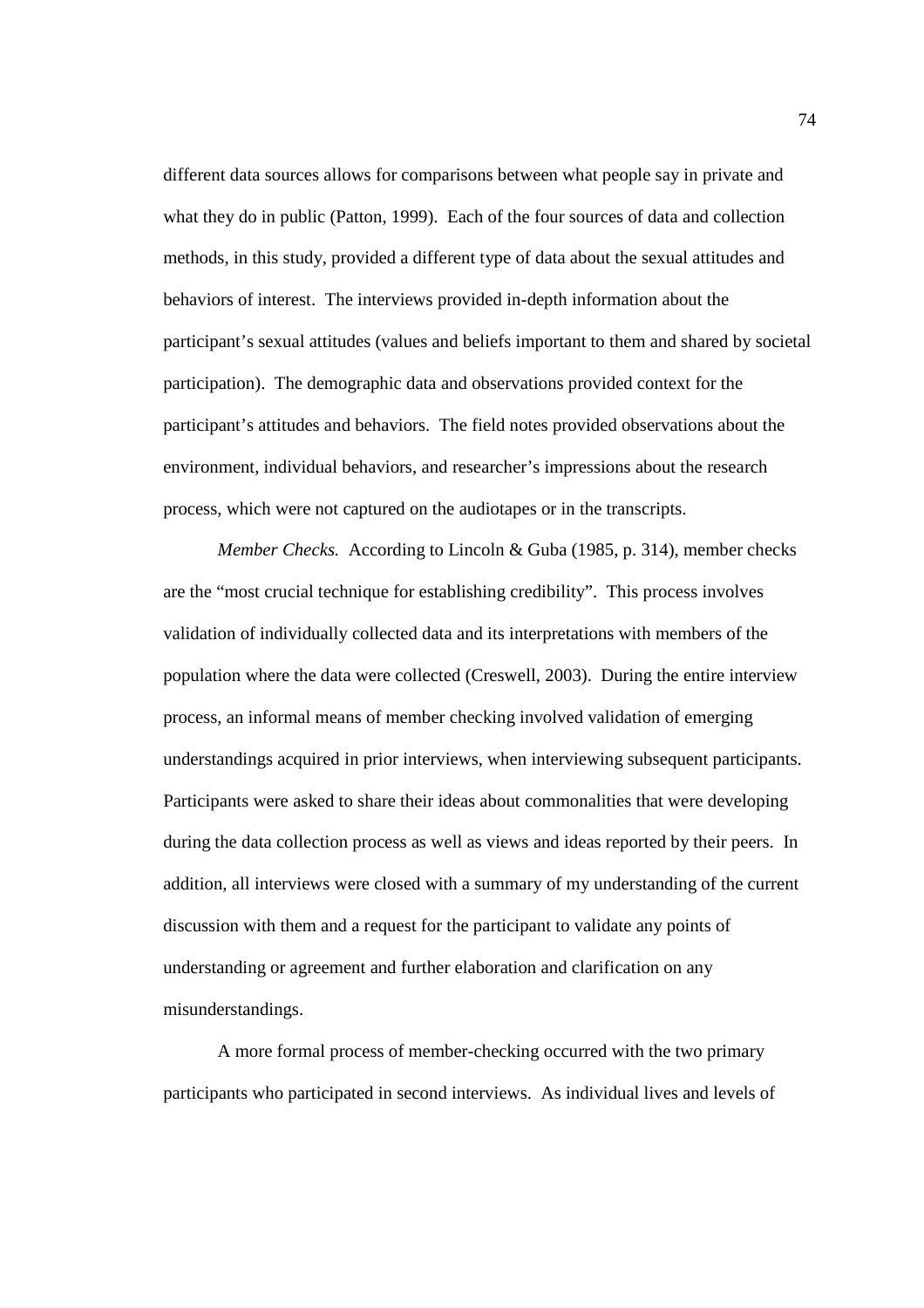insight differ from person to person, member checks may not be uniform and may serve more so to provide in-depth data about emerging ideas and the researcher's interpretations than as a method to seek uniformity in the data (Sandelowski, 2002). As it is unlikely that any participant will have a comprehensive picture of the phenomenon under inquiry, member check information was accepted as the individual's contribution to a part of the research, which should contain a recognizable feature of themselves or their experience in the analysis (Cutcliffe & McKenna, 2001). Second interviews with primary participants included a summary of findings to date and a request for their thoughts and feelings on the emerging understandings. The participants responded by either validating the information or offering clarifying or alternative ideas why other participants may have reported what they did. Both primary participants expressed much agreement with the emerging understandings and neither verbalized divergence or dissent on the data

## *Transferability*

 Transferability, or the applicability of specific research to other populations, is the responsibility of "…the person seeking to make the application elsewhere" (Lincoln & Guba, 1985, p. 298). The researcher's obligation is to present the research in a narrative format using rich and detailed descriptions (Lincoln & Guba; Spradley &McCurdy, 1972) that allows the consumer of such work to determine if the findings are transferable to their population of interest. "The responsibility of the original investigator ends in providing sufficient descriptive data to make such similarity judgments possible" (Lincoln & Guba, p. 298). I presented a rich and detailed description of the findings in this study.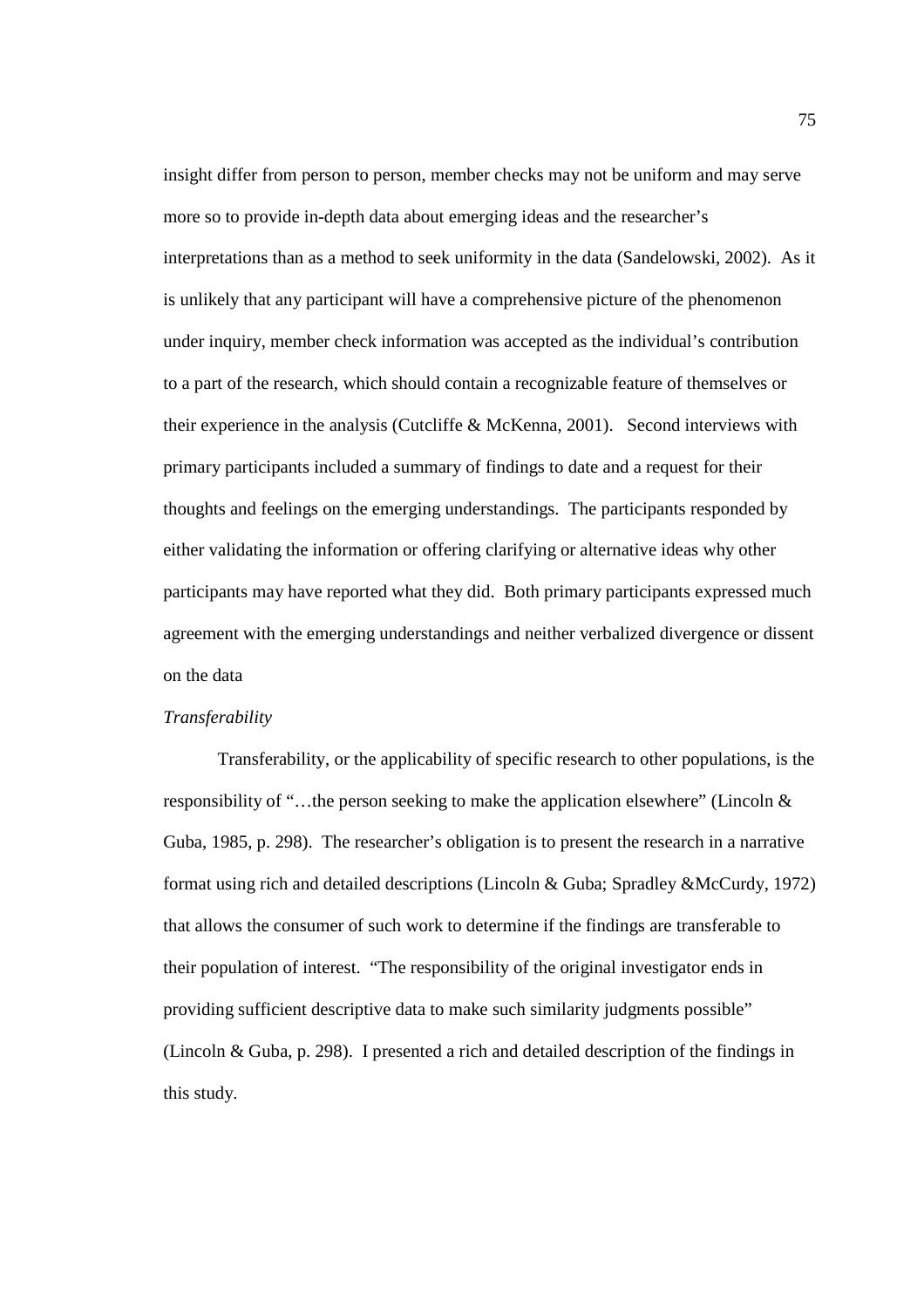#### *Dependability*

 Dependability, or the authenticity of the research process and its findings, was maintained through audits. Field notes of the research process were audited in an ongoing fashion during periodic discussions with expert and faculty researchers to discuss and debrief the research procedures and its findings. These peer debriefings served to explore aspects of the research that "might otherwise remain only implicit within the researcher's mind" (Lincoln & Guba, 1985, p. 308) and to examine the processes and findings for accuracy.

#### *Confirmability*

 Confirmability is the dependability in findings and is achieved through audits of the data, its interpretation and inferences, study procedures, and study findings (Lincoln & Guba, 1985). To accomplish confirmability, all data were maintained, including the indexed data, the codes, the themes, and analysis memos for review by the research committee. All questions and comments regarding this study were addressed.

#### Protection of Human Subjects

As research can carry risk to those who serve as research participants, it is the duty of researchers to protect research informants. The current study was noninvasive and presented minimal risk to the participants. Every effort was made to protect the dignity and confidentiality of all participants. All participants were fully consented/assented prior to any data collection. All data were stored in a locked cabinet in the locked office of the investigator and any data with identifying information was destroyed at the completion of the project. All participants were informed of any risks related to participation and allowed to withdraw at any time and without consequence. No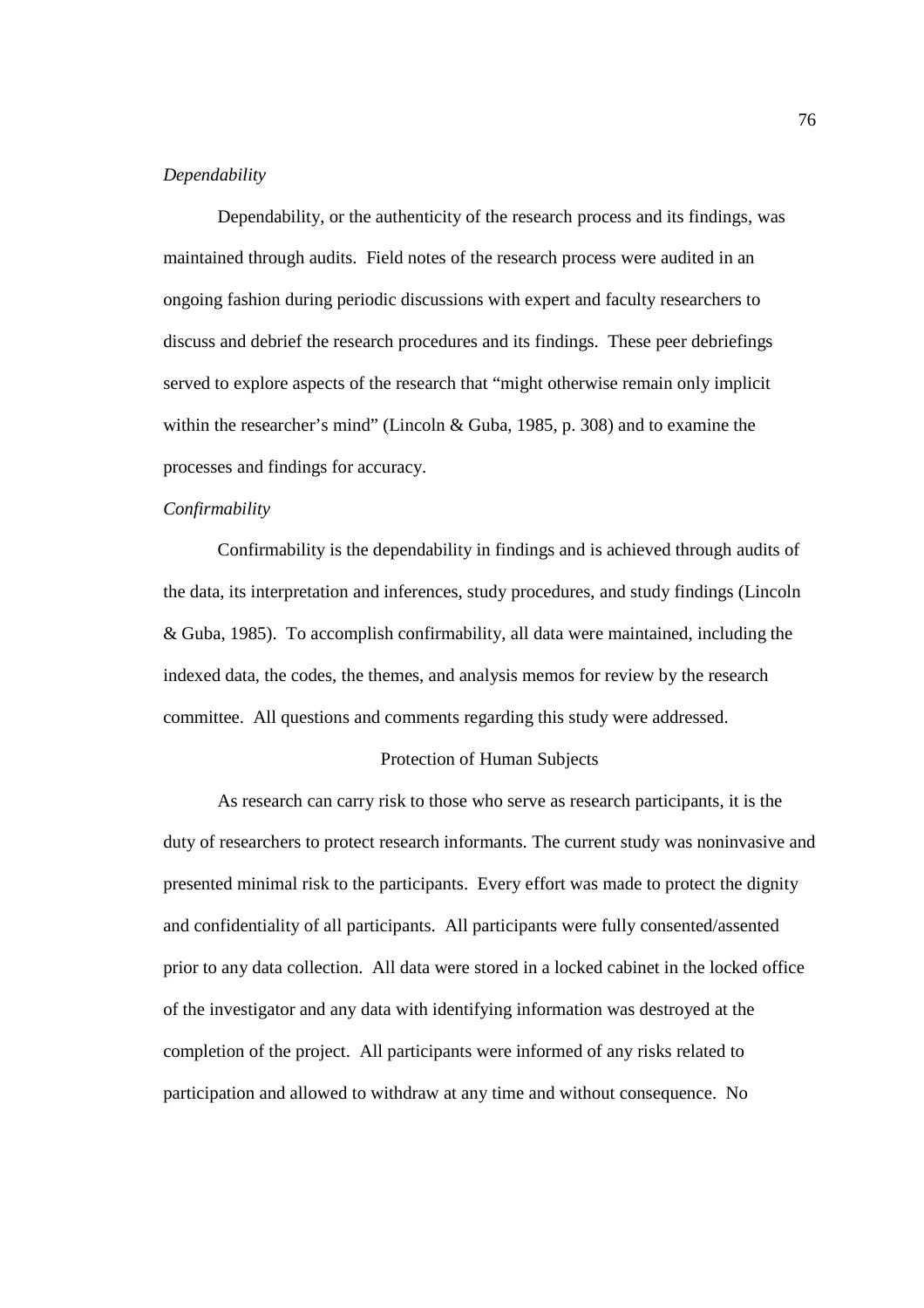participants withdrew from this study. This study was evaluated and approved by the University of New Mexico's Human Subjects Committee, for purposes of ethical review, prior to commencement.

# Chapter Summary

Chapter 3 presents the methodology for this research. The current study is a focused ethnography into the sexual attitudes and behaviors of parenting, Long-term Hispanic female teens in NNM. Data included interviews with primary and secondary participants, demographic data from all participants, observational data, and field notes. Data were analyzed using Immersion and Crystallization to allow for an inductive generation of study findings to answer the research questions. Trustworthiness in the research occurred through multiple processes, including credibility through prolonged engagement, persistent observations, triangulation, and member checks. Rich and thick descriptions allow for a transferability of findings, and dependability and confirmability was maintained by providing information for audit processes. A discussion of the protection of human subjects and measures to minimize risk were presented.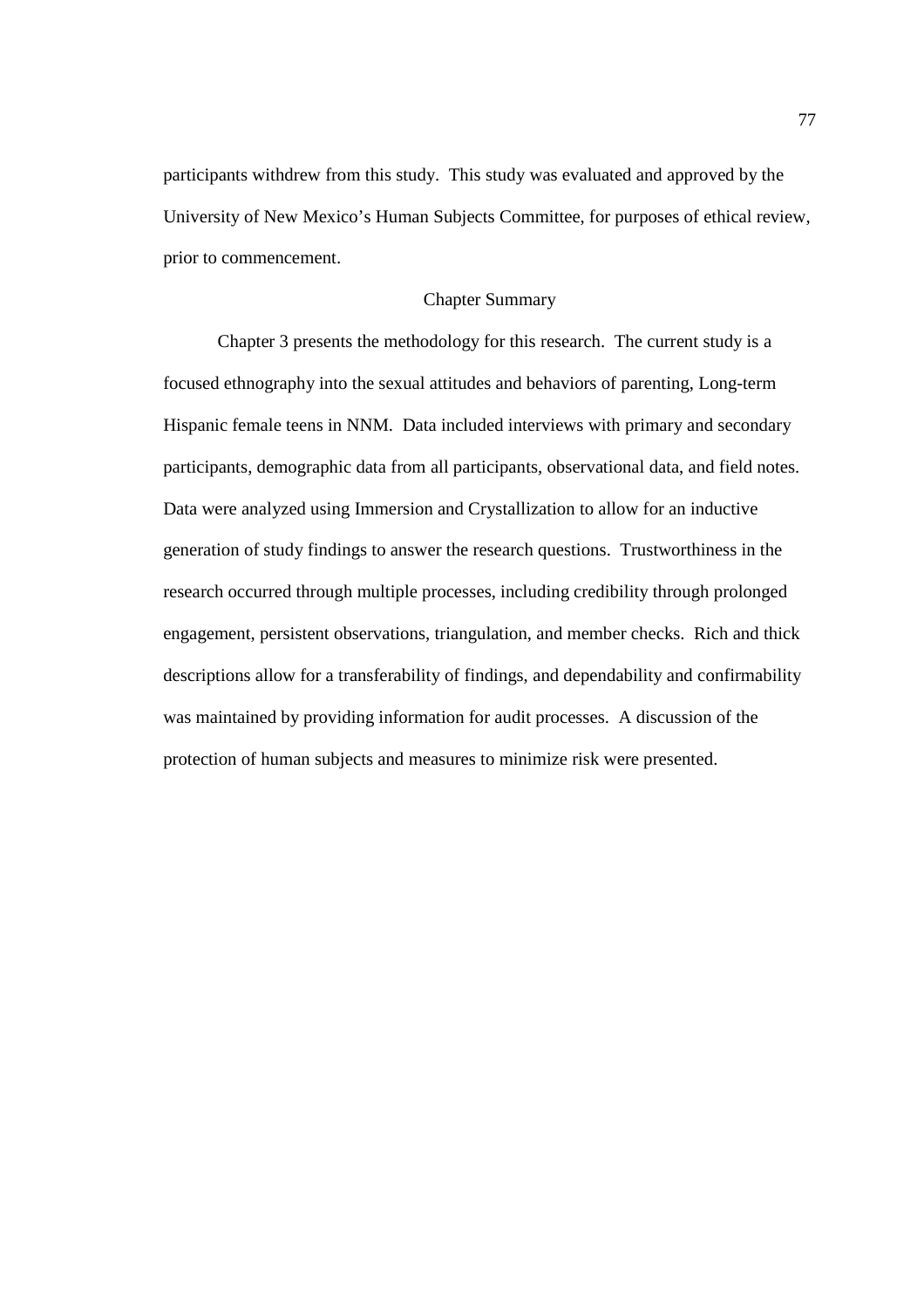#### **Chapter 4: Demographics and Narratives**

Chapter 4 consists of three parts: (a) demographics of the samples; (b) the context that framed the experiences of the participants; and, (c) narrative overviews of the ten primary participants.

## Demographics of the Sample

Ten primary participants and ten secondary participants, who met the inclusion criteria, were interviewed. Table 1 provides demographic information of the primary participants.

## *Primary Participants*

*Age.* The youngest primary participant was fifteen and the oldest was seventeen. The mean age was 16.6 years  $(SD = 0.069)$ .

*Family.* Forty percent  $(N = 4)$  of the participants lived with their boyfriend and his family, another 40% (N = 4) lived with their own parent(s)/family, and 20% percent (N = 2) resided with other family members.

*Family of origin.* Sixty percent  $(N = 6)$  of the participants were raised in a single parent home, 20% ( $N = 2$ ) were raised by their grandparent(s), 10% ( $N = 1$ ) were raised by both parents, and another 10% ( $N = 1$ ) were raised by an adoptive family.

*Siblings*. All of the primary participants had siblings.

*Children*. All of the primary participants had children, under the age of 12 months, who were living with them.

*Marital Status/Relationships.* Sixty percent  $(N = 6)$  of the participants were in a dating relationship with a male partner,  $30\%$  (N = 3) of the participants were single and not dating anyone, and 10% ( $N = 1$ ) was married to the biological father of her child.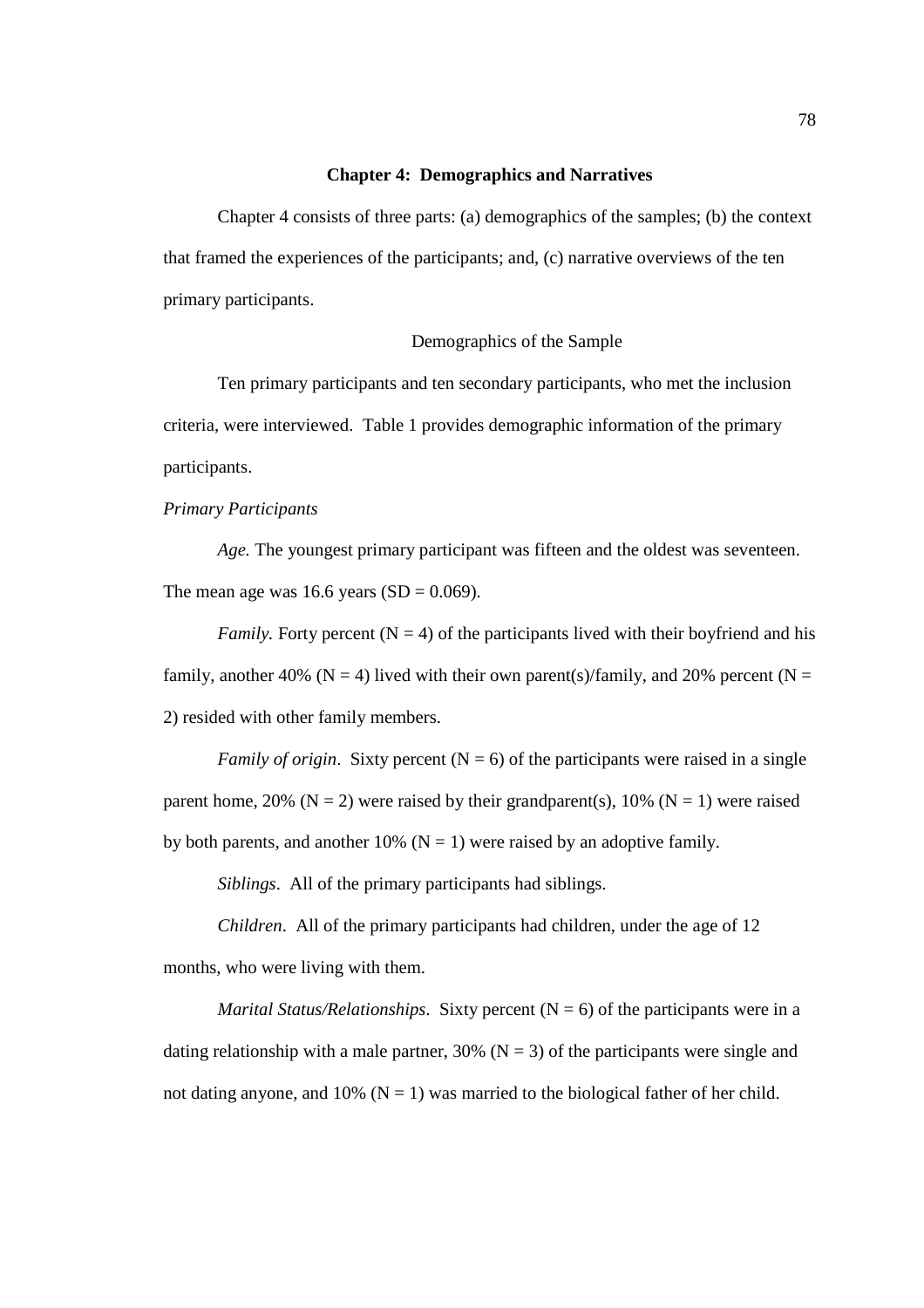*Employment*. All of the primary participants were unemployed at the time of their interviews.

*Socioeconomic Status.* Ninety percent  $(N = 9)$  of the primary participants were living at or below the state's poverty level as measured by receipt of state/federal assistance for impoverished persons (i.e. Welfare, Medicaid, WIC). Ten percent  $(N = 1)$ of the participants had a family income level above the state's poverty level.

*Education*. Thirty percent  $(N = 3)$  of the participants had completed a ninth grade education level, 20% ( $N = 2$ ) had completed a tenth grade education level, 30% ( $N = 3$ ) had completed an eleventh grade education level,  $10\%$  (N = 1) had graduated from high school and 10% ( $N = 1$ ) had earned her GED (Graduation Equivalency Degree) while classified as a tenth grade student.

 *Place of Birth.* All of the primary participants were born and raised in New Mexico, as had their parents and grandparents.

*Language*. All of the primary participants spoke English as their primary language. This was also the primary language spoken in their homes.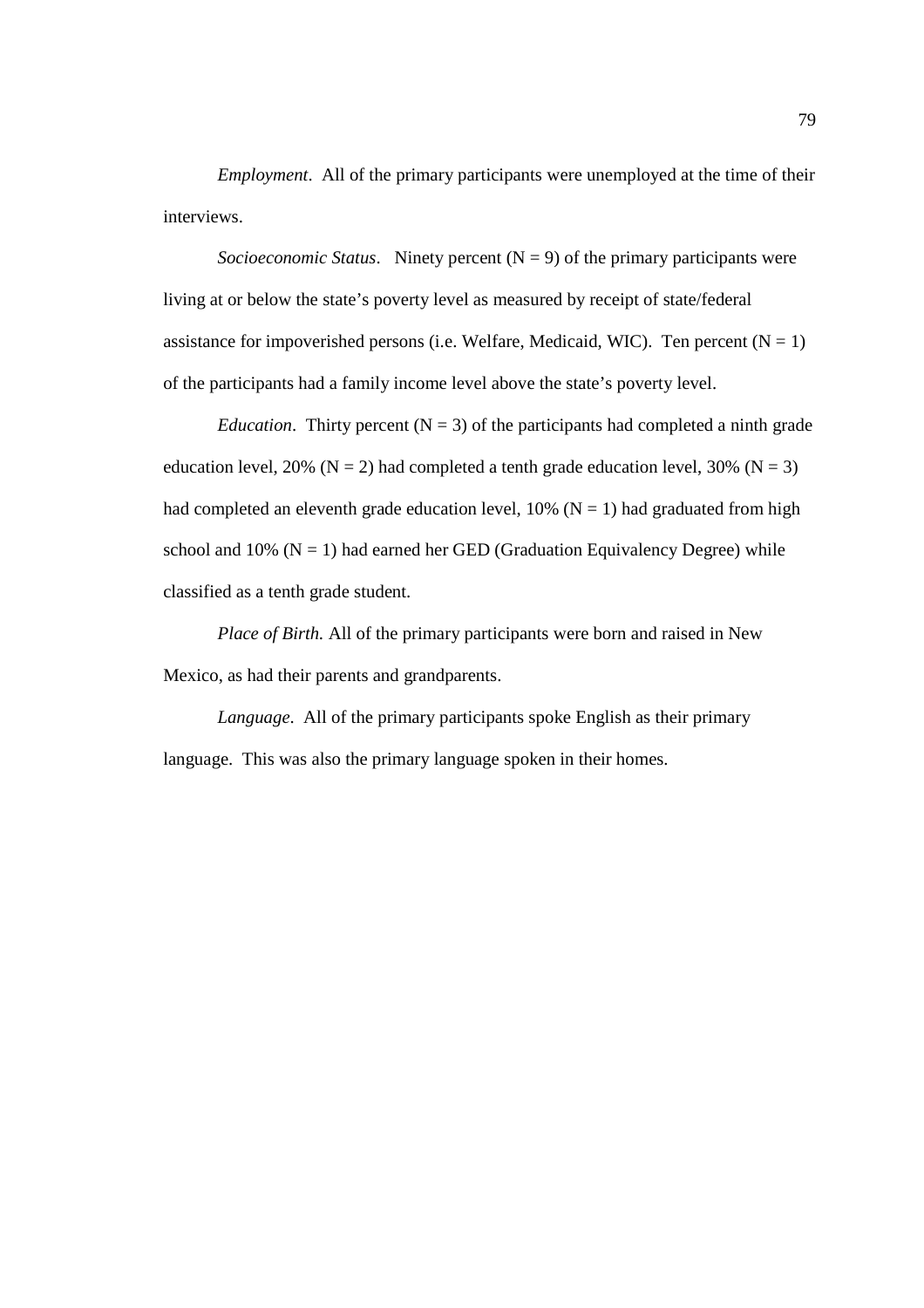| <b>Name</b>                      | Age | <b>Marital</b> |                  | Child's Raised by | Reside w/      | <b>Employment Poverty Education</b> |                        |                             | <b>Siblings</b> |
|----------------------------------|-----|----------------|------------------|-------------------|----------------|-------------------------------------|------------------------|-----------------------------|-----------------|
|                                  |     | status         | age              |                   |                |                                     |                        |                             |                 |
| Elizabeth                        | 17  | Married        | $11 \text{ m}^*$ | $GP**$            | Spouse         | No                                  | Yes                    | $10th$ grade                | Yes             |
| Roberta                          | 15  | Dating         | $3 \text{ m}^*$  | Parents           | Parents        | No                                  | Yes                    | $9th$ grade                 | Yes             |
| Lola                             | 16  | Dating         | $6 \text{ m}^*$  | $GP**$            | Boyfriend      | N <sub>o</sub>                      | Yes                    | $9th$ grade                 | Yes             |
| Eve                              | 17  | Single         | $4~\mathrm{m}^*$ | Parents/GP**      | $GP**$         | N <sub>o</sub>                      | $\rm No$               | $10^{\text{th}}/\text{GED}$ | Yes             |
| Santana                          | 17  | Single         | $4 \text{ m}^*$  | Parent            | Parent         | N <sub>o</sub>                      | Yes                    | $10th$ grade                | Yes             |
| Asabel                           | 17  | Dating         | $2 \text{ m}^*$  | Parent            | Parent         | No                                  | Yes                    | $11th$ grade                | Yes             |
|                                  |     |                |                  |                   |                |                                     |                        |                             |                 |
| Julia                            | 17  | Dating         | $3 m*$           | Parent            | Boyfriend's No |                                     | Yes                    | Diploma                     | Yes             |
|                                  |     |                |                  |                   | family         |                                     |                        |                             |                 |
| Susanna                          | 16  | Dating         | $2 \text{ m}^*$  | Parent            | Boyfriend's No |                                     | Yes                    | $9th$ grade                 | Yes             |
|                                  |     |                |                  |                   | Family         |                                     |                        |                             |                 |
| Rose                             | 17  | Single         | $3 \text{ m}^*$  | Parent            | Parent         | No                                  | Yes                    | $11th$ grade                | Yes             |
| Valerie                          | 17  | Single         | $8 \text{ m}^*$  | Parent            | Other          | No                                  | Yes                    | $10th$ grade                | Yes             |
|                                  |     |                |                  |                   | family         |                                     |                        |                             |                 |
| Mean age = 16.6 yrs. $SD = 0.69$ |     |                |                  |                   | $*m$ = months  |                                     | ** $GP =$ grandparents |                             |                 |

Table 1. Demographics of the Primary Participants.

# *Secondary Participants*

 The secondary participants were adults, aged 18 years and older, who lived and worked in the counties where the study was conducted. These persons were selfdescribed Hispanics and resided in areas of New Mexico of interest to this study. All secondary participants were born and raised in New Mexico, as had one or both of their parents. I recruited the participants individually as many were known to me through their employment and were believed to hold valuable insight into the behaviors related to teen pregnancy in the Hispanic population of interest. These key informants interacted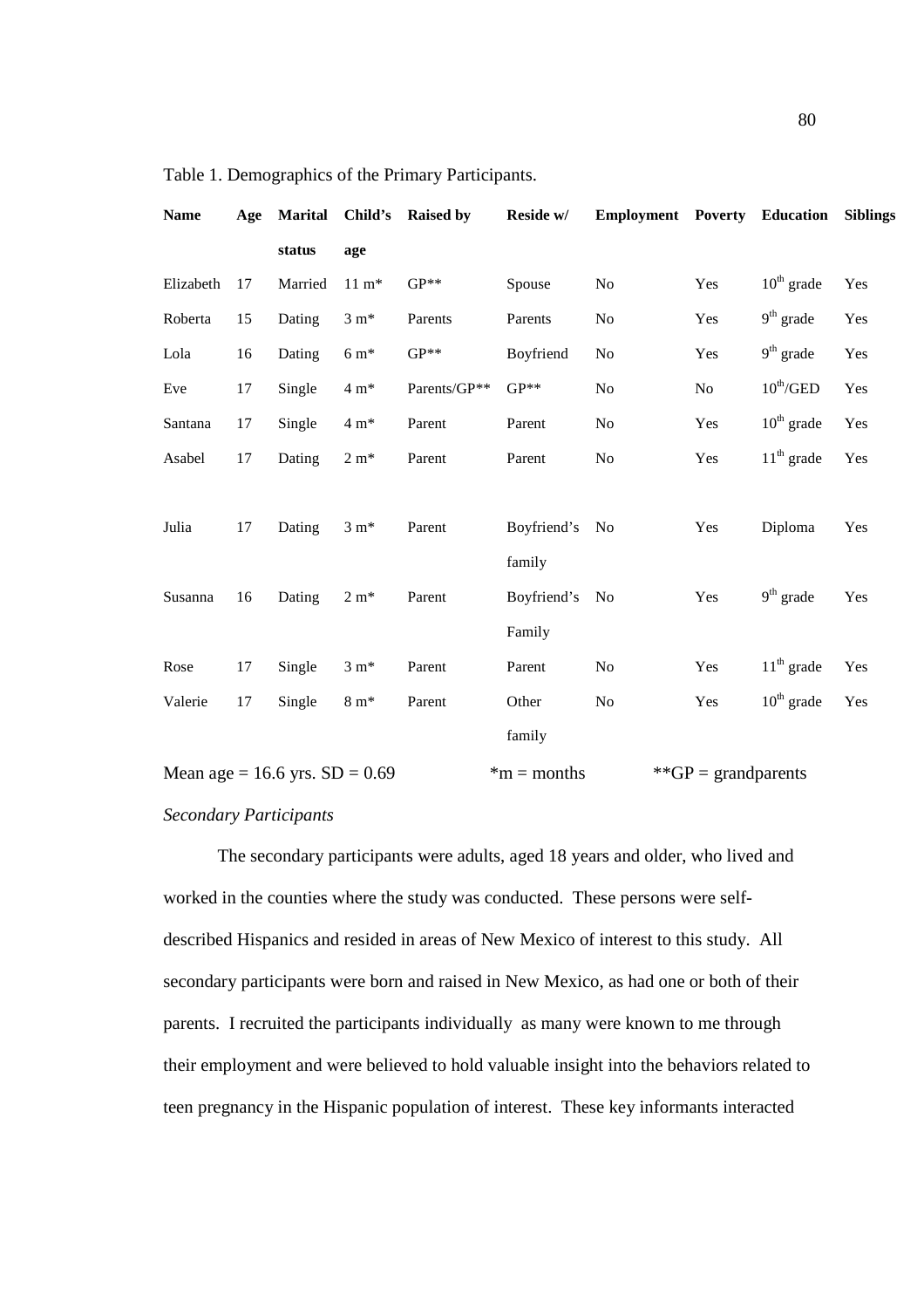with youth on a daily basis and dealt with teens on issues related to pregnancy and reproduction. I contacted the participants either in person or by telephone and asked if they would like to participate in this study.

All of the secondary participants were female and used English as their primary language. Four of the secondary participants worked with teens from one county of interest and three from the other county. An additional three secondary participants worked with teens from both counties. Forty percent  $(N = 4)$  of the secondary participants were between the ages of 31 and 40 years, fifty percent ( $N = 5$ ) of the participants were aged 41 to 50 years, and ten percent  $(N = 1)$  were between the ages of 51 and 60 years. Ninety percent  $(N = 9)$  of the secondary participants had school-aged children, 10% ( $N = 1$ ) of the participants had no children.

All of the secondary participants were employed full-time in careers that involved work with youth. Twenty percent  $(N = 2)$  of the participants were high school counselors, 20% ( $N = 2$ ) were school nurses, 10% ( $N = 1$ ) were public health nurses, 10%  $(N = 1)$  were high school teachers, 20%  $(N = 2)$  were advanced practice nurses who provided medical services to teens who were pregnant and/or parenting and their children, 10% ( $N = 1$ ) were case managers for pregnant and/or parenting teens, and 10%  $(N = 1)$  were coordinators of school-based health clinics.

#### **Context**

 The context of this study serves to describe the similarities in the experiences and lives of the participants and makes connections among importances (Wolcott, 1999); it describes the framework where people live, experience and behave (Patton, 2002). The context provides information for interpreting the experiences of humans in their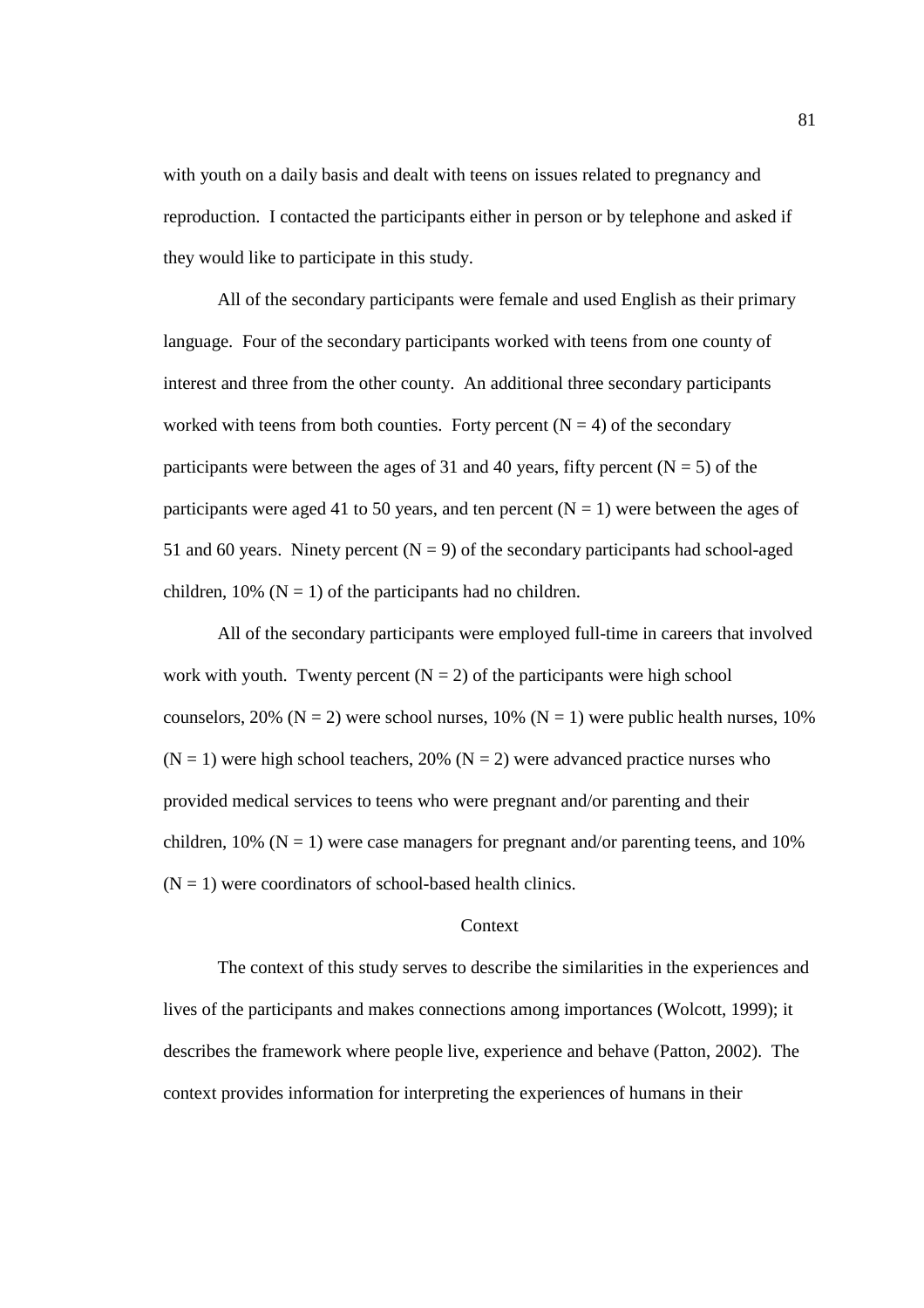particular setting, place and time (Patton). These commonalities assist in relating the background and circumstances the participants were exposed to and which have influenced their lives. The context of this study was acquired by using a combination of information including statistical, interview and observational data and is described as follows: (a) small and rural communities; (b) chaotic environments; (c) teen mothers as the primary parent; (d) children as the focus of current life; (e) external locus of control; and, (f) dreams of bettering themselves in the future.

# *Small and Rural Communities*

 I conducted this study in two small and rural counties of northern New Mexico. Population density is only 3.4 to 7.7 persons per square mile in County One and 0.4 to 3.3 persons, in County Two (NMDOH, 2008) with residents holding personal income levels well below the state and national poverty levels; annual per capita income in County One is only \$24,211 and in County Two, \$18,037 as compared to \$29,929 for the state and \$36,276 nationally (NMDOH, 2008). The primary and secondary participants describe difficulties related to rural living as not having many entertainment choices or opportunities for youth to engage in activities other than using alcohol and drugs and unprotected sex. The secondary participants describe areas for improvement in their communities which focus on youth recreational opportunities, improved access to family planning services, and opportunities for kids to envision futures outside of these small, rural areas. A few secondary participants described youth in these communities that have never traveled beyond a major city in central New Mexico, a situation they felt limits the future dreams for youth as they may know nothing other than their current surroundings which are typified by unemployment, drug use, low income jobs, and young and repeated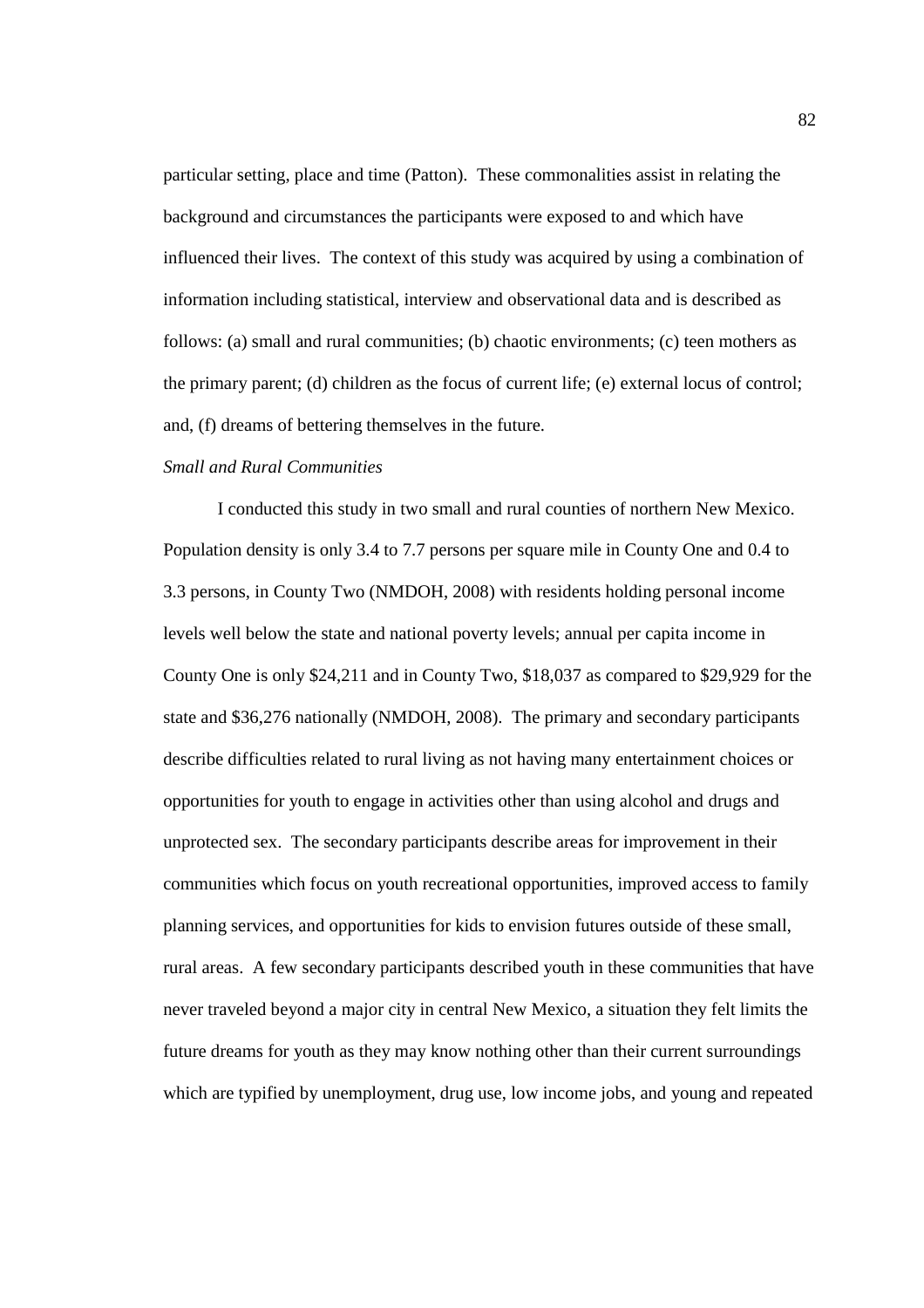pregnancies. Observations support the description of the communities. A recreational center was available in only one community, but cost to enter and engage in activity was prohibitive for many youth. Community events were sporadic and few events were free to attend. Most events were geared towards adults and "boring" or not interesting for youth. Activities for youth mostly revolve around sports and usually involve some sort of after-activity event ("party after the game") where youth went to socialize. Only a couple of annual events drew great attendance from persons of young ages. However, even during these events, family participation was minimal. Adults spent their time listening to music, eating and socializing with one another, while the youth congregated in other areas where they could "hook up" with each other and plan for other activities, away from the adults.

## *Chaotic Environments*

 In 2006, the marriage rate in the state of New Mexico was 6.7 per 1.000 persons while the country's rate was 7.3 (NMDOH, 2008). The rate of divorce in New Mexico was 4.2 per 1,000 and 3.6 for the country, during the same time period (NMDOH). Statistics for death rates due to drug and alcohol use indicate that the drug-induced death rate in New Mexico for 2006 was 21.3 (11.3 for the U.S.), the alcohol-induced death rate was 16.7 (7.0 for the U.S.) followed by firearm injury deaths of 13.9 (10.2 for the U.S.), per 100,000 persons (NMDOH). The majority of participants described homes of youth as chaotic. Many homes are single-parented and with multiple children. Grandparents and other family members often take on the role of primary caretaker as the youths' own parents are absent, unemployed, drug addicted, or otherwise unavailable or unwilling to care for them. The primary participants describe being shuffled from home to home,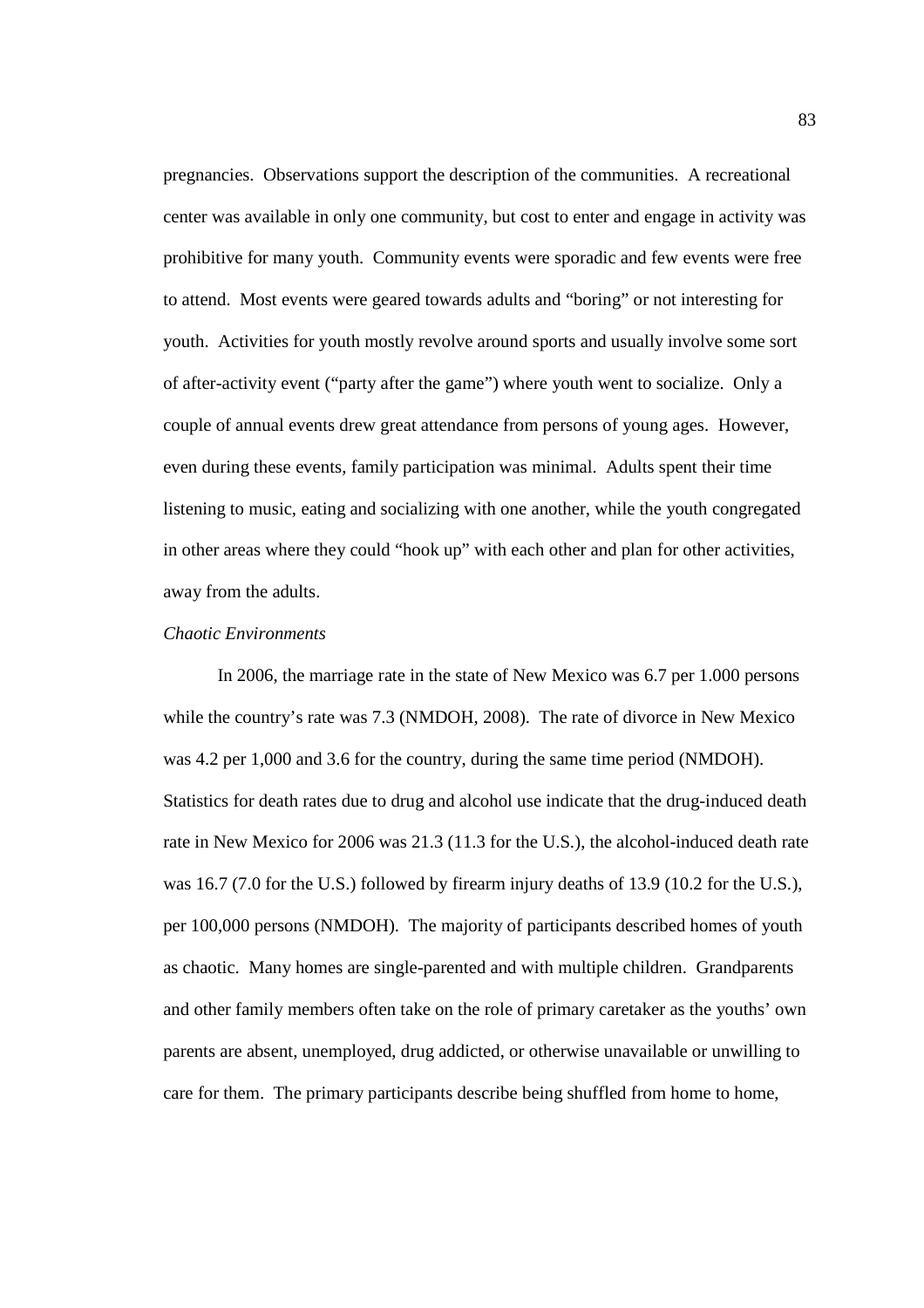being unsupported emotionally, living with inattentive adults, kicked out of their homes, or even witnessing drug-use by their parents. Only one primary participant lived in a home with an intact marriage between her biological mother and father. This participant voiced feeling uncomfortable about her parents openly condoning a sexual relationship between her and her middle school-aged boyfriend. The secondary participants agree with these descriptions and add that although there is usually an adult family member who provides housing for youth, the emotional support, guidance, and love is often missing; this may be seen as a risk promotive environment for the sexual activities of youth.

The secondary participants add that chaotic and unsupportive homes may be one reason teens choose pregnancy; to have something/someone of their own to love and who loves them in return. In 2006, Hispanic teens aged 15 to 19 years accounted for 66% of the births but only 21.7% of the state's abortions for girls of this age group (NMDOH, 2008). Teen mothers may also get positive reinforcement regarding their pregnancy and parenthood, through celebrations like baby showers and baptism. Although this attention is worrisome to the secondary participants who feel that youth should not be positively reinforced in this manner, it is accepted that these are celebrations of a new life, not of the teen method of its introduction into the community. Roles, such as godparent to the child, are considered to be socially important. It is this importance that secondary participants believe drives the celebrations.

Observations support the descriptions of chaotic environments. Some parents/families of the participants were observed to be intoxicated publicly, fighting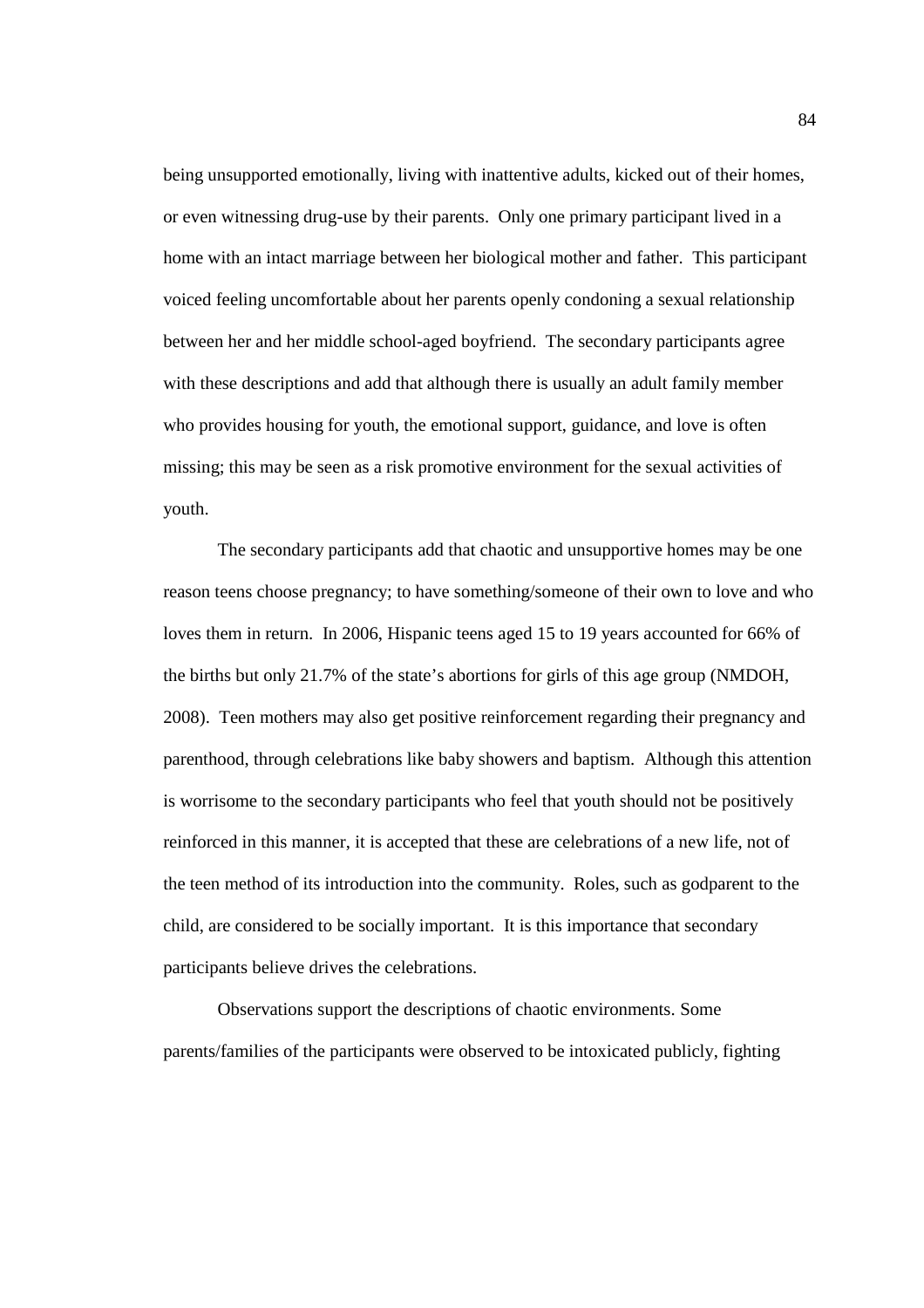with one another, and/or somewhat distant from their children, but very proud and happy when engaging in celebrations surrounding baptism or baby showers.

#### *Teen Mothers as Primary Parent*

 The primary participants describe experiences where they are the primary parent and caretaker of their child. Although some of the teens had boyfriends who stayed in a relationship with them after the baby was born, many of the males failed to take on the parenting role fully. The teen mothers described bickering and arguing within the relationship over day-to-day activities such as whose turn it was to change the baby's diaper, make a bottle, or even clean the house where they were living. Some of the primary participants described their partners extended absences due to incarceration for violations related to drug and alcohol use, fighting, firearms and even robbery. Some of the primary participants characterized the fathers as children themselves who have failed to take on the responsibility of being a parent. Many of the teen participants also described feelings of growing independence from the romantic relationship and from their boyfriends versus a prior feeling of emotional dependence they experienced during the pregnancy. Many stated they no longer felt that they needed a boyfriend and that they were now capable of parenting and raising their child independently, if needed.

The secondary participants described likely futures for the teen mothers without the biological fathers. Many predicted that the current romantic relationships would not last and that the teen parents would proceed to be in relationships with other partners and may go on to have more children in their teen years. Observations also supported this description. Teen mothers were viewed taking their children to medical and WIC appointments by themselves or with friends their own age. A teen father was seen only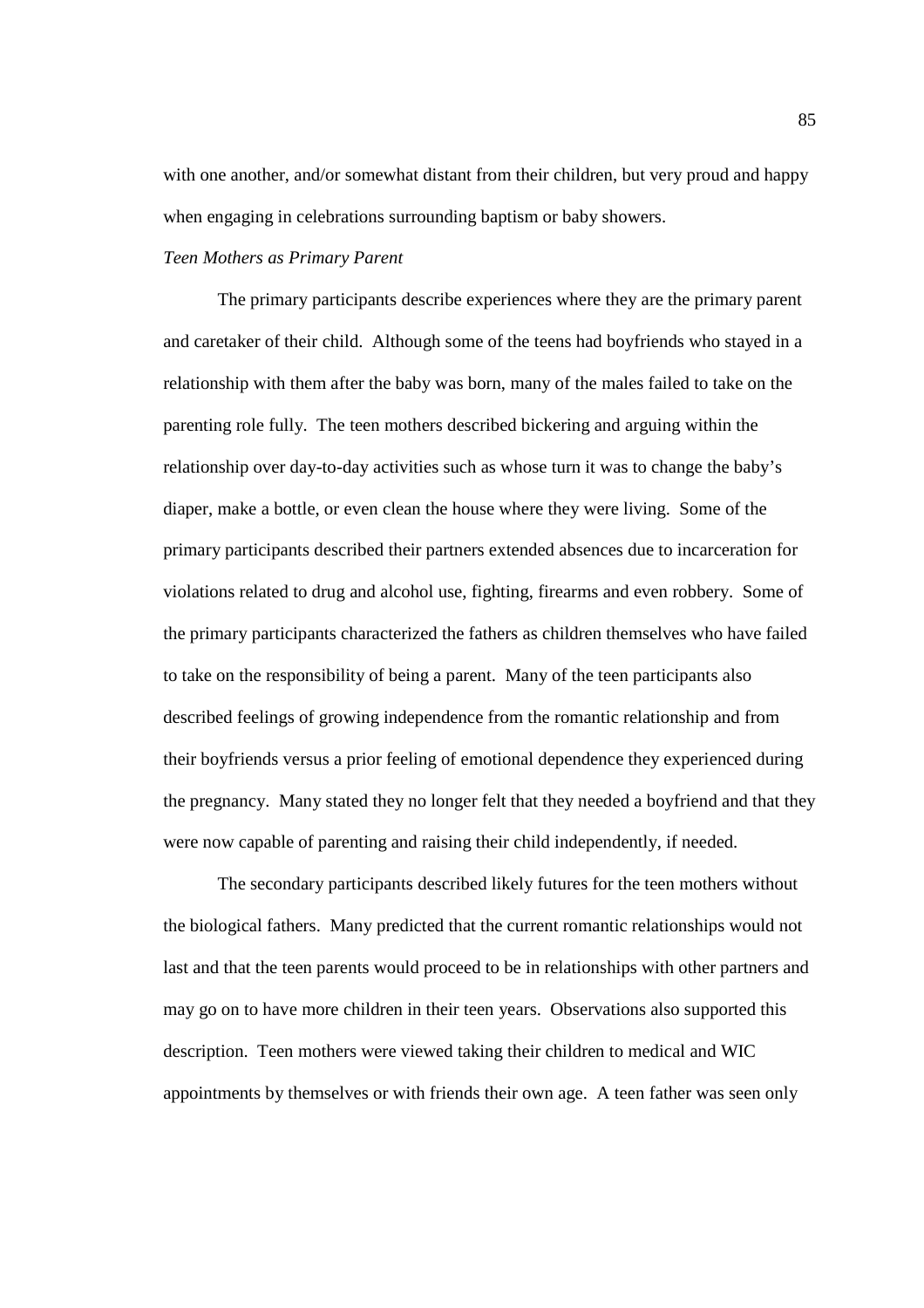once with his partner in public, however both were arguing loudly about who was being unfaithful in their relationship, his failure to take on a responsible parenting role by assisting with grocery shopping and care of the child, and his lack of financial support for groceries and diapers. Teen mothers were generally absent at events such as sporting competitions at the high school and college level. When present at community events, many teen mothers were, again, either without their children or had their children with them and in strollers pushed by their girl friends.

# *Children as Focus of Life*

All of the primary participants described loving their children. Although many wished they had waited until they were older to have children, they did not regret the children themselves. Most of the primary participants described their children as the main focus of their current lives. They spent much time worrying about acquiring diapers, formula, and other necessities for their children. They also viewed their children as a reason to better themselves in the future. Despite the fact that 18.5% of persons in the state held less than a  $12<sup>th</sup>$  grade education and less than 33% of the population held a college degree (NMDOH, 2008), many of the primary participants spoke of dreams to acquire their high school diplomas/GED and secondary education that would enable them to have a career and financial independence. They hoped to provide homes, cars, and many material items for their children. They spoke of their children as a reason to get up in the morning, to pull themselves out of depressive states, and to strive for better than what they had in their own youth. One primary participant dreamed of a stable and good home environment for her child, which she did not have herself. Many of the teen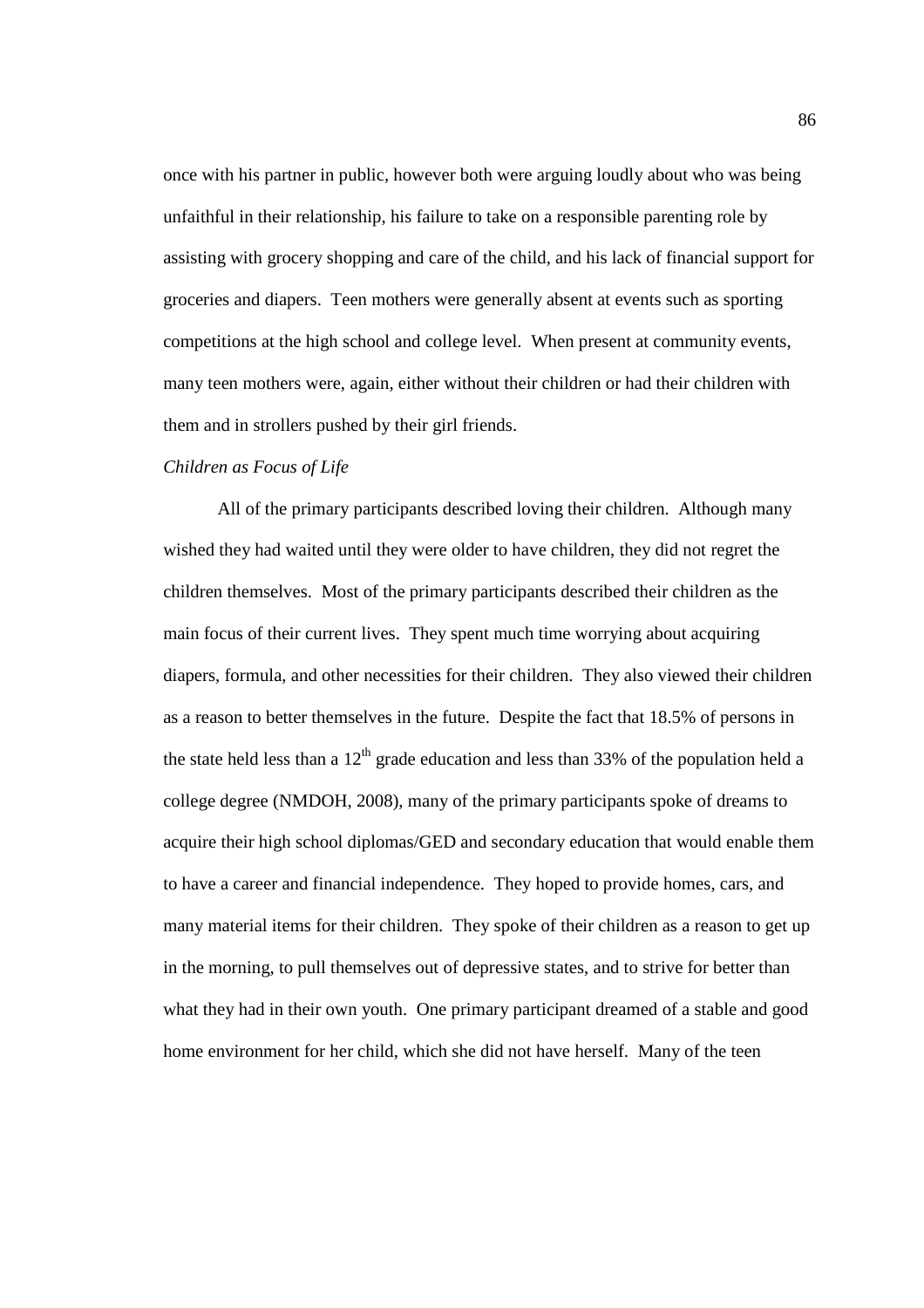participants hoped their own children do not become teen parents and instead do well in school and choose to enjoy their lives without parenting at an early age.

Several secondary participants noted that some teen mothers appeared happier after becoming mothers and were visibly less depressed and lonely. Secondary participants did speak about the love teen mothers have for their children, but several feared what the future would hold for these teens when they realized that their children would not stay small and always be so lovable. Several secondary participants speculated about what life would be like for the teens when parenting became more difficult and isolating as the children aged. They predicted that the teens would not view mothering as fun, joyful, or easy in the coming years; when it would be too late to undo past sexual behaviors. They reported experiences of seeing few children who were parented by their mothers as they aged; instead the children were often in the care of extended family members.

## *External Locus of Control*

 A commonality that surfaced throughout the interviews with primary participants was that of life experiences where things just happened to them and which were out of their control. They recalled events where boyfriends ended up in jail or where they themselves "landed up" pregnant. It seemed, through the discussions, that there was an external force which drove these occurrences; occurrences that deeply impacted the participant's lives. This information was puzzling to the researcher, especially as the discussion took place amid the participant's statements of immense responsibility-taking and rapid maturing related to parenting. Although all primary participants were not using reliable methods of contraception in a correct or consistent manner and all voiced an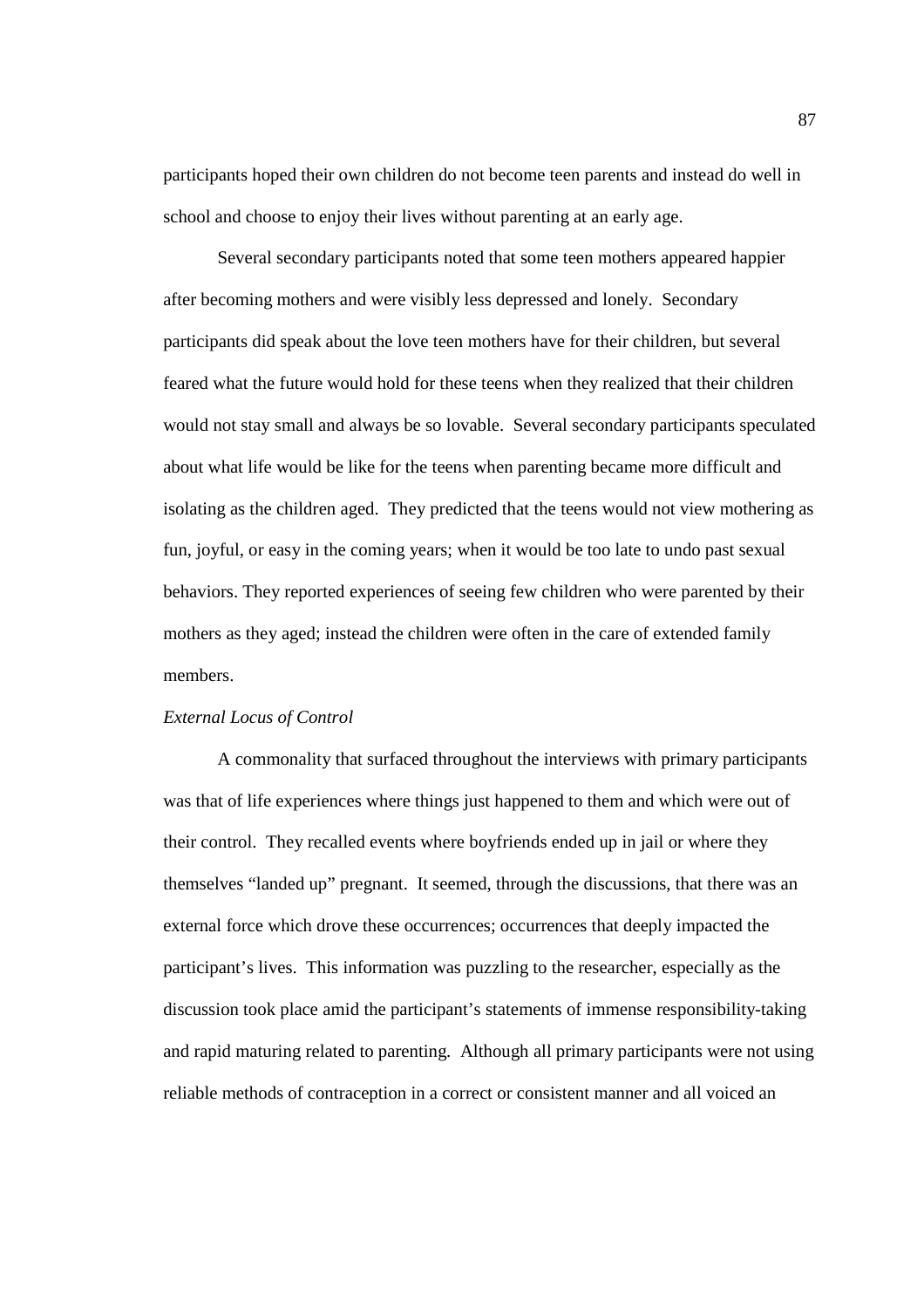understanding that a pregnancy could occur if sex was not protected, most described conception as "just happening" or "landing up pregnant". They verbalized misperceived risk by stating that they really just didn't think a pregnancy would happen to them.

This external locus of control was also depicted in the stories of those primary participants who struggled with legal issues related to their boyfriend's activities; activities which often landed the young fathers in jail and away from their children. The teen participants described these events as simply beyond their and their partners' control instead of as incidents that need to be addressed differently in the future.

Instead of agreeing with the external locus of control that primary participants described where communities, systems, or schools may be partly to blame for teen pregnancies, secondary participants viewed teens as fully capable of affecting their own lives in a positive manner, but lacking the desire or personal drive to take responsibility for their lives and futures. They characterized teens, in general, as being somewhat apathetic with issues that deeply affected them, like their sexuality, education, careers and futures.

#### *Dreams of Bettering Themselves in the Future*

 Although some of the primary participants could not picture their futures in five or ten years from the present, the ones who could reported dreams of "having it all" or "getting there" which was described as a happy marriage, a successful career, a home, vehicles, and more children with everything they wanted and desired. They dreamed of taking their children on trips with other young families to have fun. Many dreamed of ongoing relationships with their current partners or others. Many hoped to attend schools of secondary education towards careers in criminology, cosmetology, nursing, veterinary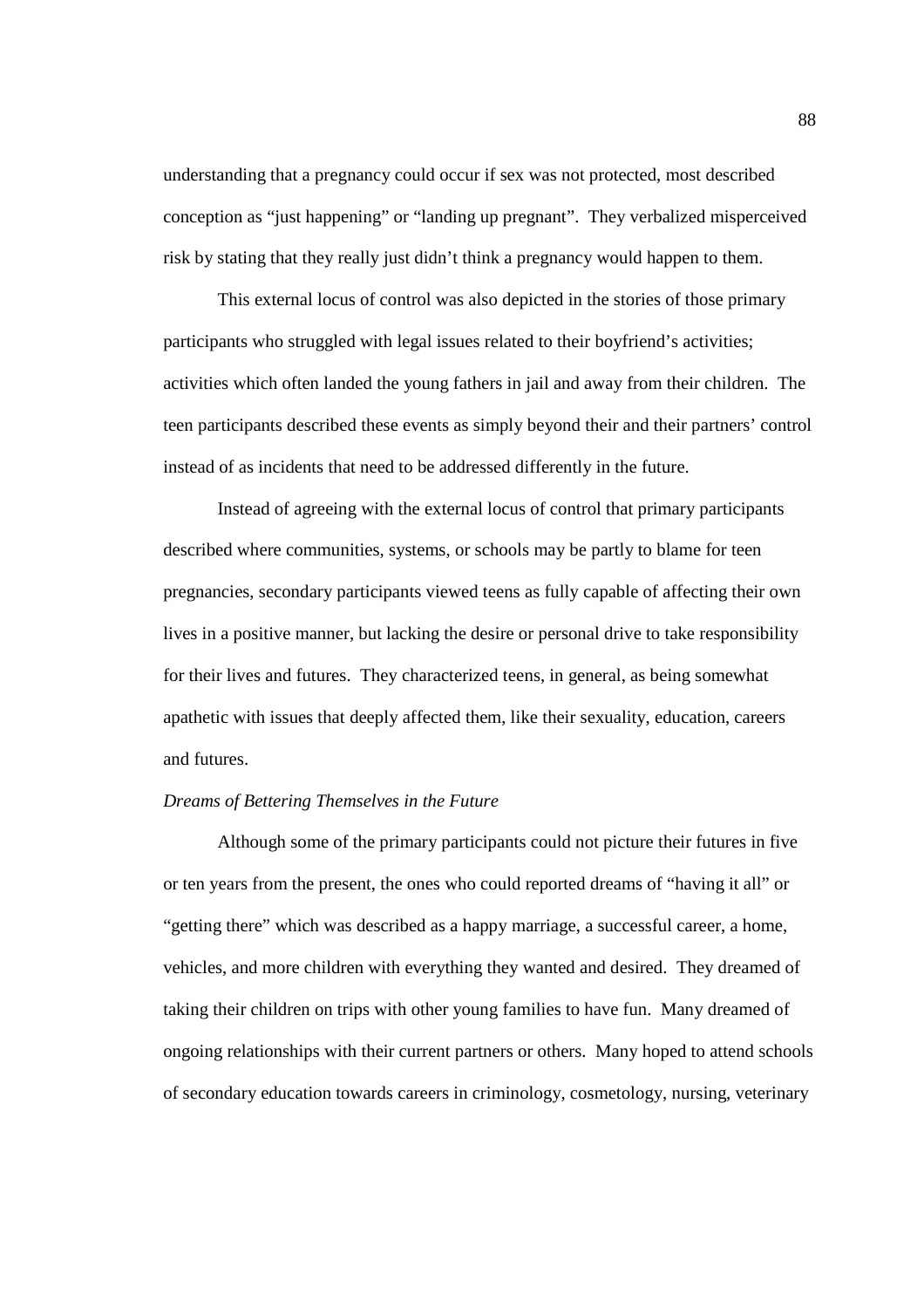medicine, and even architecture. Several hoped to go into business with their romantic partners. One teen described her hopes for the future as wanting the "fairytale". The participants who could not picture their future stated that maybe they "weren't at that stage yet" and could only see the present and providing for their child today.

The secondary participants described poor future prospects for teen mothers and predicted many repeat pregnancies while the girls were still young, broken relationships and fighting between current and new partners of both biological parents, and low education levels or struggles through secondary education. The secondary participants reported that the few mothers who would attend college would most likely leave their children in the care of family members. Teen mothers who do not attend college, were predicted to gain employment in minimum wage jobs and continue to struggle with issues related to poverty.

Although the primary participants described goals for their futures, most did not have plans towards these goals and had yet to accomplish even the beginning steps towards their dreams. All primary participants were unemployed at the time of their interviews, only one had graduated from high school and another had earned her GED; neither participant was attending schools of secondary education at the time of their interviews.

# *Summary*

The context of this study was described in terms of similarities in the experiences of the participants as well as by use of community participant observations and statistical descriptions. This framework provides the connection between contextual characteristics in this study which include the environment where the participants live, experience and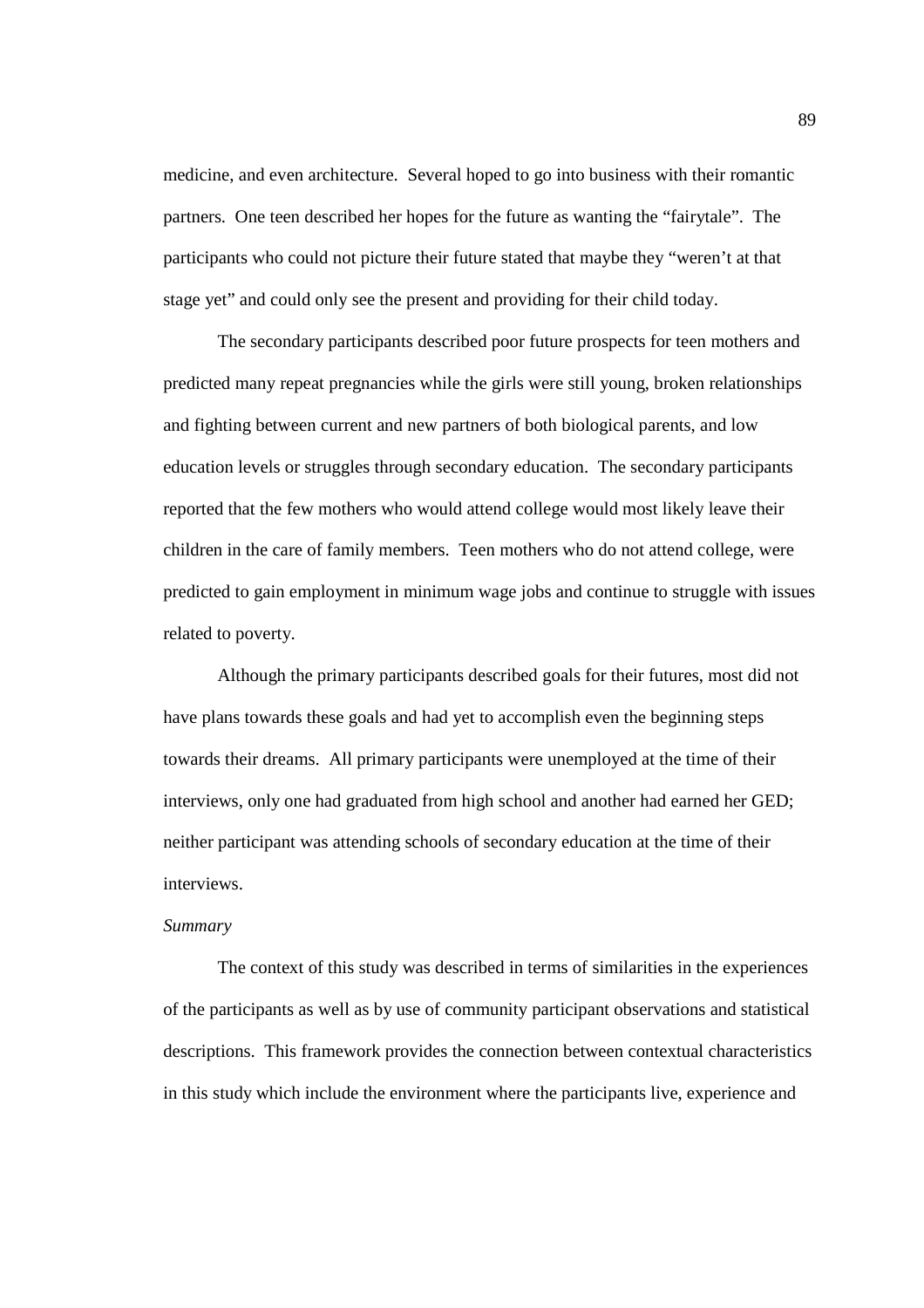behave, information for interpreting the experiences of the participants in their particular setting and time, and commonalities relating the societal circumstances of the participants and which have influenced their lives. The participants' experiences, in this contextual setting, are described in their narratives.

## The Primary Participants' Narratives

 Narratives are used to present and organize the experiences of the participants in a context-bound framework and depict the social realities of their lives (Crabtree & Miller, 1999). The narrative usually includes a recollection of past events, anticipations for the future and an ordered account that presents a logical picture to the reader (Crabtree  $\&$ Miller). Experiences, which are captured in narratives, are socially created through interactions and tell of one's expectations versus actual life events (Mattingly, 1998). These narratives serve as recollections of how the tellers have moved through time and created significance and meaning in their lives through the intricate interplay of their existence in society (Mattingly). Narratives capture attributes of interest from the perspective of its members and tell of the significant social experiences in the participant's lives. The narratives allow the consumers of such work to identify attributes that may have previously gone unknown and provide context (Crabtree & Miller). *Elizabeth's Story* 

Elizabeth is a 17 year old girl who, since the age of five, was raised by her paternal grandparents. She has one older brother, who was also raised by her grandparents and two younger siblings who did not live with her. She is the mother of an 11 month old daughter who resides with her and her husband (the biological father of her child). Elizabeth completed tenth grade, but currently does not attend school or work;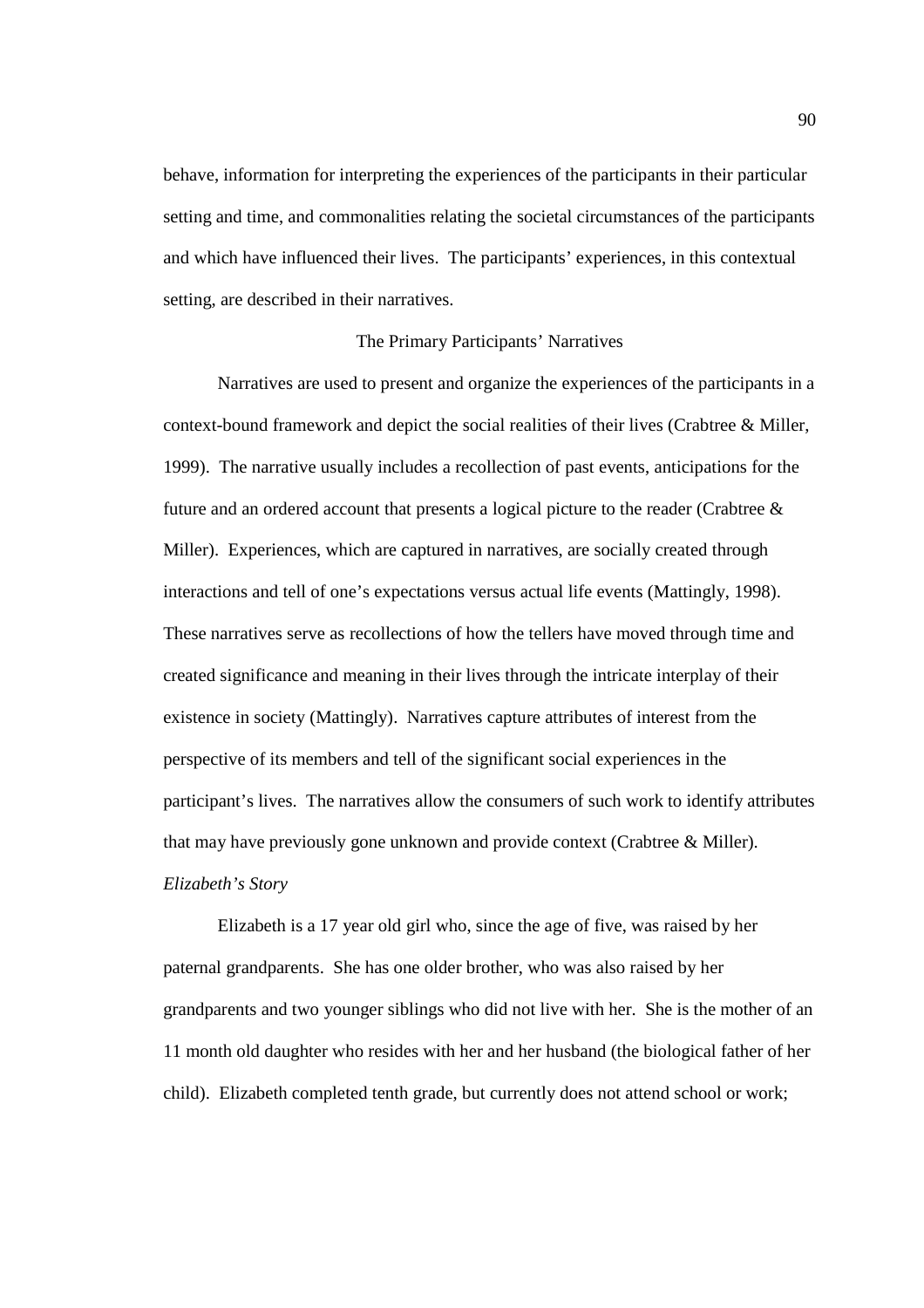she is a stay-at-home wife/mother. Elizabeth has some contact with her father, but due to her pregnancy, the relationship is strained between her and her father. Elizabeth has some contact with her mother; however this relationship is also difficult as Elizabeth's step-father encouraged her to have an abortion when he and her mother learned about her pregnancy. Elizabeth did not agree to an abortion as she feels abortions are against her moral character. She also feels that her step-father was being coercive in encouraging the abortion for his personal gain. She states that he wanted her to take over a family business, which he believed she could not do if she had a child. Elizabeth states the family business is in the planning stages and after a year and a half, still does not exist. Elizabeth's mother was also a teen parent and Elizabeth views her as a poor source for information/guidance; "...she couldn't say much cause she had me and my brother at a young age". Elizabeth reports receiving only very limited education/discussion regarding sex, contraception, and pregnancy from her school health class and no information at all from her family. She and her boyfriend did not discuss sex or contraception; she believes she is not different from other girls her age in this respect. Elizabeth states that girls just don't think it (pregnancy) will ever happen to them, they just have sex. Elizabeth states that her family members were quite unhappy when they learned about her pregnancy because she believed that she was pregnant earlier in the year, which caused much unrest in the family; they were not sure if this was another "close call".

 Elizabeth reports numerous different issues with the schools she and her boyfriend attended. She cites difficulties with school staff regarding absences, boyfriend picking her up from school, failing grades, conflicting roles of parent and student, and disagreements with other students as the reasons that she and her boyfriend dropped out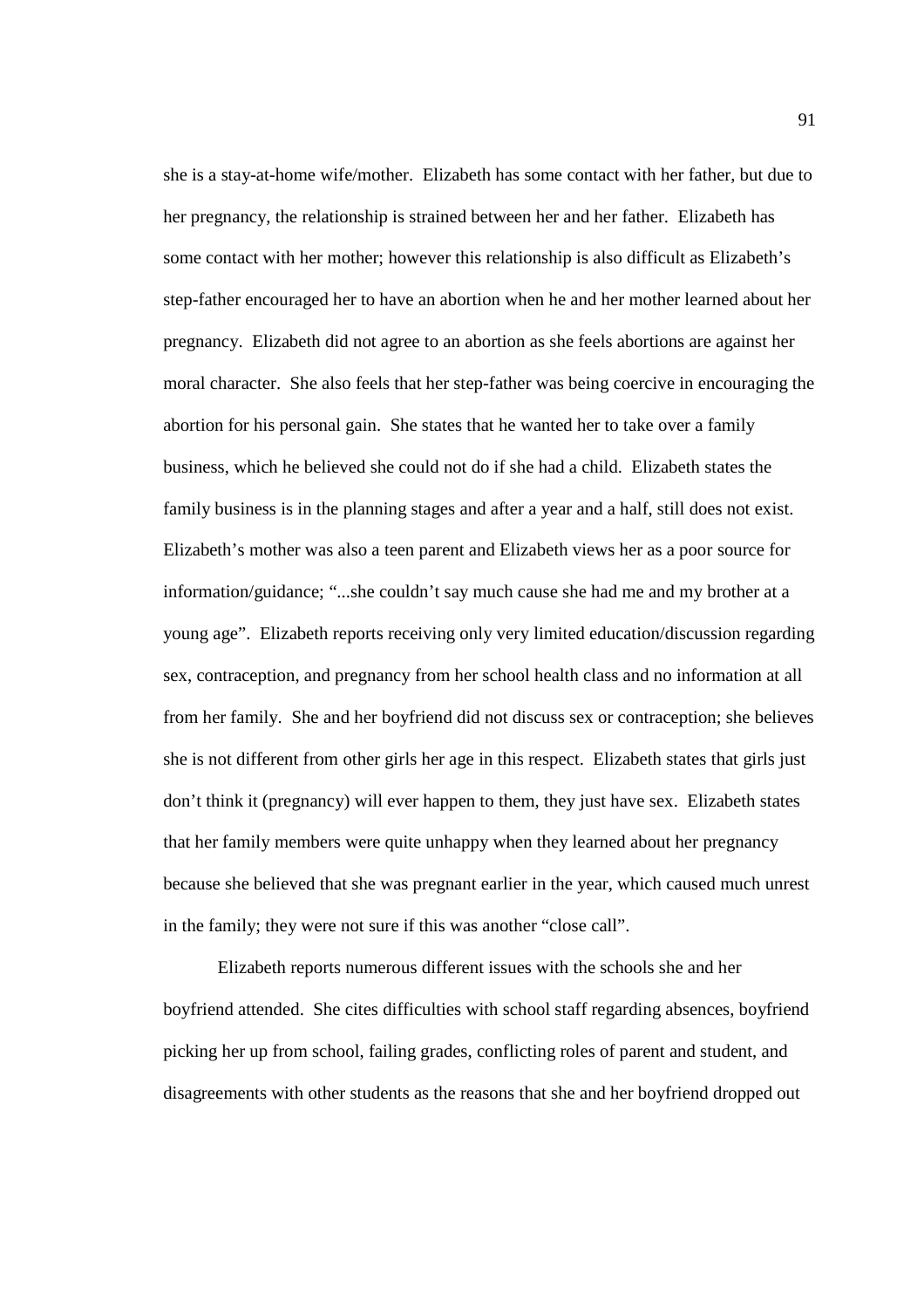of high school. Although she dreams of earning her GED and then attending nursing school, she has no true plan for accomplishing this.

Elizabeth cites a closer relationship/support from her brother and her step-mother following her pregnancy. She voiced continued discomfort about the poor relationships with her father, mother, step-father and grandparents and states that she would not tell them if she became pregnant again, as she felt that she had already let them down by becoming pregnant the first time. Elizabeth's grandparents did not accept her boyfriend during her pregnancy and kept him away from her for most of this period. Following the birth of her daughter, Elizabeth married her boyfriend so that they could be together and not forced to separate again. Although Elizabeth states that her marriage to the father of her child should normalize the stigma she feels about future pregnancies, she also says that if she became pregnant again she would not tell her family before it became physically obvious.

Elizabeth would advise a friend that if they wanted a baby, they should get pregnant as she has several friends who have babies and who she says appear happy; she does state they should stay in and complete high school. Elizabeth does not desire a teen pregnancy for her own daughter and hopes that she waits until she is out of her teen years to conceive.

# *Roberta's Story*

Roberta is a 15 year old who was raised by and continues to live with both her parents. She has two older brothers who both have elementary-aged children and also live in the residence. Roberta has one daughter who is three months old at the time of her first interview. Roberta is in a tumultuous relationship with her boyfriend of six years.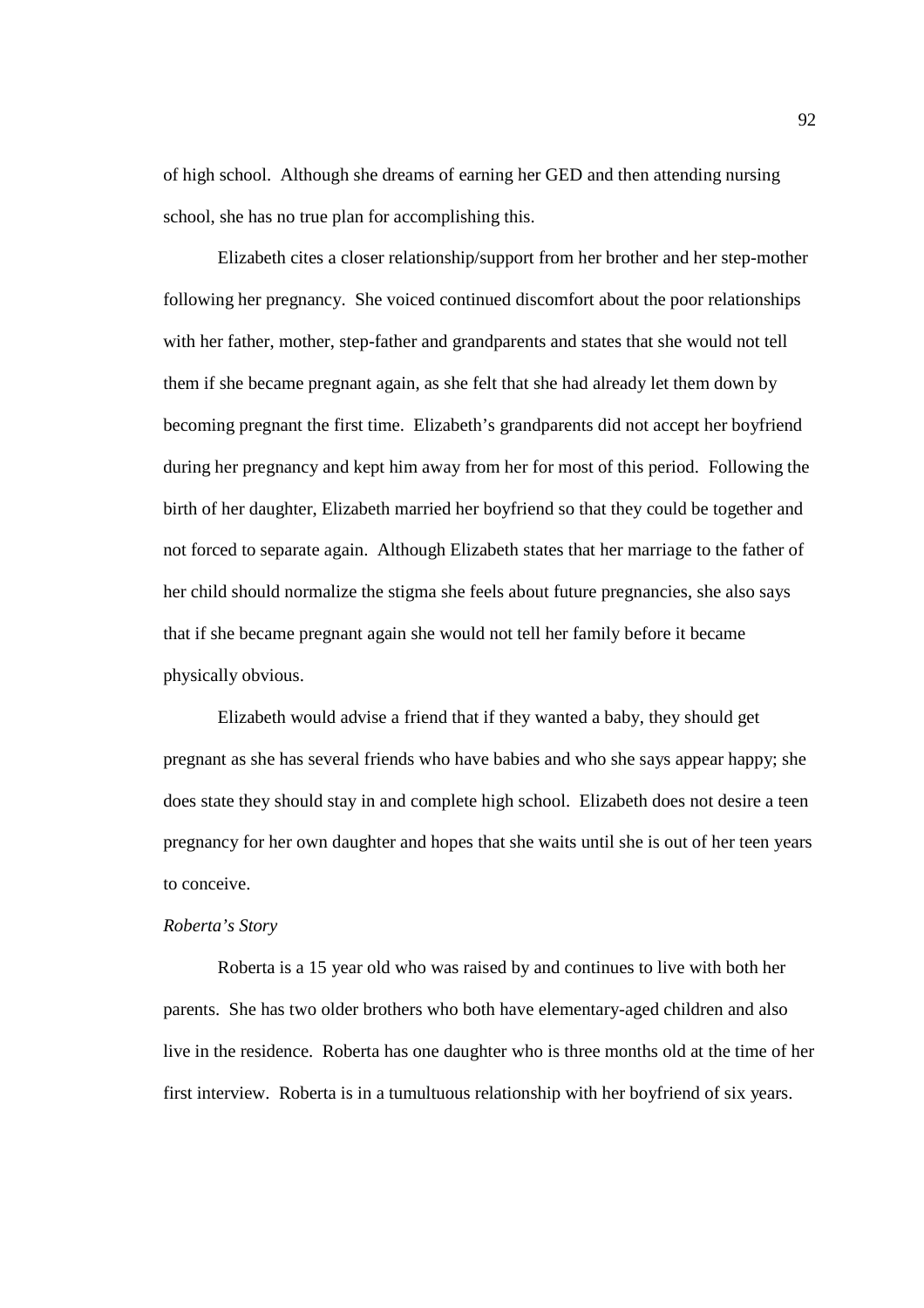Roberta completed ninth grade at a public high school and then attended an alternative high school which allowed her much freedom. The curriculum was self-paced with onsite attendance required only one day per week; the school is not accredited by the board of education. Roberta graduated from this school and plans to attend a community college in the next semester. She dreams of becoming a crime scene investigator, but feels the classes may be too difficult for her, so she has changed her planned course of study to cosmetology. She has a friend who plans to attend cosmetology school with her however, at the time of the interview, neither teen has registered themselves as students or for any classes despite the fact that classes were only a few weeks away.

 In addition to her family members, Roberta also lived with numerous foster children that her parents took into the home. One of Roberta's primary roles in the home was as caretaker for the foster children. Roberta felt that the experiences of caretaking the foster children prepared her for motherhood.

Roberta began dating her boyfriend in sixth grade; a relationship that was condoned by her parents. Roberta was quite uncomfortable with the sexually intimate aspect of the relationship and freedom afforded the couple early on, especially when left alone at night. The boyfriend was allowed to sleep overnight at Roberta's house without adult supervision. Roberta never discussed sex or contraception in school or with a family member. However, she and her boyfriend were sexually active and planned to become pregnant since their time in early middle school as they both felt that they were old enough to become parents. Roberta was trying for a pregnancy, but after being unable to find an after-school job due to her young age, she and her boyfriend began using contraceptive pills as they felt they could not afford a baby. Roberta forgot one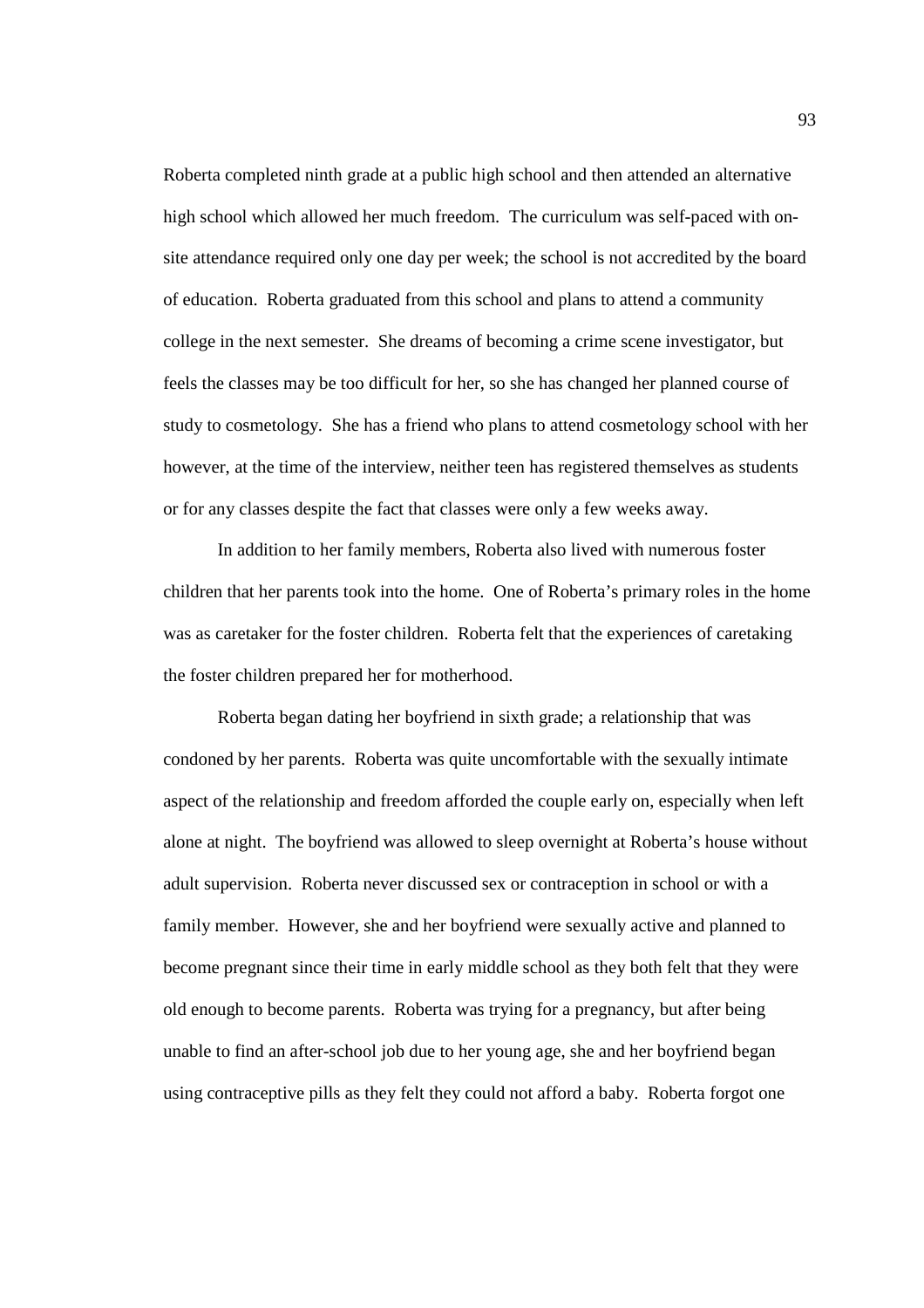contraceptive pill and then stopped taking them altogether. Roberta became pregnant soon after and was scared about the pregnancy, but felt better when it was accepted by her mother, who was also a teen mother; Roberta's maternal aunts were also teen mothers. Her father was unhappy with the pregnancy, but remained mostly quiet about it or only complained when she did not keep up with the housework or care of the other children. Roberta feels that early motherhood was a very difficult and lonely time for her. Her boyfriend was incarcerated for the majority of her pregnancy and questioned the paternity of the baby; this was hurtful to her. Roberta's boyfriend is frequently incarcerated due to drug and alcohol problems as well as physical violence that frequently involve firearms. Roberta often takes a parental role over him, especially when it comes to parenting their daughter as he complains and sometimes refuses to provide basic care (diapering, feeding, etc…) for the child. Roberta feels very frustrated by the boyfriend's poor parenting but predicts a continuation of the relationship as they have been together for a long time.

Roberta has friends who are not mothers, but were very excited about her pregnancy. They assist her in mothering her daughter and several are currently trying for pregnancies themselves. She also had friends whose parents did not agree with the pregnancy and disallowed their children to be around Roberta. This, along with negative comments and stares she received in public regarding her pregnancy caused her emotional pain. She also finds it difficult when she is told by family members and concerned adults in the community how to care for her child. Roberta feels that a mother's natural instincts tell her how to parent and that parenting is not difficult. Roberta describes mothering as hard only when she cannot do what she wants or have fun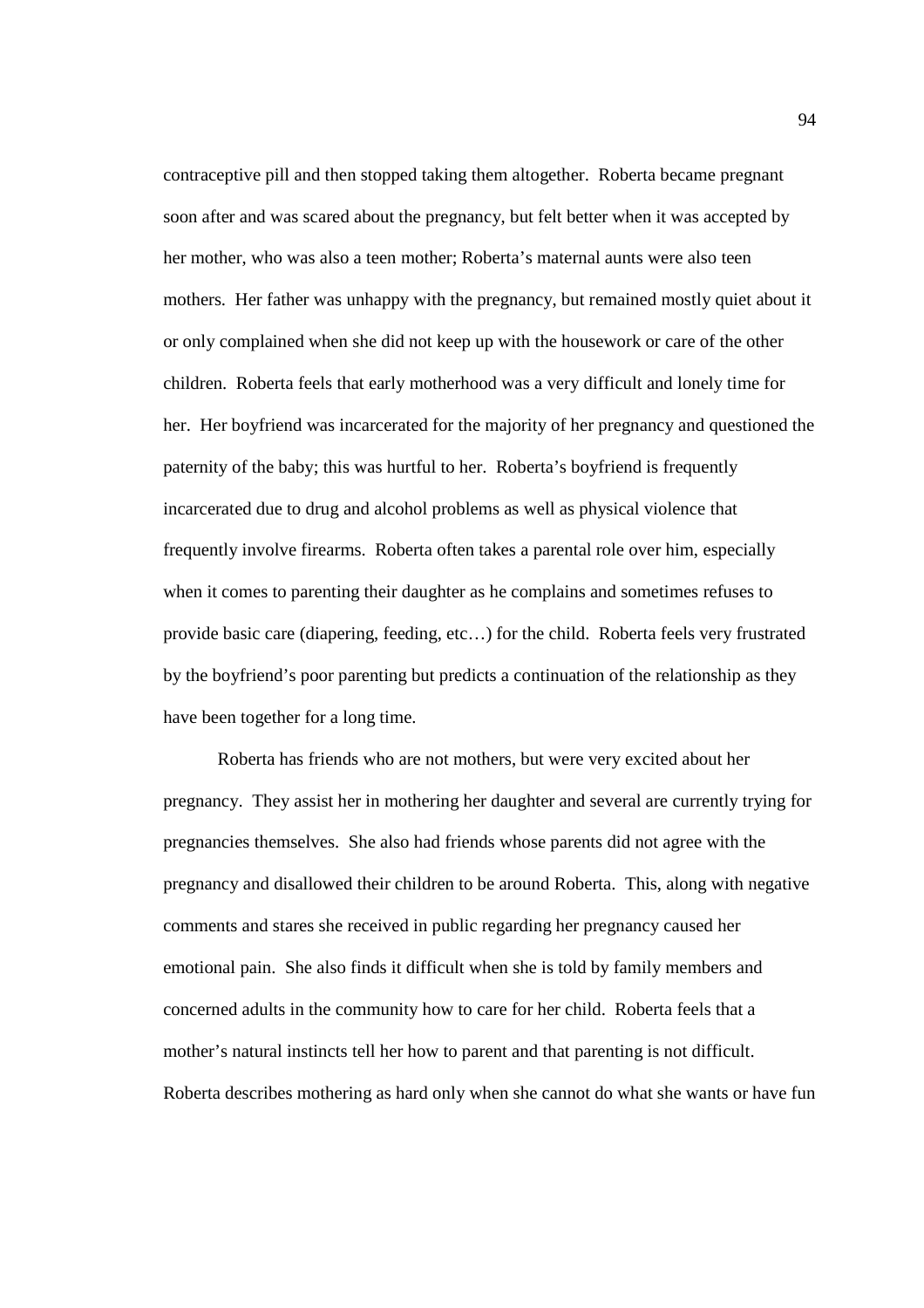with her friends. She feels that teens should be given more support and breaks when they are parents; the school, probation office, and parents, should assist teens with time off, absences, and transportation because they are teens. Roberta describes much chaos in her life related to her boyfriend's frequent incarcerations, bouncing from living with him and his mother back to her parent's home, and verbal altercations with his family members that have escalated after the birth of their daughter.

## *Lola's Story*

 Lola is a 16 year old mother who was raised by her maternal grandparents after her parents became heavily addicted to street drugs and unable to care for her and her two siblings. Her younger siblings were at first sent to live with paternal family members, but eventually came to live with her and her grandparents following accusations of abuse by the paternal grandparents. Lola's grandfather is an important community figure who she views as a "strong" and "great" person.

Lola lives in a trailer home, next to her grandparents, with her boyfriend and her six month old son. Lola reports enjoying her pregnancy very much because she was afforded special privileges at home and at her high school, such as not having to do chores, and being allowed to leave class as needed, etc… Lola completed ninth grade, but has since dropped out of school to care for her son.

Lola had some limited discussions with school health clinic personnel and her grandmother about contraception prior to her pregnancy. She had access to birth control pills and condoms, but failed to use them regularly as she did not think a pregnancy would happen to her. Lola had discussions with her boyfriend about what would happen if she became pregnant, but they did not talk about contraceptive use. During these talks,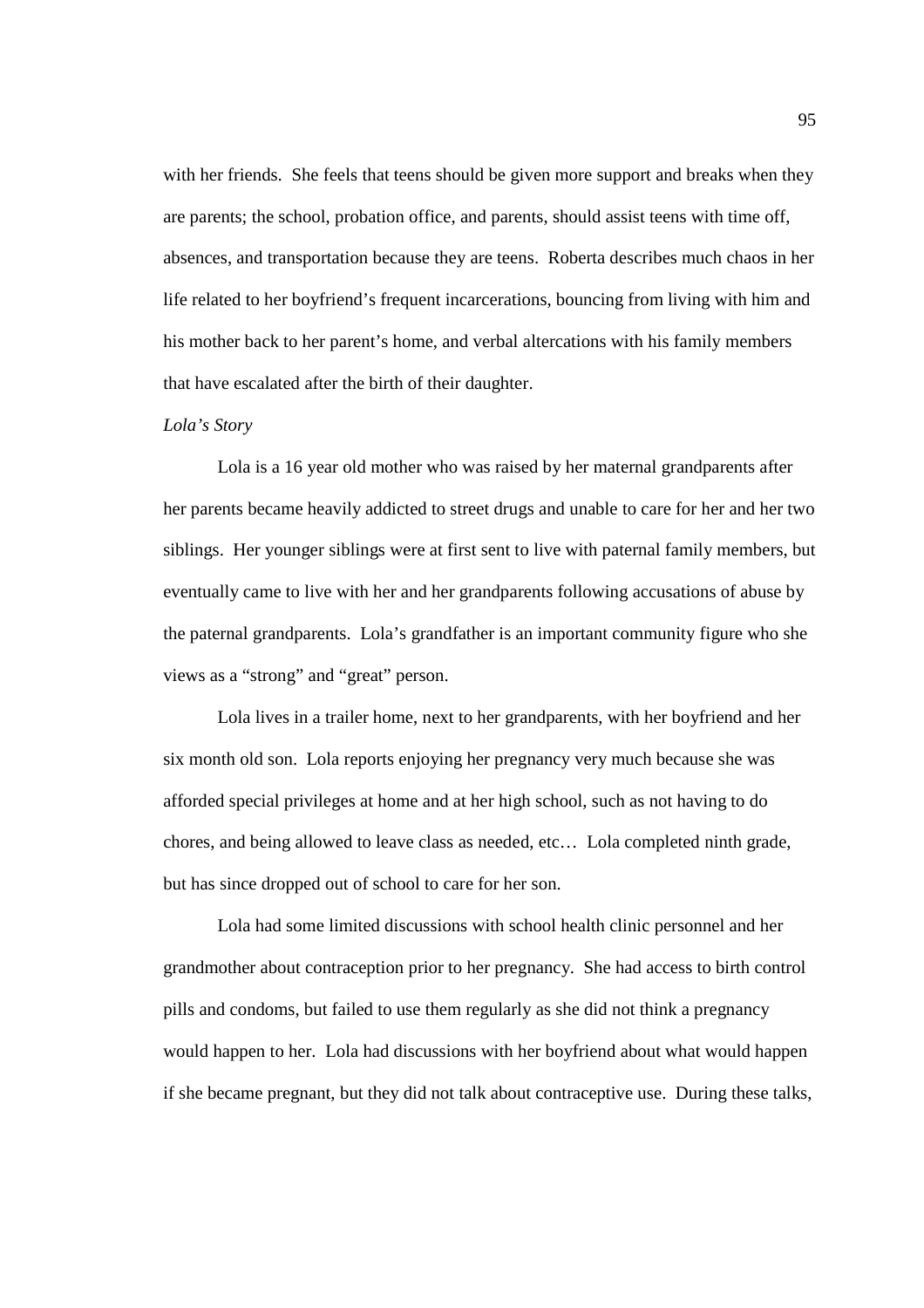Lola's boyfriend promised her that he would not leave the relationship if she became pregnant, so she felt secure about a potential pregnancy. Lola has several friends that are also mothers and by her account, appear to enjoy pregnancy and motherhood. When Lola discovered her pregnancy, she was scared and refused to tell her grandparents; her boyfriend informed them for her. Her grandparents were upset and cried and they insisted that Lola and her boyfriend take responsibility for the child and complete high school. Lola plans to attend community college and take classes that will prepare her to test for her GED. However, she has not yet registered for school, despite the fact that classes start in less than one week.

Lola states that a child is a huge responsibility and should be taken seriously. However, she has ongoing internal conflict about continuing her youth, having fun with her friends, and balancing these desires with her responsibilities as a mother. She feels that her boyfriend is mostly a responsible parent, but they do fight and argue about parental responsibilities such as who will change the diapers, make bottles, and clean house. Lola's boyfriend was attending community college, but was involved in a violent crime and spent time on house arrest causing him to miss classes and flunk out of school. Lola felt that her boyfriend's time on house arrest should have been spent parenting their child so she could go out with her friends and have fun, as the boyfriend could not leave home anyway; this has caused conflict in the relationship. Lola states that at first she was fearful her boyfriend would leave her when she became pregnant, but now states that she is more sure of herself and believes she "could make it without him" if he ever left.

Lola discusses hurt she has experienced when receiving negative comments and stares from community members in relation to her pregnancy. She prides herself on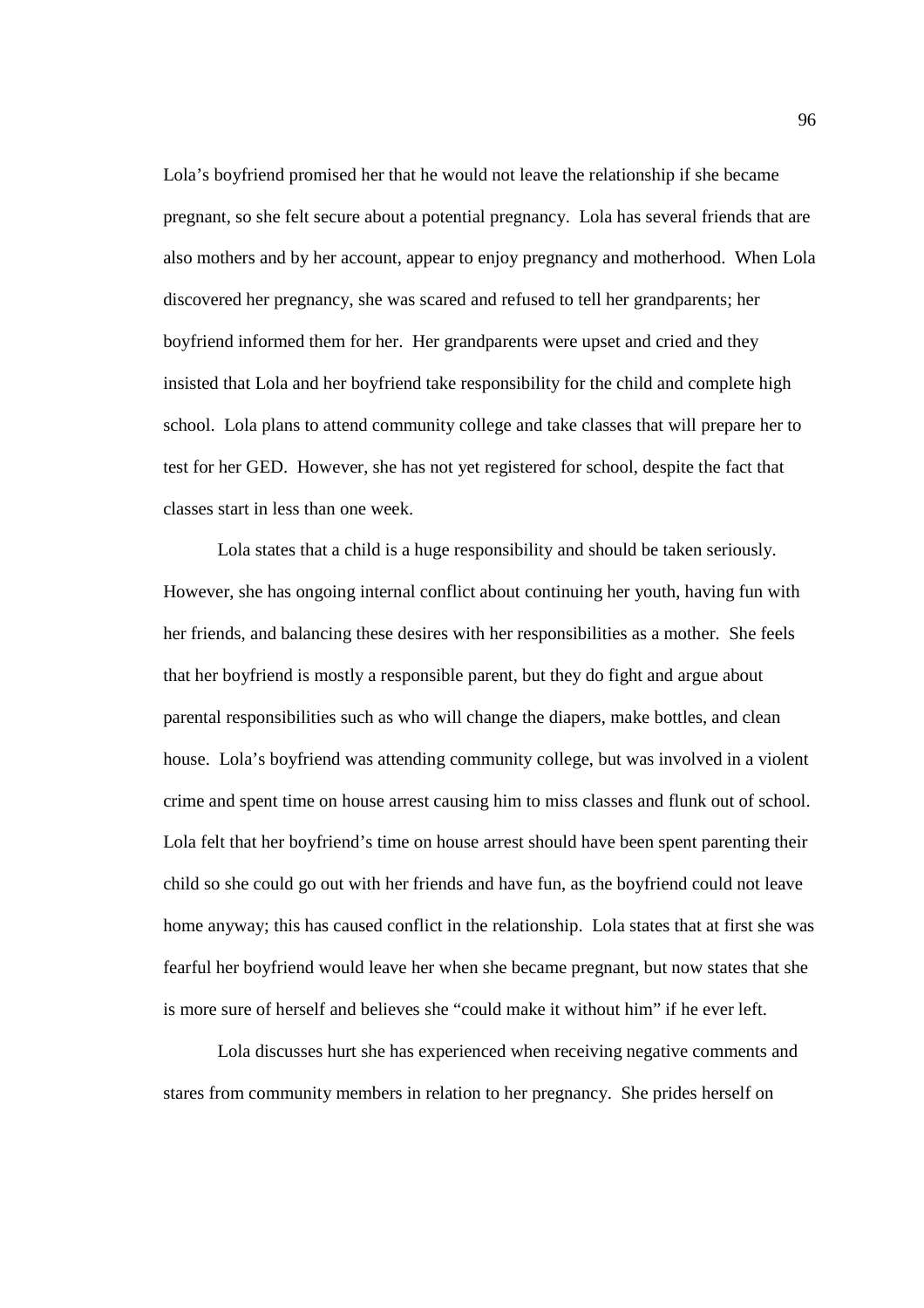providing for her child and her difference from her parents by being drug-free and living a "good life, the way I'm supposed to". Lola, at first, puts a positive spin on her life and current situation. Only towards the end of our first meeting, do the negative aspects of her pregnancy and parenting experiences come out. Lola reports, what she describes as familial acceptance of her situation and of her child, but later admits that she does not get much help or attention for her child, especially as the child is now older, less cute, and requires more care. She says that her family has not celebrated the pregnancy or her child and describes her personal conflict between being a teen and being a parent, feelings which are escalating with time. Lola reports chaos in her life related to her parents' drug abuse and neglect of her and her siblings, current legal problems her boyfriend is involved with, and a recent, sudden family tragedy. Lola has been seen in public, openly arguing with her boyfriend about his lack of parenting of their child and accusations by both partners that the other is being unfaithful to the relationship. She has also been observed on several occasions, in the community, socializing with other teen girls and without her child or her boyfriend.

# *Eve's Story*

Eve is a 17 year old girl who currently resides with her maternal grandparents and her four month old son. Eve was raised by her parents, until their divorce when Eve was elementary aged. Although Eve's mother is her custodial parent, Eve has bounced from her mother's home to her father's and to her maternal grandparent's. Eve and her mother have had difficulties in their relationship for a long time which translated into arguing and fighting, including some physical altercations, which has resulted in Eve being kicked out of the home frequently. It is during these times that she moved in with her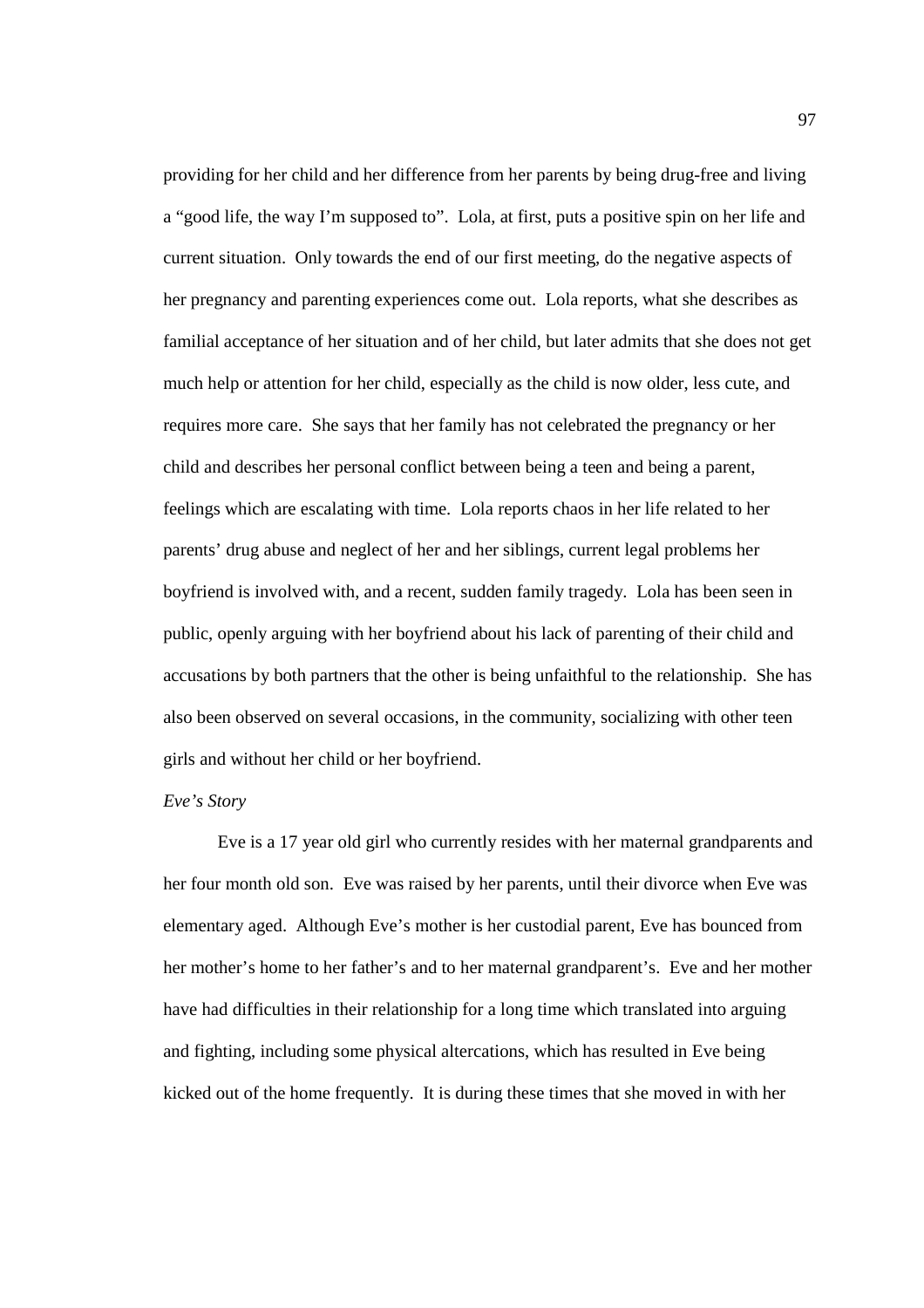father or her grandparents. Eve has one younger sister who is in the same living situation. Eve did not qualify for Medicaid or other assistance during or after her pregnancy. Related financial issues have caused much unrest and arguments between her and her mother. Eve's parents were upset when they learned of her pregnancy; she was called insulting names by her mother who also belittled Eve in the community. Eve's mother refused to take Eve out in public and demanded that Eve register herself as an obstetrical patient in a town some distance from her home in an attempt to keep the neighbors from learning about the pregnancy.

Eve completed tenth grade, but has since dropped out of school as she describes attendance as too hard for her. Eve has had difficulties related to verifying paternity of her child. She claimed that one boy, a ninth-grader at the local school, was the father however recent paternity testing proved otherwise. These claims have caused rumors and other social difficulties for her at school. Eve describes a very lonely and sick time during and after her pregnancy. She claims to have felt ill with stomach upset, but mostly sad, scared and depressed during her pregnancy. She had limited friendships and no support from school staff during this time. Eve received no education about sex or contraception from her school or her family. She also did not did not discuss these issues with her sexual partner.

Eve reports loving her child deeply and states that she did not believe she could love anyone as much as she loves her child. However, she continues to describe times as hard as she is left "all alone" to parent and provide for her son. Eve earned her GED before the birth of her son, but has no true plans for her future education or career.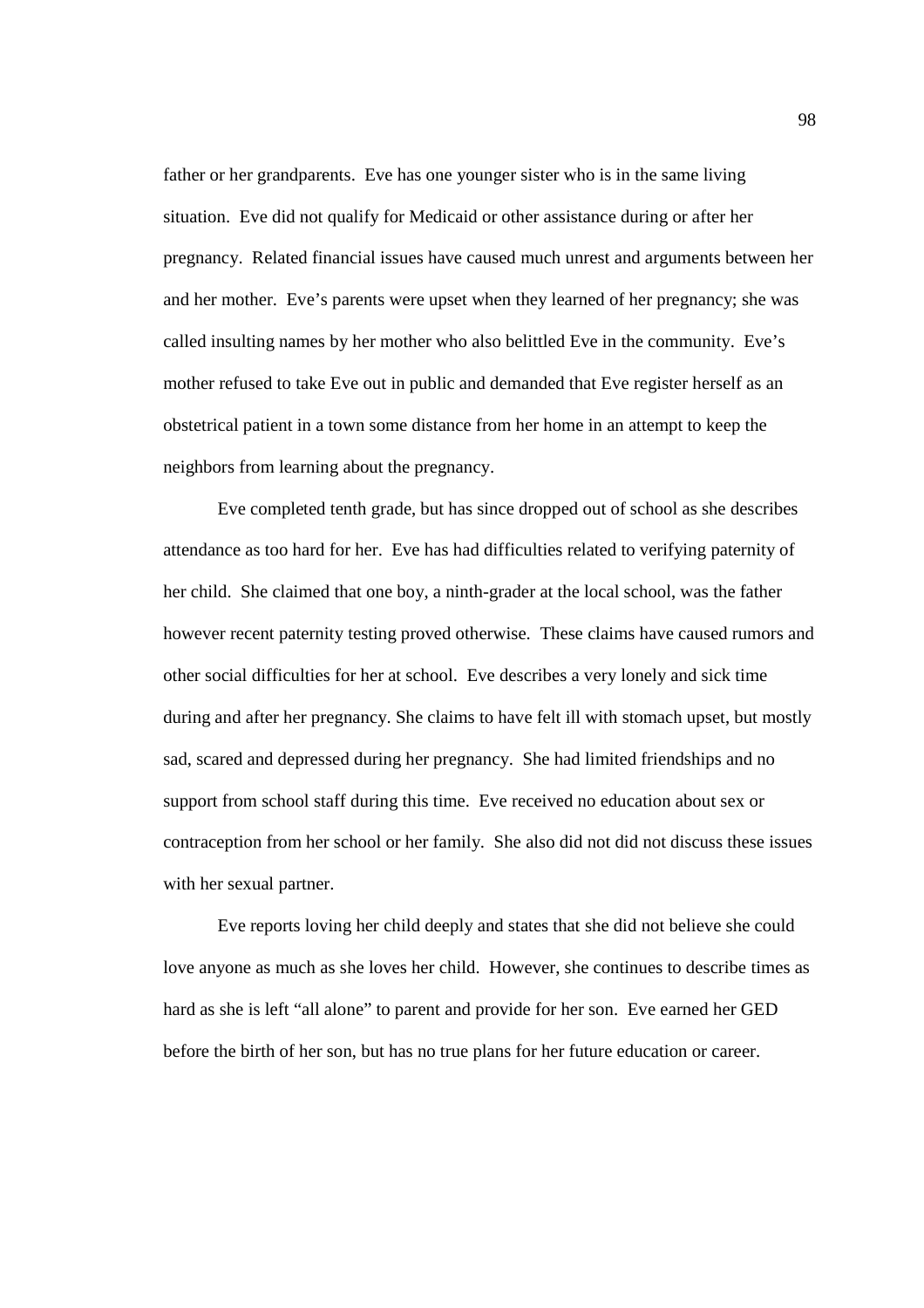### *Santana's Story*

Santana is a 17 year old mother who lives with her four month old son, her mother, her step-father and her half-sister who is three years old. Santana's parents divorced when she was in elementary school. She has one older brother who also lived in the family home, but has since moved on to attend college. Santana has completed tenth grade and is planning to attend an alternative high school for pregnant and parenting mothers, if she can arrange housing and living arrangements for her and her son prior to the beginning of the semester. Santana was dating a boy at her school who graduated from high school and moved out of state to attend a vocational school. She learned of her pregnancy after her boyfriend had moved out of state. At first, he questioned the paternity of the baby and later questioned Santana's motives for becoming pregnant. She states that he believed she became pregnant to keep him in the community and to trap him into a relationship with her. The difficulties in the relationship continue with the biological father living out of state, visiting infrequently to see the baby, and the future of the relationship uncertain. Santana continues to hold hope that she and the baby's father will be married, financially successful, and growing a larger family one day soon.

Santana has a difficult relationship with her mother as she claims her mother is an alcoholic who is unreliable as a parent. Santana provided primary parenting for her little sister by dropping her off and picking her up from school, bathing and dressing her, and cooking and cleaning in the home. Santana and her family never spoke about sex or contraception and she kept her pregnancy a secret for some time before telling her mother, who "freaked out". Santana's mother was very upset about the pregnancy, but Santana's maternal grandmother stated "there is nothing you can do about it (now), it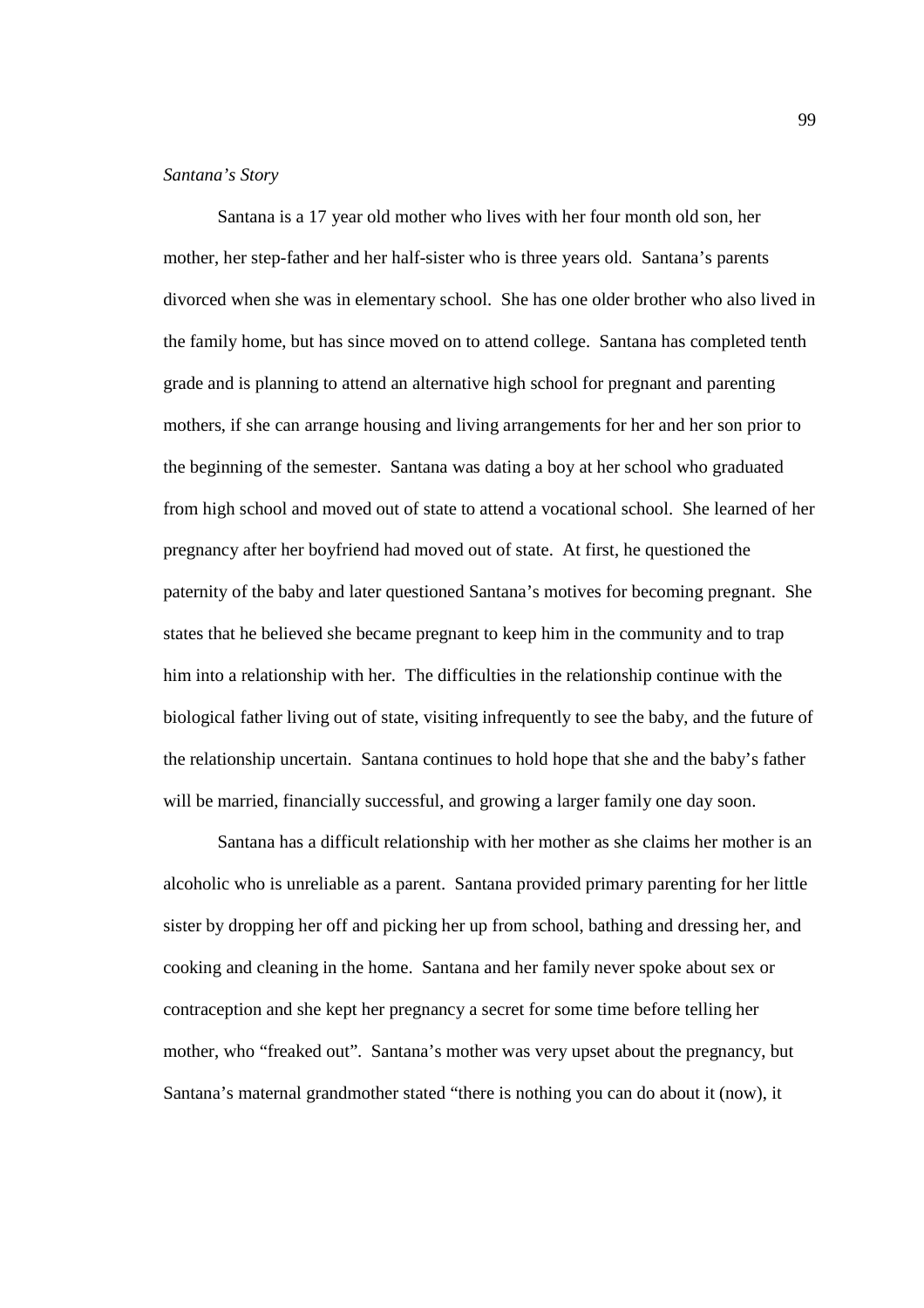happens all the time". This angered Santana's mother further as she was also a teen parent whose own mother was displeased with her pregnancy; Santana's maternal grandmother now presented a more relaxed attitude towards Santana's pregnancy than she had to her daughter's teen pregnancy. Santana's father said little but cried about her pregnancy. Santana received support from her friends and school staff during her pregnancy. However, she has found school increasingly difficult after her child was born as she was not allowed to take him to school with her on the bus and consequently missed many academic days as her mother was often intoxicated, hung-over or otherwise refused to drive Santana to school in the mornings. There was no daycare close by and Santana found it difficult to carry her baby, his car seat, his diaper bag and her books on campus. She also got into trouble with her teachers when he cried or made noise that was disruptive in the classrooms. Santana reports feeling unsafe about leaving her child in the care of her mother due to her alcoholism or her grandmother due to her old age and is unable to afford babysitters. Despite these difficulties, Santana reports finding a renewed will to succeed with her child; "when I feel down, I know I have something to look forward to and I have to snap out of it cause I have him".

Santana heard about sex on few occasions and only during class lectures in science. She did not discuss contraception with her sexual partner and states she "never really thought about it (contraception) until I was pregnant, and I just was like *oh, well, it's sort of late for that now*". Santana advises other teens to wait until they were older before becoming pregnant.

Since our interview, Santana has moved to another city with her father and his family. She did not tell her mother she was moving but instead planned a weekend visit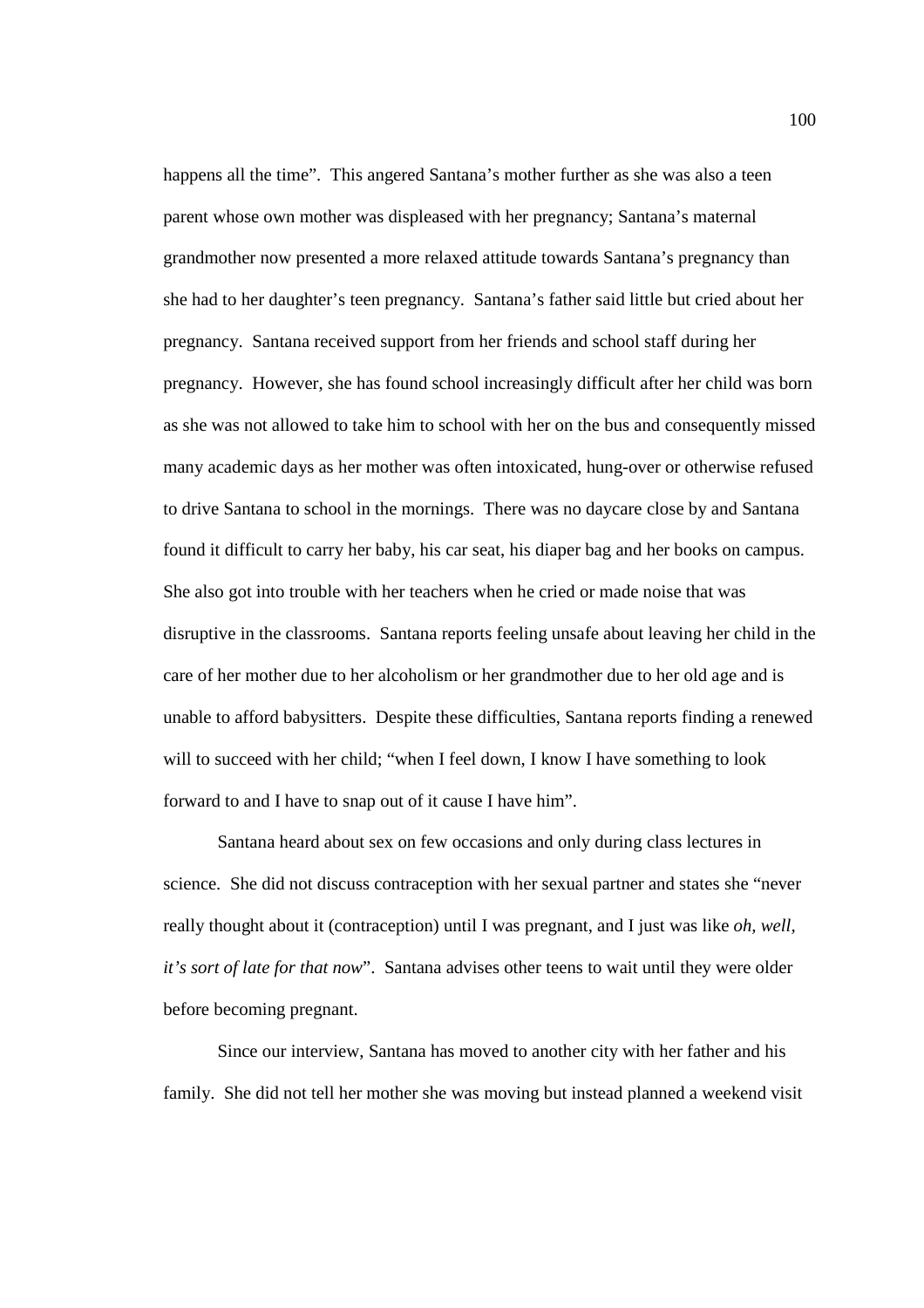with her father at which time she took her belongings and never returned. Her mother was very upset about the move, claiming that Santana abandoned her and demanded she return. Santana enrolled in the alternative high school and secured daycare space for her son, as she had planned. She graduated from high school in May of 2009 and continues to live with her father and his family. She is attending a community college towards a degree in cosmetology. Her child recently turned one year old and is healthy. Her relationship with the father of her child continues to be mostly up in the air, but she still holds hope that they will "get back together for good"; she has not dated since the birth of her child.

# *Asabel's Story*

Asabel is a 17 year old girl who was adopted when she was very young by a family she did not know prior. She was raised in a home with five brothers, all of whom were also adopted. Her adoptive parents divorced and she continued to reside with her mother. Asabel has completed  $11<sup>th</sup>$  grade and dropped out of  $12<sup>th</sup>$  grade because she was not allowed to ride the bus to school with her three month old daughter and she did not have a babysitter to leave the baby with during school hours. Asabel describes a very tumultuous relationship with her mother characterized by multiple episodes when she was kicked out of the home after her mother became angry with her. Asabel stayed with her maternal grandmother often, but when this house was full of other grandchildren, she slept at her boyfriend's or a friend's home.

Asabel states that pregnancy and parenting are difficult for her as she does not have the financial means to be independent and to provide for her child and herself. She also dislikes the responsibility of parenting when she wants to be "hanging out" with her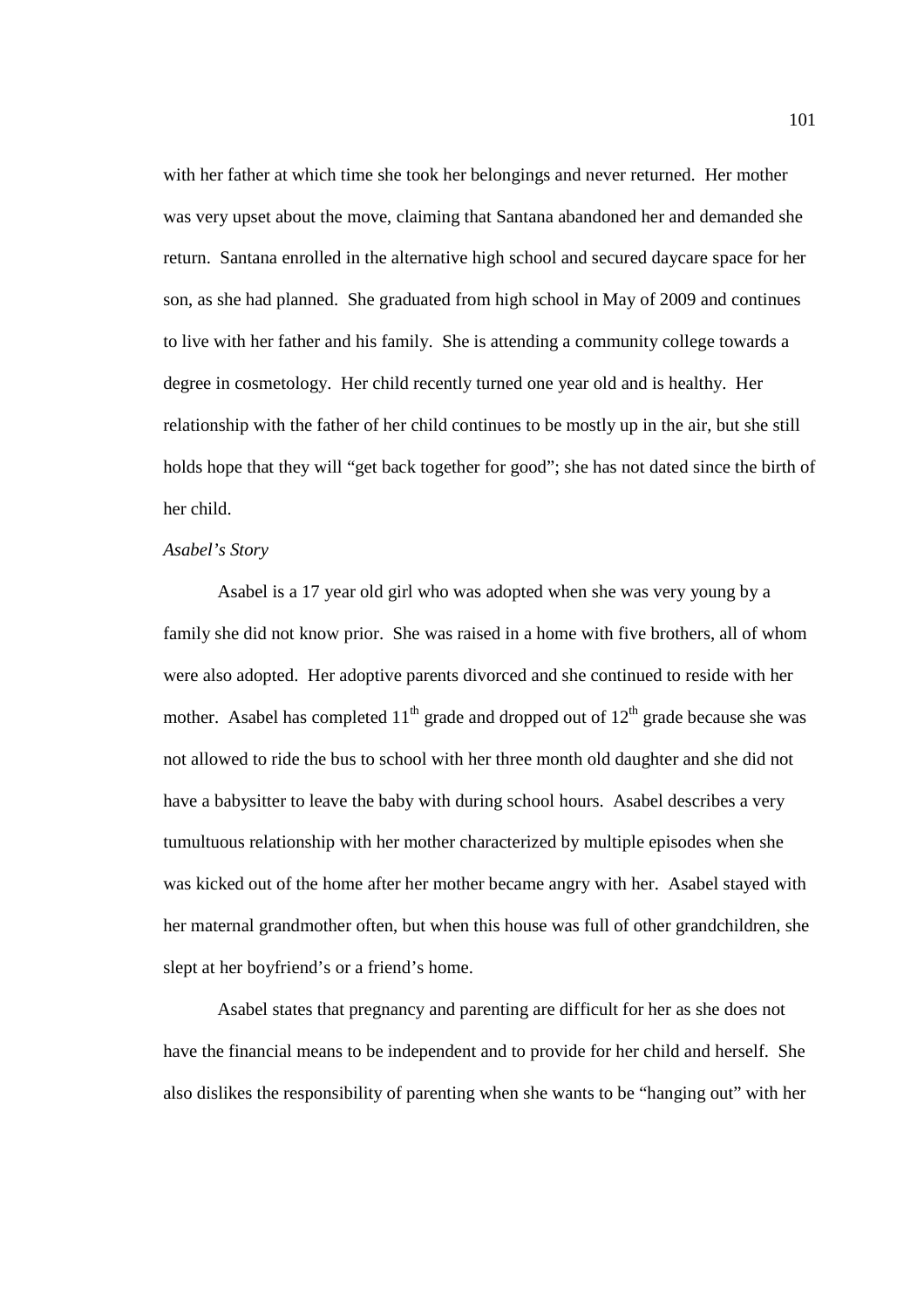friends instead. She has many friends who like to socialize and use alcohol and drugs when together. Asabel describes how "bad" this is for youth and hopes her daughter does not participate in such behaviors when she is older.

Asabel's boyfriend was upset about the pregnancy and asked her to have an abortion as he claimed the pregnancy would cause problems in his family. Asabel reports that his family treated her badly by calling her insulting names and claiming that the child was not his. The boyfriend's mother kicked him out of the home where Asabel was also staying at the time; the couple lived on the streets until her mother took her back in. Asabel's family reacted angrily when she became pregnant. She states that they never spoke about sex or contraception in her home and when they discovered that she was using contraception, they "made like this big old huge deal about it and made it like all bad". Asabel then attempted abstinence which did not last long. Asabel reports that during her pregnancy, her boyfriend cheated on her sexually with another girl, which hurt her greatly. She continues to date him, but states that her life will "suck" if she stays with him in the future.

Asabel's mother plans to move out of state in several months and has told Asabel that she is not allowed to join her in the move. Asabel states that her relationship with her mother has improved since she delivered the baby and feels that although her mother says she cannot come along in the move, if Asabel really wanted to go, her mom would probably allow it.

Asabel reported feeling depressed most days and not caring about what happened to her until she became a mother. She is now attempting to live a better life and wants to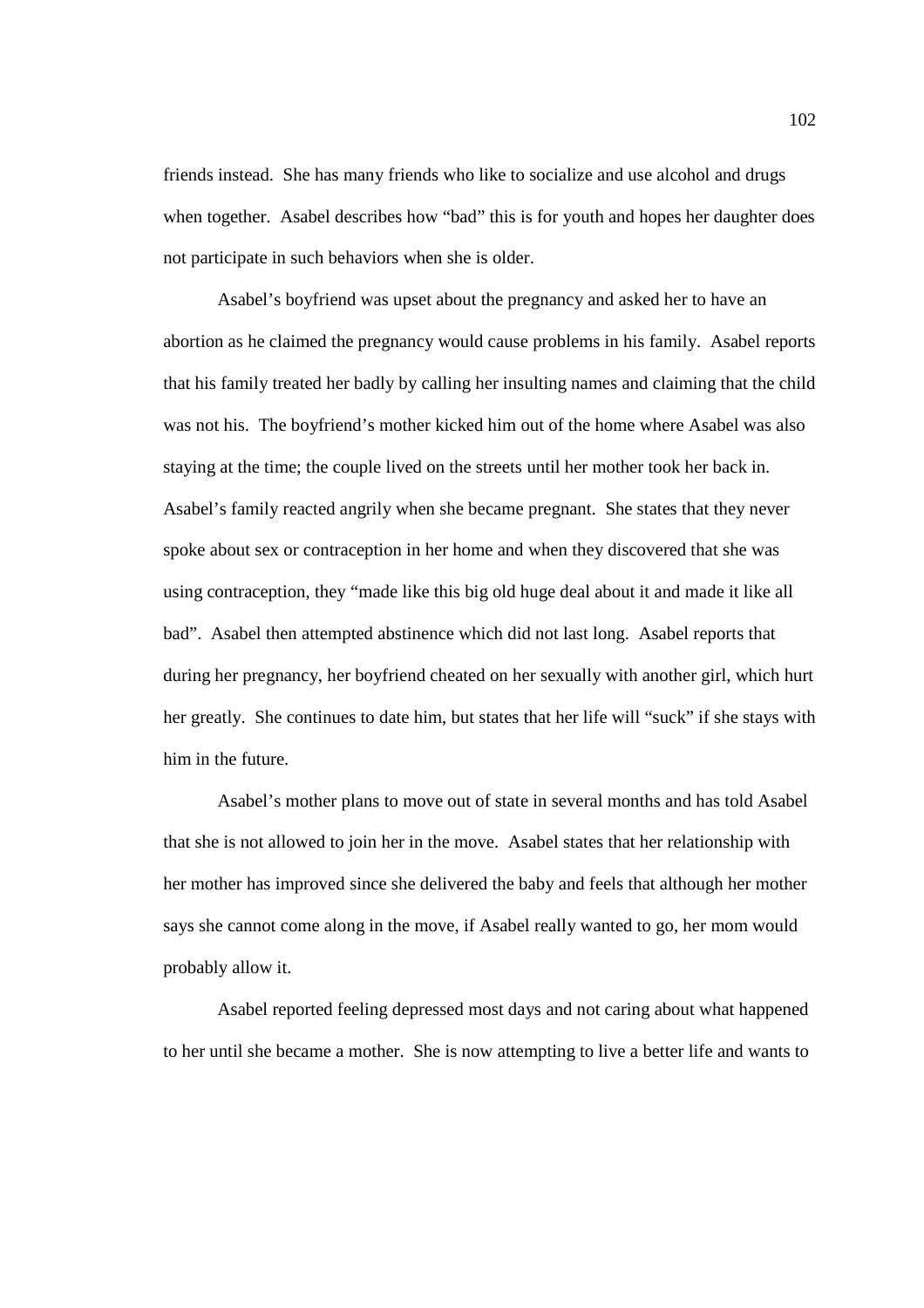achieve a stable environment for her daughter. She reports loving her daughter greatly, but if she had it to do over, she would have been more careful and used birth control. *Julia's Story* 

 Julia is a 17 year old parent who has a three month old daughter. Julia completed high school and states that in order to get out of her home, where she lived with her father who she did not get along with, she became pregnant. She moved in with her boyfriend and his family, where she has more freedom. During her interview, Julia often insinuated about troubles with her father and an unhappy childhood, however she never completely disclosed what difficulties made her so unhappy. Julia does admit that her father kicked her out of the home on several occasions and "was always mean and wouldn't let me do stuff and so it was just time to get pregnant". Julia became tearful when discussing her home life, but would not elaborate and often shut down questions with comments like "but that's alright" and "but it doesn't matter, it's all good".

Julia reports that after earning her high school diploma, she felt she was old enough to become a mother. However, she also states becoming pregnant was "stupid" and that girls should wait until they are older to conceive. Julia reports being financially supported by her boyfriend but still finds finances difficult. Julia's father and other family members were upset with her pregnancy. Julia had a single limited discussion with her step-mother regarding contraception and claims that although she and her boyfriend never discussed sex or contraception, they both desired a pregnancy. Julia plans a dual degree from a local community college, in cosmetology and criminal justice. She has not enrolled in classes at the time of this interview and is not working.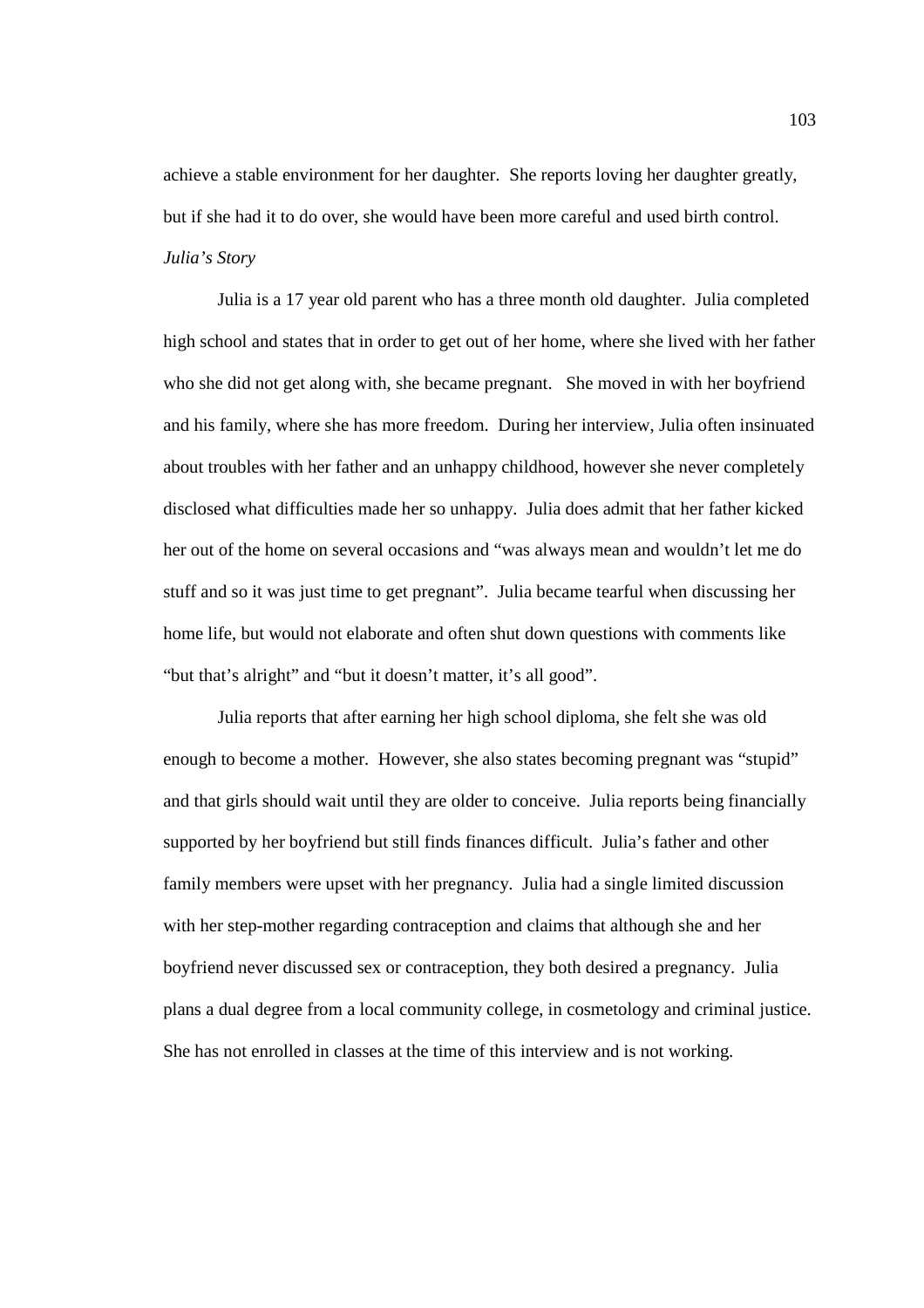## *Susanna's Story*

 Susanna is a 16 year old mother of a two month old female. She currently lives with her boyfriend and his family, but was raised by her mother. Susanna has five siblings who were in and out of the home as she grew up. Susanna's dad has been estranged from the family for most of her life and she has no real relationship with him. Susanna describes pregnancy and motherhood as a very pleasant time of her life. Susanna feared telling her mother about her pregnancy and had her mother's boyfriend inform her instead. The mother's reaction was one of anger. Susanna has an older sister who was also a teen mother and was kicked out of the home when the mother discovered her pregnancy. The sister was allowed to sleep on the couch of her boyfriend's sister after being evicted from the family home. Susanna reports open communication with her mother about sex and contraception and she claims to have been using condoms as contraception, but "just forgot" to use one when she conceived.

Susanna completed ninth grade and was moving homes between her ninth and tenth grade years. She reports just never going back to school to begin tenth grade after she met her boyfriend; she became pregnant soon after. Susanna plans to earn her GED and a career as a veterinarian, but has no true plans as to how this will be accomplished. Susanna describes being very happy in motherhood and likes the feelings of love and joy her daughter brings her. Susanna would advise a friend to wait before becoming pregnant because it is "hard"; she states they should use birth control to prevent teen pregnancy. Susanna predicted a happy future for herself; she planned to continue the relationship with her boyfriend and hoped that both would be spending much time with their daughter, as a family. However, when attempts were made to contact Susanna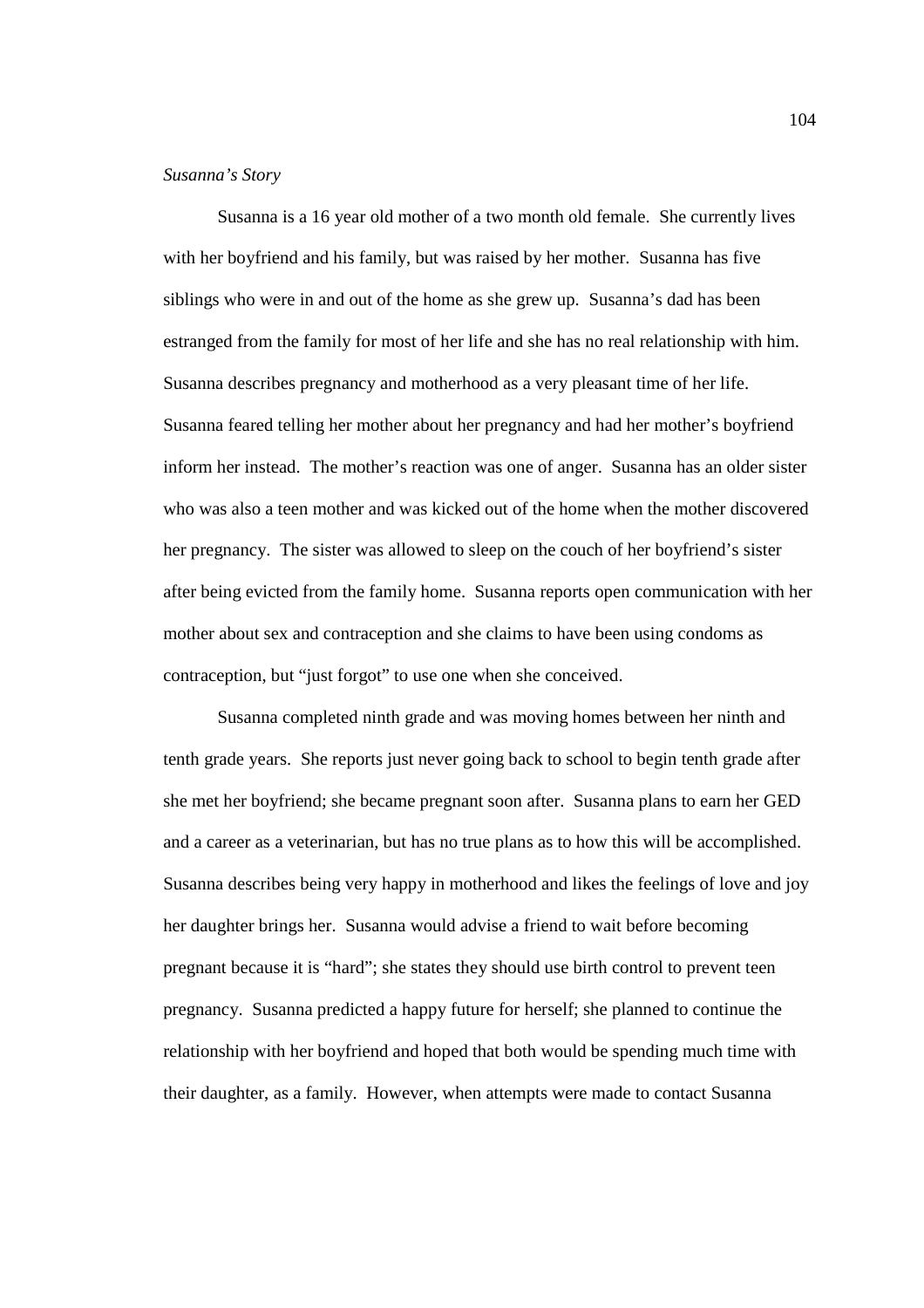several months after the initial interview to schedule a second meeting, the father of her now ex-boyfriend states that Susanna and his son were no longer together and she did not live with them. He had no contact information for her. Her mother's telephone number was no longer in–service.

## *Rose's Story*

Rose is a 17 year old girl who has a four month old son. She and her child live with her mother and step-father and seven full or half siblings; Rose is the oldest child in the home. Rose has completed eleventh grade but then dropped out due to difficulties with peer pressure and "bitching" by peers. She hopes to go back to school and earn her diploma at some point, but has no true plans to return at this time.

Prior to her pregnancy, Rose's mother had spoken to her about sex and contraception, but only in "metaphors and similes". She also got some limited information from her school, where STIs were discussed but the logistics of actually getting infected or pregnant were not made clear to her. Rose and her boyfriend never discussed sex or contraception and she reports that she was not interested in sexual activity, but after much pleading by her boyfriend, she "felt bad and we did it". Sexual activity seemed to solidify the relationship so she continued the relationship with her boyfriend despite both verbal and physical abuse at his hand. She became pregnant soon after her sexual debut. Rose eventually broke off the relationship with her boyfriend after numerous attempts to stop his abuse. She reports believing that he would stop hitting her when her abdomen grew to a size that he could acknowledge some risk to the baby if his abuse continued. When the abuse did not cease, Rose left the relationship. Rose's mother was very upset when she learned of the pregnancy and encouraged Rose to abort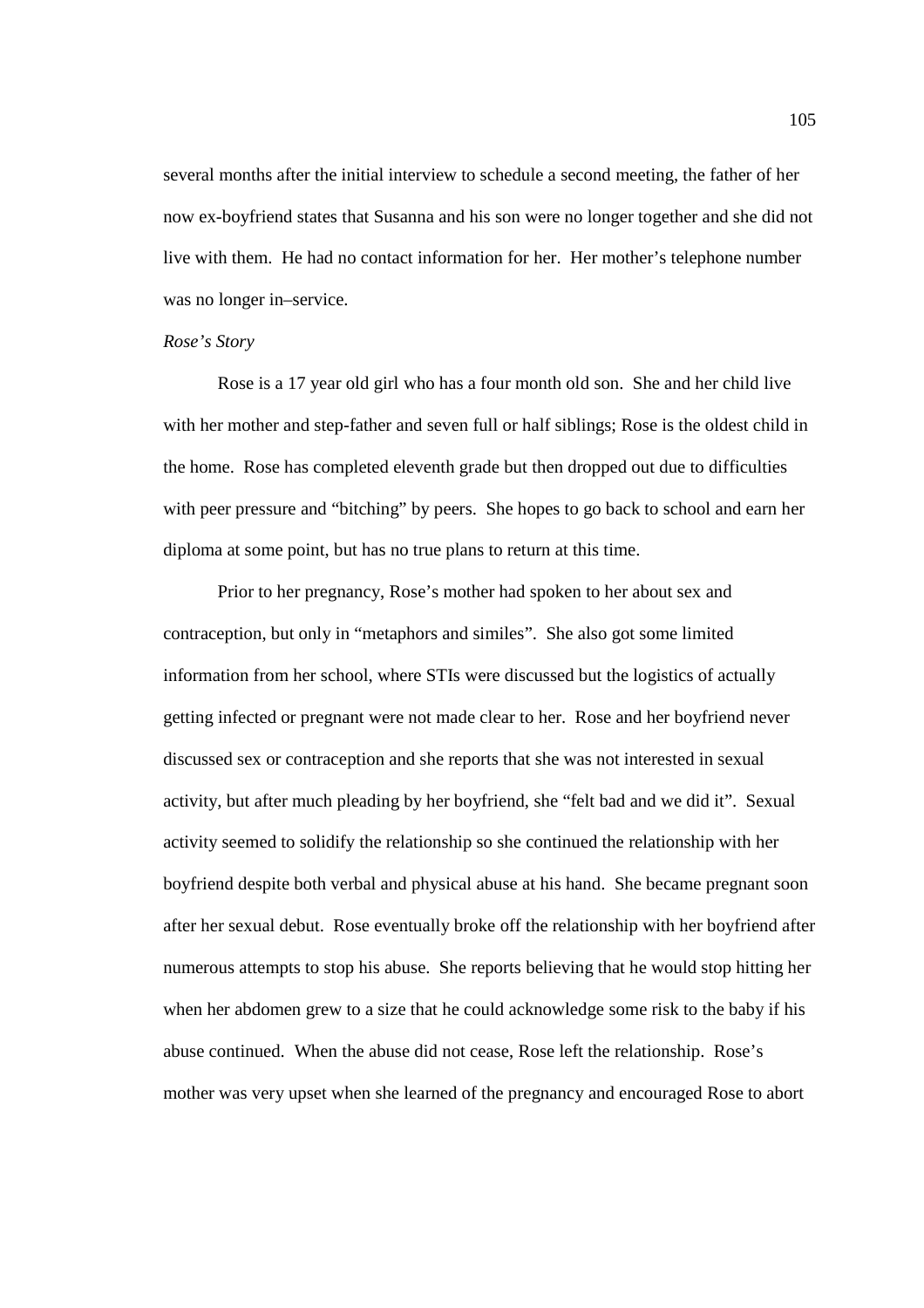the pregnancy. Rose insisted that she would not have an abortion and has since found support from her mother. Rose is most fearful that her ex-boyfriend will attempt to take custody of the child at a later date.

Rose describes her son as an impetus to better herself and become independent in his care and financial support. Rose takes great pride in being a good mother and especially enjoys taking her son to his doctor appointments and ensuring his health. Rose verbalizes regret at becoming pregnant at a young age and if she had it to do over she would not have become pregnant "I would have just had fun. I would have just lived my life as normal as you are supposed to…"

# *Valerie's Story*

 Valerie is a 17 year old teen who has an eight month old daughter. Valerie currently resides with her older brother in a trailer where she and her brother were raised by their father. Valerie's father has since moved in with his new girlfriend and continues to assist Valerie and her brother with the upkeep of the trailer and utilities. Valerie's mother has been mostly absent in her life as she has issues with alcohol that prevent her from being the mother Valerie desires. Valerie was fearful of telling her father of her pregnancy so her grandmother told him for Valerie; his reaction was a subdued disappointment.

Valerie has competed tenth grade and hopes to graduate from high school in the next year, if she can earn enough extra credits through attending summer school at a local community college. Valerie claims that she was once a "straight A" student, but after her pregnancy has flunked several classes. She struggles to find babysitters so she can attend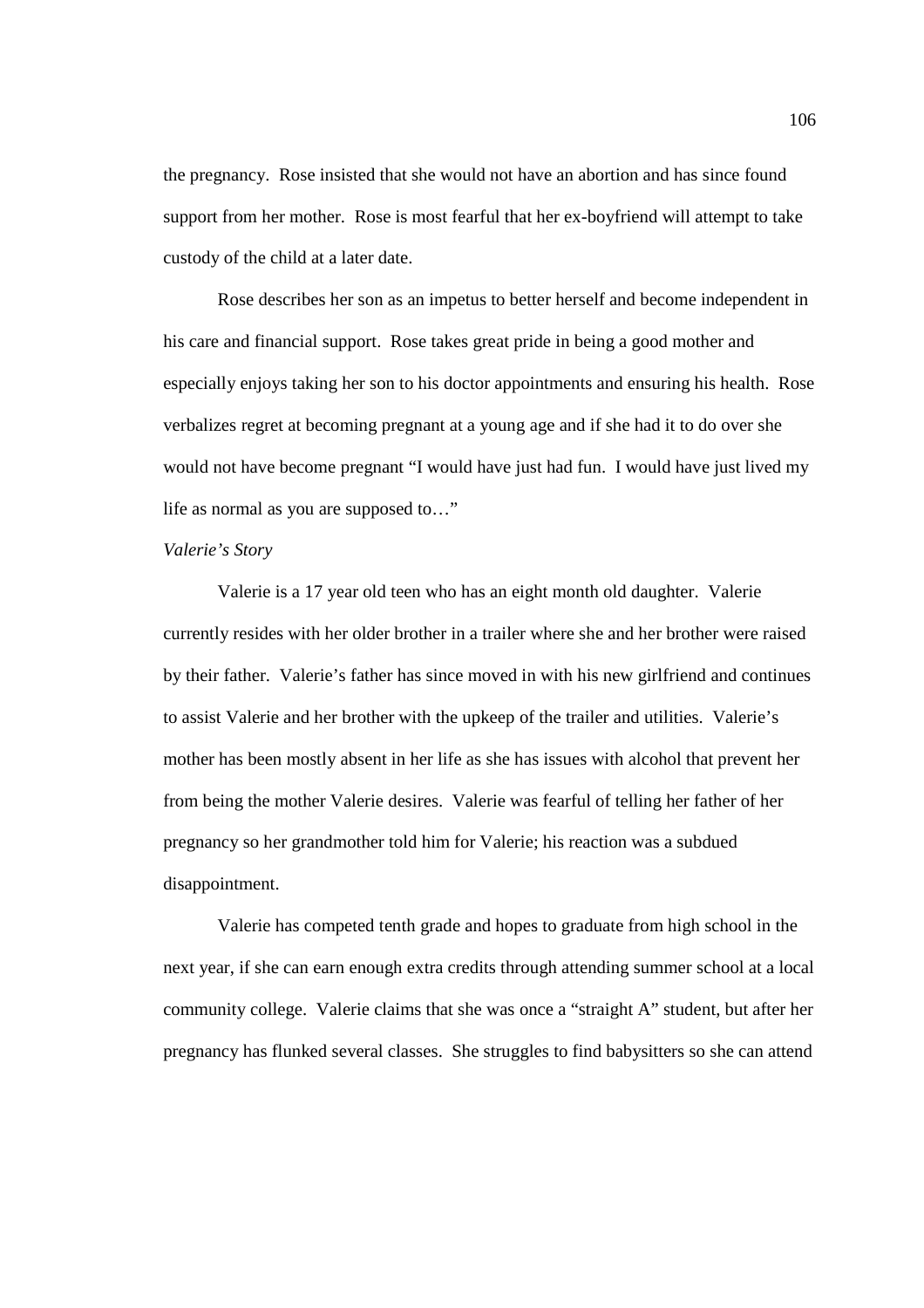school, but mostly blames the failing grades on school staff who failed to give her class work to complete.

Valerie relates a very sad, stressful and difficult time during her pregnancy and motherhood. Valerie was dating a fellow classmate but then broke off the relationship when she discovered that he was cheating, sexually, with another girl. Several months later, Valerie discovered she was six months pregnant from this partner. He has since denied paternity and refuses to take a paternity test. He has not helped Valerie, either physically or financially since learning of the pregnancy. Valerie describes much anger and resentment towards her ex-boyfriend as she struggles to take the responsibility of parenthood and provide financially and emotionally for her daughter. She feels that she has "...done my part. I've grown up, I have a baby to take care of, yet he's still running around like a little kid".

Her pregnancy and motherhood has isolated Valerie from friends whose parents do not want them around her as they view her as a bad influence. Valerie also finds it difficult, due to her young age, for community persons to accept her as the mother of her daughter; they often mistake her for the baby's sister or babysitter.

Valerie did not communicate about sex or contraception at home and reports only limited education at school when "they gave you those dolls, but it's different than a real baby". Valerie had discussed the possibility of pregnancy with her boyfriend and they agreed to use condoms as pregnancy protection; the condom "broke" when Valerie conceived. Valerie was upset that her boyfriend promised her that "if anything were to happen, he wouldn't want an abortion. He would just man up and help take care of the baby". Valerie now tells her friends to practice abstinence because even if they use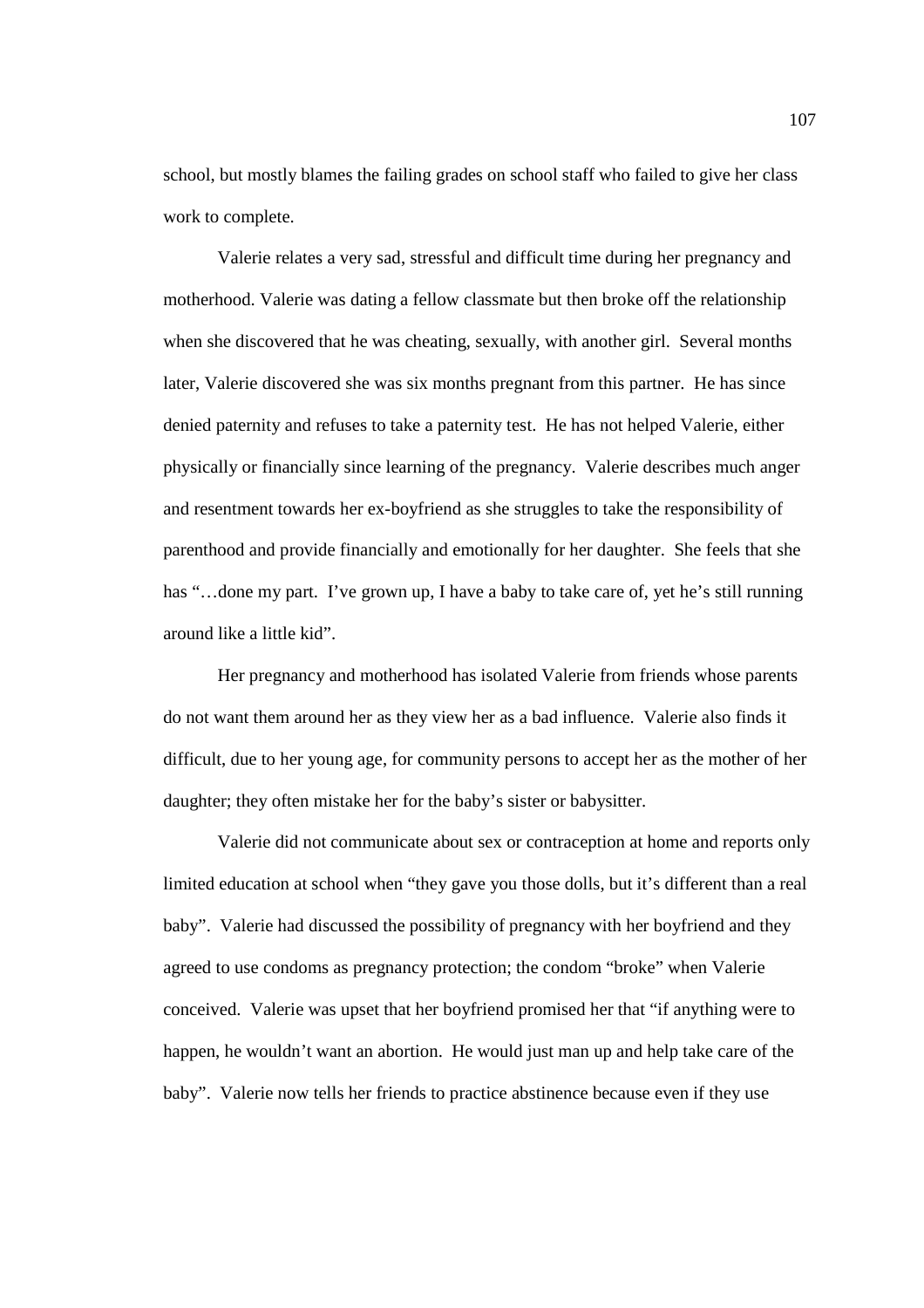contraception, "accidents can happen…and kids are worth waiting for". She tells girls to wait until they have graduated high school before becoming sexually active.

# Chapter Summary

Chapter 4 presents the demographics, context and narratives of the current study. The demographics of the primary and secondary participants were presented. Observational data collected through participant observations was described. The context in which primary participants live and that influence their experiences as youth, girls, and mothers followed. This chapter concluded with narratives of the ten primary participants. The narratives served to introduce the participants to the reader and offered a synopsis of their young lives and experiences related to their family, community, pregnancy and motherhood.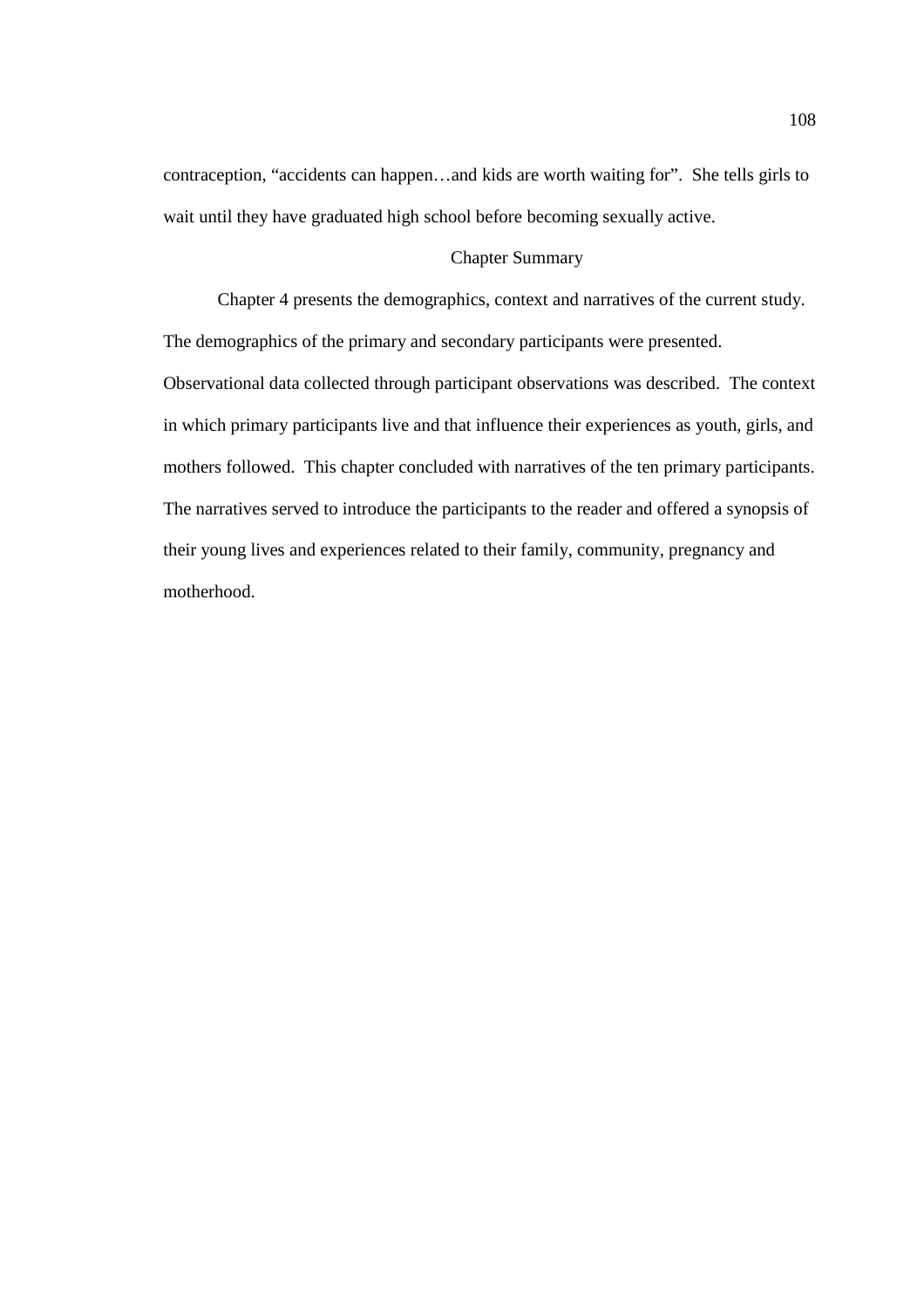## **Chapter 5: Findings and Interpretations**

Chapter 5 consists of the description of the themes and subthemes derived from the interpretation of ethnographic data. This research was guided by three research questions: (a) what are the attitudes and behaviors of Long-term Hispanic teen females regarding sex, contraception, adolescent pregnancy, and parenthood?; (b) what cultural and social influences guide the behavior and belief systems of Long-term Hispanic teen females, in regards to sex, contraceptive use, adolescent pregnancy, and adolescent parenting?; and, (c) what are the attitudes of adult Hispanics regarding teen sexuality and reproduction? Findings are presented by research question.

# Research Question One

# Research question one was: *What are the attitudes and behaviors of Long-term Hispanic teen females regarding sex, contraception, adolescent pregnancy, and*

*parenthood?* The literature shows mixed ideas regarding the risks/benefits associated with being of Hispanic ethnicity, when discussing teen pregnancy. Reportedly, the Hispanic culture highly values the needs and reputation of one's family (Holleran & Waller, 2003) which may promote chastity among young women (Denner, et al., 2001). However, this culture has also been associated with low or no contraceptive use and limited sexual communication with parents (Driscoll, et al.); all considered risk promotive. I developed the interview questions to acquire information about the traditional ideas of Hispanic culture and the participant's experiences of growing up in their environments and developing attitudes and behaviors regarding sex, contraception, pregnancy, and parenting in the community. I opened the interviews with broad questions, where primary participants were asked to describe what pregnancy and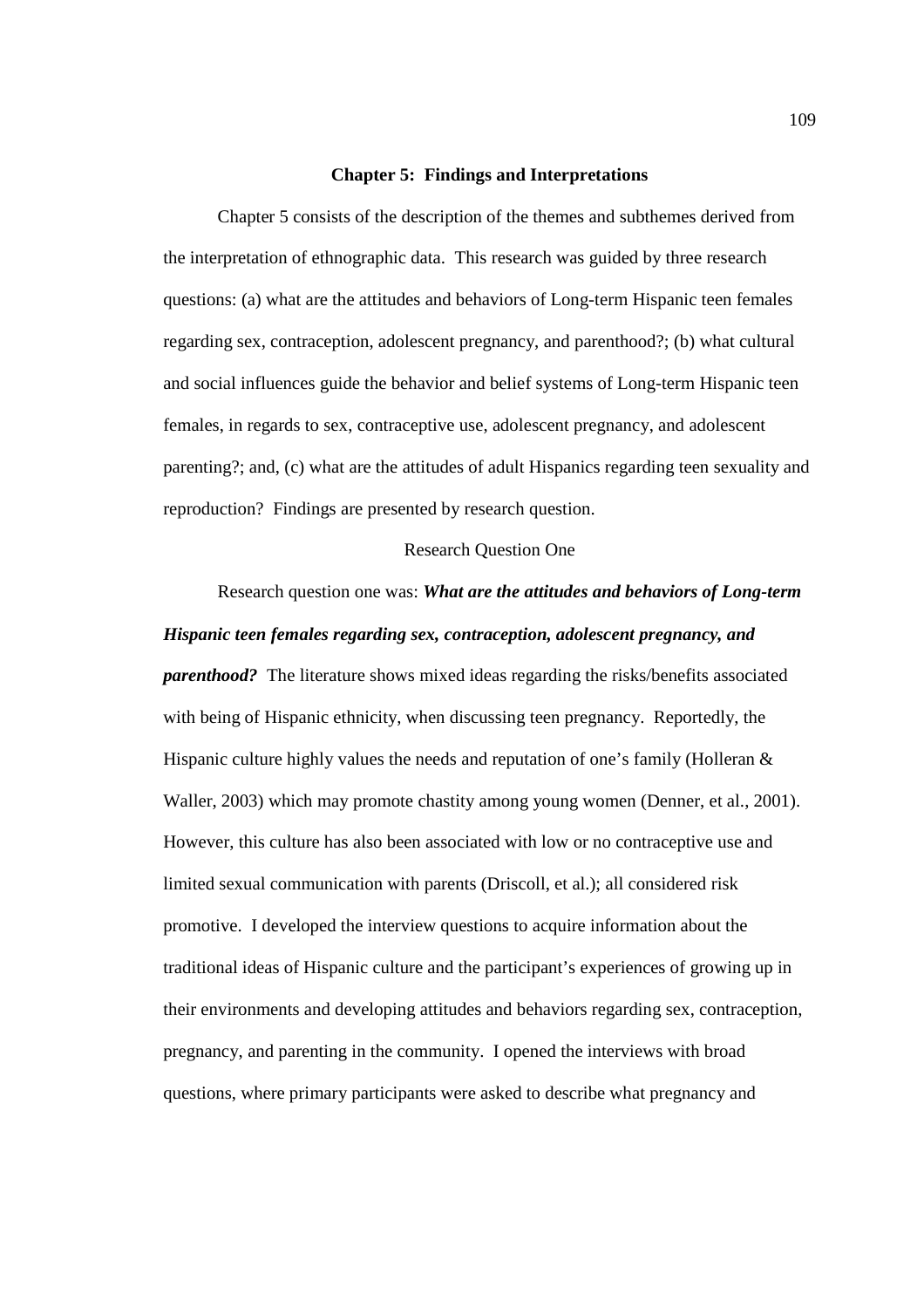parenting had been like for them. I then focused the interview questions on experiences where the participants learned about sex, reproduction and contraception as well as occurrences when participant's negotiated use of contraception within their sexual relationships. I asked the secondary participants to share their experiences with pregnant or parenting teens.

According to Holleran and Waller (2003), although early and unprotected sexual activity is not usually condoned in Hispanic communities, when a pregnancy occurs, it is often met with support and celebration within the family. The interview questions related to this area aimed to collect information about the participant's attitudes and experiences with teen pregnancy and parenting, how these may have changed over time for them and their families, and how the primary participants' pregnancy and eventual role transition to parent was met in the community.

The participants responded by sharing their specific life experiences that helped to shape their beliefs and experiences related to their past and current attitudes on sex, contraception, pregnancy and parenthood. The findings formed four themes: (a) Teen pregnancy/parenting is demanding/stressful; (b) Becoming a mother has benefits and consequences; (c) Boys get to do what they want; and, (d) Be careful, you could land up pregnant too! Table 2 lists the themes and subthemes.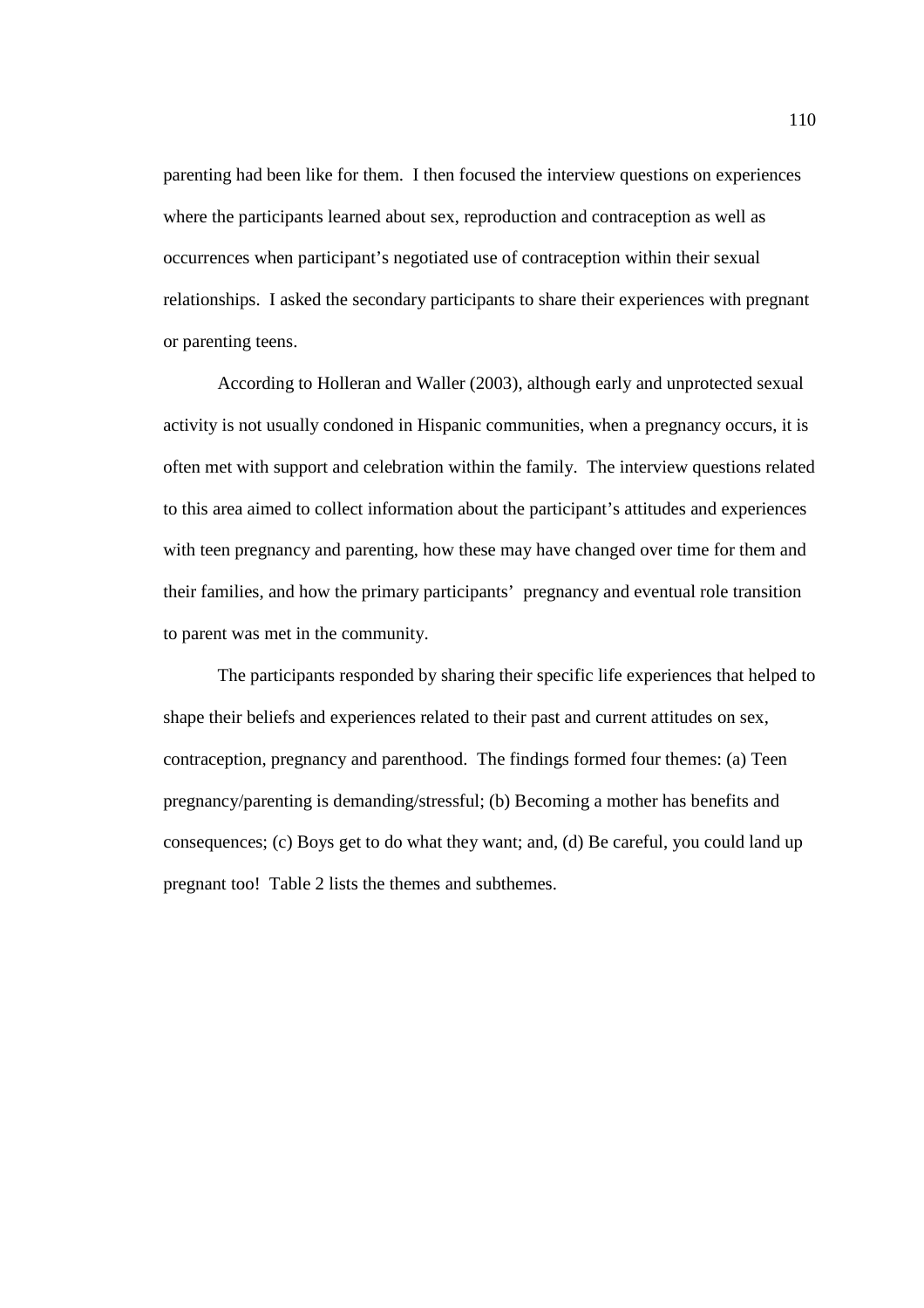Table 2. Themes and Sub-themes for Research Question One

| <b>Theme</b>                                       | <b>Sub-Theme</b>                                                                                          |
|----------------------------------------------------|-----------------------------------------------------------------------------------------------------------|
| Teen pregnancy/parenting is<br>demanding/stressful | It's frustrating, I'm just a kid, I don't<br>$\bullet$<br>know these things                               |
|                                                    | Others need to help more and not judge<br>Regrets: It's not fun, I regret not waiting<br>$\bullet$        |
| Becoming a mother has benefits                     | It's fun having a baby/Like, I love my<br>baby!                                                           |
|                                                    | It's given me a reason to try to do better<br>$\bullet$<br>It's made me stronger/more mature<br>$\bullet$ |
| Boys get to do what they want                      | He gets to go out all the time<br>$\bullet$<br>Be a man and help your kid!                                |
| Be careful, you could land up<br>pregnant too!     | It's too hard, be sure of your contraception<br>$\bullet$<br>I want better for him/her<br>$\bullet$       |
|                                                    |                                                                                                           |

# *Theme One: Teen Pregnancy/Parenting is Demanding/Stressful*

 Teen pregnancy/parenting is demanding/stressful is a theme that describes the experience of pregnancy and parenting as being very meaningful to the teen mothers and one which has totally engulfed their lives and altered their futures forever. Although many primary participants admitted some knowledge regarding reproduction and the risks related to unprotected sexual intercourse, many believed they would not become pregnant. Their experiences with pregnancy and early motherhood had now given them strong feelings about what it means to be a teen parent; many of the stories reflected difficulties and some regret related to their pregnancies and parenting. Secondary participants also discussed the great difficulties, demands, and barriers to one's future that pregnancy and parenting placed on the teens. They informed areas related to poor preparation the teens had for parenting, negative effects of parenthood on the teen's futures in their education, socioeconomic status and emotional stability, and the negative impact that teen parenting had on the child born to the teen mother.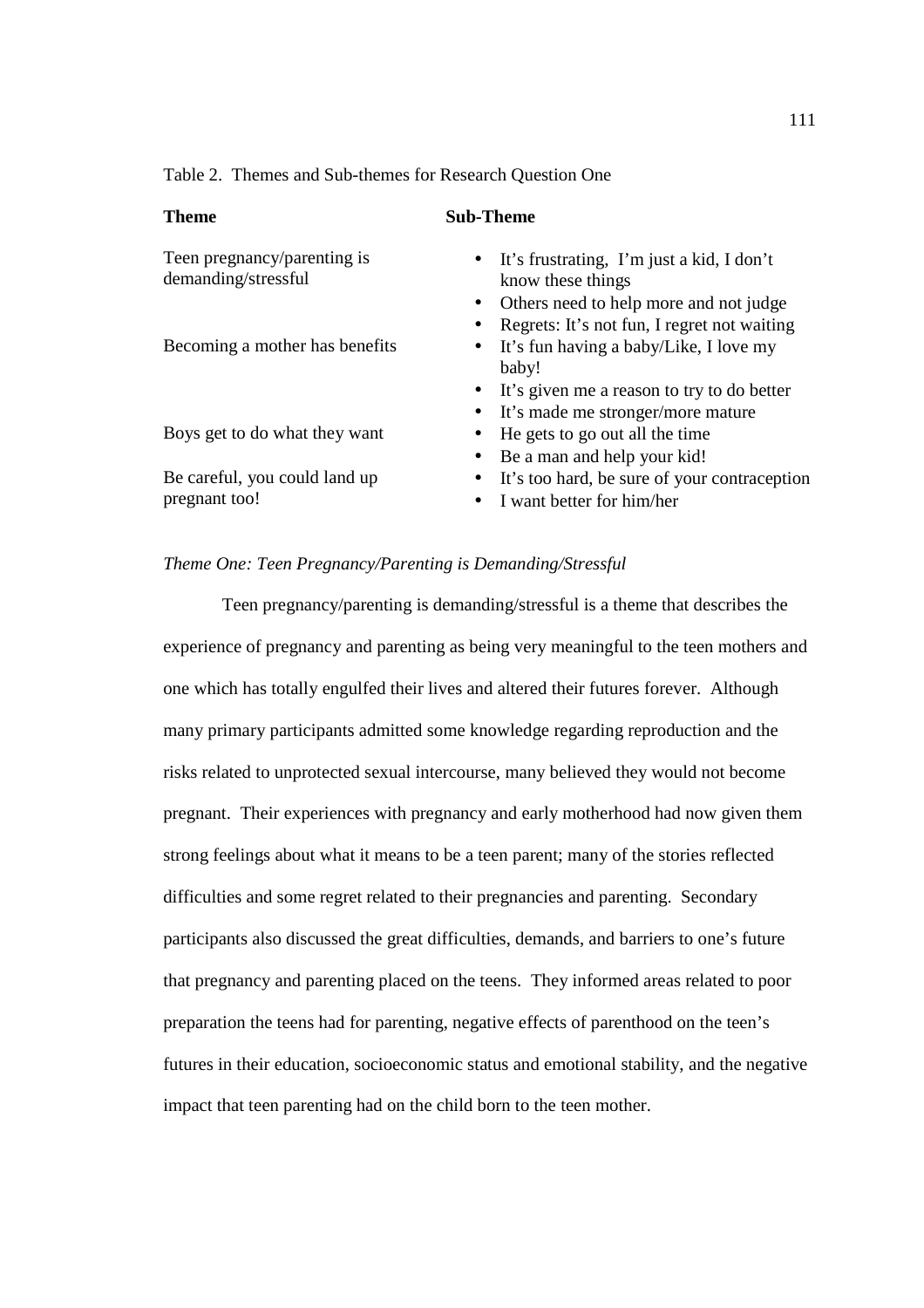The sub-themes were informed by primary participants sharing their day-to-day struggles with their pregnancy and parenting and the secondary participants' stories of associated difficulties for the teens and their families. The sub-themes are: (a) *It's frustrating, I'm just a kid, I don't know these things*; (b) O*thers need to help more and not judge*; and, (c) *Regrets: it's no fun, I regret not waiting.* 

*Sub-Theme: It's Frustrating, I'm Just a Kid, I Don't Know These Thing. It's frustrating, I'm just a kid, I don't know these things* describes the primary participants' frustrations in dealing with others in their lives regarding their pregnancies, ongoing issues related to learning how to mother their children, and difficulties pursuing their education. Here, participants described frustrations related to basic parenting such as not knowing how to console their crying baby.

I thought it (parenting) was going to be easy, but it's not!...sometimes you just don't know what she (infant) wants and you are like *stop crying and just leave me alone!* (Julia, lines 81-83).

It's bad…when I don't know what she wants or something is wrong and I don't know what it is. It just drives me insane when she is crying and I have no idea why (Elizabeth, lines 176-178).

The primary participants reported these episodes as deeply upsetting to them as they felt that their children were suffering because they did not have the skill or knowledge necessary to parent. The participants also describe this time in their life as lonely; they were left alone to figure everything out and most did not mention others being present or offering support as they had anticipated. Many participants described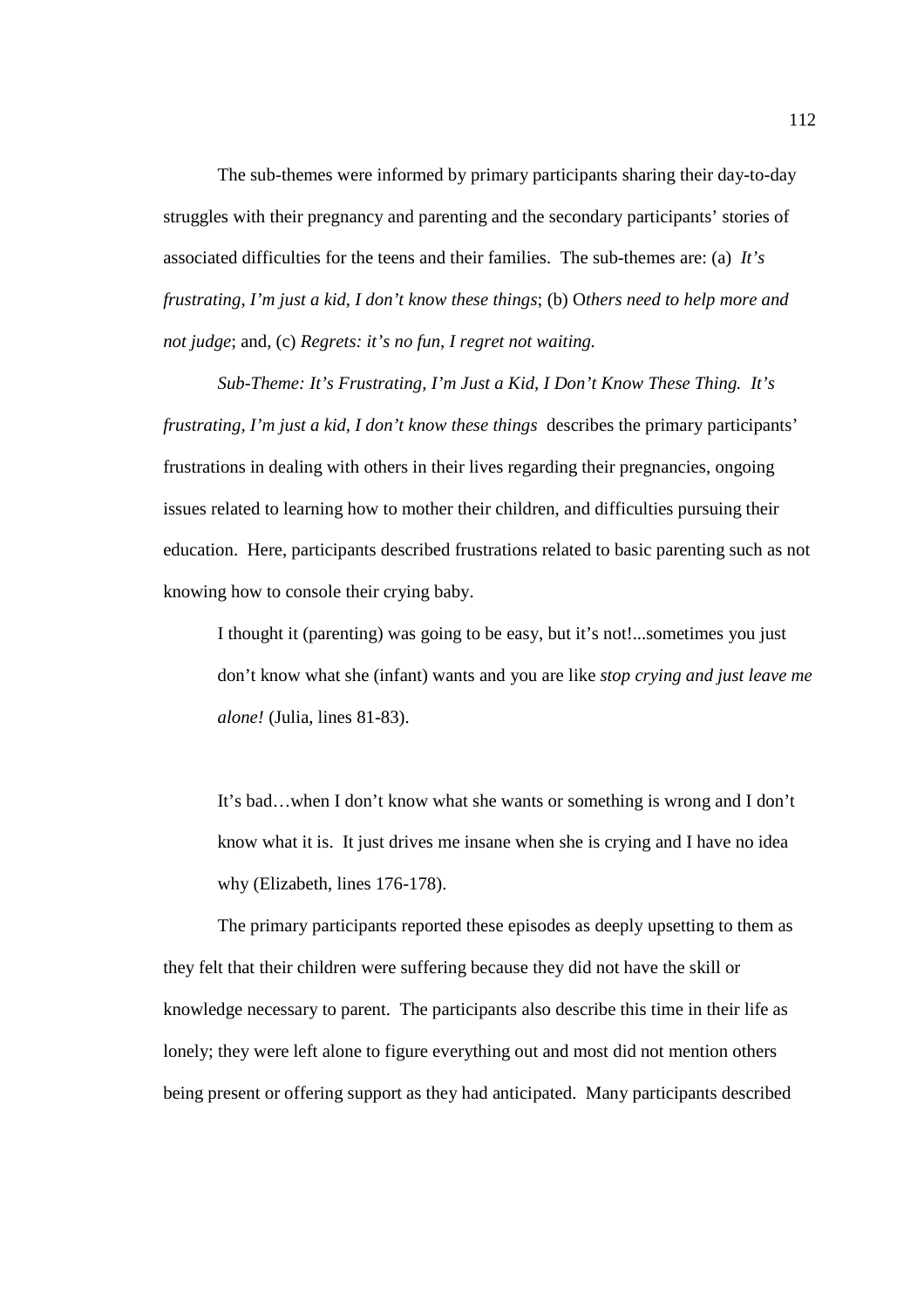their age and limited life experiences as factors in their ill preparation for being mothers. "It's just hard cause I am still young, like a kid, and I still have a kid." (Roberta, line 213).

Secondary participants agree that most teen parents possess poor parenting skills; skills that are not taught in schools or homes. However, the general attitude seems to be that the poor parenting is just one example of the teen parents simply being teens. They describe feeling that the reality of poor parenting exhibited by the teens is just the way it is and has been for generations. The adults described teen pregnancy as a detrimental choice for teens and their futures; the related poor parenting is just one reason that supports this attitude.

I really wish that their frontal lobes would develop a lot faster….younger girls are starting their menstruation younger and younger and it's just too bad that it is not paralleled by maturity, problem-solving ability, critical-thinking ability….it doesn't matter if all the information is there, they just don't have that frontal lobe development to help them process (Bernice, lines 96-102).

Some primary participants expressed their frustrations related to trying to stay in school while experiencing rejection or negative responses from others in these settings. Most felt that education was very important for their futures and for the financial stability of their lives and for their children's future. Some felt unsupported in their continued pursuits towards their educational goals and believed that they should be given more breaks or freedom in this respect, because they were pregnant or parenting. Valerie described her frustration with her failing attempts to earn her education as this: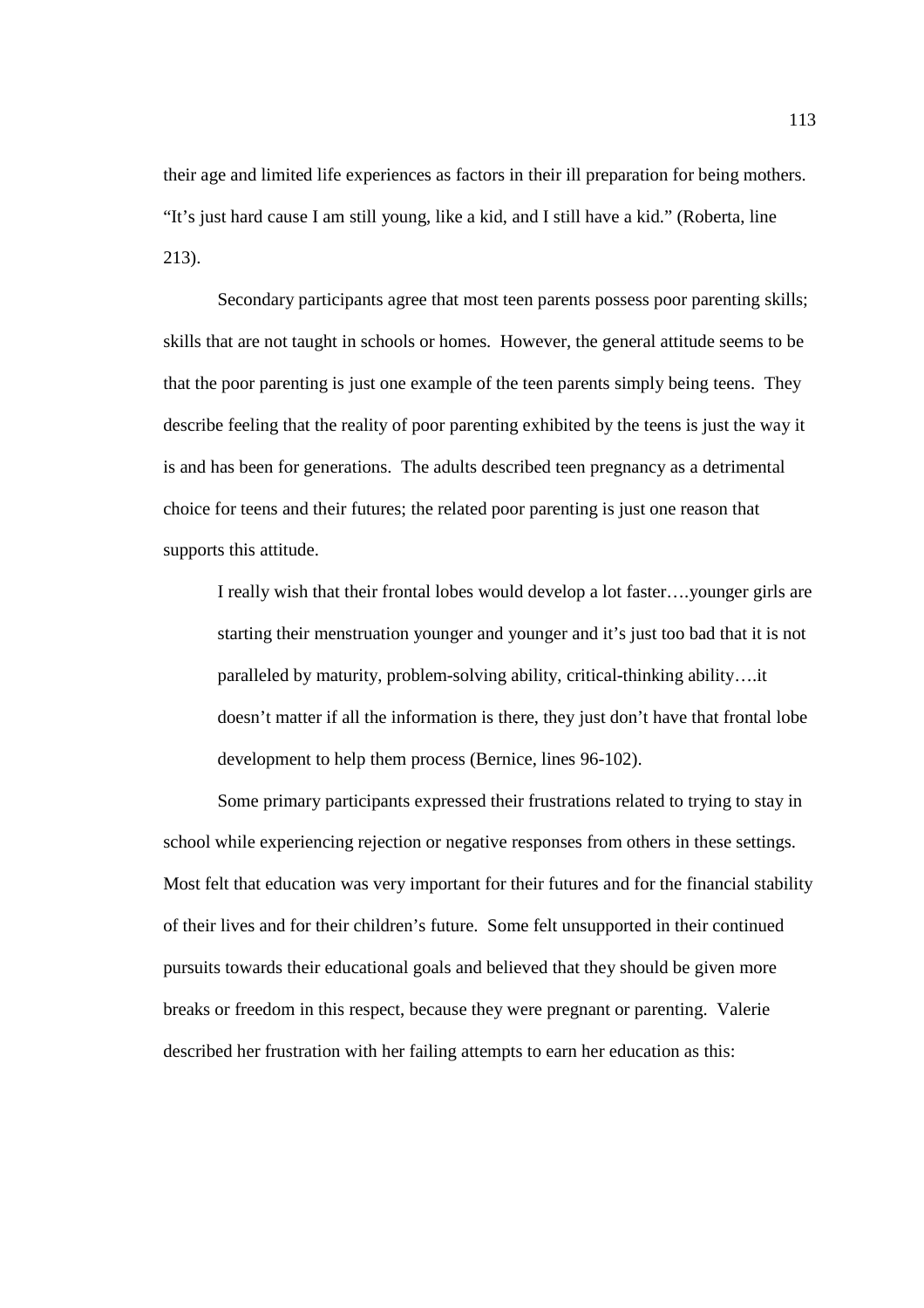I'm a straight A student, but I ended up failing one of my classes because they (school) say I didn't hand in any of my work. And I was like… *you (school counselor) are supposed to get all of my work and I never got any from you!*…I don't think that we (parenting teens) are getting enough help. We definitely need more from the school (lines 373-379).

Secondary participants agreed that a pregnancy adversely affected the teens' futures. They reported that teens were less likely to achieve in education, careers and finances if they choose pregnancy in their youth. Although many secondary participants agreed that teens were not getting breaks at school, they felt that this was justified as expectations were that the teens not use parenting as an excuse to slack off on responsibilities, but instead as an opportunity for the teens to mature into adults and improve themselves and their lives.

I can see that the teachers aren't giving them a break and then they dig themselves into a hole and it's just so deep that they can't climb out and they don't try. I can see some of them, they might just give up. I can see where they say nobody gives them a break, everybody is just against them and it gets harder and harder…I think they need to get a reality check…they need to pull up their boot straps and get going. I think they are lazy, some of them were lazy to begin with and slacking and then they let their grades slip, but now it's like…they gotta get it together (Amanda, lines 237-253).

*Subtheme: Others Need to Help More and Not Judge.* In the sub-theme o*thers need to help more and not judge*, primary participants expressed resentment towards the adults and community for their lack of support. Although participants admitted a lack of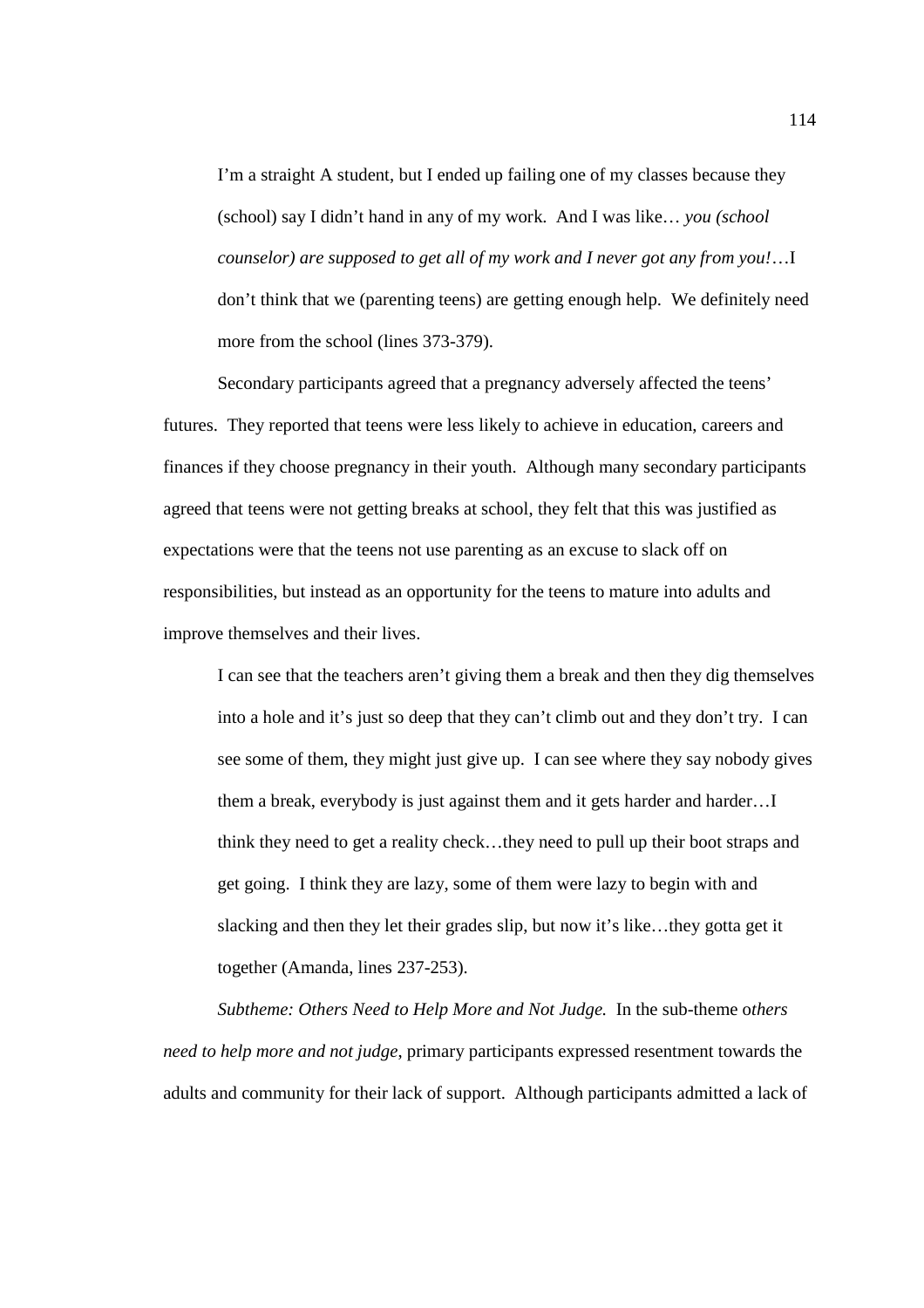parenting knowledge/skills regarding the care of their child, they reported deep frustration about not being given enough respect or credit for parenting their children per their instincts. In this area of discussion, primary participants voiced irritation related to being publicly judged for their parenting skills or lack thereof. One participant reported, that as the infant's mother, described here as a rite of passage to adulthood, she should be given respect or credit for innately knowing what her daughter needed and for providing per her instincts. Roberta described feeling badly when her own family criticized her innate parenting abilities.

He (brother) said *I told you that you are too young to have a baby*. And I had given her a bath in the morning and I had like two blankets on her so she would be warm and stuff and she looked comfortable…I hate it…I hate it when people are there and you are afraid to cover her cause they are like *what's wrong with you? She's probably all hot* and I'm like *well, I am cold and if I am cold then she probably is too*. But, then you don't know if you should cover her or not. Like that is hard (Roberta, lines 243-249).

Interestingly, participants also described themselves as young and needing support in order to succeed in their lives and as mothers; many felt this support was lacking both in their homes and in the general community. Participants discussed experiences where they were negatively judged in the community for becoming pregnant at a young age. Although many participants reflected that maybe they should have waited until a later age to conceive, they believed that teen parents should not be chastised for their choices or mistakes about unprotected sexual activities. They felt that in order to fulfill their future expectations and dreams of education, careers and financial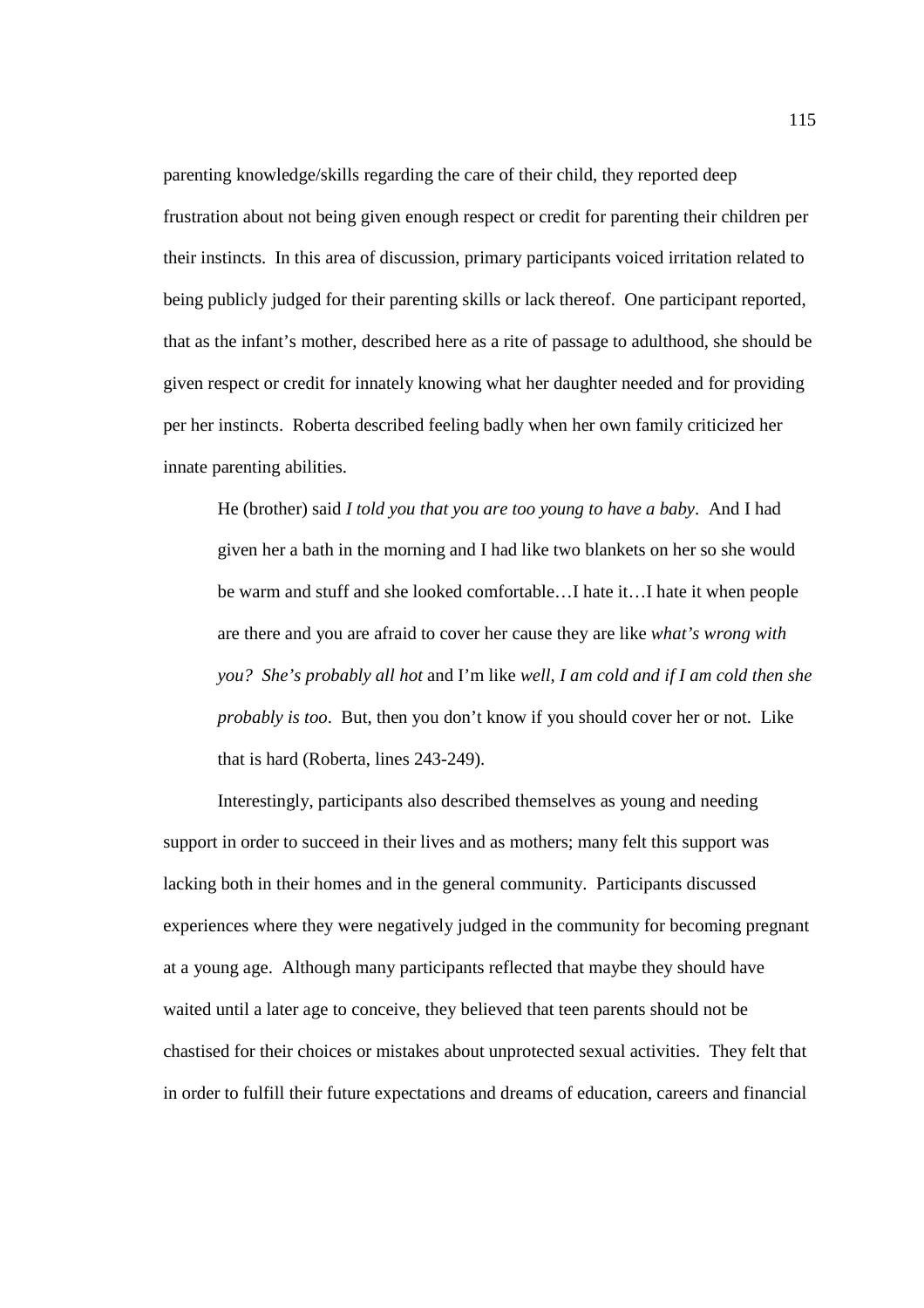stability for themselves and for their children, they needed the support of others; something they felt was lacking.

It was like hard when I was at the store and people would say *oh look, babies having babies!* (Roberta, lines 145-146).

Well, like I said, being a teen parent is really hard and if you are one of those girls who really cares about what people think about you…then it's going to be even harder. Cause there is a lot of people out there who judge and there's a lot of people out there who do look at you weird and think *Oh my God, how is she going to raise a child when she is a child herself?!* But like I said, your age, how you look, has nothing to do with how good a parent you can be. I want people to know that, that it is hard. You gotta have support cause it is hard and we don't need to be looked at wrong (Lola, lines 378-424).

The secondary participants also reported seeing great difficulties related to teen parenting and felt that it negatively affects the mother in her education, future earning potential, and emotionally by stealing the time that otherwise would have been spent socializing and developing as "normal" youth. However, they felt that if youth chose the adult-like behaviors of unprotected sexual intercourse, pregnancy and parenting, they should also accept the consequences of more responsibility and struggle; seen as inherent in pregnancy/parenting.

….they can't expect that just because they got pregnant anything is owed them! That's just the bottom line! *You owe me. You owe me. No we don't! You guys just need to get out there and be the best that you can be! You can't be the victim*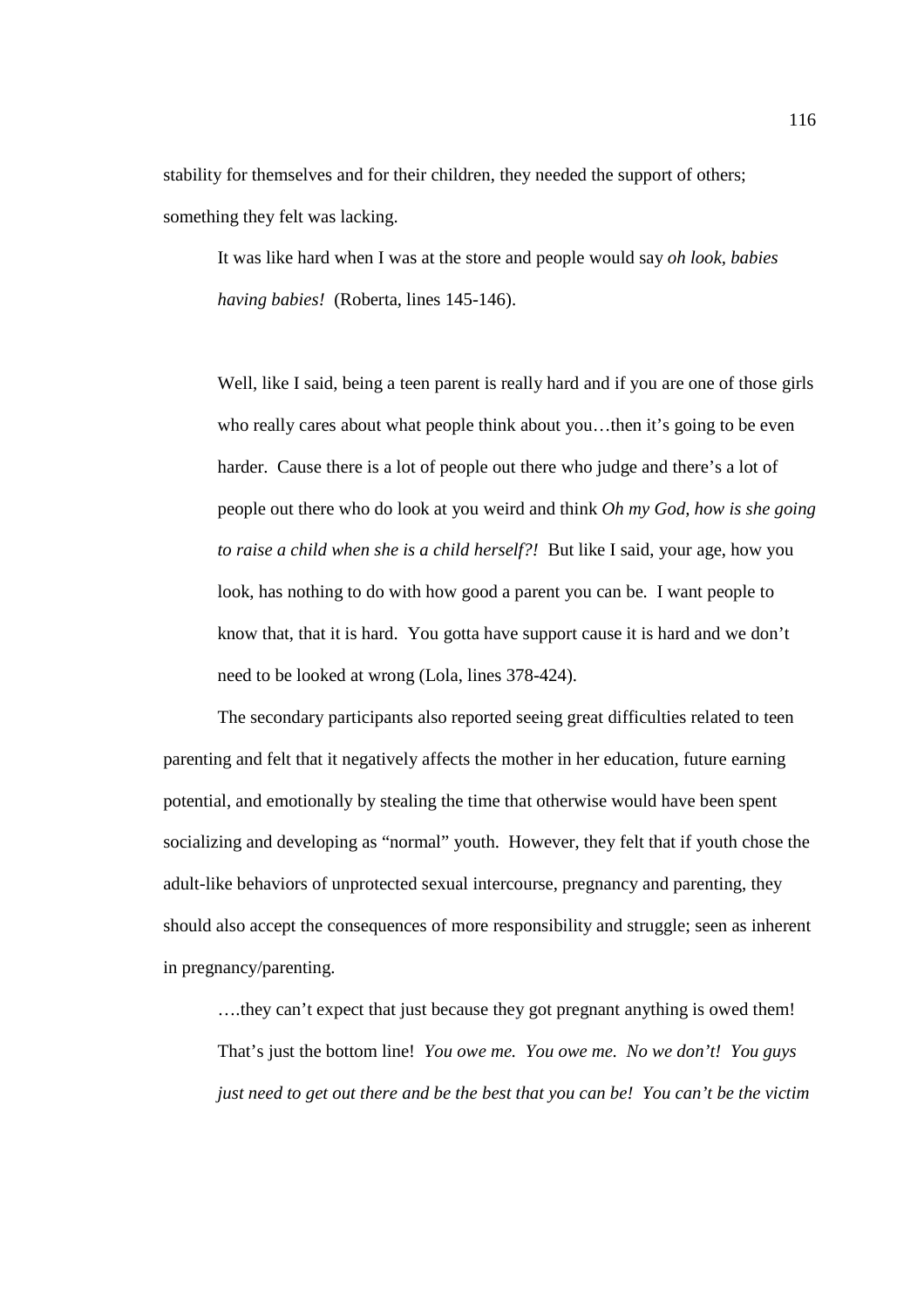*all the time! Poor little me, boo-hoo.* But that's how these kids are; the majority…they need to pull their heads out! I tell them *Come on! Snap! The world's not gonna hand you anything!* (Kelly, lines 203-212).

*Sub-Theme: Regrets: It's not Fun, I Regret not Waiting.* The sub-theme, *It's not fun, I regret not waiting*, captures the primary participants' descriptions of parenting as a huge responsibility. Many had never known the demands or stress of this type of accountability and felt poorly prepared. They described the experience as lonely and no fun and voiced resentment towards their male partners (ex or present) who failed to take on the responsibility as they themselves had. The mothers described loneliness and deep frustration related to their experiences with loss of their youth, responsibility for a dependent human being, and anger towards their male partners who did not alter their lives or take responsibility for the child. The participants also voiced sadness over the loss of what they had anticipated pregnancy and parenting would be like. They thought mothering would be fun and their partner would remain and support the child. However, their experiences as a teen parent were lonely and quite demanding.

You know, it (parenting) takes a lot of time out of you. You don't get to do anything you want to do…it's a big responsibility (Lola, lines 286-288).

It's hard, real hard. I think it's just hard to do everything by yourself. You are the only one and you have to do everything. If he (baby) needs something, there is only you and then like I see couples with their baby and it's hard to be all alone (Eve, lines 161-168).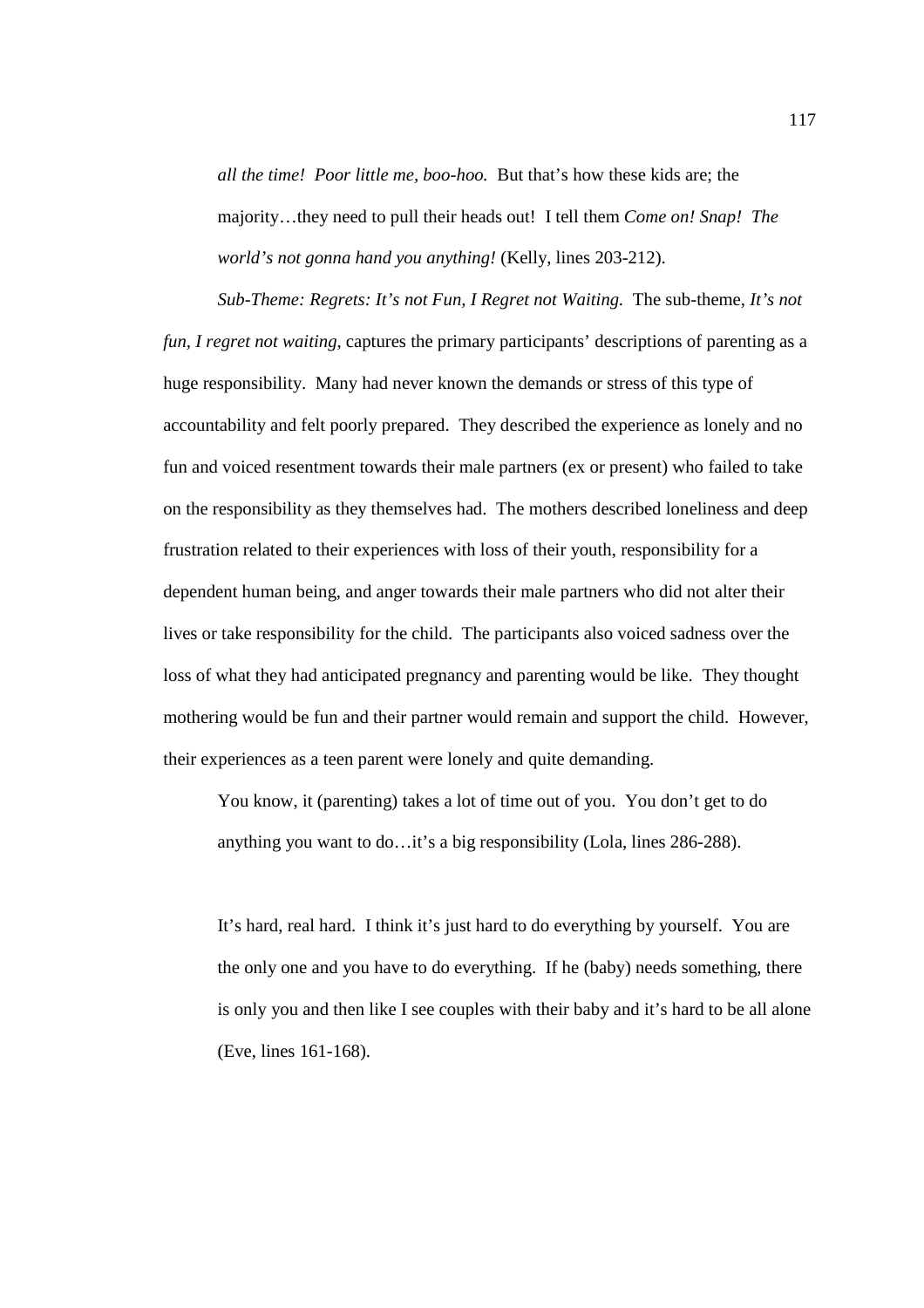Secondary participants expressed similar sentiments and agreed with primary participants that teens lacked preparation for motherhood. Parenting skills were not taught in schools or through prenatal care at the providers' offices. Most secondary participants felt that this lack of preparation, along with poor partner support, set many teens up for huge challenges as mothers and eventual failure in securing secondary education degrees and financial stability for themselves and for their children. Victoria describes the reality of teen parenting as:

I don't see any good at all (regarding teen pregnancy). I believe these young women are not yet mentally, physically ready for the challenge it takes to raise a child. Especially the ones who haven't finished high school because their chances of even going to college are so much harder. They are going to have a job at Allsup's or Wal-mart….you see them struggling…no, I don't think a teenager is in any way mentally, physically, or otherwise ready to be a parent (Victoria, lines 108-120).

Primary participants also describe regret for not waiting until they were older to conceive and the difficulties they had encountered after becoming pregnant. Although they did not agree with being criticized for being a teen parent, many participants did express personal regrets about becoming pregnant at an early age. Many regretted and lamented over their lost childhood, which they described as a time that should have been spent socializing with friends, having fun and "just being a kid" instead of changing diapers, worrying over finances and being stuck at home with their babies. These discussions revealed a side of their pregnancy and parenting experiences that was very sad and which carried some ongoing remorse and disappointment in the teens' lives.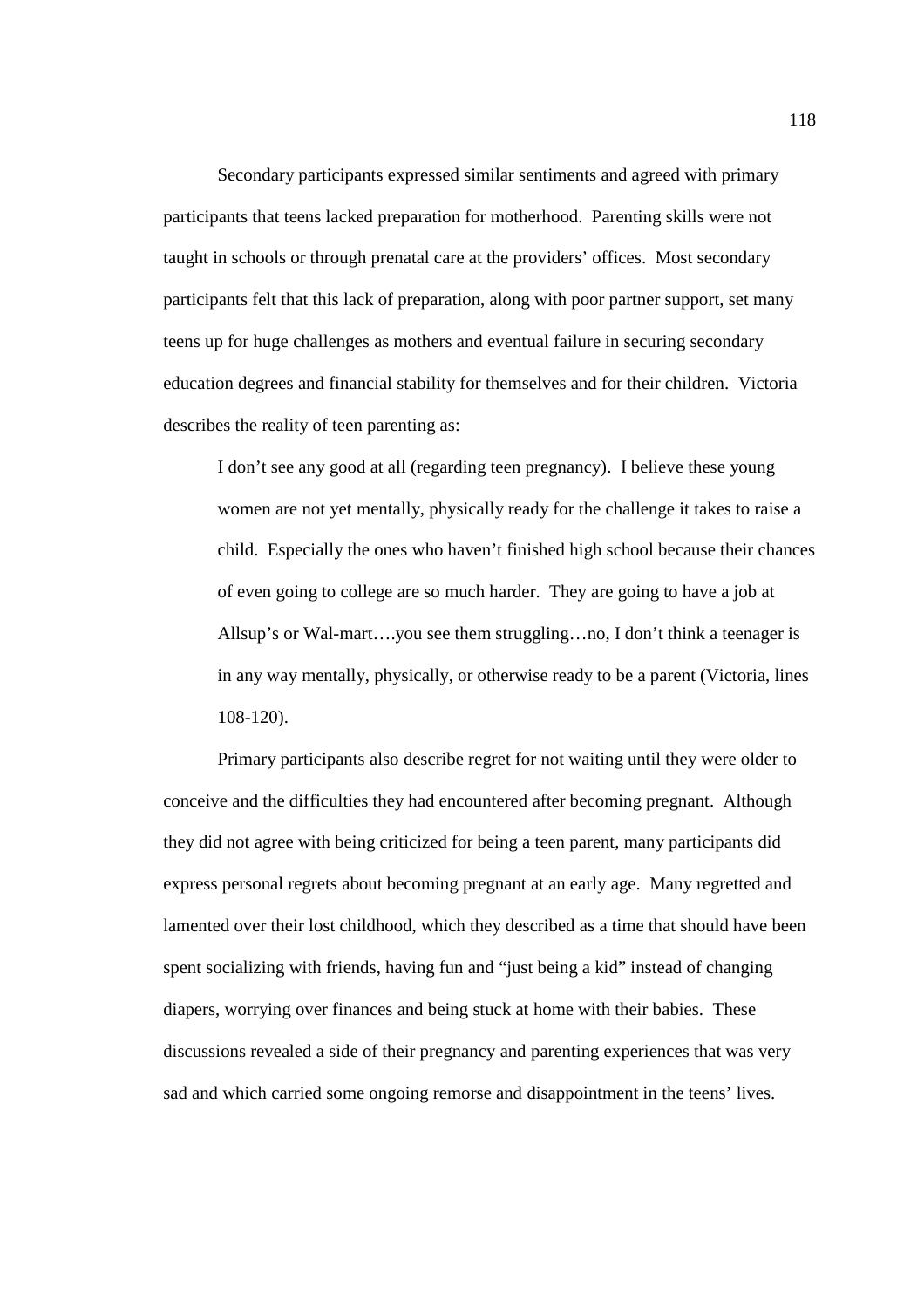It (pregnancy) was real sad and depressing too. I didn't have any friends left…when I was pregnant. I was depressed (Eve, lines 37-38).

I was doing nothing for two years because of the baby. And now I realize how much I missed school and how much I miss doing things, so I just can't wait until I can go back to school and do something with my life (Lola, lines 696-699).

It (pregnancy) was really hard for me. I didn't even get to live my teen years, when I was sixteen, fifteen, seventeen. You should be partying and having fun, like a teenager... so, it (baby) just takes all the fun out of being a teenager (Lola, Lines 752-754).

 Many primary participants also discussed regrets related to their sexual relationships. Some participants described the relationships with their boyfriend as stressful and voiced regret for even having had sex at all as they described this activity as being performed out of guilt; they had not been interested in sex and had simply complied with their boyfriend's repeated requests. Many of the participants reported a loss of their teen experience related to dating, a time they said should have been spent dating different boys instead of solidifying a relationship with their ex-boyfriends through a pregnancy. Several of the relationships were quite unstable, even before the pregnancies, and at least one was abusive. Several of the families openly voiced dislike for the boyfriends; the girls now agreed with their families and regretted staying in a relationship with their partners. They wished that they had broken the connection to the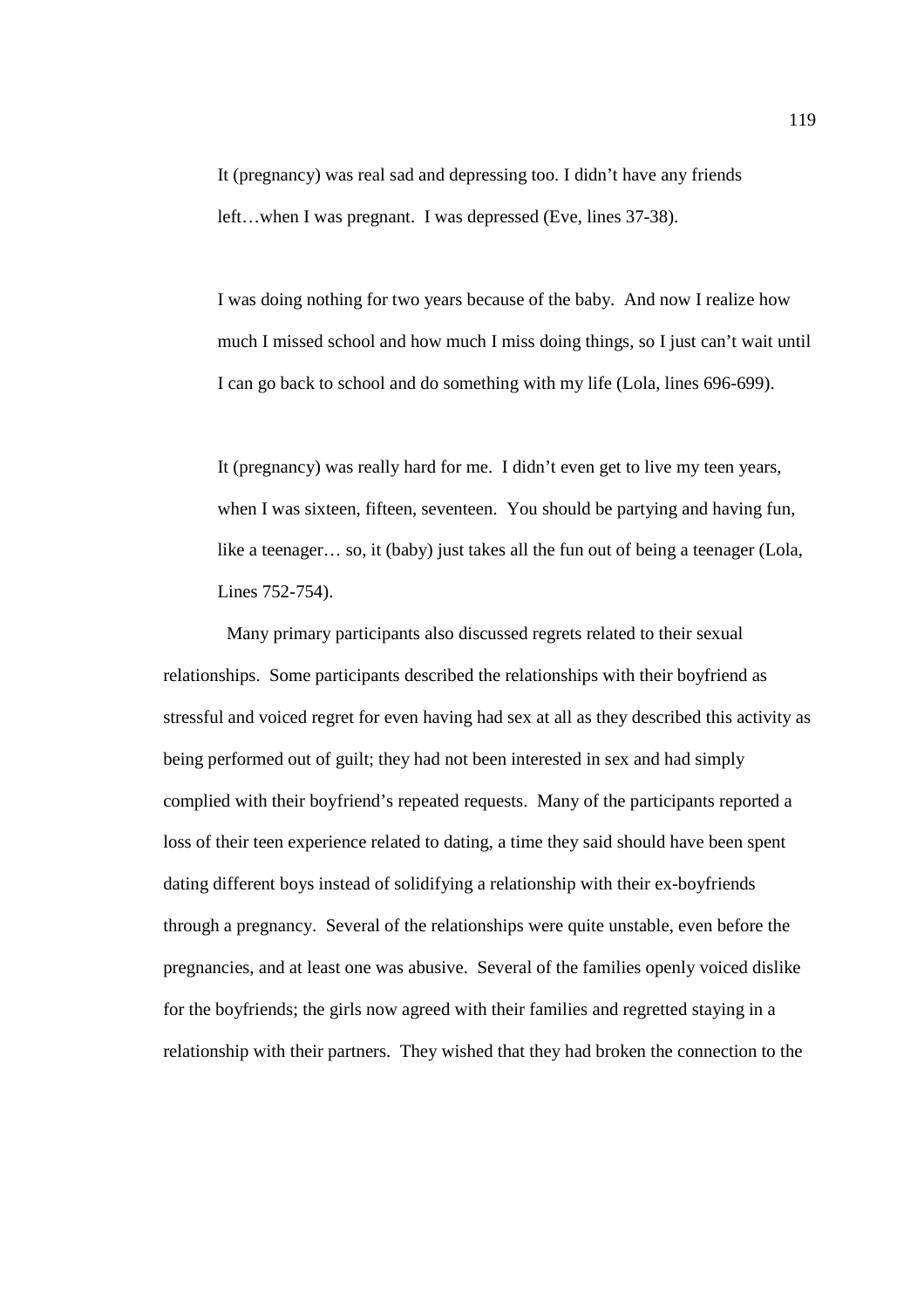boyfriend sooner rather than waiting until they were pregnant to do so. Asabel described her regrets as:

I would make sure to be on birth control the next time. I would have waited and I would have broken up with my boyfriend right away. Like, if I knew then what I knew now ... I would have changed a lot of things (lines 215-222).

It was an abusive relationship and even in the beginning of my pregnancy, I would pray that my stomach would pop out a little bit more so he would snap that I was pregnant and not to put me under so much stress and to not hit me...that was the hardest (Rose, lines 110-113).

I wouldn't have had the baby…if I had known then what I know now, I wouldn't have had the baby. I wouldn't have gotten pregnant. I would just have had fun. I would have just lived my life as normal as you are supposed to. You know? I wouldn't have done it (Rose, lines 222-229).

 The secondary participants predicted that the teens would experience regret in several aspects of their lives, as time went on. The adults felt that although the teens may not currently admit much remorse for their actions, as time progressed and they had more life experiences, regrets would occur related to lost youth, lost development towards selfesteem, and regret related to sexual activities in their youth.

I think there might be some regret. And not necessarily for the baby, but regret for the things she could have done…I have a really close cousin…she had a baby when we were teens and these are just things that I saw her go through...that was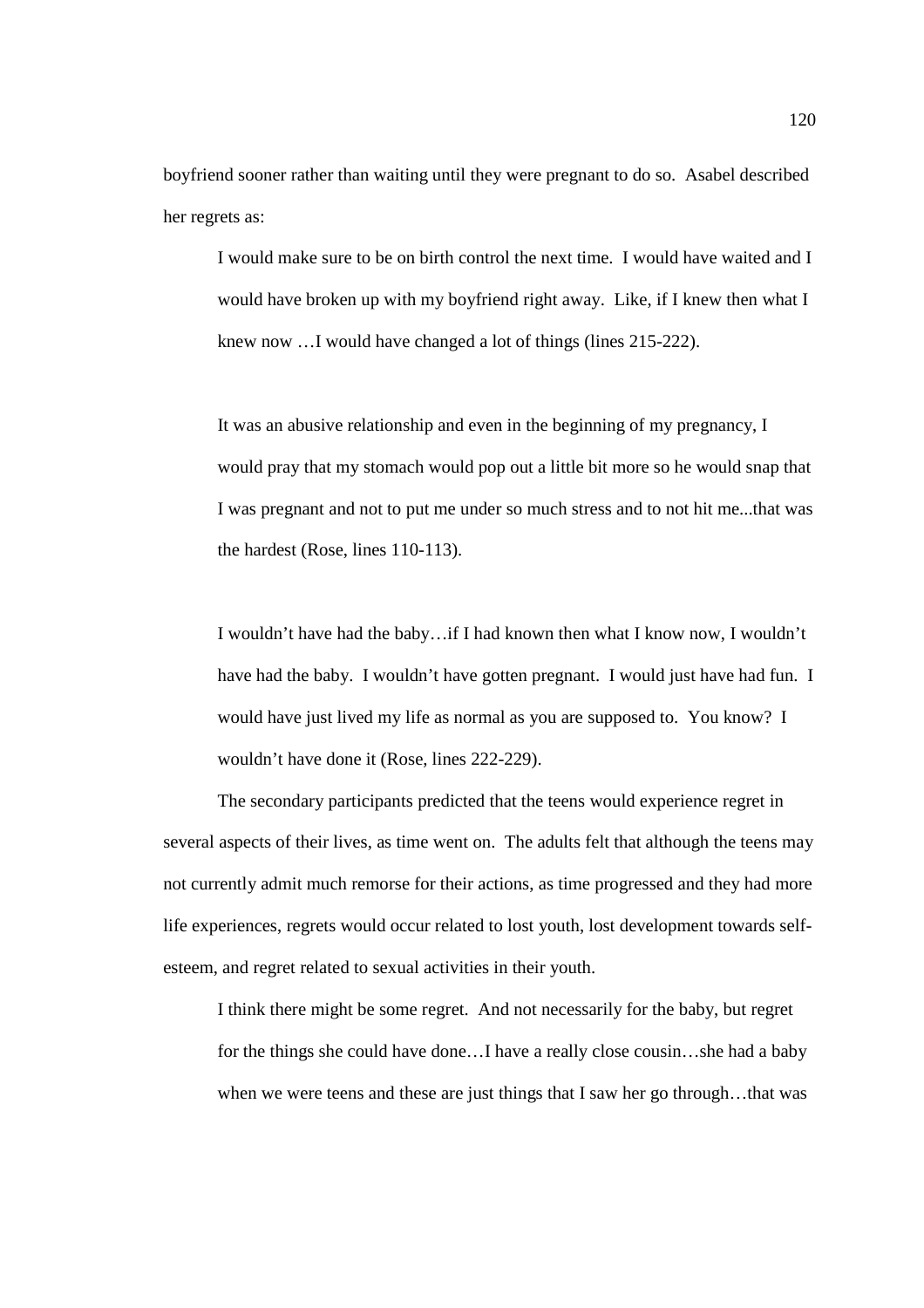one thing that I see is some regret. Not regret about her baby, but yeah, regretting all the things they could have done, had they waited (Corrine, lines 160-168).

They really grow up fast. It really does rob them of this very special time that they should be building their self-esteem. And I really feel that that loss of selfesteem, that no matter how much support they have, the family, and so forth, it is a portion of their lives that they have skipped and you just can't go back to it, ever (Bernice, lines 87-91).

# *Theme Two: Becoming a Mother Has Benefits*

The theme, *becoming a mother has benefits,* is characterized by experiences related to the role transition from non-parenting teens to mothers. The primary participants describe the time and experiences of pregnancy and early parenting as pivotal in their lives. They describe this period both in terms of things that have been added to their lives because of pregnancy/parenting and as things resulting from this time and experience.

The participants expressed benefits of mothering as positive emotions such as some joy and fun (described here as entertainment) they had previously missed in their lives and a love for their child they had otherwise not known in their life. The resulting sub-theme is: (a) *It's fun having a baby/like, I love my baby!* Benefits of mothering also include positive changes to the teens' dreams, goals and futures, which have resulted from their time and experiences as a mother and include the sub-themes of: (b) *It's given me a reason to try to do better;* and, (c) *It's made me stronger/more mature* which describe the baby as an impetus for primary participants to better themselves in the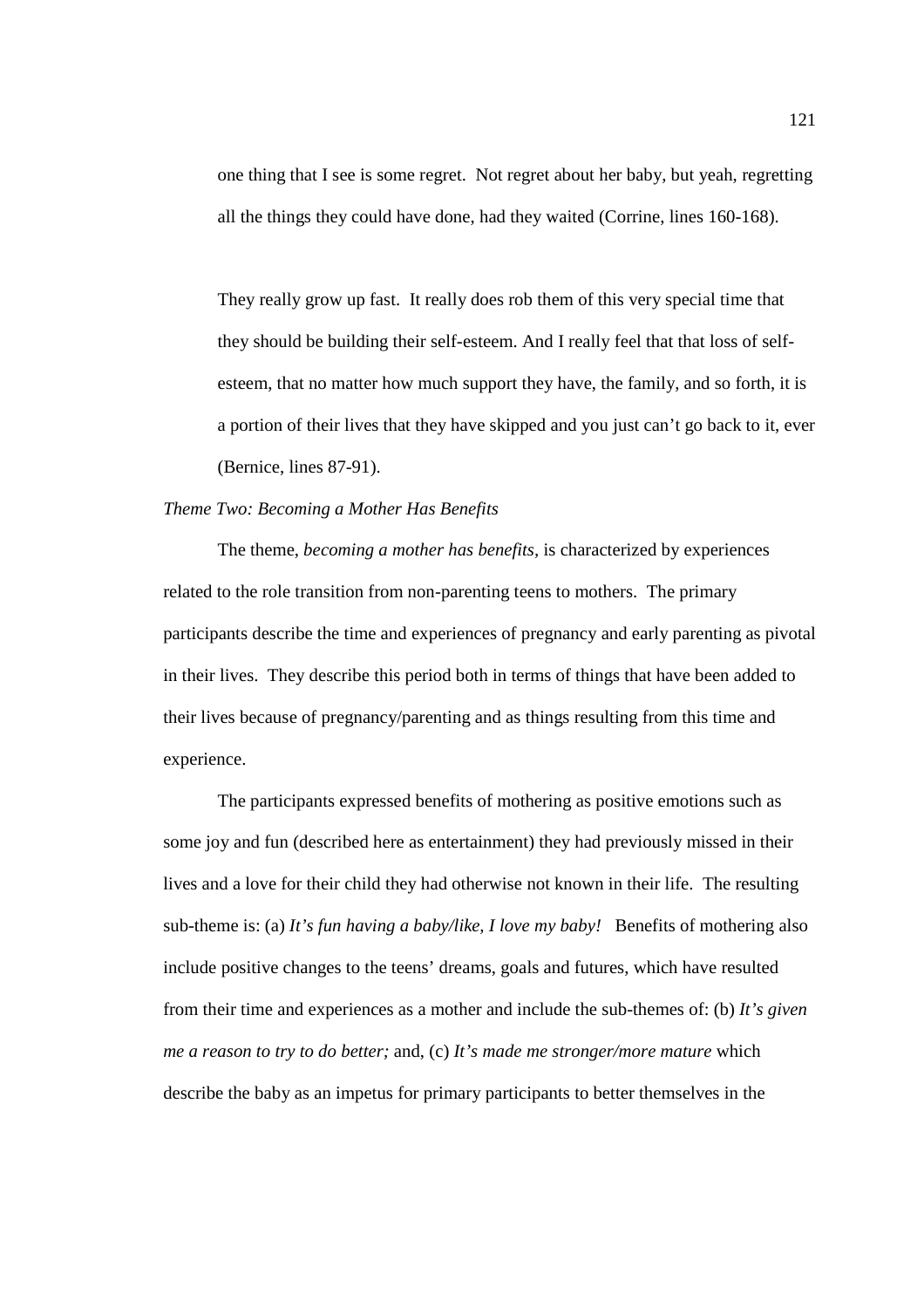future, and an awakening to an internal strength/maturity they did not know they possessed.

*Sub-Theme: It's Fun Having a Baby/Like, I love my Baby!* The sub-theme, *It's fun having a baby,* depicts one benefit to motherhood and is captured below. Here, the babies are somewhat viewed as playthings and present for the pleasure of the mother. At times, it appears the babies are purely a means of entertainment or amusement for their mothers, especially when dressing the children, showing them off in public, and when experiencing amusement and/or amazement at the child's development.

 The greatest part of being a mom is when I look at him and he looks at me and I am talking to him, he will respond…they are just getting fun…I think it's just fun being a mom cause there is always something new to look at (Lola, Lines 527- 534).

I think it's fun. It's just like taking care of my sisters and my brother. We play around. She is starting to laugh and giggle. We make each other laugh and we do funny faces and she talks to me and I try to talk to her. She yells at me and I yell back at her too…she likes to be on her bouncer. And it's pretty cool (Julia, lines 135-141).

 Although the secondary participants did mention a few instances where pregnancy had a positive effect on the emotional status of teen mothers, this positivity was viewed as a small fraction of the reality of parenting. The secondary participants suggested that this blissful state would not last as the child grew older and became less amusing and controllable.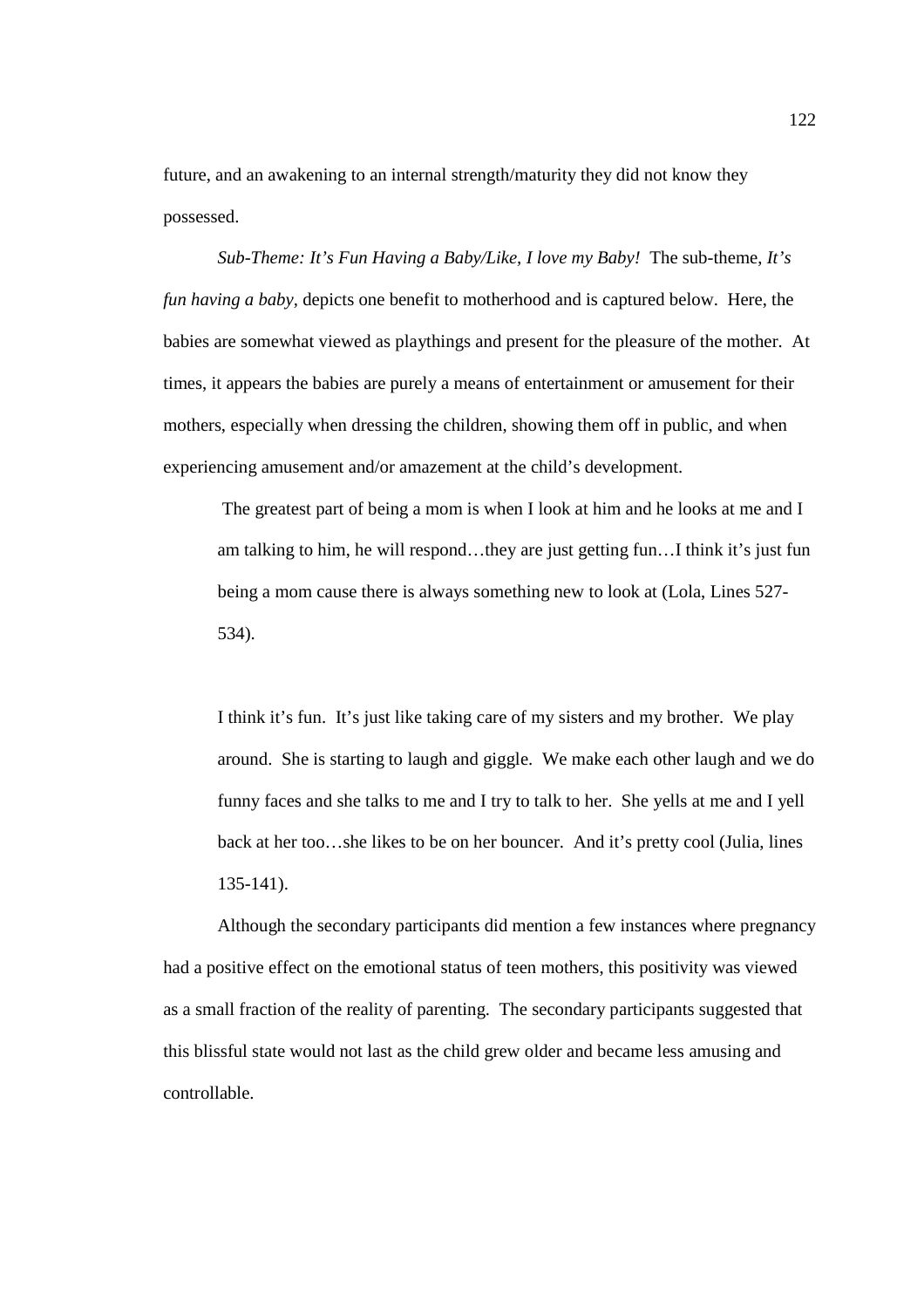I think there have been instances that I have seen a young lady very depressed, and these are very, very few, but this child was almost a life-saving thing for her. And although her life was in shambles, this person doesn't look depressed anymore. At least there is a glow in her face. And there are not many, only a few that I have had to think *maybe this isn't as bad as I thought it was going to be and maybe it was a blessing*. And this is just something that remains to be seen and only in time will we know (Victoria, lines 113-119).

*Like, I love my baby!* is derived from the primary participants' descriptions of their experiences with their babies as something they would not change. Despite hardships they have encountered and continued to face with mothering their children, many described loving their children above all else; for many, a love that they had not experienced prior. Elizabeth states this simply as "I love my daughter to death." (line 155). Many of the participants were raised in broken homes where parents were often absent. Although all of the teens reported having a guardian who was in charge of them, many did not describe feeling loved, supported or connected to anyone at home. The lack of affection they experienced prior to pregnancy was now somewhat replaced with the experiences of loving their child.

I'm like happy now. I never thought that I could ever love anybody as much as I love him, but I do (Eve, lines 126-127).

When I wake up and I see her and I know that I will always have someone who loves me back (Valerie, line 273-274).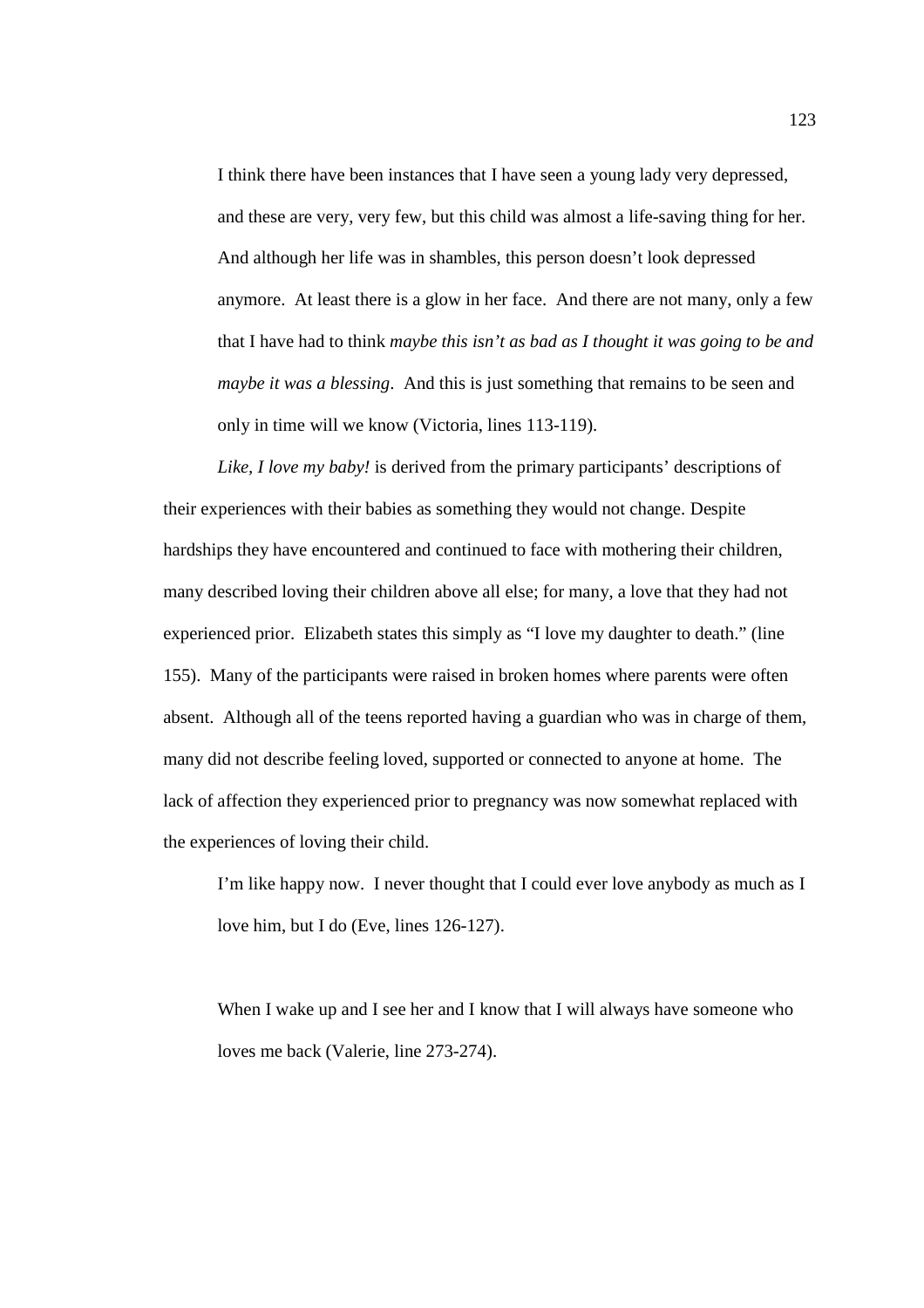About half of the secondary participants described the babies as providing the mothers with someone to love and suggested that this was an emotion the teens had probably not experienced in their youth as their families were truly struggling. Many families were described as dysfunctional and broken.

They do love their children and they say that they are happy that they finally have someone who also loves them (Lucy, lines 189-190).

For a lot of them, it is a love they have been lacking…this is what makes them function everyday; to keep on going (Lorraine, lines 53-57).

*Sub-Theme: It's Given me a Reason/Purpose to Try to do Better.* The subthemes, *It's given me a reason/purpose to try to do better* and *It's made me stronger/more mature* focuses on the participant's personal revelations about themselves and their experiences and transitions into parenting. *It's given me a reason/purpose to try to do better* is a sub-theme resulting from the role transition into mothering where the primary participants illustrate lives for themselves that were previously without purpose or care. However, since the birth of their children, many had made positive changes in their lives to cut out bad influences and had developed goals that they considered to be more mature and which their own children could learn from. They wanted to be positive role models for their babies and to provide for them, often dreaming of giving their children everything they did not have themselves, from materialistic items to emotionally stable and safe drug-free homes.

They (grandparents) are really proud of me, from what I've been through in my life, from what I was doing to now. I have really changed. I am a whole lot more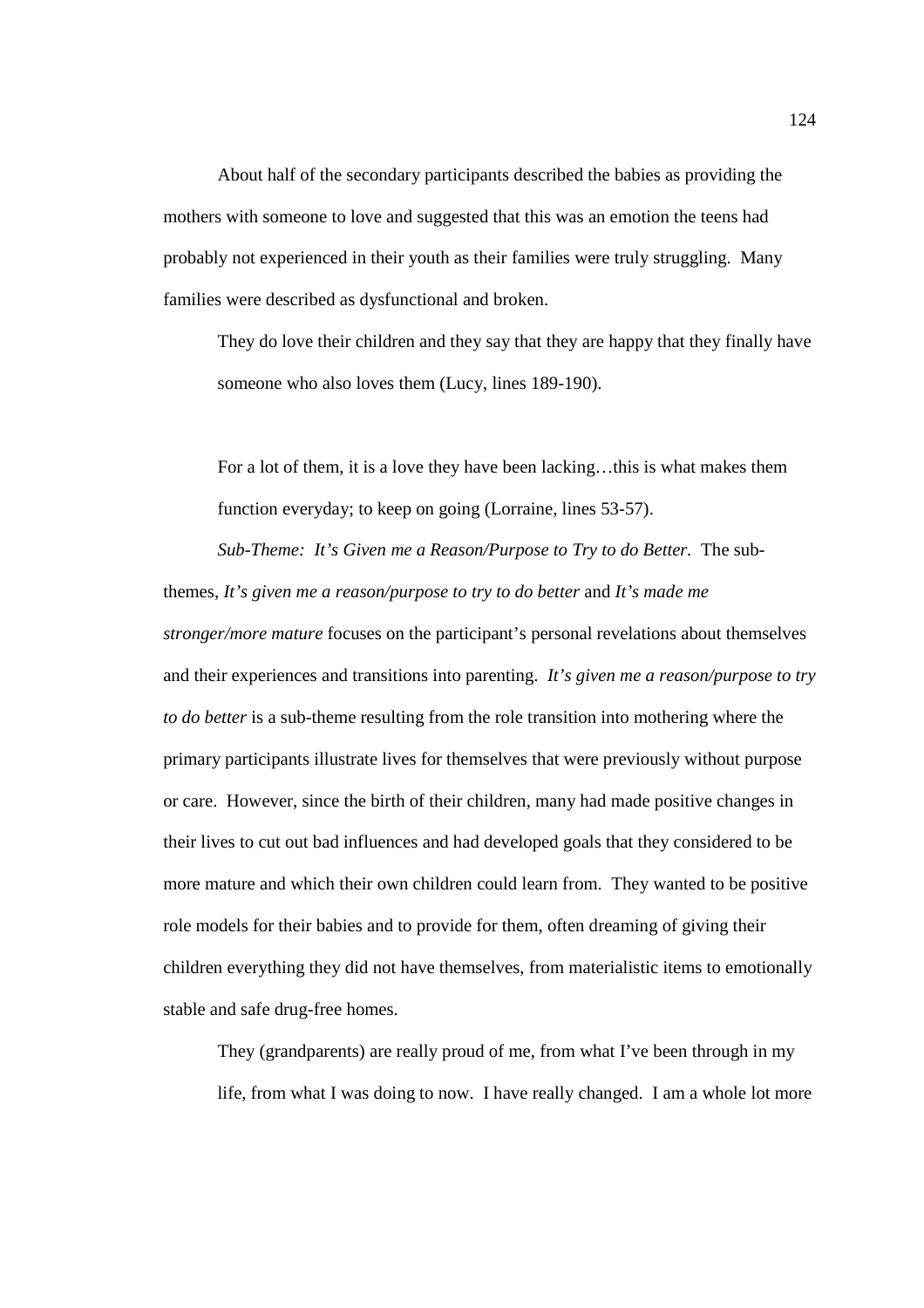mature than what I was a couple of years ago….they (grandparents) can count on me to take care of my kid and live right and it feels really well…I feel like I am a lot more responsible now (Lola, Lines 586-597).

I wasn't even like caring about my life at all, to be real honest with you…I would just like skip school and I was really depressed sometimes. Now, it just seems that I have something to look forward to. Like I have to get my daughter to do this and all kinds of stuff. Like I have to grow her up, basically. I need to be there for her when she grows up and I need to have a good life for her. I need to make that for her; a stable environment and stuff…I think it has changed me for the better (Asabel, lines 351-360).

 The secondary participants agreed with the teens' perception that for very few teens, parenthood drove the teens to improve their lives in the long-term. However, for most teens, these changes were expected to be short-lived. The secondary participants described situations where teens had made positive lifestyle changes following their pregnancies, but also expressed that many were anticipated to fall back into drug use, repeated pregnancies in their youth, and apathy that characterized their lives prior.

I have seen where some girls, some kids that are headed in a bad direction…they are drinking and drugging and really headed the wrong way. And once they get pregnant, they stop. Cause that kid means the world to them. I have seen that happen to some kids. And it does change them. It really changes them. There are some that really have made it and you have to say that that baby is a blessing to that kid because without it they wouldn't have made it; they would have ended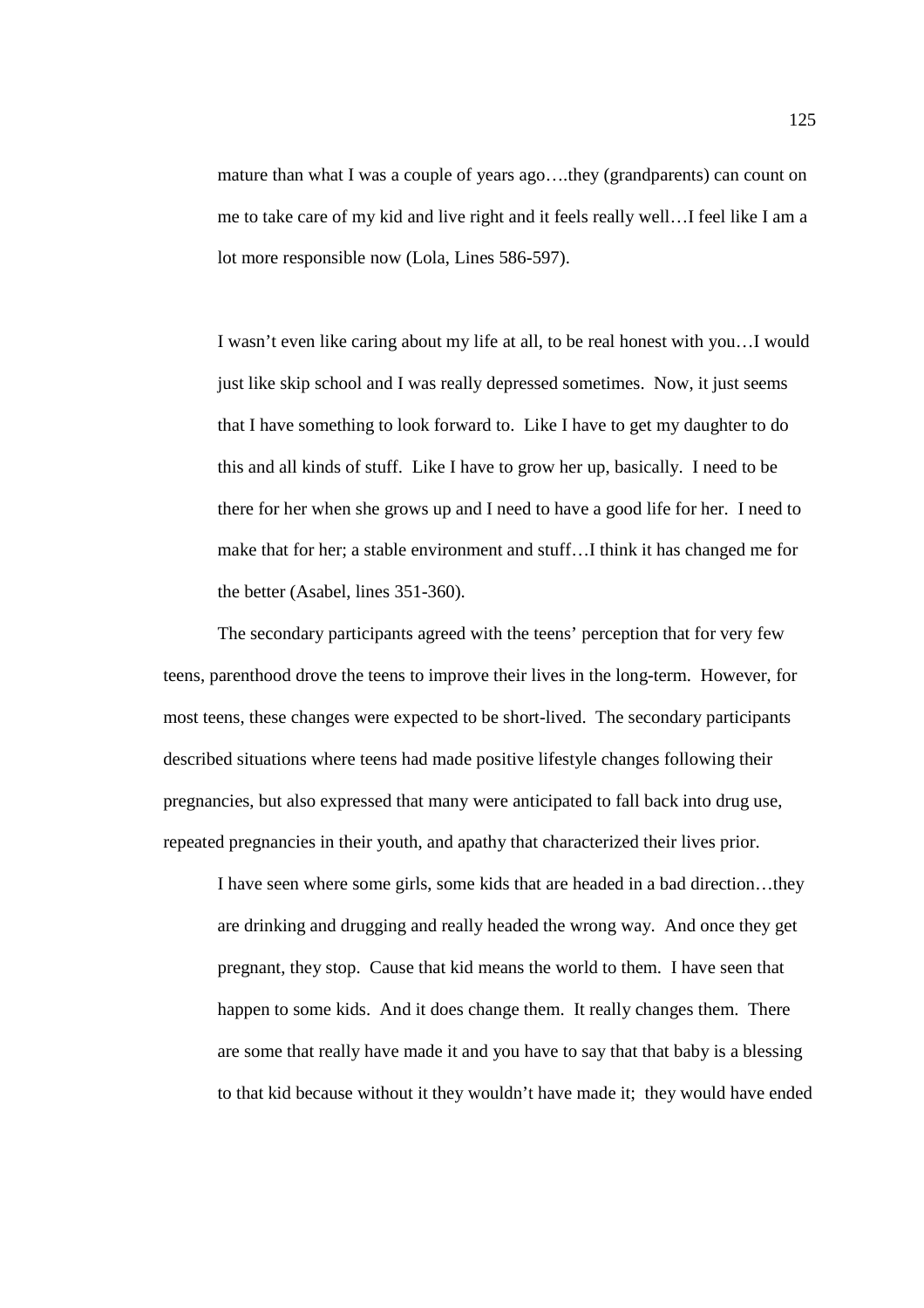up dead or addicted or something. But, to me, there are still way more cons…they're kids having kids. They are so young, their lives haven't been lived. They are barely starting out. They don't even know what is out there (Kelly, lines 90-99).

At five years (after the child's birth) they are still not going to know what they are doing. Ten years, hopefully by then they will know enough to realize and say *Oh my God, I need to do something with my life, because if I don't do anything, how can I help this child?* But by then, they will have had another child; at least one. At least one, but most of them will have two or three and not know what to do and they will have hit rock bottom…and they will end up just partying and their kids will just be there...even when they move to a boyfriend's house, that only lasts for a while cause then his parents give up and say that the boyfriend is too immature and doesn't take the responsibility. Then she moves back to her house and he goes and gets someone else pregnant; there they all are fighting and fighting (Frances, lines 244-260).

*Sub-Theme: It's Made Me Stronger/More Mature.* In *It's made me stronger/more mature*, the primary participants describe a personal discovery of an inner strength that they did not know they possessed. Here, the participants spoke about a previous deep emotional attachment to their partners, but after having some mothering experience, now felt that they could independently raise and care for their child. They expressed pride about making better decisions for themselves. This awakening to their inner strength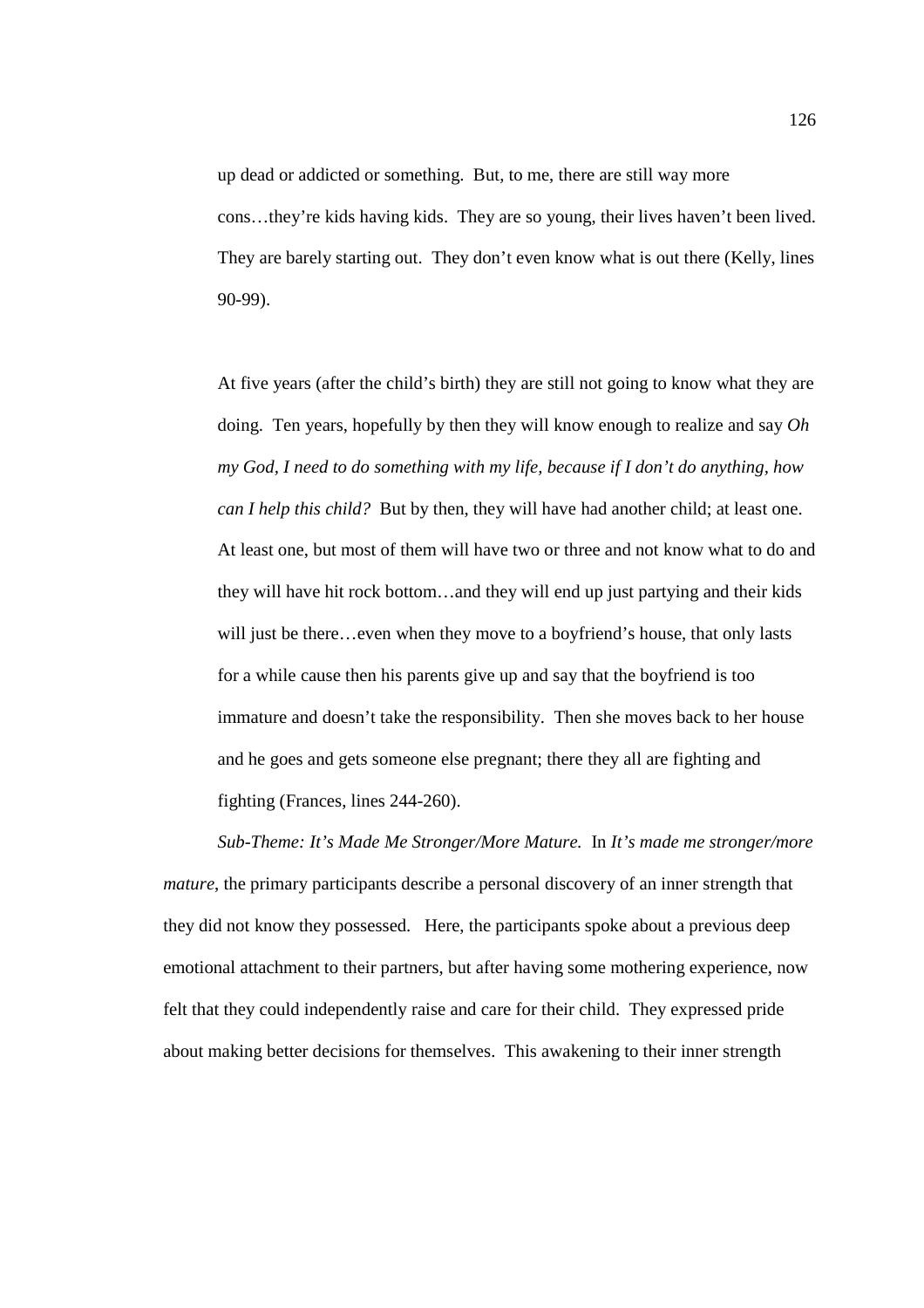appeared to be important in the participants' transition into motherhood; and in moving to a more maternal role and matured thinking.

I just know that if me and him (boyfriend) broke up, I could do okay. I can do fine!...I don't need to put up with stuff and no woman needs to put up with stuff. And it's true. I can have my baby and raise him too. Now that I am driving and have my own ride (vehicle), you know what I mean? It'd be okay with me (Lola, lines 687-693).

Like, everything changes. Your whole life changes. You start seeing things different. People like really have to understand that when you become a mom, like you don't see yourself changing, but like other people see it…and then I'm pretty sure you will come about it one day or another. You'll see how you've changed…you just look at situations differently…You look at your friends…like sort of like from a mother's point of view…You don't take things as lightly as you used to…You are careful who you are around because the people you are around influence you in a big way…You just need to be careful. And you just think about your daughter (Asabel, lines 326-345).

# *Theme Three: Boys Get to Do What They Want*

The discussions related to the participants' boyfriends or ex-boyfriends informed the theme: *Boys get to do what they want.* Experiences and stories were sought from primary participants describing how the relationships with male partners began and ended, any communication related to sex, contraception, and parenting within this dyad, how the participants perceived the males as parents, and any specific experiences they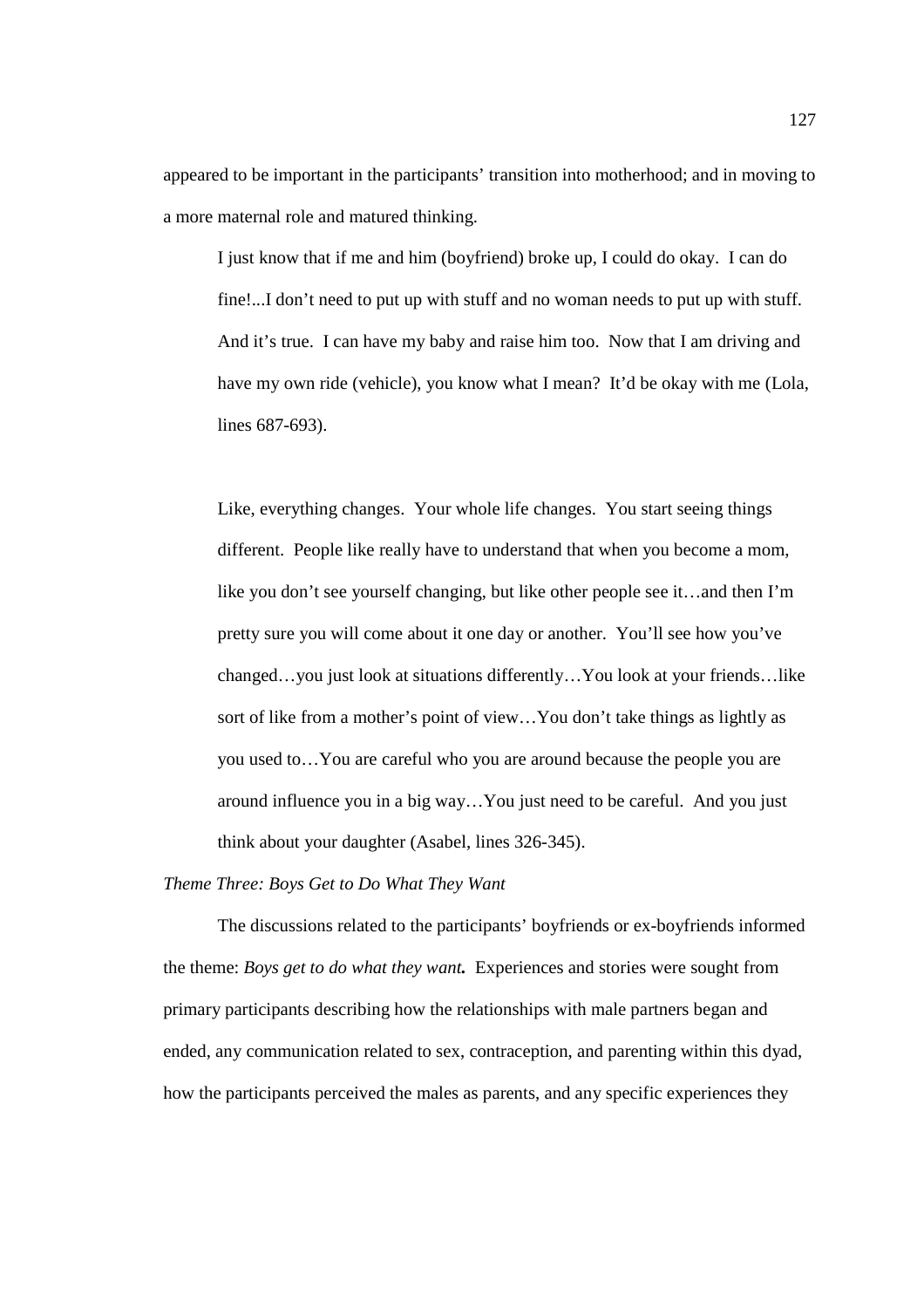would like to share about their partners. This information informed two sub-themes which were characterized by the primary participants' experiences dealing with boyfriends and ex-boyfriends who continued to live their lives as they had prior to the pregnancy and mostly with disregard for their child and the mother. Participants complained that the males were privileged in that they were able to go on with their lives as they had prior to the pregnancy. Sub-themes included: (a) H*e gets to go out all the time;* and, (b) B*e a man and help your kid!*

*Sub-Theme: He Gets to Go Out All the Time.* In primary participants' stories related to *He gets to go out all the time*, many males hung out with friends, used alcohol and drugs, and came and went as they pleased, while the pregnant teens were expected to stay home for much of their pregnancies and during their children's young lives. The participants did not feel that this behavior by the boys was fair or equitable. They either expected the same privileges of going out with their friends, as before, or having their male partner curb his behavior and parent, as they do. Although some participants felt that naturally, a mother may show more regard for her offspring than a father would, his freedom was still very troubling to them as it was viewed as unfair. Roberta's complaint was typical:

Cause at the time, he was going out a lot with his friends and I just stayed by myself (line 123-124).

*Sub-Theme: Be a Man and Help Your Kid!* In the sub-theme, *Be a man and help your kid!* participants voiced much frustration and discontent with the parenting skills of their partners. Many felt that despite the fact that the fathers were sometimes present, they did not take on the parenting responsibilities of their own child. Males were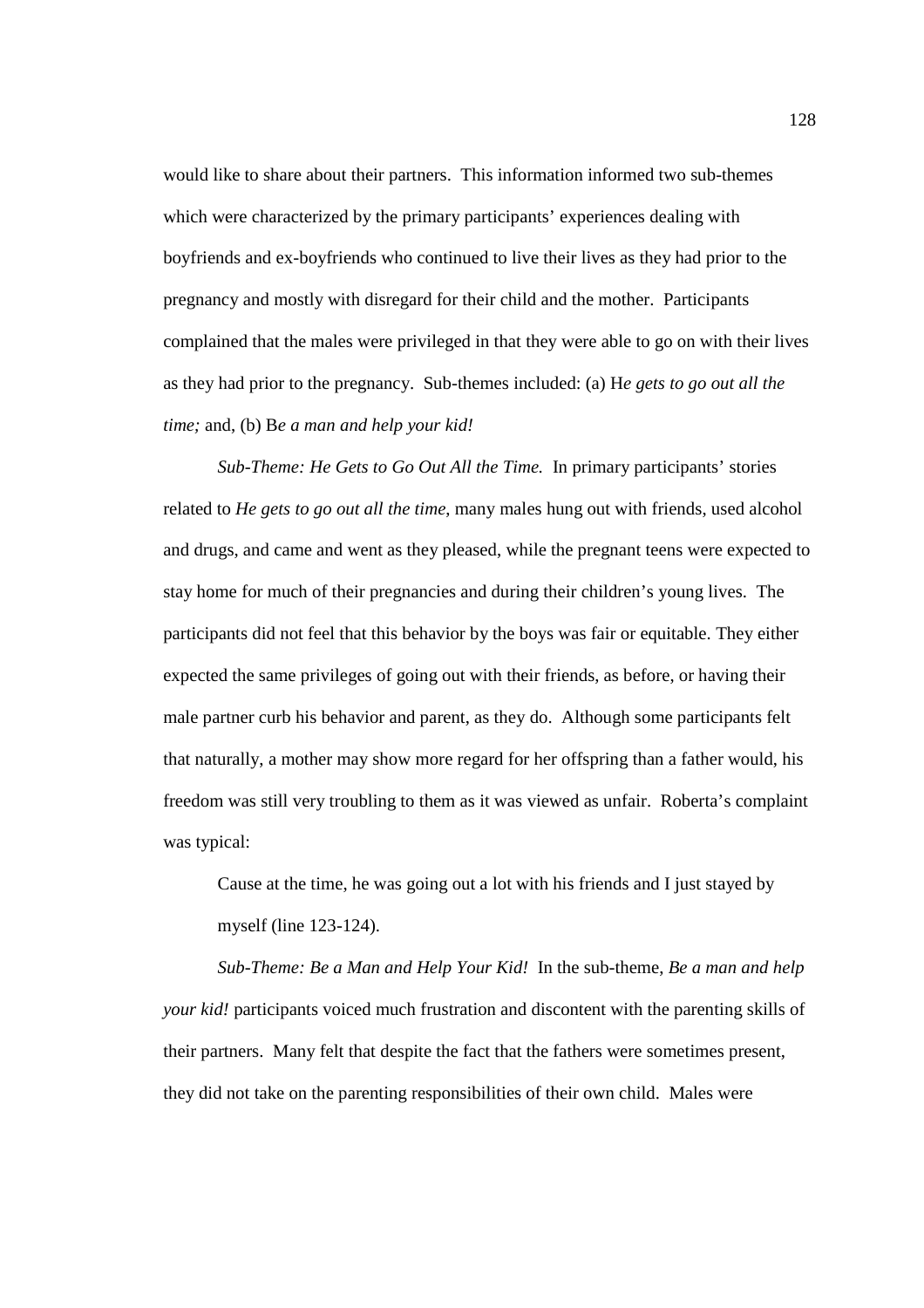described as irresponsible and whiny when they had to parent. Participants voiced frustration when the primary parenting responsibilities fell onto them as they claimed it to be unfair to them and to the child.

He's been in and out (of jail) and so it like doesn't really matter cause when he's there he like doesn't do anything anyway…he still changes her sometimes and gives her baths. I like make him do it. I'm like *Go give her a bath! Here it's your turn to give her a bath cause I have to do it all the time.* (Roberta, lines 490- 500).

Like one time I told him *Change her diaper* and he was all like *I changed her yesterday!* And I was all like *What?! She peed today!* And I was all like *Okay?! She's your daughter and you should change her whenever she needs it!* (Roberta, lines 720-723).

 This sub-theme is further expanded by primary participants who expressed resentment for male partners who failed to even acknowledge the paternity of the child. The participants found this denial embarrassing and frustrating as they previously believed, based on discussions with their boyfriends, that if they conceived, the boyfriend would assist in the care of the child and continue a relationship with them. To be a single mother and have the male deny paternity, was described as very difficult for the mothers as they felt betrayed by their ex-partners and embarrassed in the community; their reputation suffered. It appeared that if the couple remained intact, though unmarried, socially this was more acceptable than a teen mother as a single parent.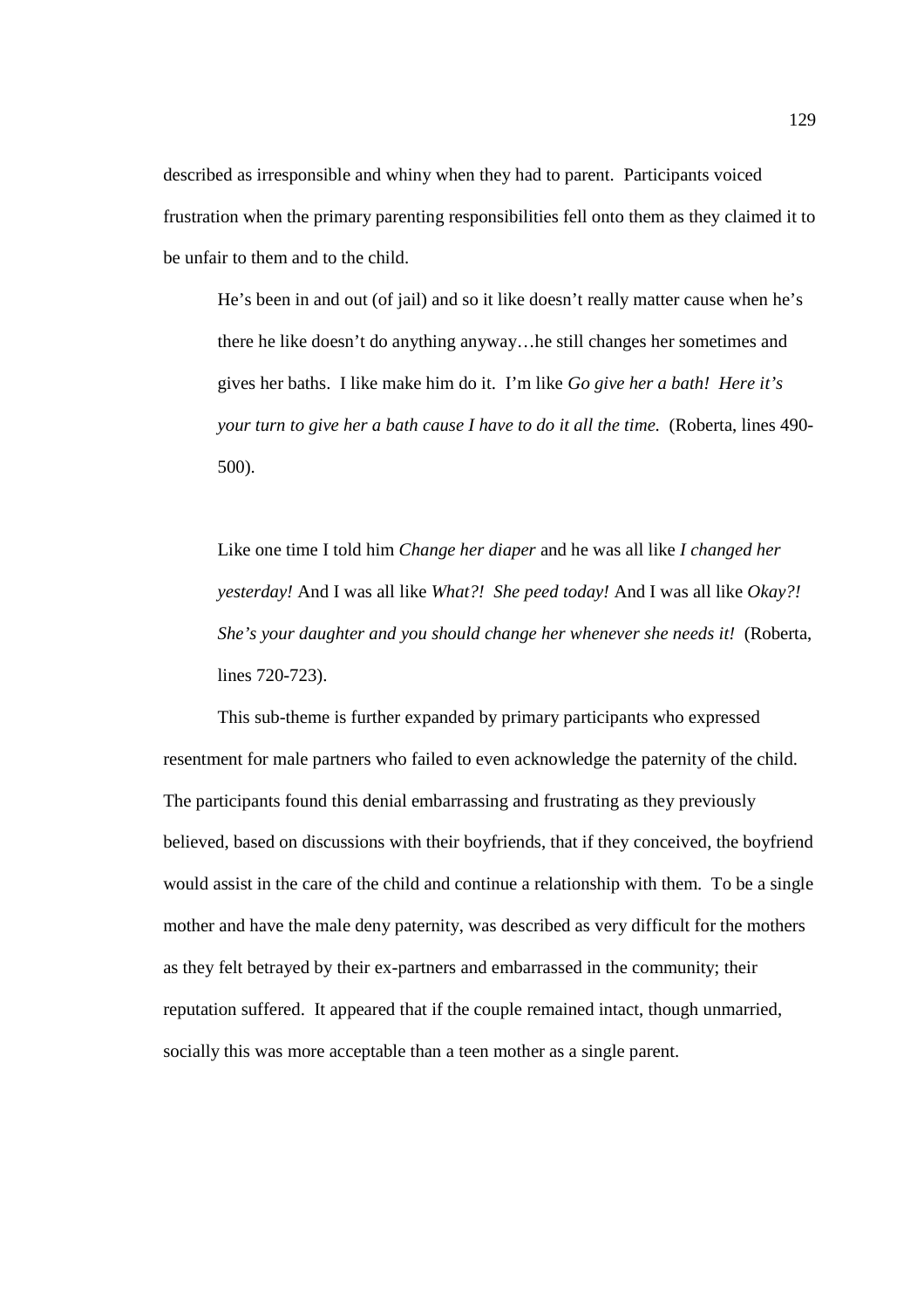Well, his dad, when I told him I was pregnant, he didn't even believe me and really didn't want anything to do with it…or even now, he won't even look at his son. He says he's not his (Eve, lines 60-63).

[He] (ex-boyfriend) doesn't want to take a DNA test (paternity test) but she (his mother) is gonna pay for it and make him take it and she says cause if he does have a kid, he is gonna have to sooner or later grow up. And I was like *Yeah, it sucks cause I've done my part. I've grown up and I have a baby to take care of, yet he's still running around like a little kid*…and I told his mom, *Here you are trying to force him to be something he's not*…I think he's afraid that he is the dad and he is gonna have to take responsibility (Valerie, lines 86-105).

He (ex-boyfriend) said that if anything (pregnancy) were to ever happen, he wouldn't want an abortion; he would just be a man and help take care of the baby. And now I see him and I just laugh cause I say *So much of you saying that you are a man, cause you are not!* (Valerie, lines 302-304).

Secondary participants rarely described the male partners of the teen mothers and only mention the fathers as taking on a very limited role in the child's life. In the recalled stories of the adult participants, those fathers that chose to stay in the relationship with the teen mothers usually did so for only a short while, then moved on to other female partners.

If the dad of the baby is involved; if he is, then she will move in with his family and they will be together for a couple of years and then the dad is gone. That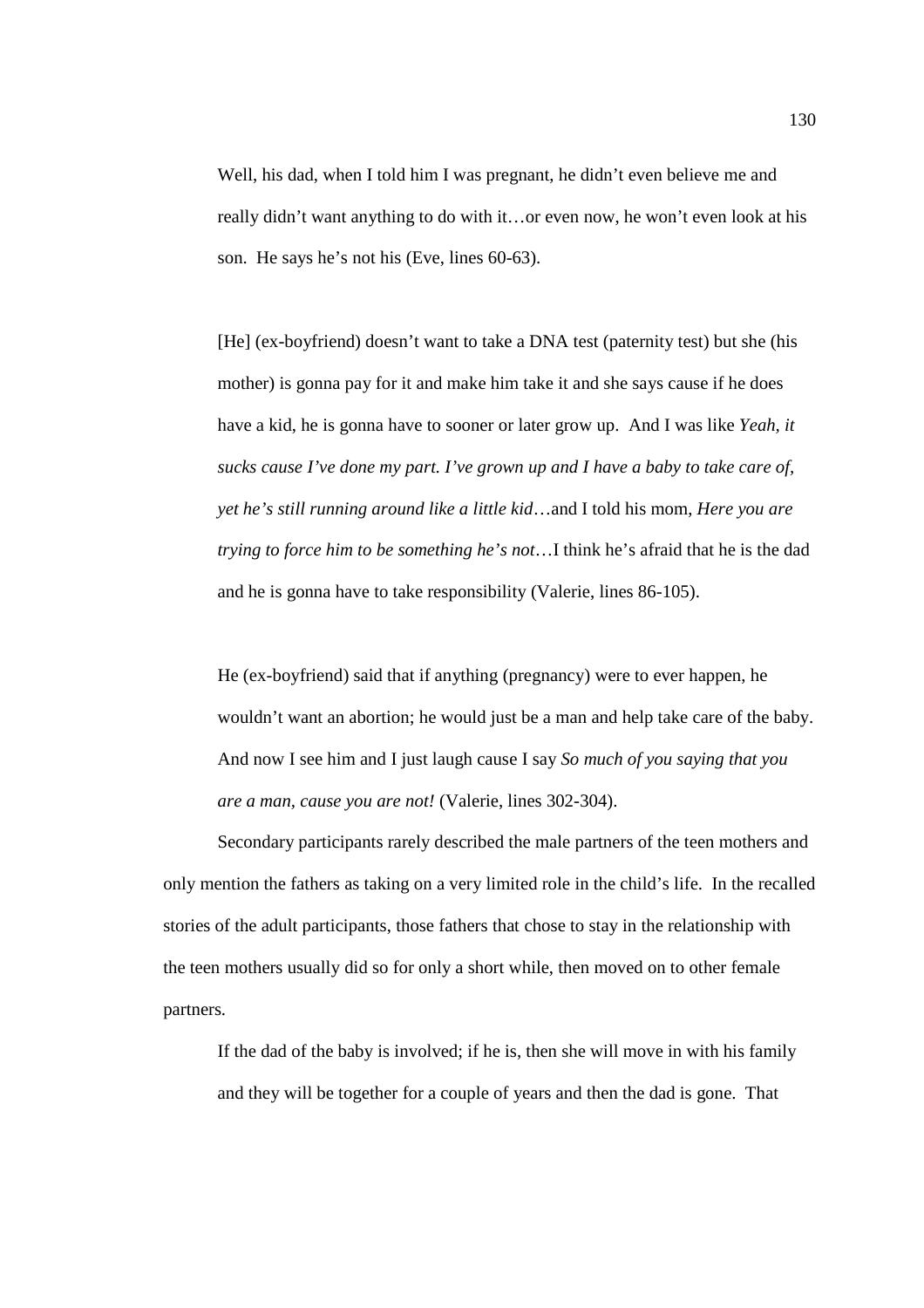happens a lot; every girl that I know. I don't think there is a single one who is with the dad of the kid, to my knowledge. And it (relationship with mother) lasts for maybe five years at the most and then they (fathers) are gone (Kelly, lines 137-141).

One of my teen moms, she got pregnant, stayed with her parents until she turned 18, then she moved in with her boyfriend. Now, she is having problems with her boyfriend. She now found out that this man that has told her that he is going to take care of her for the rest of her life and now he doesn't want to work. He is 21. She is working, coming to school, and taking care of the baby while he is just hanging out with his friends. And this is something I have seen with a lot of the girls in the last four or five years; that they are stepping up to be moms and the fathers are stepping back. They don't want to be fathers, they don't want to work…The girlfriend is doing it all (Leona, lines 29-38).

*Theme Four: Be Careful, You Could Land up Pregnant Too!* 

*Be careful, you could land up pregnant too!* is a theme that has two sub-themes of: (a) *It's too hard, be sure of your contraception*; and, (b*) I want better for him/her* and captures the participants' attitudes regarding contraception. Although all primary participants were reportedly either using or had used contraception prior to becoming pregnant, many described taking contraception and the risk of pregnancy lightly prior to conceiving their children. Many reported only occasional or very sporadic use of contraceptives and a few actually planned to conceive as a means of escaping abusive homes or as a natural next step in their romantic relationships. Interestingly, although all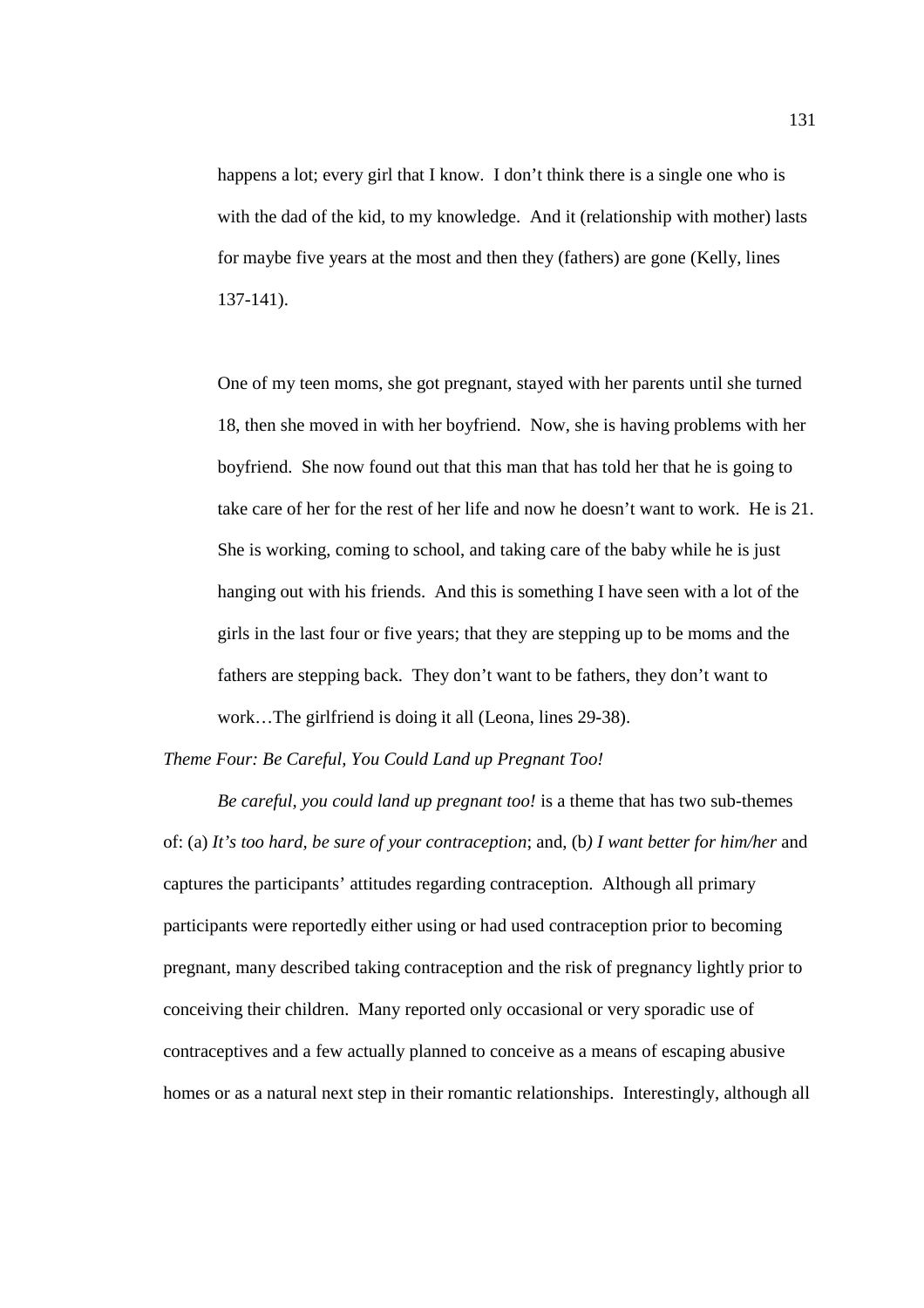participants reported some knowledge related to contraceptives and use, either before or at the time of conception, many never believed they would become pregnant despite poor or no contraceptive use. Following their pregnancies and through their experiences as mothers, many teens had changed attitudes that now included a more serious tone when discussing correct and consistent personal use of contraception. This theme captures the participants' current attitudes regarding contraception and is described in terms of their advice to non-pregnant/non-parenting peers and in their hopes for their own children, when they become sexually active teens.

*Sub-Theme: It's Too Hard, Be Sure of Your Contraception.* In the sub-theme, *It's too hard, be sure of your contraception*, primary participants voice warnings to their peers that unprotected sex could lead to a pregnancy. They caution that mothering is a huge responsibility and if teens do not desire pregnancy, abstinence and/or contraception should be used. Some primary participants also describe how easy it was for them to "land up" pregnant. Most describe using contraception and their surprise that it failed, despite the fact that all report unprotected sexual intercourse and/or incorrect use of their chosen method.

I would say *You are crazy!* And *Take life slow cause it moves so fast. It moves so fast!*...I would be like *Stick on what you got (contraception) or switch to another birth control if you don't like it. Just make sure what could happen…cause like when you get pregnant, you're pregnant.* I mean you can't go back, you can't switch plans (Lola, lines 760-769).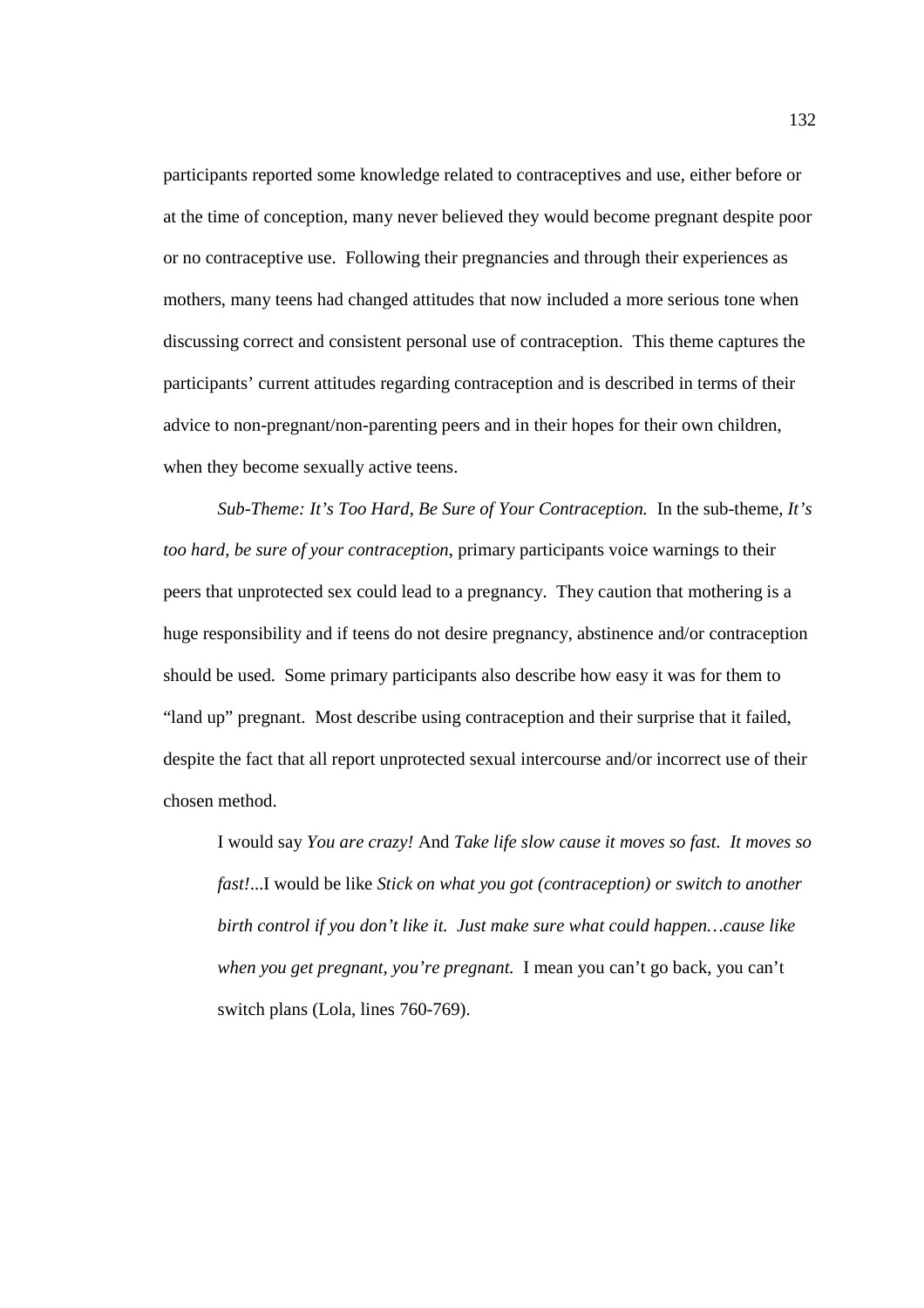Kids are worth waiting for. Even if you use condoms, accidents do happen. My daughter was an accident and I do love her but she was an accident and accidents happen. Kids are worth waiting for. What until you are at least graduated cause kids are worth it (Valerie, lines 332-335).

 Secondary participants viewed contraception as a must for teens in these communities. They express a "realistic point of view" about teen sexuality by explaining that teens learn about and are encouraged to be sexually active by the media, internet and their peers. However, they also relate that this reality was not widely accepted in the communities, where a more traditional belief existed that if sex was not spoken of, the kids would not engage in it. The discomfort of open-discussions related to this taboo subject was described as something to be avoided in the family and community. The secondary participants felt strongly that the community must make a shift and accept that teens are sexually active. They wished for an incorporation of this understanding into the relationships adults held with youth so that youth may be ensured the knowledge and accessibility of contraceptive supplies.

I wish that parents would and the community would know that they are all having sex and they need something at school; a clinic of some sort…they need a place to go and say *I am having sex and I need to get tested*, or whatever. I think people need to realize that. People have the old school mentality. Cause, like people my age can start thinking differently and maybe the board (school board) can realize that. But I don't foresee that happening in the next five years or so. I guess they have to keep it very hush-hush in this community (Amanda, lines 267-276).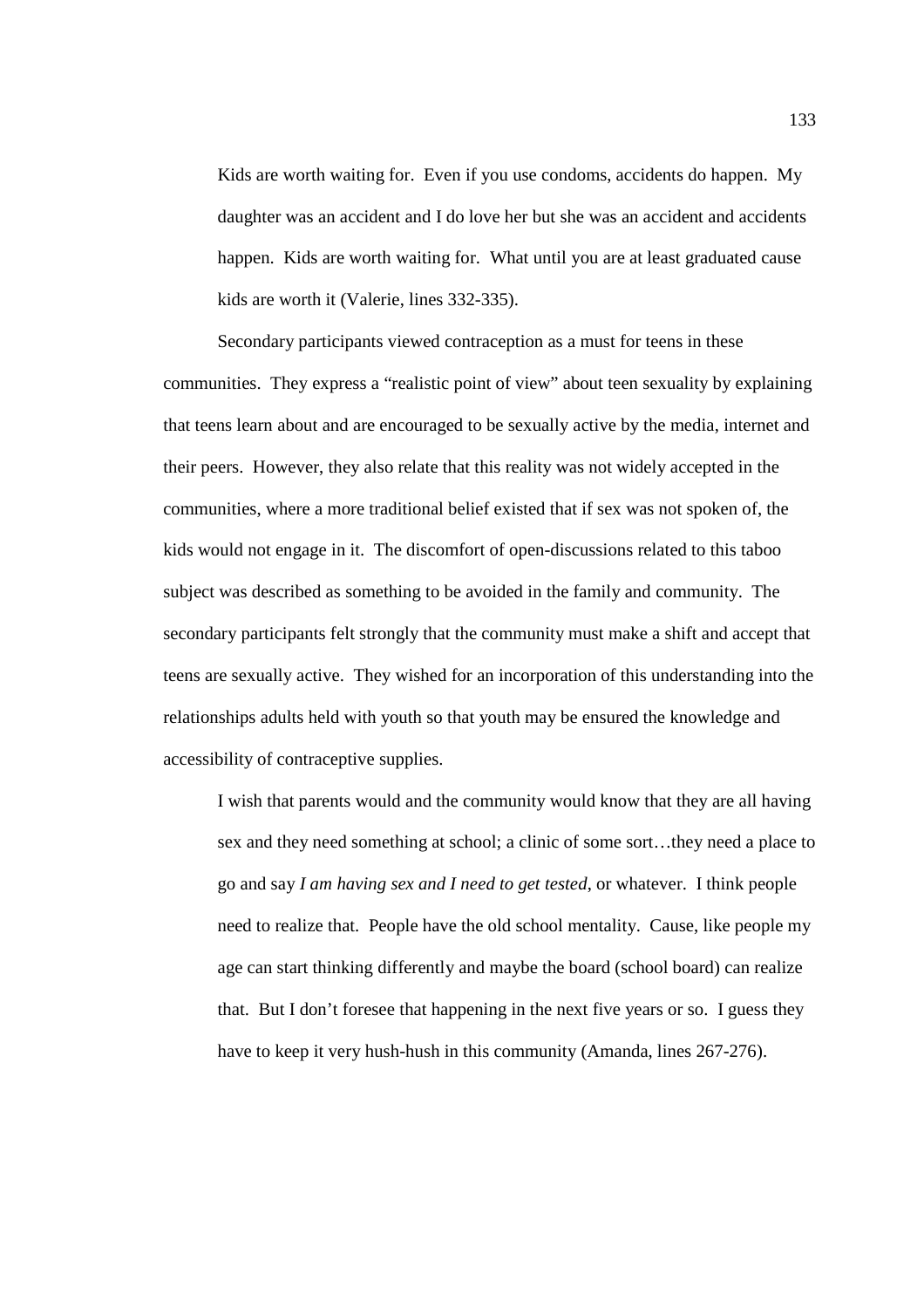I will try to encourage every young woman and every young man to use protection. Even if they have only had sex one time and they swear up and down that they are going to be abstinent…I just don't believe that the kids are going to be abstinent because I have never seen a kid who has succeeded with that (Victoria, lines 157-162).

*Sub-Theme: I Want Better for Him/Her. I want better for him/her* is a sub-theme that captures the primary participants' hopes for their children's sexual futures. The mothers shared the common attitude that their children should not become teen parents and hope they wait to become pregnant until a later age, than they themselves had. They also spoke about providing their children with unconditional support, even if they choose to conceive a child in their teens. Despite the fact that the participants' children are still very young and the teens had limited life experience as mothers, they did not want this cycle of teen pregnancy to repeat itself in their own children. The primary participants' wants and dreams for their own children were the same which their own parents/guardians had encouraged for them.

I would make it so that she (child) wouldn't have a kid so young because it is really hard….I would rather her wait. I kind of wish I had waited (Elizabeth, lines 331-335).

Like I wouldn't want for her to be pregnant so young, but like if she did, I would be there for her. I would help her a lot…I wouldn't just want this for her (Roberta, lines 383-385).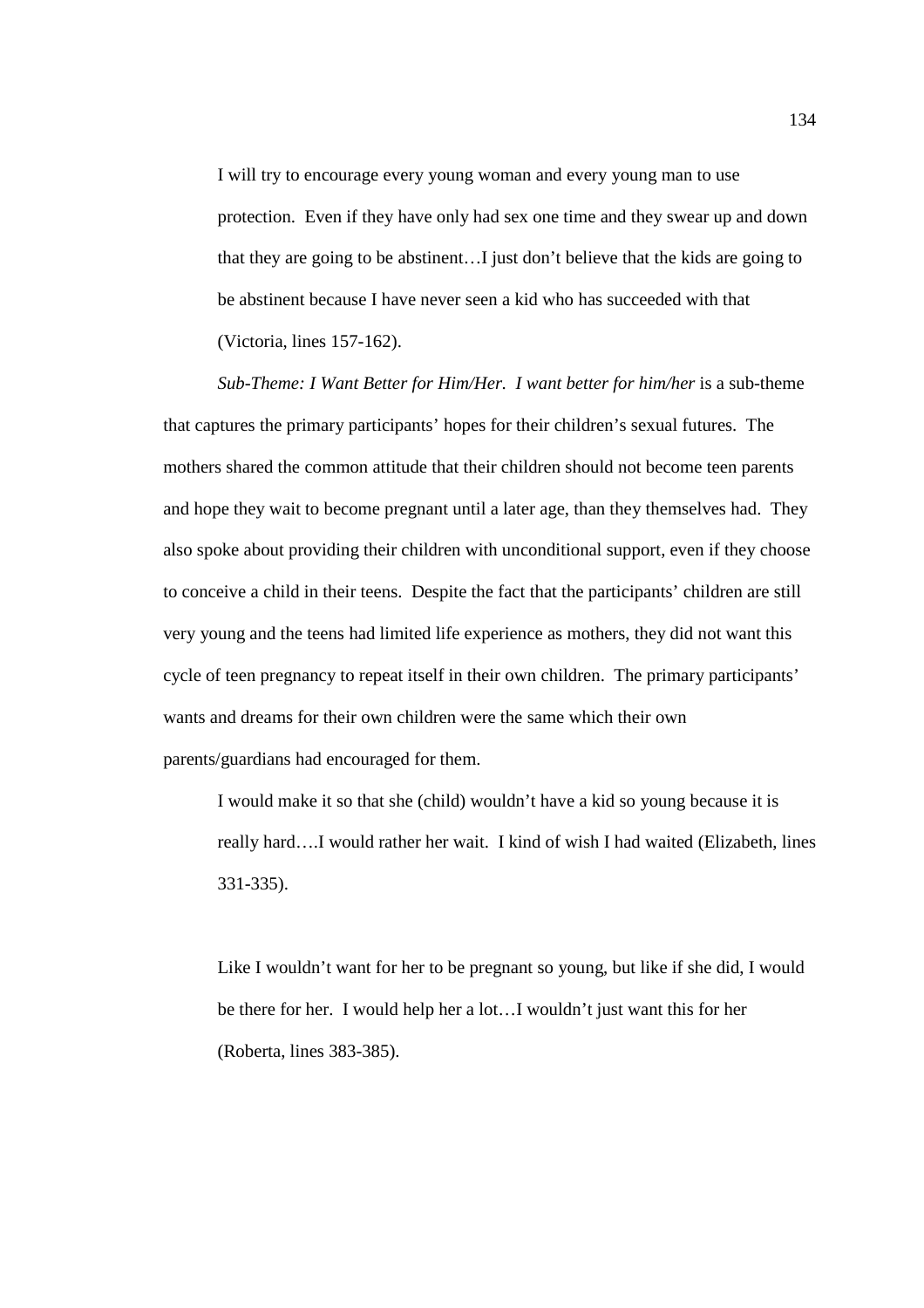Secondary participants described the complexities and struggles associated with the repeated cycles of teen pregnancy in these communities. The extreme difficulties encountered by these families was discussed in terms of older family members taking on parenting roles and adjusting work and living situations for the new children in the family. Despite the arduous nature of this situation, participants anticipated the cycle to continue as they describe it as the reality of what the youth experience in their homes and live with daily.

It's just a cycle that keeps going over and over and over. I try to talk to them and they don't listen to me. They aren't going to listen to me cause then they go back home and see the same thing every day….That is what you hear when you have the conversations with them (teens). *Well, my mom did it* (became a teen parent). And I say *Yeah, but if you really talked to your mom, she probably wishes that she would have waited.* That's what I try to tell them, you have to be financially stable, emotionally stable, and physically ready to deal with a newborn cause you are with them for life, not just for 18 years. It is the rest of your life. That is what I try to tell them. At least may some of them may listen (Kelly, lines 70-86).

### Summary

In summary, research question one: *What are the attitudes and behaviors of Long-term Hispanic teen females regarding sex, contraception, adolescent pregnancy, and parenthood?* was answered by four themes: (a) *Teen pregnancy/ parenting is hard/stressful;* (b *)Becoming a mother has benefits;* (c) *Boys get to do what they want*; and, (d) *Be careful, you could land up pregnant too!*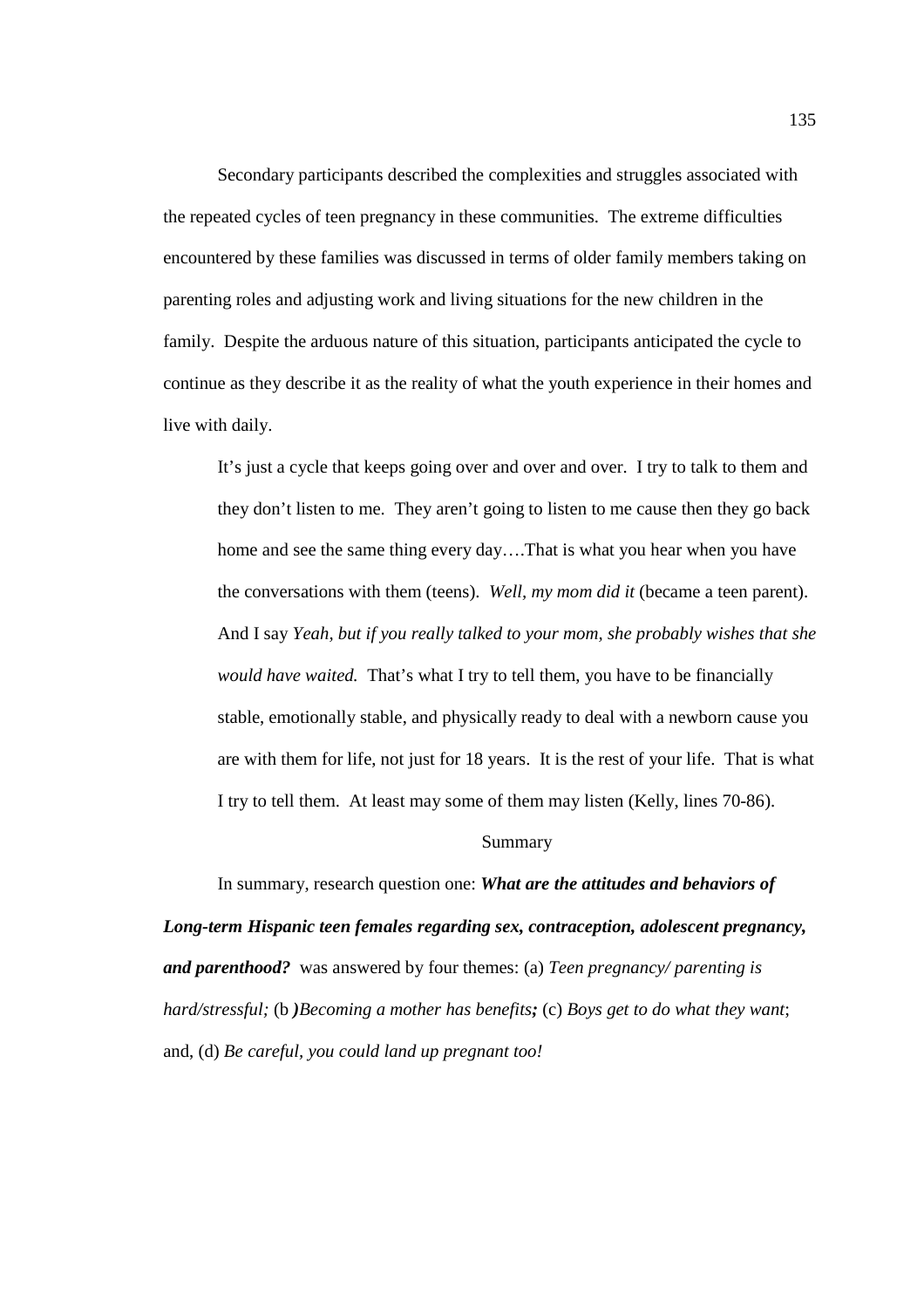The findings from the themes and subthemes suggest that teen mothers found pregnancy and parenting to be difficult and isolating but also somewhat emotionally fulfilling. They struggled to meet the demands of supporting and raising a child, often without perceptible support from their boyfriends or communities, but also expressed deep love for their child and a newfound personal drive towards improving their futures. The data suggests that males repeatedly failed in taking on a parental role for their child as well as in the support of the teen mother. Secondary participants voiced expectations of increased maturity and responsibility-taking by the teens for the adult-like choices they had made in becoming parents but questioned if some of the positive life changes the teen mothers were making would be long-term commitments.

Contraception was viewed as important for the prevention of "landing up" pregnant. Primary participants advised teenaged peers to use reliable and consistent contraception to prevent a pregnancy. They also desired an avoidance of teen pregnancy for their own children. Secondary participants agreed with pregnancy prevention for youth and felt strongly that widely available sex education and accessibility to contraceptive supplies were paramount for prevention. Although contraceptive supplies existed for the prevention of pregnancies, the accessibility and education related to use remained problematic as open communication regarding sex and contraception was taboo in these communities.

### Research Question Two

Research question two was: **What cultural and social influences guide the behavior and belief systems of Long-term Hispanic teen females, in regards to sex, contraceptive use, adolescent pregnancy, and adolescent parenting?** I framed the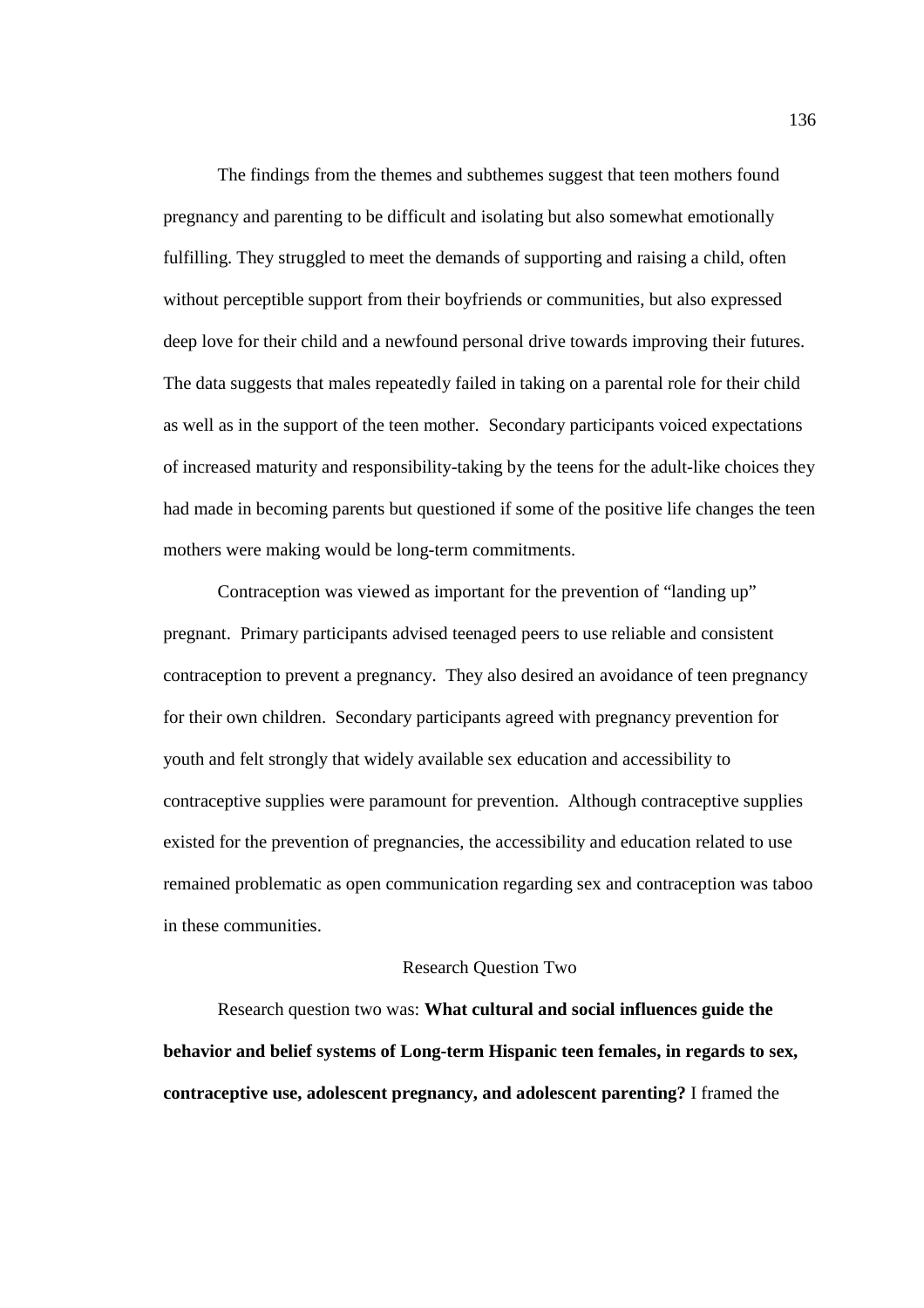interview questions to draw out information related to significant events and experiences of the participant's lives related to values, beliefs and norms that were passed to them from members of their family and community and which in turn helped to shape the participant's current beliefs and attitudes related to sex, contraception, pregnancy and parenting. I asked the primary participants to share stories related to learning or hearing about sex, contraception, and pregnancy, in their homes, schools, peer groups and community. I asked about family's reactions to their pregnancies and how these reactions changed over time. Discussions related to what prospects they predicted for themselves in the near and distant future also took place and provided information on how participants may be modifying their beliefs and attitudes. Secondary participants were asked to share their experiences and stories related to societal influences and conditions related to teen pregnancy and parenting. Analysis of the data revealed three themes. The themes and sub-themes for this section are provided in table 3 and a detailed discussion of the findings follow.

Table 3. Themes and Sub-Themes for Research Question Two

### **Theme** Sub-Theme

We Really Didn't Talk About it

Chaotic/Unstable Environments • My parents weren't around

- 
- Alcohol/drug use
- Home is wherever you are tonight

Disappointment

# *Theme One: We Really Didn't Talk About it*

The theme, *we really didn't talk about it*, is informed by the primary participants' reports of limited amounts of communication related to sexual matters, contraception,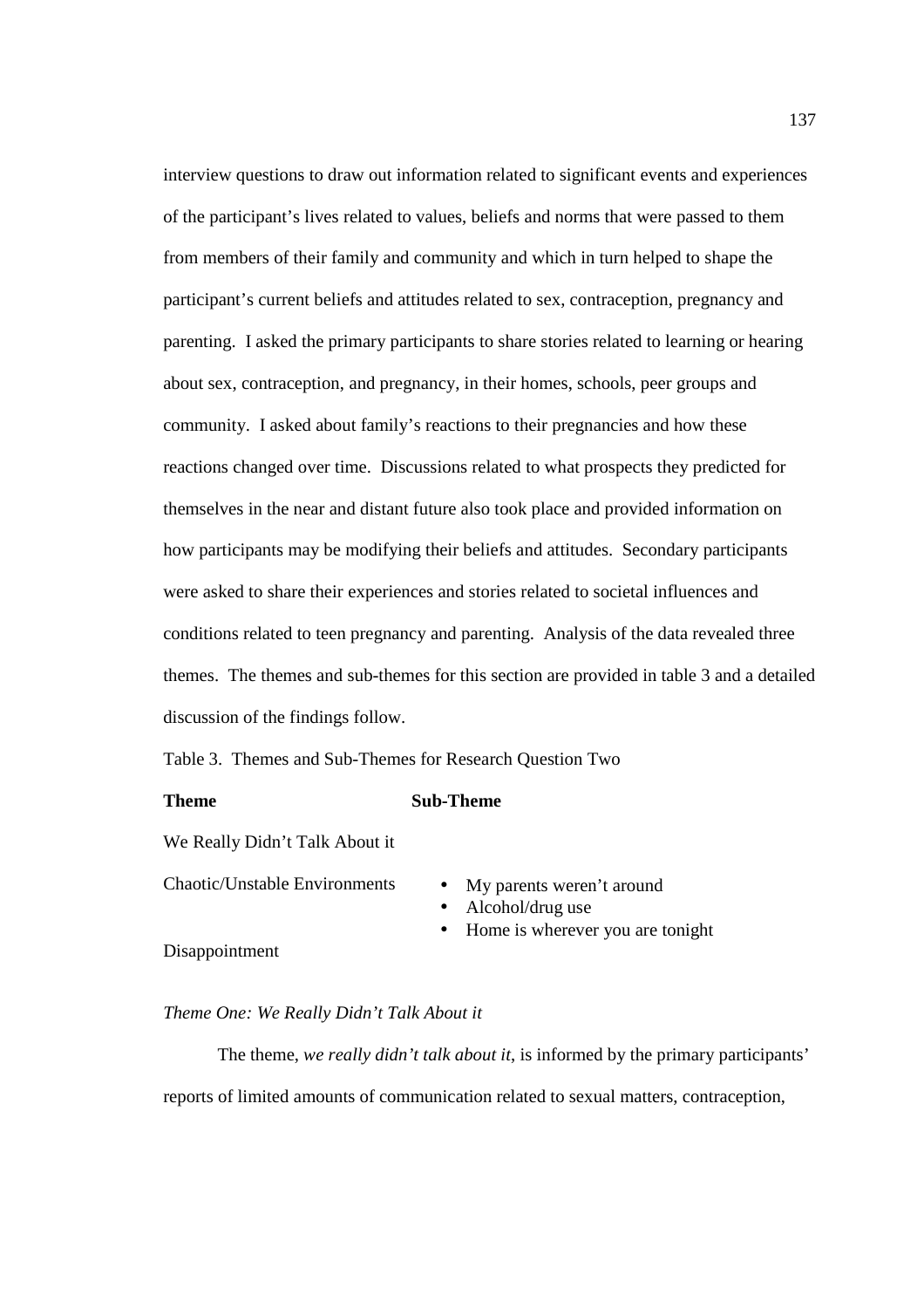and pregnancy in their families, schools and with their sexual partners. Roberta describes this simply as: "Like you just know (about sexual matters), no one really tells you" (line 289) and captured participants' embarrassment, discomfort and a general avoidance of discussing anything sexual, in their homes and schools. The rare and limited discussions with their sexual partners regarding contraception and the possibility of pregnancy were also captured in this theme. Even after the teens became pregnant, communication about the pregnancy, labor and delivery, and post-partum contraception were only discussed minimally. Although many participants described discomfort with the limited communication regarding sex, contraception, and pregnancy, they had not found means to negotiate and change towards increased communication, in this area. Although some primary participants partly blamed their pregnancies on unknowing and ill-preparation for sexual activity, many said they just didn't think/couldn't believe a pregnancy would happen to them while several others voiced a desire and plan to conceive, as a means of escaping their current living situation or strengthening their romantic relationship.

Many primary participants described very limited communication in their homes regarding anything sexual. They attribute the limited discussions to embarrassment and discomfort related to topics characterized as taboo; this included anything sexually related. The participants describe the restricted communication as the norm in their families. Although some had attempted to be more open with their families and had asked their parents and/or guardians for advice about sex or contraception, the topic was usually quickly dismissed or avoided altogether. The descriptions are captured in the quotes below: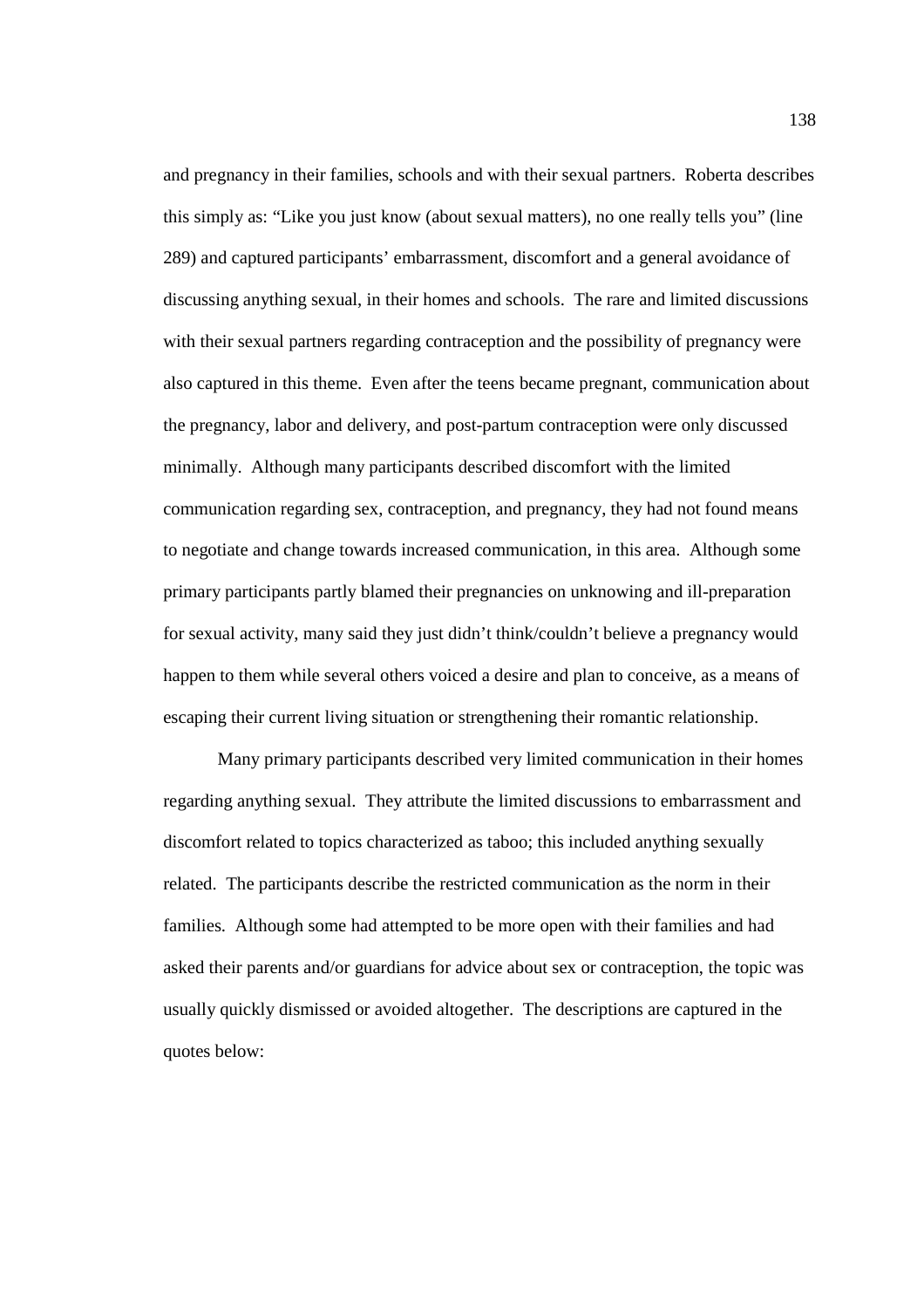That (sex) was like one of those things that is like awkward and we (family) didn't talk about anything like that with each other (Asabel, lines 205-207).

She (mother) explained (about sex) in like metaphors and similes, and you know, it was different, but she did it. That was the first and last time anyone has ever told me anything about that (Rose, lines 186-189).

 Primary participants also describe gaps in information and education, related to sex and reproduction, experienced in their schools. Although many primary participants seemed to accept the lack of discussion regarding sexual issues in their homes, they stated a desire to learn about reproduction, sexually transmitted infections, and parenting from other sources. Unfortunately, they described limited and sketchy information they received from their schools which left them confused and poorly prepared to make informed decisions about their sexual health. Many participants reported never receiving basic education regarding reproductive issues or anatomy and physiology of the reproductive organs. Therefore, school discussions/presentations related to pregnancy, contraception, and sexually transmitted infections, that participants described as being presented globally and advising teens to avoid sex, resulted in a reported unknowing and confusion for the participants.

Well, like in school, they would say that you could get STDs and stuff, but they never said you had to protect yourself from it. Like to use condoms or anything…they would say, *they (STDs) are out there* but, like how are you suppose to know? They never explained anything, they just said *They are out there, don't get them!* But how are you supposed to know?...I didn't really know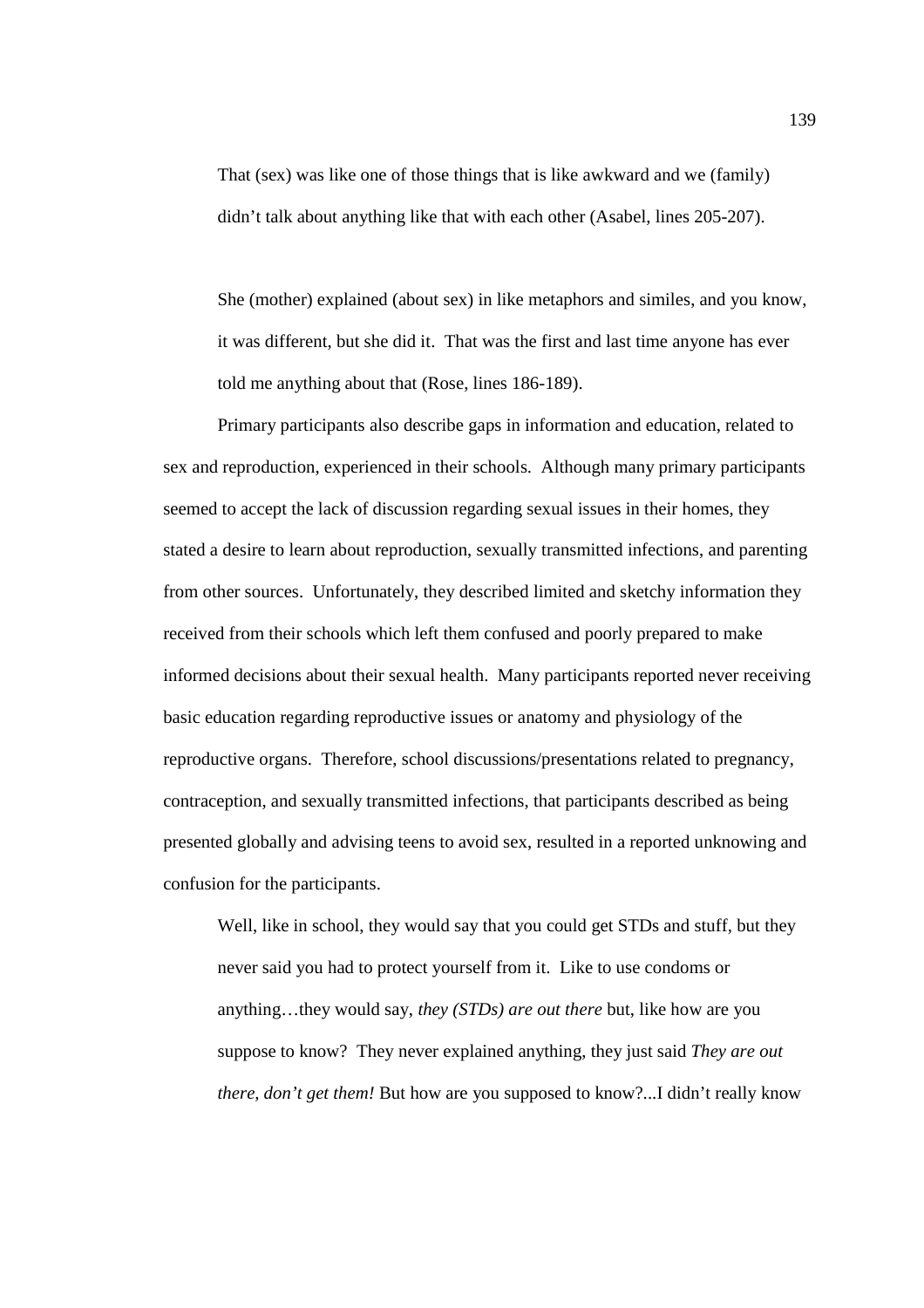what she (teacher) meant and at that time you are not gonna say *Well, how do you get that? Where does that come from? What does it look like? Can you get it?*  (Rose, lines 189 -200).

I took health classes and they gave you those dolls, but it's different than a real baby. When you have a real baby, you have to get up and walk it around, you have to get up and feed it, you have to change the stinky diaper. The doll, you could just like leave it (Valerie, lines 294-297).

Primary participants' stories of discussions related to sex, contraception and the possibility of pregnancy with their sexual partners were also limited by topic and frequency. Many participants only spoke with their partner about sex in terms of what would happen if they became pregnant. They did not discuss contraceptive choices or shared responsibility for obtaining such protection. They did not discuss correct use of the contraception or the magnitude of responsibility related to sexual intercourse. Interestingly, discussions seemed to revolve around the continuation of the relationship if they should conceive and shared responsibilities, as they viewed them, of parenthood. Most participants also described an awareness of contraception and feeling somewhat comfortable with incorrect or inconsistent use of contraceptives, as they had been reassured by their boyfriend that they would not parent alone and that the male would remain in the relationship. This indicates that the participants had basic knowledge and understanding that unprotected sex could lead to pregnancy. Although, many participants reported simply not really believing that they could/would conceive, several actually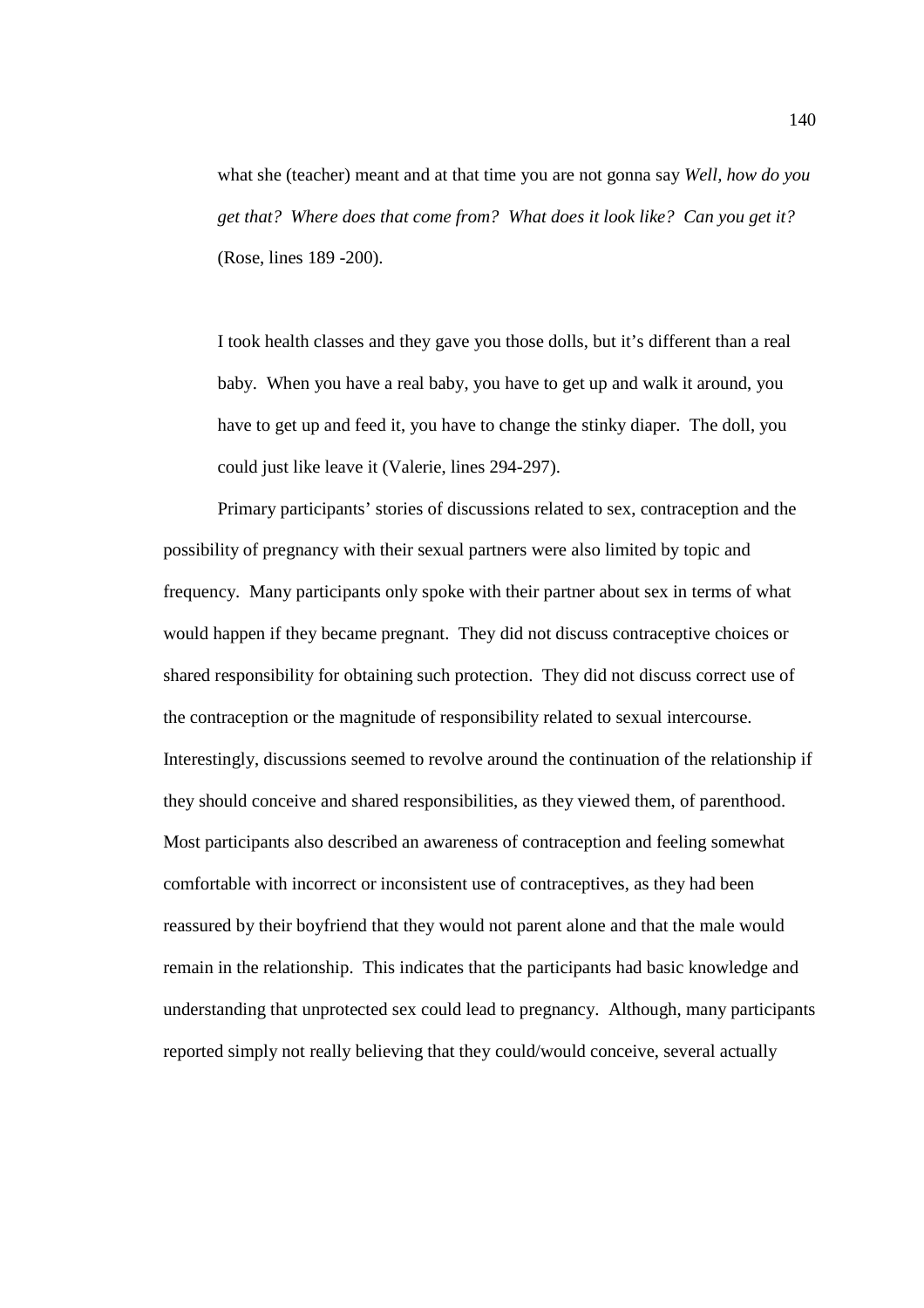planned to become pregnant as a means to escape their homes, which in their opinion, were not supportive.

We both sort of agreed that if I did get pregnant, he wouldn't walk away from me. That was one of my biggest fears of getting pregnant, was of being pregnant and the other spouse just taking off and having nothing to do with me…(Lola, lines, 271-274).

My dad was always threatening to kick me out anyway. So we just went for it and got pregnant. That was the real reason that I got pregnant, I guess (Julia, lines 260-262).

 The secondary participants described similar experiences, in informing the theme*: We really didn't talk about it* by adding that limited communication regarding reproduction had been longstanding in the communities and negatively influenced the youth. These participants spoke about a stifling of communication involving anything sexual at the family and community levels. In some instances this hush even extended to involve cases where individuals faced legal retribution secondary to sexual crimes of incest or molestation; again, these situations were not discussed in the homes or in the communities, although they were well-known.

Anything sexual is treated that way. Even if you think about incest, even in the community, it is not spoken of or reported. No, you just don't talk about it; very hush-hush, to this day (Victoria, lines 230-232).

The secondary participants did not agree with the social restrictions placed on this topic of communication, as they felt it negatively impacted the youth and the overall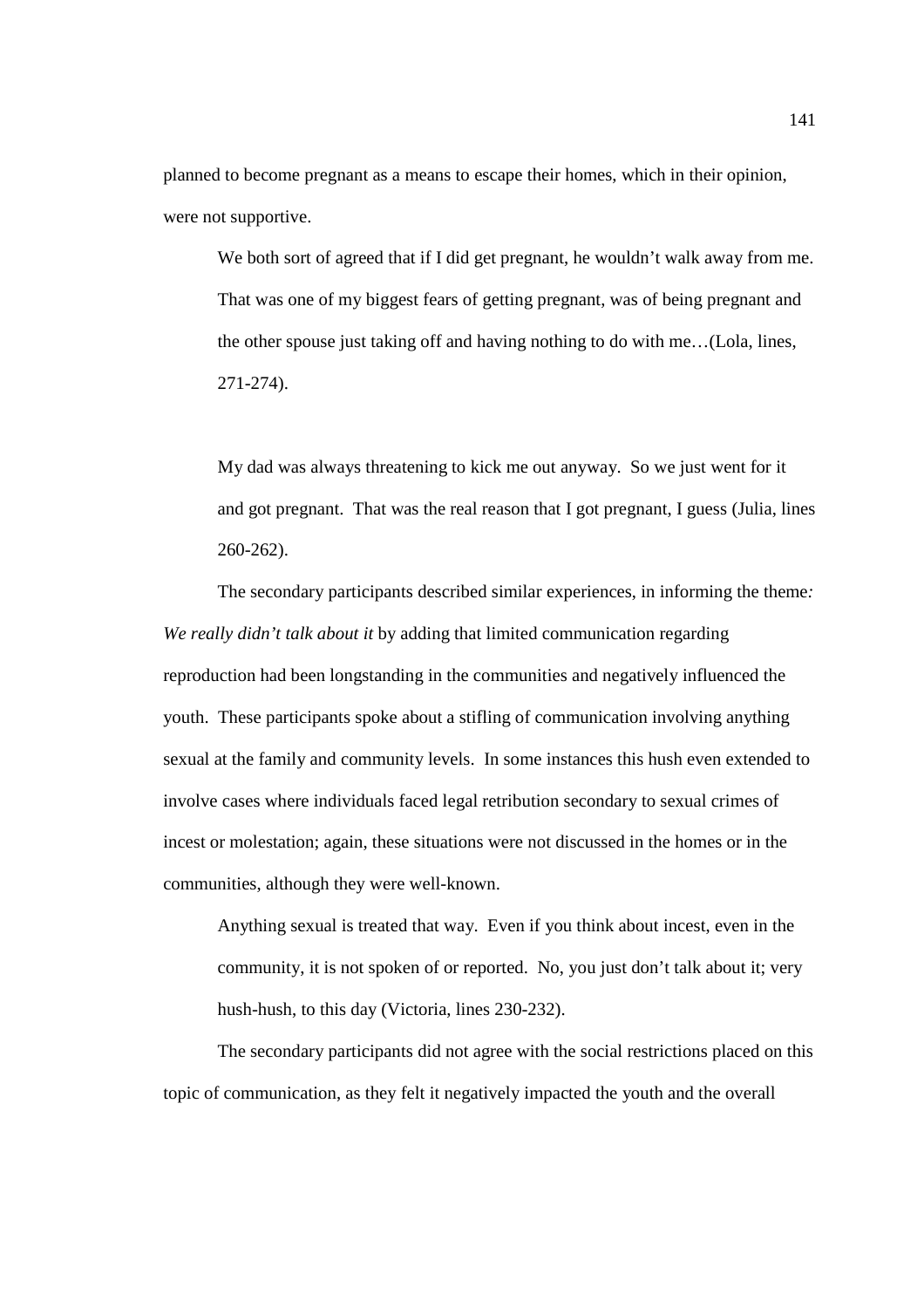health of the community. They felt that changes must be made to make communication and education related to sexual health more clear and open. Although they predicted that this shift would likely not occur in the individual homes, they strongly desired comprehensive sexual education undertaken and owned by the schools in hopes that the youth would be fully prepared to make more educated and healthy choices for themselves in areas involving relationships, self-esteem, future goals and planning, and sexual intercourse and reproduction.

We are really doing an injustice to our kids. We are not getting accurate and comprehensive education for our kids. And it's just what they are learning from their peers, from the media, or from what they are seeing in their own homes (Bernice, lines 169-170).

I think that as adults, we need to open our eyes and realize that this is happening…a lot of adults don't want this subject (sex) brought up. And you know, it is everywhere, it's on TV, it's on the radio, it's everywhere. It's happening. So, you know what I think, we just need to come to reality and help these kids. Educate them. Give them the tools they need (Lorraine, lines 144- 148).

# *Theme Two: Chaotic/Unstable Environments*

Other social influences affecting the attitudes and beliefs of the teen participants included environmental factors that encompassed the girls' lives and informed the theme of *Chaotic/Unstable Environments*. The sub-themes of: (a) *My parents weren't around*; (b) *Alcohol/Drug use;* and, (c) *Home is wherever you are tonight* are similar sub-themes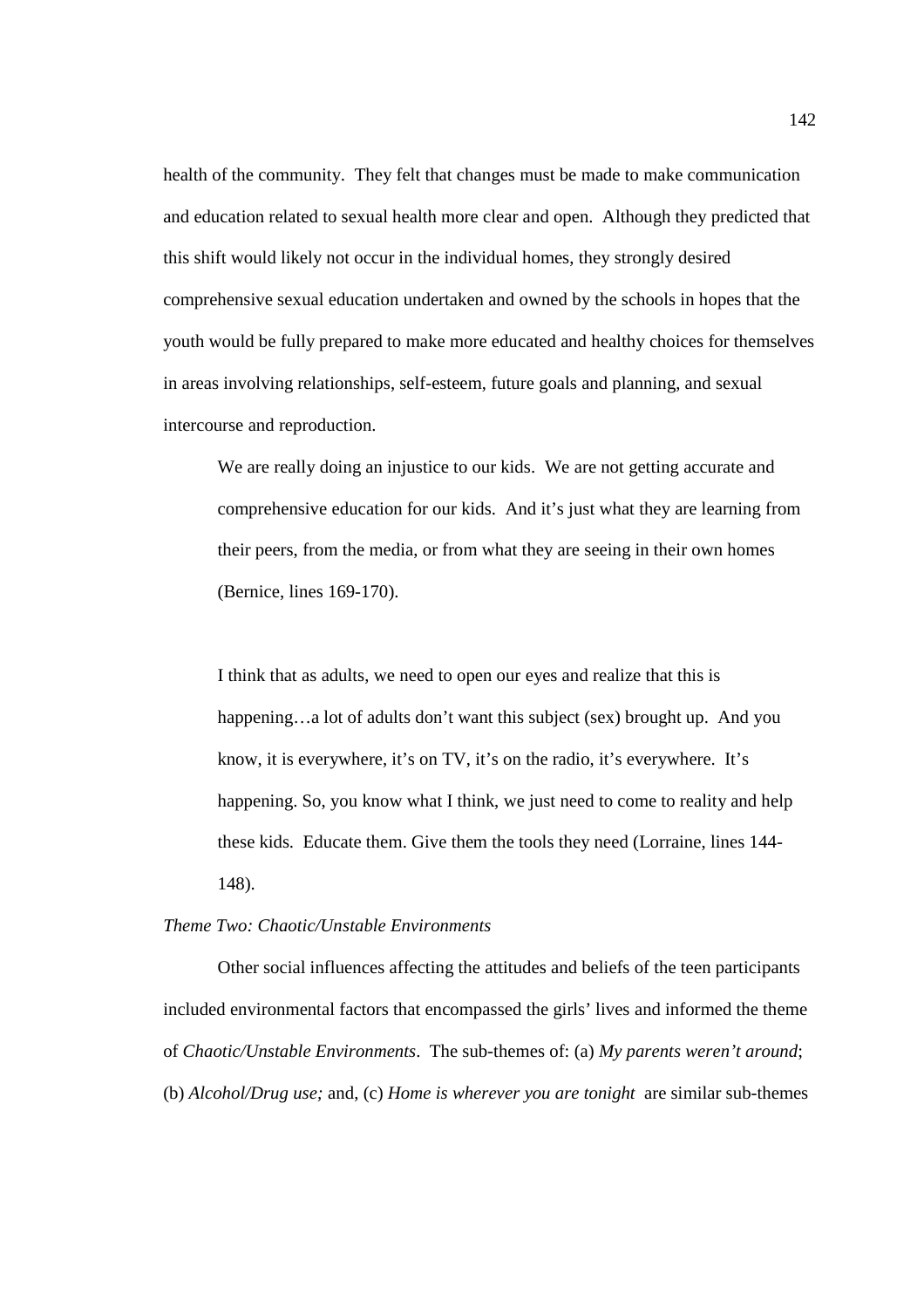which reveal different dimensions of the very difficult home environments of the youth in this study. These sub-themes describe the difficult and fragmented environments where these teens engaged with others in their families, where sharing of beliefs and attitudes occurred, and where they were currently raising their own children. The participants described being raised by family members other than their parents, from early childhood. The parents were many times not involved in the care of their teens either because they chose to live elsewhere or because the children had been removed from their care due to substance or other abuse issues. The homes the youth currently resided in were usually headed by a grandparent, who also cared for other grandchildren/younger family members. The teens' parents were not viewed as role models or credible sources of guidance as many had substance abuse issues, making them physically and emotionally unavailable to the teens. Several participants described their homes as unsupportive and a place one was allowed to stay if the parent/guardian chose to have you. If not, the teens were left searching for other accommodations from day-to-day.

*Sub-Theme: My Parents Weren't Around. My parents weren't around* is a subtheme informed by many primary participant's descriptions of being raised by persons other than their own parents. Only one participant resided in a home where the marriage of both biological parents was intact. Many resided with their grandparents and/or bounced from home to home depending on the support or lack thereof of their current guardian/caretaker. Most participants appeared to accept their living situations as the norm and despite these chaotic and unstable environments, they voiced a desire to not hurt or insult their families by repeated pregnancies and instead to better themselves and provide a more stable environments for their own child.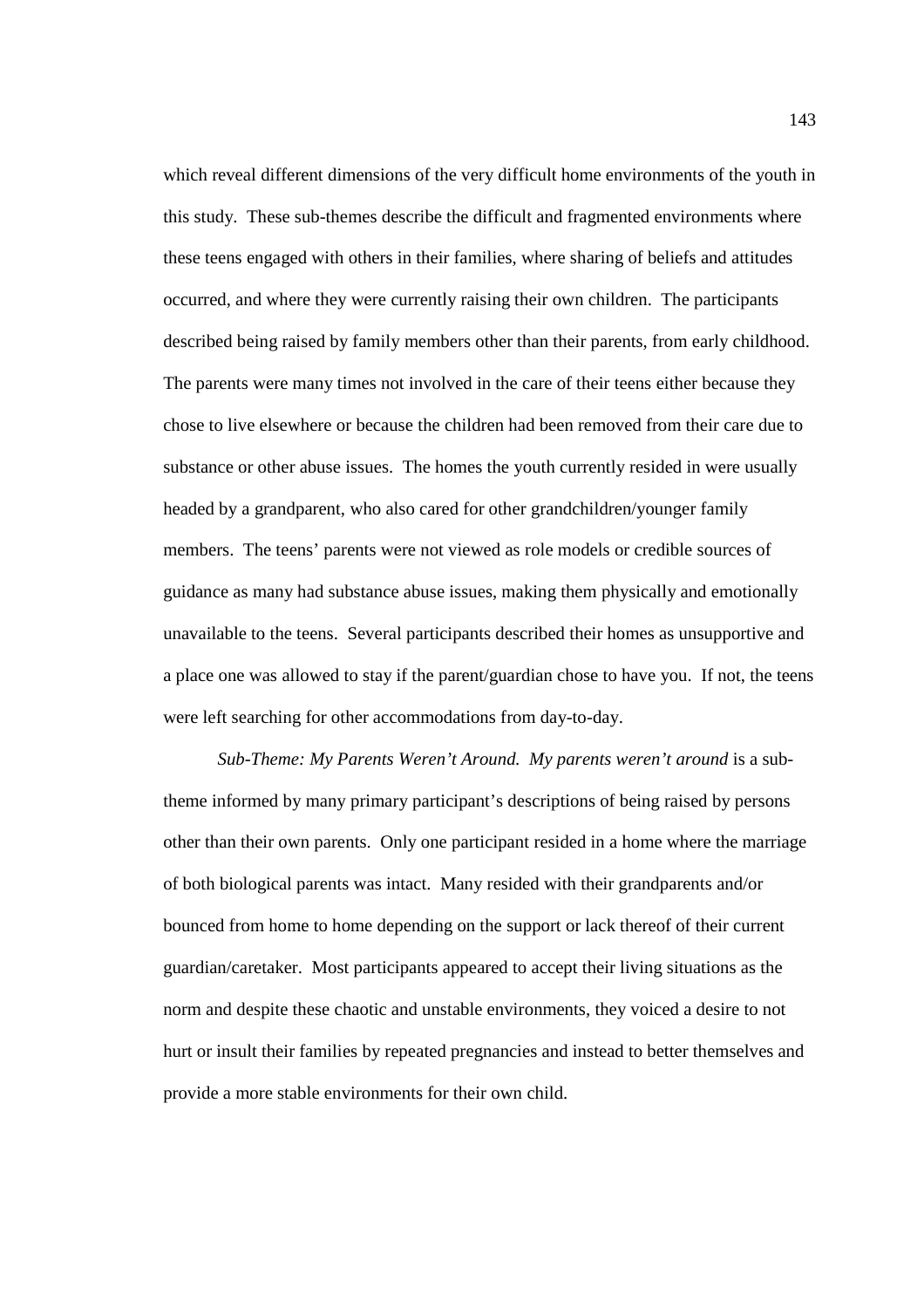I wouldn't want to hurt my grandma again (with a repeat pregnancy). That is what scares me. I wouldn't want to hurt her. My mom, I don't really care because I'm not that close to her. But my grandma, she has taken care of me and my brother since we were about, well I was five and my brother was seven. My mom moved to Albuquerque (Elizabeth, lines 320-323).

The secondary participants illustrated few homes where teens were raised by or currently resided with their biological parents. They reported that many children were the products of pregnancies to teen parents, a cycle that continued to repeat itself. Although the stories of the secondary participants described these situations as accepted or the norm in these communities, they also illustrated the difficulties and stressed environments that depict these living situations. The current guardians were usually elderly grandparents or great-grandparents, who were caring for multiple children; a situation that was physically and financially taxing on the elderly adults.

There are so many kids, in the school where I work, that do not live with their parents. They are living with grandparents or other family members. It's almost like their parents, if they did have them young, they kept them for a while then gave them away or got taken away or didn't make it. It is very, very rare that I have a kid with a mom and a dad; very rare (Jessie, lines 71-79).

 *Sub-Theme: Alcohol/Drug Abuse.* This sub-theme was revealed by stories of primary participants who illustrated experiences in their lives of witnessing *alcohol and drug abuse* by one or both parents. Most participants described alcohol and drug use as something they would avoid in their futures as parents themselves, as they had experienced the detrimental effects of alcohol and drugs in their homes and in their lives,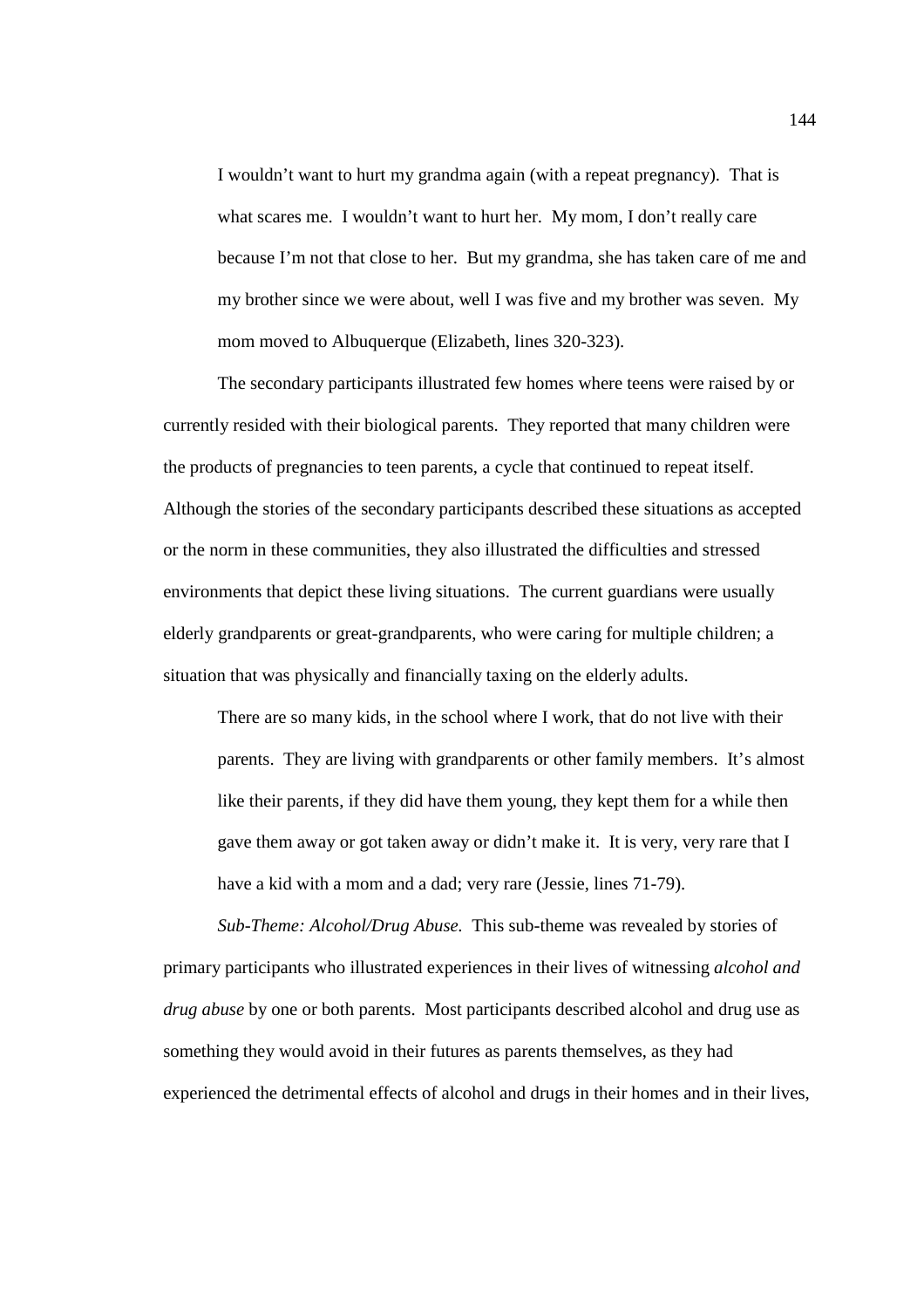growing up. They often described their parents, who used these substances, as being absent, unreliable and difficult to locate. They did not view these parents as role models for their own parenting, nor did they hold them in high esteem or as important in their lives.

They were good parents. You know? And once my dad started going to work, he found a guy that had drugs and started him on it and got my mom on it…and so they got back on it and then they stopped for a couple of years and then they got back on it and it just started escalating, where things would get worse. You know what I mean? And one night, well one day, my dad picked me up from school and…my dad took me, my brother and my sister and just dropped us off…with our grandparents…he dropped my brother and sister there (at the paternal grandparents) and went to my mom's mom and dad and left me there. And after a while the cops came and said that the grandparents on my dad's side of the family were abusing my sister and brother. And so my grandpa had to get them…I looked at my parents and I didn't see the good side of drugs. I saw everything that made it horrible. All my shit was pawned; my movies, my toys, everything that was valuable was gone. Things were broken down; TV was gone, radio was gone. It was so horrible (Lola, lines 835-857).

*Sub-Theme: Home is Wherever You are Tonight. Home is wherever you are tonight* is a sub-theme capturing primary participants' descriptions of unstable homes where they did not always feel welcomed or supported. Some recalled being kicked out of their homes after arguing/fighting with their family members. Most participants were often able to find a place to stay with other family members, but at least one had spent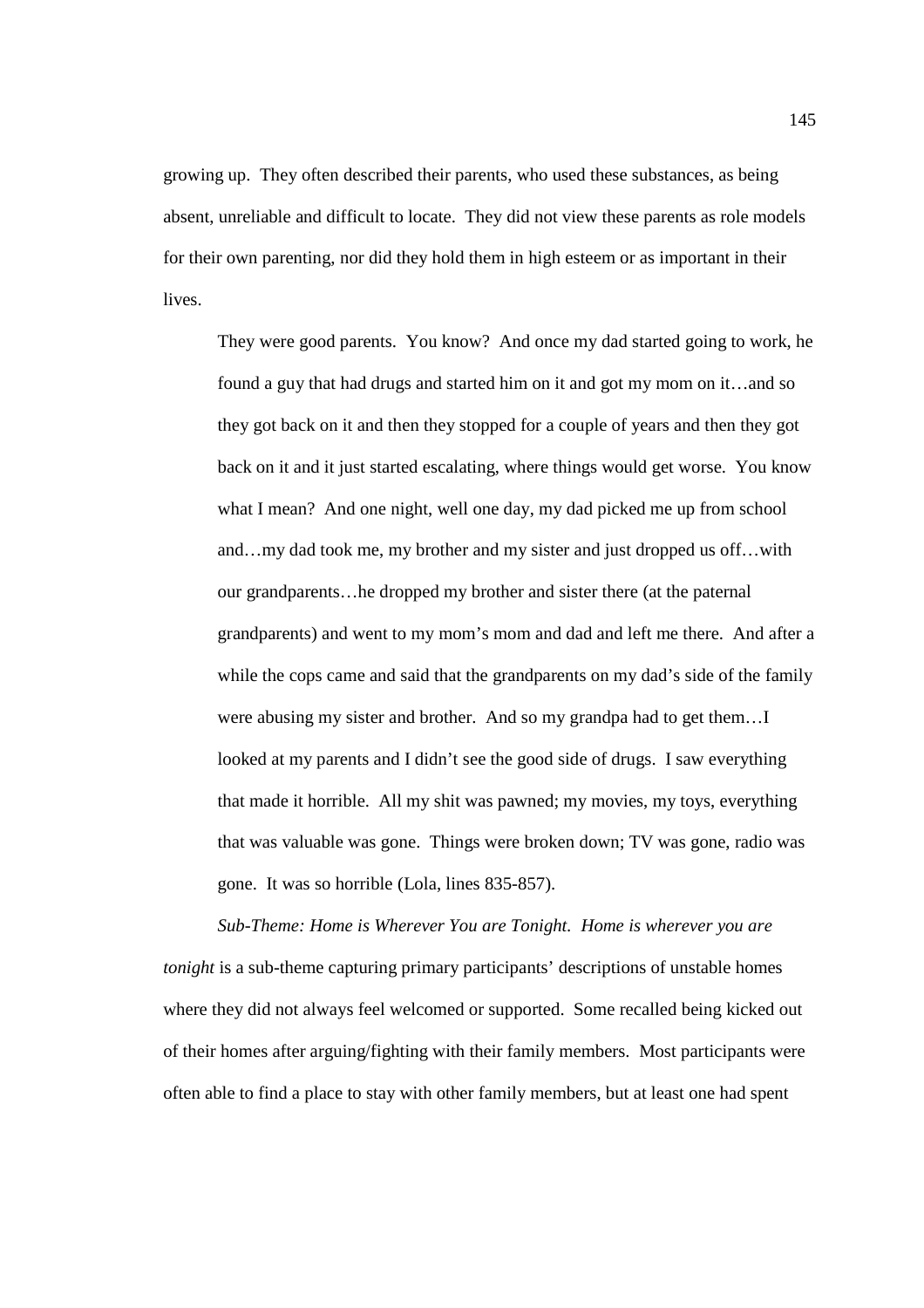time on the streets, during her pregnancy, due to this chaos. This same participant was currently facing a homeless situation, once again, as her mother was planning to move to another state and had advised the teen that she and her child were not welcome to accompany her in the move. *Home is wherever you are tonight* is a sub-theme that captures this struggle.

Of course I thought she (mother) might kick me out (over the pregnancy), but like she had kicked me out before if we weren't getting along. I would go live with my grandma or my dad (Eve, lines 144-145).

And then they kicked him (boyfriend) out of the house and I had been staying with him...and I got kicked out too, basically. So we would just be like all walking around (without a place to stay) (Asabel, lines 144-147).

The secondary participants also discussed the difficult environments the teens lived in, but their description was slightly different in that they viewed the babies who lived with family members, other than the teen parents, as lucky. They voiced beliefs that these children are cared for and in better and more stable environments than they would be if left in the primary care of their teen mothers. They described teen parents as irresponsible and carefree; environments not seen as safe or supportive of the young children.

I think the ones that have children who are taken over by the grandparents are the lucky ones. Those kids aren't put in those dangerous situations or around the party scene or left in dirty diapers or left in the other room (Victoria, lines 47-50).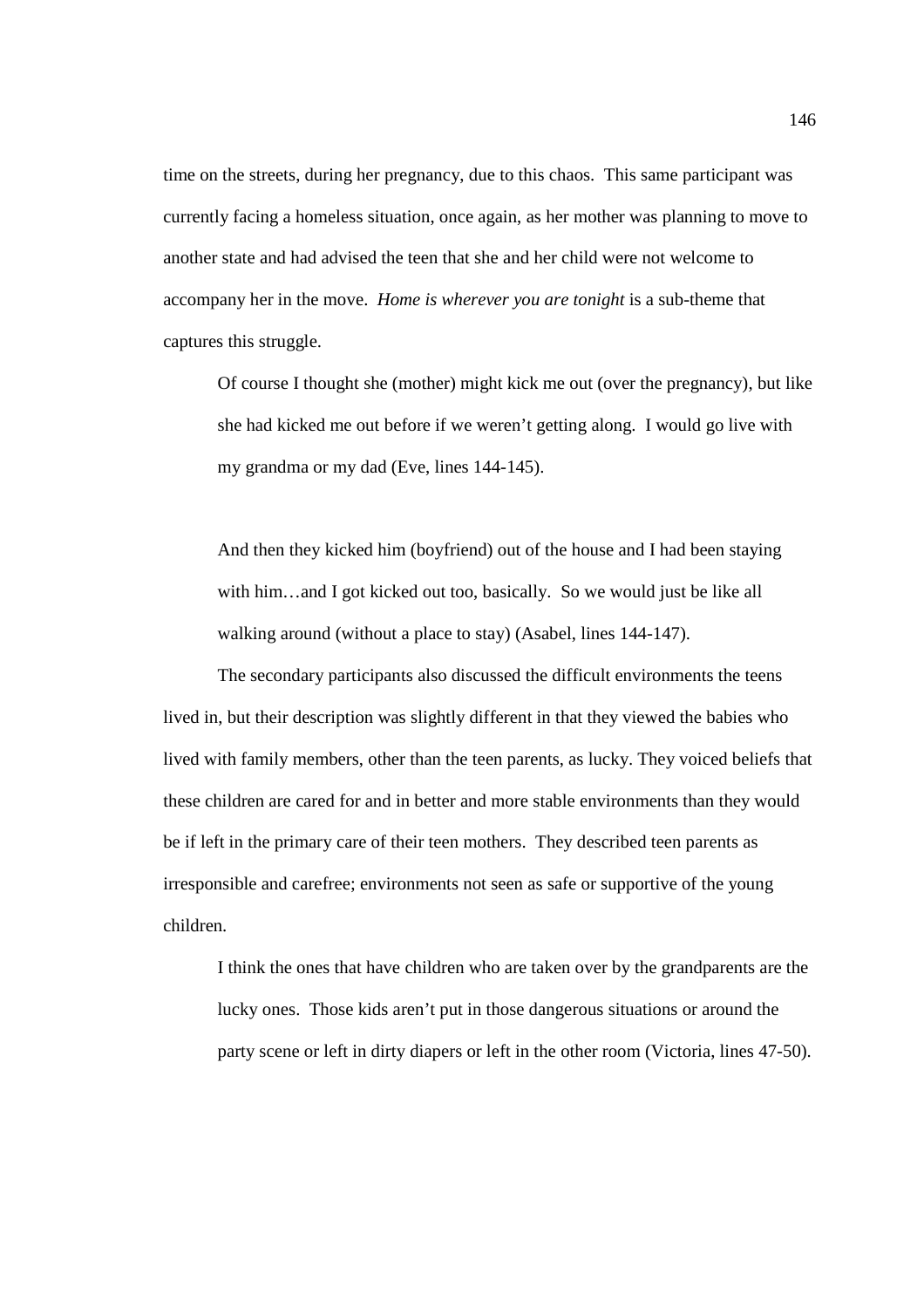There's multiple grandchildren that the grandmother is caring for, you know, from different daughters or sons or whatever. And there are lots of children and so I see that because they (grandmother) are very stressed out cause they want to be there because they don't feel like the home environment that is provided (by the teen parent) is adequate or what they want for that child. And so they do, they step up and they do it (take over care of child) (Lucy, lines 124-136).

# *Theme Three: Disappointment*

The last theme in this section is that of *Disappointment* which was induced through the primary participants' shared experiences of familial disappointment and anger regarding their pregnancies. Primary participants describe their fear of informing their families of their pregnancy and the great disappointment and anger the families expressed in response. This theme captured primary participants' discussions related to dread of telling their families of the pregnancy and upset and displease expressed by the families in response; discussions which mostly occurred behind closed doors where only members of the biological family were present. Upon informing their boyfriends of their pregnancies, many primary participants were met with displease; some boyfriends requested to have the pregnancy terminated by an abortion.

Fear framed the primary participants' stories of great reluctance and dread in informing their families of their pregnancies. Many reported anticipating that their families would be unhappy about their pregnancies and some feared verbal and even physical violence in response. Some participants did not inform their families themselves, but instead sent their boyfriend or even a cousin, to deliver the message. Several participants crafted letters with the information and left the messages where they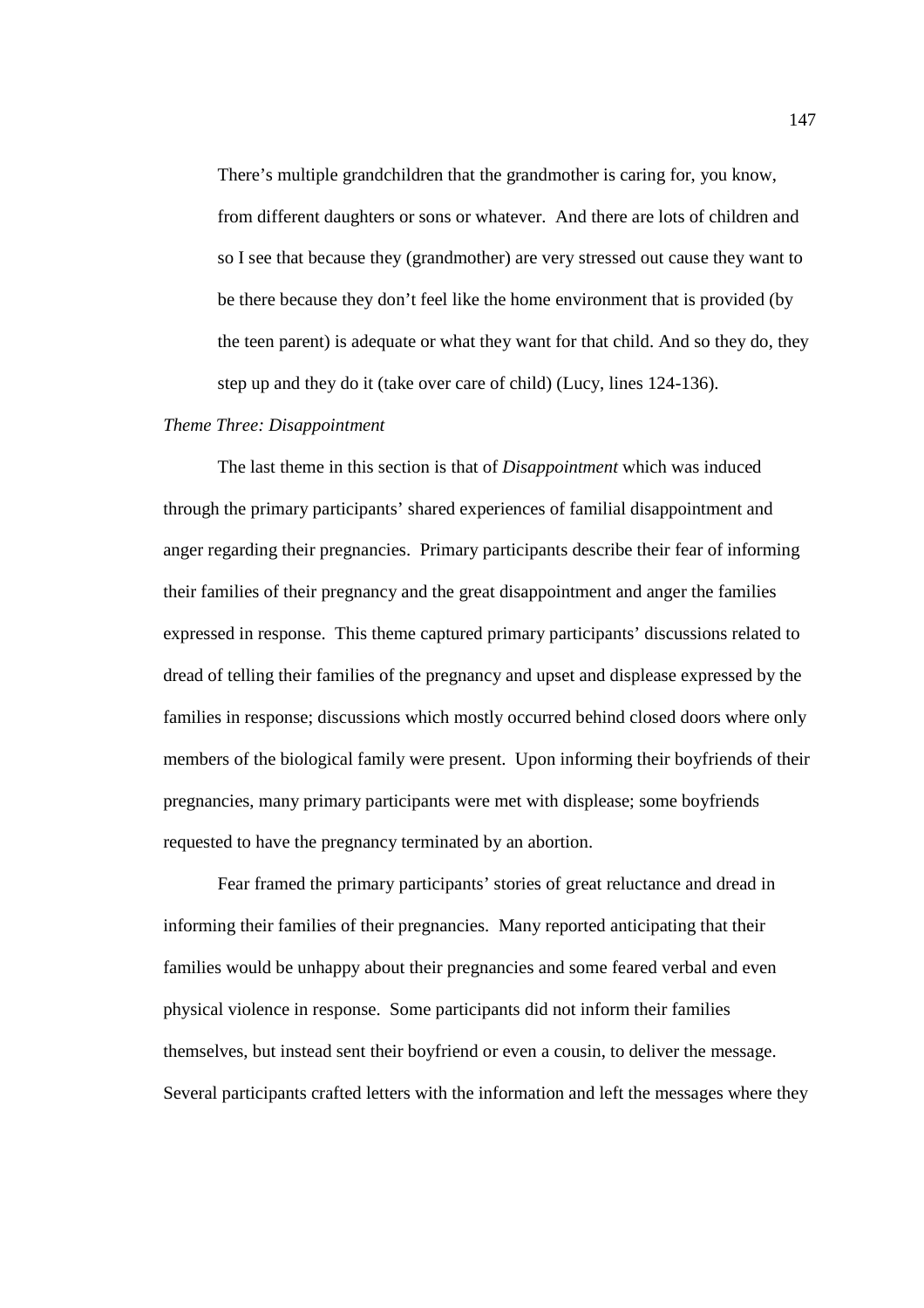knew family members would find them. Interestingly, a few participants voiced feeling justified in their state of pregnancy after learning that their own mothers had also been teen parents as they felt that they were no different or worse than their parents in repeating this cycle of teen pregnancy. The knowledge that the teens were products of teen pregnancies also seemed to lessen any respect or confidence the primary participants had in their parents as credible sources of information or guidance.

My mom was unhappy (about the pregnancy) but she couldn't say much cause she had me and my brother at a young age (Elizabeth, lines 190-193).

She (mother) came to my room and said *What?!* (after learning about the pregnancy through a letter). She kind of flipped out. She stayed in her room the whole night and was crying and then she called everybody!...they said *There is nothing you can do about it. It happens all the time*. My mom was like *What do you mean!? You were mad at me when I got pregnant at her age!* and I'm like *Well, I'm her granddaughter, you are her daughter. There is a difference!*...and my dad, I'm sure he cried, but he never like showed it. He is like me…we really don't talk about our problems. We just hold it in and deal with it (Santana, lines 57-76).

 The primary participants told stories of familial upset and anger regarding their pregnancies. They described feeling sad and embarrassed about their pregnancies, but also expressed a duty to their unborn child to fight for their life and refuse abortions, which were sometimes advised by their parents/guardians and boyfriends. The participants described deep anger and upset expressed by their families and boyfriends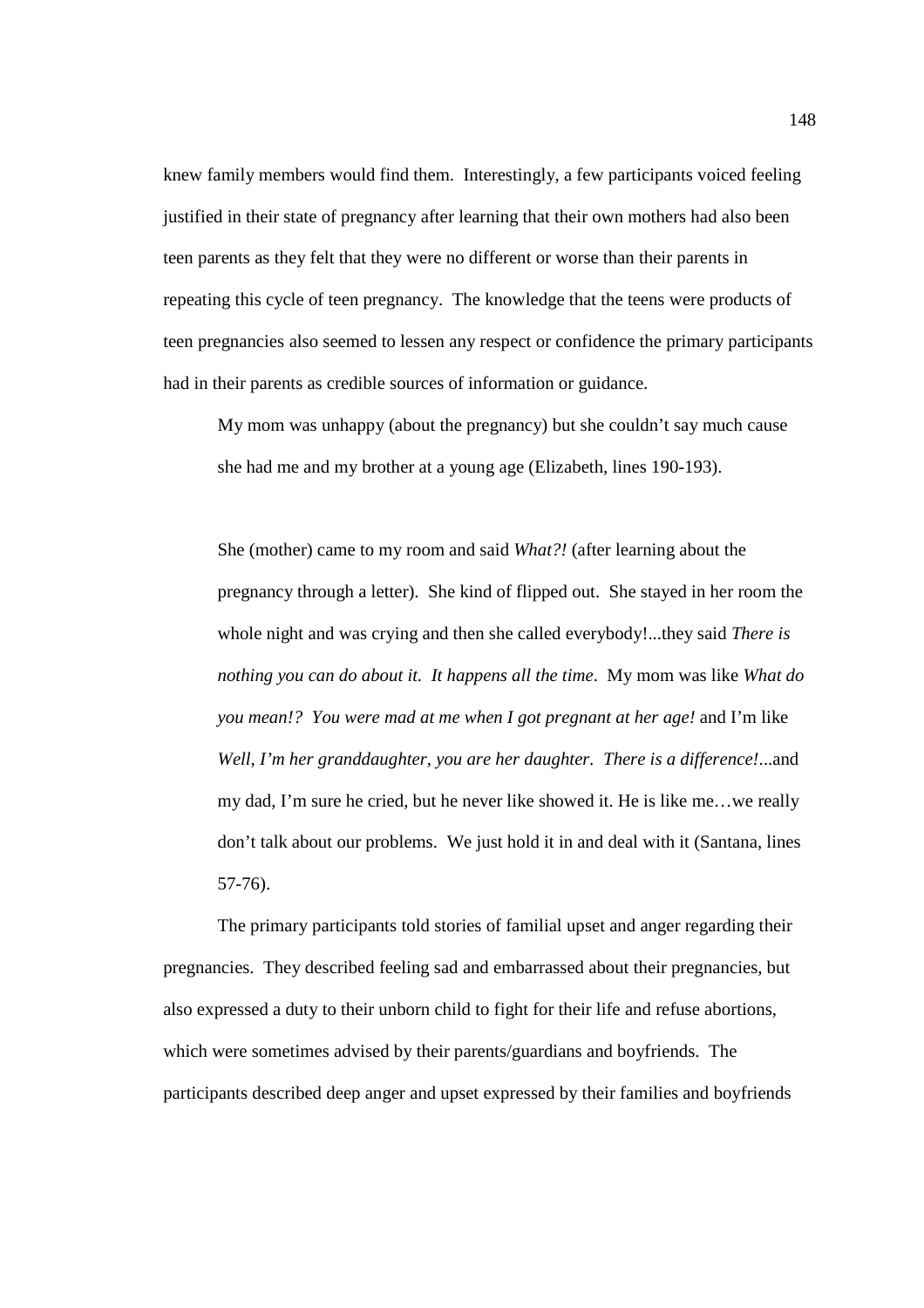regarding the current pregnancy, as well as frustration regarding an inability to change the current situation. This information is illustrated in the following exemplars:

She (mother) was mad. She kept talking about abortion, abortion, abortion. And she kept telling me she was going to send me to a group home in Santa Fe where girls could help me out, like with other girls who were my age and pregnant. She didn't want me around. But that only happened for about three days. She was mad. Then she accepted it and said *Well, if there is nothing I can say to change your mind, then there is nothing I can do* (Rose, lines 57-64).

Secondary participants also described anger and disappointment related to teen pregnancy by recalling incidences where they observed families who were extremely upset by their teen's pregnancy. The stories revealed grief for the loss of dreams the families had held for their teen daughters and embarrassment over the current pregnancy. Some participants described incidences where they viewed families forcing themselves to publicly exhibit happiness related to the pregnancy. .

They (family) are just like *I can't believe this is happening! I can't believe she's pregnant!*...and they are really pushing themselves, I think they are really pushing themselves, like forcing themselves to be happy about it…(Corrine, lines 108- 111).

# Summary

In summary, research question two: **What cultural and social influences guide the behavior and belief systems of Long-term Hispanic teen females, in regards to sex, contraceptive use, adolescent pregnancy, and adolescent parenting?** was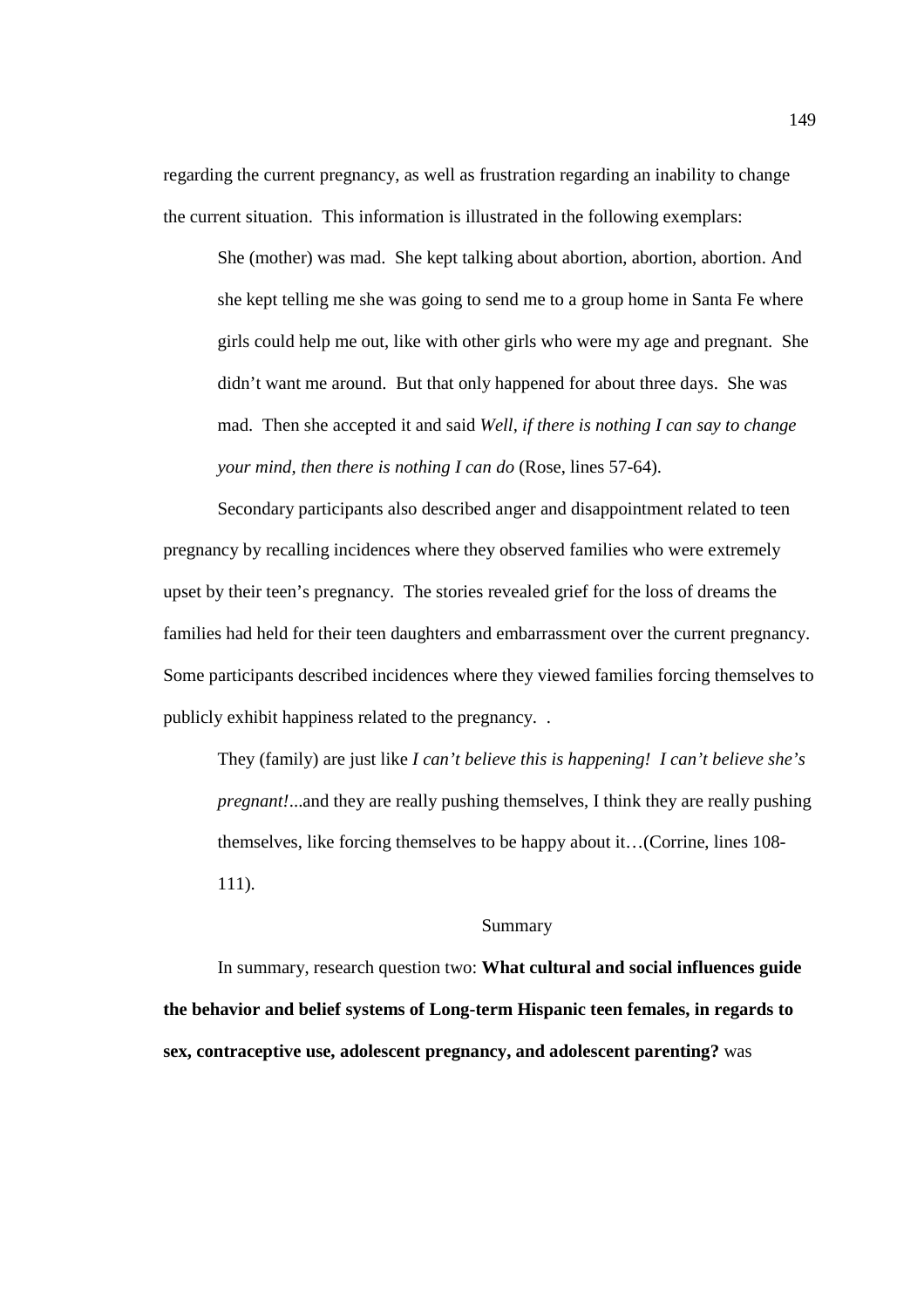answered by participants informing three themes: (a) *We Really Didn't Talk About it;* (b) *Chaotic/Unstable Environment;* and, (c) *Disappointment*.

Primary participants shared their stories and experiences with gaps in their personal knowledge related to reproductive and sexual health issues and cited a lack of communication in their homes, schools and with their sexual partners as contributing factors to their pregnancies. Conversations with their family members were very limited to nonexistent and schools were described as offering sketchy education related to reproductive issues. However, many participants expressed some knowledge related to the risk of pregnancy as a result of engaging in unprotected sexual intercourse and some blamed their pregnancies on an external locus of control. Several participants planned their pregnancies as a means of escaping their homes, which were described as chaotic and/or unstable or as a natural next step in their romantic relationships.

Homes of the youth were depicted as difficult, unsupportive, and fragmented. Biological parents were often absent and youth were raised by extended family members who were strained under the responsibility of raising multiple family members with limited resources. Some parents suffered from alcohol and drug addiction which made them unreliable, inaccessible, and disregarded by the teens. Primary participants accepted these situations as the norm of their lives, but hoped to provide more stable and healthy environments for their own children.

Despite these unstable homes, the primary participants described great fear of informing and displeasing their families with their pregnancies. Anger and disappointment were expressed by family members and boyfriends related to the pregnancies. Discussions regarding the embarrassment and upset of teen pregnancy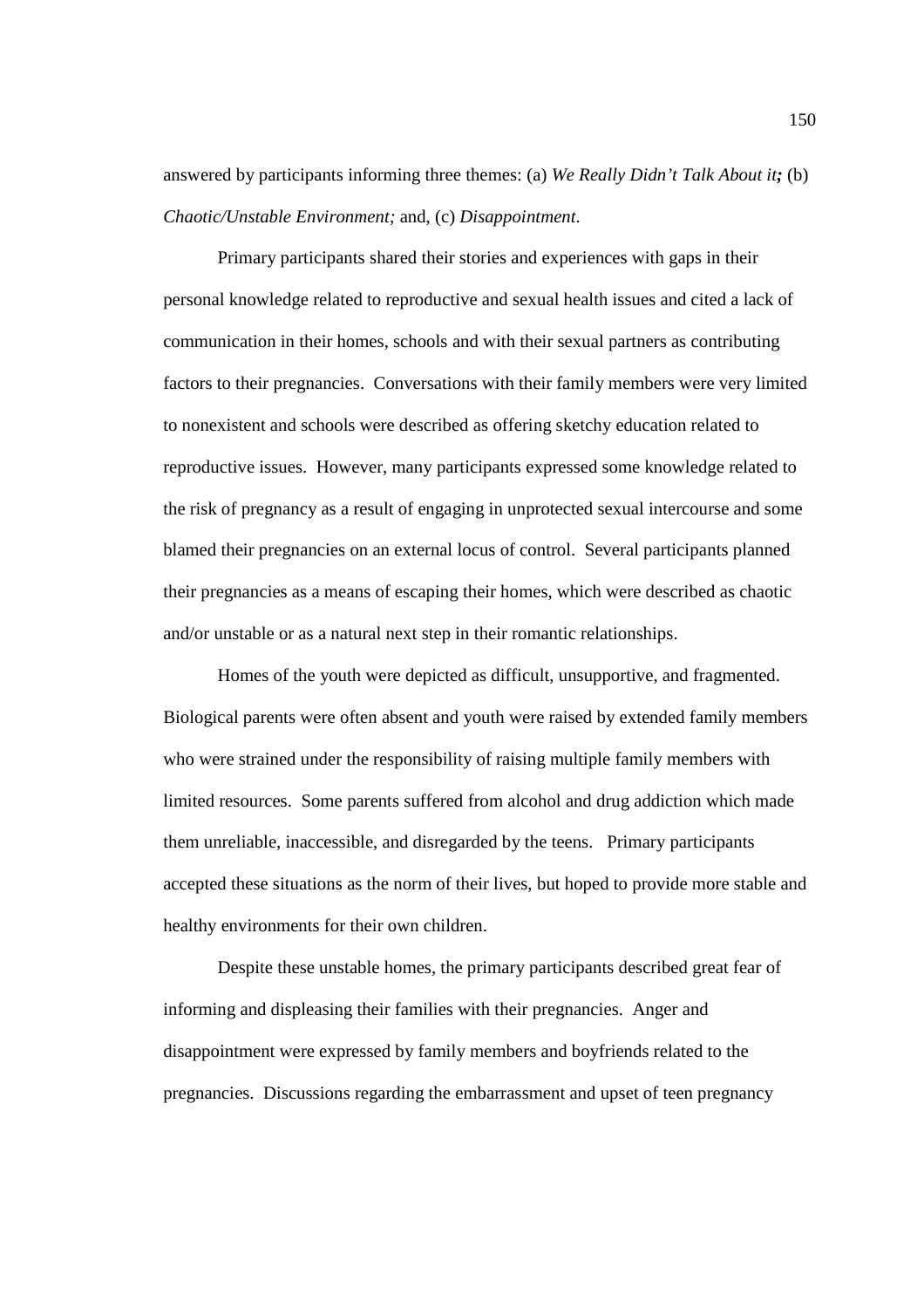tended to be kept private and within the homes, while publicly, families attempted to portray the situation as acceptable.

# Research Question Three

 Research question three was: **What are the attitudes of adult Hispanics regarding teen sexuality and reproduction?** The components of the interviews related to this area were guided by the research indicating that although Hispanics do not condone teen sexual intercourse, they do celebrate the pregnancies (Holleran & Waller, 2003). I asked the adult participants about their experiences with teens that were pregnant, how these occurrences were dealt with in the family and in the community, and what futures they predicted or had seen for these teen parents. I asked primary participants to recall witnessed events or discussions with adults about teen pregnancy as well as conversations and events with adults in their lives and related to their own pregnancy. Two themes emerged from this data. The themes and sub-themes are presented in Table 4 with detailed information related to each theme, following. Table 4. Themes and Sub-Themes for Research Question Three.

### **Theme** Sub-Theme

What do you mean, you're pregnant?! • Say it isn't So

- 
- Keep it in the Family
- It has to change Above all, prevent it
	- Earn the support you want

### *Theme One: What Do You Mean, You're Pregnant?!*

The secondary participants spoke about community attitudes regarding teen pregnancies in the theme: *What do you mean, you're pregnant?!* This theme was informed by two sub-themes of: (a) *Say it isn't so;* and, (b) *Keep it in the family,* which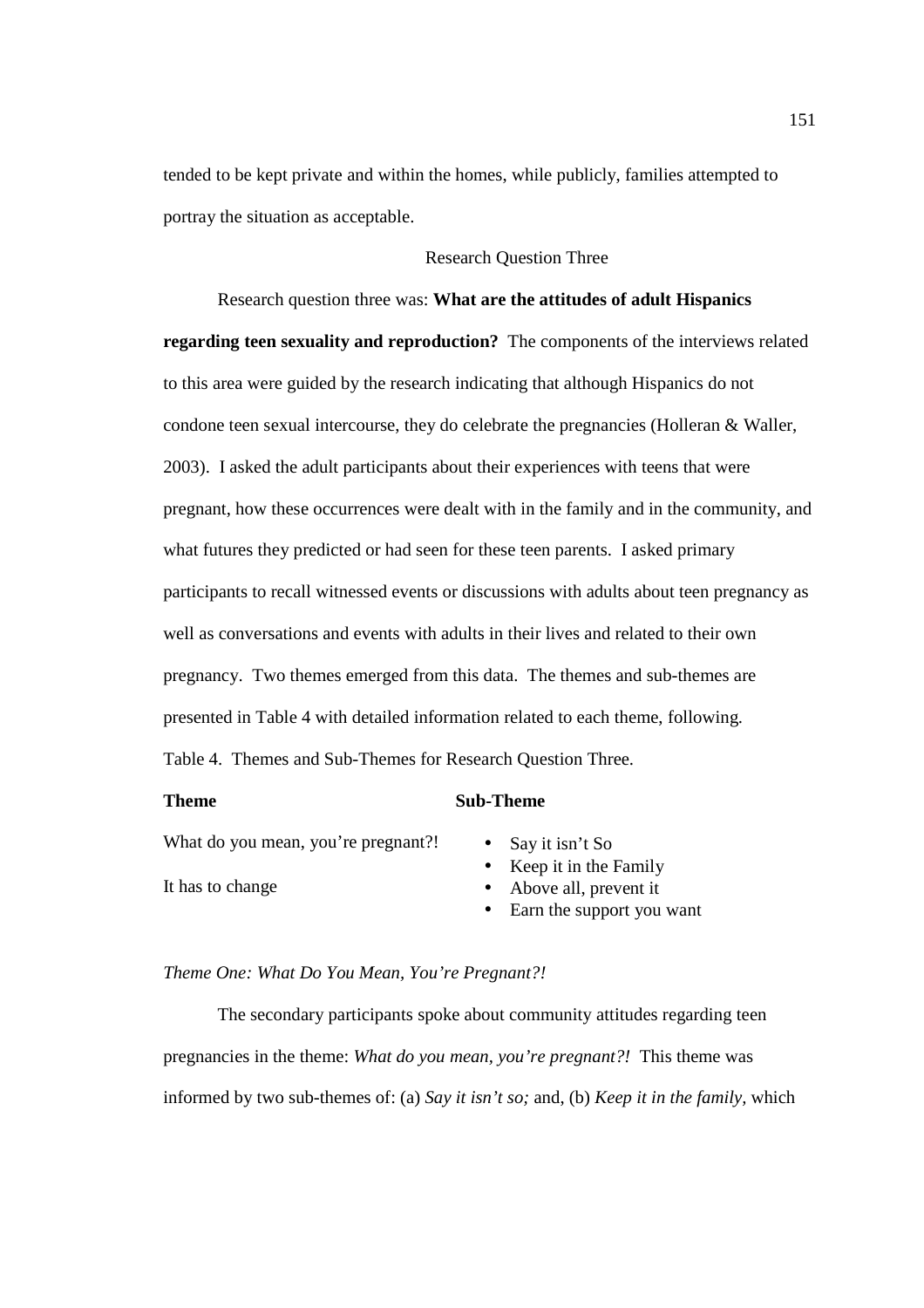describe the societal reactions to teen pregnancies as experienced by the secondary participants. There were aspects of the baby's life where roles were held in high importance and celebrated, such as the role of godparent and baptism into the Catholic Church or celebrations such as baby showers; viewed as nurturing the child, but not a celebration of the pregnancy. However, through their experiences of working with youth and families, all secondary participants described teen pregnancies as definitely not celebrated in these communities and instead viewed as a situation that created hardship, anger, and frustration for the families involved. The initial reaction to the pregnancy was one of disbelief, anger and upset. Frustration and angst followed as the childrearing became more taxing, financially and physically for older family members who took on this primary parenting roles. Primary participants describe teen pregnancy as being met with anger, disbelief, and disapproval from adults in their families and communities. Most teens cite lacking support in their environments related to parenting skills, finances, and future dreams of education and independence.

*Sub-Theme: Say It Isn't So.* Secondary participants felt that teen pregnancy had a negative impact on the teen, baby, and families' present life as it created hardship for the teen and their family. *Say it isn't so* is a sub-theme that captured the let down, frustration, anger and grief exhibited by families and the community in dealing with teen pregnancies. Secondary participants reported that disbelief and sorrow was experienced by the families for the lost dreams and anticipations of what may have been for the teen but was now changed forever. Many felt that the teens were simply repeating behaviors they had learned at home, where many were the product of teen pregnancies themselves or had teenaged relatives who were pregnant or parenting.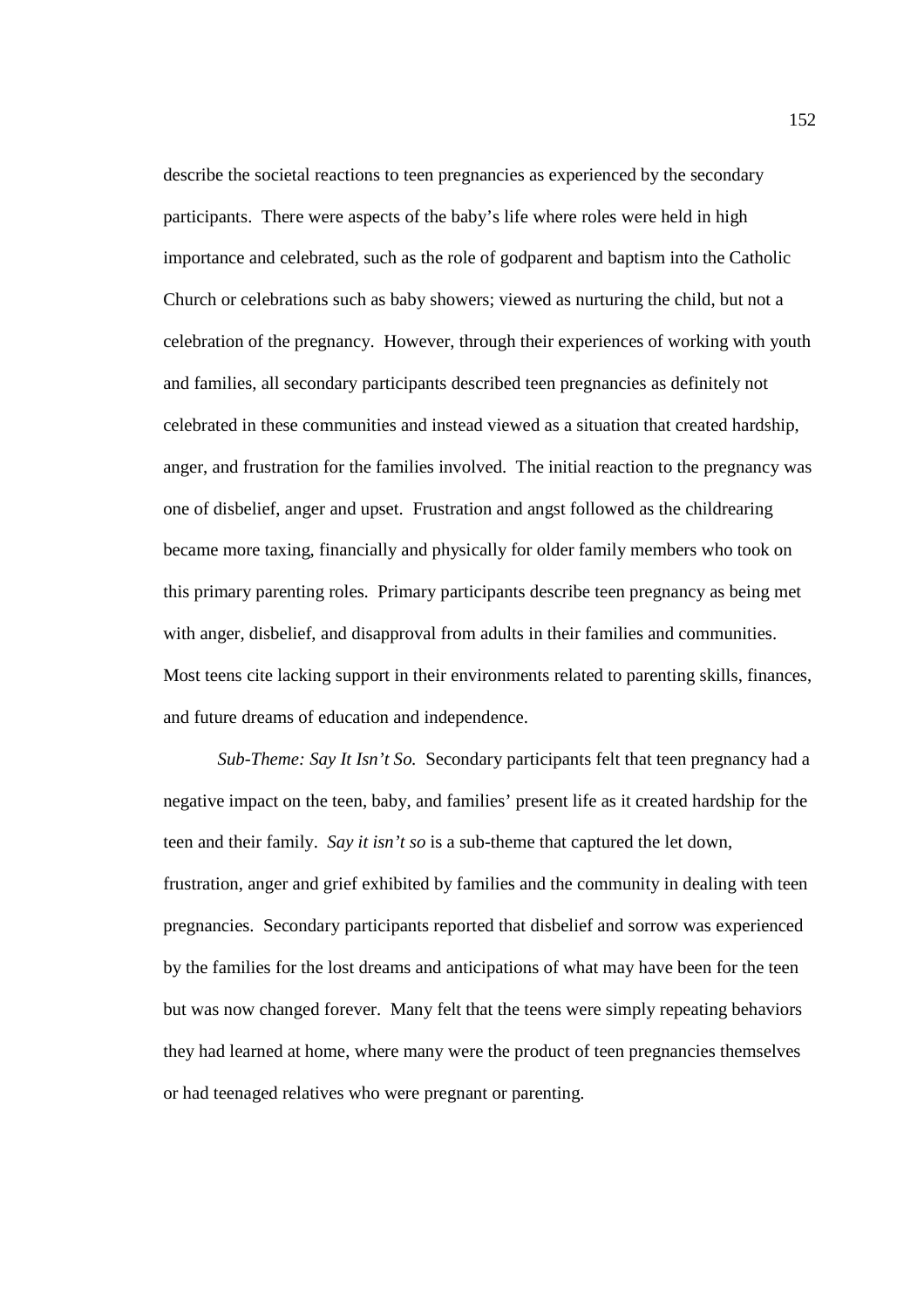The initial upset and disbelief were intermingled with a high value that was placed on roles related to celebrations linked to the birth of a new child. Although the teen pregnancy itself was not a happy occurrence, roles, such as godparent in a Catholic Baptism, were highly celebrated in these communities. The secondary participants explained that the celebrations were not for the manner in which the child was brought into the community, but for the associated roles.

That is going to be their first reaction: *What do you mean you're pregnant!?* And then the parents will usually say *I told you! I told you!...I can't believe you are pregnant! I wish you weren't!* (Bernice, lines 219-223).

There are some practices, like baptisms, especially if you are Catholic...that is really big. Especially the role of godparents and things like that are really important in this culture. But, I don't think that we want our teens to be pregnant or to reproduce…(Bernice, lines 198-201).

Primary participants describe emotions expressed by adults in their lives that were mostly negative and ranged from indifference to anger. Although these episodes were sad and frightening for the teens, many justified their pregnancies by citing that their own parents were teen parents themselves and were therefore no better or different than them. Adults that experienced pregnancy as teens were not held in high regard and not seen as credible sources of information or guidance. The disappointment and disagreement related to teen pregnancy/parenting was not only experienced by the primary participants in their homes, but also when interacting socially with adults in their communities.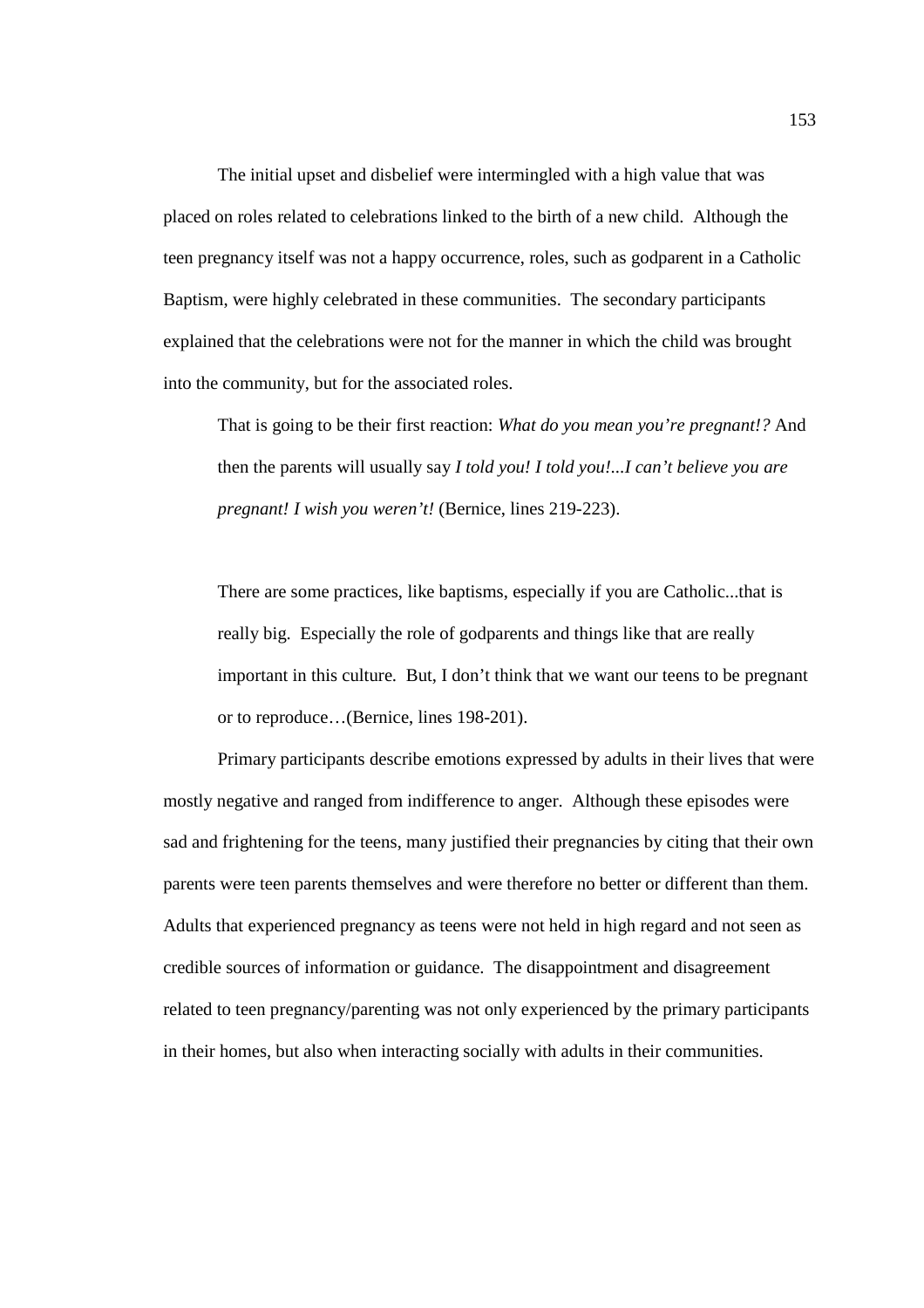My mom was unhappy (about the pregnancy) but she couldn't say much cause she had me and my brother at a young age (Elizabeth, lines 110-113).

Like, people make you feel that just because I am young and a mom that I don't know what I'm doing. It's like everyone is always calling me the "babysitter" and stuff; like you just don't need it. And just like it makes me feel…they make me feel like as if I am like failing (Roberta, lines 455-458).

*Sub-Theme: Keep It In The Family. Keep it in the family* is a sub-theme informed by experiences of the secondary participants where a high importance was placed on an unwillingness to let the child leave the biological family, even in situations where the child would be better cared for in another setting. Many participants had experiences in working with or observing families whose elderly relatives were caring for the babies as the teens were unable or unwilling to. The participants described these situations as not always best for the child as they lacked in stimulation, care and financial stability for the child, but discussed the beliefs and values that did not allow these families to let the children go elsewhere. They also described the environments, headed by elderly guardians, as better than what teen parent could/would provide. Despite the fact that the child may represent a hardship to the caretakers, not a single incident was described where the child was allowed to live elsewhere or to be adopted outside of the biological family. Abortions are not common and described as very secretive, when they do occur. Although the teen mother does not usually continue as the primary caretaker for the children, the baby is never far removed from her in these situations.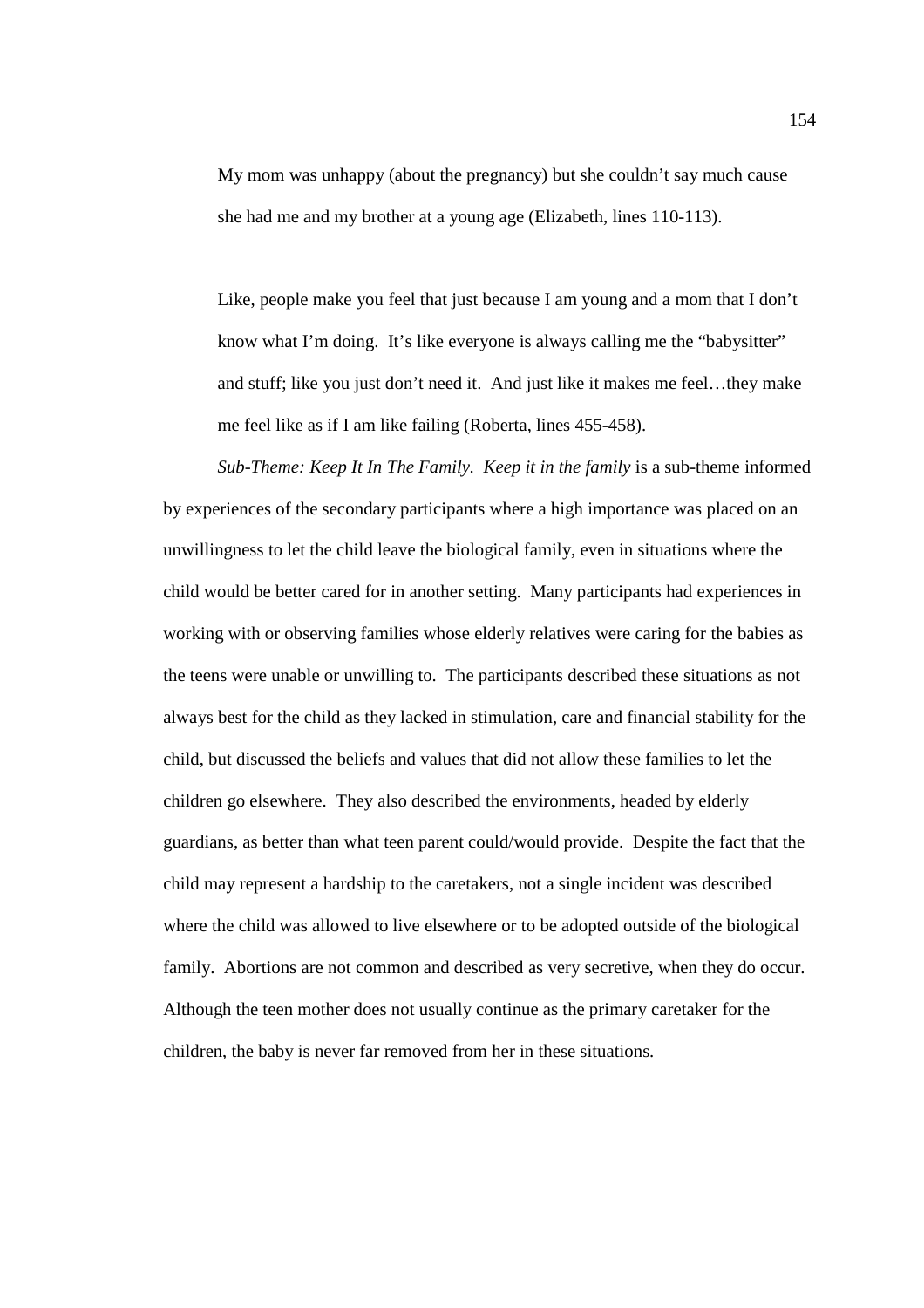I think there is not a willingness to take that genetic person (baby) out of your realm. I think that is really what it comes down to. And you know…I don't see a lot of, not really shame put on it, it is just sort of an expected thing (Lucy, lines 61-63).

I think it (baby) is definitely a burden, but they (grandparents) just won't put the responsibility back. They really don't even feel like they have to. They just feel like they need to (take care of the baby) (Leona, lines 100-102).

Grandma was upset. She was upset because…she still got pregnant…she just couldn't believe it because this is the history with the kids. And at the time, grandma had just gotten temporary custody of an infant grandson because the mom got thrown in jail…and grandma was like at the point, like *When do I get mine? When do I get to live my life?* (Frances, lines 204-212).

A dichotomy existed in this theme, where primary participants did not report instances where adults in their lives had taken over parenting their children and instead felt that they were parenting all alone and without the support they desired and needed. A few participants also described instances where their parents suggested and at times attempted to demand they abort the pregnancy; something they argued against as they felt it was their maternal role to fight for the life of their unborn child.

She (mother) was mad. She kept talking about abortion, abortion, abortion. And she was telling me she was going to send me to a group home in Santa Fe…like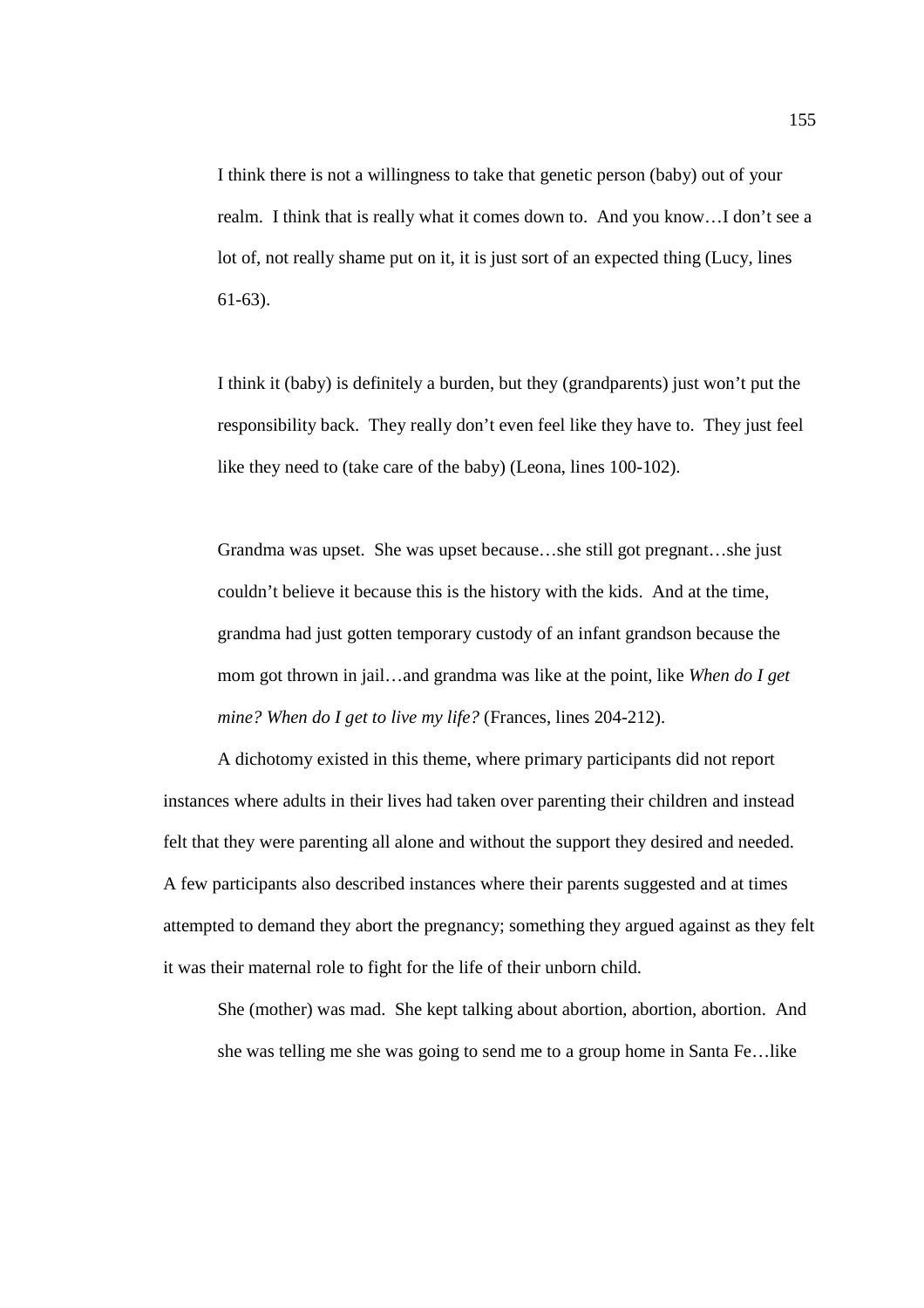with other girls my age and pregnant. She didn't want me around. (Rose, lines 57-62)

Being a teen parent isn't bad and people should just like help you more. The school and probation office shouldn't like make it so hard and like they should know that you can do it…but like they should help you….they just make it so hard (Roberta, lines 390-394).

# *Theme Two: It Has To Change*

*It has to change,* is a theme informed by the secondary participants' wishes to stop the cycle of teen pregnancy in their communities. Based upon their experiences, secondary participants predict poor futures for the teen parents, a belief which drives their desires for community change. Through their work with teens and their families, it was predicted by the secondary participants that teen parents will be plagued with low education levels, low income levels, broken relationships with the fathers and repeated pregnancies at early ages. Primary participants also felt that teen pregnancy should be prevented as it was too hard to be a teen and a parent. For these reasons, the participants felt that there must be a change at the community level. This theme was informed by two sub-themes: (a) *above all, prevent it;* and, (b) *earn the support you want,* which describe the participants' perceptions that prevention of teen pregnancy is key for the future and to prevent the cycle of failures experienced by teen parents. It also illustrates the importance participant's placed on the choice of either pregnancy prevention by the youth or responsibility-taking that is accepted here as an inherent part of parenting.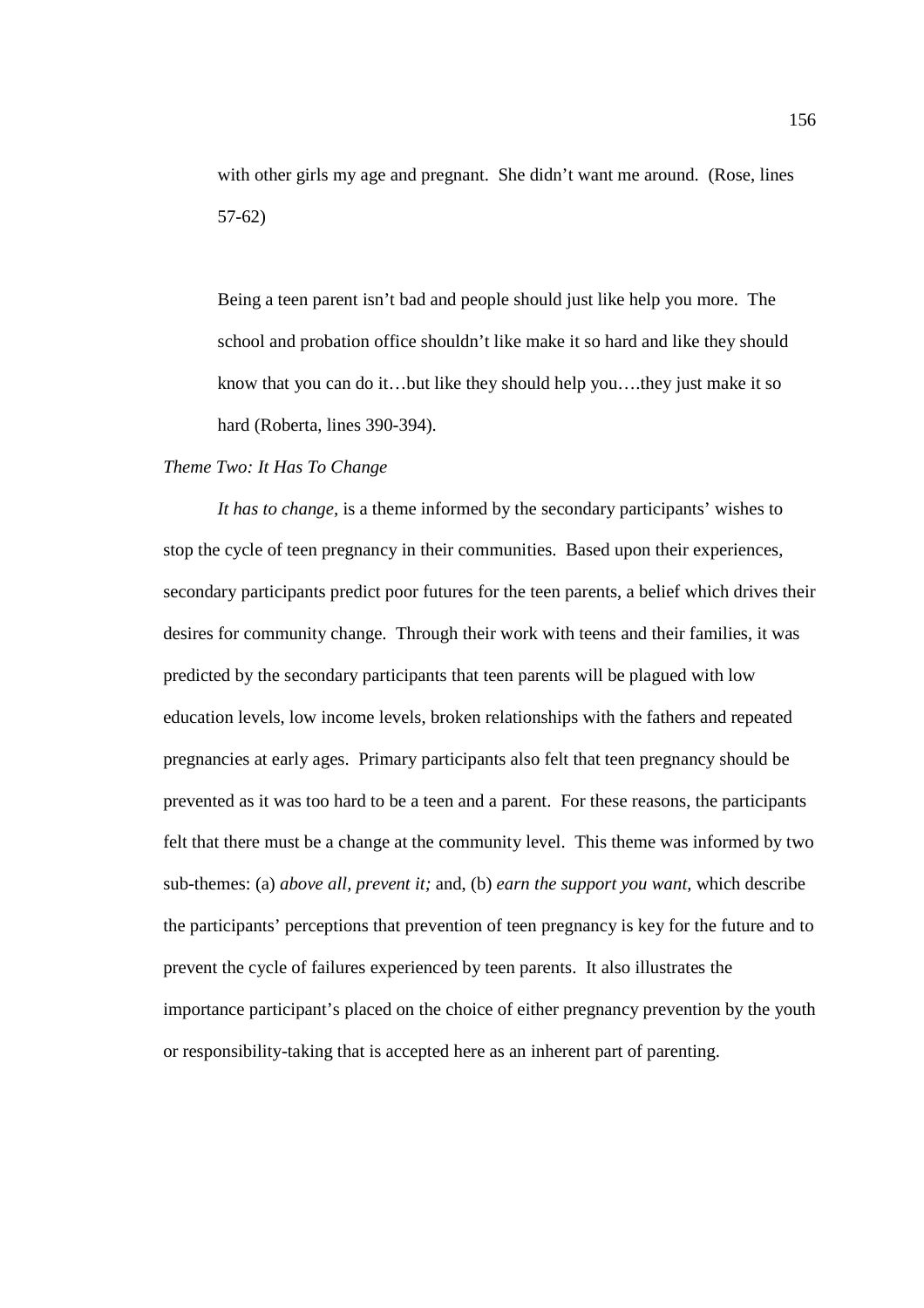*Sub-Theme: Above All, Prevent it. Above all, prevent it*, captures a common belief that teen pregnancy must be prevented in order for youth to succeed. The secondary participants viewed prevention as inclusive of comprehensive education related to reproduction and sex, access to preventative and family planning services, and a common belief that if youth were offered recreational activities, they would choose this instead of sexual intercourse. The participants expressed their views that comprehensive education was the property and responsibility of the schools in these communities. In these areas, where participants describe poverty as overwhelming and even basic transportation as a luxury, the school, with its transportation system, is seen as the place where youth are present and prepared for their futures, including academics, social skills and responsible reproduction.

We have to look at what is happening in education...it just seems that there is such a focus on *How are we scoring? And the core curriculum*, that we are really given a lot of restrictions…and you are really not allowed to go into the classrooms; there is just no time. We really need to see how we can tie it (sex education) into the core curriculum…we have to integrate it….we are really doing an injustice to our kids. We are not getting accurate and comprehensive education to our kids (Bernice, lines 157-170).

I would have it (services) available for them in school. You know, have where they can go to a little clinic and be able to go in there and grab some condoms...pills…get tested, get educated (Amanda, lines 171-182).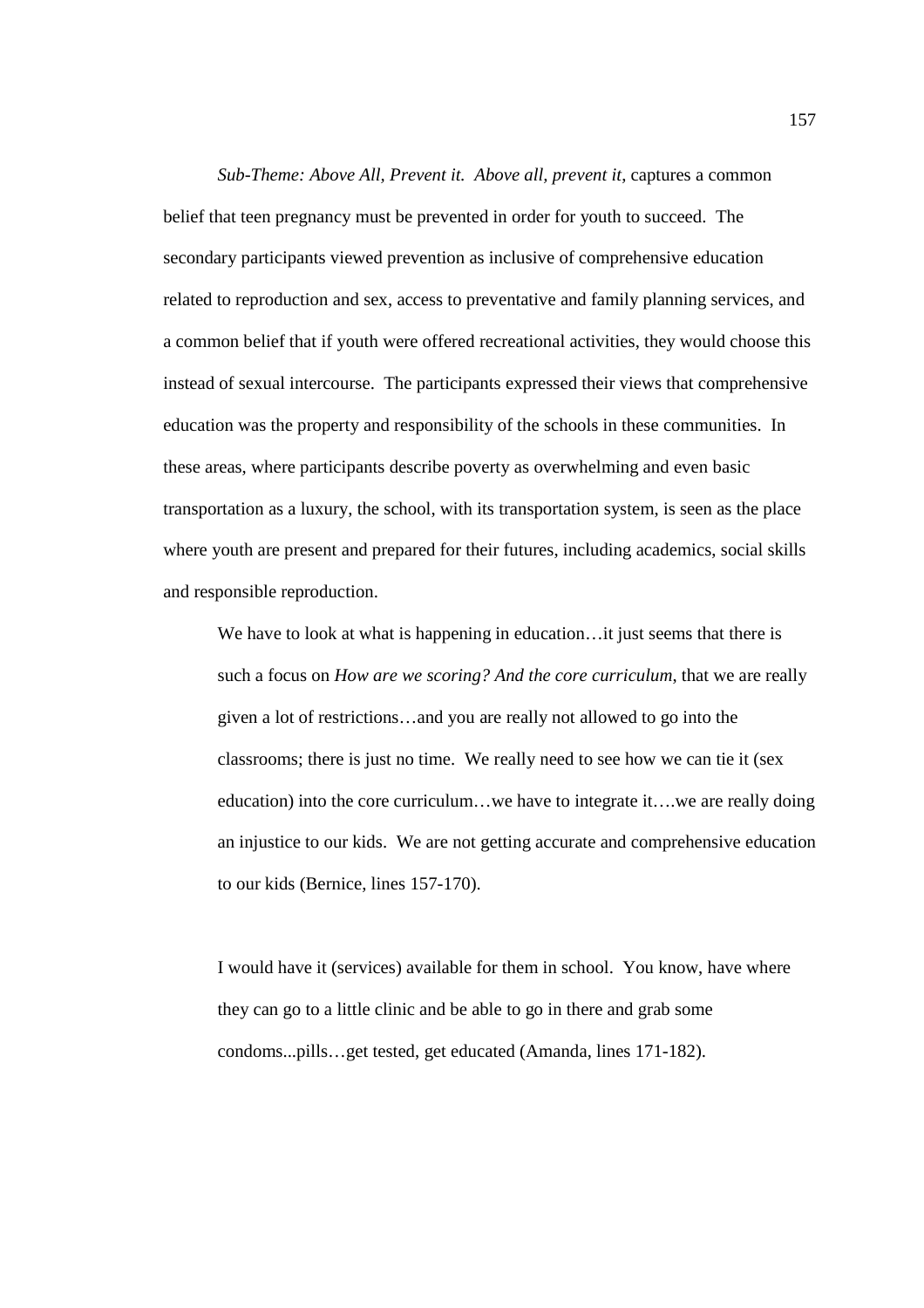I believe we need recreation in this community…we are not ever going to really succeed until we have safe places that are supervised for these kids to go to. That way they can learn. And part of it is learning how to have fun without having sex (Victoria, lines 166-168).

Many primary participants agreed that teen pregnancy should be prevented as it is too difficult on the teen. They desired more open and consistent communication from adults as this is viewed as critical in educating youth about methods to prevent teen pregnancy. They felt that open communication should be started in early childhood and planned to have this type of relationship with their children. There was also a desire to be supported in their decisions to be responsibly sexually active with contraceptive use.

I will always talk to my kid. I want to tell them about condoms and everything. And I would like them to come and tell me like when they start having sex….so we could avoid this kind of a situation (teen pregnancy) …and like I wouldn't get mad at my kid or anything (Asabel, lines 281-286).

*Sub-Theme: Earn The Support You Want.* The primary and secondary participants also advise that once the teens do become pregnant, community efforts cannot stop in supporting them and their futures. In the sub-theme, *earn the support you want*, discussions with secondary participants focused on expectations that the teen parents mature and take responsibility for their actions and children. Support, in this context, is a two-way street where once given what is needed by the community teens are expected to make better and healthier decisions for themselves and their futures. Here, teens are viewed as independent decision-makes who have chosen unprotected sexual activity and/or pregnancy at a young age and should therefore also accept the inherent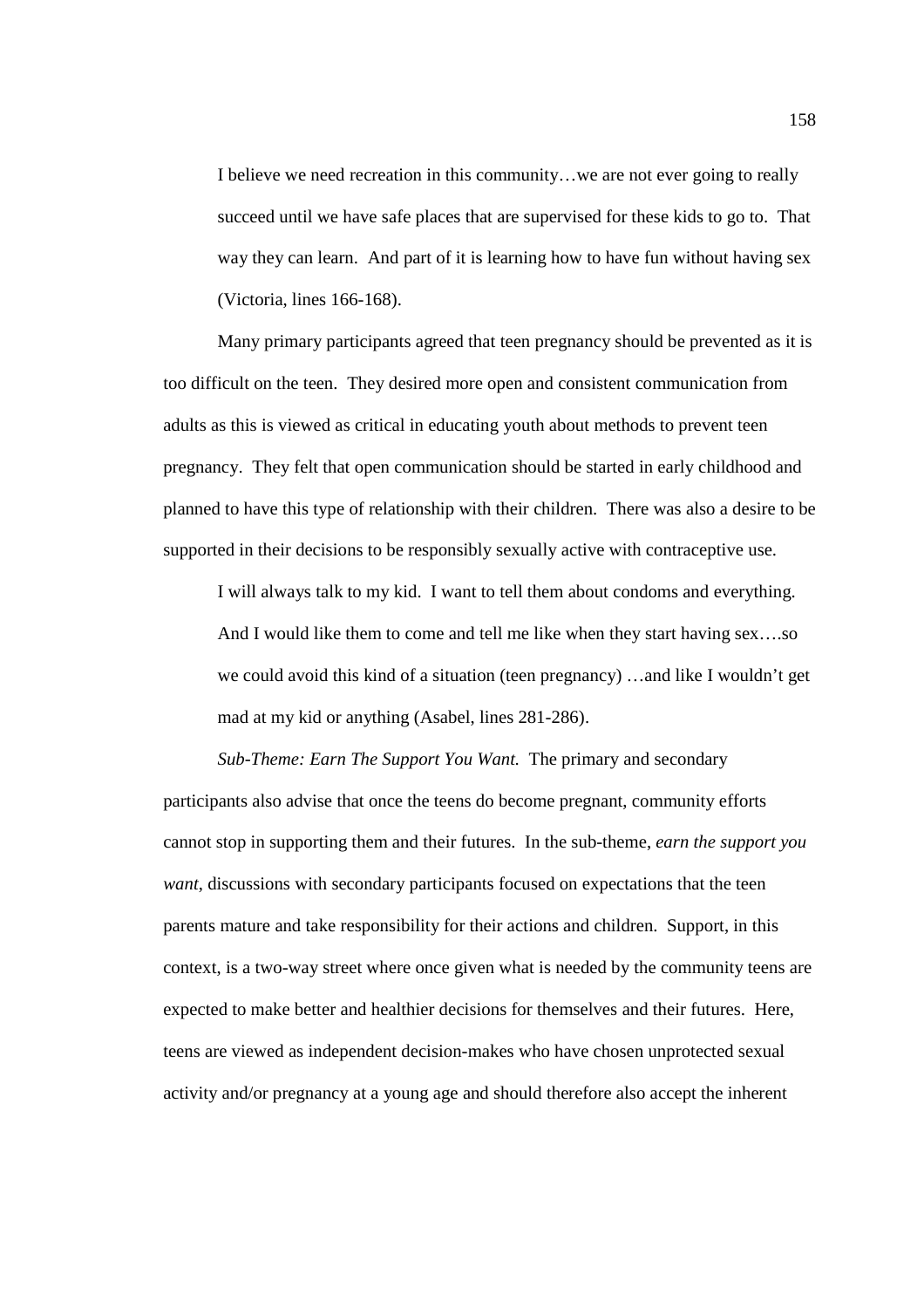accountability which parenting entails. The secondary participants felt that the teens must understand the gravity of the decisions they have made and of their behaviors and own up to them if they desire the acceptance and support of the community.

Yes, they are mothers but they are also adolescents and I think it is important that we do not give up on them because it is going to cost us as a society. We do need to assist and support them, but it also brings accountability. They need to be accountable and responsible for their actions. They have to earn it. It is probably not in their best interest to turn around and have another pregnancy. They also need to go on with their education, help their baby and do right (Bernice, lines 136-145).

If they (teens) want the financial and social support, then they need to earn it. They should be required to be in school, their grades, they're passing. There needs to be some way to keep checking on them and if they are passing, well then they get this support…they can't expect that just because they got pregnant, anything is owed to them (Kelly, lines 199-200).

Primary participants describe the need for ongoing support in their day-to-day lives and their education. However, here primary participants viewed support as an entitlement of being a teen parent and an expectation from adults who are seen as more capable and obliged in providing what is needed by youth.

They want you to get a job, but like who is going to give you a job?...like, we don't have a car and…like when we only want the car to like go to the store or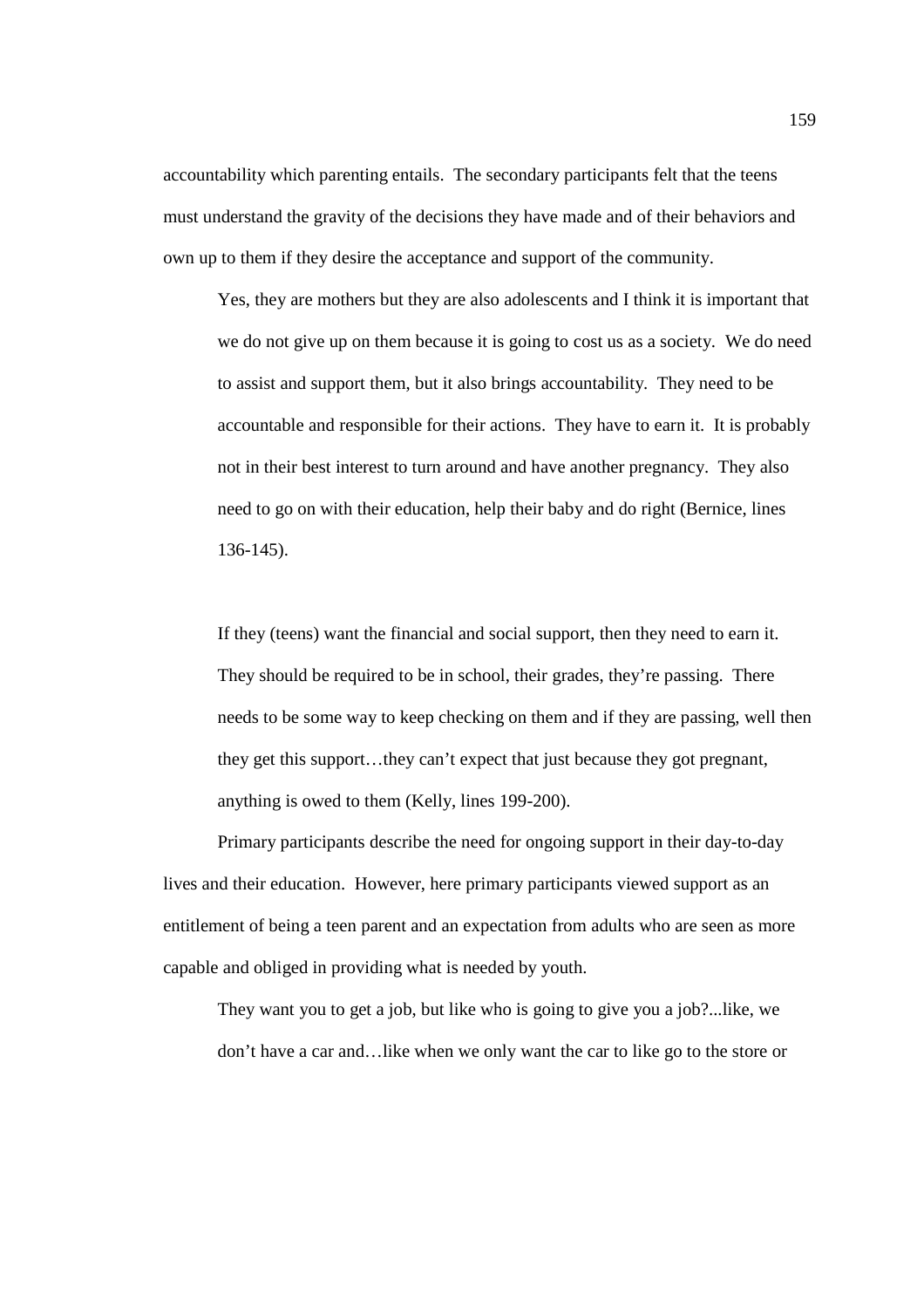something, I can use my mom's new car, but when we really need the car, my mom won't lend it. She'll go to the casino or something (Roberta, lines 341-345).

Teachers, they look at you different because, you know, you are so young and you had a baby and they just don't think you could do it…Like, I go to the elementary with my little brothers and sisters and it's like those teachers have more faith in me than the high school teachers do….It's okay. I could do it. I don't need the teachers' support. I just need to do it; just me (Rose, lines 137-144).

### Summary

 In summary, research question three: **What are the attitudes of adult Hispanics regarding teen sexuality and reproduction?** was answered by data informing two themes: (a) *What do you mean you're pregnant?!;* and, (b) *It has to change*.

Families' initial reaction towards their teen's pregnancy was one of anger, frustration and grief. Some discussion related to celebrations of the roles related to various aspects of the child (i.e. godparent in baptism) did occur, however, the general feeling related to teen pregnancy is not of celebration, but of disappointment. High value was placed on keeping the child within the realm of the biological family despite the families' struggle in providing stimulation, care, guidance, and financial stability for the child.

Breaking the cycle of teen pregnancy was held in high importance for these communities. Participants proposed changes such as providing youth with open and supportive relationships with adults beginning in early childhood, a comprehensive educational program through the schools, making contraceptive supplies available to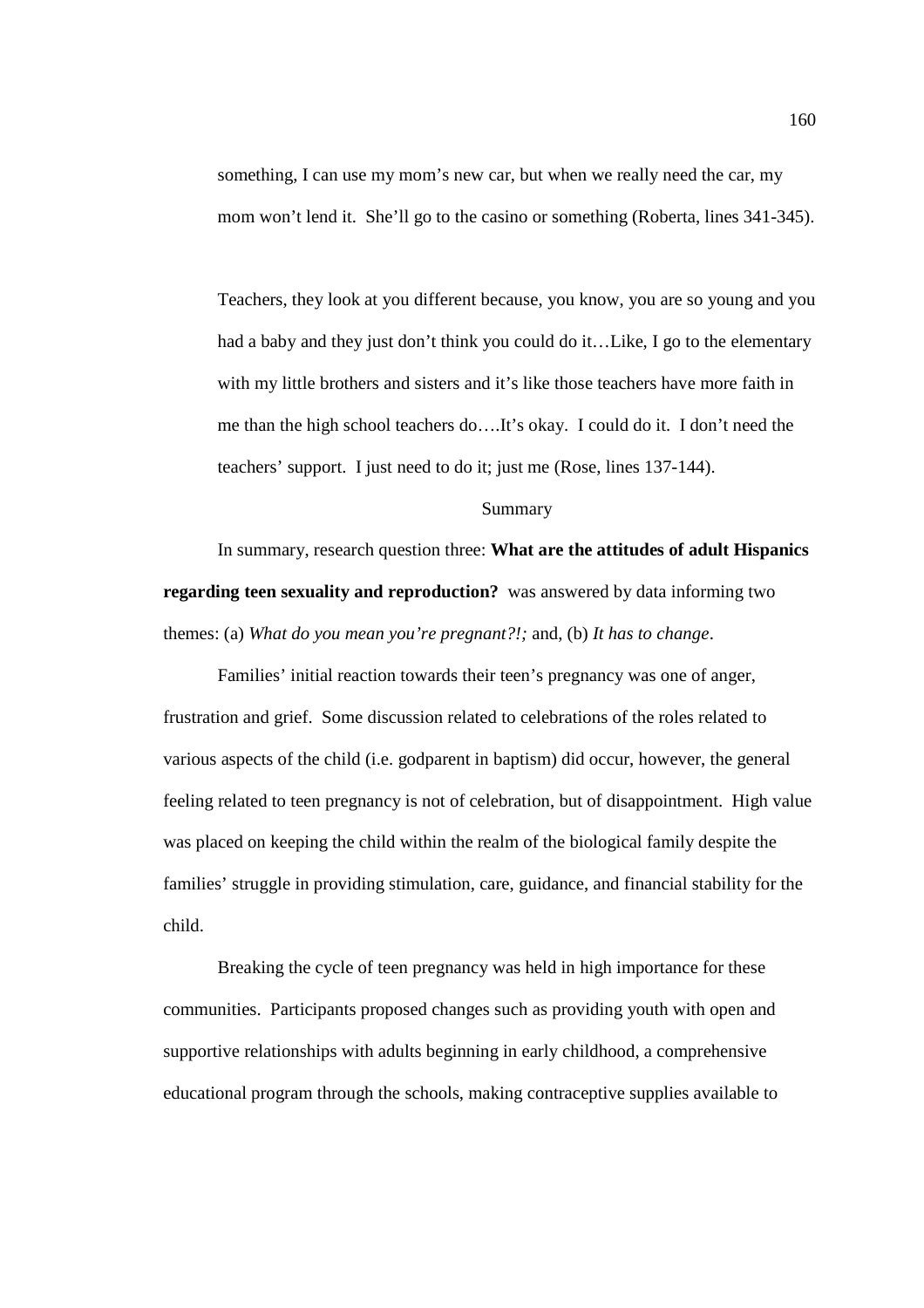youth, and providing opportunities to engage youth in activities outside of drug use, alcohol use, and sexual activity. Despite teen views that adults are obligated to provide needed support, secondary participants felt that teens choosing to participate in unprotected sexual activities and parenting were expected to accept the accountability and responsibility inherent in such, especially if they desire the assistance and support of their family and the community. These teens are therefore expected to take on more adult-like decision-making behaviors, continue their education and provide for themselves and for their children in the future. Youth who are parents are expected to earn the respect and support they want.

# Chapter Summary

In Chapter 5, the findings from the focused ethnographic data and the analysis were presented. The research was guided by three research questions: (a) What are the attitudes and behaviors of Long-term Hispanic teen females regarding sex, contraception, adolescent pregnancy, and parenthood?; (b) What cultural and social influences guide the behavior and belief systems of Long-term Hispanic teen females, in regards to sex, contraceptive use, adolescent pregnancy, and adolescent parenting?; and, (c) What are the attitudes of adult Hispanics regarding teen sexuality and reproduction? All research questions were answered and the results were presented by theme and sub-theme, in response to each question. Findings were detailed and juxtaposed with the participants' own words and stories.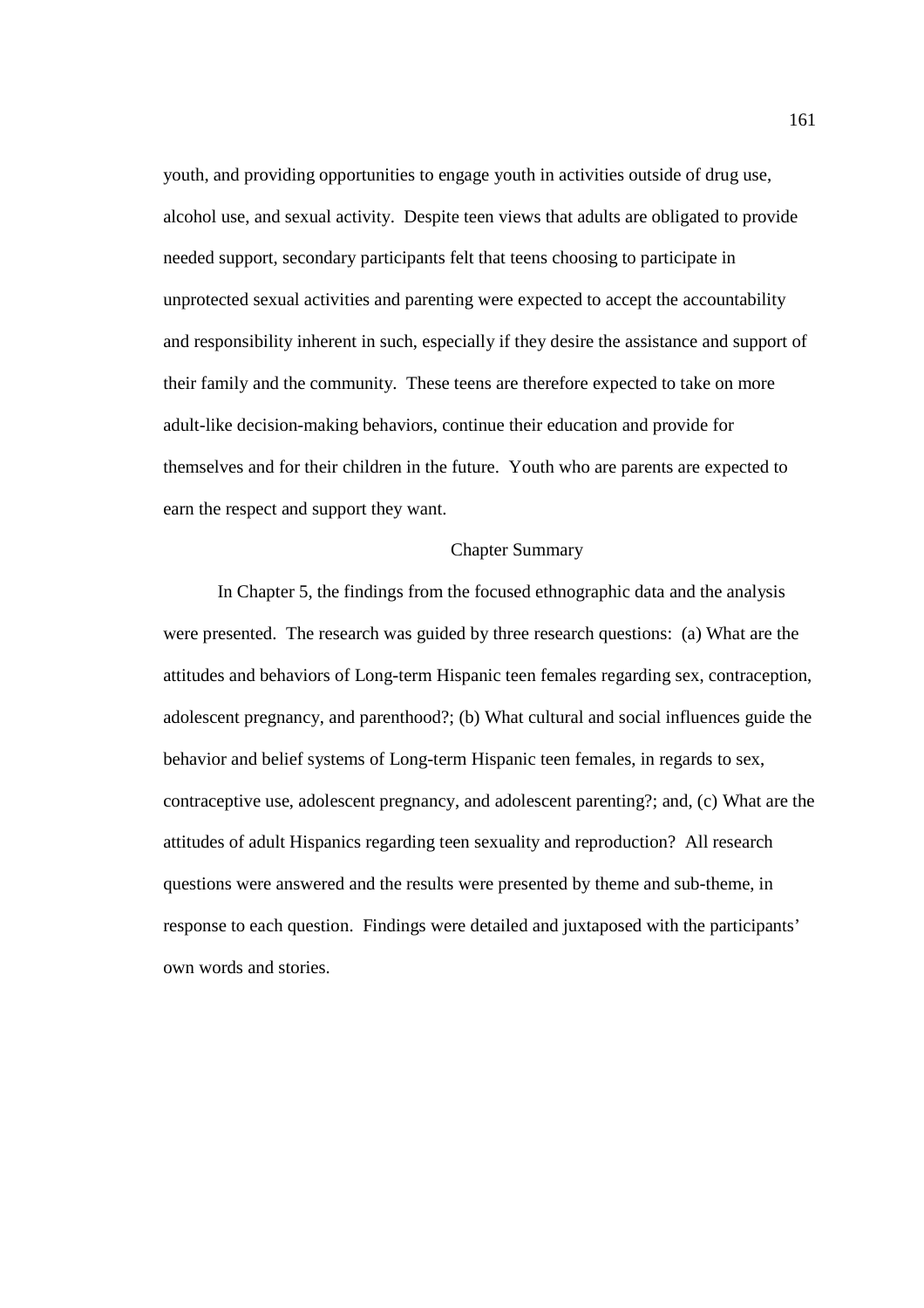### **Chapter 6: Summary, Conclusions, and Epilogue**

Chapter 6 consists of four parts: (a) the summary of study findings; (b) the comparison of study findings to relevant literature; (c) the conclusions, including the strengths and limitations of the study, the significance of the study to nursing and recommendations; and, (d) the epilogue.

# Summary of Findings

The goal of this study was to explore and describe the attitudes and behaviors related to teen pregnancy in parenting Long-term Hispanic female teens in northern NM. Through analysis of interview and observational data, the attitudes and behaviors of Long-term Hispanic parenting teens and their descriptions of sociocultural influences upon these attributes were examined. The three research questions posed in Chapter 1 were answered.

Research question one focused on the attitudes and behaviors of Long-term Hispanic teen females and their experiences with sex, contraception, pregnancy and parenting. By focusing on the experiences of teen mothers, an understanding was obtained of the evolving attitudes and behaviors pertaining to their struggles with parenting, their transition into mothers which was described in terms of benefits and consequences, their views on males' poor parenting and failure to take responsibility, and contraception for themselves, their peers and their own children. All participants described pregnancy and parenting as difficult and as a barrier to futures in their education, careers, and financial independence. The primary participants' experiences as parents had caused regret for not waiting longer to have children, but had also presented an opportunity for positive change in their lives and an impetus to better themselves in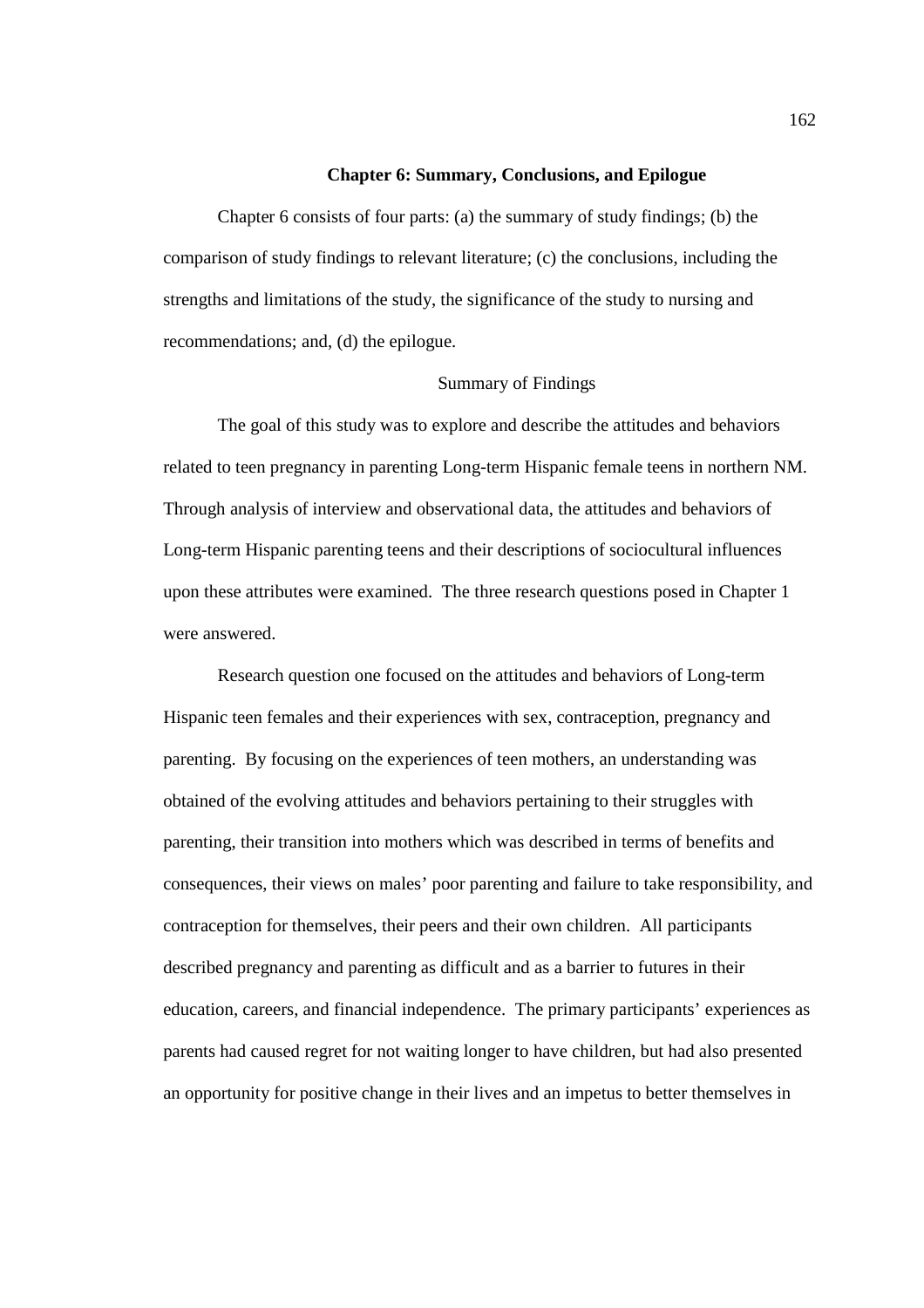the future. Views on males were quite negative, but consistent with the extant literature, where males were described as often lacking the ownership of their parenting roles and responsibilities. Participants described contraception as something they had previously taken lightly, but after their experiences with parenting, now realized was important to control in their futures. They advised peers to not conceive as teens and hoped to have open and supportive communication with their own children to prevent the teen pregnancy cycle from repeating in their families.

Research question two focused on the cultural and social influences that guide the behavior and belief systems of Long-term Hispanic teen females regarding sex, contraception, and adolescent pregnancy and parenting. This question was answered by participants relating significant events and experiences where values, beliefs, and norms were passed to them from members of their family, peer groups, and larger community. Low levels of communication characterized sexual discussions as did chaotic and unstable homes and an overarching familial and community-level disappointment and displeasure related to teen pregnancy. Poor communication began in early childhood and extended into the participants' teen years, despite attempts to have their sexual and reproductive questions answered by family and school staff. Although the primary participants described desires for more open and clear communication related to reproduction, it seems that what they also yearned for was a positive change in their home environments which lacked support and guidance to one that was more supportive of youth. Many participants resided with older family members and had poor relationships with their own parents due to parental drug/alcohol abuse or parental absence. These environments appeared to be risk promotive and supportive of the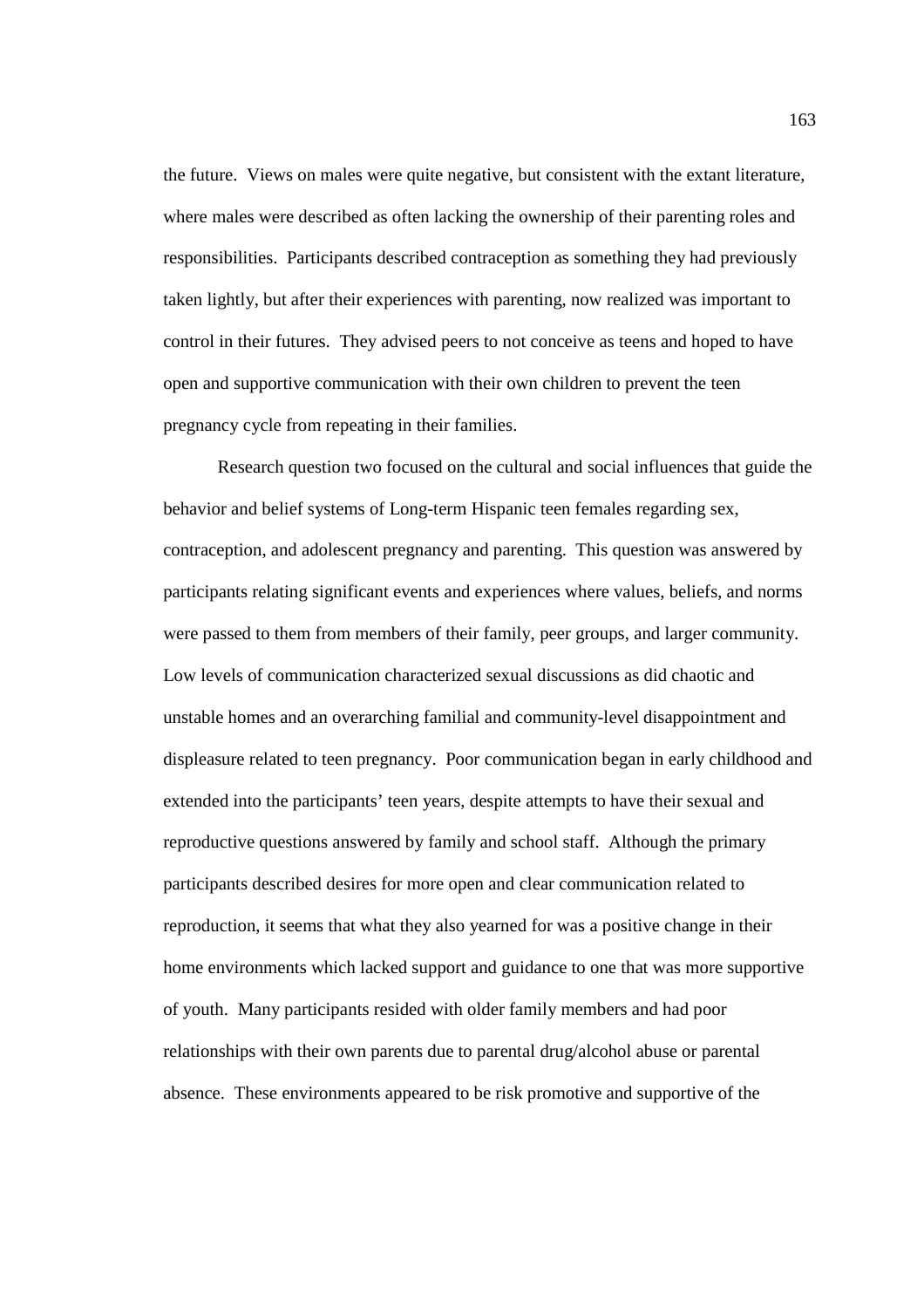continued cycle of teen parenting as it was the norm in many homes. Despite the chaos and instability of the homes, teen participants voiced a strong desire to make their families proud and not disappoint them with poor decision-making including repeated pregnancies in their youth. Teen parenting was mostly unsupported by adults and teens were either left to parent without support or children were reportedly taken over by family members who raised them as their own.

Research question three focused on the attitudes of adult Hispanic community members regarding teen sexuality and reproduction. The participants answered this area of inquiry by describing what they perceive as a community-level importance placed on keeping all children within their biological realm despite the associated financial and physical difficulties this situation placed upon the families. Adult participants describe older family members who are the primary caretakers of children in the homes; children who are biologically parented by teen family members, but who are left or taken into the care of grandparents or other family members. Many older family members reportedly struggle under the physical and financial responsibilities of repeated parenting under these circumstances. Children in these homes also appear to lack the stimulation, guidance, love, and support needed to allow them success outside of teen pregnancy themselves. All the primary participants in this study were actively parenting their children but cited poor family and community support which they felt was crucial to being effective and successful as teen parents. All participants also described a global desire for things to change in their communities, in hopes of preventing teen pregnancy in the future and enforcing changes towards healthier communities. They desired changes in societal norms towards more awareness and openness regarding communication and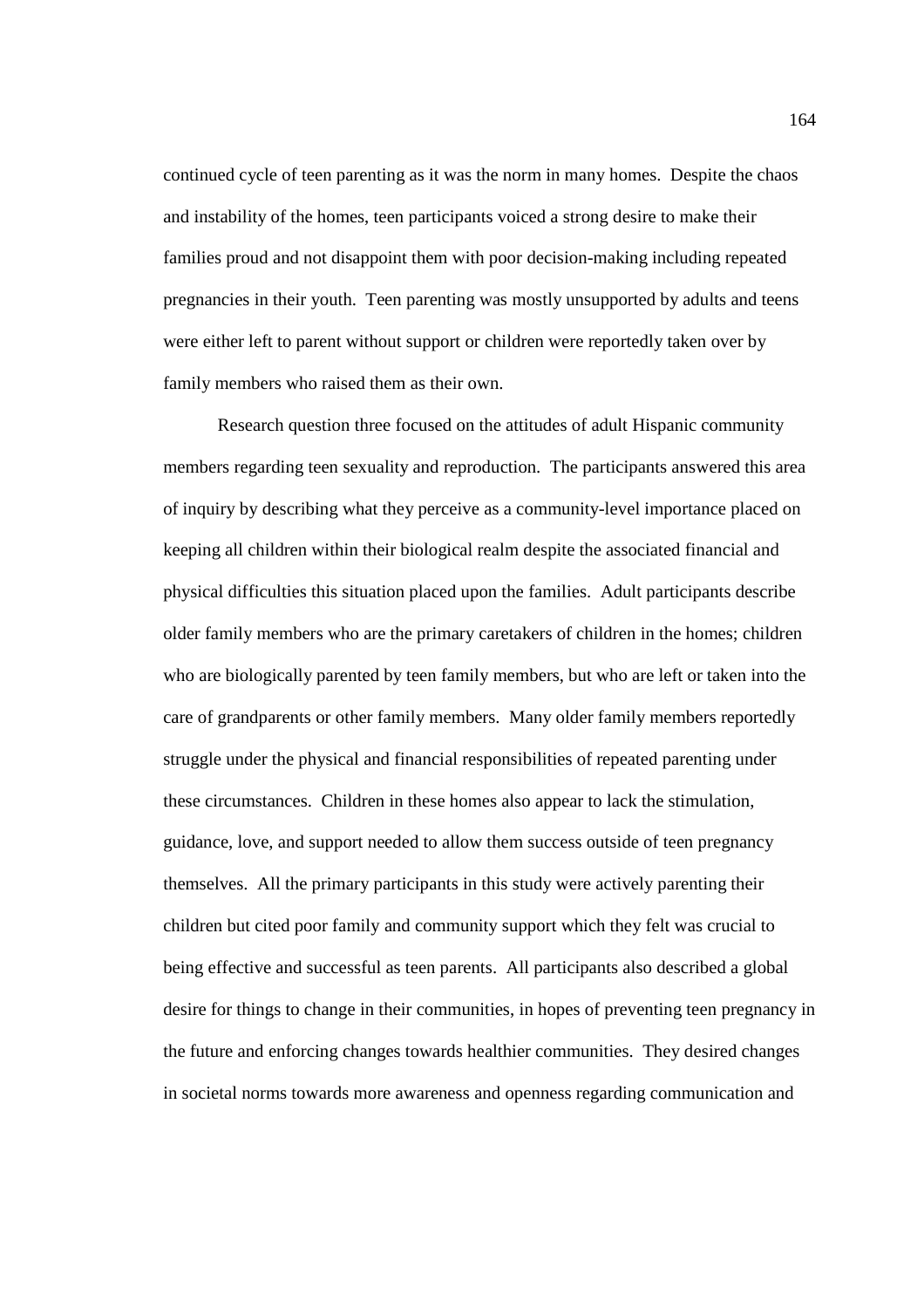education related to reproduction, sexual education and the promotion of health education for youth.

### Comparison of Findings to Relevant Literature

The findings of this study highlight four areas of importance related to teen pregnancy and parenting and are summarized using the following topic areas: (a) chaotic and unstable homes; (b) communication; (c) disappointment; and, (d) futures. These areas were found to be remarkable in the current study and I will describe them in relation to the relevant literature.

## *Chaotic and Unstable Homes*

One of the strongest themes to emerge from the current study was that of chaotic and unstable homes. In stark contrast to the characterization of Hispanics in the literature where core values of family unity/closeness (Familismo), respect/politeness (Respeto), and a general importance placed on honesty and social relationships (Personalismo) govern (NCPTUP, 2008a), the primary participants in the current study describe homes of their childhood as chaotic and unstable. Homes are accepted as environments where youth engage with others and began sharing beliefs and developing attitudes. These households, however, were wrought with parental alcohol and/or drug abuse and absent or unsupportive parents. The youth described family environments as unsupportive and even abusive, where they were kicked out of or evicted from their homes when they disagreed or fought with adults. These findings appear to be unique to the literature base related to Hispanic youth and not described previously.

It is well documented in the literature that positive relationships with one's parents and community is associated with risk reduction in regards to sexual behaviors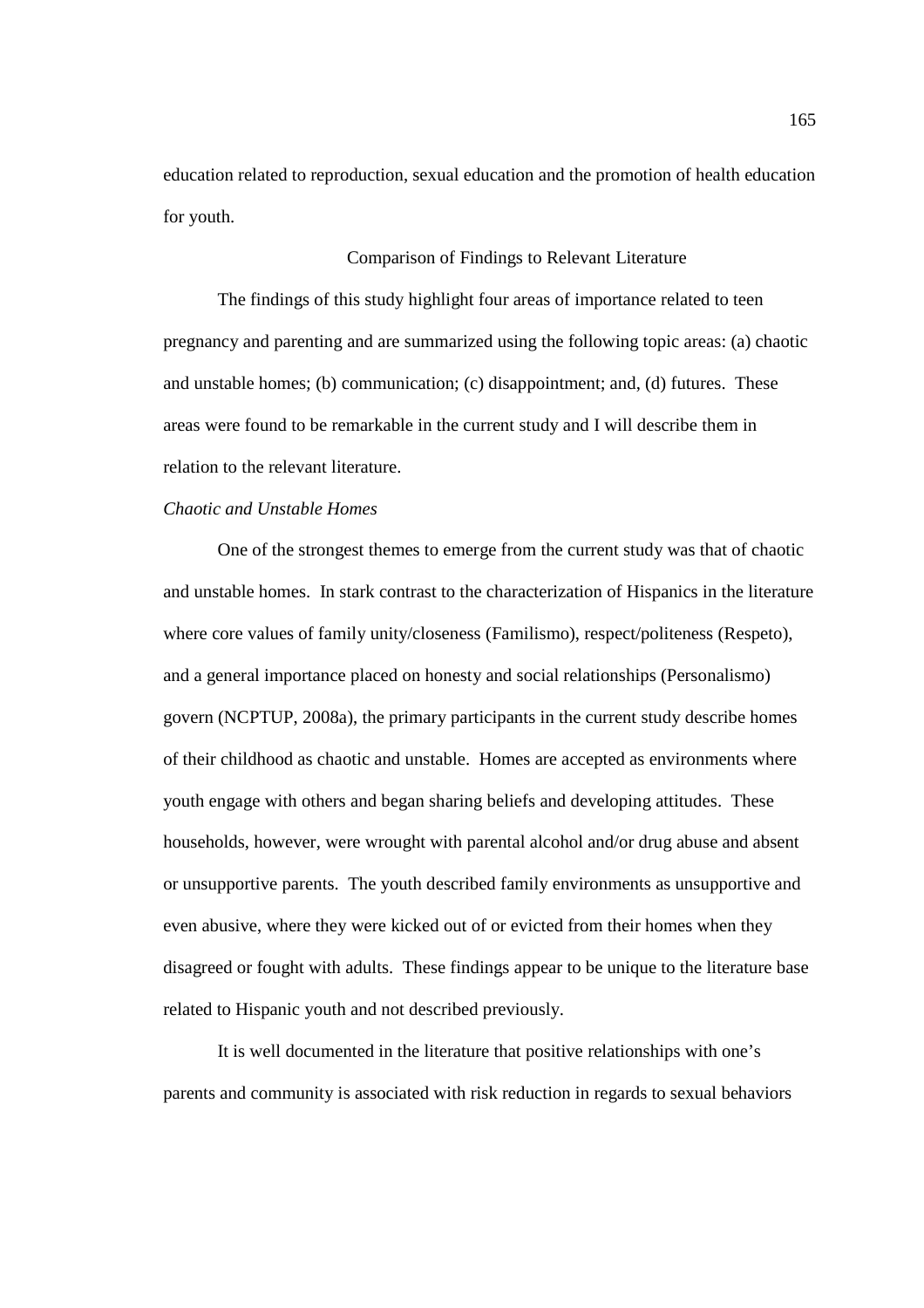(Denner, et al., 2001; Holleran & Waller, 2003; Miller, 2002; Nadeem et al., 2006; Talasheck, et al., 2004; Villarruel, et al., 2004; Velez-Pastrana, et al., 2005). Sadly, most of the primary participants in the current study were given to grandparents in their youth, as their parents were emotionally and/or physically unavailable to rear them due to drug/alcohol use, relocating residence, or moving on to other romantic relationships that did not include parenting their children. Although at the time of their interviews, most participants described having a place to stay, many reported homes where love, support and guidance were lacking or absent. Homes were often described as nothing more than a place to spend the night; a description that was unchanged both prior to and following the primary participant's pregnancies. The cycle of chaotic and unstable homes appears to continue as adults refuse to allow children to be taken out of the biological realm and raised elsewhere, while the blame for teens simply repeating what they see by becoming pregnant is placed on the youth. Again, this description of Hispanic homes appears to be unique as no literature was found to support this view. It seems, to me, that the children raised in these homes are offered no real alternatives to pregnancy and parenting as they are only repeating what they know and are set up to fail. No discussion related to changing these normative behaviors was captured in the interviews except for broad statements regarding hopes for larger societal change to prevent all drug use and teen pregnancies. There may be unwillingness in the studied communities to speak out publicly against the community norms surrounding the home/family environments.

Although primary participants did quietly illustrate the dysfunction in their environments, they also described caring deeply for their families and desires to avoid embarrassing or disappointing them in the future. They described future goals of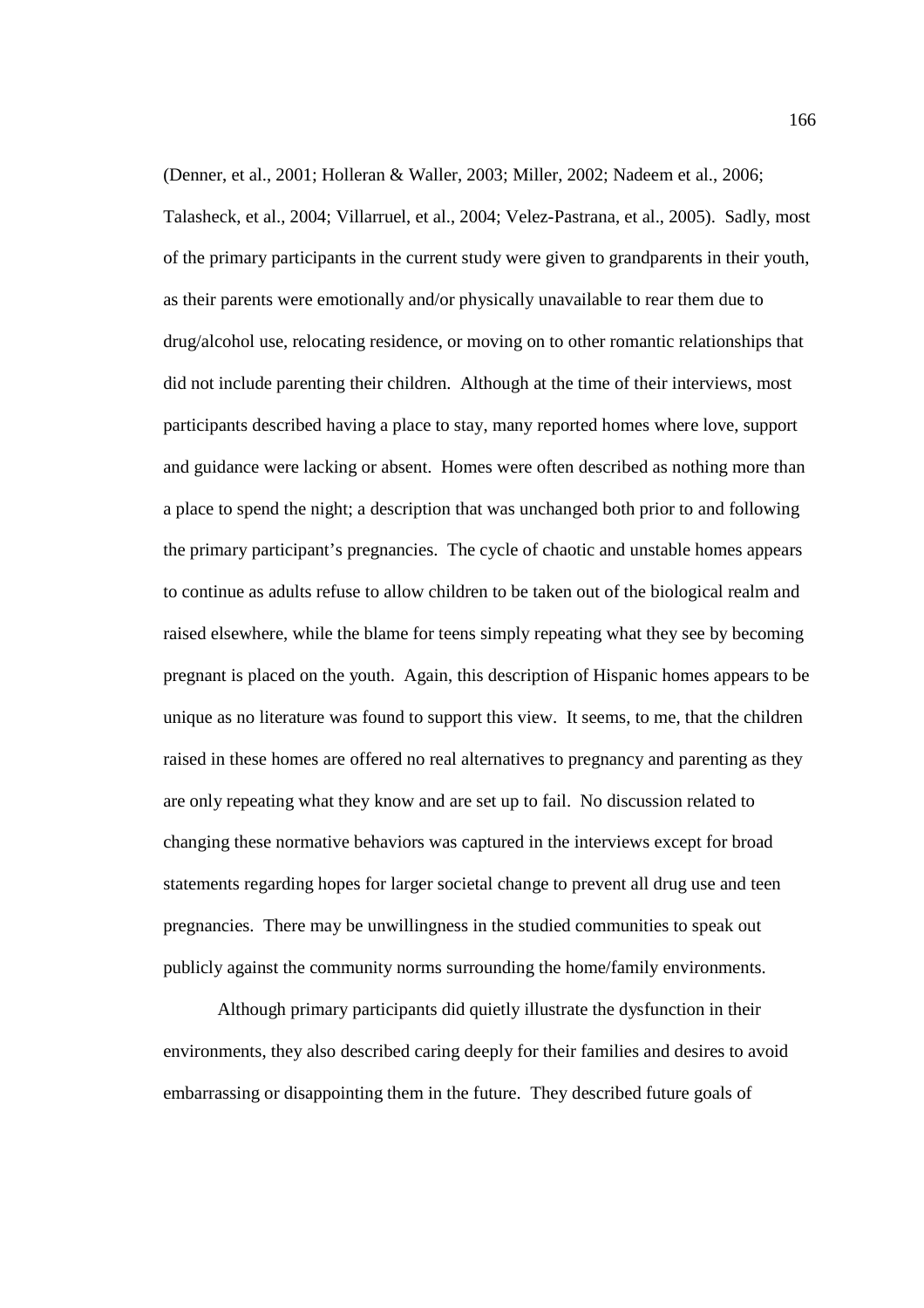providing healthier and more supportive environments/homes for their children through preventing repeated teen pregnancy for themselves and careers in professional areas and financial independence, however these goals appeared somewhat unrealistic considering that many lacked even a high school education/GED.

Interventional programs aimed at reducing teen pregnancy and targeting high-risk Hispanic populations appear in the literature and are often based upon the importance of family involvement in adolescent risk prevention and pregnancy prevention (Kirby, 2007; NCPTUP, 2008a; Talashek, et al., 2004). However, many interventions/programs aimed at preventing pregnancy in Hispanic youth of the United States either focus on interventions that fail to incorporate families (Kirby, 2007) or assume that Hispanic families hold the core values characterized by Familismo, Respecto, and Personalismo (NCPTUP, 2008a; NCPTUP, 2008b; NCPTUP, 2010; Portillo, et al., 2001). In example, recommendations, such as those delineated in a newly published guide for practitioners working with Hispanic families (NCPTUP, 2008b) are based upon the assumed and romanticized Hispanic core values of Familsmo, Respeto and Personalismo. It is my belief that interventions based upon these assumptions will likely fail in communities such as those in this study, where it is clear that homes do not operate upon these presupposed values. It is apparent that Hispanic subpopulations are very heterogeneous and defined by the constant interactions and flux amongst its members and within the community, not by the larger Hispanic label. Published intervention programs targeting high risk Hispanic youth may be utilized as a template however, each community should be astute to their uniquities and strengths so that programs may be tailored accordingly.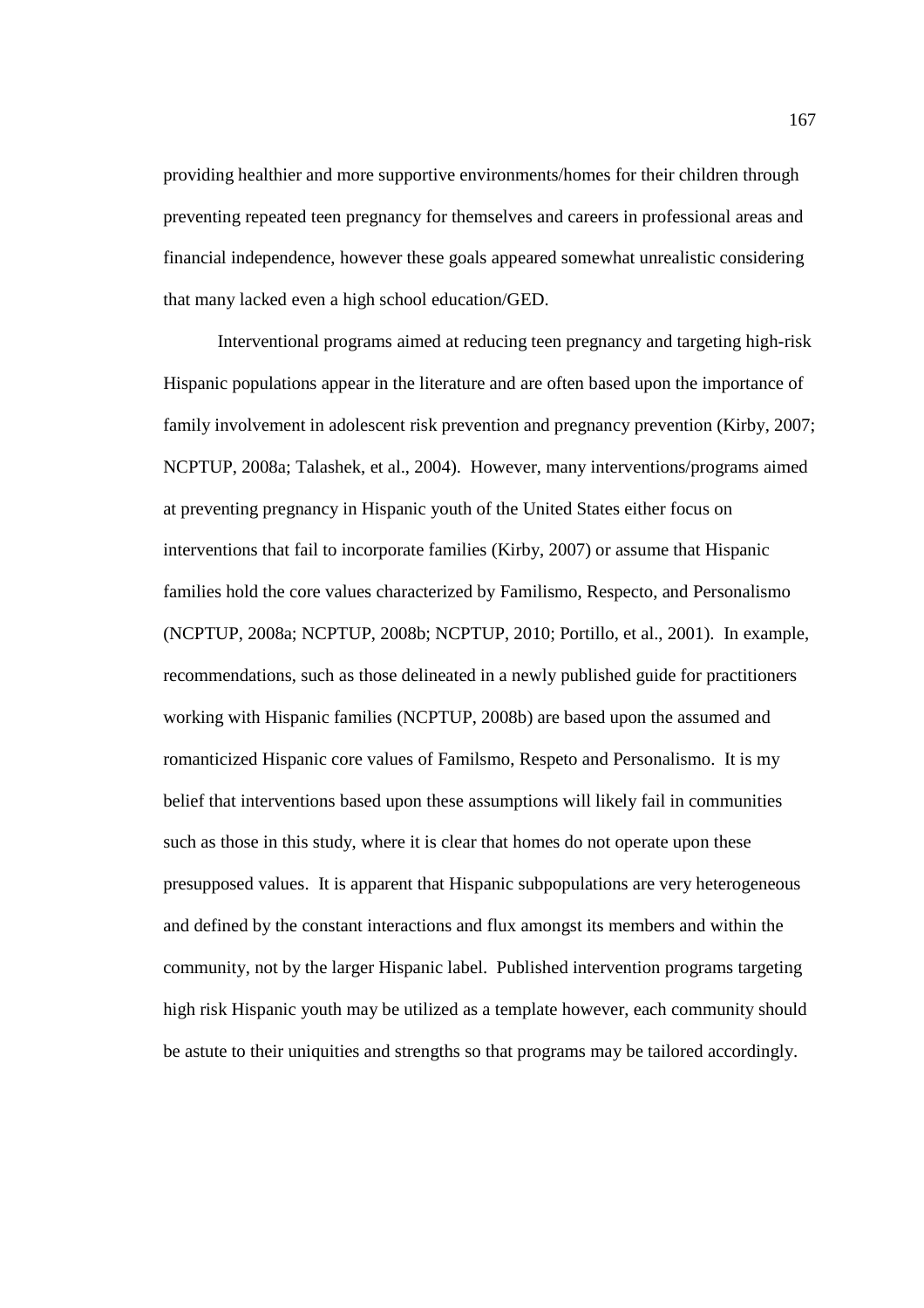Socioeconomic factors affecting home environments also play a role in risk level of youth. Descriptions of the environments, provided by secondary participants and augmented with statistical community descriptions characterize homes in the current study as impoverished, single-parented (or headed by grandparents) and suffering with violence and drug use (NMDOH, 2008) where youth survive but do not thrive. Although Hispanics come from all socioeconomic classes, they tend to suffer disproportionately from poverty (Frost & Driscoll, 2006; Driscoll, et al., 2001), a factor that is considered risk promotive for teen pregnancy, but cannot fully account for all risk in studied samples (Berry, et al., 2000; Denner, et al., 2001; Santelli, et al., 2000). It is therefore my proposal that instead of placing the answer to teen pregnancy prevention on assumed and often incorrect Hispanic cultural values and norms, careful consideration of the socioeconomic and geographic demographics as well as the unique characteristics of each population of interest be understood. Interventions based upon this more holistic understanding of each community and aimed at encouraging intact, functional, and successful families where members can communicate clearly, discipline consistently and kindly, work through difficulties effectively, and where family members feel loved and supported may be effective in positively influencing relationships, values and household norms in the community of interest. Until families can be supported in such a manner, it is doubtful that family and community norms will change sufficiently to prevent the dysfunction and cycle of teen pregnancy described in the current study from repeating in future generations.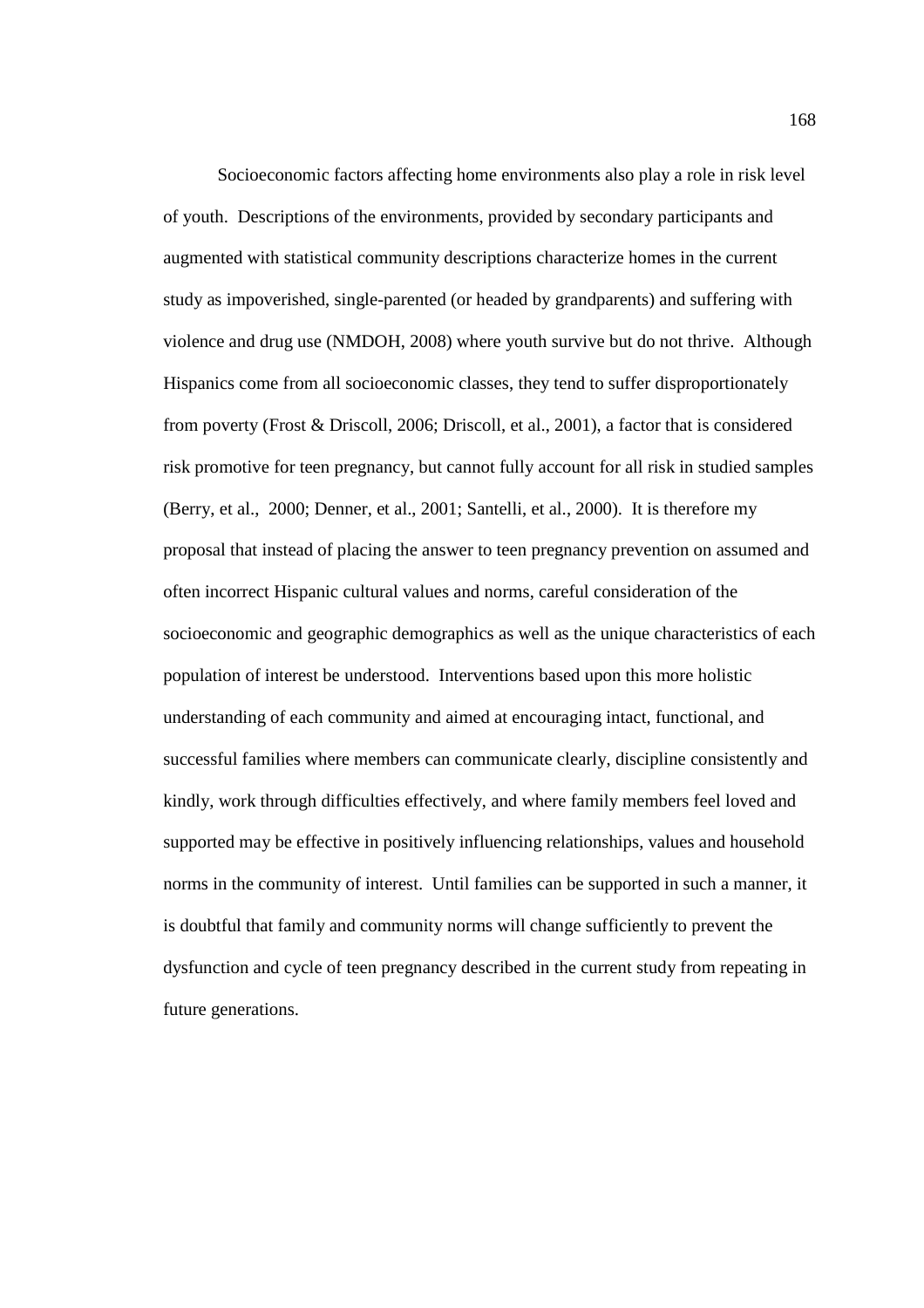#### *Communication*

 Communication between parents and their youth is sometimes used as a measure of quality in family relationships and is seen as a function of the overall home environment (Driscoll, et al., 2001). Hispanic homes are often characterized in the literature by positive, clear, and supportive connectivity amongst family members (Velez-Pastrana, et al., 2005); relationships that promote education of youth and sexual risk prevention. Most primary participants in the current study, however, described poor overall connectivity within their families and low to no communication in their homes, schools, and in their sexual dyads regarding sex, contraception, and reproduction. Many expressed limited and confusing education related to these topics and a discomfort with their poor communication/education levels regarding anything sexual. They voiced intentions to educate their children about sex and reproduction in the future. Although secondary participants affiliated with the school districts reported existing standards that mandate annual education related to sex and HIV/AIDS in the schools, this standard is lacking, largely hit or miss by school year, and dependent upon volunteers from the community who offer the education.

The literature on adolescent sexual risk describes high levels of communication and information-sharing amongst families to be risk protective (NCPTUP, 2008a) for youth. Supportive of communication as risk- protective were Aspy, Vesely, Oman, Rodine, Marshall & McLeroy (2007) who found that youth aged 13-17 years ( $N = 1078$ ) Midwestern adolescents aged 13-17 yrs of unknown ethnicity) were positively influenced by parental communication and were much less likely to have initiated sexual intercourse if they discussed issues of "saying no" and delaying sexual activity with their parents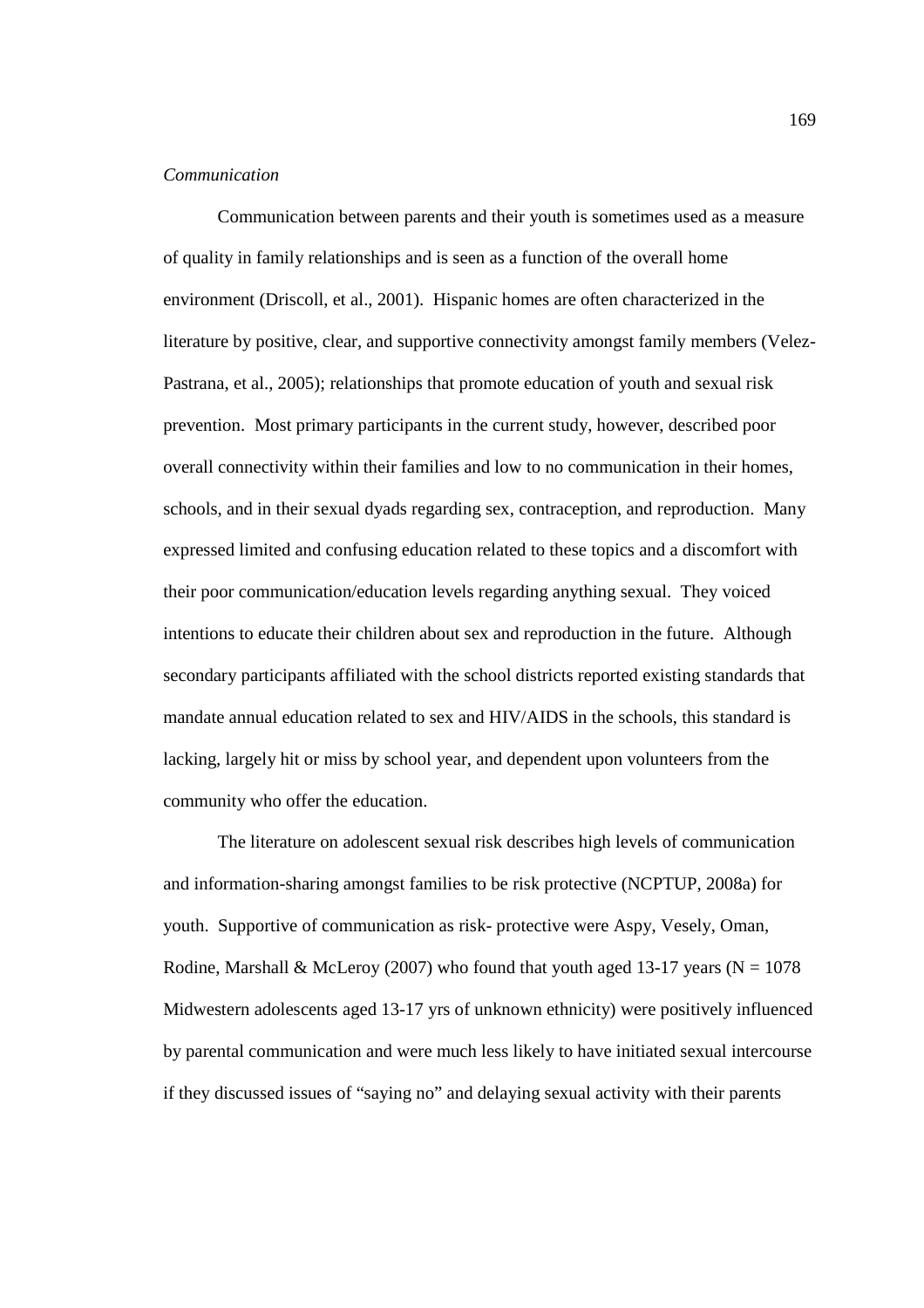(OR 0.60; CI 82%). Similarly, youth in the same sample who had already initiated sex were more likely to use birth control if they had had discussions with their parents about STIs and contraception (OR 2.31; CI 95%). Most literature regarding communication describes three areas of importance to influence risk prevention; source, frequency and content.

Sources of information are important to teens when attempting to affect behavior changes. Following an intervention aimed at impacting initiation, frequency and content of parental communication regarding adolescent sexual behavior, knowledge and access to contraception, Campero, Walker, Atienzo and Gutierrez (2010) found that communication between parents and their teens ( $N = 5,472$  adolescents and 2,076 parents of Mexican ethnicity) resulted in delay of initiation of sex (ATE =  $0.057$ ; CI 95%; 6.87% more students in the intervention group vs. control group reported having not initiated sexual intercourse) and receipt of condoms from parents  $(ATE = 0.052; CI)$ 95%). Interestingly, although the authors found that parents initiated communication and noted statistically significant increases in content of communication (condom use, emergency contraception, and prevention of STIs) over baseline, they did not find an increase in overall communication frequency levels  $(ATE = 0.01; CI 95%)$  which brings into question the barriers related to sexual communication in Hispanic homes. Meneses, Orrell-Valente, Guendelman, Oman, and Irwin (2006) studied 6,929 mothers ( $N = 947$ Latina) and found that Latinas were less likely to discuss sex with their daughters (4.7% never discussed sexual topics vs. 1.5% of whites and 0.7% of blacks) and reported the highest levels of discomfort with communication (5.3% Latinas cited high discomfort with communication vs. 0.8% white and 2.1% black). Content of sexual discussions also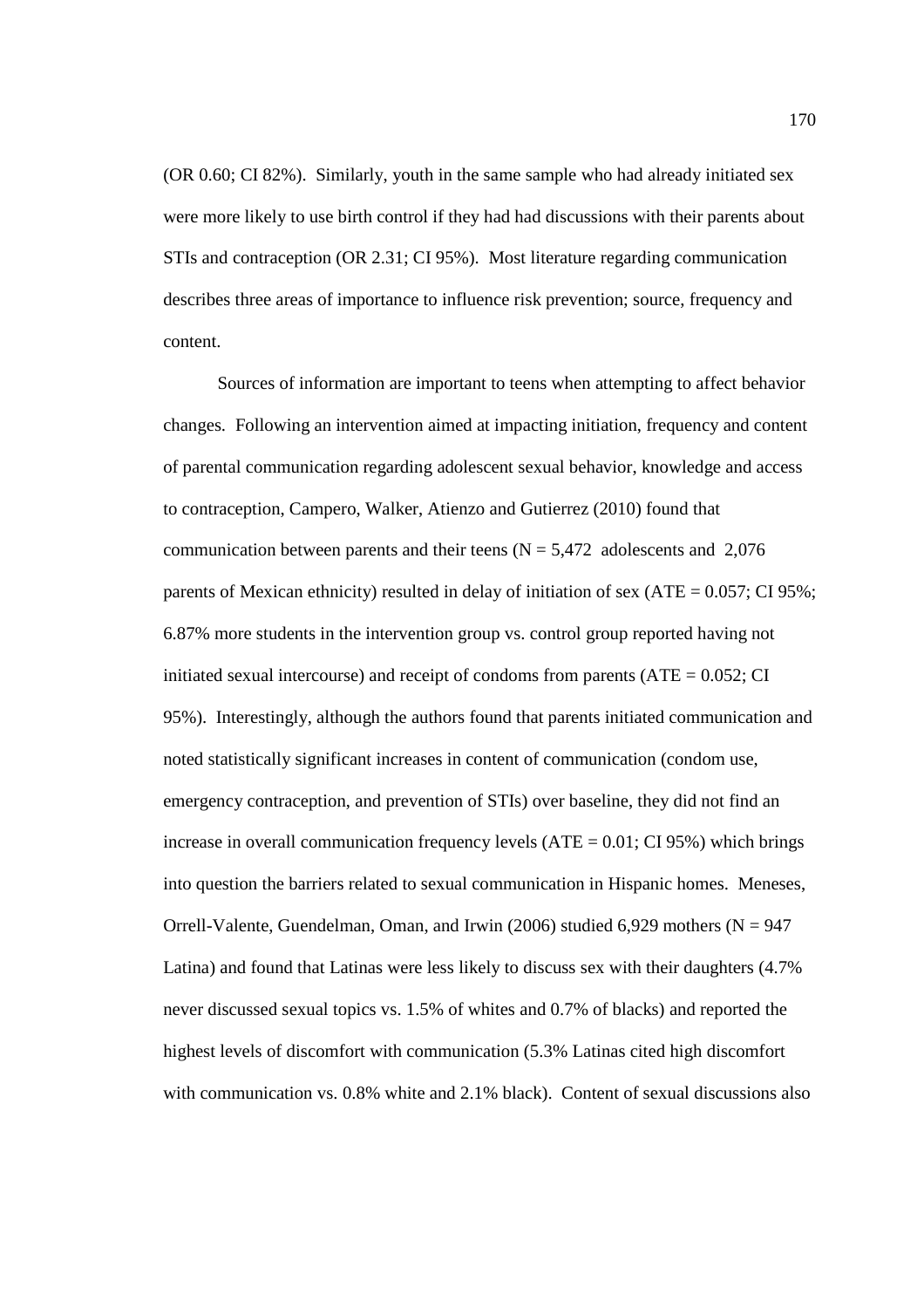varied in Hispanic families as studied by Guilamo-Ramos, Dittus, Jaccard, Goldberg, Casillas, and Bouris (2006) who qualitatively investigated 63 Hispanic mother-adolescent dyads and their communication content and process about sex. It was found that these mothers discussed morals and consequences of sex but not birth control or positive aspects of sexual intercourse. The mothers described being raised in cultural surroundings not conducive to open communication about sex and experienced embarrassment and discomfort when in discussions with their youth. This discomfort and embarrassment are important barriers to effective parent-youth communication and education as youth ( $N = 668$  inner city youth of New York, 75% Latin [Dominican and Puerto Rican]) describe a need to feel that adults are credible, trustworthy and accessible in their knowledge if they are to effectively internalize the provided information received from parents to affect behavior changes (path coefficient =  $0.61$ , p < .01).

Once parents are accepted as good sources of information, communication by frequency and topic/content area is important to teens. Guilamo-Ramos, Jaccard, Dittus, Bouris, Holloway and Casillas  $(2007)$  found that teens' (N= 668 inner city youth-mother dyads of New York) perception of frequency of communication varied moderately from parental frequency reports (median correlation for the same discussion topic was 0.18). The authors found that youth perceptions of communication frequency best reflected the impact of communication. Topics most frequently covered by mothers were getting HIV (mean agreement,  $M = 3.00$ ), getting an STI ( $M = 2.92$ ) and how having sex would be morally wrong  $(M = 2.91)$ . Communication content related to contraception was also noted to be positively influential in Ancheta, Hynes and Shrier's (2005) study reflecting teen girls' ( $N = 123$  adolescent girls, unknown ethnicity) greater ability to negotiate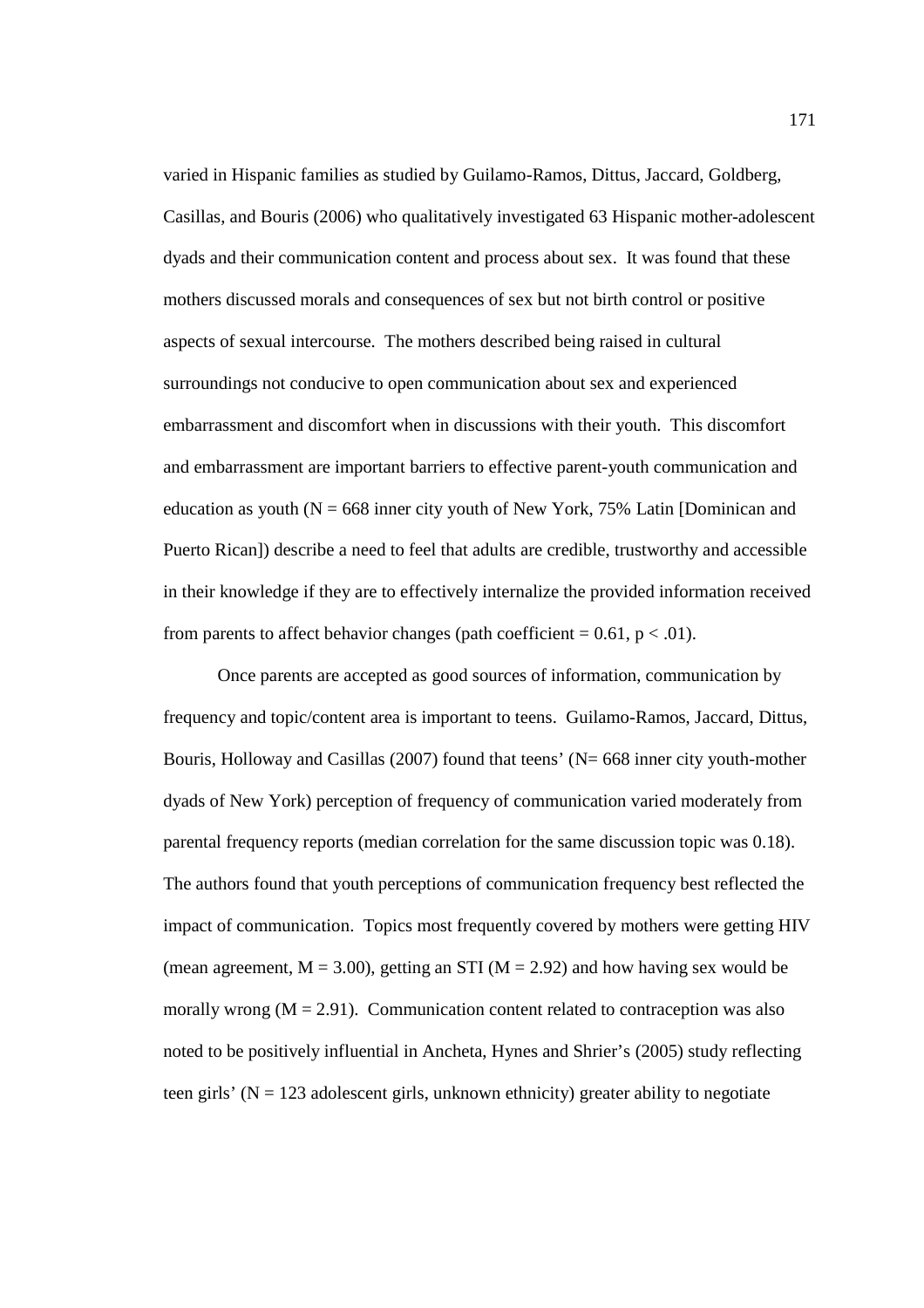condom use after receiving parental education and formal instruction (51% of respondents stated successful negotiation of condom use with last intercourse vs. 46% who had not received education).

Despite poor education levels, many primary participants in the current study had some awareness of contraception and the risks associated with poorly or unprotected intercourse and had discussed the possibility of pregnancy and related roles with their sexual partners. It therefore seems that for some primary participants, instead of admitting to knowledge of reproductive/contraceptive issues and still conceiving as a teen, a legitimate means of dealing with teen pregnancy, as perceived by the primary participants in this sample, was claiming an unknowing (It wasn't my fault, I didn't know) or blaming the work of an external locus of control (I didn't do it, things just happen). The position described by primary participants, where they report some knowledge related to reproduction/contraception yet also relate their hopes for change towards increased education and communication is quite interesting. I believe, based upon this dichotomous report from the primary participants that what these teens really request is not necessarily education, but instead closer and more supportive relationships within their families and/or with a reliable, trustworthy and credible adult in their lives. All participants described previous use of contraceptives and some knowledge about the risks of sex, so the desires really do not seem simply for more frequent and topic-based knowledge, but instead for positive communication. Based upon the findings in this sample, I accept and found support for positive communication as a proxy for familial support, connectivity, trust and guidance related to all aspects of the teens' life and development. Additionally, the irregularity in consistent school-based education,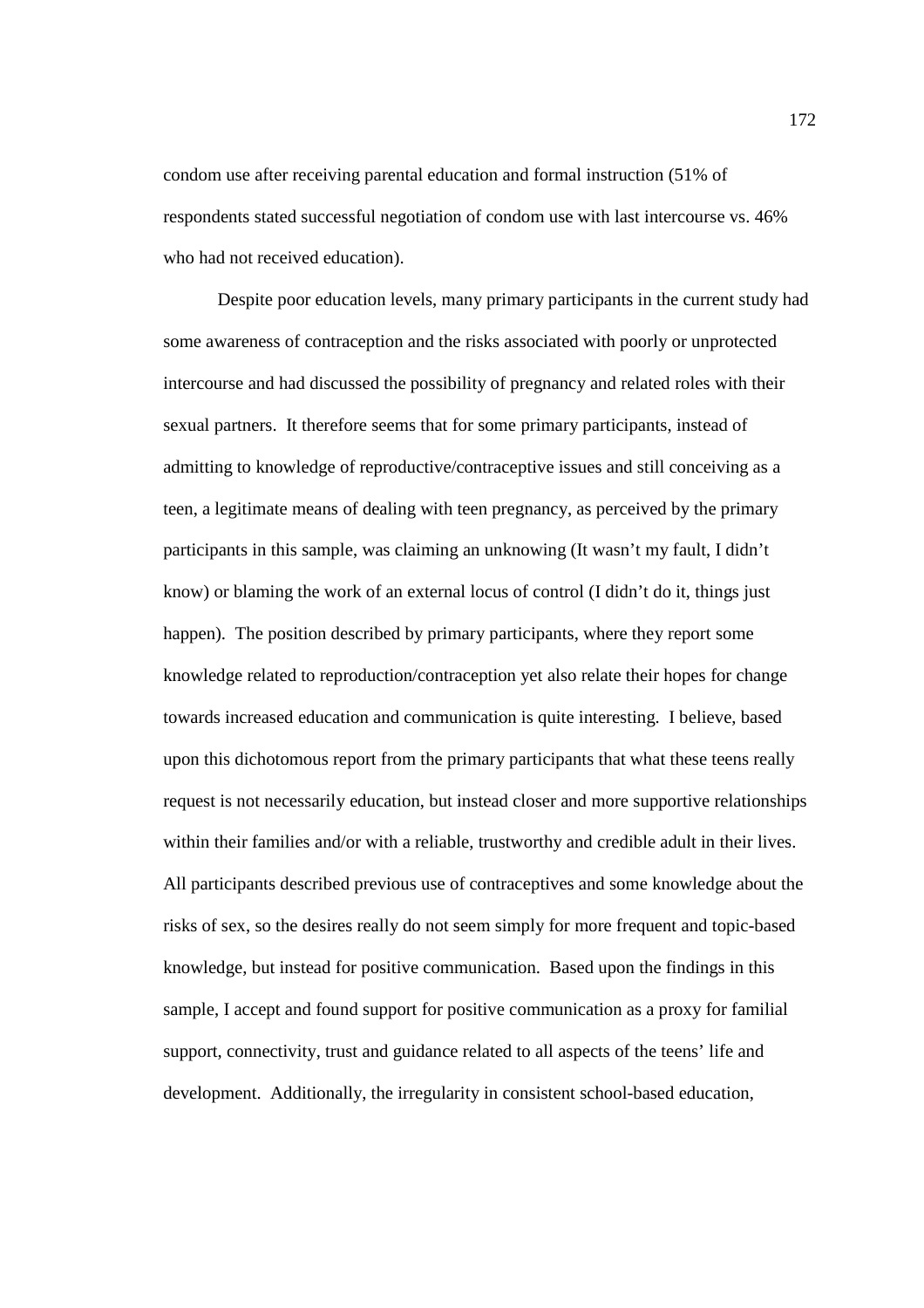described in the current study as hit or miss, may be in part due to poor preparation of school staff that may lack the tools necessary to hold discussions about sexual topics with youth. The families in the studied communities hold lineage for several generations in these counties and the schools hire staff from these communities. Therefore, it may be logical that the school's norms related to sexual communication are no different from the families of this study. If the staff were raised in the same sociocultural realm described by the primary participants, the staff may also see such discussions as taboo or be poorly prepared to initiate and continue discussions regarding reproduction, contraception, adolescent sexuality, and teen parenting as no one has ever taught/role modeled this behavior for them. The participants' described willingness to change towards more positive outcomes for future generations indicates a prime opportunity to capture the interest of teen parents and adults, provide them with the tools necessary to prepare children and to successfully institute the beginnings of societal changes in attitudes and behaviors towards increasing family cohesiveness and subsequent communication/knowledge sharing for the future.

A separate but equally important issue related to sexual communication was also discovered during the current research process. I noted, over the course of data collection, huge differences between low communication/information-sharing levels with teens in their role as patients in the primary care setting and high levels of informationsharing as a result of research procedures when more relaxed interview style of communication/information-seeking placed the teen in the role of expert. Several participants in the current study were acquaintances and even patients of mine prior to their participation in this study. During my many conversations with these youth, both in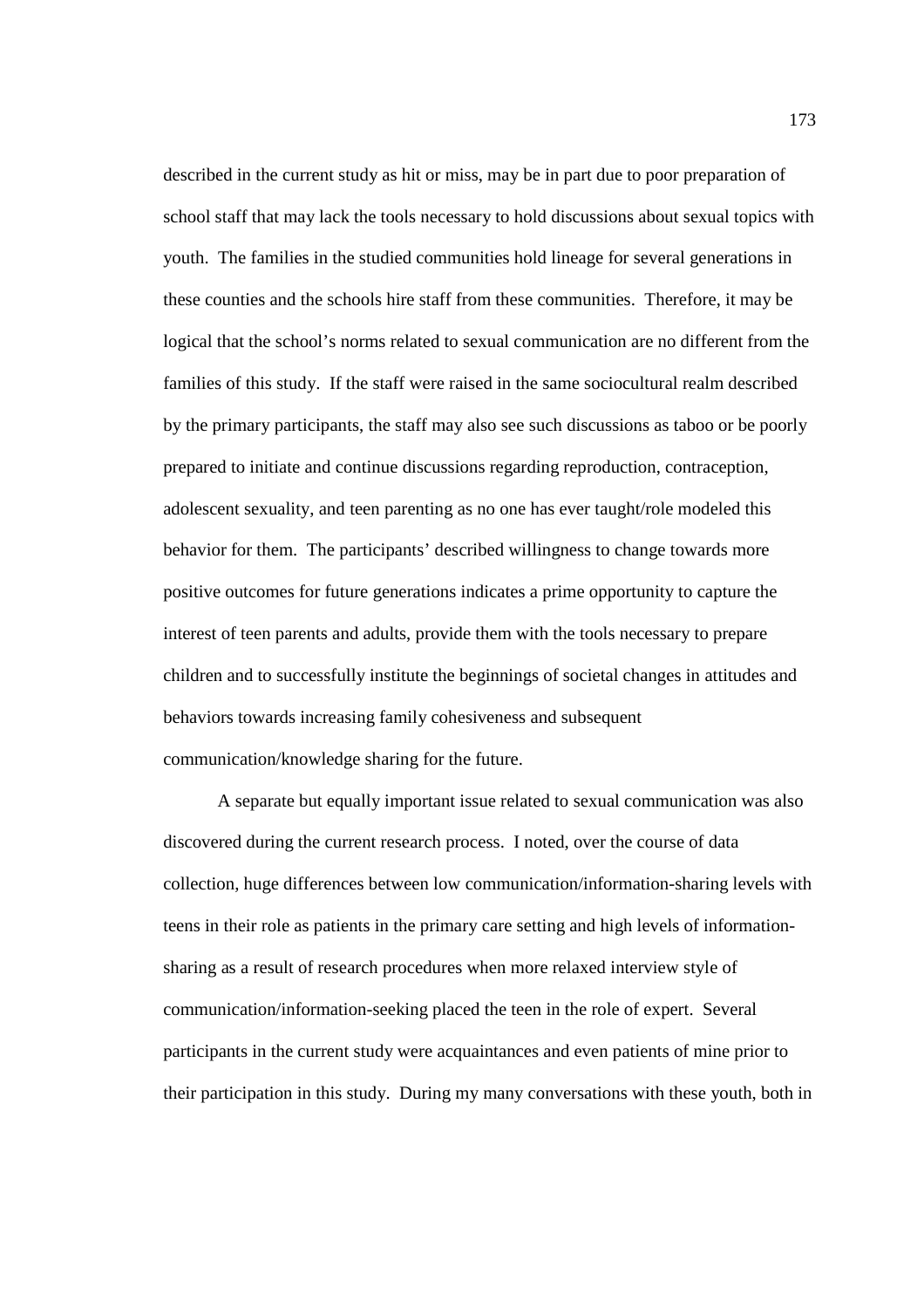the clinic and general community, teens shared limited information related to family dynamics and sexual knowledge; I was not aware of the limitations in communication. However, in my role as interviewer and in a setting where participants became the expert, I became aware of a new and deeper level of information-sharing which unfolded during the course of the data collection process. Communication where the adolescent patient is provided the safety, trust, interest and time of the clinician/researcher is therefore highly recommended as it may allow for a deeper understanding of the realities of youths' risk factors and health challenges/barriers to unfold.

### *Disappointment*

The literature describes Hispanic culture as that which strongly values motherhood as an end in itself (NCPTUP, 2008) and where academic and career achievements are less supported (Driscoll, et al., 2001). Hispanic homes are described as not sanctioning early and unprotected sexual activity, but celebrating and supporting teen pregnancy when it does occur (Holleran & Waller, 2003). Contrary to this view, the primary participants described anger and disappointment, expressed by their families and boyfriends in response to their pregnancies. They tell of being very scared and apprehensive of informing their families of their pregnancies and the upset and displease with which their disclosure was met. Some of this negativity was emotionally corrected by participants rationalizing that because their own parents had also been teen parents, the parents were viewed as "no better" themselves. The primary participants also cited poor personal preparation for motherhood and limited support from their families and community which contradicts Williams and Vines (1999) findings that teen pregnancy is a means of obtaining positive emotional support from one's family. The differences in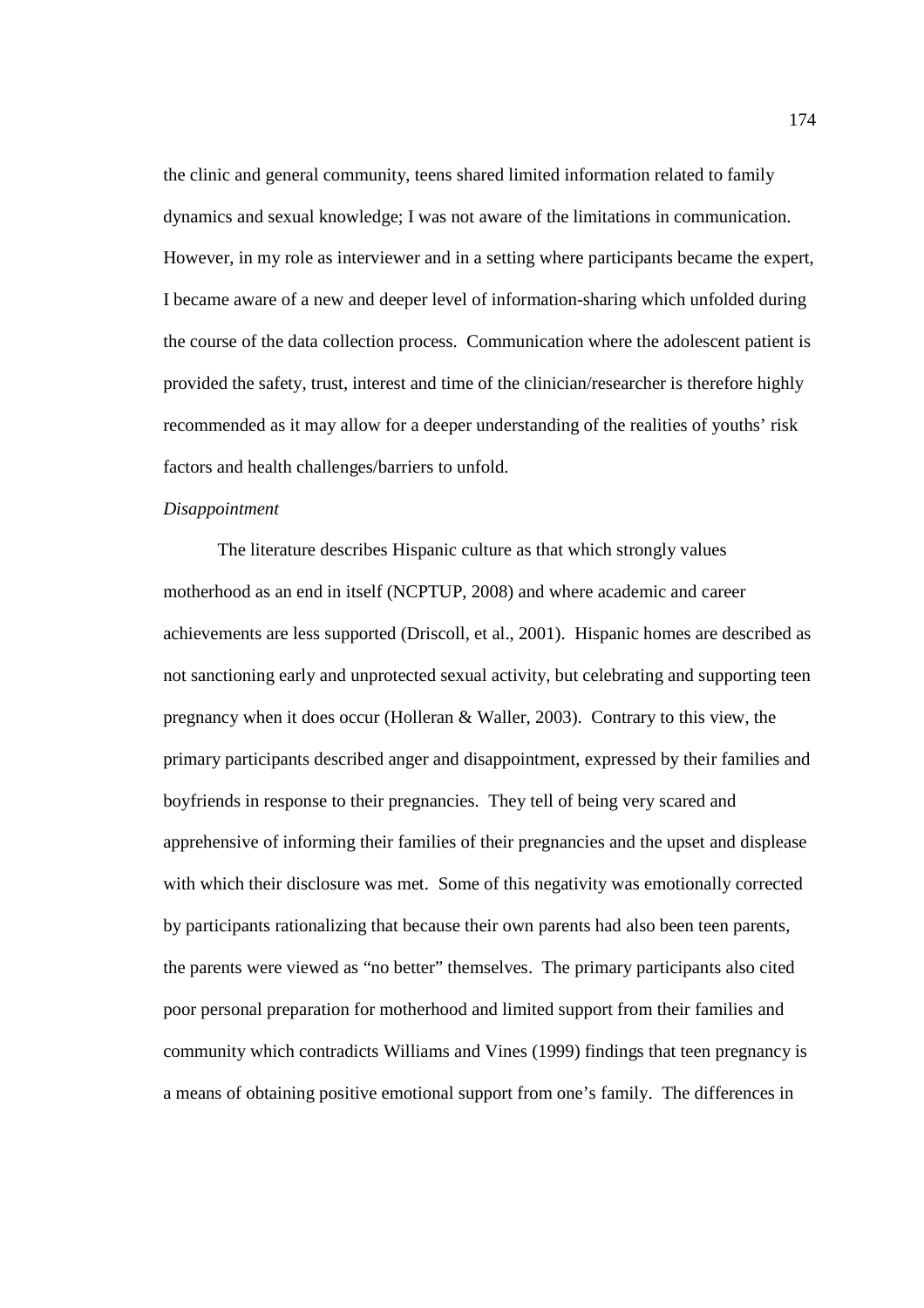these findings may be attributed to Williams and Vines' use of only non-Hispanic white participants in their sample of teens enrolled in a parenting program for mothers who were at high risk to abuse their children; demographics that differed from the current study's sample.

Some primary participants in the current study described being chastised publicly by their families and community for their pregnancy. This description contradicts the literature that describes teen motherhood as a rite of passage into adulthood with the independence and associated respect from others (Montgomery, 2002). The differences in these views may be attributed to the fact that Montgomery's qualitative participants were teen mothers from New York who planned their pregnancies and were enrolled in pregnancy and childbirth classes where their health status was supported. Secondary participants in the current study reported that broader social attitudes held teen pregnancy as a disappointment. They had seen some families experience grief over the loss of anticipated dreams the families held for the teen prior to pregnancy and described the situation as embarrassing within the community. The qualitative investigation by Osuchowski-Sanchez, et., al, (2007) found support for the cited disapproval and lack of assistance described by the participants in the current study. Osuchowski-Sanchez, et., al, utilized a sample of new immigrant and Long-term Hispanics and found that teen pregnancy was unsupported by families and in some cases teens were met with abuse and physical ostracized from the homes.

When discussing the dichotomy of acceptance/celebration vs. disappointment related to teen pregnancy and parenting, it must be noted that I observed instances of both sentiments in an on-stage/off-stage dynamic related to the familial shame and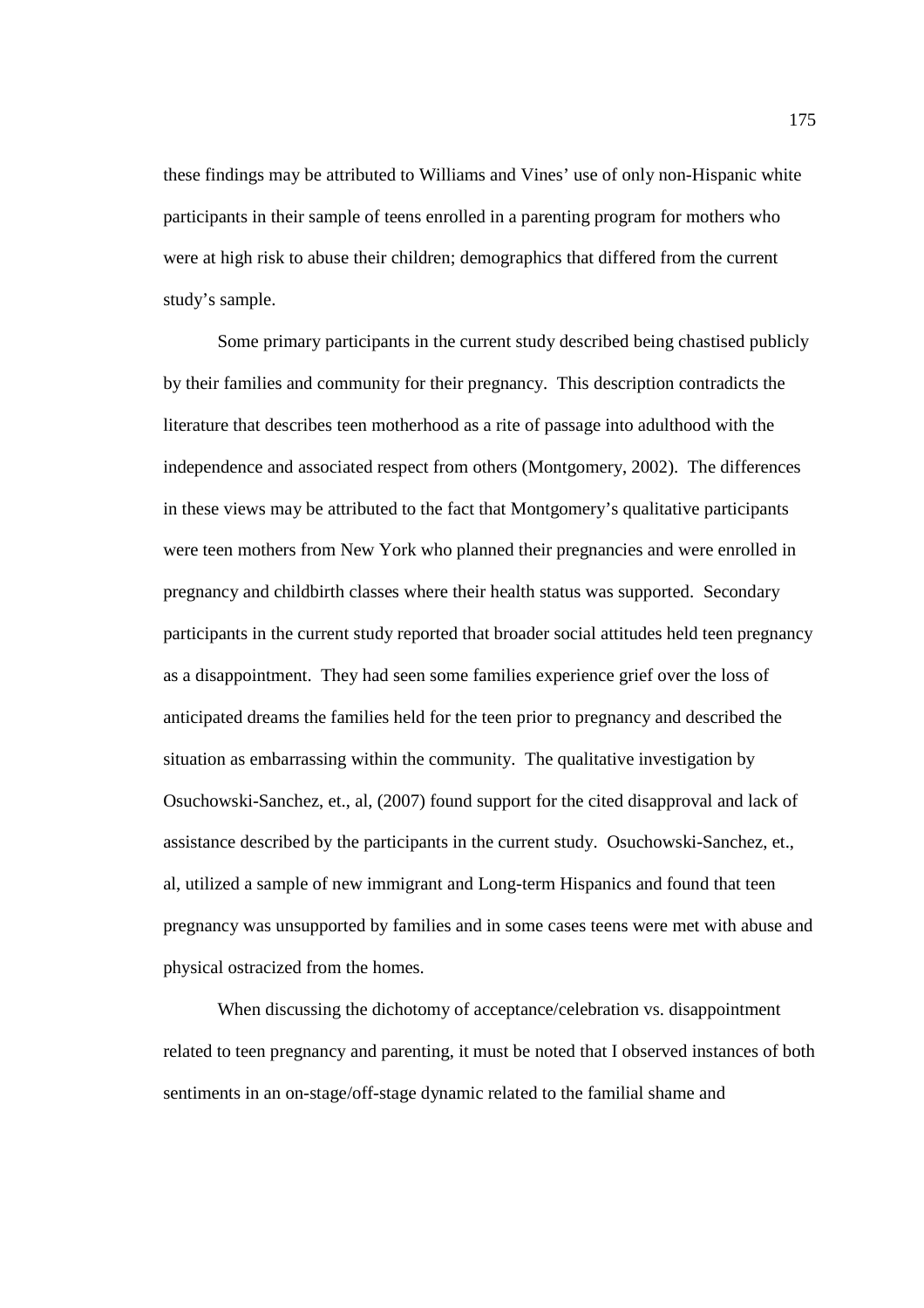embarrassment in the studied communities. It appeared that most teen pregnancy in the current study was met initially with shock, surprise and anger which later turned to denial and at times an insistence from the family for the teen to undo the wrong of teen pregnancy by means of abortion. Once the teen refused abortion, displease and embarrassment commenced within the family and was expressed privately in the homes through some mothers' attempts to keep the pregnancy hidden from the community. Frequently, statements were made by adults related to mandatory responsibility-taking by the teen in response to their mistake of pregnancy. Publicly, however, the pregnancy was portrayed as either a blessed event (i.e. gift from God) or simply a part of life (what's done is done). It appeared, to me, that some attempts were made to socially correct the embarrassment experienced by the families' by portraying the situation publicly as joyful or happy while chastising the teens in private and at home.

It is also interesting that there existed a social unwillingness to speak negatively about the unborn child and events surrounding their life. True celebration related to the new addition to the family was experienced during social events of baby showers and baptism. However, this joy was described as only for the social and cultural roles of those involved, not for the teen introduction of the child into the community. One may also question if these celebrations were an extension of the familial portrayal of happiness/celebration in the communities versus a value holding high importance on roles of baptismal godparent or host of baby showers. Through my experiences as a Nurse Practitioner, I have witnessed events where soon-to-be grandmothers will say that they do not want to hurt the unborn baby by feeling/speaking negatively about the teen's pregnancy as it is not the baby's fault that their parents made this mistake. I have also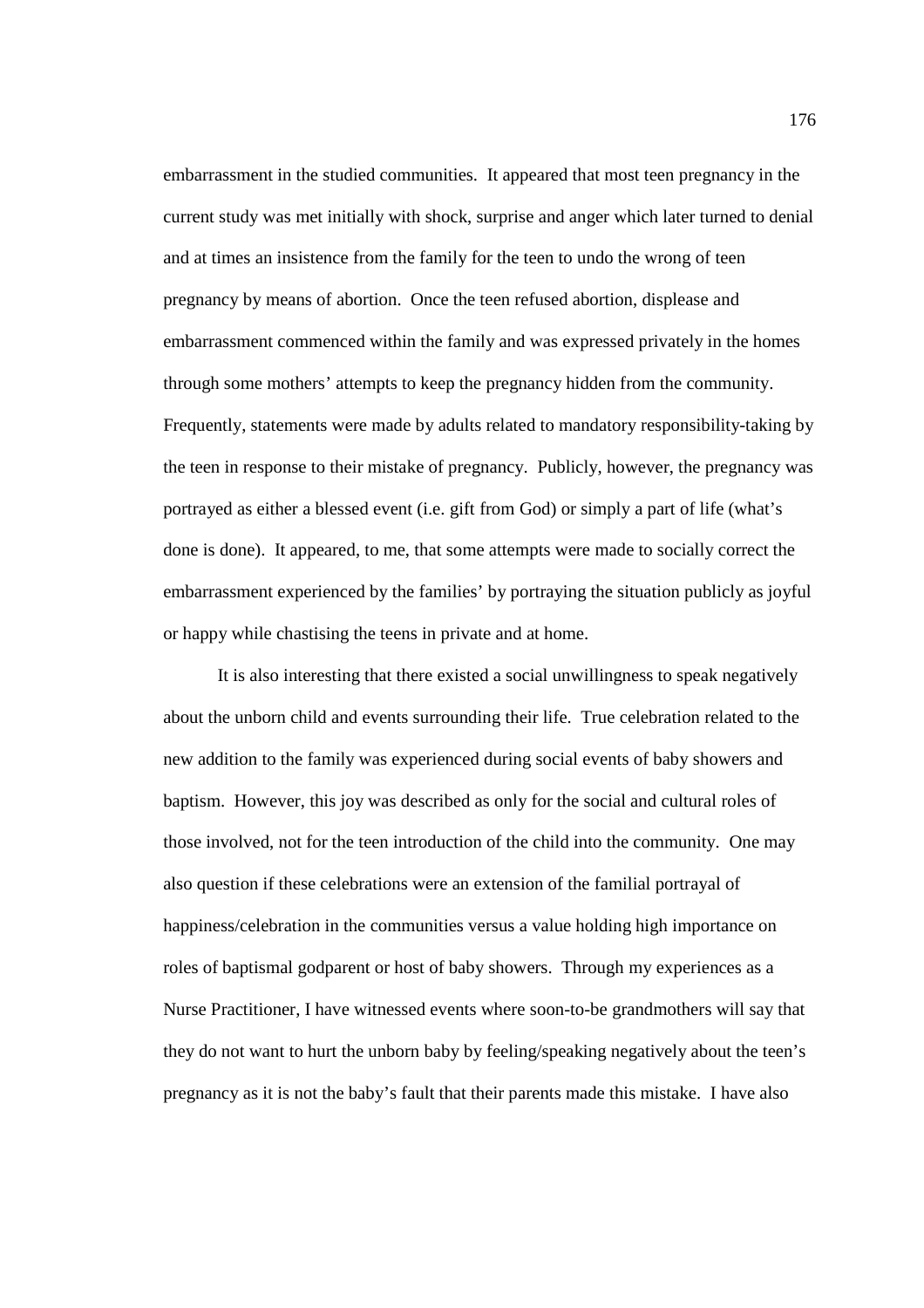witnessed excitement (true or feigned) related to baby's presence in clinic or a local WIC office which appears to create environments inconducive to openly discussing any hardships or regret related to the teen pregnancy and parenting. These environments may create barriers to honest and supportive communication with youth who wish to receive services related to prevention of future teen pregnancy or referrals for support services to promote their health status, education and any career achievements they may desire outside of pregnancy and parenting.

## *Futures*

In impoverished surroundings where academic and employment opportunities are limited, it is felt that motherhood becomes a viable and rational career choice (Rich & Kim, 2002) given the alternatives and limited life options (Smithbattle, 2000). In the current study, the primary participants resided in impoverished and rural communities, and many describe not intentionally becoming pregnant or choosing motherhood as a career. However, in a model proposed by Merrick (1995) and accepted in the current study, career choice does not necessarily suggest employment and financial success but may convey a role which serves to define oneself and one's life's work. In this regard, the stories of the primary participants may reflect pregnancy and parenting as a career choice as that which defines them. Several participants did describe becoming pregnant intentionally, as a means of escaping their unsupportive and occasionally abusive homes or as a natural next step in their romantic relationships, while many other primary participants held ambivalence about unprotected sexual behaviors or blamed an external locus of control for their pregnancy. Many primary participants reported some prior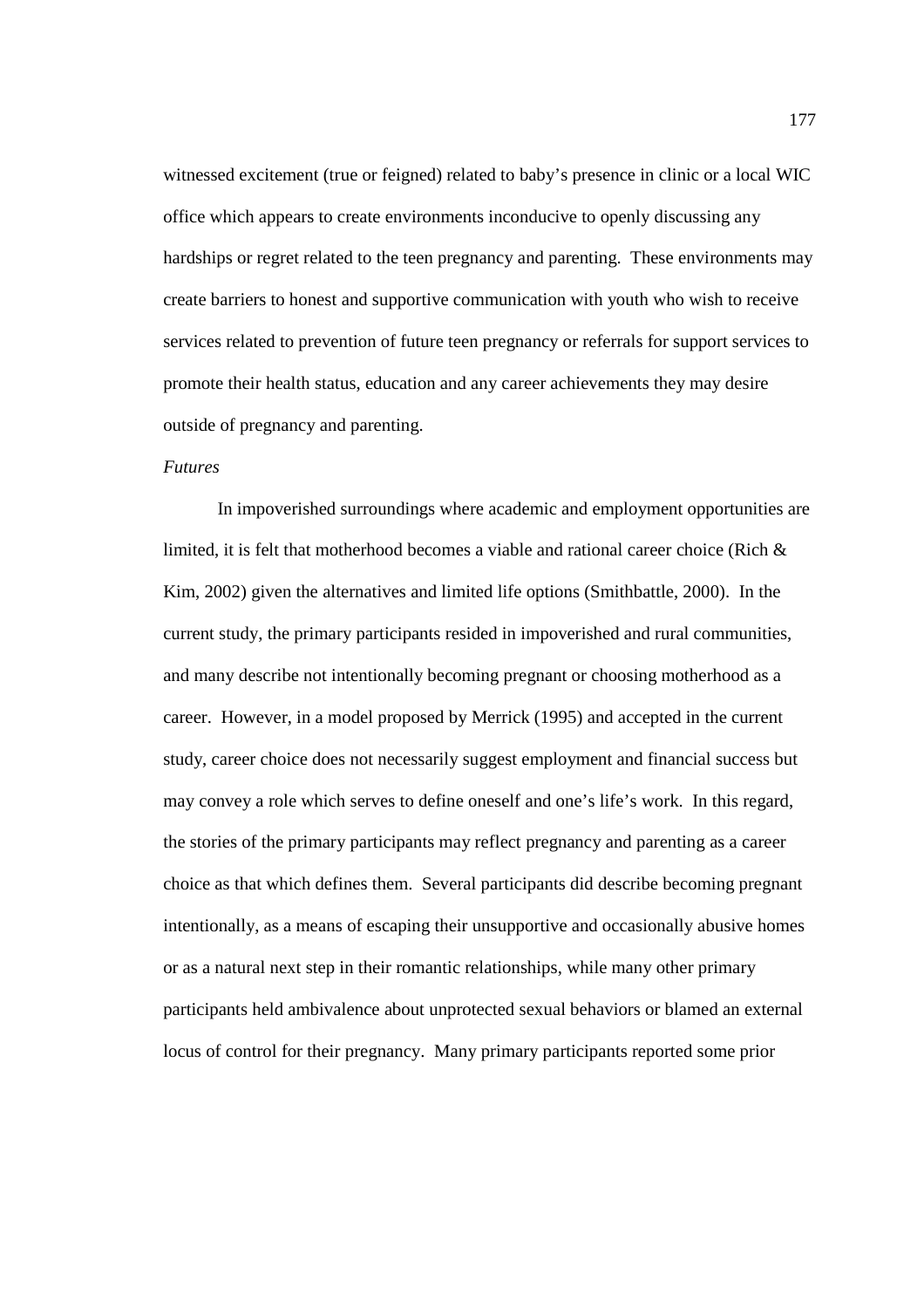knowledge regarding reproduction and contraception, yet practiced ambivalent and unprotected sexual intercourse; a choice that ultimately defined their future.

Wiemann, Rickert, Berenson and Volk (2005) suggest that Hispanics regard motherhood as an "essential requisite" for achieving adulthood and Hispanic families strongly support teen parents (pg. 352). These authors found that only 33% of Mexicans  $(N = 349)$  pregnant Mexican adolescents up to the age of 18 years) reported feeling stigmatized about their pregnancy compared to 45% of whites and 41% of blacks. Maputle (2006) also characterizes pregnancy as a rite of passage and which marks the transition from childhood to womanhood and describes teen parenting as a time for youth  $(N = 14$  teen mothers in South Africa) to acquire social and emotional support from their parents, friends and partners (71-76% of respondents reported receiving support). However, the few primary participants in the current study that did choose to conceive reportedly did so to escape unsupportive and/or abusive homes, not as a means of gaining respect or support. The differences between the literature and the current study may reflect community norms in South Africa that hold positive views of teen pregnancy as compared to the current study's sample. The secondary participants in the current study shared a common view that teen parents had chosen parenthood (seen as negative) and therefore must be responsible in parenting, bettering themselves, and earning the support of the community. This belief seems newly described in research on teen pregnancy as no literature was found to support this view

Ambivalent attitudes towards sexual intercourse and pregnancy were studied by Jaccard, Dodge and Dittus (2003). The authors longitudinally investigated 4,869 adolescent females grades 9-11 (Hispanic, white, black, and Asian ethnicity) to predict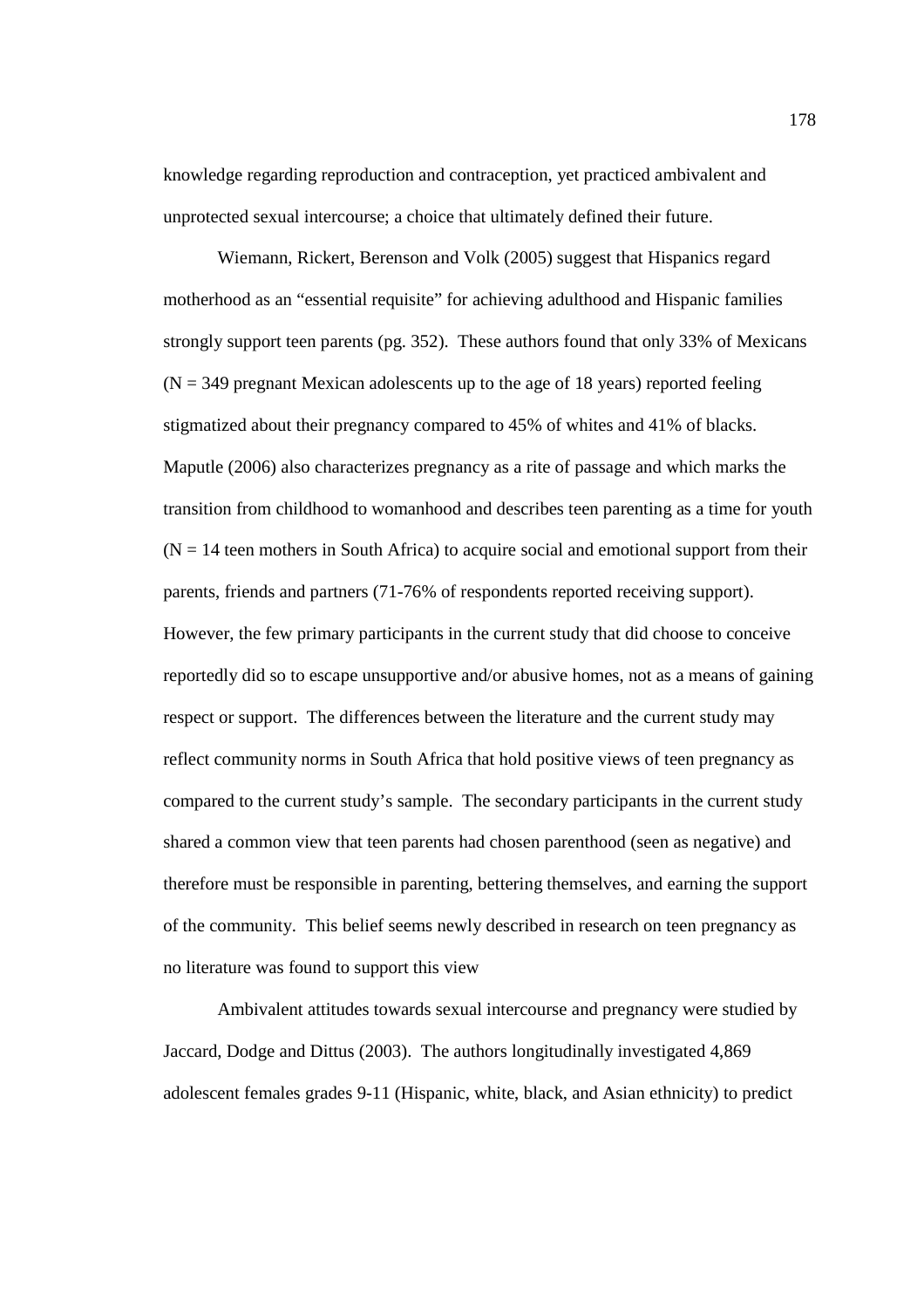pregnancy occurrence based on attitudes towards pregnancy. These authors found that 15-30% of their sample reported some level of ambivalence towards becoming pregnant, attitudes which were predictive of pregnancy occurrence (29% of those respondents with high ambivalency towards pregnancy got pregnant vs. 1% of respondents with low levels of ambivalence). Demographic correlates showed that Hispanics had less negative attitudes towards getting pregnant than did white, black and Asian respondents. Spear (2004) also noted much ambivalence regarding sexual activity in her sample of eight pregnant white and black females aged 13-19 years of age. Spear's qualitative results revealed that although all her participants had knowledge about contraception, they expressed much ambivalence regarding whether their current pregnancy was planned or not. All participants held high expectations that their parents, especially mothers, and partners would support them through their pregnancy and parenting into successful futures. The high expectations for family support may differ from the current study's sample which described lacking familial support prior to and following their pregnancies. The family dynamics of Spear's white and black teens may be more positive and supportive than that of the current study's Hispanic primary participants; Spear's participants also had not delivered their babies or experienced the hardships of parenting.

Smithbattle (2000) acknowledges that for many disadvantaged teens in the United States, pregnancy may be that which epitomizes the aspiration of escaping a grim past for a future that may hold opportunities for teens to reorganize their lives towards becoming more responsible, mature, and empowered. The participants in the current study did not condone pregnancy or parenting for youth and instead described the barriers pregnancy and parenting created for successful futures in education and futures for themselves and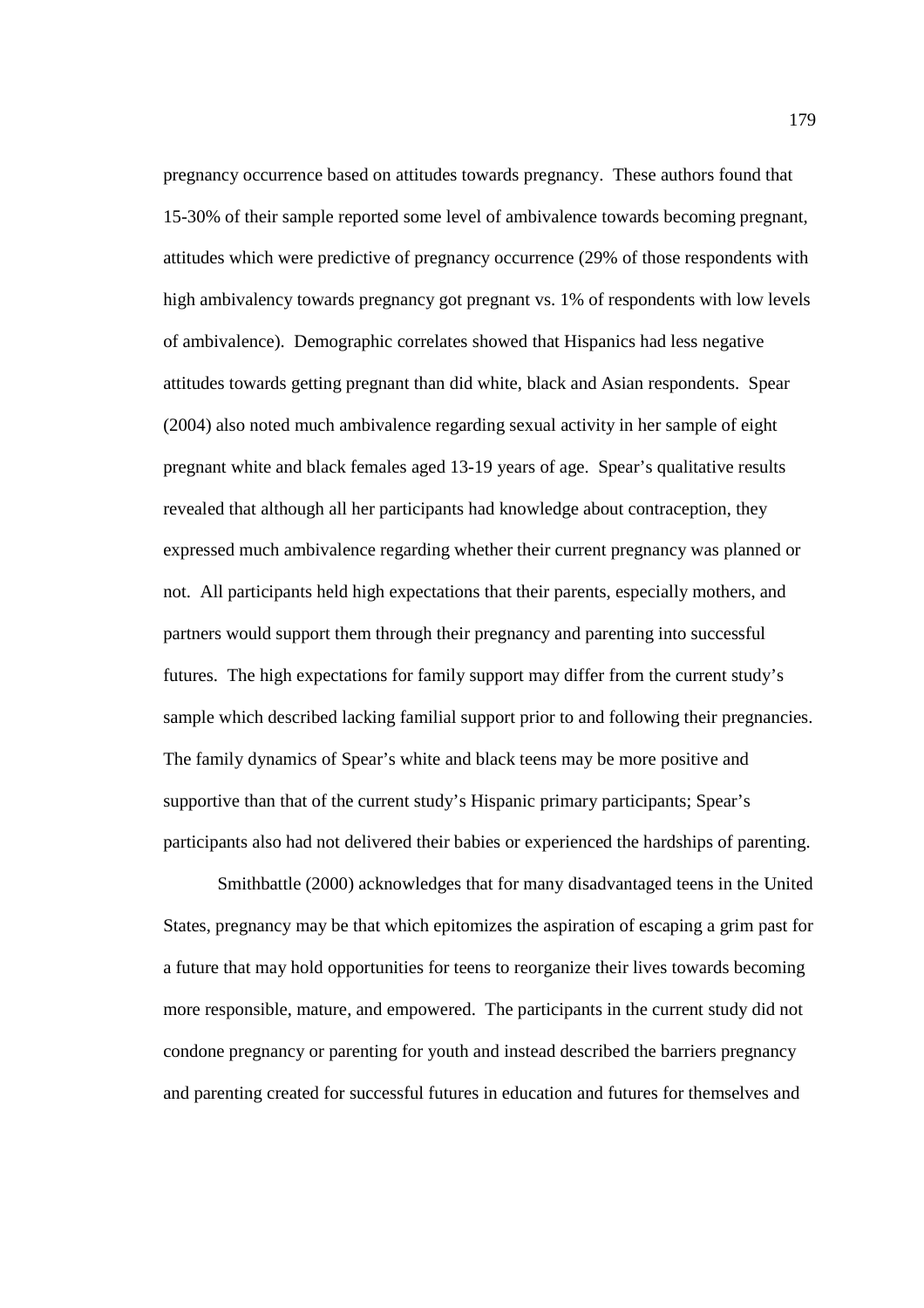teens in general. However, it appears to me and based upon primary participants' statements that pregnancy and parenting had changed them positively towards more responsible and mature youth. A defining experience had occurred in the teen's lives and one which now allowed them a career choice; to self-identify as mothers and women. They all had desires to better themselves though education and careers while being positive role models for their children. However, they unanimously lacked positive role models in their homes and were seen struggling to undo the script that had previously been written for their lives where poor academics, poverty and repeated cycles of abuse and pregnancy dominated. The secondary participants in this study also described futures for teen parents plagued with low education levels, low income levels, broken relationships between the parents, and repeated pregnancies at young ages; a description supported by the literature (McBride & Gienapp, 2000; Kirby, 2007: NMTPPC, 2009). It therefore seems that the current study's primary participants' perception of parenting, although allowing them self-identification, was somewhat incongruent with the likelihood of successful futures for themselves and for their children. It is therefore my belief that the self-perpetuating cycle of dysfunctional and disconnected families with repeated teen pregnancy is likely to continue unless communities, such as those in my study, are given the social capital and public resources they require to promote the strengths they possess (i.e. acknowledgment of issues and desire for change) and rewrite the norms to protect and nurture their children's well-being and offer them careers outside of teen parenting. Instead of societal victim-blaming of teens that become pregnant and scapegoating by teens who accuse society for their mistakes, establishing connections for communication between families, schools and the larger community are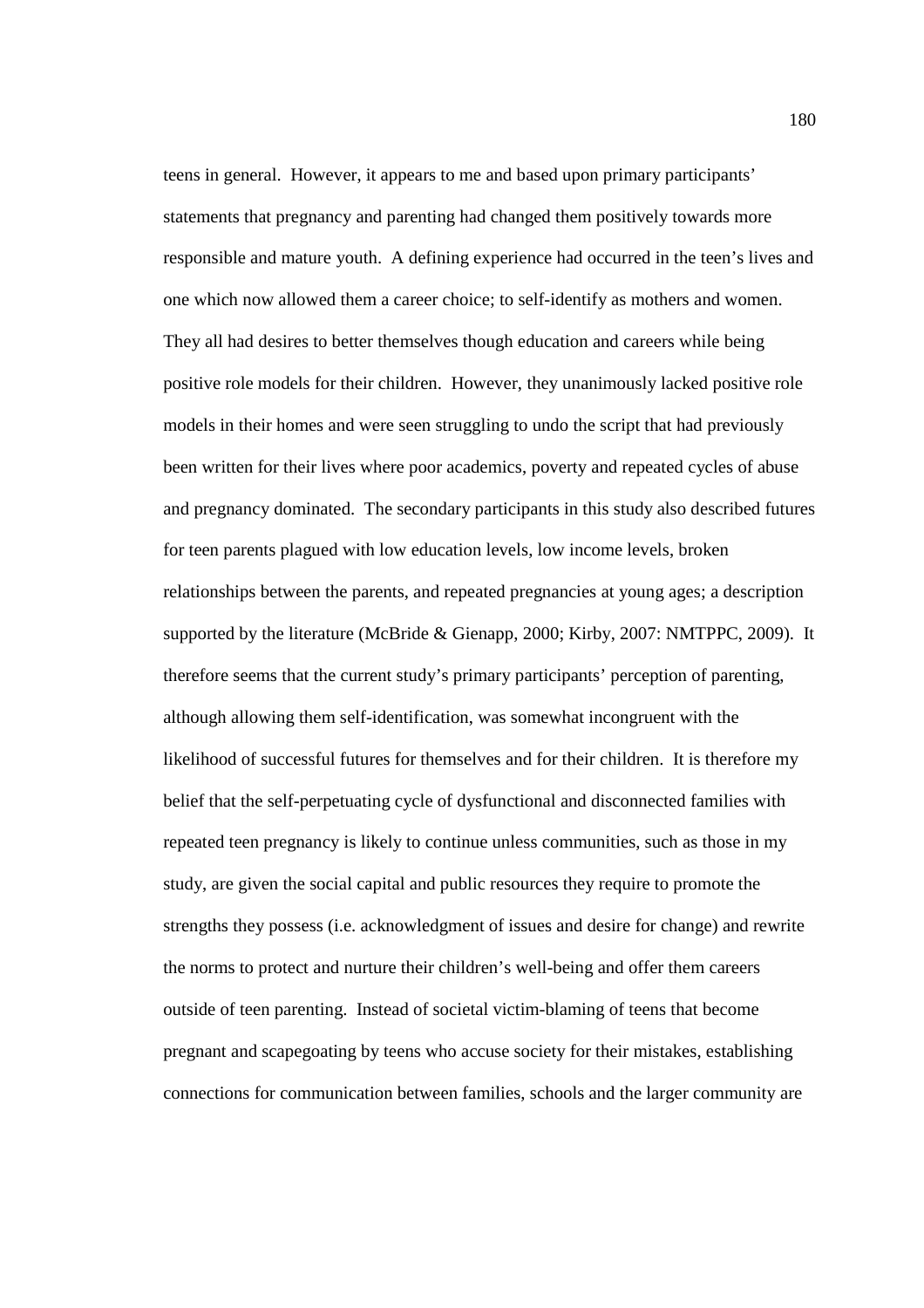important. Incorporating accessible and competent health care and providing resources for teen education and employment would enable teens to participate differently and more positively in their society and may assist them in becoming the parents they want to be while enacting the futures they dream of where careers exists beyond motherhood.

In summary, the four remarkable areas induced from this study are chaotic/unstable homes, communication, disappointment, and futures. Socioeconomic and geographic influences shaped the environments of youth in the current study. It is my suggestion that support be given towards developing close and supportive relationships in families, communities and healthcare settings working with youth. Adults must become credible, trustworthy, and accessible to one another and to youth; a movement that may be led by nurses who can role model the behaviors they wish the communities to exhibit. Understanding of the uniquities and support for the strengths of each community should be incorporated into any planned intervention towards change in the area of teen pregnancy as solely relying on published guidelines without considering the heterogeneity of each community may fail to affect the desired changes. Support for social capital in the areas of education, employment and healthcare are critical in breaking the cycles of chaotic and disconnected homes and teen pregnancy for youth of the future.

## Conclusions

In conclusion, the three research questions were answered. The two areas that will be addressed in the following section are: (a) the strengths and limitations which existed in this study; and, (b) the significance of the study to nursing and recommendations for future nurse research.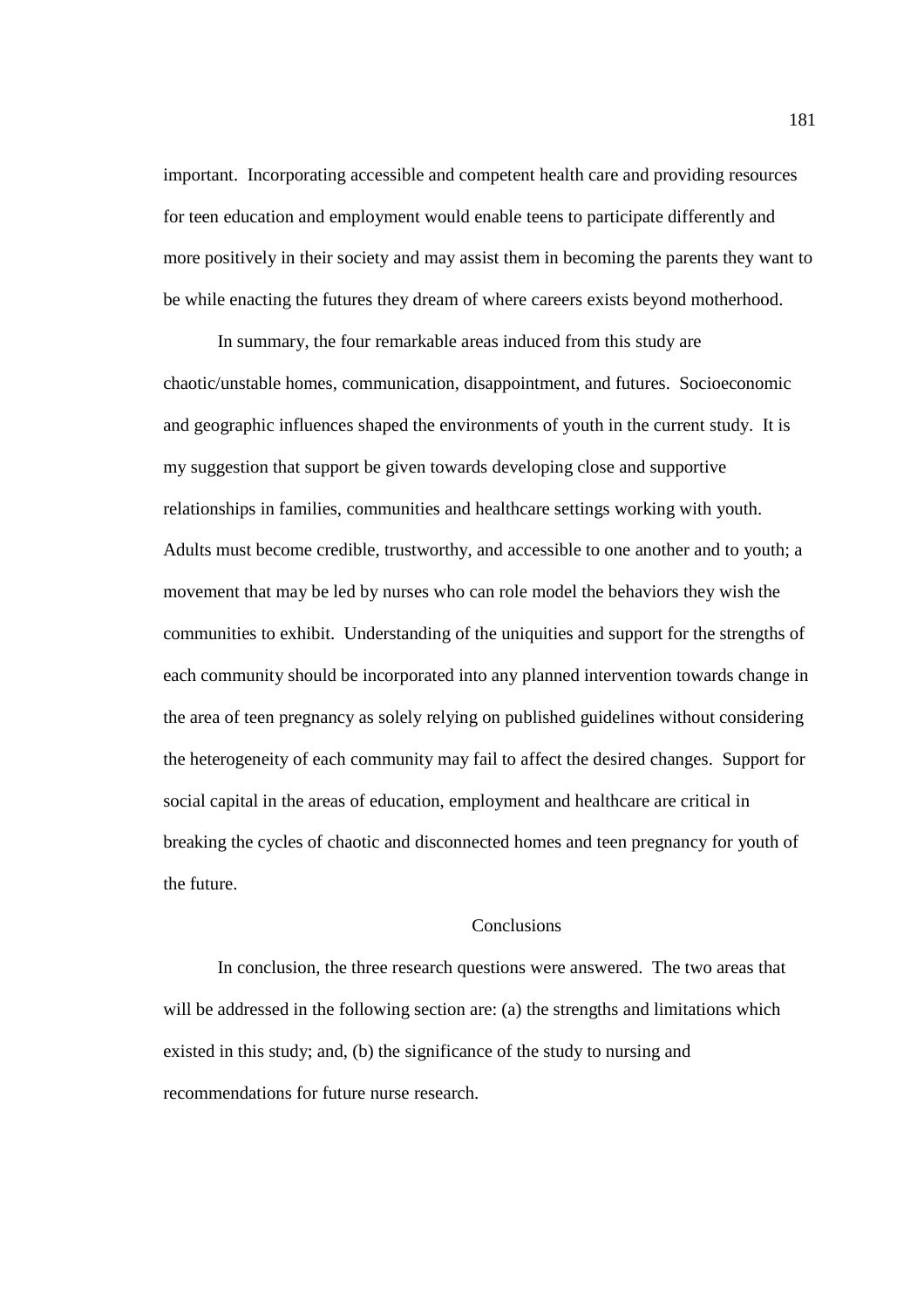### *Strengths and Limitations of the Study*

The current study had both strengths and limitations. Limitations of this study included homogeneity in the sample with no male secondary participants and second interviews with primary participants that were limited to two participants. No information-rich male contacts were known to the researcher or located during the research process to serve as secondary participants. Adult males may have provided different perspectives on the issue under study.

Second interviews with primary participants were limited to two participants. Although all primary participants had initially assented to participate in second interviews, eight of the ten were lost to follow-up for second interviews. Based upon review of the literature in consenting/assenting youth, I did not anticipate the difficulties that were actually encountered in securing interviews with primary participants. Although it was quite easy to acquire very interested, willing and information-rich participants, difficulties began with primary participants presenting for interviews. Participants forgot scheduled interviews, did not have transportation to and from interviews, lost their cell phones or had telephone numbers that became disconnected. These difficulties worsened when attempts were made to reschedule participants for second interviews. Many had moved residences and not left forwarding information or had disconnected numbers, as had their parents/guardians who consented for the study. This difficulty may not be seen as unusual when considering the chaotic and unstable homes of youth in this study and their dependence upon others for transportation or financial support of cell phones. Once the problems became apparent and as a precaution, comprehensive study information was collected during initial interviews with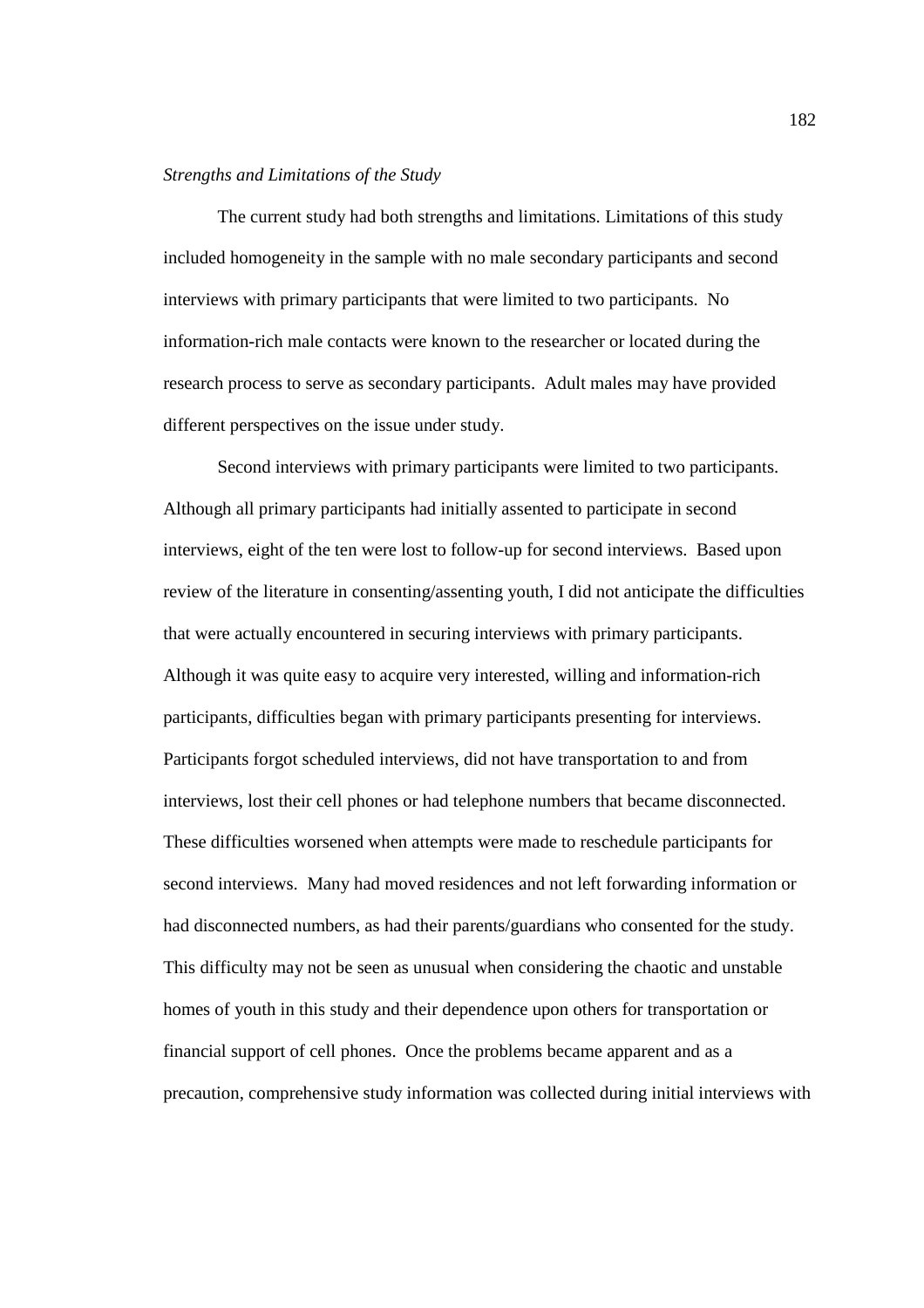all participants. Therefore, the limitations associated with two second interviews with primary participants related only to member-checking of data. Although member checking took place with all participants on emerging themes and provided a broad opinion on the data, validation of previously supplied information pertinent to individual participants and their interview data was lacking for eight out of ten primary participants.

The strengths of this study include prolonged engagement in the communities of interest, persistent observations including systematic observations that were made throughout the entire data collection period, triangulation of data sources, member checks, dependability and confirmability of the data, and support of the guiding theoretical influence. Sufficient time and persistent and systematic observations were made in the communities of interest and in the study process for misconceptions to be explored and data to be validated. I have resided in communities that were the setting of this study for over 33 years and spent over two years on data collection and one year on analysis. Four triangulated data sources, including interviews with primary and secondary participants, observations, demographic information and field notes, promoted completeness in the data and offered several views of the phenomenon of interest. Credibility of the data through member checks was undertaken with systematic interviews that included summarizing and validating data with primary and secondary participants throughout the data collection period. Participant interviews included member-checking by soliciting information regarding both validation and/or clarification on the emerging data. The findings were presented in a rich and detailed manner that allows consumers of this research to determine transferability of the study to their populations of interest. Authenticity and accuracy of the data were an ongoing part of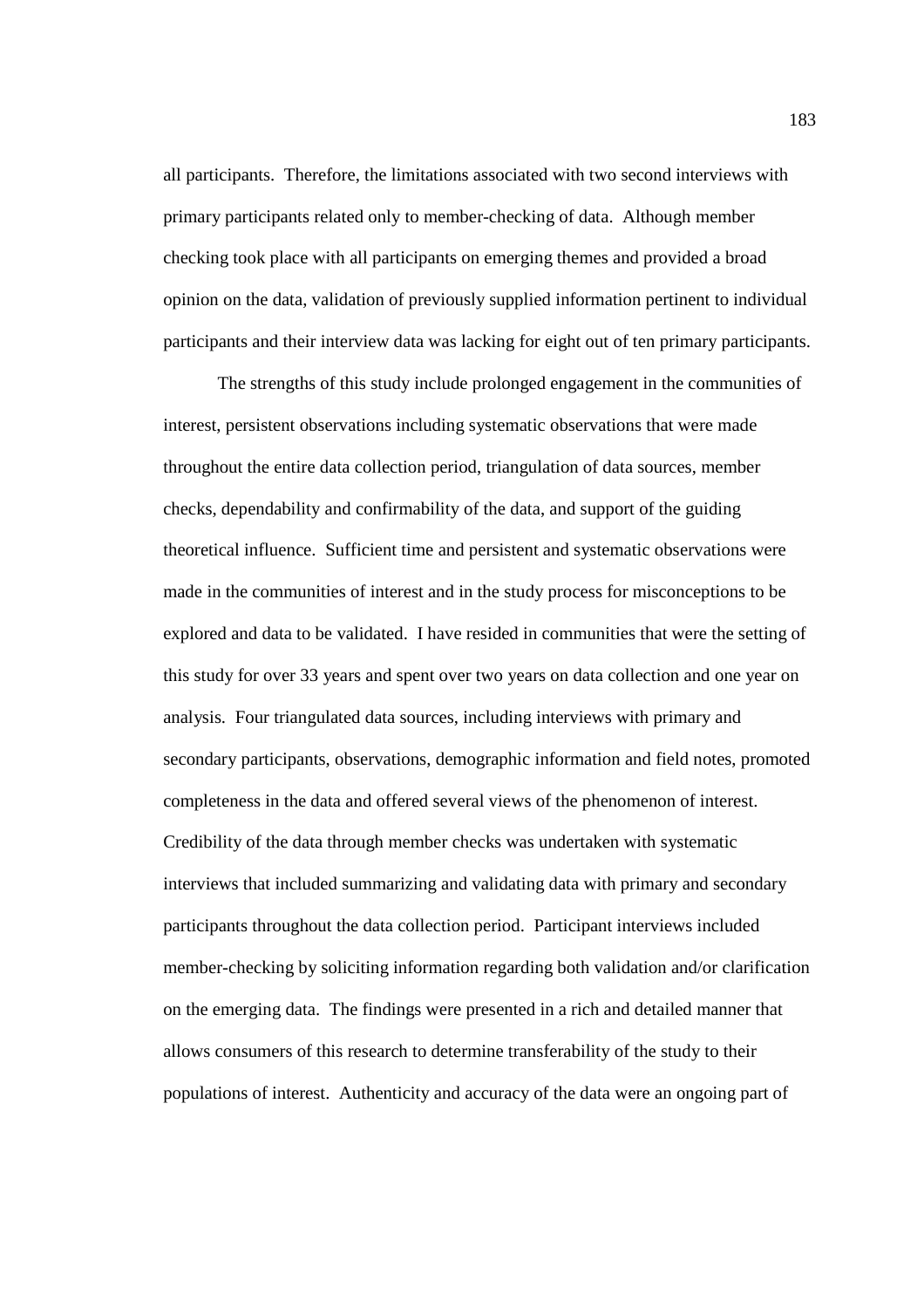this research and maintained through field notes and engagement in peer audits and debriefings with my research committee.

The attitudes and behaviors held and expressed by Long-term Hispanic teens in the current study and in relation to their social context were consistent with the theoretical framework of Symbolic Interactionism in that the participants' stories reflected attitudes and behaviors that are in flux, influenced by others in their social surroundings, and also hold influence over others in their lives. The specific beliefs and attitudes expressed in this study were reproduced over time through social interactions with others (peers, school staff, family, and children), one's prior actions and life experiences over time.

### *Significance to and Recommendations for Nursing*

Chapters 4, 5, and 6 described study participants in their social context and offer explorations and descriptions that demonstrate the participants' attitudes, beliefs and behaviors that place them at risk for pregnancy/parenting. It is my intent that the resulting understanding adds to the knowledge base related to Hispanic youth and the many factors that influence their sexual decisions and behaviors at the community nursing and nurse research levels.

*Community Nursing*. The primary participants in the current study all faced numerous barriers to successful futures. They struggled with understanding what it was to parent and successfully fulfill this role; a role that was largely unsupported in their families, by their partners, and in their communities. Families were described as disconnected, unsupported, and repeating cycles of dysfunction in communities that struggled under poverty and closed communication.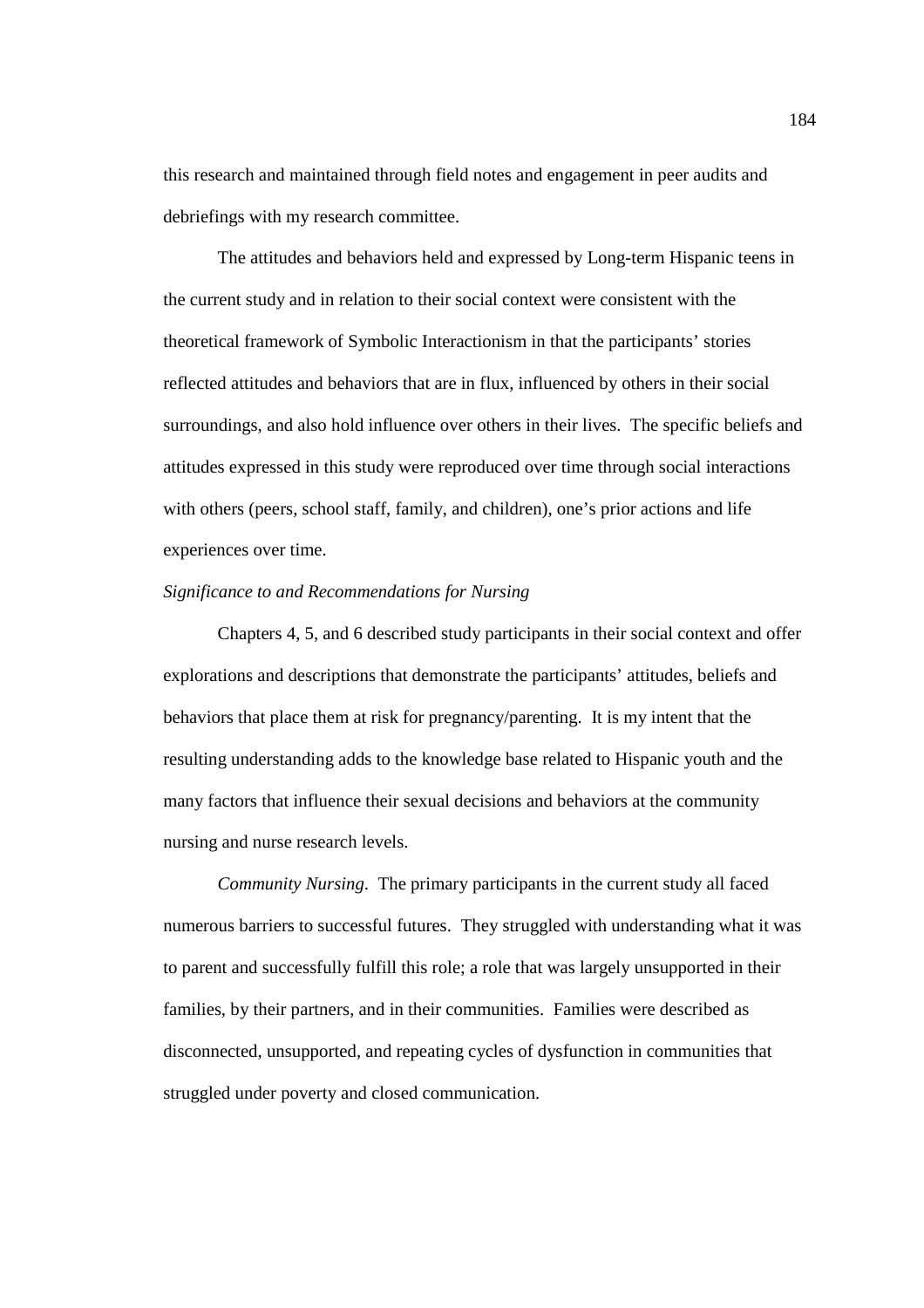Although many participants described their experience with pregnancy and parenting as an opportunity to become more proactive towards positive futures through education and employment, they all resided in communities where socioeconomic factors limited their dreams to attend school and achieve in financially lucrative careers. Through their experiences with the difficulties of pregnancy and parenting, the participants planned to prevent repeated pregnancies in their youth and offered advice for other teens to avoid pregnancy; a hope they also held for their own children. Despite these hopes, the epidemic of teen pregnancy continues and is especially problematic for Hispanic youth. The participants' desire for change and to increase communication about relationships and sexual health is significant as without assistance and support, the likelihood that the primary participants will affect changes to stop the repeated cycle of teen pregnancies in their families is unlikely. The time is now for community nurses to engage populations of youth and interested adults and support their willingness to alter behaviors towards increased education levels regarding reproduction and contraception, as well as basic parenting skills that include child development, healthy parenting and open, connected and supportive homes. Youth are most present in schools and easily accessible by school nurses and school based health centers where family planning education and contraceptive supplies could be made easily accessible. Work with families and school staff to encourage recurring and accurate information-sharing with youth and by credible and trustworthy adults, regarding topics of sexual development and reproduction may also be driven by community nurses acting as advocates for the vulnerable populations of Hispanic youth.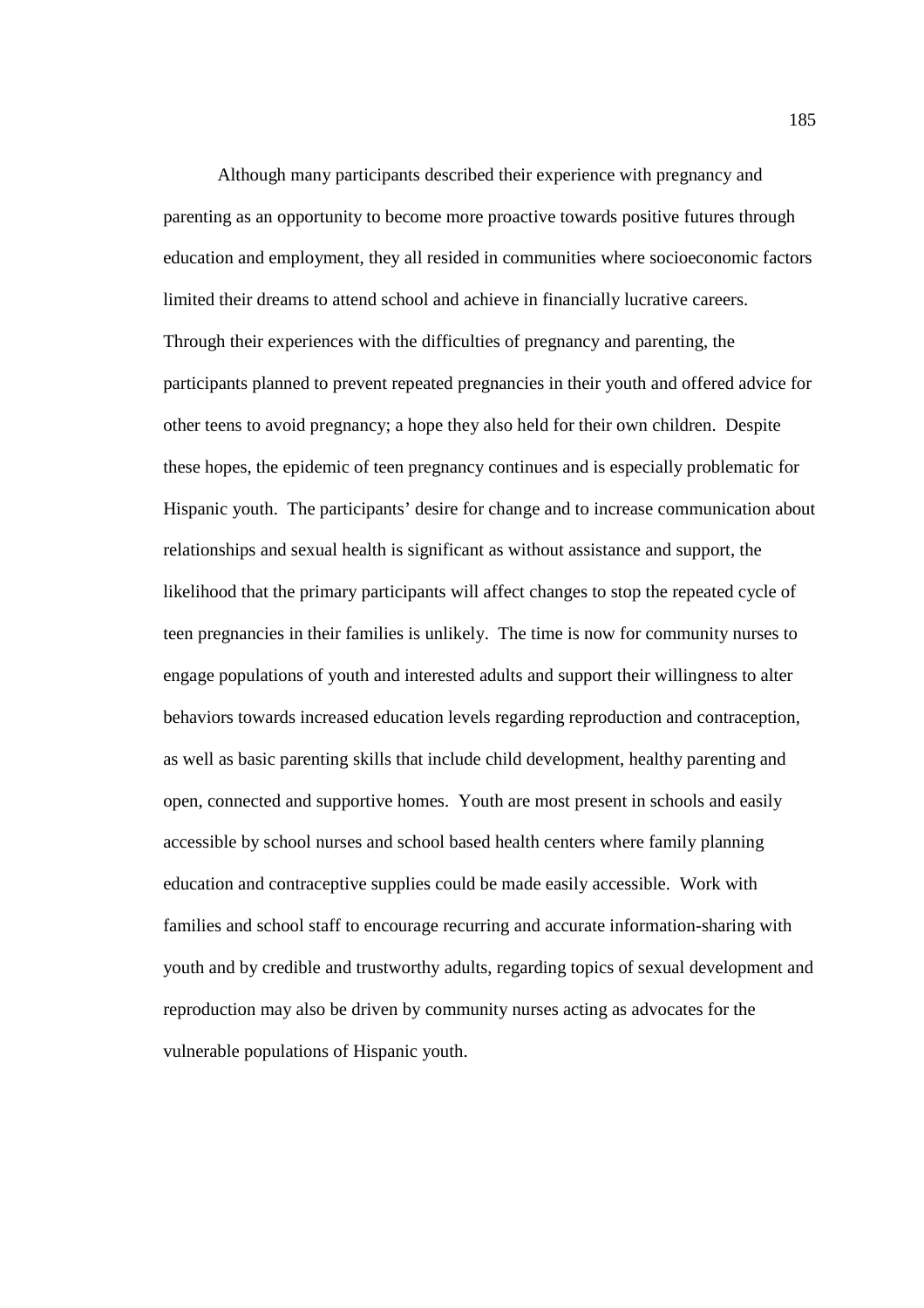Based upon the findings of this study's descriptions of chaotic and unstable homes with repeated cycles of closed communication, poor levels of support, and teen pregnancy, the participants may be unable to affect the changes they desire without assistance. Improving access to and knowledge of reproductive health and its connection to social issues such as poverty and poor education depends on community programs that acknowledge and are sensitive to the unique social, geographic and economic forces that influence the youth of today and the parents of tomorrow. The situation is ripe for coalitions, inclusive of community and school nurses and staff, families, and nurse practitioners to engage and work with teen parents, families and communities in targeted outreach. Promotion of social capital and sexual health of future generations in a culturally knowledgeable and sensitive manner through improving access to healthcare and educational systems is critical.

*Nursing Research*. Recommendations for nursing research involves exploration of Hispanic reproductive, contraceptive, and teen pregnancy issues at community, family and individual levels. I propose that qualitative research which serves to explore and understand is needed at this stage of scientific inquiry. Truly listening to and connecting with participants while comprehending their issues related to teen pregnancy is crucial in order to continue the work of describing the intricacies of this complex phenomenon.

Research focusing on the community-level must explore broad attitudes on sexuality, including beliefs and values regarding communication, connectivity and social norms. Research should include aims to understand each community's unique environmental influences, their strengths and social networks that shape beliefs and practices and resulting teen behaviors. Exploration of factors that encourage positive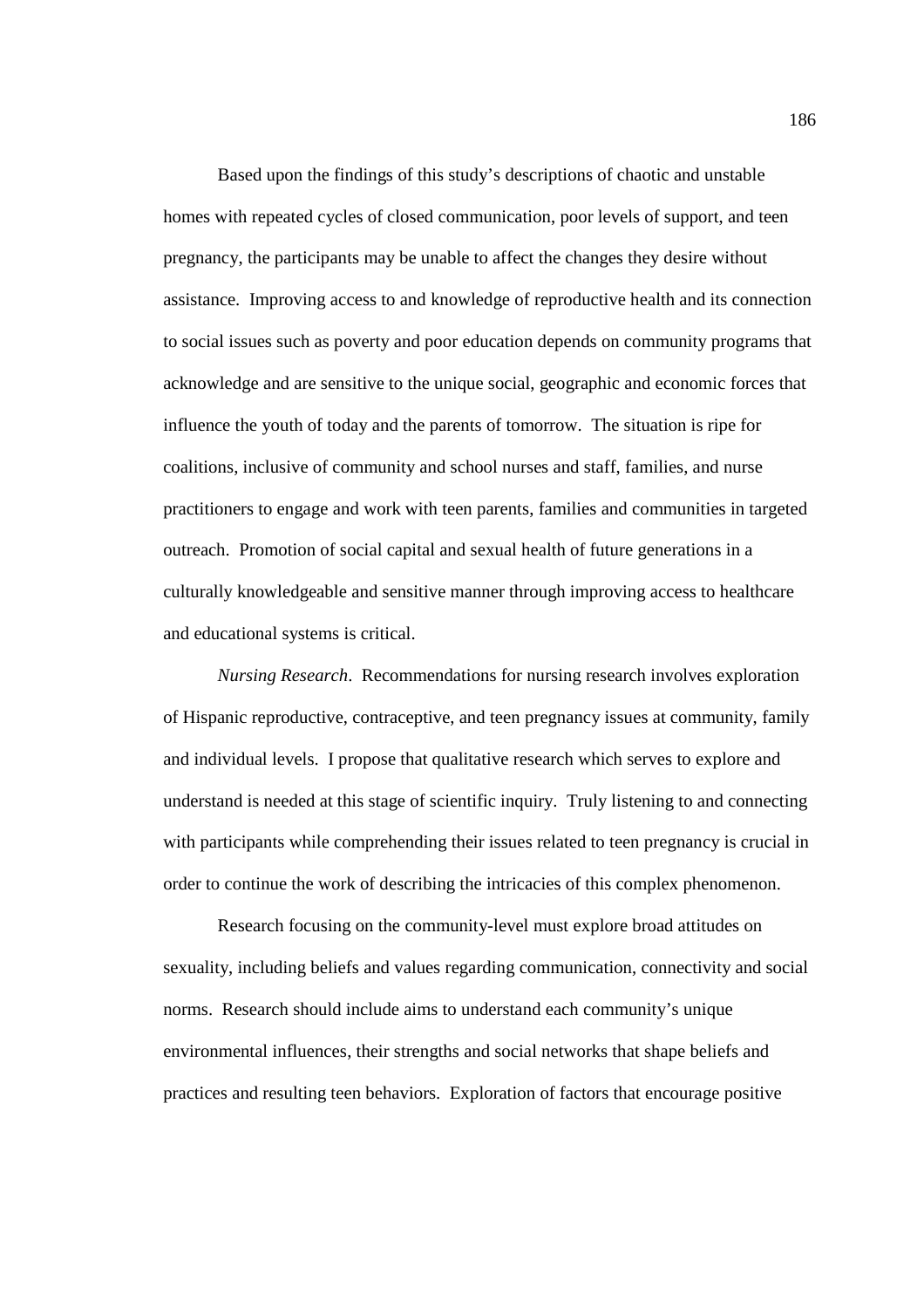health outcomes and resiliency of its members should be identified so that the strengths of such communities can be capitalized upon with each and every intervention focusing on teen pregnancy prevention. Research into community support of school-based sexual education for youth is critical information to obtain and share with policymakers, educators and nurse advocates.

The relationships between family and children and their communication patterns appear very important in shaping the attitudes and sexual behaviors of teens. Family environments in the current study were described as fearful, embarrassing, difficult, and stressful, which promotes continued cycles of substance abuse, absent parents, and teen pregnancy; all of which affect youth negatively. Therefore, research focused on understanding specific relationships, connectivity, expectations, communication patterns and topics, and practices of parents/guardians is a logical next step. Without insight into the underlying intricate household issues, support of healthy families may not occur effectively.

As discovered in this study and supported by the literature, access to contraceptive education, supplies and services does not equate to contraceptive use correctly and consistently; social and familial norms influence use over all else. Research to explore individual attitudes, beliefs, and norms, including research of teen males as half of the sexual dyad and adolescent peers, should be undertaken. Understanding adult and teen males' attitudes and behaviors on contraception, pregnancy and parenting and the social norms that drive these behaviors and attitudes is critical. Investigating the roles of peers in shaping attitudes towards sex and their impact on normative behaviors is also important. Heterogeneity of samples would add diversity of view points and provide for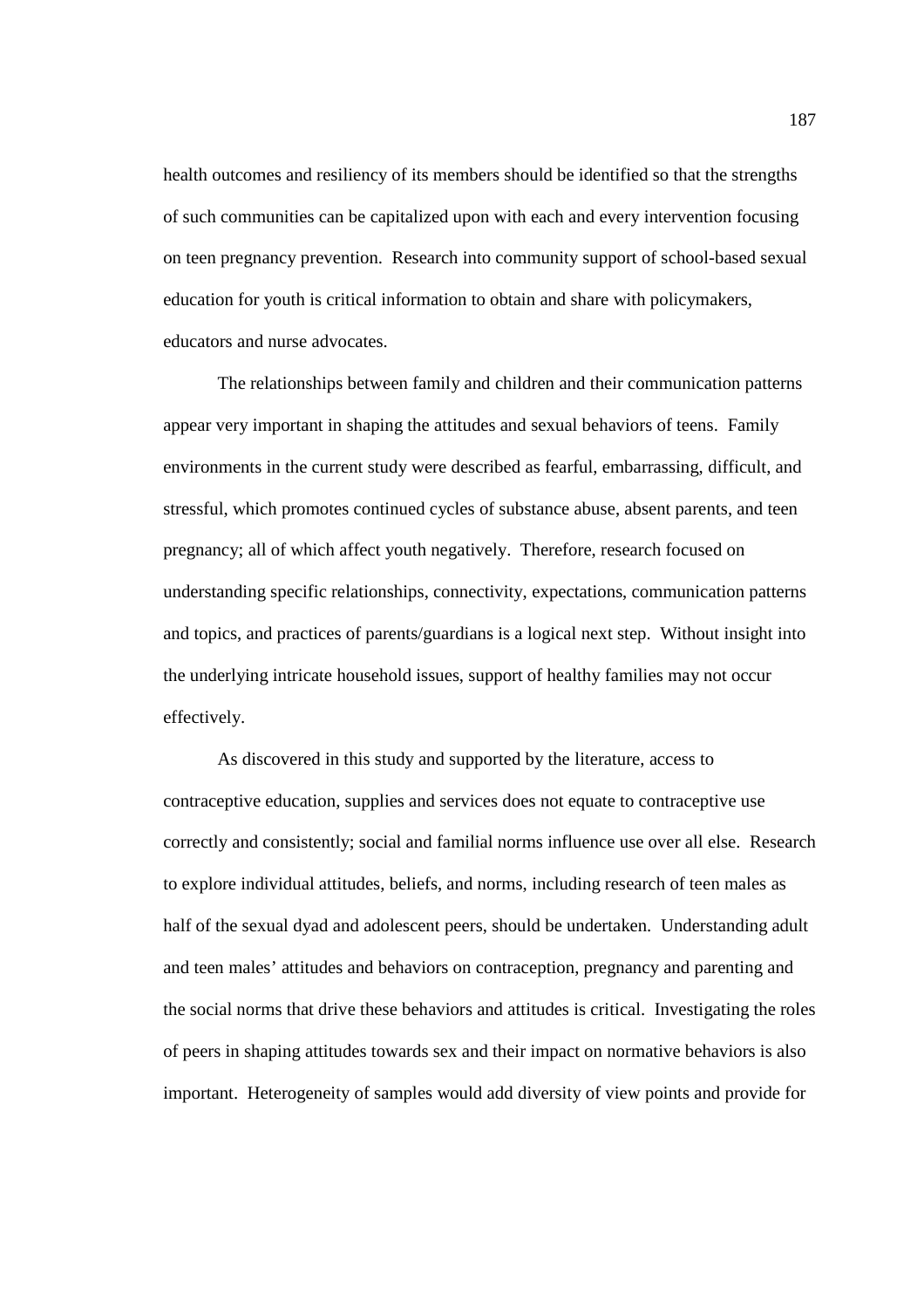maximal variation in the data while also allowing for opportunities to test theoretical assumptions.

Most important of all the recommendations is a call for all nurses to role model positive behaviors of effective communication and advocacy that is sensitive to the beliefs, values, health practices, and environments of all teens. Nurses are in a key position to not only provide culturally appropriate care, but also to educate, role model and advocate for public awareness and open debate regarding reproductive health issues in underserved youth, such as those identified in this study. Nurse researchers may effectively advocate for the health of Hispanic youth by promoting a rise in the priority level of research on Hispanic health issues on state and federal health agendas. Nurse researchers may also encourage collaborations within the Hispanic research community as well as between it and the larger group of nurse researchers that may serve to support research proposals, new research ideas, and dissemination of existing data to fill gaps in the knowledge base.

### Epilogue

This dissertation took three years to complete as data collection, and data analysis took longer than I initially expected. The amount of rich data collected was also a bit overwhelming as was the burden of feeling compelled to be thorough and complete in all areas of the study, but especially in presenting the data in a manner that would honor the stories of the participants, not overwhelm the reader, and still be clear and concise enough for the information to be useful and meaningful in improving the reproductive health of Hispanic teens.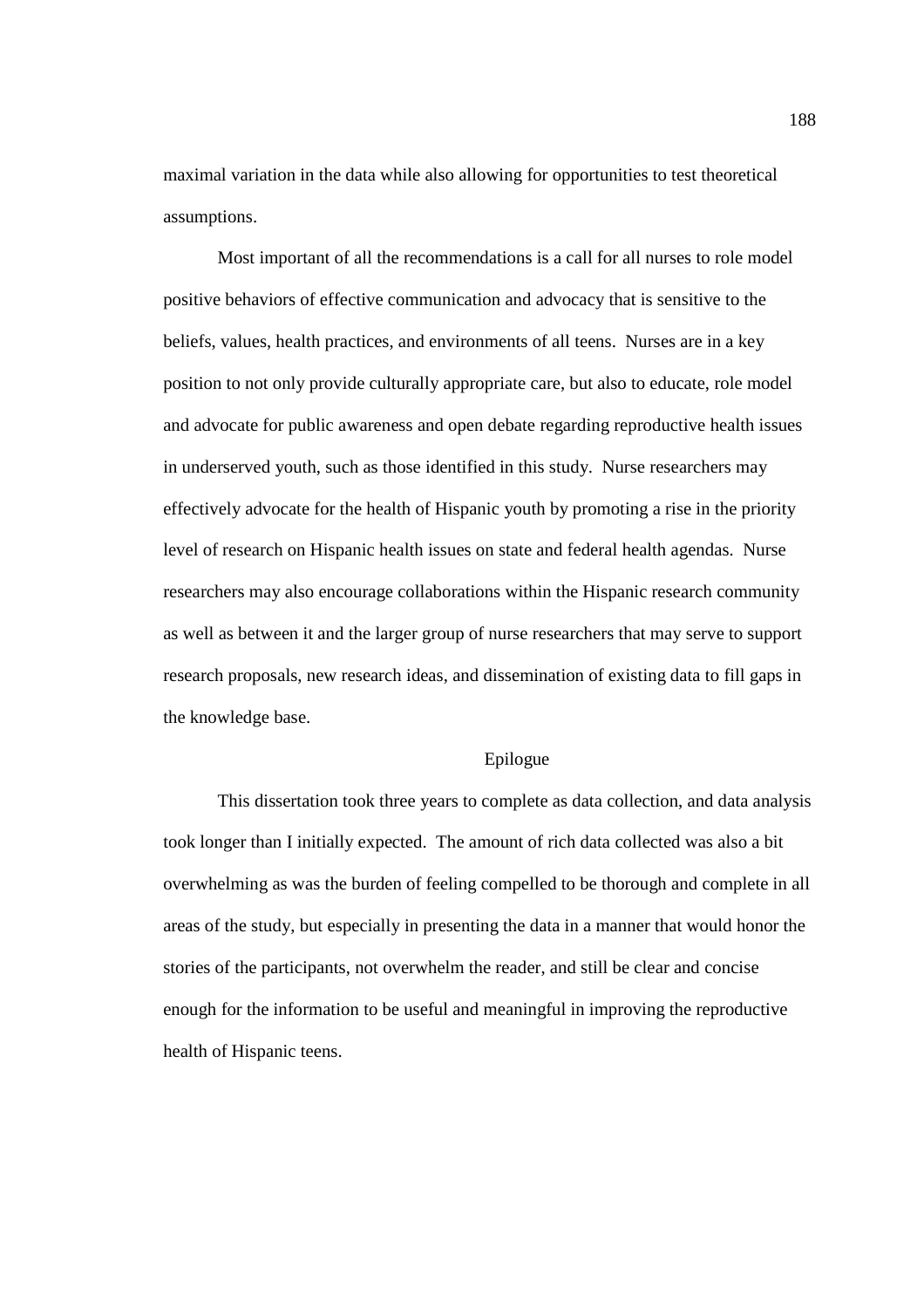When I embarked on this dissertation process and after having worked with the teen population in family planning clinic for over six years, I felt that I had a good sense of their attitudes and beliefs regarding sex, pregnancy and parenting. However, there were several areas in this study that struck me as new and very eye-opening. For instance, I was shocked and saddened to hear the extent of dysfunction in the primary participants' homes. Although I knew some teens lived with grandparents, the degree of lacking support, love, guidance and parenting was surprising to me. I also was astonished at the high degree of information that came from the participant's stories once I placed the participant in the role of expert and allowed them the time and freedom to express their stories as they wished, with minimal guidance/prompting from me. As a clinician, these were areas that I had not fully understood prior to this study and changed the way I approach and work with teens in my clinics. Although I always had a deep respect for the difficulties teens encounter daily, the understanding I gained from their stories helped me to develop different approaches in my clinical care by taking more time to understand each family situation as it relates to my patient and to their health. I also now spend more time advocating and searching for support services to meet each individual's unique needs. I have been rewarded by being invited to numerous high school and graduation celebrations for many youth who acknowledged me as an important adult in their life, as well as seeing a few bloom into caring, compassionate and kind teen parents whose children are supported and healthy.

In the middle of the research process, I left employment with public health and embarked on a new journey to establish a sole Nurse Practitioner family practice clinic staffed by myself. This was a big professional change, but one that has allowed me to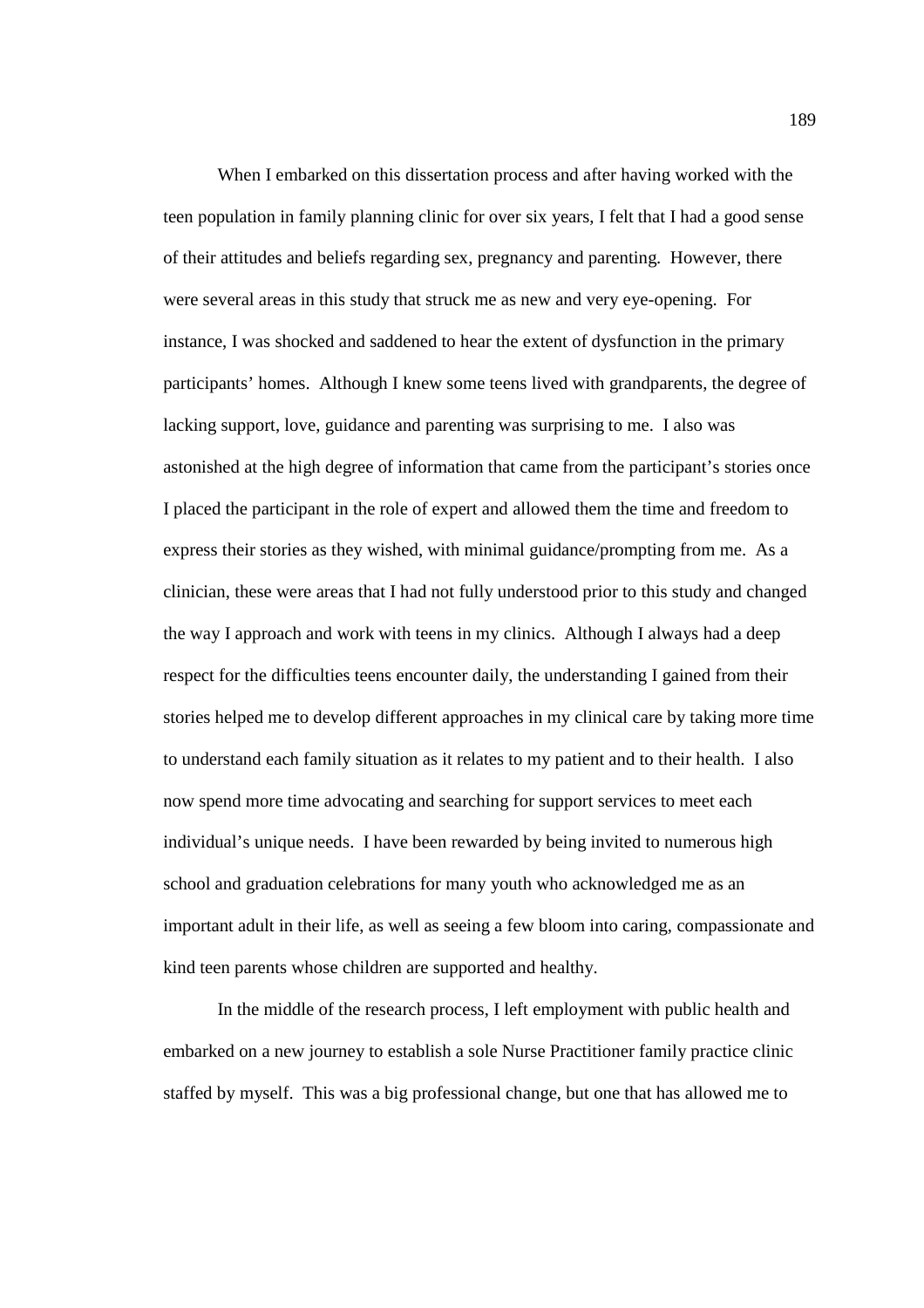continue my work with individual teens and now include their entire families in their healthcare. I have redefined my limits as a clinician and as a nurse to much higher levels and incorporate nurse research activities daily. I have the pleasure of assisting and encouraging each family to increased health on an individual basis and as a family unit. I also work with teens and their sexual partners towards goals of planned parenting and sexual/reproductive health for the dyad. I have increased my reach in working with teens and am able to offer wide access to education and clinical services in two clinic sites (a primary care family practice/urgent care clinic and a school based clinic with full services) and with teens who may not have visited the local public health office, but who will present to a primary care site which offers all inclusive services including reproductive health.

I also continue my efforts with community coalitions to increase awareness, debate and knowledge regarding reproductive health needs of Hispanic teens. I have been graced with invitations to present my studies, experiences as a doctoral student, and my research. These lectures and presentations have allowed me to grow as a presenter and researcher while also promoting the field of nursing and nurse research.

The dissertation process has given me the knowledge to think about everyday situations differently and more deeply. It has taught me perseverance, patience, and what passion for an issue truly is. Like the primary participants of the study, I also have uncovered a strength, which was always present, but which I was not aware of until experiencing this journey. I am deeply grateful to the teens that shared their lives and experiences with me and allowed me the opportunity to change, grow, and understand.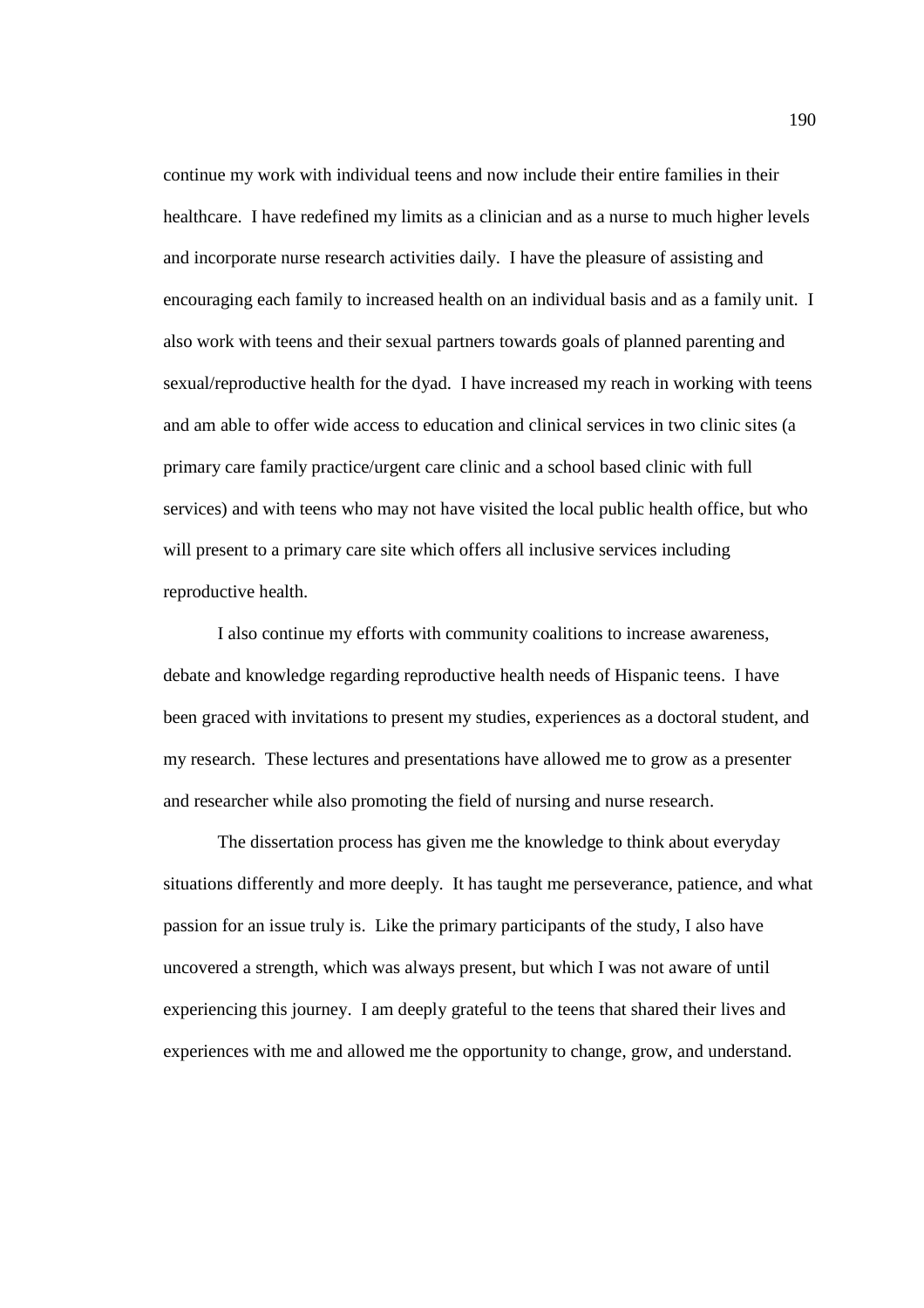## **Appendix A Informational Letter/Invitation to Colleagues to Participate in Participant Recruitment**

To:

Mary Ann Osuchowski-Sanchez PhDc, RN, CFNP 18 Gallegos Road Las Vegas, NM 87701

Dear Colleague:

In conjunction with the College of Nursing at the University of New Mexico, I am conducting a research study into the cultural attitudes and behaviors related to sex, pregnancy, and parenting of Hispanic teen females in northern New Mexico. I am asking for your assistance in identifying teen mothers who have experiences related to this subject matter and who might be interested in sharing their stories.

As you may know, over 900,000 teenagers become pregnant in the United States annually. A disproportionate number of these pregnancies are to Hispanic teens, a relatively unstudied population. It is my intent that by hearing personal stories, in the voices of those experiencing this phenomenon, that a more in depth understanding will be obtained related to the cultural influences on the reproductive attitudes and behaviors of Hispanic youth.

In your everyday work, you may come across young women who have experienced a pregnancy, are now mothers and who are open and willing to participate in interviews to share their stories. I am accepting Hispanic teens between the ages of 15-17 years who have experienced their first pregnancy and motherhood in the past 12 months. The participants must speak, read, and write English and reside in northern New Mexico (Mora and San Miguel counties).

I deeply appreciate your attention to this request and assistance in identifying potential participants for this study. Once you have identified someone you feel might fit the aforementioned criteria, please mention the study to them and provide them a copy of the enclosed informational letter (Appendix B). If they are interested in hearing more about this study, have any questions related to the study, or are interested in enrolling as a study participant, they should call the number provided on the informational letter and I would be pleased to speak with them.

Thank you, in advance, for your support of this research. I look forward to hearing from you.

Sincerely,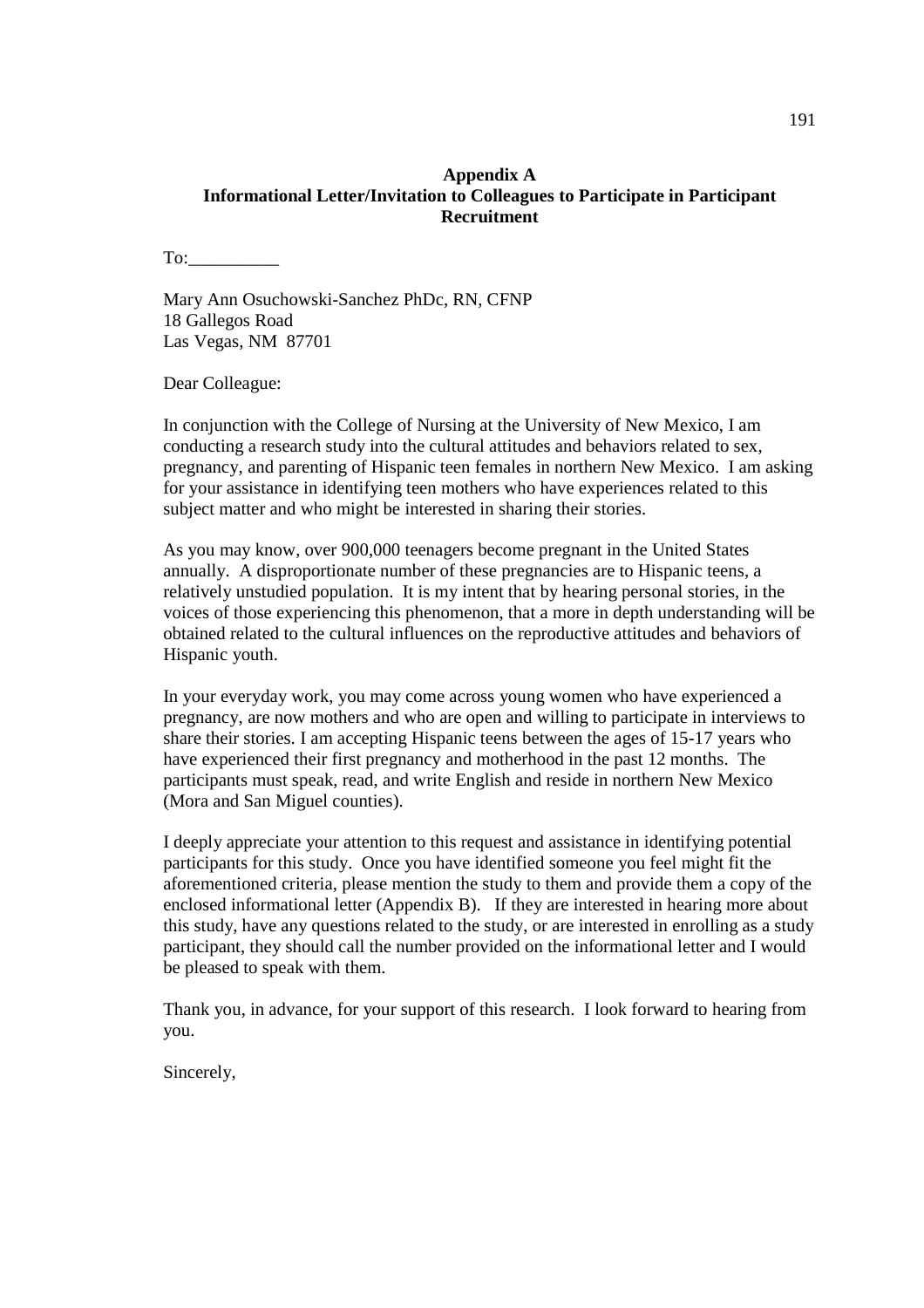Mary Ann Osuchowski-Sanchez MSN, CFNP. RN Doctoral Candidate 18 Gallegos Road Las Vegas, NM 87701 (505) 425-9368 ext..123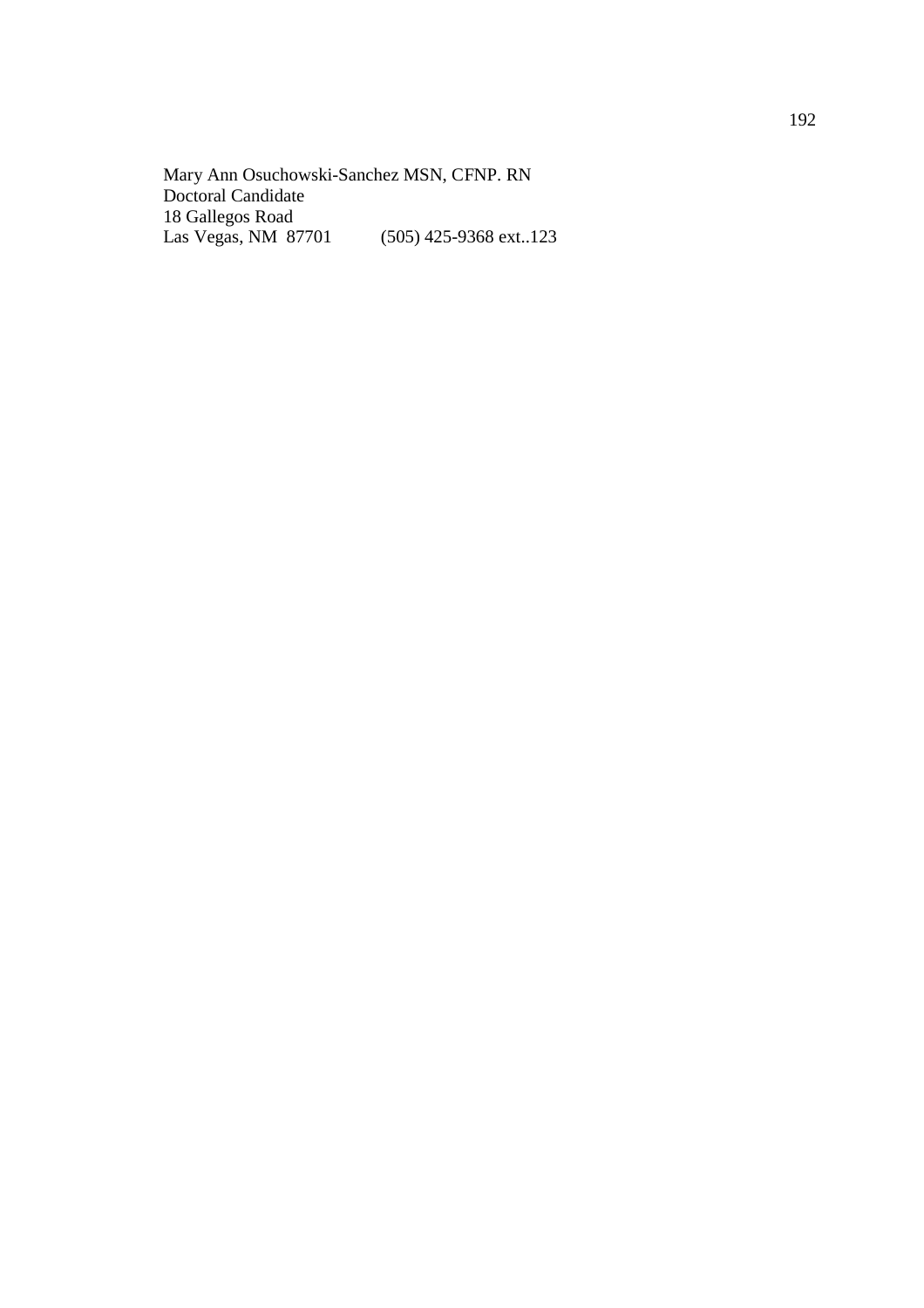# **Appendix B Informational Letter with Invitation to Contact Investigator Are you interested in sharing your experiences about pregnancy and mothering with others?**

# **Would you like others to better understand what it is like to be pregnant and a mother?**

Dr. Beth Tigges and Mary Ann Osuchowski-Sanchez, from the College of Nursing at the University of New Mexico, are conducting a research study to understand the cultural beliefs of Hispanic females regarding sex, pregnancy, and motherhood. You are being invited to learn more about this study and possibly participate because you may have important insight into teen pregnancy and its issues!

Both your and your parent's permission is needed in order to participate in the study. If you volunteer and your parents agree to your participation in this study, the following things will happen. You will be scheduled for two interviews that include questions about your thought and beliefs about pregnancy and contraception. The interviews should take about 1-2 hours to complete. No names or identifying information is on the interview. The interview includes questions such as, "Tell me about an experience in your life that either made you think you definitely wanted to become pregnant or definitely did not." You can refuse to answer any of the questions at any time. There are no known risks in this study, but some individuals may experience discomfort when answering questions. All data will be kept until the study is complete in a locked file in Ms. Osuchowski-Sanchez' office.

Participation in the study is voluntary. This study provides a chance for increasing our understanding of cultural beliefs about reproduction and sharing your experiences with others. You have the right to choose not to participate or to withdraw participation at any time.

If you are interested in participating, or would simply like to find out more, please call Ms. Osuchowski-Sanchez at (505) 425-9368 during the weekday hours of 8:00 am to 5:00 pm.

Thank you in advance for your help with this project.

Sincerely,

Mary Ann Osuchowski-Sanchez MSN, CFNP, RN Doctoral Candidate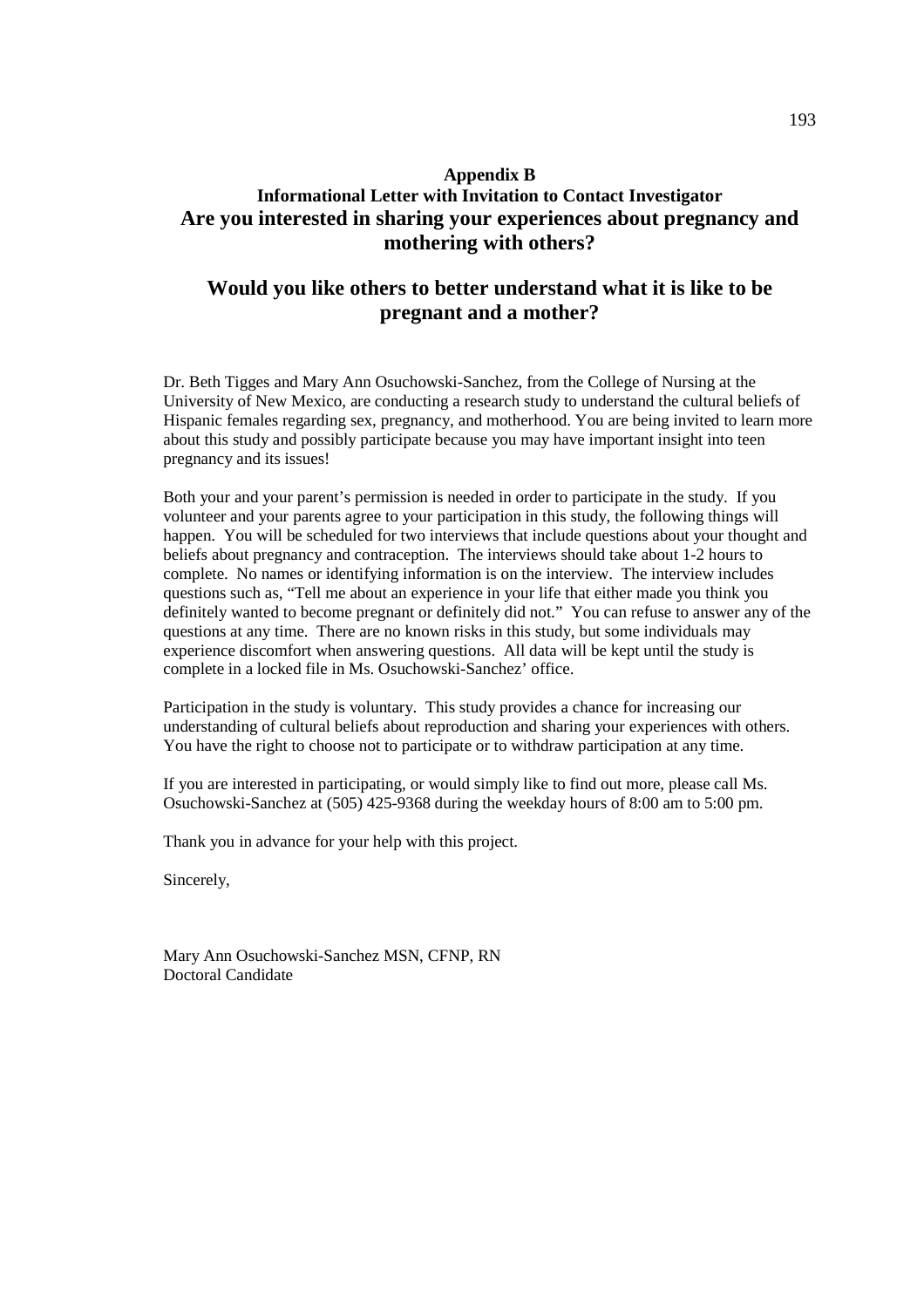## **Appendix C University of New Mexico Health Sciences Center Parental Consent and Participant Assent to Participate in Student Research**

### **STUDY TITLE**

# **Cultural Attitudes and Teen Pregnancy among Long-Term Hispanics in Northern New Mexico**

Dr. Beth Tigges and Mary Ann Osuchowski-Sanchez, from the College of Nursing, are conducting a research study. The purpose of the study is to understand the cultural beliefs of Hispanic females regarding sex and pregnancy. Your child is being asked to participate in this study because she may have important insight into teen pregnancy and its issues.

Both you and your child's permission are needed in order to participate in the study. If you agree and your child volunteers to participate in this study, the following things will happen. Your child will be scheduled for two interviews that include questions about your child's thought and beliefs about pregnancy and contraception. The interviews should take about 1-2 hours to complete. No names or identifying information is on the interview. The interview includes questions such as, "Tell me about an experience in your life that either made you think you definitely wanted to become pregnant or definitely did not." Your child can refuse to answer any of the questions at any time. There are no known risks in this study, but some individuals may experience discomfort when answering questions. All data will be kept until the study is complete in a locked file in Ms. Osuchowski-Sanchez' office.

Participation in the study is voluntary. This study provides a chance for increasing our understanding of cultural beliefs about reproduction. You have the right to choose not to participate or to withdraw participation at any time.

If you are interested in participating, or would simply like to find out more, please sign below, provide a phone number so that a researcher can contact you, and return the bottom portion of this letter in the enclosed self-addressed, stamped envelope. If you prefer, you may also call Ms. Osuchowski-Sanchez at (505) 425-9368 during the weekday hours of 8:00 am to 5:00 pm. If you are not interested, please sign and check the appropriate line below so we will know that you have been contacted and are not interested in participating.

If you have questions regarding your legal rights as a research subject, you may call the UNMHSC Human Research Review Committee at (505) 272-1129.

Thank you in advance for your help with this project.

Sincerely,

Associate Professor **Doctoral Candidate** 

Beth Tigges Ph.D., PNP, RN Mary Ann Osuchowski-Sanchez MSN, FNP, RN

 $\Box$  I am interested in finding out more about participation. Phone number for contact:  $\Box$ 

**\_\_\_\_\_\_\_\_\_\_\_\_\_\_\_\_\_\_\_\_\_\_\_\_\_\_\_\_\_\_\_\_\_\_\_\_\_\_\_\_\_\_\_\_\_\_\_\_\_\_\_\_\_\_\_\_\_\_\_\_\_\_\_\_\_\_\_\_\_\_\_\_\_\_\_\_\_**

 $\Box$  I agree to allow my child to participate in this research study.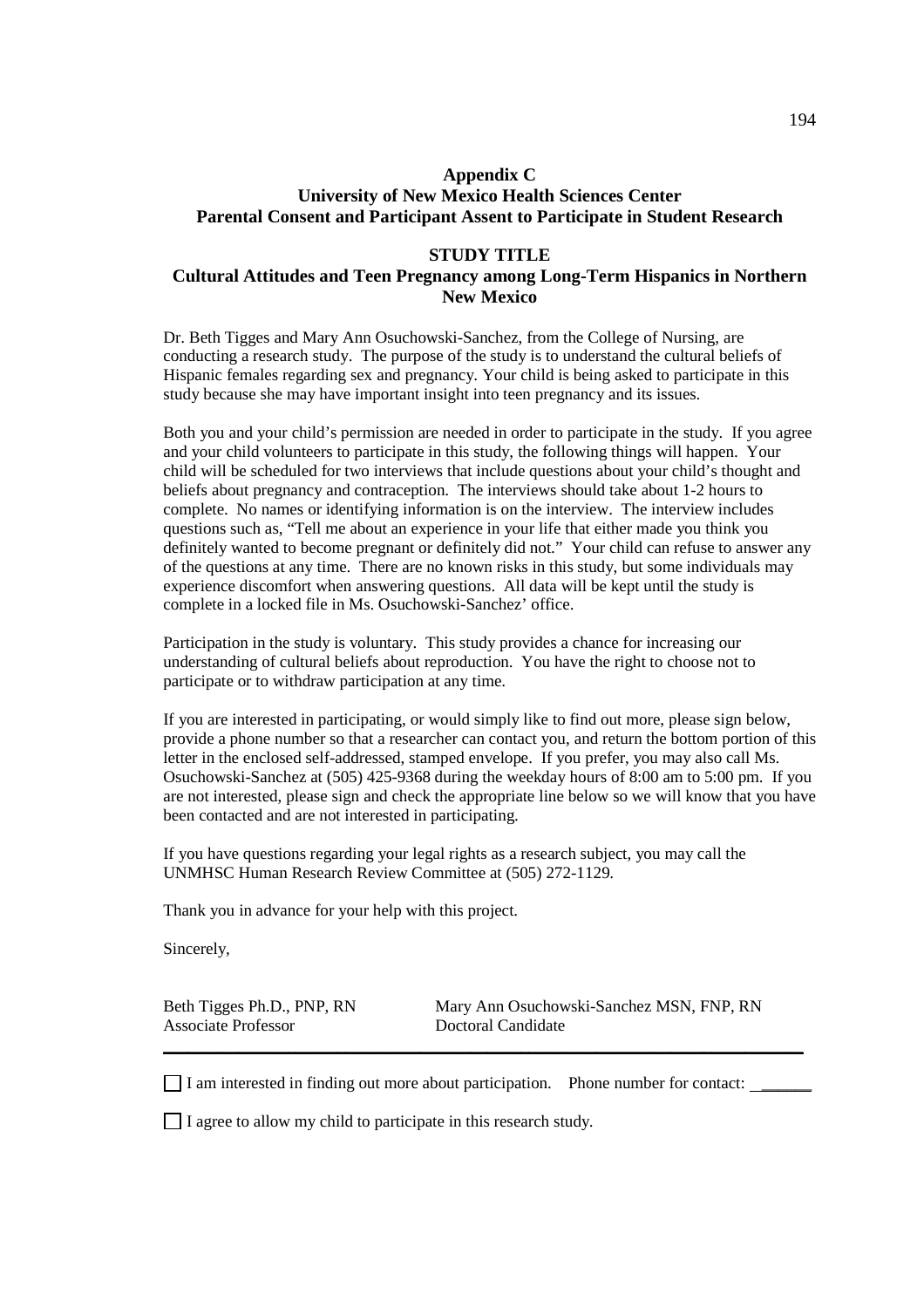$\hfill\Box$  I am not interested in allowing my child to participate at this time.

| Parent name        | Parent Signature  | Date |
|--------------------|-------------------|------|
| Minor Child's name | Minor's Signature | Date |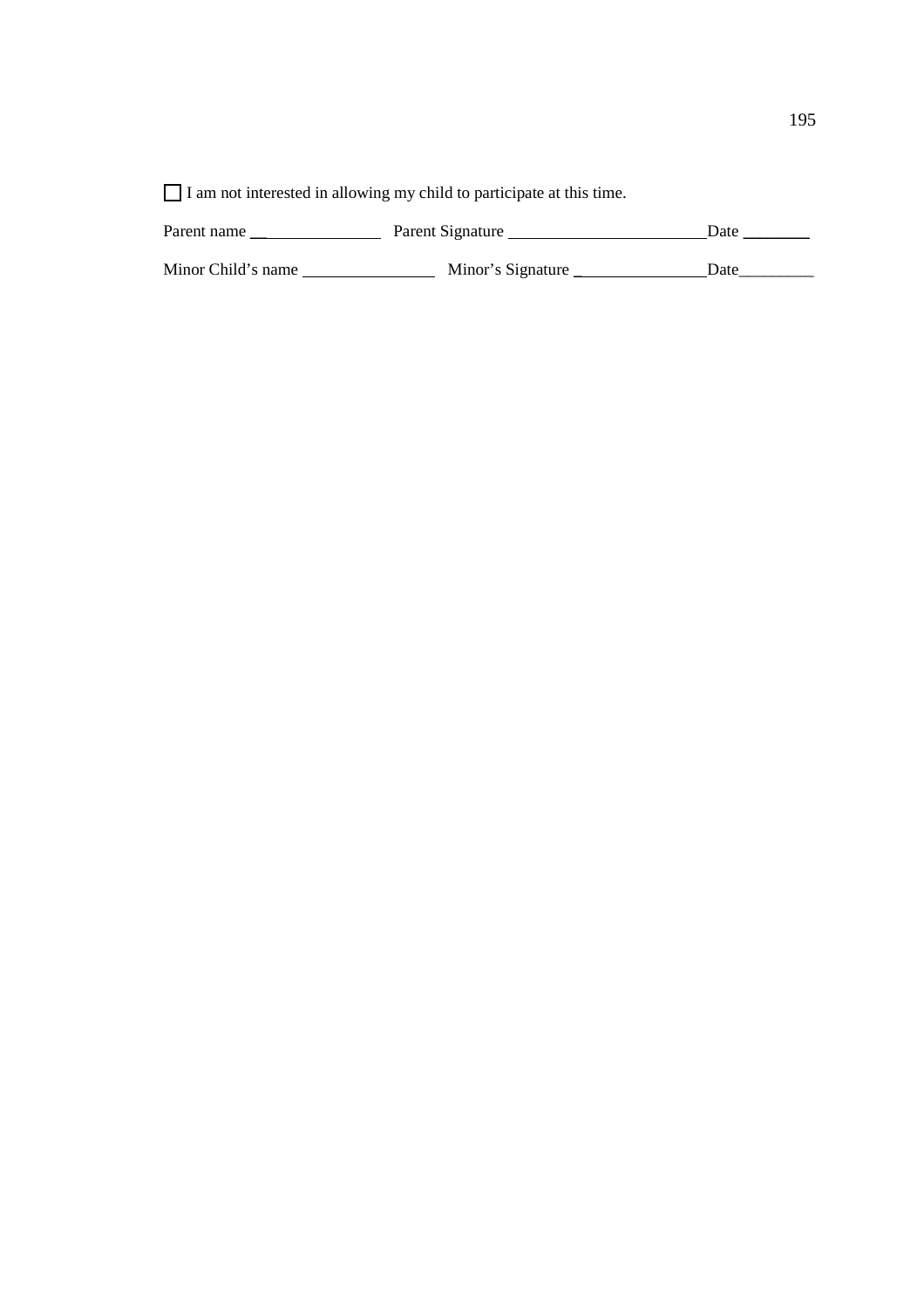## **Appendix D**

University of New Mexico Health Sciences Center

## Informed Consent Cover Letter (Secondary Participants)

## **STUDY TITLE**

# **Cultural Attitudes and Teen Pregnancy among Long-Term Hispanics in Northern New Mexico**

Dr. Beth Tigges and Mary Ann Osuchowski-Sanchez, from the College of Nursing, are conducting a research study. The purpose of the study is to increase the understanding about cultural beliefs of Hispanic females regarding sex and pregnancy. You are being asked to participate in this study because you may have important information and insight that will improve our current level of understanding about reproduction in Hispanics.

Your participation will involve answering questions and providing information during an interview. The interview should take about 1-2 hours to complete. Your involvement in the study is voluntary, and you may choose not to participate. There are no names or identifying information associated with this study, as you will be asked to choose an alias for use during the interview. The interview includes questions such as "How do you feel pregnancy affects Hispanic teens?" You can refuse to answer any of the questions at any time. There are no known risks in this study, but some individuals may experience discomfort when answering questions. All data will be kept until the study is complete in a locked file in Ms. Osuchowski-Sanchez' office.

The findings from this project will provide information on understanding of cultural beliefs about sex and pregnancy. If published, results will be presented in summary form only.

If you have any questions about this research project, please feel free to call Ms. Osuchowski-Sanchez at (505) 425-9368. If you have questions regarding your legal rights as a research subject, you may call the UNMHSC Office of Human Research Protections at (505) 272-1129.

By returning this consent form in the envelope provided, you will be agreeing to participate in the above described research study.

Thank you for your consideration.

Sincerely,

| Beth Tigges Ph.D., PNP, RN | Mary Ann Osuchowski-Sanchez MSN, FNP, RN |
|----------------------------|------------------------------------------|
| <b>Associate Professor</b> | Doctoral Candidate                       |

I, \_\_\_\_\_\_\_\_\_\_\_\_\_\_\_\_\_\_\_\_\_\_\_\_\_\_\_\_\_\_\_\_\_\_\_\_\_\_\_\_\_\_\_\_\_\_ (print your name here) agree to participate in the above mentioned research study of my own free will. I acknowledge that my participation is voluntary and non-coerced.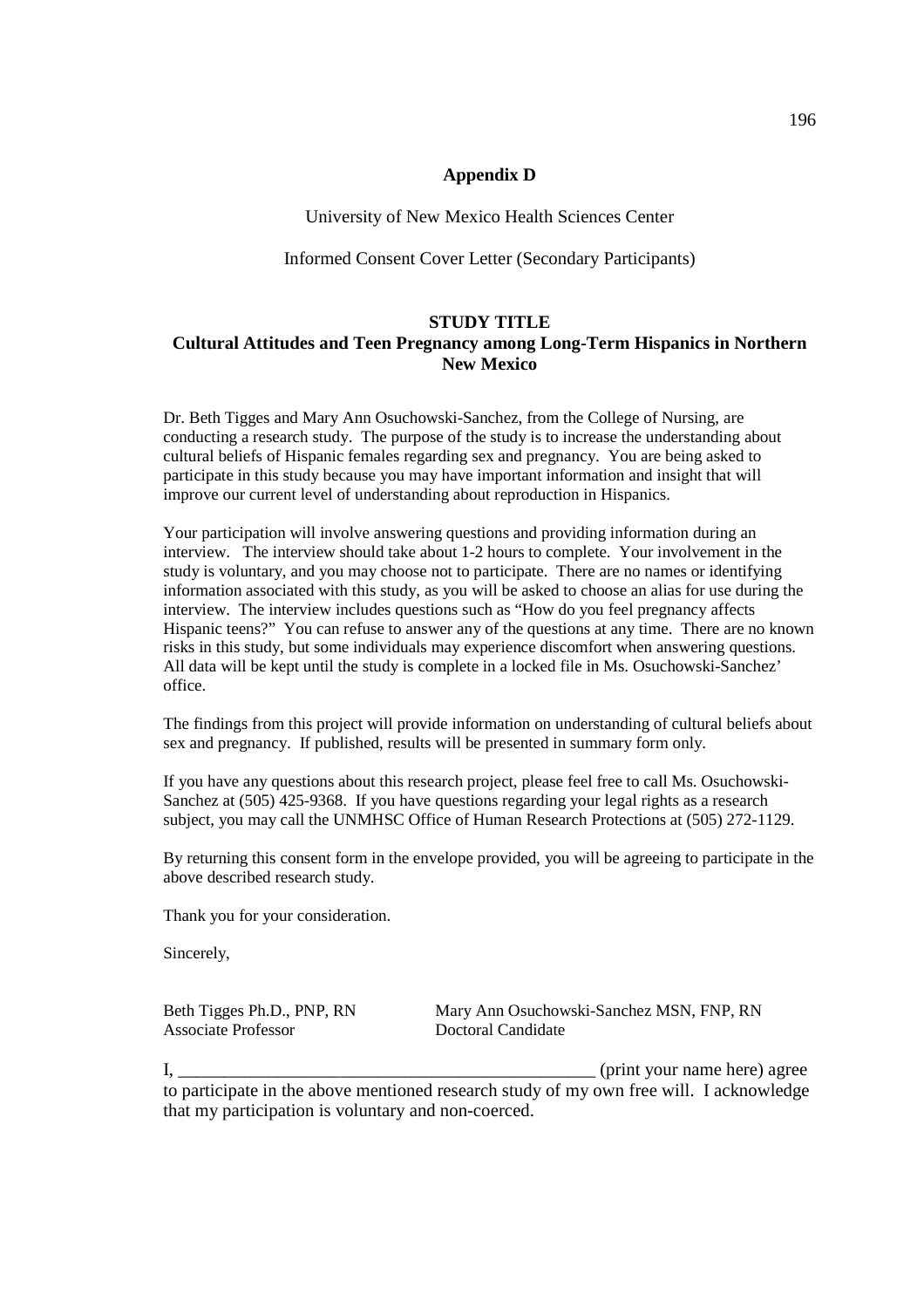Signature\_\_\_\_\_\_\_\_\_\_\_\_\_\_\_\_\_\_\_\_\_\_\_\_\_\_\_\_ Date\_\_\_\_\_\_\_\_\_\_\_\_\_\_\_\_\_\_\_\_\_

HRRC#\_08-029\_\_\_\_\_\_\_\_\_\_\_\_\_\_\_\_\_\_\_\_\_ Version Date\_02/13/08\_\_\_\_\_\_\_\_\_\_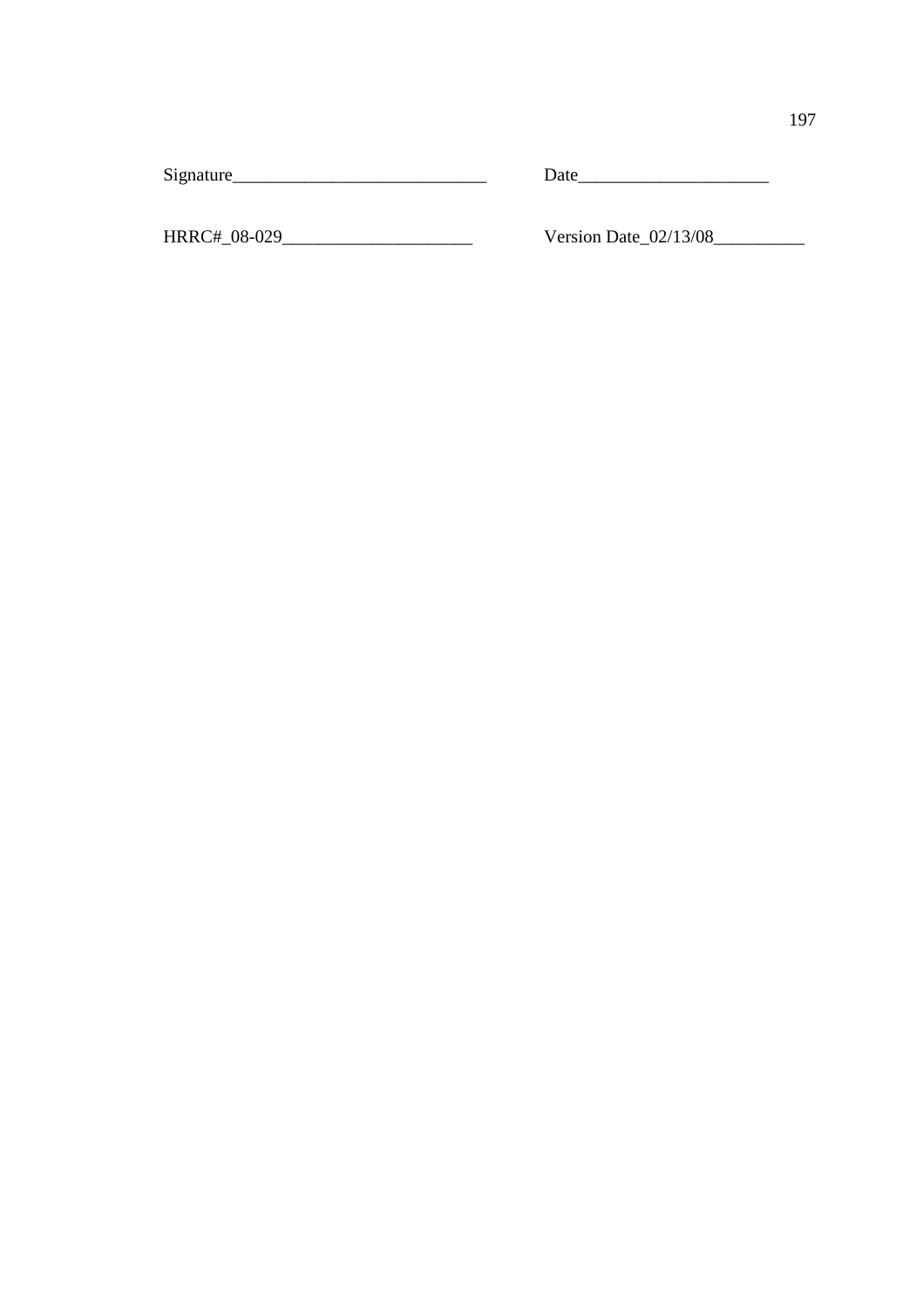## Appendix E Interview Guide Primary Participant

Demographic Questions:

- A. How old are you?
- B. Who do you live with? Who was in the home you were raised in?
- C. How many children have you had and what are their ages?
- D. Are you currently in a relationship with anyone (dating, married, single, etc…)?
- E. Do you have a job? If so, do you work full-time, part-time, etc…?
- F. What is the annual income for the household you live in (\$0-20K, \$21k-30K, \$31k and above) OR do you qualify for resources for pregnant women and children, such as Medicaid or welfare?
- G. How many years of school have you completed?

Interview Questions:

- 1. I have known girls who were pregnant, but I understand that pregnancy may be different for each person… different experiences, like what friends or family told them about pregnancy or how they felt about telling others they were pregnant, and how those feelings have changed over time. I am very interested in hearing about your experiences with pregnancy. Please tell me what being pregnant was like for you.
- 2. Describe, for me, what learning you were pregnant was like. (Probes, if necessary: Were you surprised to find out that you were pregnant? Who told you that you were pregnant? Who was with you when you found out? What did you do after learning you were pregnant?)
- 3. Who do you consider to be important people/adults in your life?
- 4. How did your parents/family learn about your pregnancy?
- 5. Please tell me how your parents and family reacted when they were told that you were pregnant. (Probes, if necessary: Who told them? What did they say? How did they act towards you?)
- 6. Tell me about an experience you have had in dealing with important adults in your life, in regards to your pregnancy. (Probes, if necessary: Who was the adult? How did he/she respond to your pregnancy? How did these responses make you feel?)
- 7. Tell me about an experience you have had in dealing with kids your own age, about your pregnancy. (Probes, if necessary: How did they respond to your pregnancy? How did these responses make you feel? How have your friendships changed since you got pregnant? Do you still hang out with the same friends? Or do the same things with your friends?)
- 8. Please think back to a time before you were pregnant and tell me about an experience in your life that either made you think you definitely wanted to become pregnant or definitely did not.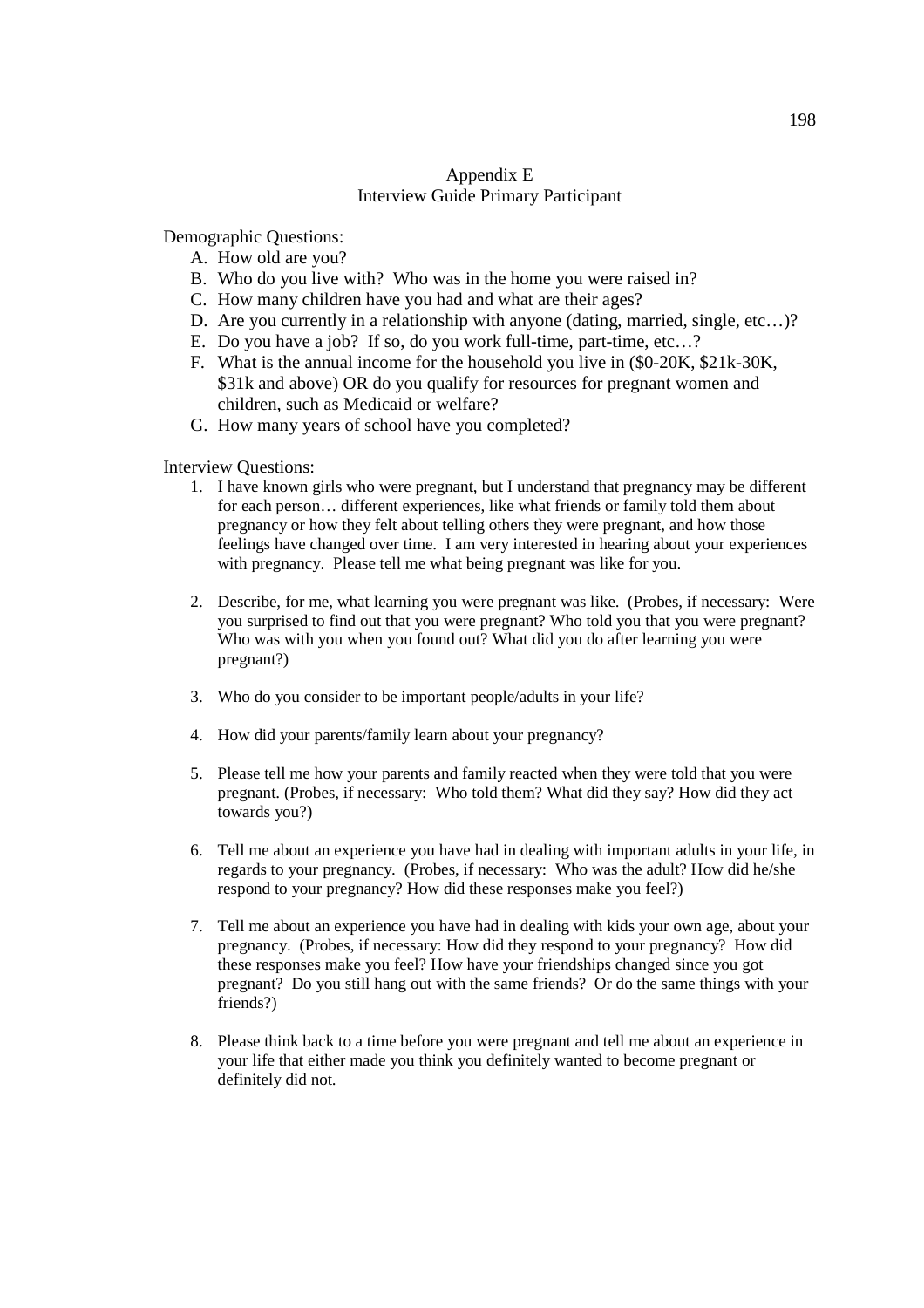- 9. Please tell me a story about your best moment in your pregnancy. Please tell me a story about your worst moment in your pregnancy.
- 10. Now we will move into some questions about being a mother. Please tell me about your experiences of being a mother.
- 11. What have been the good and bad of motherhood?
- 12. Tell me a story about how being a mother has changed relationships with your parents, teachers, family, and friends…If it has.
- 13. Please tell me about your best moment of being a mother. Please tell me about your worst moment of being a mother.
- 14. Please allow me to summarize our conversation so that I may be sure that I have everything straight. Do I have these things correct or are there some things that I need to fix? Please explain. Is there anything that I have left out, things I should have asked, or anything that you would like to add?

Questions for second interviews with primary participants:

Begin second interview with member check of: Before we get into the questions for today, I would like to review what I think I am hearing from people I have interviewed so far (give examples of emerging ideas). Would you agree or disagree with what I have heard, so far? Would you say that any of this is true for you or people you know?

- 1. Today I would like to hear about experiences you have had in learning about sex and contraception (condoms, the pill, Depo-Provera, etc…). Please tell me a story about any experiences you may have had in talking about sex and contraception with your family, adults in your life, your sexual partner, or friends. (Probes, if necessary: What did people tell you about sex and protecting yourself? How did your friends feel about sex and contraception?, How did your partner feel about sex and contraception?)
- 2. Tell me about an experience you have had when you made a decision about sex and contraception. (Probes, if necessary: How do you and your partner feel about contraception [now and before pregnancy]? Was contraception your idea, his idea, or both of yours?, Do you believe you used contraception all the time, sometimes, occasionally, never? Why? How do you think other teens view sex and contraception? Where do teens in your community get contraception and how difficult is it?)
- 3. Please tell me a story about a time when your heard your parents and family talking about sex and/or contraception. (Probes, if necessary: Who was there? What did they say? What were their emotions [angry, happy, sad, upset, etc...]? How did this make you feel?)
- 4. Before you became pregnant, if you would have known what you know now about pregnancy and motherhood, what would you do differently? What would you tell a friend, who is faced with the same situation?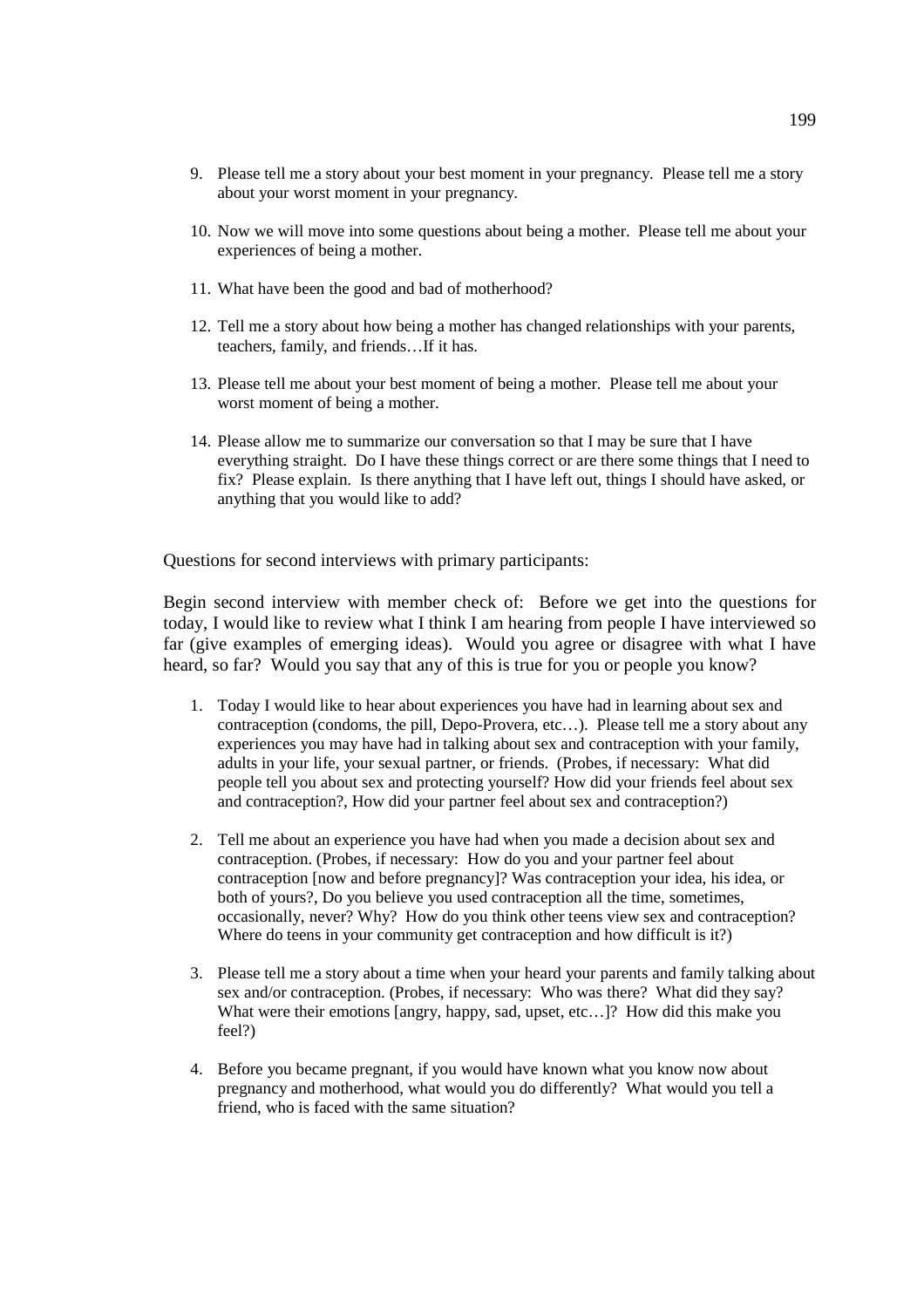- 5. Please tell me a story about how being a mother has changed how you see or feel about yourself, if it has.
- 6. Tell me about how having a child has affected your educational and career goals, if it has.
- 7. Please describe for me, the life you see for yourself in five years…10 years….15 years?

Examples of potential questions for second interviews with primary participants, which expound on initial interviews (Please note these questions are based solely on themes that could conceivably arise during the initial interviews):

- 1. Participants in this study have said that when a girl is pregnant, it may be difficult for her to talk to her parents, friends, or others in the community about the pregnancy. Please tell me a story about a time when it was either very difficult or very easy for you to talk to someone about your pregnancy.
- 2. Some girls worry that their parents or families will kick them out of the house if they get pregnant or be embarrassed if their neighbors know about a pregnancy. Have you ever had an experience where you worried or were scared that your family would not be there for you or help you? If so, please tell me what happened.
- 3. Now that you are a mother, is there anything different that you would do or tell your own child than what your parents/family did for you? If so, what would you do or tell them differently?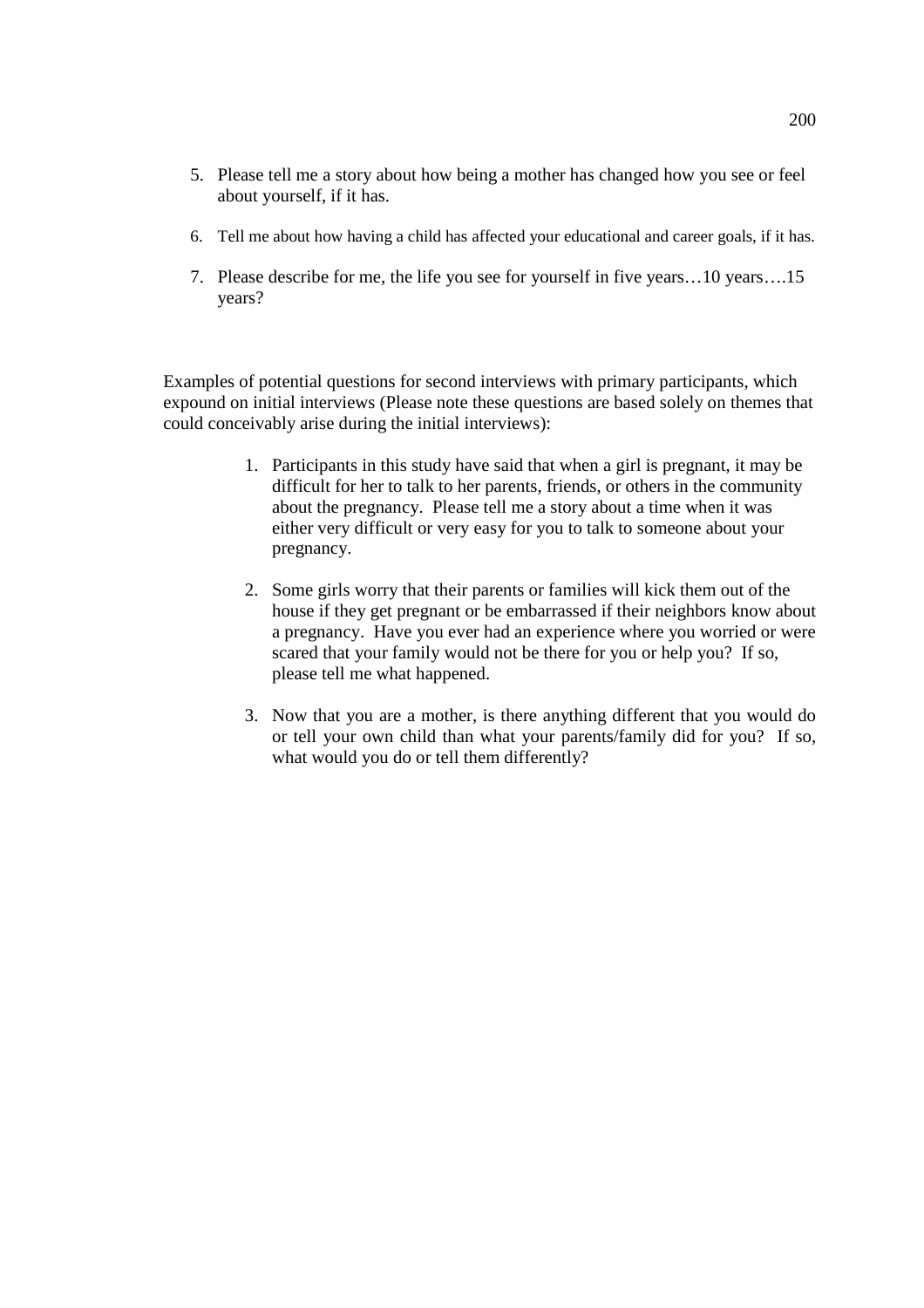## Appendix F Interview Guide Secondary Participant

Demographic Questions:

- A. What is your age?
- B. Who do you live with?
- C. How many children do you have and what are their ages?
- D. What is your marital/relationship status (married, single, living with partner but not married, widowed, divorced, etc…)?
- E. Are you employed? If so, do you work full-time, part-time, etc..?
- F. What is your family's annual income (\$0-20K, \$21k-30K, \$31k and above)?
- G. How many years of school have you completed?

## Interview Questions:

- 1. I have known many pregnant teens, and I do understand that pregnancy may be different for each person. The people in these teen's lives, the community where she lives, and the school she attends, all shape her life. I am interested in hearing about your experiences with teens that are mothers. Please tell me about any experience you have had with Hispanic teen mothers.
- 2. How do you feel pregnancy affects Hispanic teens?
- 3. What do you see as the costs and benefits of pregnancy and mothering for Hispanic teens?
- 4. How do the important people in teens' lives (family, friends, teachers...) affect their decisions regarding pregnancy and motherhood?
- 5. Tell me a story about how the important people in a teen's life interact with her during the time she is pregnant and a mother.
- 6. How would you advise an adolescent Hispanic regarding pregnancy and contraception?
- 7. What do you predict the future to be for Hispanic teen mothers? Five, 10, and 15 years after childbirth? Why?
- 8. If finances and politics were not issues, what would you do to influence Hispanic teen pregnancy and mothering?
- 9. Tell me how you think teen pregnancy to Hispanics is similar or different that teen pregnancy to teens of other ethnicities.
- 10. Please allow me to summarize our conversation so that I may be sure I have not missed anything. Do I have this straight or am I incorrect about some things?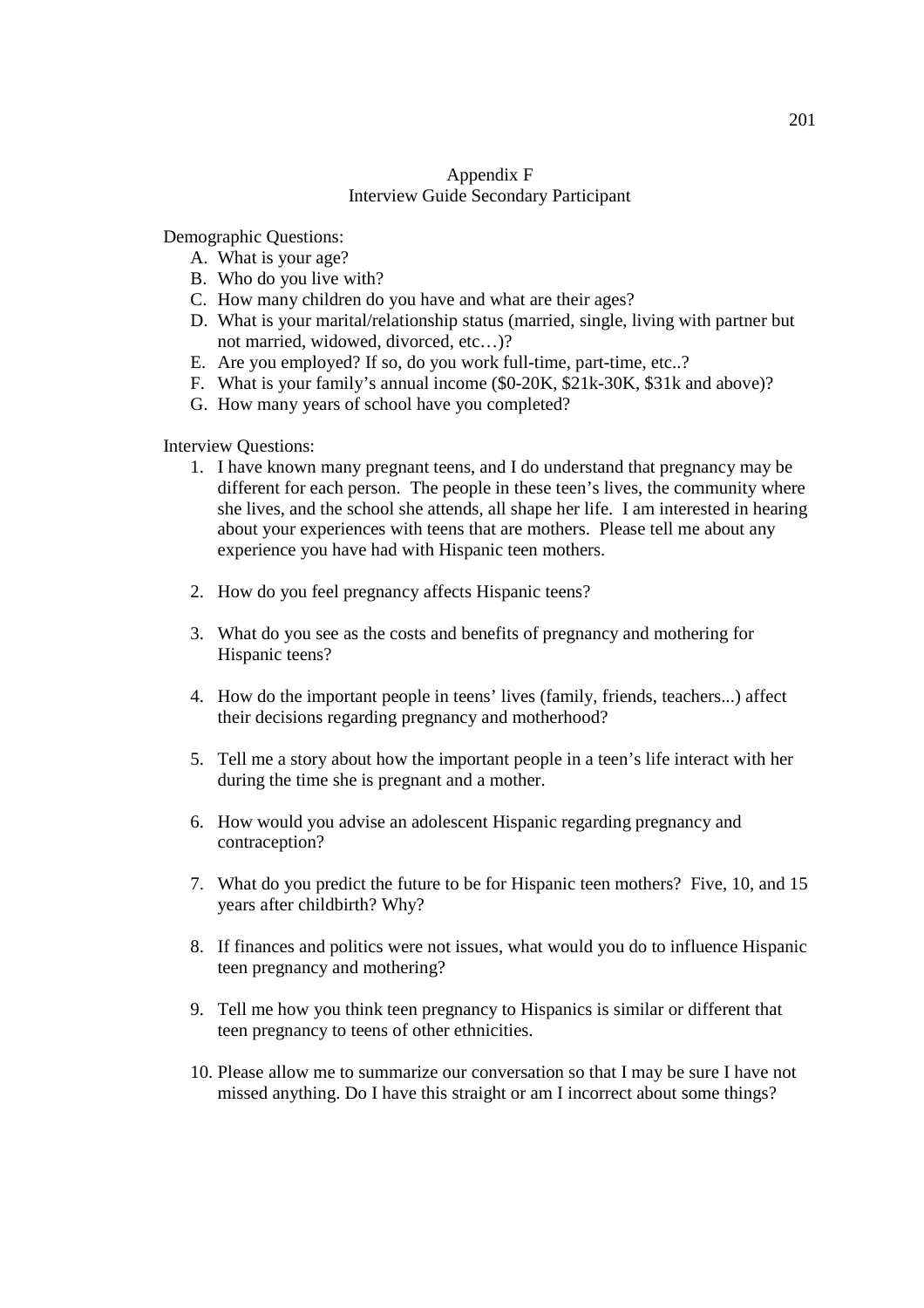Please explain. Is there anything that I have missed, anything I have left out, or anything else you would like to add?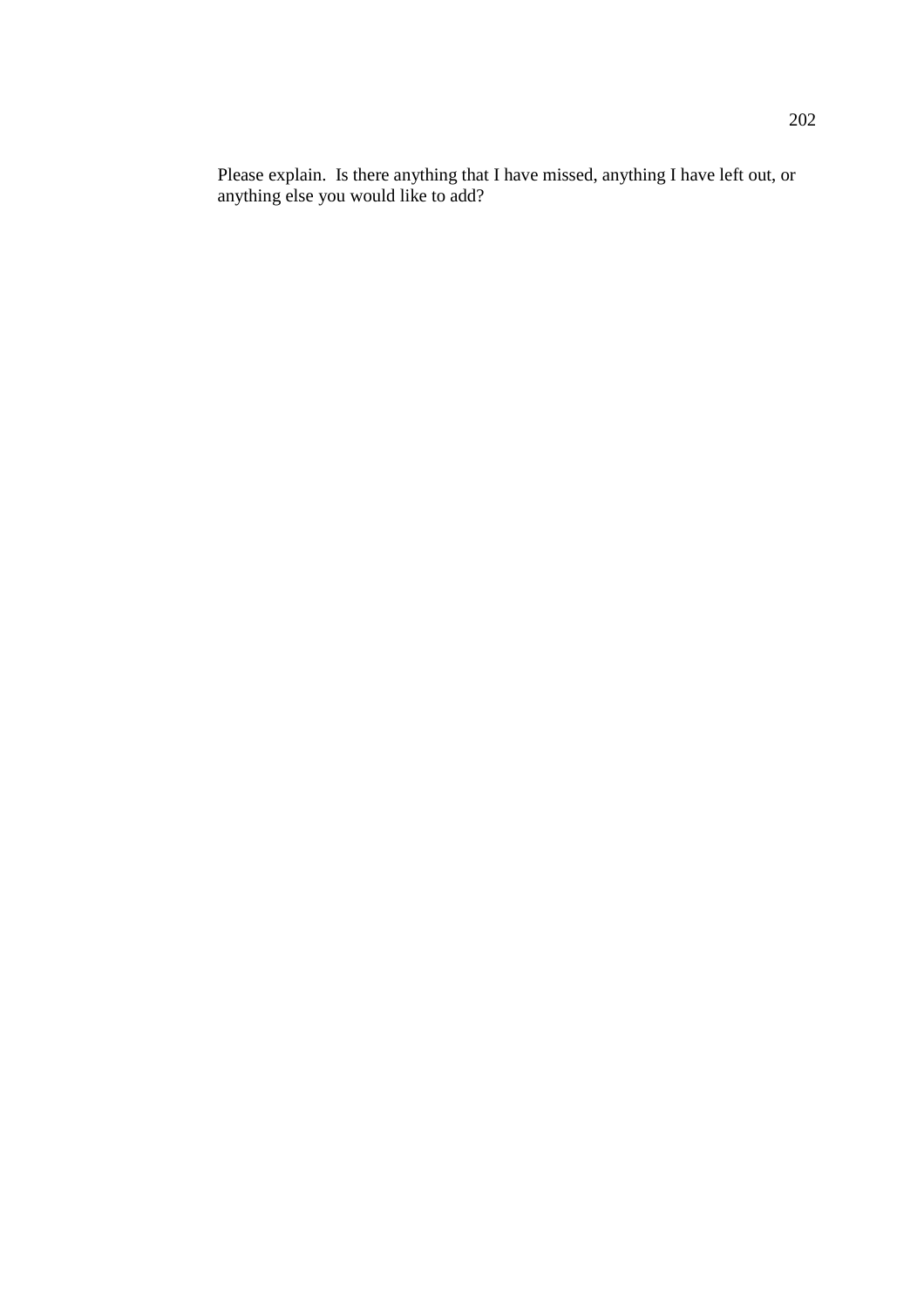Appendix G Research Timeline (beginning November 2007 and ending December 2010)

|              | 11/07 | $1/08$ | 4/08 | 7/08 | 10/08 | 1/09 | 4/09 | 7/09        | 10/09 | 1/10 | 4/10 | 7/10        | 10/10 | 12/10       |
|--------------|-------|--------|------|------|-------|------|------|-------------|-------|------|------|-------------|-------|-------------|
| Dissertation | X     |        |      |      |       |      |      |             |       |      |      |             |       |             |
| $Ch 1-3$     |       |        |      |      |       |      |      |             |       |      |      |             |       |             |
| Committee    |       | X      |      |      |       |      |      |             |       |      |      |             |       |             |
| And IRB      |       |        |      |      |       |      |      |             |       |      |      |             |       |             |
| Approval     |       |        |      |      |       |      |      |             |       |      |      |             |       |             |
| Participant  |       |        | X    | X    | X     | X    | X    |             |       |      |      |             |       |             |
| Recruitment  |       |        |      |      |       |      |      |             |       |      |      |             |       |             |
| Interviews   |       |        | X    | X    | X     | X    | X    | $\mathbf X$ |       |      |      |             |       |             |
| Participant  |       |        | X    | X    | X     | X    | X    | X           |       |      |      |             |       |             |
| Observation  |       |        |      |      |       |      |      |             |       |      |      |             |       |             |
| Initiate     |       |        | X    | X    | X     | X    | X    | X           |       |      |      |             |       |             |
| Analysis     |       |        |      |      |       |      |      |             |       |      |      |             |       |             |
| Complete     |       |        |      |      |       |      |      | X           | X     | X    | X    | $\mathbf X$ |       |             |
| Analysis     |       |        |      |      |       |      |      |             |       |      |      |             |       |             |
| Findings     |       |        |      |      |       |      |      |             |       |      | X    | X           | X     |             |
| Preparation  |       |        |      |      |       |      |      |             |       |      |      |             |       |             |
| Dissertation |       |        |      |      |       |      |      |             |       |      |      |             | X     | $\mathbf X$ |
| Finalization |       |        |      |      |       |      |      |             |       |      |      |             |       |             |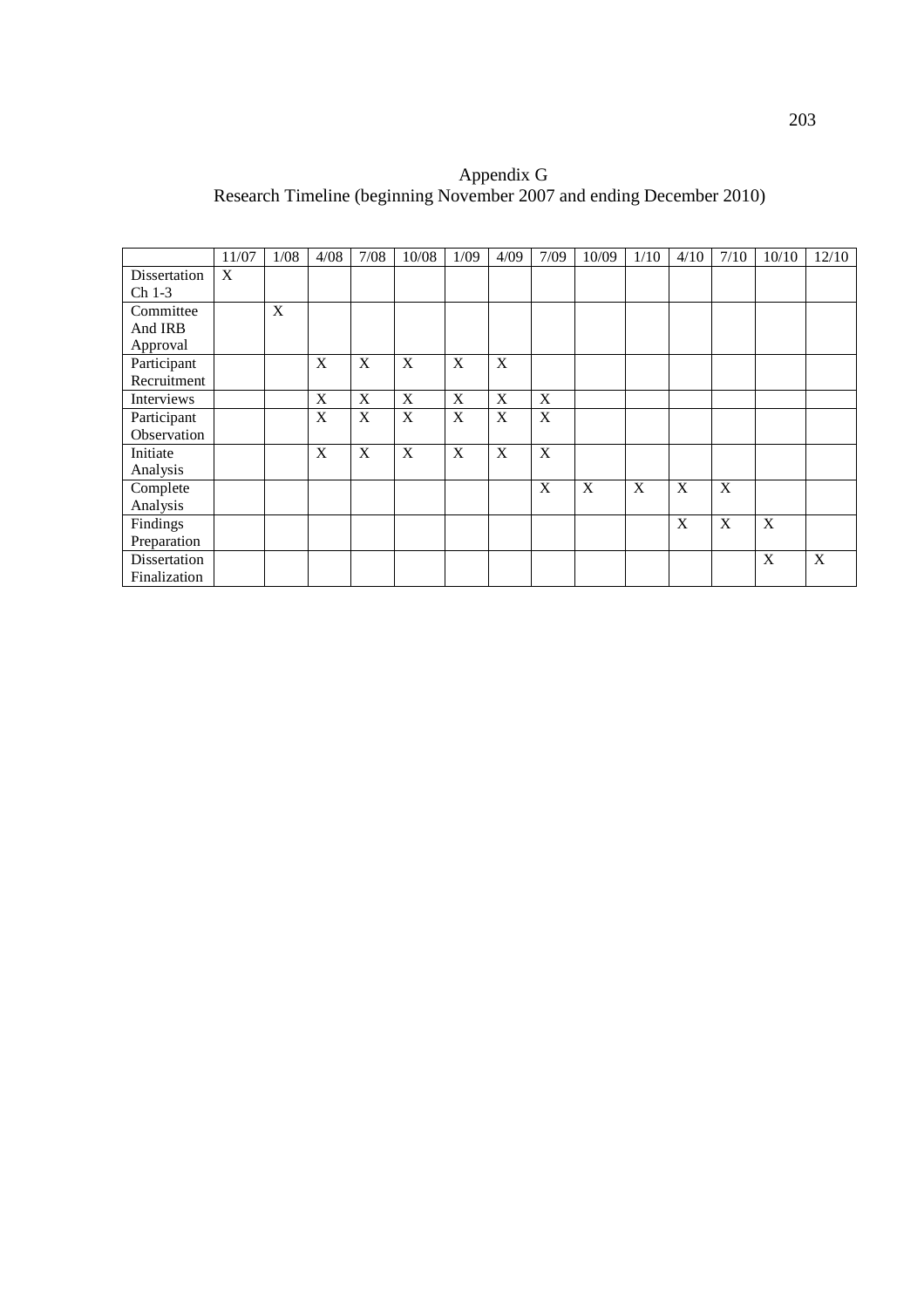## References

- Aarons, S., & Jenkins, R. (2002). Sex, pregnancy, and contraception: Related motivators and barriers among Latino and African-American youth in Washington, DC. *Sexuality, Society, and Learning, 2(*1), 5-30.
- Adam, M., McGuire, J., Walsh, M., Basta, J., & LeCroy, C. (2005). Acculturation as a predictor of the onset of sexual intercourse among Hispanic and white teens. *Archives of Pediatric Adolescent Medicine,* 159, 261-265.
- Afable-Munsuz, A., & Brindis, C. (2006). Acculturation and the sexual and reproductive health of Latino youth in the United States: A literature review. *Perspectives on Sexual and Reproductive Health*, *38*(4), 208-219.
- Agar, M. (1980). *The professional stranger: An informal introduction to ethnography*. New York: Academic Press, Inc.
- Alan Guttmacher Institute (2000). *Teenager's pregnancy intentions and decisions: A study of young women in California choosing to give birth*. New York: Guttmacher Institute.
- Alan Guttmacher Institute (2004). *Sex education: Needs, programs, and policies*. New York: Guttmacher Institute.
- Alan Guttmacher Institute (2006). *U.S. teenage pregnancy statistics: National and state trends and trends by race and ethnicity*. New York: Guttmacher Institute.
- Alan Guttmacher Institute (2010). *U.S. Teenage Pregnancies, Births and Abortions: National and State Trends and Trends by Race and Ethnicity.* New York: Guttmacher Institute.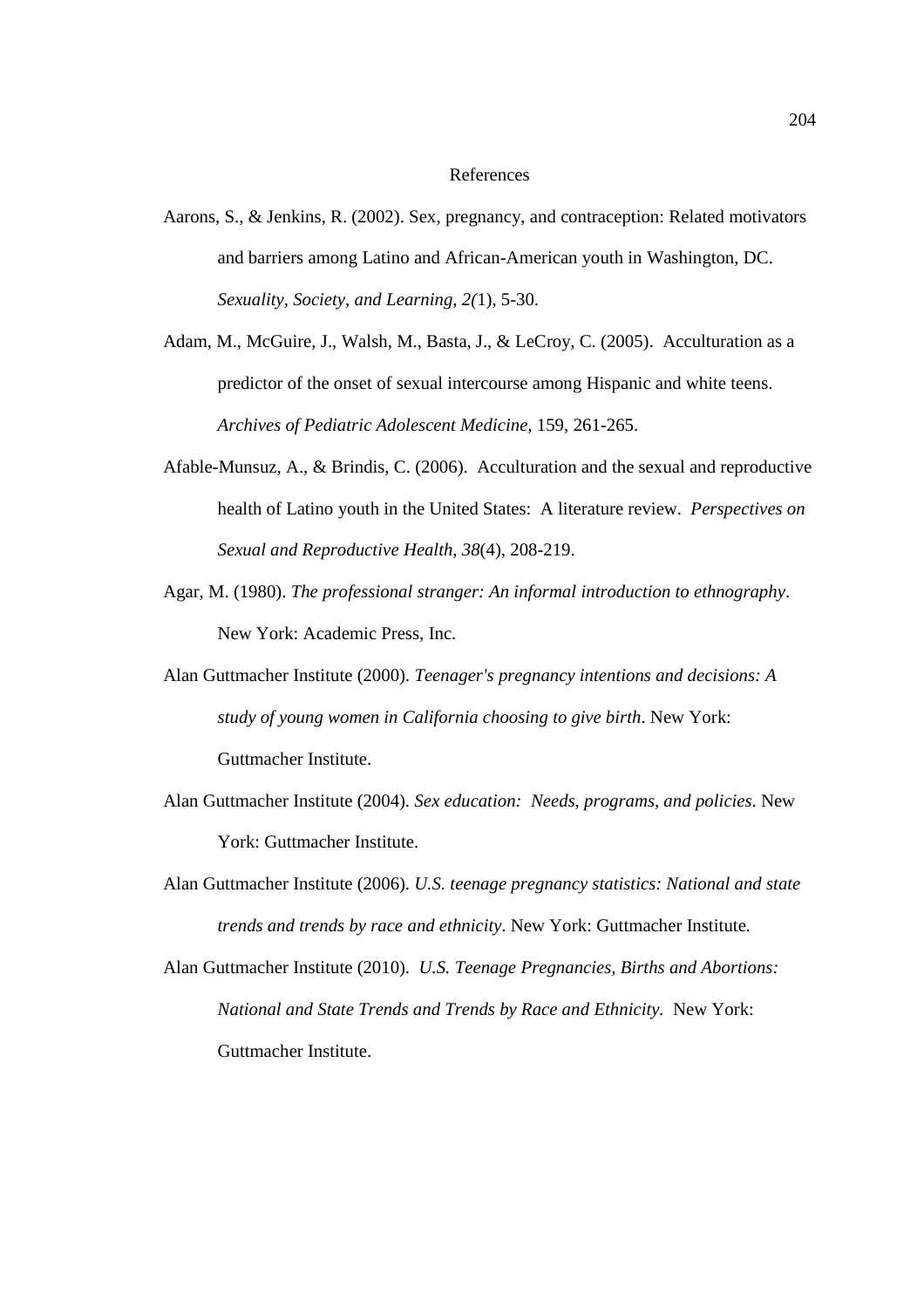- Ancheta, R., Hynes, C., & Shrier, L (2005). Reproductive health education and sexual risk among high-risk female adolescents and young adults. *Journal of Pediatric Adolescent Gynecology*, 18, 105-111.
- Anderson, J., Santelli, J., & Morrow, B. (2006). Trends in adolescent contraceptive use, unprotected and poorly protected sex, 1991-2003. *Journal of Adolescent Health, 38,* 734-739.
- Aneshensel, C., Fielder, E., & Becerra, R. (1989). Fertility and fertility-related behavior among Mexican-American and non-Hispanic white female adolescents. Journal of Health and Social Behavior, 30, 56-76.
- Aneshensel, C., Becerra, R., Fielder, E., & Schuler, R. (1990). Onset of fertility-related events during adolescence: A prospective comparison of Mexican American and non-Hispanic white females. *American Journal of Public Health*, *80*(8), 959-963.
- Annie E. Casey Foundation (2006, September). *Teen motherhood at record low in United States.* Retrieved September 19, 2006, from www.kidscount.org
- Aspy, C., Vesily, S., Oman, R., Rodine, S., Marshall, L., & McLeroy, K. (2007). Parental communication and youth sexual behavior. *Journal of Adolescence*, 30, 449-466.
- Barnett, J., & Papini, D. (1991). Familial correlates of sexually active pregnant and nonpregnant adolescents. *Adolescence, 26*(102), 457-468.
- Benzies, K., & Allen, M. (2001). Symbolic interactionism as a theoretical perspective for multiple method research. *Journal of Advanced Nursing, 33*(4), 541-547.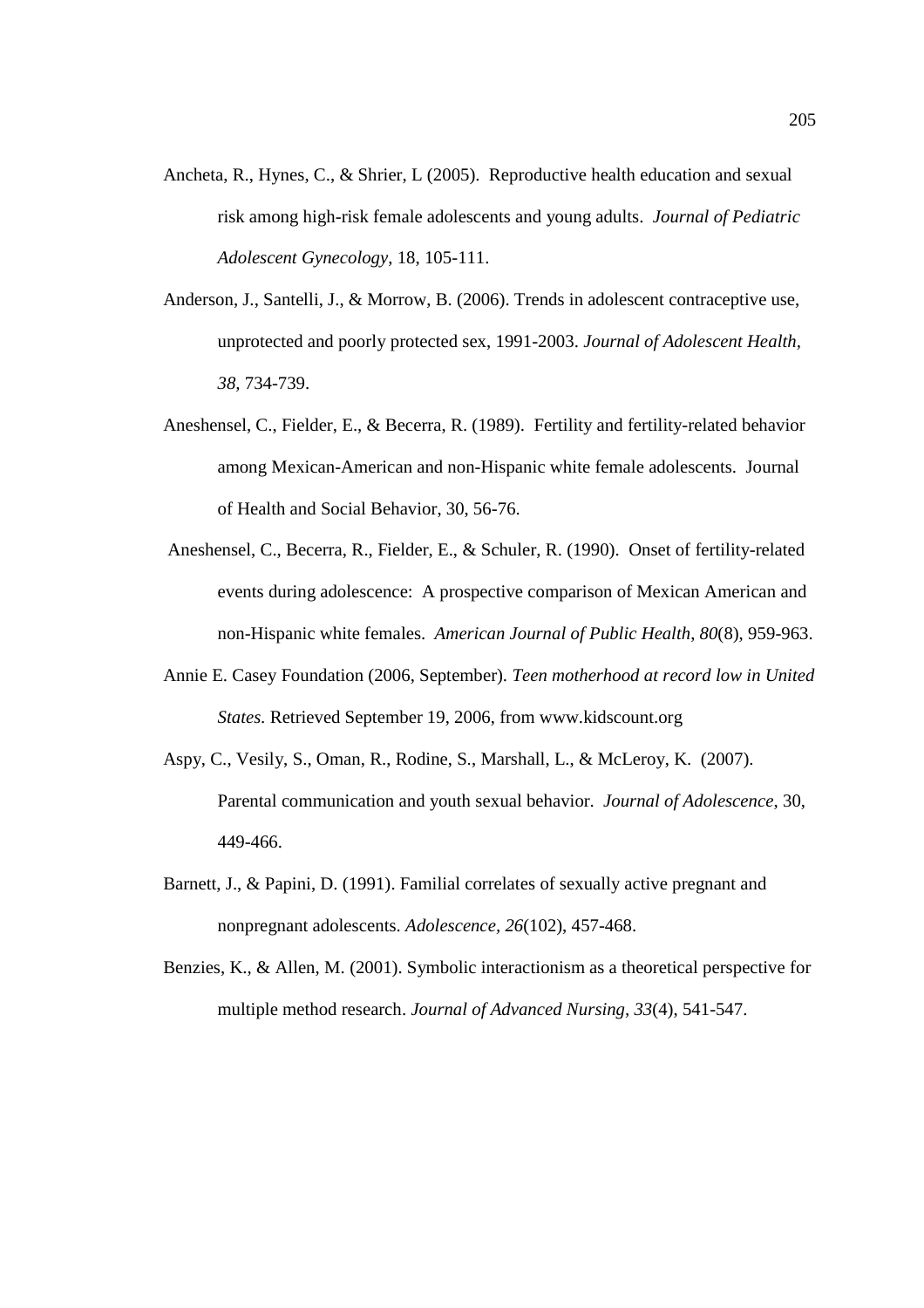- Berry, E., Shillington, A., Peak, T., & Hohman, M. (2000). Multi-ethnic comparison of risk and protective factors for adolescent pregnancy. *Child and Adolescent Social Work Journal, 17*(2), 79-96.
- Biddlecomb, A. (2004). Trends in sexual behaviors and infections among young people in the United States. *Sexually Transmitted Infections, 80,* 74-79.
- Blumer, H. (1986). *Symbolic Interactionism: Perspective and method*. Berkley, CA: University of California Press.
- Borkan, J. (1999). Immersion/Crystallization. In B.F. Crabtree & W.L. Miller (Eds.), *Doing qualitative research* (2<sup>nd</sup> Ed; pp. 179-194). Thousand Oaks, CA: Sage.
- Brener, N., Grunbaum, J., Kann, L., McManus, T., & Ross, J. (2003). Assessing health risk behaviors among adolescents: The effect of question wording and appeals for honesty. *Journal of Adolescent Health, 35,* 91-100.
- Brink, P., & Edgecombe, N. (2003). What is becoming of ethnography? *Qualitative Health Research, 13*(7), 1028-1030*.*
- Brown, J. (1999). The use of focus groups in clinical research. In B. Crabtree, & W. Miller (Eds.), *Doing qualitative research* (2nd ed., pp. 109-124). Thousand Oaks, CA: Sage Publications.
- Bruckner, H., Martin, A., & Bearman, P. (2004). Ambivalence and pregnancy: Adolescents' attitudes, contraceptive use, and pregnancy. *Perspectives on Sexual and Reproductive Health, 36*(6), 248-257.
- Cabassa, L. (2003). Measuring acculturation: Where we are and where we need to go. *Hispanic Journal of Behavioral Sciences, 25*(2), 127-146.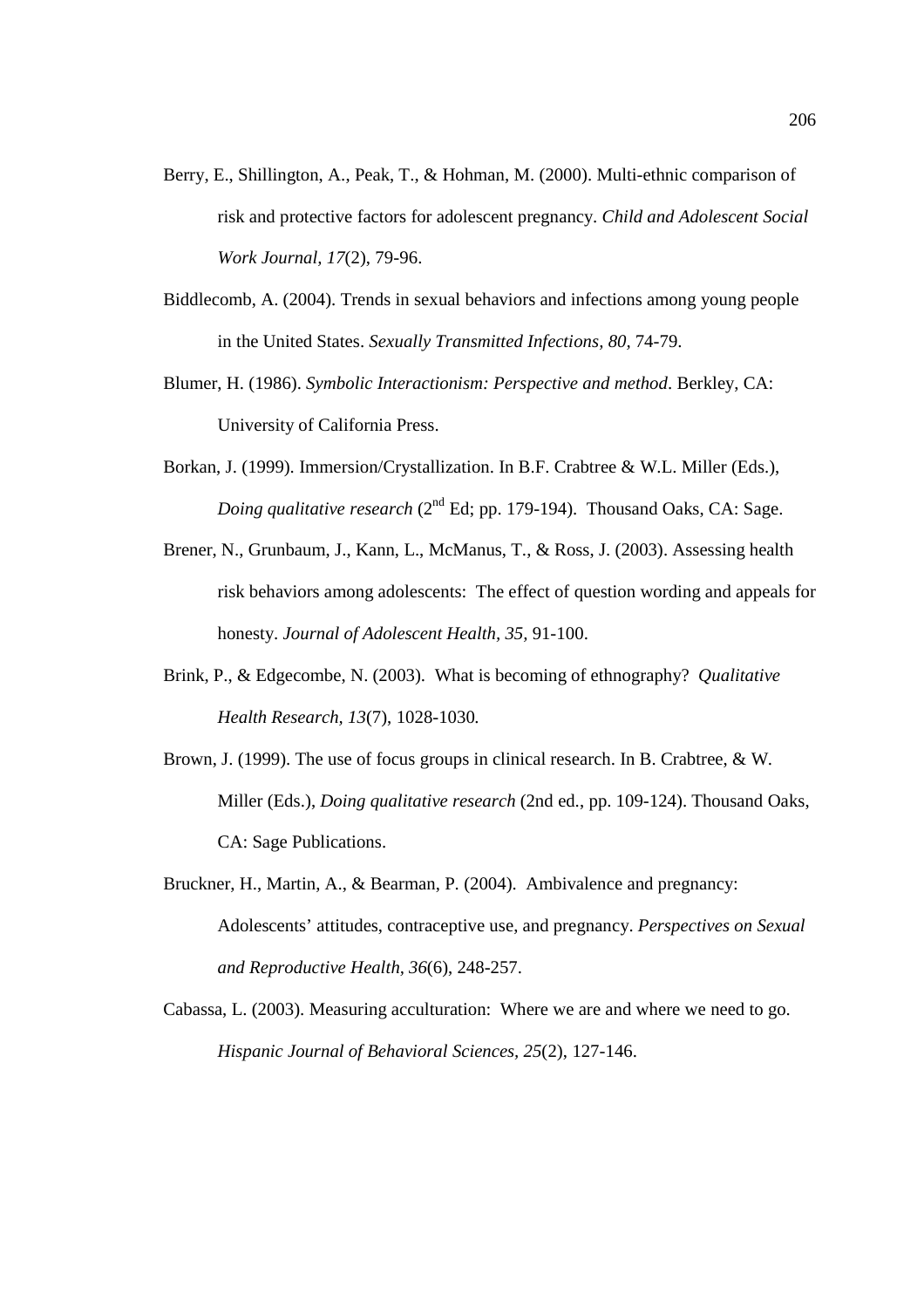- Campero, L., Walker, D., Atienzo, E., & Gutierrez, J. (2010). A quasi-experimental evaluation of parents as sexual health educators resulting in delayed sexual initiation and increased access to condoms. Journal of Adolescence, doi:10.1016/j/adolescence.2010.05.010.
- Carrithers, M. (1992). *Why humans have cultures: Explaining anthropology and social diversity*. New York: Oxford University Press.
- Centers for Disease Control (2004). *Estimated Pregnancy rates for the United States, 1990-2000: An update*. Washington, DC: USDHHS/CDC.
- Centers of Disease Control (2006). *Youth risk behavior surveillance: United States, 2005*. Surveillance Summaries, (June 9, 2006). MMWR 2006;55(No. SS-5).
- Centers for Disease Control (2007). *Births: Preliminary data for 2006*. Washington, DC: USDHHS/CDC.
- Centers for Disease Control (2010). *Youth risk behavior surveillance: United States, 2009*. Surveillance Summaries, (June 4, 2010). MMWR;59 (No. SS-5).
- Crabtree, B., & Miller, W. (1999). *Doing qualitative research* (2nd Ed.). Thousand Oaks, CA: Sage Publications.
- Creswell, J. (2003). *Research design: Quantitative, quantitative, and mixed methods approaches* (2nd Ed.). Thousand Oaks, CA: Sage Publications.
- Crooks, D. (2001). The importance of symbolic interaction in grounded theory research on women's health. *Health Care for Women International, 22*, 11-27.
- Cutcliffe, J., & McKenna, H. (2002). When do we know that we know? Considering the truth of research findings and the craft of qualitative research. *International Journal of Nursing Studies, 39*, 611-618.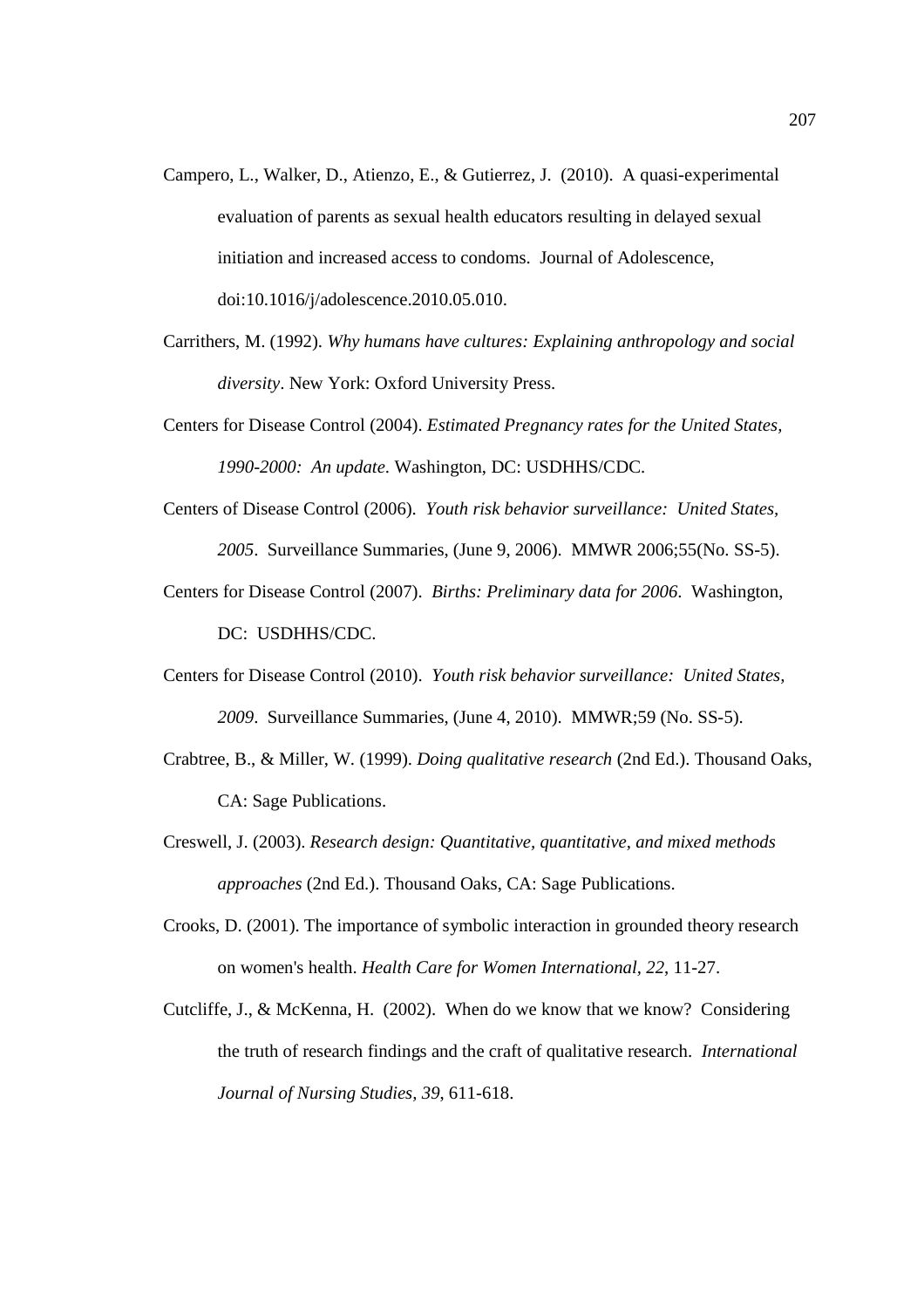- Dallas, C., Wilson, T., & Salgado, V. (2000). Gender differences in teen parents' perspectives of parental responsibilities. *Public Health Nursing, 17*(6), 423-433.
- Darroch, J., & Singh, S. (1999). *Why is teenage pregnancy declining? The roles of abstinence, sexual activity, and contraceptive use*. New York: Guttmacher Institute.
- Dashiff, C. (2001). Data collection with adolescents. *Journal of Advanced Nursing Research, 33*(3), 343-349*.*
- Davies, S., DiClemente, R., Wingood, G., Person, S., Dix, E., & Harrington, K. et al. (2006). Predictors of inconsistent contraceptive use among adolescent girls: findings from a prospective study. *Journal of Adolescent Health, 39*, 43-49.
- Deardorff, J., Tschann, J., & Flores, E. (2008). Sexual values among Latino youth: Measurement development using a culturally based approach. *Cultr Divers Ehnic Minor Psychol, 14*(2), 138-146.
- Denner, J., Kirby, D., Coyle, K., & Brindis, C. (2001). The protective role of social capital and cultural norms in Latino communities: A study of adolescent births. *Hispanic Journal of Behavioral Sciences, 23*(1), 3-21.
- Deptula, D., Henry, D., Shoeny, M., & Slavick, J. (2006). Adolescent sexual behavior and attitudes: A costs and benefits approach. *Journal of Adolescent Health, 38,*  35-43.
- Desantis, L., & Ugarriza, N. (2000). The concept of theme as used in qualitative nursing research. *Western Journal of Nursing Research, 22*(3), 351-372.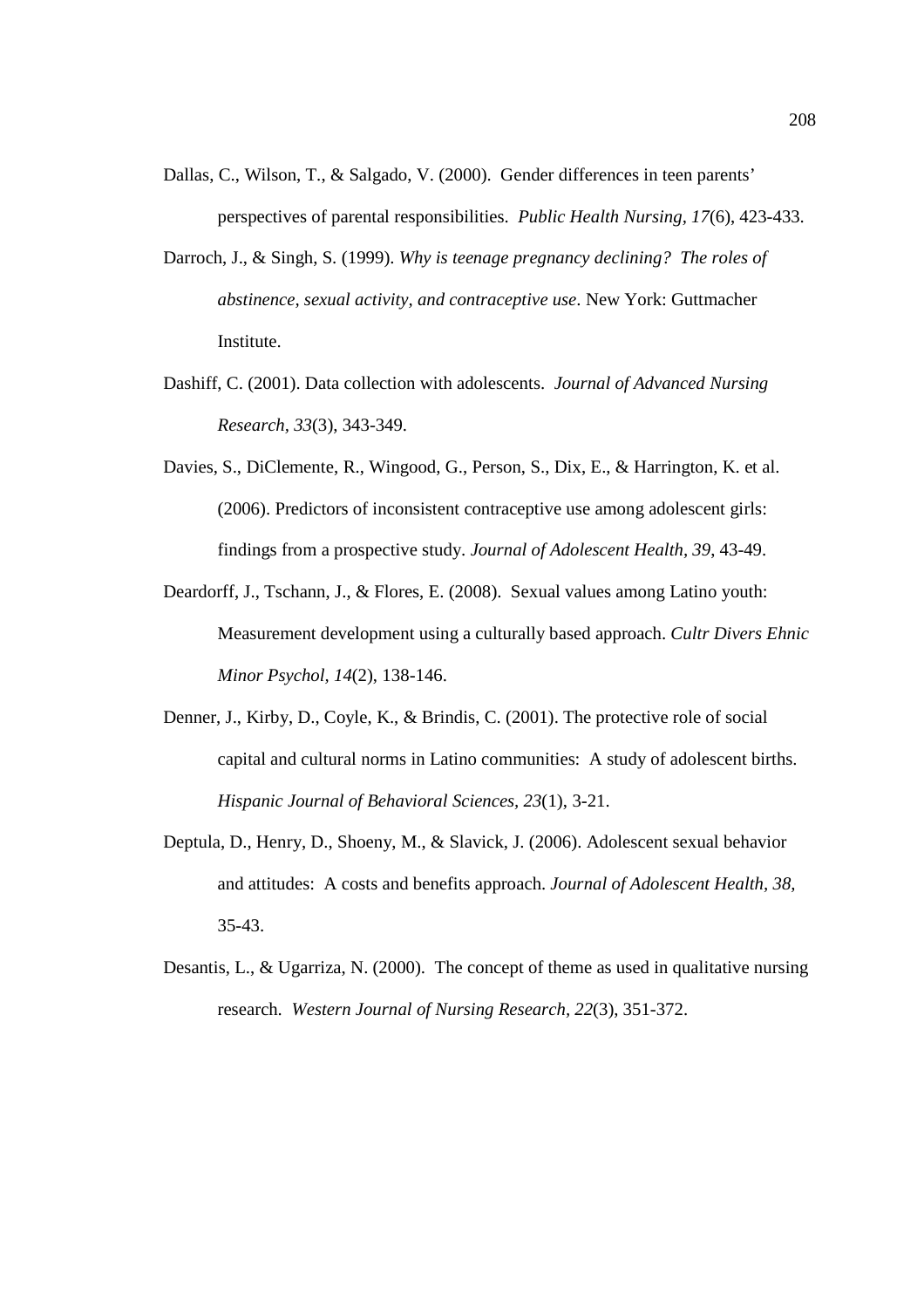- Diorio, C., Dudley, W., Soet, J., & McCarty, F. (2004). Sexual possibility situations and sexual behaviors among young adolescents: The Moderating roles of protective factors. *Journal of Adolescent Health, 35,* 528.e11-528.e20.
- Driscoll, A., Biggs, M., Brindis, C., & Yankah, E. (2001). Adolescent Latino reproductive health: A review of the literature. *Hispanic Journal of Behavioral Sciences, 2*3, 255-326.
- East, P., & Kiernan, E. (2001). Risks among youths who have multiple sisters who were adolescent parents. *Family Planning Perspectives, 33*(2), 75-80.
- Ethnic. In Encarta Online Dictionary. Retrieved from encarta.msn.com/encnet/features/dictionary/dictionaryhome.aspx
- Espinoza (1985). *The folklore of Spain in the American Southwest.* Norman, OK: University of Oklahoma Press.
- Finer, L., & Henshaw, S. (2006). Disparities in rates of unintended pregnancy in the United States, 1994-2001. *Perspectives on Sexual and Reproductive Health, 38*(2), 90-96.
- Flores, G., Fuentes-Afflick, E., Barbot, O., Carter-Pokras, O., Claudio, L., & Lara, M. et al. (2002). The health of Latino children: Urgent priorities, unanswered questions, and a research agenda. *JAMA, 288*(1), 82-90.
- Ford, K., & Norris, A. (1993). Urban Hispanic adolescents and young adults: Relationship of acculturation to sexual behavior. *The Journal of Sex Research, 30*(4), 316-325.
- Fossey, E., Harvey, C., McDermott, F., & Davidson, L. (2002). Understanding and evaluating qualitative research. *Australian and New Zealand Journal of Psychiatry, 36*, 717-732.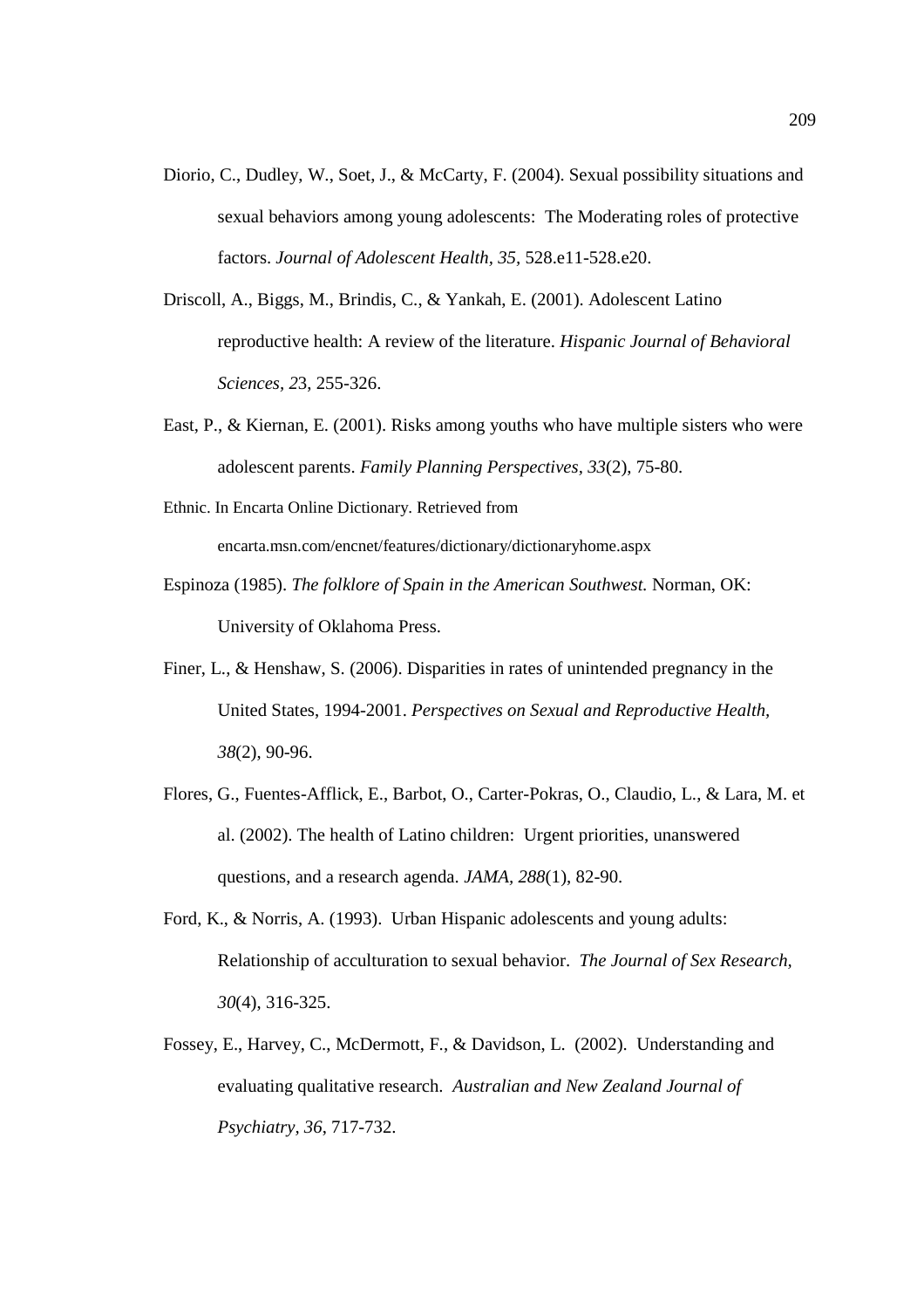- Foulkes, R., Donoso, R., Frederick, B., Frost, J., & Singh, S. (2005). Opportunities for action: Addressing Latina sexual and reproductive health. *Perspectives on Sexual and Reproductive Health, 37*(1), 39-44.
- Frost, J., & Driscoll, A. (2006). Sexual and reproductive health of U.S. Latinas: A literature review. *Occasional Report*, New York: Guttmacher Institute, No. 19.
- Gallegos, E., Villarruel, A., Gomez, M., Onofre, D., & Zhou, Y (2007). Sexual communication and knowledge among parents and their adolescent children. *J Assoc Nurse AIDS Care, 18*(2), 28-34.
- Gilliam, M., Warden, M., & Tapia, B. (2004). Young Latinas recall contraceptive use before and after pregnancy: A focus group study. *Journal of Pediatric and Adolescent Gynecology, 17,* 279-287.
- Giugliano, J. (2004). A sociohistorical perspective of sexual health: The clinician's role. *Sexual Addiction and Compulsivity, 11,* 43-55.
- Guilamo-Ramos, V., Jaccard, J., Pena, J., & Goldberg, V. (2005) Acculturation-related variables, sexual initiation, and subsequent sexual behavior among Puerto Rican, Mexican, and Cuban youth. *Health Psychology*, 2491, 88-95.
- Guilamo-Ramos, V., Dittus, P., Jaccard, J., Goldberg, V., Casillas, E., & Bouris, A. (2006). The content and process of mother-adolescent communication about sex in Latino families. *Social Work Research*, 30(3), 169-181.
- Guilamo-Ramos, V., Jaccard, J., Dittus, P., & Bouris, A. (2006). Parental expertise, trustworthiness, and accessibility: Parent-adolescent communication and adolescent risk behavior. *Journal of Marriage and Family*, 68, 1229-1246.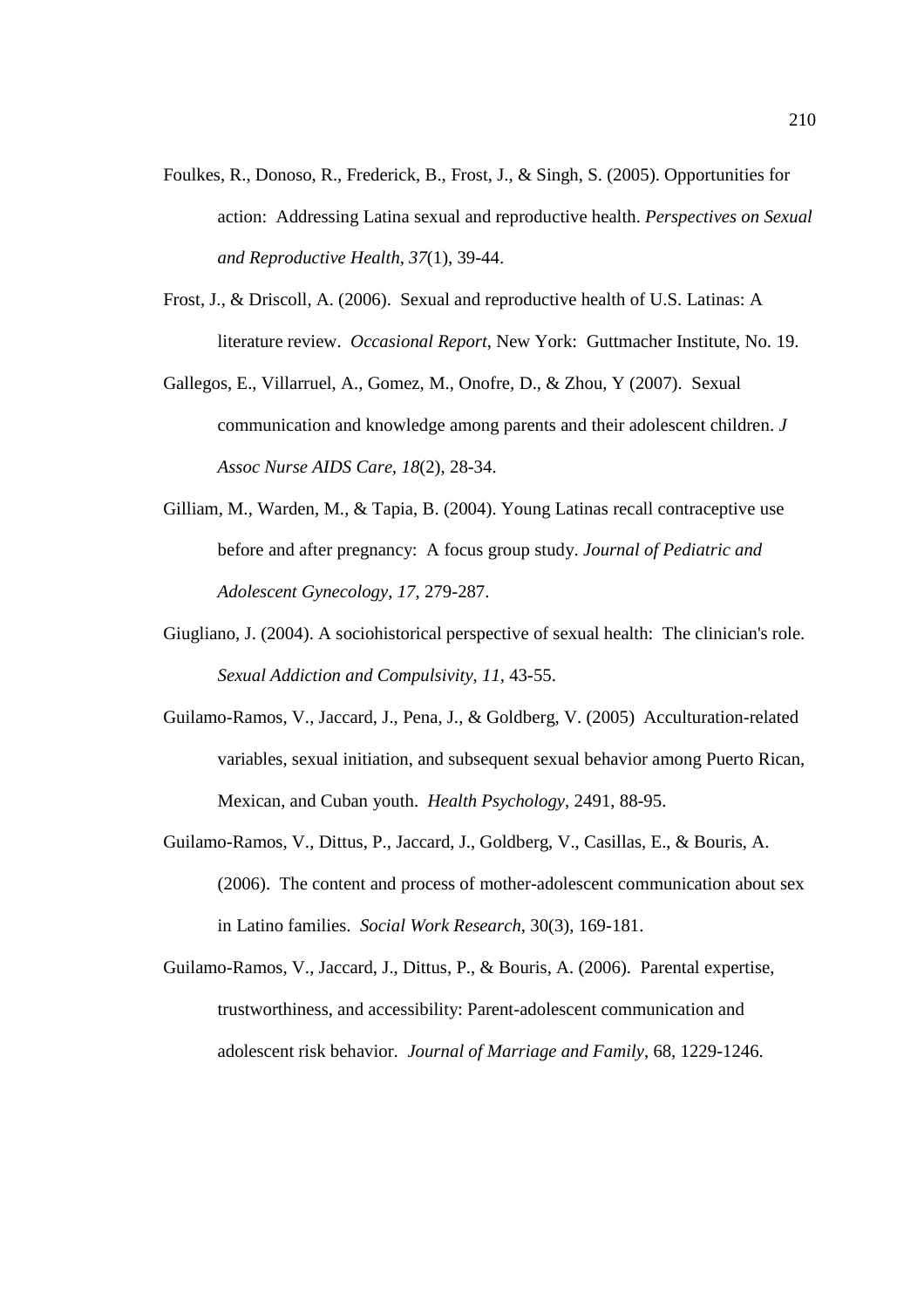- Guilamo-Ramos, V., Jaccard, J., Dittus, P., Bouris, A., Holloway, I., & Casillas, E. (2007). Adolescent expectancies, parent-adolescent communication and intentions to have sexual intercourse among inner-city, middle school youth. *Annals of Behavioral Medicine*, 34(1), 56-66.
- Guthrie, B., & Low, L. (2005). Moving beyond the trickle-down approach: Addressing the unique disparate health experiences of adolescents of color. *JSPN, 11*(1), 3- 13.
- Hamiliton, B., Martin, J., & Ventura, S. (2010). Births: Preliminary Data for 2008. *National Vital Statistics and Reports Web Release;* vol 58 no16. Hyattsville, Maryland: National Center for Health Statistics..
- Higginbottom, G. (2004). Sampling issues in qualitative research. *Nurse Researcher, 12*(1), 7-19.
- Holleran, B., & Waller, M. (2003, Oct.). Sources of resilience among Chicana/o youth: Forging identities in the borderlands. *Child and Adolescent Social Work Journal, 20*(5), 335-350.
- Hovell, M., Sipan, C., Blumberg, E., Atkins, C., Hofstetter, R., & Kreitner, S. (1994). Family influences on Latino and Anglo adolescents' sexual behavior. *Journal of Marriage and the Family, 56*(4), 973-986.
- Hoyert, D., Mathews, T., Menacker, F., Strobino, D., & Guyer, B (2006). Annual summary of vital statistics: 2004. *Pediatrics*, 117, 168-183.
- Hunt, L., Schneider, S., & Comer, B. (2004). Should 'acculturation' be a variable in health research? A critical review of research on US Hispanics. *Social Science and Medicine, 59,* 973-986.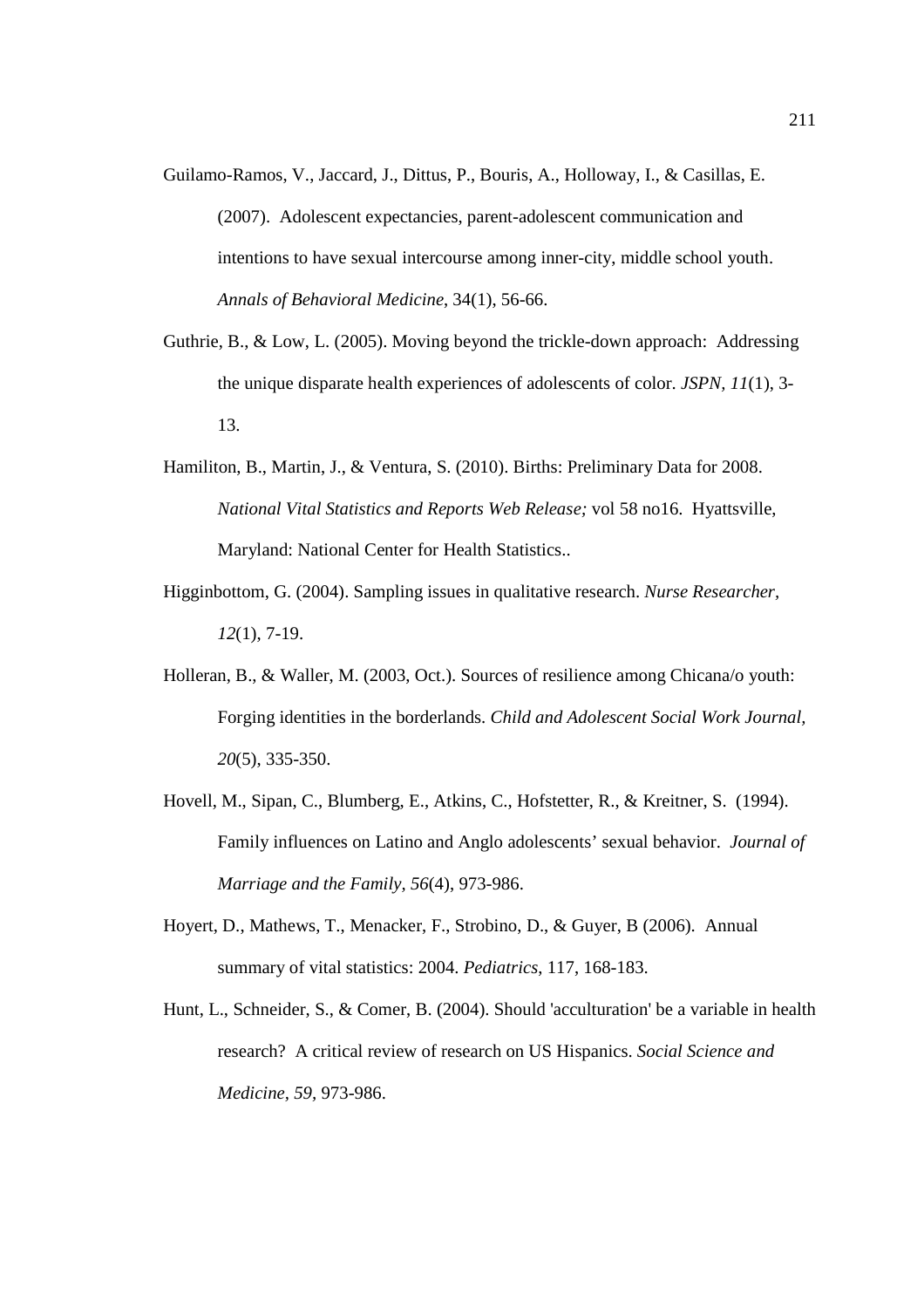- Jaccard, J., Dodge, T., & Dittus, P. (2003). Do adolescents want to avoid pregnancy? Attitudes toward pregnancy as predictors of pregnancy. *Journal of Adolescent Health, 33,* 79-88.
- Jacobson, S., Chu, M., Pascucci, M., & Gaskins, S. (2004). Characteristics of nursing research on race, ethnicity, and culture. *Journal of Multicultural Nursing and Health, 10*(3), 6-14.
- Jeon, Y. (2004). The application of grounded theory and symbolic interactionism. *Scand J Caring Sci, 18,* 249-256.
- Jessor, R., Turbin, M., & Costa, F. (1998). Protective factors in adolescent health behavior. *Journal of Personality and Social Psychology, 75*(3), 788-800.
- Kann, L., Kinchen, S., Williams, B., Ross, J., Lowry, R., & Grunbaum, J. et al. (2000). Youth Risk Behavior Surveillance, United States 1999. *Journal of School Health, 70*(7), 271-285.
- Kaplan, C., Eriskson, P., & Juarez-Reyes, (2002). Acculturation, gender role orientation, and reproductive risk-taking behavior among Latina adolescent family planning clients. *Journal of Adolescent Research, 17(*2), 103-121.
- Kaplan, C., Erickson, P., Stewart, S., & Crane, L. (2001). Young Latinas and abortion: The role of cultural factors, reproductive behavior, and alternative roles to motherhood. *Health Care for Women International, 22,* 667-689.
- Kershaw, T., Ethier, K., Niccolai, L., Lewis, J., & Ickovics, J. (2003). Misperceived risk among female adolescents: Social and psychological factors associated with sexual risk accuracy. *Health Psychology, 22*(5), 523-532.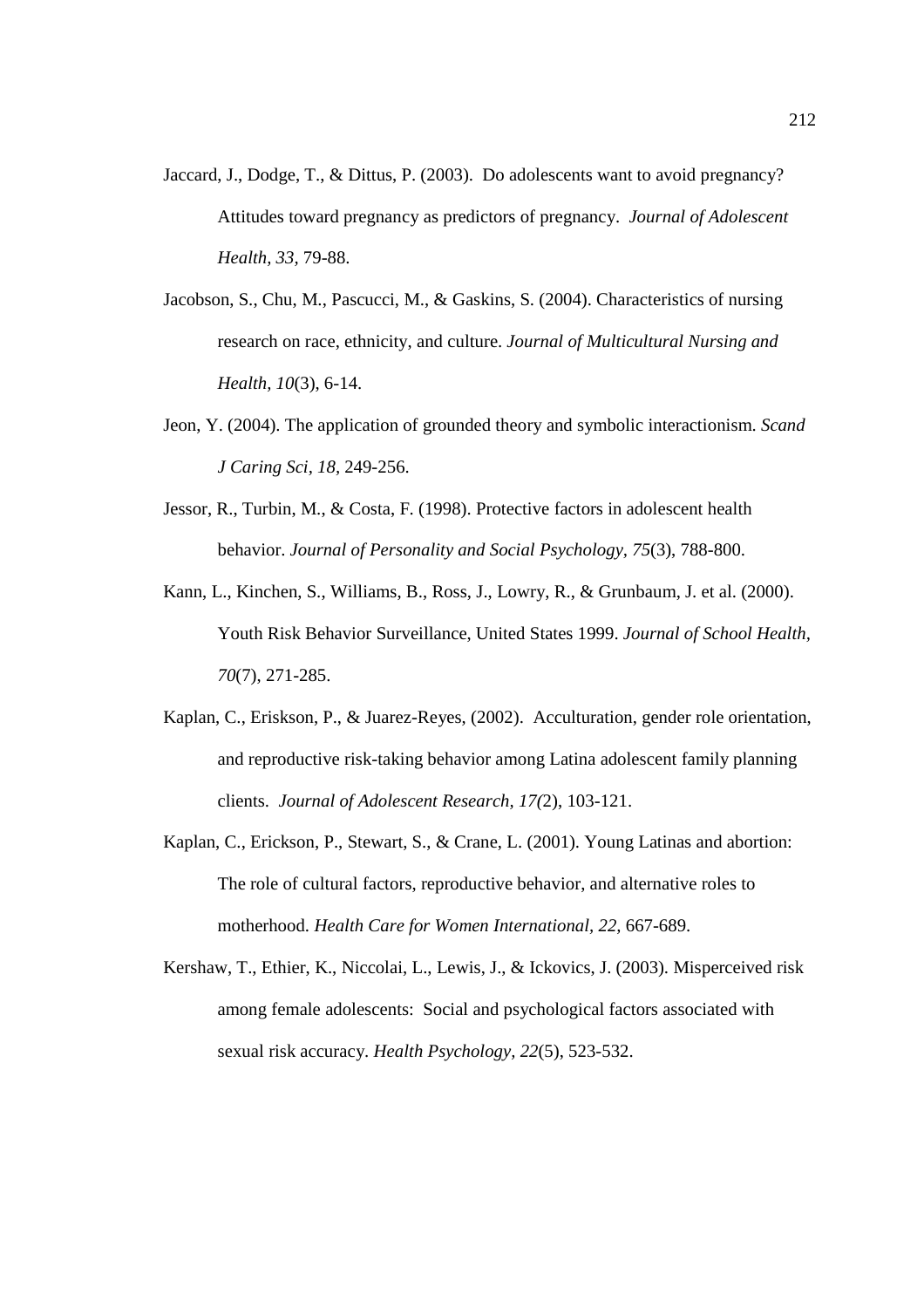- Kirby, D. (1999). Reflections on two decades of research on teen sexual behavior and pregnancy. *Journal of School Health, 69*(3), 89-94.
- Kirby, D. (2001). *Emerging answers: Research findings on programs to reduce teen pregnancy*. Washington, DC: The National Campaign to Prevent Teen Pregnancy.
- Kirby, D., (2007). *Emerging answers: research findings on programs to reduce teen pregnancy and sexually transmitted diseases.* Washington, DC: The National Campaign to Prevent Teen Pregnancy.
- Kirby, D. (2010).
- Klitsch, M. (1994). Risk factors for teenage sex. *Family Planning Perspectives, 26*(4), 147-151.
- Klunklin, A., & Grenwood, J. (2006). Symbolic interactionism in grounded theory studies: Women surviving with HIV/AIDS in rural Northern Thailand. *Journal of the Association of Nurses in AIDS Care, 17(5), 32-41.*
- Koniak-Griffin, D., Lesser, J., Uman, G., & Nyamathi, A. (2003). Teen pregnancy, motherhood, and unprotected sexual activity. *Research in Nursing and Health, 26,*  4-19.
- LeCompte, M., & Goetz, J. (1982). Problems of reliability and validity in ethnographic research. *Review of Educational Research*, 52(1), 31-60.
- LeCompte, M., & Schensul, J. (1999). *Designing and conducting ethnographic research*  (1st Ed.). Walnut Creek: Alta Mira Press.
- Lesser, J., Anderson, N., & Koniak-Griffin, D. (1998). Sometimes you don't feel ready to be an adult or a mom: The experience of adolescent pregnancy. *JCAPN, 11*(1), 7- 16.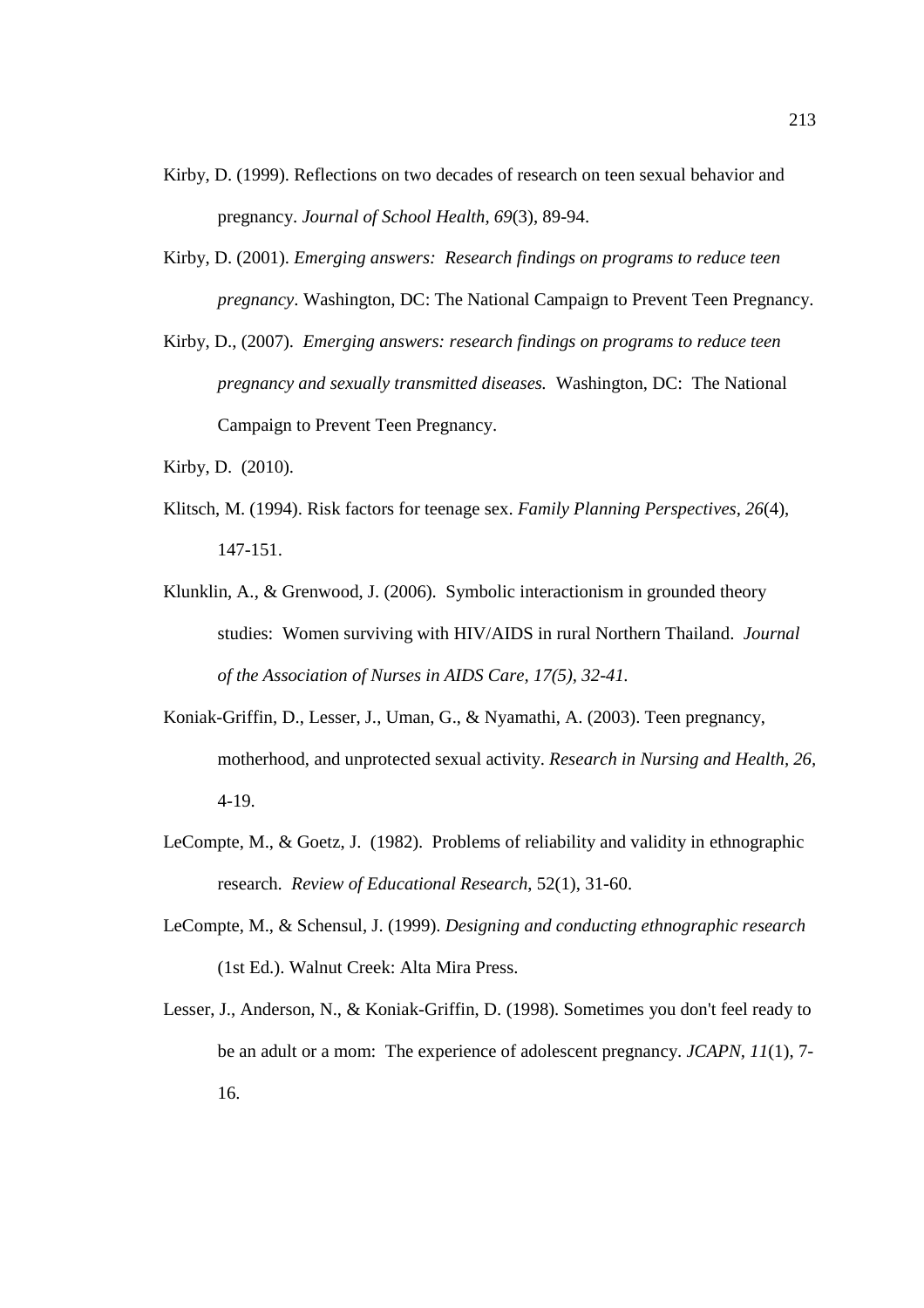- Lincoln, Y., & Guba, E. (1985). *Naturalistic inquiry*. Newbury Park, CA: Sage Publications.
- Locke, L., Spirduso, W., & Silverman, S. (2000). *Proposals that work: A guide for planning dissertations and grant proposals* (4<sup>th</sup> Ed). Thousand Oaks, CA: Sage Publications.
- Maputle, D. (2006). Becoming a mother: Teenage mothers' experiences of first pregnancy. *Curationis*, 87-95.
- Markham, C., Tortolero, S., Escobar-Chaves, S., Parcel, G., Harrist, R., & Addy, R. et al. (2003). Family connectedness and sexual risk-taking among urban youth attending alternative high schools. *Perspectives on Sexual and Reproductive Health, 35*(4), 174-179.
- Martin, J.A., Hamilton, B.E., Sutton, P.D., Ventura, S.J., Matthews, T.J., Kirmeyer, S. & Osterman, M.J.K.. (2010). Births: Final data for 2007. *National Vital Statistics Reports,58* (24). Other Countries: United Nations Statistical Division. Demographic Yearbook 2007. New York: United Nations.
- McBride, D., & Gienapp, A. (2000). Using randomized designs to evaluate clientcentered programs to prevent adolescent pregnancy. *Family Planning Perspectives, 32*(5), 227-325.
- McWilliams, C. (1990). *North from Mexico: The Spanish-speaking people of the United States*. New York: Praeger.
- Mendelson, C. (2003). The roles of contemporary Mexican American women in domestic health work. *Public Health Nursing, 20*(2), 95-103.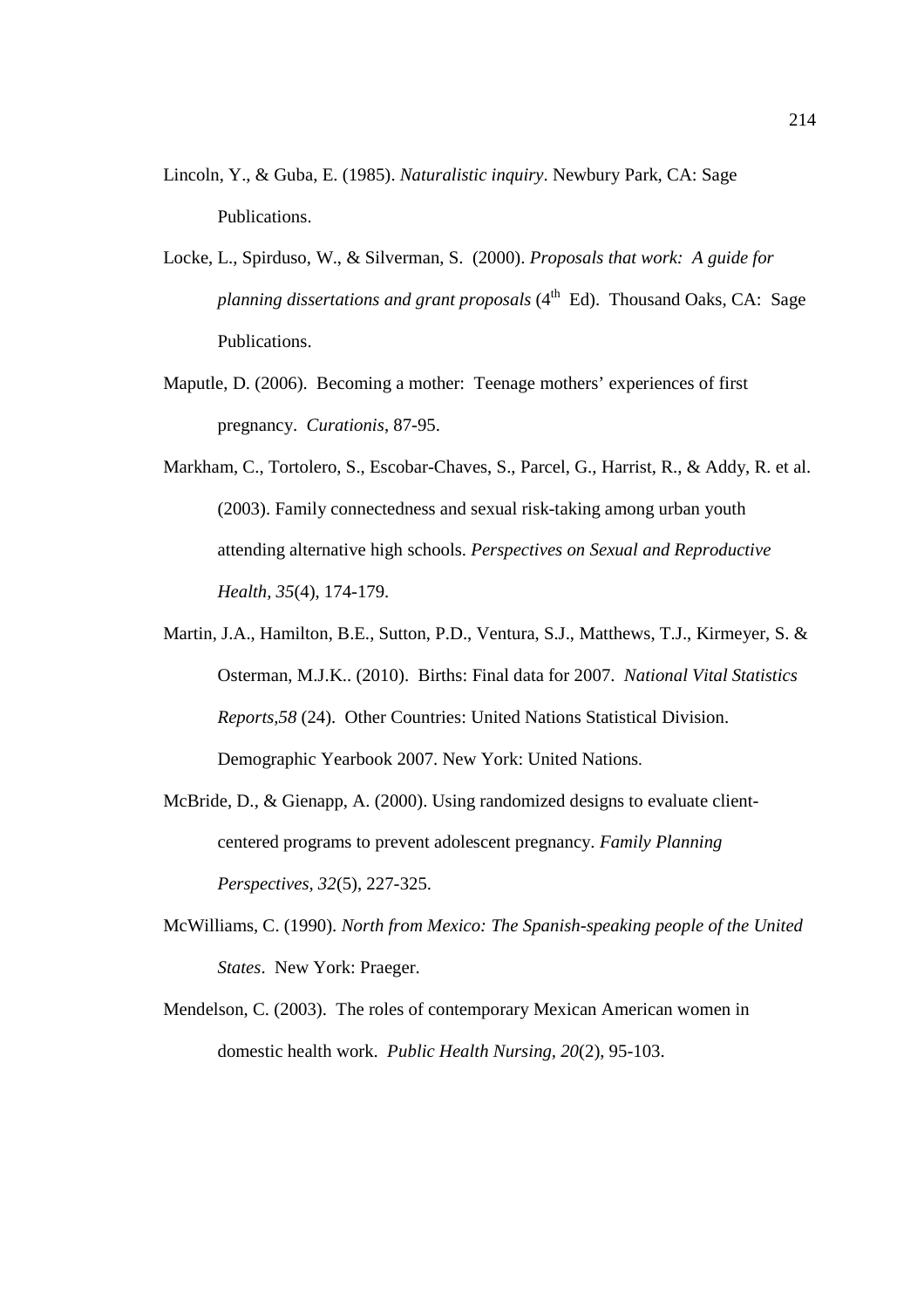- Meneses, L., Orrell-Valente, J., Guendelman, S., Oman, D., & Irwin, C. (2006). Racial/Ethnic differences in mother-daughter communication about sex. *Journal of Adolescent Health, 39,* 128-131.
- Merrick, E. (1995). Adolescent childbearing as a career "choice": Perspective from an ecological context. *Journal of Counseling and Development, 73,* 288-295.
- Miller, B. (2002). Family influences on adolescent sexual and contraceptive behavior. *The Journal of Sex Research, 39*(1), 22-26.
- Miller, B., & Crabtree, B. (1999). Clinical research: A multi-method typology and qualitative roadmap. In B.F. Crabtree & W.L. Miller (Eds.), *Doing qualitative research* ( $2<sup>nd</sup> Ed$ : pp. 3-31). Thousand Oaks, CA: Sage.
- Mitchell, G., & Cody, W. (1999). Nursing knowledge and human science: Ontological and epistemological considerations. In C. Polifroni, & M. Welch (Eds.), *Perspectives on philosophy of science in nursing: A historical and contemporary anthology* (pp. 202-213). Philadelphia, PA: Lippincott.
- Montgomery, K. (2002). Planned adolescent pregnancy: What they wanted. *Journal of Pediatric Health Care, 16,* 282-289.
- Moran, J., & Corley, M. (1991). Sources of sexual information and sexual attitudes and behaviors of Anglo and Hispanic adolescent males. *Adolescence, 26*(104), 857- 865.
- Morsiglio, W. (1993). Adolescent males' orientation towards paternity and contraception. *Family Planning Perspectives, 25*(1), 22-31.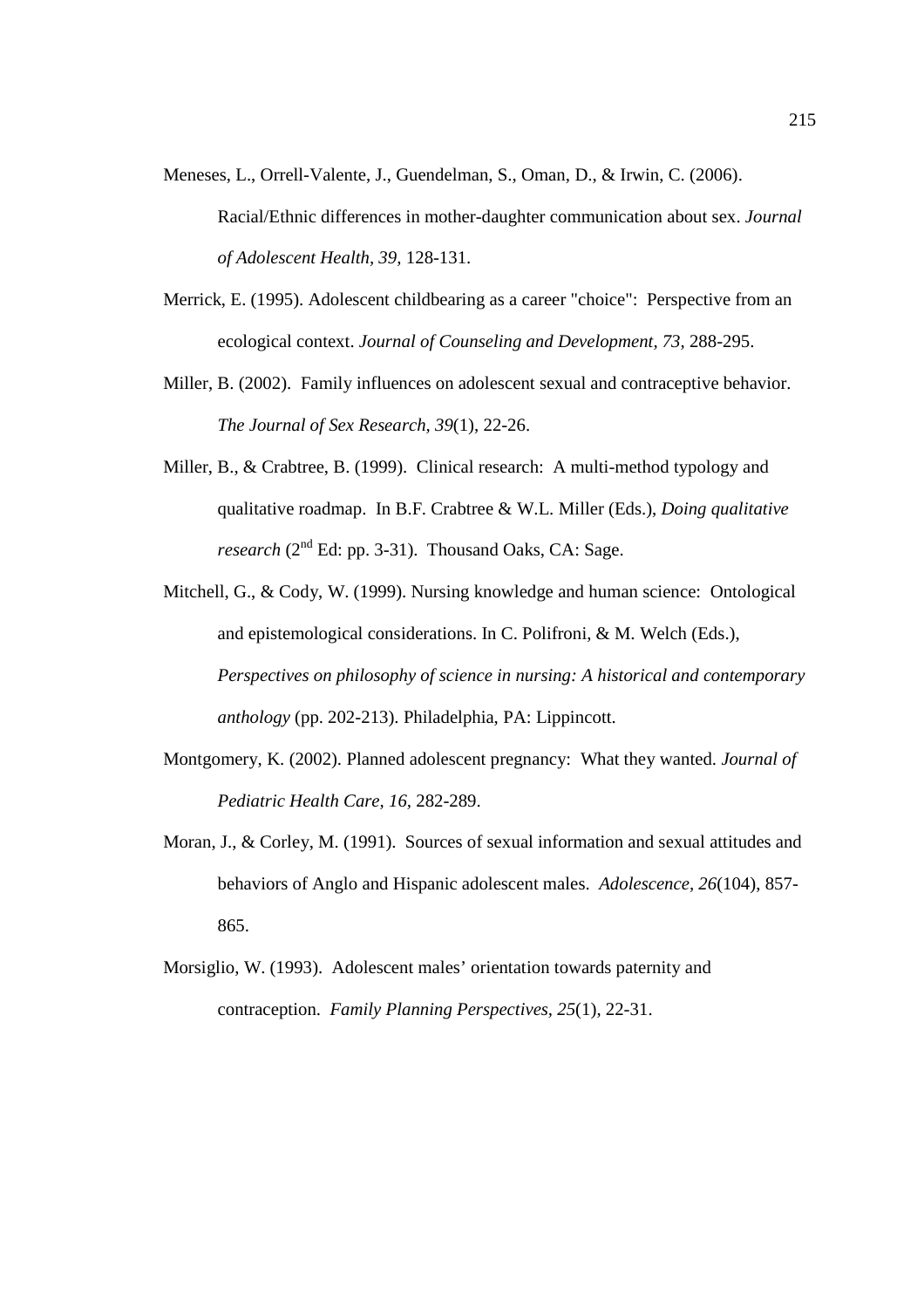- Nadeem, E., Romo, L., & Sigman, M. (2006). Knowledge about condoms among lowincome pregnant Latina adolescents in relation to explicit maternal discussion of contraceptives. *Journal of Adolescent Health, 39,* 119.e9-119.e15.
- Nadeem, E., Whaley, S., & Anthony, S. (2006). Characterizing low-income Latina adolescent mothers: Living arrangements, psychological adjustment, and use of services. *Journal of Adolescent Health*, 38, 68-71.
- National Campaign to Prevent Teen Pregnancy (2006). *By the numbers: The public costs of teen childbearing in New Mexico.* Retrieved June 15, 2007 from, www.teenpregnancy.org/bythenumbers
- National Campaign to Prevent Teen Pregnancy (2007*). Linking teen pregnancy prevention to other critical social issues*. Retrieved April 1, 2007 from, www.teenpregnacy.org
- National Campaign to Prevent Teen and Unplanned Pregnancy (2008a). What research tells us about Latino parenting practices and their relationship to youth sexual behavior. Retrieved October 22, 2010 from www.thenationalcampaign.org

National Campaign to Prevent Teen and Unplanned Pregnancy (2008b). *Parentadolescent communication about sex in Latino Families: A guide for practitioners*. Retrieved October 17, 2010 from www.thenationalcampaign.org

- National Campaign to Prevent Teen and Unplanned Pregnancy (2009). *Toward a common future: Latino teens and adults speak out about teen pregnancy.* Retrieved November 1, 2010 from www.thenationalcampaign.org
- National Campaign to Prevent Teen and Unplanned Pregnancy (2010). *Science Says 43: Effective and Promising Teen Pregnancy Prevention Programs for Latino Youth*.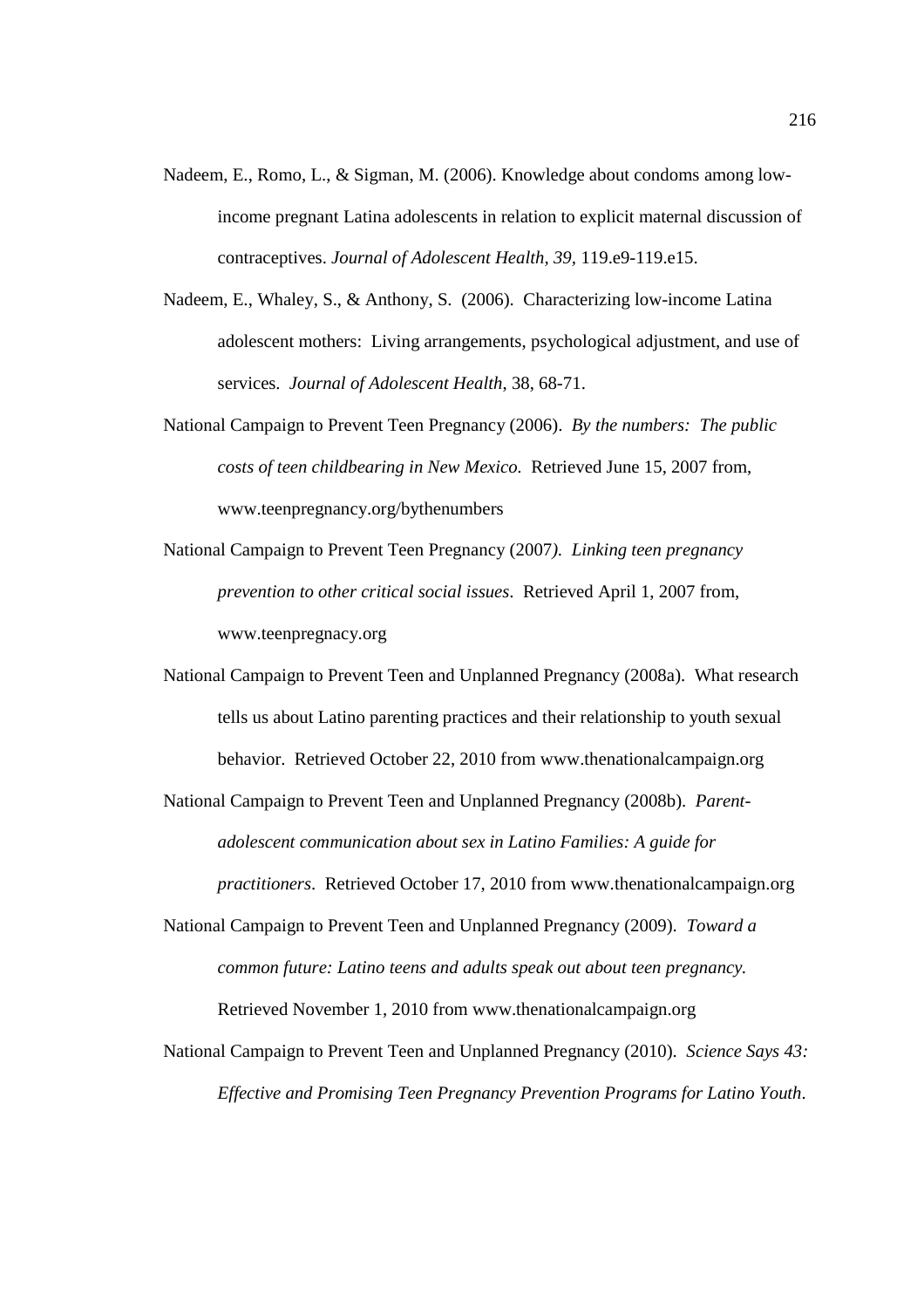Retrieved May 1, 2010 from,

http://www.thenationalcampaign.org/resources/pdf/SS/SS43\_TPPProgramsLatino s.pdf

- National Campaign to Prevent Teen and Unplanned Pregnancy (2009). *Teen birth rates in the United States: January, 2009.* Retrieved October 24, 2010 from http://www.thenationalcampaign.org/nationaldata/pdf/STBYST05\_Preg%20Only.pdf
- New Mexico Department of Health (2004). *New Mexico selected health statistics annual report for 2002*. Santa Fe, NM: The State Center for Health Statistics/Office of New Mexico Vital Records and Health Statistics.
- New Mexico Department of Health, (2005). *The state of health in New Mexico 2005*. Santa Fe, NM: Epidemiology and Response.
- New Mexico Department of Health (2006a). *New Mexico selected health statistics annual report for 2004*. Santa Fe, NM: The State Center for Health Statistics/Office of New Mexico Vital Records and Health Statistics.
- New Mexico Department of Health (2006b). *New Mexico youth risk and resiliency survey: 2005 Report of state results*. Santa Fe, NM: New Mexico Department of Health and Public Education.
- New Mexico Department of Health (2007a). *New Mexico selected health statistics annual report for 2005*. Santa Fe, NM: The State Center for Health Statistics/Office of New Mexico Vital Records and Health Statistics.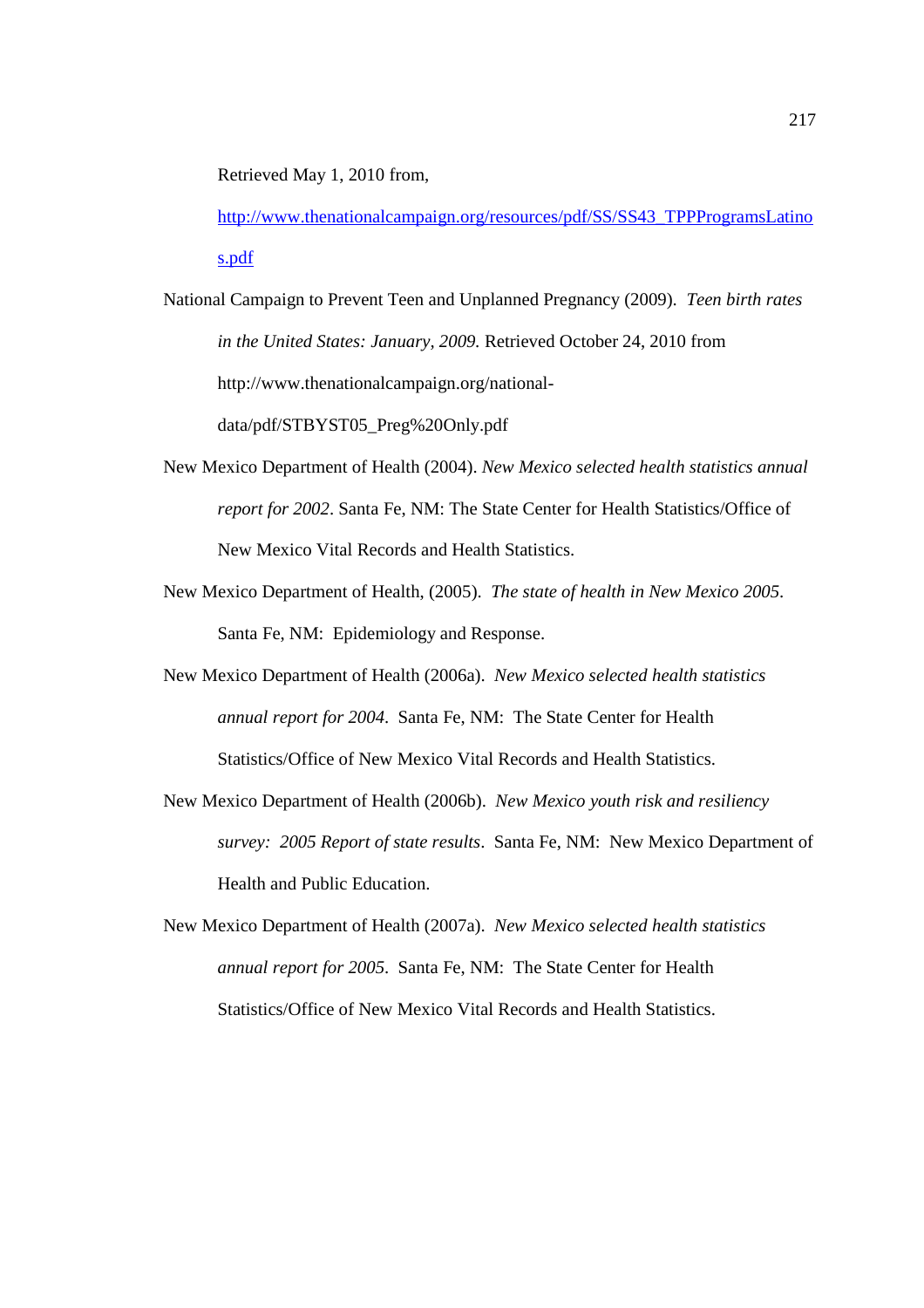- New Mexico Department of Health (2007b*). New Mexico youth risk and resiliency survey: 2007 Report of state results.* Santa Fe, NM: New Mexico Department of Health and Public Education.
- New Mexico Department of Health (2008). *New Mexico selected health statistics annual report for 2006*. Santa Fe, NM: The State Center for Health Statistics/Office of New Mexico Vital Records and Health Statistics.
- New Mexico Teen Pregnancy Prevention Coalition (2004). *New Mexico counties teen birth data 2002*. Albuquerque, NM: New Mexico Teen Pregnancy Prevention Coalition.
- Osuchowski-Sanchez. M., Morales, Y., & Mendelson, C. (2007). *Sexual silence: Shifting cultural attitudes about sexual practices among New Mexican Latinas*. Manuscript submitted for publication.
- Patton, M. (1999). Enhancing the quality and credibility of qualitative analysis. *Health Services Research, 34*(5), 1189-1208.
- Patton, M. (2002). *Qualitative research and evaluation methods* (3rd Ed.). Thousand Oaks, CA: Sage Publications.
- Polkinghorne, D. (1983). *Methodology for the human sciences*. Albany, NY: State University of New York Press.
- Portillo, C., Villarruel, A., De Leon Siantz, M., Peragallo, N., Calvillo, E., & Eribes, C. et al. (2001). Research agenda for Hispanics in the United States: A nursing perspective. *Nursing Outlook, 49,* 263-269.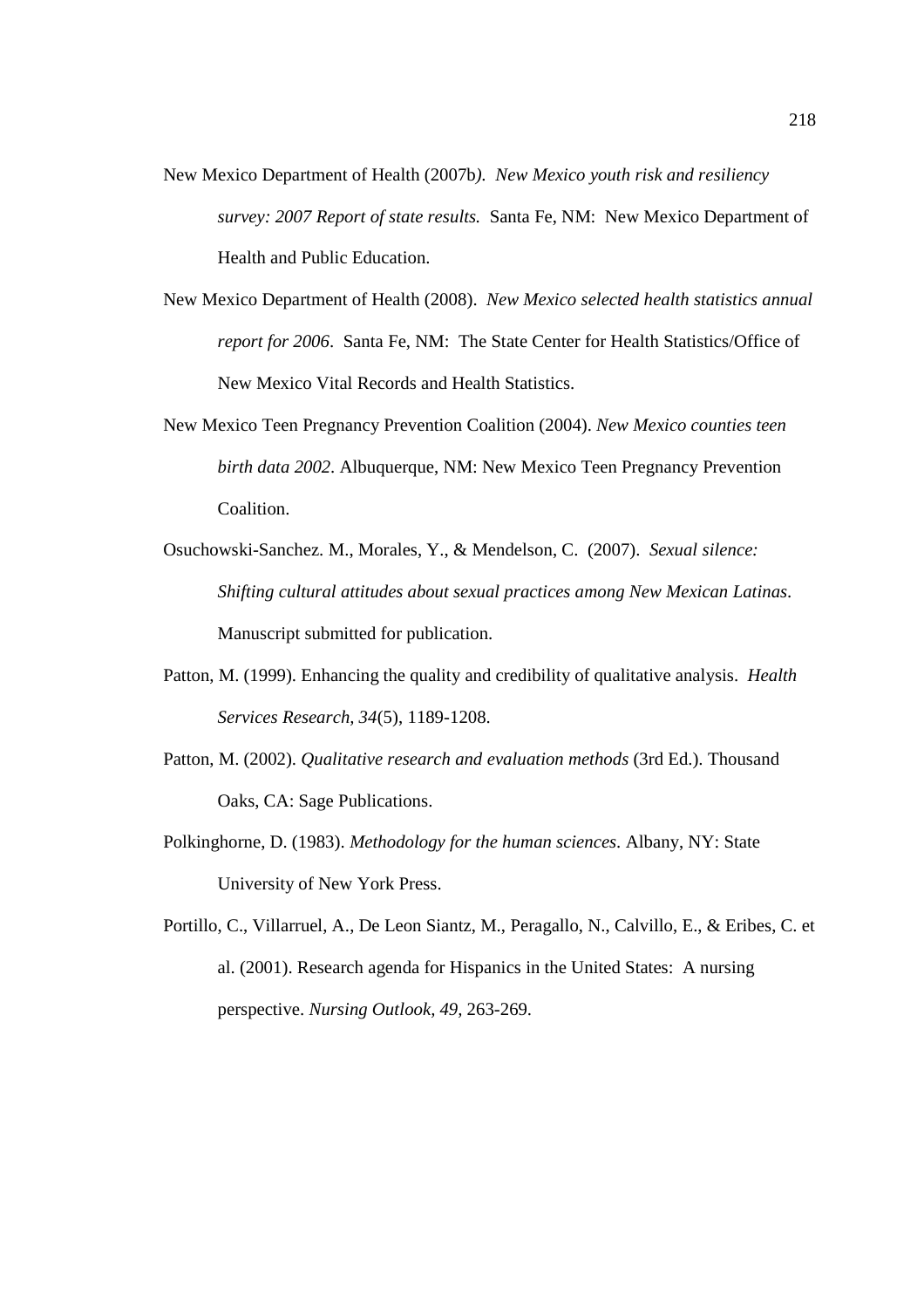- Raffaelli, M., & Ontai, L. (2001). She's 16 years old and there's boys calling over to the house: An exploratory study of sexual socialization in Latino families. *Culture, Health, and Sexuality, 3*(3), 295-310.
- Rehm, R., & Rohr, J. (2002). Parents, nurses', and educators' perceptions of risks and benefits of school attendance by children who are medially fragile/technology dependent. *Journal of Pediatric Nursing, 17(5), 345-353.*
- Reynoso, T., Felice, M., & Shragg, P. (1993). Does American acculturation affect outcome of Mexican-American teenage pregnancy? *Journal of Adolescent Health, 14*(4), 257-261.
- Rich, L., & Kim, S. (2002). Employment and the sexual and reproductive behavior of female adolescents. *Perspectives on Sexual and Reproductive Health, 34*(3), 127- 134.
- Roberts, P. (2006). Reliability and validity in research. *Nursing Standard, 20*(44), 41- 45.
- Rodriguez, C., & Moore, N. (1995). Perceptions of pregnancy/parenting teens: Reframing issues for an integrated approach to pregnancy prevention. *Adolescence, 30*(119), 685-707.
- Rosengard, C., Phipps, M., Adler, N., & Ellen, J. (2004). Psychosocial correlates of adolescent's pregnancy intentions. *Pediatrics, 116*(3), 414-419.
- Sandelowski, M. (2002). Reembodying qualitative inquiry. *Qualitative Health Research, 12*(1), 104-115.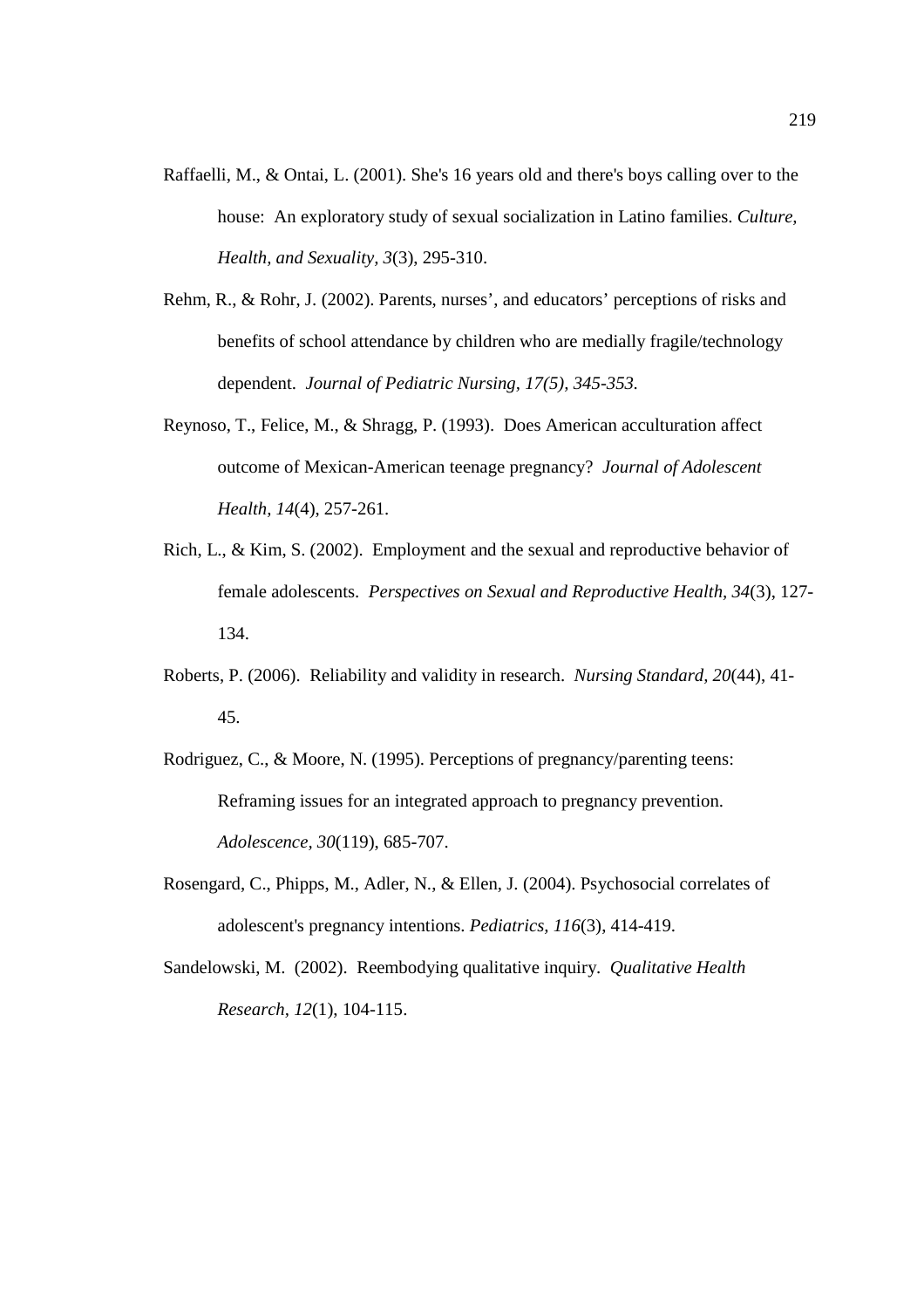- Santelli, J., Lowry, R., Brener, N., & Robin, L. (2000). The association of sexual behaviors with socioeconomic status, family structure, and race/ethnicity among U.S. adolescents. *American Journal of Public Health, 90*(10), 1582-1588.
- Santelli, J., Roshat, R., Hatfield-Timajchy, K., Gilbert, B., Curtis, K., Cabral, R., et al. (2003). The measurement and meaning of unintended pregnancy. *Perspectives on Sexual and Reproductive Health, 35*(2), 94-101.
- SEICUS (2002, Feb/March). Fact Sheet: Teenage pregnancy, birth and abortion. 30(3), 39-43.
- Smithbattle, L. (2000). The vulnerabilities of teenage mothers: Challenging prevailing assumptions. *Advanced Nursing Science, 23*(1), 29-40.
- Solorio, M., Yu, H., Brown, E., Becerra, L., & Gelberg, L. (2004). A comparison of Hispanic and White adolescent females' use of family planning services in California. *Perspectives on Sexual and Reproductive Health, 36*(4), 157-161.
- Spear, H. (2004). Personal narratives of adolescent mothers-to-be: Contraception, decision-making, and future expectations. *Public Health Nursing, 21*(4), 338-346.
- Spradley, J. (1979). *The ethnographic interview*. Belmont, CA: Wadsworth Group/Thomson Learning.
- Spradley, J., & McCurdy, D. (1972). *The cultural experience: Ethnography in complex society*. Chicago: Science Research Associates, Inc.
- Schwartz, S., Mason, C., Patin, H., Wang, W., Brown, C., Campo, A., & Scapocznik, J. (2009). Relationships of social context and identity to problem-behavior among high-risk Hispanic adolescents. *Youth Soc. 40*(4), 541-570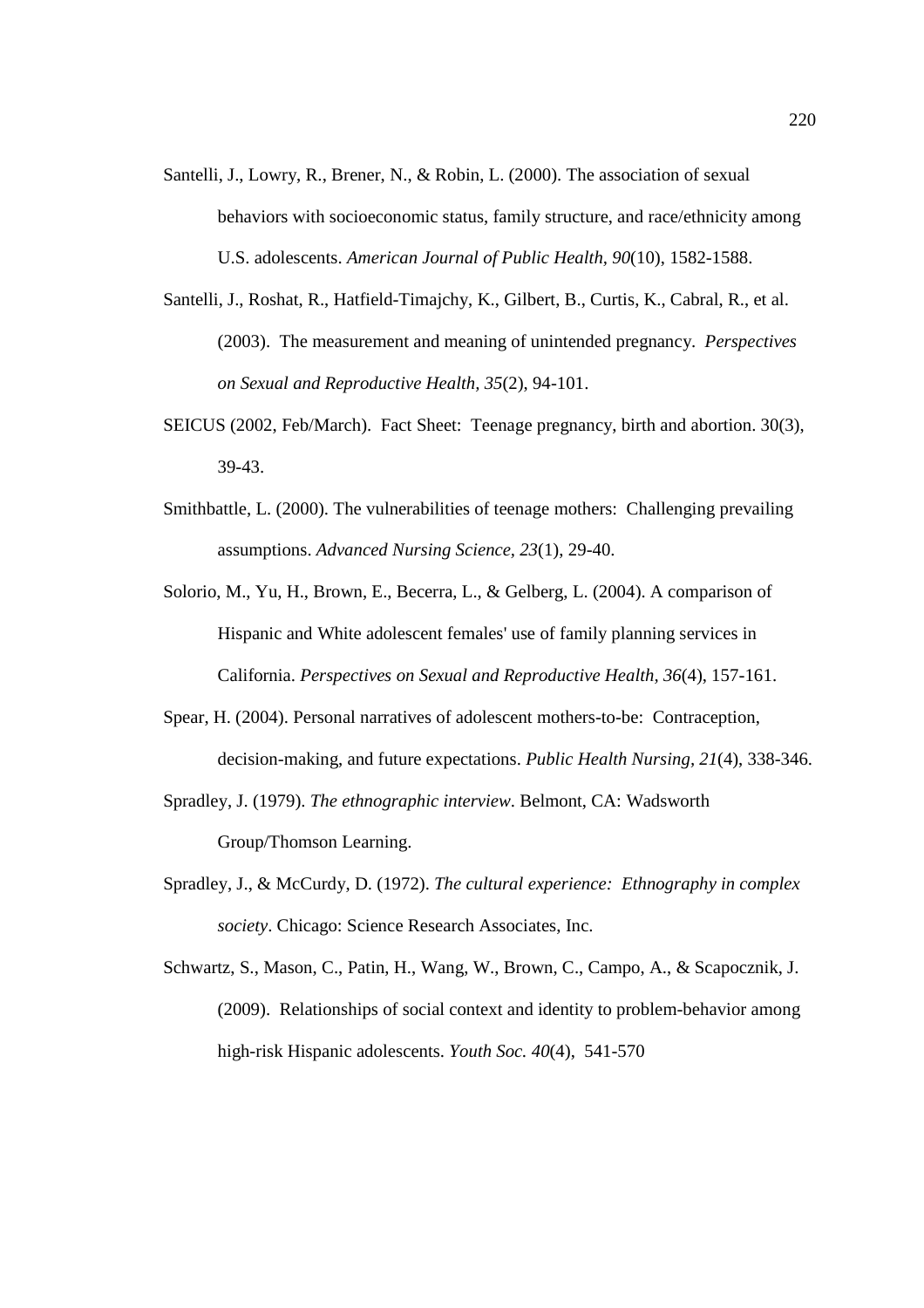- Talashek, M., Peragallo, N., Norr, K., & Dancy, B. (2004). The context of risky behaviors for Latino youth. *Journal of Transcultural Nursing, 15*(2), 131-138.
- Tuckett, A. (2004). Qualitative research sampling: The very real complexities. *Nurse Researcher, 12*(1), 47-61.
- U.S. Census Bureau (2010). State & county quickfacts: New Mexico. Retrieved December 28, 2010 from, QuickFacts.census.gov/qfd/states/35000.html
- U.S. Department of Health and Human Services/Centers for Disease Control (2006, December 28, 2006). Births: Preliminary data for 2005. *National Vital Statistics Reports*, 55(11), 1-19
- Velez-Pastrana, M., Gonzalez-Rodriguez, R., & Borges-Hernandez, A. (2005). Family functioning and early onset of sexual intercourse in Latino adolescents. *Adolescence, 40(*160), 777-791.
- Vexler, E., & Sullentrop, K. (2006). *Bridging two worlds: How teen pregnancy prevention programs can better serve Latino youth*. Washington, DC: The National Campaign to Prevent Teen Pregnancy.
- Villarruel, A., Gallegos, E., Cherry, C., & Refugio de Duran, M. (2003). La unido de fronteras: Collaboration to develop HIV prevention strategies for Mexican and Latino youth. *Journal of Transcultural Nursing, 14*(3), 193-206.
- Villarruel, A., Jemmott, J., Jemmott, L., & Ronis, D. (2004). Predictors of sexual intercourse and condom use among Spanish-dominant Latino youth. *Nursing Research, 53*(3), 172-181.
- Weimann, C., Riskert, V., Berenson, A., & Volk, R. (2005). Are pregnant adolescents stigmatized by pregnancy? *Journal of Adolescent Health, 36*, 352.e352.e7.